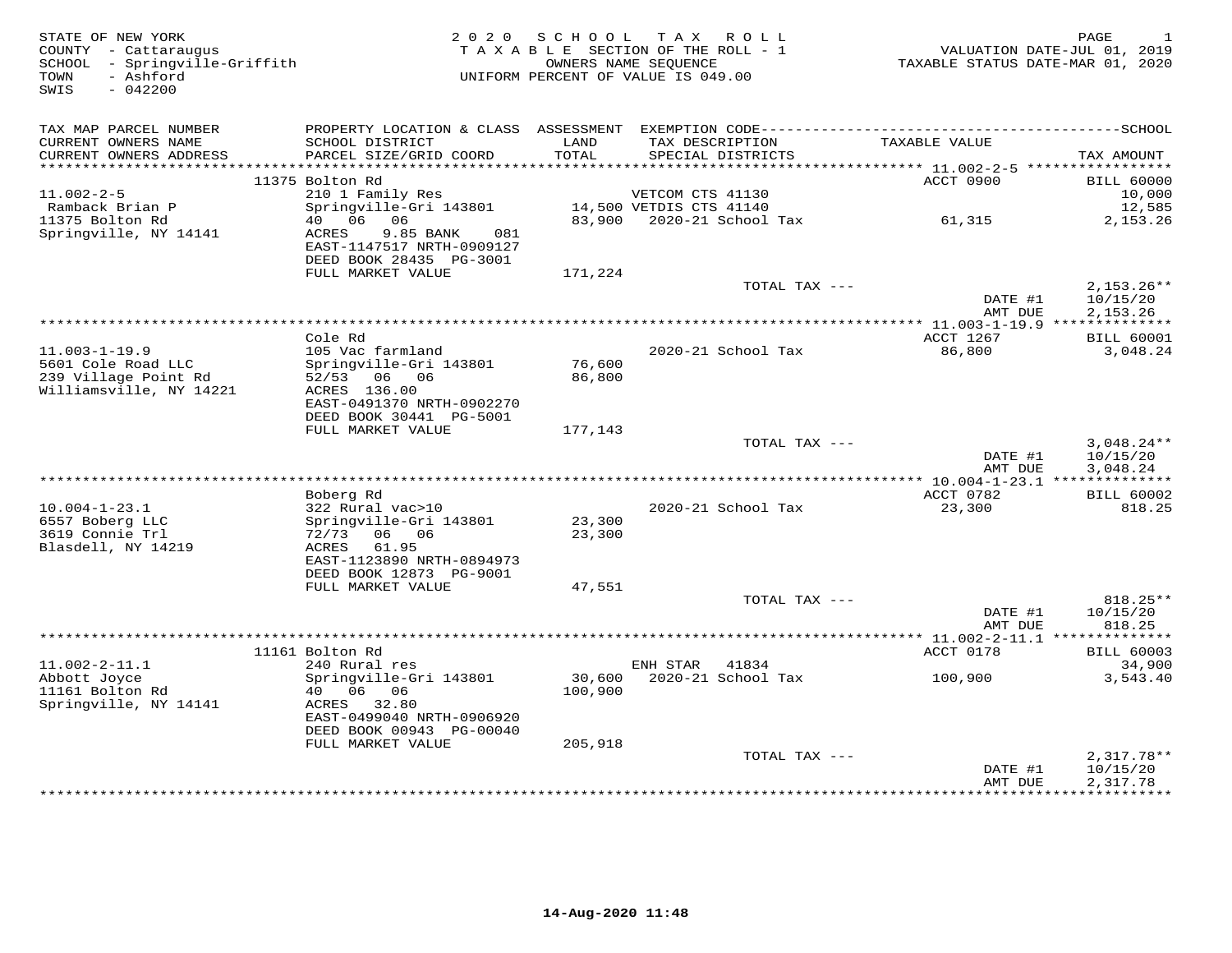SWIS - 042200

## STATE OF NEW YORK 2 0 2 0 S C H O O L T A X R O L L PAGE 2TA X A B L E SECTION OF THE ROLL - 1 SCHOOL - Springville-Griffith OWNERS NAME SEQUENCE TAXABLE STATUS DATE-MAR 01, 2020UNIFORM PERCENT OF VALUE IS 049.00

| TAX MAP PARCEL NUMBER  | PROPERTY LOCATION & CLASS ASSESSMENT |         |                           |                                    |                   |
|------------------------|--------------------------------------|---------|---------------------------|------------------------------------|-------------------|
| CURRENT OWNERS NAME    | SCHOOL DISTRICT                      | LAND    | TAX DESCRIPTION           | TAXABLE VALUE                      |                   |
| CURRENT OWNERS ADDRESS | PARCEL SIZE/GRID COORD               | TOTAL   | SPECIAL DISTRICTS         |                                    | TAX AMOUNT        |
| ********************** |                                      |         |                           |                                    |                   |
|                        | 6662 Cross Rd                        |         |                           | ACCT 0061                          | <b>BILL 60004</b> |
| $19.002 - 1 - 14$      | 210 1 Family Res                     |         | AGED S<br>41804           |                                    | 33,400            |
| Addison William M      | Springville-Gri 143801               |         | 41834<br>$6,800$ ENH STAR |                                    | 33,400            |
| Addison Laura          | 72 06<br>06                          | 66,800  | 2020-21 School Tax        | 33,400                             | 1,172.94          |
| 6662 Cross Rd          | ACRES<br>2.66 BANK<br>017            |         |                           |                                    |                   |
|                        |                                      |         |                           |                                    |                   |
| Springville, NY 14141  | DEED BOOK 00929 PG-00871             |         |                           |                                    |                   |
|                        | FULL MARKET VALUE                    | 136,327 |                           |                                    |                   |
|                        |                                      |         | TOTAL TAX ---             |                                    | $0.00**$          |
|                        |                                      |         |                           |                                    |                   |
|                        | 10493 Rock Springs Rd                |         |                           | <b>ACCT 1594</b>                   | <b>BILL 60005</b> |
| $10.004 - 1 - 16.2$    | 210 1 Family Res                     |         | VETWAR CTS 41120          |                                    | 6,000             |
| Aquire John C          | Springville-Gri 143801               |         | 6,100 VETDIS CTS 41140    |                                    | 20,000            |
| Hoffman Katherine      | $-06$<br>$-06$<br>68                 | 46,500  | 2020-21 School Tax        | 20,500                             | 719.92            |
| PO Box 292             | ACRES<br>3.35 BANK<br>081            |         |                           |                                    |                   |
| Springville, NY 14141  | EAST-1125920 NRTH-0895941            |         |                           |                                    |                   |
|                        | DEED BOOK 27371 PG-4001              |         |                           |                                    |                   |
|                        | FULL MARKET VALUE                    | 94,898  |                           |                                    |                   |
|                        |                                      |         | TOTAL TAX ---             |                                    | 719.92**          |
|                        |                                      |         |                           | DATE #1                            | 10/15/20          |
|                        |                                      |         |                           | AMT DUE                            | 719.92            |
|                        | ******************                   |         |                           | **** 10.002-1-4.2 **************** |                   |
|                        | Thomas Corners Rd                    |         |                           | ACCT 7112                          | <b>BILL 60006</b> |
| $10.002 - 1 - 4.2$     | 105 Vac farmland                     |         | 2020-21 School Tax        | 79,900                             | 2,805.92          |
| Allard Kelly           | Springville-Gri 143801               | 79,900  |                           |                                    |                   |
| Wells Scott            | 70 06 06                             | 79,900  |                           |                                    |                   |
| 8863 Chaise Rd         | ACRES 150.70                         |         |                           |                                    |                   |
| Springville, NY 14141  | EAST-1126256 NRTH-0905434            |         |                           |                                    |                   |
|                        | DEED BOOK 26853 PG-3001              |         |                           |                                    |                   |
|                        | FULL MARKET VALUE                    | 163,061 |                           |                                    |                   |
|                        |                                      |         | TOTAL TAX ---             |                                    | $2.805.92**$      |
|                        |                                      |         |                           | DATE #1                            | 10/15/20          |
|                        |                                      |         |                           | AMT DUE                            | 2,805.92          |
|                        |                                      |         |                           |                                    |                   |
|                        | Thomas Corners Rd                    |         |                           | ACCT 1711                          | <b>BILL 60007</b> |
|                        |                                      |         |                           |                                    |                   |
| $10.002 - 1 - 5.3$     | 105 Vac farmland                     |         | 2020-21 School Tax        | 55,500                             | 1,949.04          |
| Allard Kelly           | Springville-Gri 143801               | 55,500  |                           |                                    |                   |
| Wells Scott            | 70 06<br>06                          | 55,500  |                           |                                    |                   |
| 8863 Chaise Rd         | ACRES<br>86.75                       |         |                           |                                    |                   |
| Springville, NY 14141  | EAST-1128037 NRTH-0906330            |         |                           |                                    |                   |
|                        | DEED BOOK 26853 PG-3001              |         |                           |                                    |                   |
|                        | FULL MARKET VALUE                    | 113,265 |                           |                                    |                   |
|                        |                                      |         | TOTAL TAX ---             |                                    | $1,949.04**$      |
|                        |                                      |         |                           | DATE #1                            | 10/15/20          |
|                        |                                      |         |                           | AMT DUE                            | 1,949.04          |
|                        |                                      |         |                           | ***************                    | ***********       |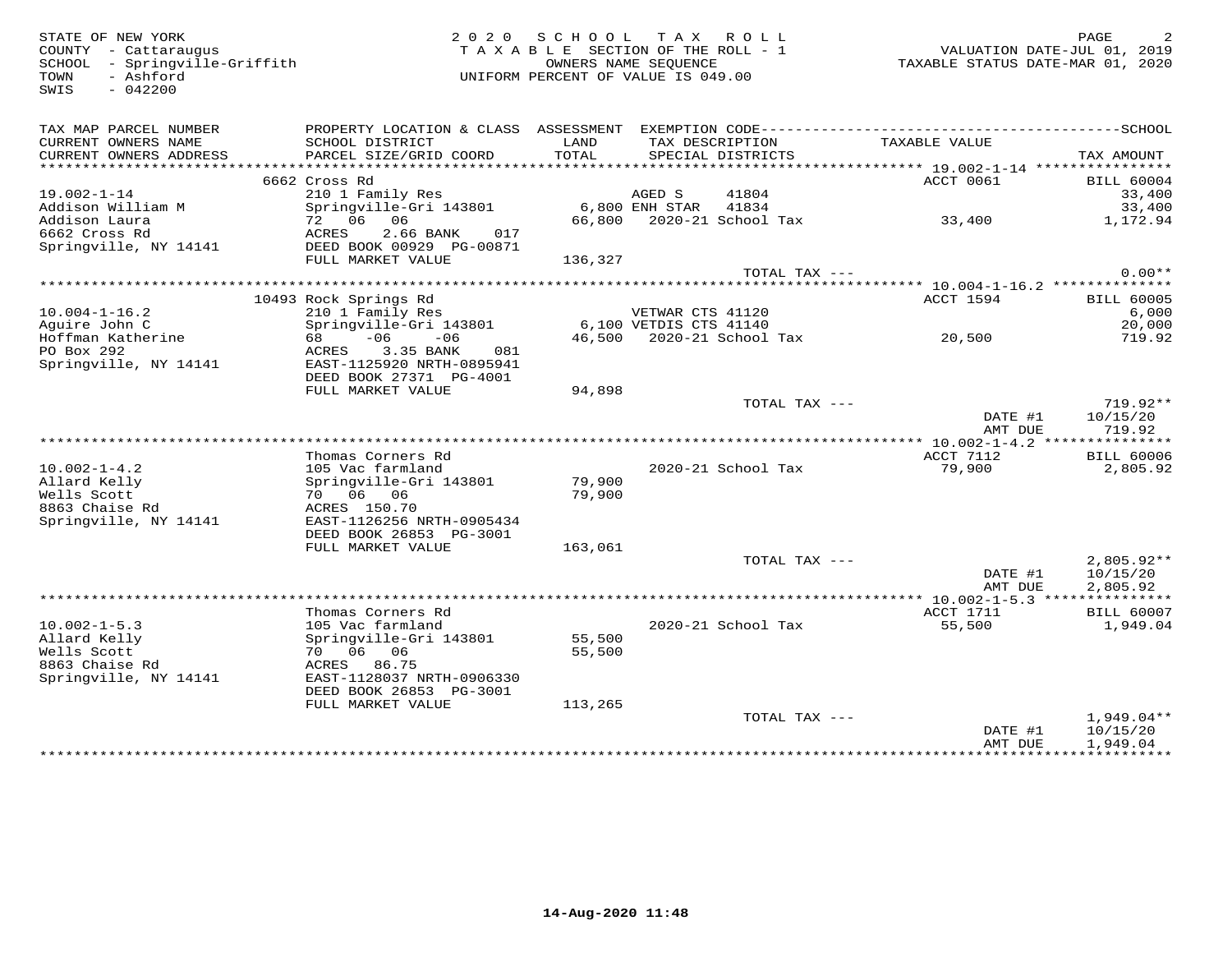| STATE OF NEW YORK<br>COUNTY - Cattaraugus<br>SCHOOL - Springville-Griffith<br>- Ashford<br>TOWN<br>$-042200$<br>SWIS | 2 0 2 0                                                                                                            | SCHOOL           | TAX ROLL<br>TAXABLE SECTION OF THE ROLL - 1<br>OWNERS NAME SEQUENCE<br>UNIFORM PERCENT OF VALUE IS 049.00 | VALUATION DATE-JUL 01, 2019<br>TAXABLE STATUS DATE-MAR 01, 2020 | PAGE                           |
|----------------------------------------------------------------------------------------------------------------------|--------------------------------------------------------------------------------------------------------------------|------------------|-----------------------------------------------------------------------------------------------------------|-----------------------------------------------------------------|--------------------------------|
| TAX MAP PARCEL NUMBER                                                                                                |                                                                                                                    |                  |                                                                                                           |                                                                 |                                |
| CURRENT OWNERS NAME<br>CURRENT OWNERS ADDRESS<br>**********************                                              | SCHOOL DISTRICT<br>PARCEL SIZE/GRID COORD                                                                          | LAND<br>TOTAL    | TAX DESCRIPTION<br>SPECIAL DISTRICTS                                                                      | TAXABLE VALUE                                                   | TAX AMOUNT                     |
|                                                                                                                      | 5779 Cole Rd                                                                                                       |                  |                                                                                                           | ACCT 1719                                                       | <b>BILL 60008</b>              |
| $11.003 - 1 - 19.12$                                                                                                 | 210 1 Family Res                                                                                                   |                  | 2020-21 School Tax                                                                                        | 110,200                                                         | 3,870.00                       |
| Amodeo Daniel L<br>Amodeo Lisa<br>5759 Cole Rd<br>West Valley, NY 14171                                              | Springville-Gri 143801<br>52/53<br>06 06<br>Split from 11.003-1-19.7<br>ACRES<br>1.95<br>EAST-1137043 NRTH-0904022 | 4,400<br>110,200 |                                                                                                           |                                                                 |                                |
|                                                                                                                      | DEED BOOK 28203 PG-8001                                                                                            |                  |                                                                                                           |                                                                 |                                |
|                                                                                                                      | FULL MARKET VALUE                                                                                                  | 224,898          | TOTAL TAX ---                                                                                             |                                                                 | $3,870.00**$                   |
|                                                                                                                      |                                                                                                                    |                  |                                                                                                           | DATE #1<br>AMT DUE                                              | 10/15/20<br>3,870.00           |
|                                                                                                                      |                                                                                                                    |                  |                                                                                                           | *********** 10.004-1-1.3 ****************                       |                                |
|                                                                                                                      | 6800 Schwartz Rd                                                                                                   |                  |                                                                                                           | ACCT 1549                                                       | <b>BILL 60009</b>              |
| $10.004 - 1 - 1.3$<br>Anstett Michelle                                                                               | 270 Mfg housing<br>Springville-Gri 143801                                                                          | 5,500            | BAS STAR<br>41854<br>2020-21 School Tax                                                                   | 48,300                                                          | 15,000<br>1,696.20             |
| 6800 Schwartz Rd<br>West Valley, NY 14171                                                                            | 78,6,6<br>ACRES<br>7.65<br>EAST-1118658 NRTH-0900186<br>DEED BOOK 1018 PG-638                                      | 48,300           |                                                                                                           |                                                                 |                                |
|                                                                                                                      | FULL MARKET VALUE                                                                                                  | 98,571           |                                                                                                           |                                                                 |                                |
|                                                                                                                      |                                                                                                                    |                  | TOTAL TAX ---                                                                                             | DATE #1                                                         | $1,169.43**$<br>10/15/20       |
|                                                                                                                      |                                                                                                                    |                  |                                                                                                           | AMT DUE                                                         | 1,169.43                       |
|                                                                                                                      |                                                                                                                    |                  | **********************                                                                                    | ** 11.003-1-19.5 ***************                                |                                |
| $11.003 - 1 - 19.5$                                                                                                  | Cole Rd<br>314 Rural vac<10                                                                                        |                  |                                                                                                           | ACCT 1178                                                       | <b>BILL 60010</b>              |
| Armknecht Neil<br>Schweickert Michelle<br>5800 Cole Rd<br>West Valley, NY 14171                                      | Springville-Gri 143801<br>53 06 06<br>5.85<br>ACRES<br>EAST-0048868 NRTH-0090463<br>DEED BOOK 13616 PG-4001        | 10,300<br>10,300 | 2020-21 School Tax                                                                                        | 10,300                                                          | 361.71                         |
|                                                                                                                      | FULL MARKET VALUE                                                                                                  | 21,020           |                                                                                                           |                                                                 |                                |
|                                                                                                                      |                                                                                                                    |                  | TOTAL TAX ---                                                                                             | DATE #1<br>AMT DUE                                              | 361.71**<br>10/15/20<br>361.71 |
|                                                                                                                      |                                                                                                                    |                  | ***********************                                                                                   | ** $11.003 - 1 - 21.9$ **                                       |                                |
| $11.003 - 1 - 21.9$                                                                                                  | Nys Rte 240<br>314 Rural vac<10                                                                                    |                  | 2020-21 School Tax                                                                                        | ACCT 7123<br>6,600                                              | <b>BILL 60011</b><br>231.78    |
| Arnone Anthony<br>10860 Route 240<br>West Valley, NY 14171                                                           | Springville-Gri 143801<br>58 06 06<br>ACRES<br>8.00<br>EAST-1135177 NRTH-0900556<br>DEED BOOK 24725 PG-2003        | 6,600<br>6,600   |                                                                                                           |                                                                 |                                |
|                                                                                                                      | FULL MARKET VALUE                                                                                                  | 13,469           | TOTAL TAX ---                                                                                             |                                                                 | 231.78**                       |
|                                                                                                                      |                                                                                                                    |                  |                                                                                                           | DATE #1                                                         | 10/15/20                       |
|                                                                                                                      |                                                                                                                    |                  |                                                                                                           | AMT DUE<br>* * * * * * * *                                      | 231.78<br>* * * * * * * *      |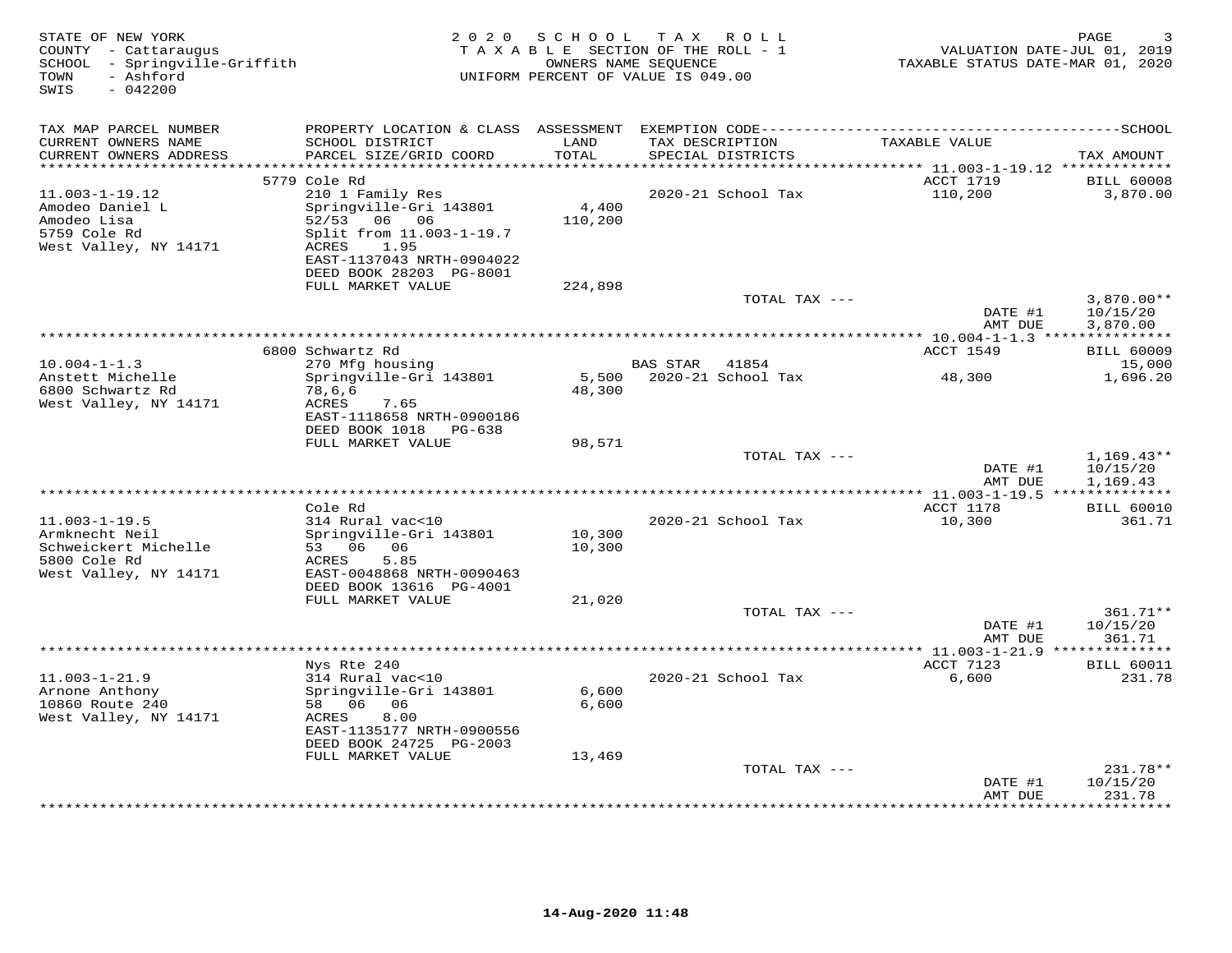| STATE OF NEW YORK<br>COUNTY - Cattaraugus<br>SCHOOL - Springville-Griffith<br>- Ashford<br>TOWN<br>$-042200$<br>SWIS |                                                                        | 2020 SCHOOL<br>TAXABLE SECTION OF THE ROLL - 1<br>OWNERS NAME SEOUENCE<br>UNIFORM PERCENT OF VALUE IS 049.00 |                 | TAX ROLL                           | TAXABLE STATUS DATE-MAR 01, 2020  | PAGE<br>VALUATION DATE-JUL 01, 2019  |
|----------------------------------------------------------------------------------------------------------------------|------------------------------------------------------------------------|--------------------------------------------------------------------------------------------------------------|-----------------|------------------------------------|-----------------------------------|--------------------------------------|
| TAX MAP PARCEL NUMBER<br>CURRENT OWNERS NAME                                                                         | SCHOOL DISTRICT                                                        | LAND                                                                                                         |                 | TAX DESCRIPTION                    | TAXABLE VALUE                     |                                      |
| CURRENT OWNERS ADDRESS                                                                                               | PARCEL SIZE/GRID COORD                                                 | TOTAL                                                                                                        |                 | SPECIAL DISTRICTS                  |                                   | TAX AMOUNT                           |
| ************************                                                                                             | 10860 Nys Rte 240                                                      |                                                                                                              |                 |                                    | ACCT 0112                         | <b>BILL 60012</b>                    |
| $11.003 - 1 - 21.1$                                                                                                  | 210 1 Family Res                                                       |                                                                                                              | <b>BAS STAR</b> | 41854                              |                                   | 15,000                               |
| Arnone Anthony J<br>10860 Nys Rte 240<br>West Valley, NY 14171                                                       | Springville-Gri 143801<br>58 06 06<br>7.90<br>ACRES                    | 11,300<br>107,900                                                                                            |                 | 2020-21 School Tax                 | 107,900                           | 3,789.22                             |
|                                                                                                                      | EAST-0048599 NRTH-0090062<br>DEED BOOK 980<br>PG-783                   |                                                                                                              |                 |                                    |                                   |                                      |
|                                                                                                                      | FULL MARKET VALUE                                                      | 220,204                                                                                                      |                 | TOTAL TAX ---                      |                                   |                                      |
|                                                                                                                      |                                                                        |                                                                                                              |                 |                                    | DATE #1<br>AMT DUE                | $3,262.46**$<br>10/15/20<br>3,262.46 |
|                                                                                                                      |                                                                        |                                                                                                              |                 |                                    | *************** 11.003-1-1 ****** | ***********                          |
|                                                                                                                      | 10922 Bond Rd                                                          |                                                                                                              |                 |                                    | ACCT 0531                         | <b>BILL 60013</b>                    |
| $11.003 - 1 - 1$<br>Aronson Jeffrey S                                                                                | 210 1 Family Res<br>Springville-Gri 143801                             |                                                                                                              | <b>BAS STAR</b> | 41854<br>11,400 2020-21 School Tax | 80,200                            | 15,000<br>2,816.46                   |
| 10927 Bond Rd<br>West Valley, NY 14171                                                                               | 64/69 06 06<br>ACRES<br>6.89<br>EAST-1128874 NRTH-0900730              | 80,200                                                                                                       |                 |                                    |                                   |                                      |
|                                                                                                                      | DEED BOOK 14847 PG-2001<br>FULL MARKET VALUE                           | 163,673                                                                                                      |                 |                                    |                                   |                                      |
|                                                                                                                      |                                                                        |                                                                                                              |                 | TOTAL TAX ---                      | DATE #1                           | $2,289.69**$<br>10/15/20             |
|                                                                                                                      |                                                                        |                                                                                                              |                 |                                    | AMT DUE                           | 2,289.69                             |
|                                                                                                                      | 11701 Watson Rd                                                        |                                                                                                              |                 |                                    | ACCT 0128                         | <b>BILL 60014</b>                    |
| $3.004 - 2 - 1$                                                                                                      | 710 Manufacture                                                        |                                                                                                              |                 | 2020-21 School Tax                 | 624,900                           | 21,945.19                            |
| Ashford Properties LLC<br>Attn: Finance                                                                              | Springville-Gri 143801<br>47/48/54 06<br>06                            | 210,900<br>624,900                                                                                           |                 |                                    |                                   |                                      |
| 4455 Genesee St<br>Cheektowaga, NY 14225                                                                             | ACRES 589.36<br>EAST-1141595 NRTH-0911163                              |                                                                                                              |                 |                                    |                                   |                                      |
|                                                                                                                      | DEED BOOK 2647<br>PG-8001<br>FULL MARKET VALUE                         | 1275,306                                                                                                     |                 |                                    |                                   |                                      |
|                                                                                                                      |                                                                        |                                                                                                              |                 | TOTAL TAX ---                      |                                   | 21,945.19**                          |
|                                                                                                                      |                                                                        |                                                                                                              |                 |                                    | DATE #1<br>AMT DUE                | 10/15/20<br>21,945.19                |
|                                                                                                                      | ***************<br>10503 Us Rte 219                                    |                                                                                                              |                 |                                    | ACCT 0908                         | <b>BILL 60015</b>                    |
| $19.001 - 2 - 6$                                                                                                     | 210 1 Family Res                                                       |                                                                                                              | <b>BAS STAR</b> | 41854                              |                                   | 15,000                               |
| Ayler Marcia G<br>10503 Rte 219                                                                                      | Springville-Gri 143801<br>25 06 07                                     | 8,300<br>77,700                                                                                              |                 | 2020-21 School Tax                 | 77,700                            | 2,728.66                             |
| Springville, NY 14141                                                                                                | 3.96<br>ACRES<br>EAST-1116310 NRTH-0895418<br>DEED BOOK 00759 PG-00838 |                                                                                                              |                 |                                    |                                   |                                      |
|                                                                                                                      | FULL MARKET VALUE                                                      | 158,571                                                                                                      |                 |                                    |                                   |                                      |
|                                                                                                                      |                                                                        |                                                                                                              |                 | TOTAL TAX ---                      | DATE #1<br>AMT DUE                | $2,201.89**$<br>10/15/20<br>2,201.89 |
|                                                                                                                      |                                                                        |                                                                                                              |                 |                                    |                                   | ***********                          |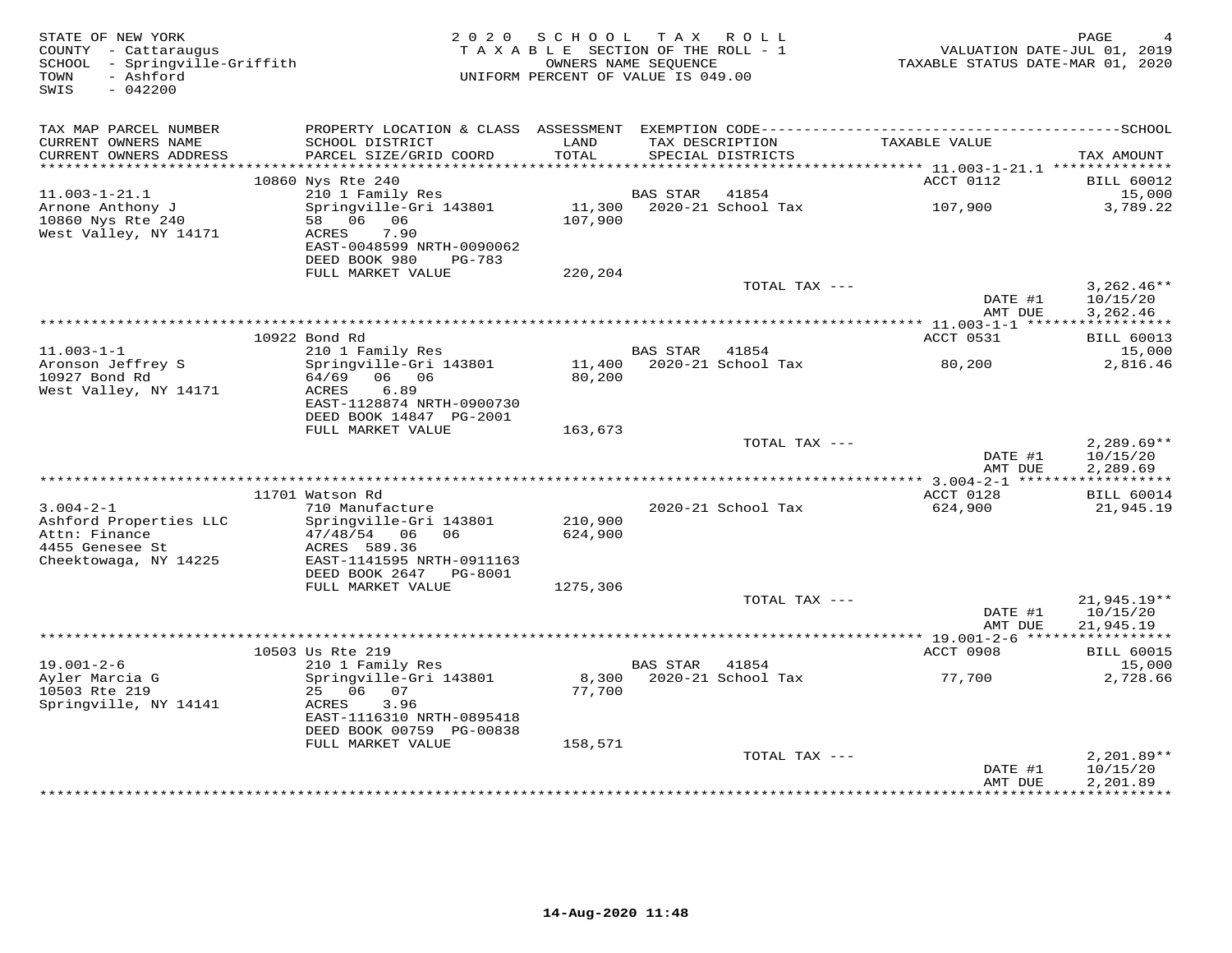| STATE OF NEW YORK<br>COUNTY - Cattaraugus<br>SCHOOL - Springville-Griffith<br>- Ashford<br>TOWN<br>$-042200$<br>SWIS |                                                        |               | 2020 SCHOOL TAX ROLL<br>TAXABLE SECTION OF THE ROLL - 1<br>OWNERS NAME SEQUENCE<br>UNIFORM PERCENT OF VALUE IS 049.00 | TAXABLE STATUS DATE-MAR 01, 2020 | PAGE<br>VALUATION DATE-JUL 01, 2019 |
|----------------------------------------------------------------------------------------------------------------------|--------------------------------------------------------|---------------|-----------------------------------------------------------------------------------------------------------------------|----------------------------------|-------------------------------------|
| TAX MAP PARCEL NUMBER                                                                                                |                                                        |               |                                                                                                                       |                                  |                                     |
| CURRENT OWNERS NAME<br>CURRENT OWNERS ADDRESS                                                                        | SCHOOL DISTRICT<br>PARCEL SIZE/GRID COORD              | LAND<br>TOTAL | TAX DESCRIPTION TAXABLE VALUE<br>SPECIAL DISTRICTS                                                                    |                                  | TAX AMOUNT                          |
|                                                                                                                      | 6512 Boberg Rd                                         |               |                                                                                                                       | ACCT 0355                        | <b>BILL 60016</b>                   |
| $10.004 - 1 - 18.1$                                                                                                  | 280 Res Multiple                                       |               | ENH STAR 41834                                                                                                        |                                  | 34,900                              |
| Baker Stanley A                                                                                                      | Springville-Gri 143801                                 | 6,800         | 2020-21 School Tax 80,400                                                                                             |                                  | 2,823.48                            |
| 6512 Boberg Rd                                                                                                       | 68 06 06                                               | 80,400        |                                                                                                                       |                                  |                                     |
| West Valley, NY 14171                                                                                                | 2.65<br>ACRES<br>EAST-1125262 NRTH-0894598             |               |                                                                                                                       |                                  |                                     |
| PRIOR OWNER ON 3/01/2020                                                                                             | DEED BOOK 20200 PG-5466                                |               |                                                                                                                       |                                  |                                     |
| Baker Stanley A                                                                                                      | FULL MARKET VALUE                                      | 164,082       |                                                                                                                       |                                  |                                     |
|                                                                                                                      |                                                        |               | TOTAL TAX ---                                                                                                         | DATE #1                          | $1,597.87**$<br>10/15/20            |
|                                                                                                                      |                                                        |               |                                                                                                                       | AMT DUE                          | 1,597.87                            |
|                                                                                                                      | 10177 Dutch Hill Rd                                    |               | 50 PCT OF VALUE USED FOR EXEMPTION PURPOSES ACCT 0609                                                                 |                                  | <b>BILL 60017</b>                   |
| $19.002 - 1 - 22$                                                                                                    | 240 Rural res                                          |               | VETWAR CTS 41120                                                                                                      |                                  | 6,000                               |
| Ball Bert                                                                                                            | Springville-Gri 143801                                 |               | 57,800 ENH STAR 41834                                                                                                 |                                  | 34,900                              |
| 10177 Dutch Hill Road                                                                                                | 71/72/76 06 06                                         |               | 95,300 2020-21 School Tax 39,300                                                                                      |                                  | 3,136.03                            |
| West Valley, NY 14171                                                                                                | ACRES 141.56<br>EAST-1121852 NRTH-0890171              |               |                                                                                                                       |                                  |                                     |
|                                                                                                                      | DEED BOOK 27471 PG-5001                                |               |                                                                                                                       |                                  |                                     |
|                                                                                                                      | FULL MARKET VALUE                                      | 194,490       |                                                                                                                       |                                  |                                     |
|                                                                                                                      |                                                        |               | TOTAL TAX ---                                                                                                         |                                  | $1,910.42**$                        |
|                                                                                                                      |                                                        |               |                                                                                                                       | DATE #1                          | 10/15/20                            |
|                                                                                                                      |                                                        |               |                                                                                                                       | AMT DUE                          | 1,910.42                            |
|                                                                                                                      | Edies Rd                                               |               |                                                                                                                       | ACCT 1165                        | <b>BILL 60018</b>                   |
| $10.004 - 1 - 29.11$                                                                                                 | 322 Rural vac>10                                       |               | 2020-21 School Tax                                                                                                    | 14,700                           | 516.23                              |
| Barney Paul M                                                                                                        | Springville-Gri 143801                                 | 14,700        |                                                                                                                       |                                  |                                     |
| Barney Susan L                                                                                                       | 74 06 06                                               | 14,700        |                                                                                                                       |                                  |                                     |
| 2339 Enfield Ct                                                                                                      | ACRES 10.00                                            |               |                                                                                                                       |                                  |                                     |
| Orlando, FL 32837                                                                                                    | EAST-0474260 NRTH-0898310<br>DEED BOOK 851<br>PG-00534 |               |                                                                                                                       |                                  |                                     |
|                                                                                                                      | FULL MARKET VALUE                                      | 30,000        |                                                                                                                       |                                  |                                     |
|                                                                                                                      |                                                        |               | TOTAL TAX ---                                                                                                         |                                  | $516.23**$                          |
|                                                                                                                      |                                                        |               |                                                                                                                       | DATE #1                          | 10/15/20                            |
|                                                                                                                      |                                                        |               |                                                                                                                       | AMT DUE                          | 516.23                              |
|                                                                                                                      | 10253 N Connoisarauley Rd                              |               |                                                                                                                       | ACCT 0460                        | <b>BILL 60019</b>                   |
| $19.001 - 2 - 26$                                                                                                    | 210 1 Family Res                                       |               | 2020-21 School Tax                                                                                                    | 68,100                           | 2,391.53                            |
| Barrows Christopher                                                                                                  | Springville-Gri 143801                                 | 5,200         |                                                                                                                       |                                  |                                     |
| 10253 N Connoisarauley Rd                                                                                            | 11  06  07                                             | 68,100        |                                                                                                                       |                                  |                                     |
| West Valley, NY 14171                                                                                                | 1.67 BANK<br>ACRES<br>017                              |               |                                                                                                                       |                                  |                                     |
|                                                                                                                      | EAST-1112842 NRTH-0891682                              |               |                                                                                                                       |                                  |                                     |
|                                                                                                                      | DEED BOOK 29421 PG-6001<br>FULL MARKET VALUE           | 138,980       |                                                                                                                       |                                  |                                     |
|                                                                                                                      |                                                        |               | TOTAL TAX ---                                                                                                         |                                  | $2,391.53**$                        |
|                                                                                                                      |                                                        |               |                                                                                                                       | DATE #1                          | 10/15/20                            |
|                                                                                                                      |                                                        |               |                                                                                                                       | AMT DUE                          | 2,391.53                            |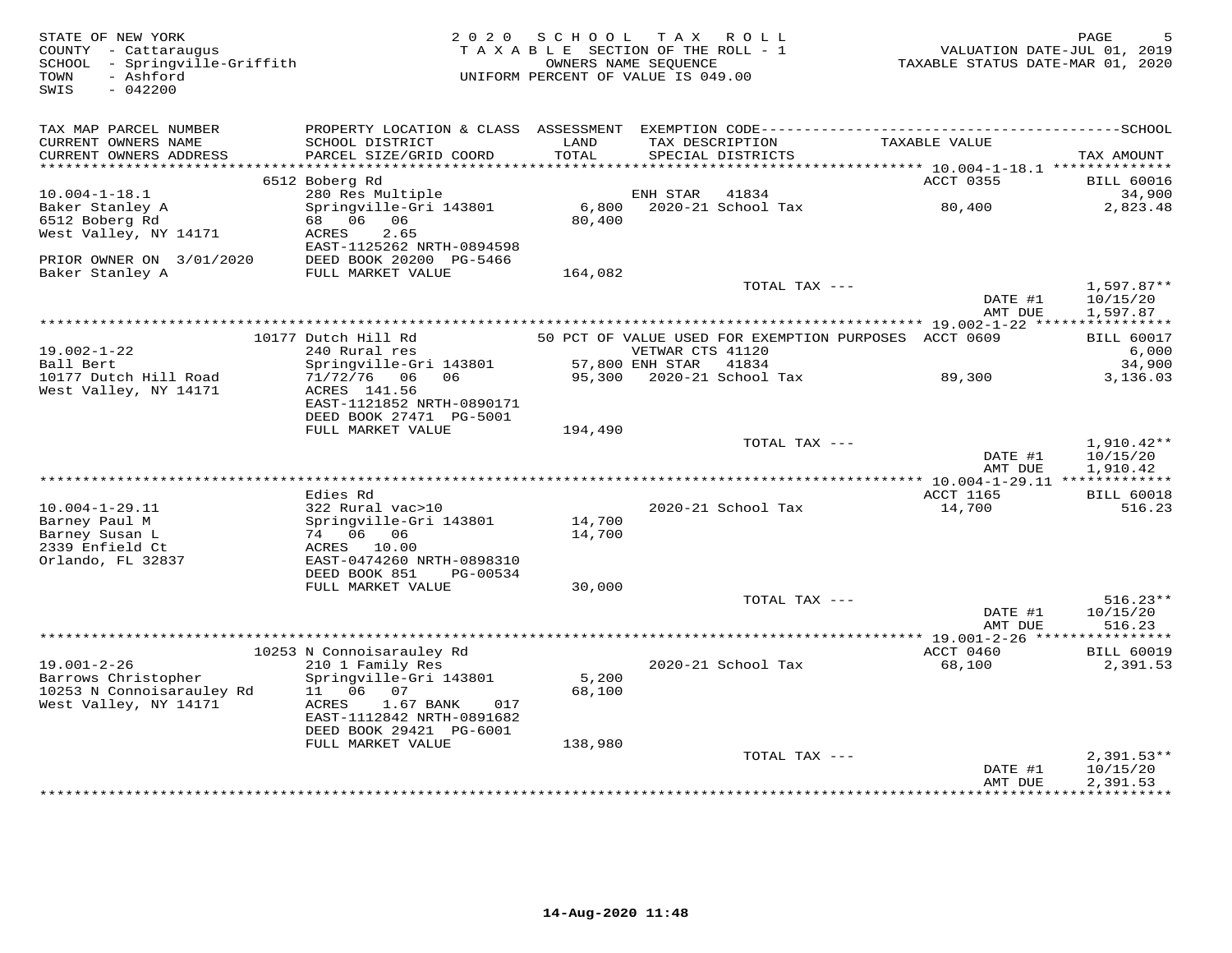| STATE OF NEW YORK<br>COUNTY - Cattaraugus<br>SCHOOL - Springville-Griffith<br>- Ashford<br>TOWN<br>$-042200$<br>SWIS      |                                                                                                                                                            | 2020 SCHOOL<br>TAXABLE SECTION OF THE ROLL - 1<br>OWNERS NAME SEQUENCE<br>UNIFORM PERCENT OF VALUE IS 049.00 | TAX ROLL                                 |                                             | TAXABLE STATUS DATE-MAR 01, 2020                | PAGE<br>VALUATION DATE-JUL 01, 2019  |
|---------------------------------------------------------------------------------------------------------------------------|------------------------------------------------------------------------------------------------------------------------------------------------------------|--------------------------------------------------------------------------------------------------------------|------------------------------------------|---------------------------------------------|-------------------------------------------------|--------------------------------------|
| TAX MAP PARCEL NUMBER<br>CURRENT OWNERS NAME<br>CURRENT OWNERS ADDRESS                                                    | SCHOOL DISTRICT<br>PARCEL SIZE/GRID COORD                                                                                                                  | LAND<br>TOTAL                                                                                                |                                          | TAX DESCRIPTION<br>SPECIAL DISTRICTS        | TAXABLE VALUE                                   | TAX AMOUNT                           |
| ***********************<br>$19.001 - 2 - 2$<br>Becker David C<br>Becker Jane A<br>7185 Peters Rd<br>Springville, NY 14141 | 7197 Peters Rd<br>312 Vac w/imprv<br>Springville-Gri 143801<br>25 06 07<br>FRNT 165.00 DPTH 175.00<br>EAST-1114071 NRTH-0896765<br>DEED BOOK 14680 PG-2001 | 5,300<br>10,700                                                                                              |                                          | 2020-21 School Tax                          | ACCT 0356<br>10,700                             | <b>BILL 60020</b><br>375.76          |
|                                                                                                                           | FULL MARKET VALUE                                                                                                                                          | 21,837                                                                                                       |                                          | TOTAL TAX ---                               | DATE #1<br>AMT DUE                              | 375.76**<br>10/15/20<br>375.76       |
|                                                                                                                           |                                                                                                                                                            |                                                                                                              |                                          |                                             |                                                 |                                      |
| $19.001 - 2 - 3$                                                                                                          | 7185 Peters Rd<br>210 1 Family Res                                                                                                                         |                                                                                                              | BAS STAR                                 | 41854                                       | ACCT 0400                                       | <b>BILL 60021</b><br>15,000          |
| Becker David C<br>Becker Jane Ann<br>7185 Peters Rd<br>Springville, NY 14141                                              | Springville-Gri 143801<br>25 06 07<br>FRNT 165.00 DPTH 175.00<br>EAST-0465880 NRTH-0896730<br>DEED BOOK 899<br>PG-00381<br>FULL MARKET VALUE               | 4,300<br>63,300<br>129,184                                                                                   |                                          | 2020-21 School Tax                          | 63,300                                          | 2,222.96                             |
|                                                                                                                           |                                                                                                                                                            |                                                                                                              |                                          | TOTAL TAX ---                               | DATE #1<br>AMT DUE                              | $1,696.20**$<br>10/15/20<br>1,696.20 |
|                                                                                                                           |                                                                                                                                                            |                                                                                                              |                                          |                                             | ***************** 10.004-1-70 ***************** |                                      |
| $10.004 - 1 - 70$<br>Beeny John L Sr                                                                                      | 10727 Autumn View Trl<br>210 1 Family Res<br>Springville-Gri 143801                                                                                        |                                                                                                              | VETWAR CTS 41120<br>6,200 ENH STAR 41834 |                                             | ACCT 0954                                       | <b>BILL 60022</b><br>6,000<br>34,900 |
| Beeny Louella K<br>10727 Autumn View Trl<br>West Valley, NY 14171                                                         | 69 06 06<br>AUTUMN VIEW SUB LOT 21<br>ACRES<br>2.05<br>EAST-1124940 NRTH-0898893<br>DEED BOOK 832<br>PG-00424                                              |                                                                                                              |                                          | 48,400 2020-21 School Tax                   | 42,400                                          | 1,489.00                             |
|                                                                                                                           | FULL MARKET VALUE                                                                                                                                          | 98,776                                                                                                       |                                          |                                             |                                                 |                                      |
|                                                                                                                           |                                                                                                                                                            |                                                                                                              |                                          | TOTAL TAX ---                               | DATE #1<br>AMT DUE                              | 263.38**<br>10/15/20<br>263.38       |
|                                                                                                                           | 5868 Cole Rd                                                                                                                                               |                                                                                                              |                                          |                                             | ACCT 0043                                       | <b>BILL 60023</b>                    |
| $11.003 - 1 - 13$<br>Belscher Kenneth J<br>Belscher Patricia L                                                            | 240 Rural res<br>Springville-Gri 143801<br>59 06 06                                                                                                        |                                                                                                              | AG DIST<br>44,900 ENH STAR               | 41720<br>41834<br>92,500 2020-21 School Tax | 89,502                                          | 2,998<br>34,900<br>3, 143. 12        |
| 5868 Cole Rd<br>West Valley, NY 14171                                                                                     | ACRES 78.88<br>EAST-1135513 NRTH-0903365<br>DEED BOOK 746<br>PG-01096                                                                                      |                                                                                                              |                                          |                                             |                                                 |                                      |
| MAY BE SUBJECT TO PAYMENT<br>UNDER AGDIST LAW TIL 2024                                                                    | FULL MARKET VALUE                                                                                                                                          | 188,776                                                                                                      |                                          |                                             |                                                 |                                      |
|                                                                                                                           |                                                                                                                                                            |                                                                                                              |                                          | TOTAL TAX ---                               | DATE #1                                         | 1,917.51**<br>10/15/20               |
|                                                                                                                           |                                                                                                                                                            |                                                                                                              |                                          |                                             | AMT DUE                                         | 1,917.51<br>+ + + + + + + + + + +    |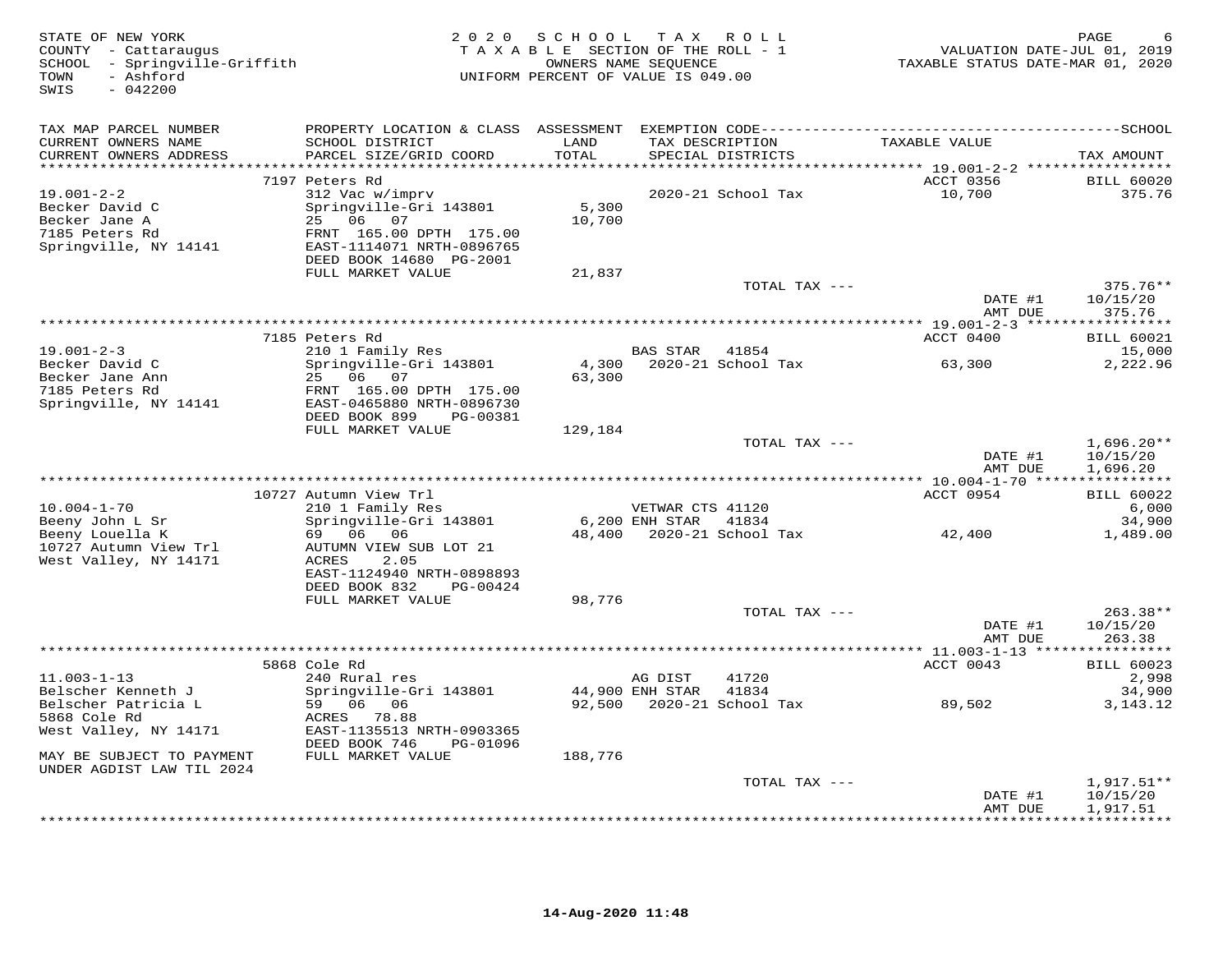| STATE OF NEW YORK<br>COUNTY - Cattaraugus<br>SCHOOL - Springville-Griffith<br>- Ashford<br>TOWN<br>$-042200$<br>SWIS | 2 0 2 0                                                | SCHOOL        | T A X<br>ROLL<br>TAXABLE SECTION OF THE ROLL - 1<br>OWNERS NAME SEQUENCE<br>UNIFORM PERCENT OF VALUE IS 049.00 | VALUATION DATE-JUL 01, 2019<br>TAXABLE STATUS DATE-MAR 01, 2020 | PAGE                        |
|----------------------------------------------------------------------------------------------------------------------|--------------------------------------------------------|---------------|----------------------------------------------------------------------------------------------------------------|-----------------------------------------------------------------|-----------------------------|
| TAX MAP PARCEL NUMBER                                                                                                | PROPERTY LOCATION & CLASS ASSESSMENT                   |               |                                                                                                                |                                                                 |                             |
| CURRENT OWNERS NAME<br>CURRENT OWNERS ADDRESS                                                                        | SCHOOL DISTRICT<br>PARCEL SIZE/GRID COORD              | LAND<br>TOTAL | TAX DESCRIPTION<br>SPECIAL DISTRICTS                                                                           | TAXABLE VALUE                                                   | TAX AMOUNT                  |
| **********************                                                                                               |                                                        |               |                                                                                                                | ACCT 1733                                                       |                             |
| $11.003 - 1 - 18.11$                                                                                                 | Cole Rd<br>100 Agricultural                            |               | 2020-21 School Tax                                                                                             | 4,800                                                           | <b>BILL 60024</b><br>168.57 |
| Belscher Kenneth J                                                                                                   | Springville-Gri 143801                                 | 4,800         |                                                                                                                |                                                                 |                             |
| Belscher Patricia L                                                                                                  | 59 06 06                                               | 4,800         |                                                                                                                |                                                                 |                             |
| 5868 Cole Road                                                                                                       | ACRES<br>2.65                                          |               |                                                                                                                |                                                                 |                             |
| West Valley, NY 14171                                                                                                | EAST-1132678 NRTH-0904539<br>DEED BOOK 29560 PG-9003   |               |                                                                                                                |                                                                 |                             |
| MAY BE SUBJECT TO PAYMENT<br>UNDER AGDIST LAW TIL 2025                                                               | FULL MARKET VALUE                                      | 9,796         |                                                                                                                |                                                                 |                             |
|                                                                                                                      |                                                        |               | TOTAL TAX ---                                                                                                  |                                                                 | $168.57**$                  |
|                                                                                                                      |                                                        |               |                                                                                                                | DATE #1<br>AMT DUE                                              | 10/15/20<br>168.57          |
| ****************************                                                                                         |                                                        |               |                                                                                                                |                                                                 |                             |
|                                                                                                                      | NYS Rte 240                                            |               | 2020-21 School Tax                                                                                             | <b>ACCT 1693</b>                                                | <b>BILL 60025</b>           |
| $11.001 - 1 - 30.4$<br>Big Spread LLC                                                                                | 312 Vac w/imprv<br>Springville-Gri 143801              | 31,900        |                                                                                                                | 34,400                                                          | 1,208.06                    |
| 459 East Main St                                                                                                     | $60 - 6 - 6$                                           | 34,400        |                                                                                                                |                                                                 |                             |
| Springville, NY 14141                                                                                                | ACRES<br>50.00                                         |               |                                                                                                                |                                                                 |                             |
|                                                                                                                      | EAST-1134679 NRTH-0906768<br>DEED BOOK 18419 PG-9002   |               |                                                                                                                |                                                                 |                             |
|                                                                                                                      | FULL MARKET VALUE                                      | 70,204        |                                                                                                                |                                                                 |                             |
|                                                                                                                      |                                                        |               | TOTAL TAX ---                                                                                                  |                                                                 | $1,208.06**$                |
|                                                                                                                      |                                                        |               |                                                                                                                | DATE #1                                                         | 10/15/20                    |
|                                                                                                                      |                                                        |               |                                                                                                                | AMT DUE                                                         | 1,208.06                    |
|                                                                                                                      | *******************************                        |               | **********************                                                                                         | ** 10.004-1-18.3 **************                                 |                             |
|                                                                                                                      | Boberg Rd                                              |               |                                                                                                                | ACCT 1199                                                       | <b>BILL 60026</b>           |
| $10.004 - 1 - 18.3$                                                                                                  | 314 Rural vac<10                                       |               | 2020-21 School Tax                                                                                             | 5,700                                                           | 200.17                      |
| Bishop Brian                                                                                                         | Springville-Gri 143801                                 | 5,700         |                                                                                                                |                                                                 |                             |
| 6491 Boberg Rd                                                                                                       | 68 06<br>06                                            | 5,700         |                                                                                                                |                                                                 |                             |
| West Valley, NY 14171                                                                                                | ACRES<br>3.40 BANK<br>017<br>EAST-1124940 NRTH-0894408 |               |                                                                                                                |                                                                 |                             |
|                                                                                                                      | DEED BOOK 1006 PG-777                                  |               |                                                                                                                |                                                                 |                             |
|                                                                                                                      | FULL MARKET VALUE                                      | 11,633        |                                                                                                                |                                                                 |                             |
|                                                                                                                      |                                                        |               | TOTAL TAX ---                                                                                                  |                                                                 | $200.17**$                  |
|                                                                                                                      |                                                        |               |                                                                                                                | DATE #1                                                         | 10/15/20                    |
|                                                                                                                      |                                                        |               |                                                                                                                | AMT DUE                                                         | 200.17                      |
|                                                                                                                      |                                                        |               |                                                                                                                | ** $10.004 - 1 - 19$ ***                                        | <b>********</b>             |
|                                                                                                                      | 6559 Boberg Rd                                         |               |                                                                                                                | ACCT 0067                                                       | <b>BILL 60027</b>           |
| $10.004 - 1 - 19$                                                                                                    | 210 1 Family Res                                       |               | <b>BAS STAR</b><br>41854                                                                                       |                                                                 | 15,000                      |
| Bishop Brian                                                                                                         | Springville-Gri 143801                                 | 9,800         | 2020-21 School Tax                                                                                             | 71,800                                                          | 2,521.47                    |
| 6491 Boberg Rd                                                                                                       | 68 06<br>06                                            | 71,800        |                                                                                                                |                                                                 |                             |
| West Valley, NY 14171                                                                                                | 5.35 BANK<br>ACRES<br>017                              |               |                                                                                                                |                                                                 |                             |
|                                                                                                                      | EAST-1124929 NRTH-0894157                              |               |                                                                                                                |                                                                 |                             |
|                                                                                                                      | DEED BOOK 1006<br>PG-777                               |               |                                                                                                                |                                                                 |                             |
|                                                                                                                      | FULL MARKET VALUE                                      | 146,531       | TOTAL TAX ---                                                                                                  |                                                                 | $1,994.70**$                |
|                                                                                                                      |                                                        |               |                                                                                                                | DATE #1                                                         | 10/15/20                    |
|                                                                                                                      |                                                        |               |                                                                                                                | AMT DUE                                                         | 1,994.70                    |
|                                                                                                                      |                                                        |               |                                                                                                                |                                                                 | * * * * * * * * * *         |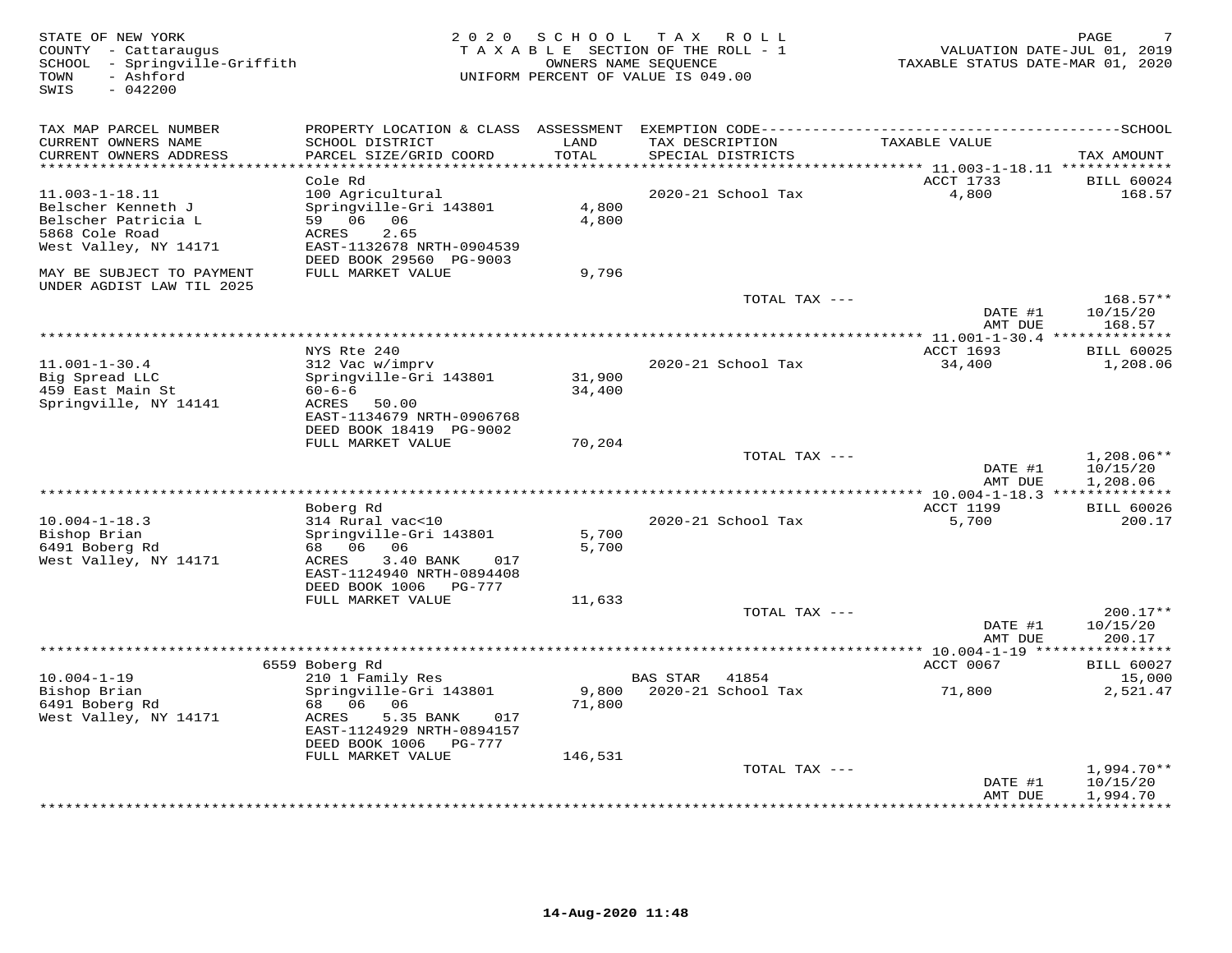| STATE OF NEW YORK<br>COUNTY - Cattaraugus<br>SCHOOL - Springville-Griffith<br>- Ashford<br>TOWN<br>SWIS<br>$-042200$ | 2 0 2 0                                                                                                          | S C H O O L      | TAX ROLL<br>TAXABLE SECTION OF THE ROLL - 1<br>OWNERS NAME SEQUENCE<br>UNIFORM PERCENT OF VALUE IS 049.00 | VALUATION DATE-JUL 01, 2019<br>TAXABLE STATUS DATE-MAR 01, 2020 | PAGE                                 |
|----------------------------------------------------------------------------------------------------------------------|------------------------------------------------------------------------------------------------------------------|------------------|-----------------------------------------------------------------------------------------------------------|-----------------------------------------------------------------|--------------------------------------|
| TAX MAP PARCEL NUMBER                                                                                                | PROPERTY LOCATION & CLASS ASSESSMENT                                                                             |                  |                                                                                                           |                                                                 |                                      |
| CURRENT OWNERS NAME<br>CURRENT OWNERS ADDRESS                                                                        | SCHOOL DISTRICT<br>PARCEL SIZE/GRID COORD                                                                        | LAND<br>TOTAL    | TAX DESCRIPTION<br>SPECIAL DISTRICTS                                                                      | TAXABLE VALUE                                                   | TAX AMOUNT                           |
| ************************                                                                                             |                                                                                                                  |                  |                                                                                                           | ACCT 0960                                                       |                                      |
| $10.004 - 1 - 77.1$                                                                                                  | 10596 Rock Springs Rd<br>270 Mfg housing                                                                         |                  | 2020-21 School Tax                                                                                        | 77,900                                                          | <b>BILL 60028</b><br>2,735.69        |
| Bishop Christina<br>234 East Main Street<br>Springville, NY 14141                                                    | Springville-Gri 143801<br>69 06 06<br>ACRES 54.20<br>EAST-1126241 NRTH-0898927<br>DEED BOOK 29452 PG-7001        | 21,200<br>77,900 |                                                                                                           |                                                                 |                                      |
|                                                                                                                      | FULL MARKET VALUE                                                                                                | 158,980          |                                                                                                           |                                                                 |                                      |
|                                                                                                                      |                                                                                                                  |                  | TOTAL TAX ---                                                                                             | DATE #1<br>AMT DUE                                              | $2,735.69**$<br>10/15/20<br>2,735.69 |
|                                                                                                                      |                                                                                                                  |                  |                                                                                                           |                                                                 |                                      |
|                                                                                                                      | 10421 Edies Rd                                                                                                   |                  |                                                                                                           | ACCT 1361                                                       | <b>BILL 60029</b>                    |
| $10.004 - 1 - 47.3$<br>Blasz Jody M<br>Bond Frederick W III<br>10421 Edies Rd<br>Springville, NY 14141               | 210 1 Family Res<br>Springville-Gri 143801<br>77 06 06<br>ACRES<br>1.95 BANK<br>017<br>EAST-1119393 NRTH-0894157 | 6,000<br>58,900  | 2020-21 School Tax                                                                                        | 58,900                                                          | 2,068.45                             |
|                                                                                                                      | DEED BOOK 26668 PG-8001<br>FULL MARKET VALUE                                                                     | 120,204          |                                                                                                           |                                                                 |                                      |
|                                                                                                                      |                                                                                                                  |                  | TOTAL TAX ---                                                                                             | DATE #1<br>AMT DUE                                              | $2,068.45**$<br>10/15/20<br>2,068.45 |
|                                                                                                                      |                                                                                                                  |                  | ********************************                                                                          | *** 10.003-2-11.2 **************                                |                                      |
|                                                                                                                      | 7236 Henrietta Rd                                                                                                |                  |                                                                                                           | ACCT 1273                                                       | <b>BILL 60030</b>                    |
| $10.003 - 2 - 11.2$<br>Blesy Farms, Llc<br>7129 Henrietta Rd                                                         | 240 Rural res<br>Springville-Gri 143801<br>06 07<br>53/54                                                        | 24,400<br>77,200 | 2020-21 School Tax                                                                                        | 77,200                                                          | 2,711.10                             |
| Springville, NY 14141                                                                                                | 33.60<br>ACRES<br>EAST-1113778 NRTH-0902833<br>DEED BOOK 1025<br>PG-298                                          |                  |                                                                                                           |                                                                 |                                      |
|                                                                                                                      | FULL MARKET VALUE                                                                                                | 157,551          |                                                                                                           |                                                                 |                                      |
|                                                                                                                      |                                                                                                                  |                  | TOTAL TAX ---                                                                                             | DATE #1<br>AMT DUE                                              | $2,711.10**$<br>10/15/20<br>2,711.10 |
|                                                                                                                      |                                                                                                                  |                  |                                                                                                           |                                                                 |                                      |
|                                                                                                                      | Bolton Rd                                                                                                        |                  |                                                                                                           | ACCT 1029                                                       | <b>BILL 60031</b>                    |
| $3.004 - 2 - 6.7$<br>Bojarski Tadeusz<br>Bojarski Leontyna                                                           | 321 Abandoned ag<br>Springville-Gri 143801<br>41 06 06                                                           | 14,100<br>14,100 | 2020-21 School Tax                                                                                        | 14,100                                                          | 495.16                               |
| 4597 Drnyton Park<br>Hamburg, NY 14075                                                                               | ACRES 13.39<br>EAST-1147622 NRTH-0910841<br>DEED BOOK 898<br>PG-00298                                            |                  |                                                                                                           |                                                                 |                                      |
|                                                                                                                      | FULL MARKET VALUE                                                                                                | 28,776           | TOTAL TAX ---                                                                                             |                                                                 | $495.16**$                           |
|                                                                                                                      |                                                                                                                  |                  |                                                                                                           | DATE #1<br>AMT DUE                                              | 10/15/20<br>495.16                   |
|                                                                                                                      |                                                                                                                  |                  |                                                                                                           |                                                                 | * * * * * * * *                      |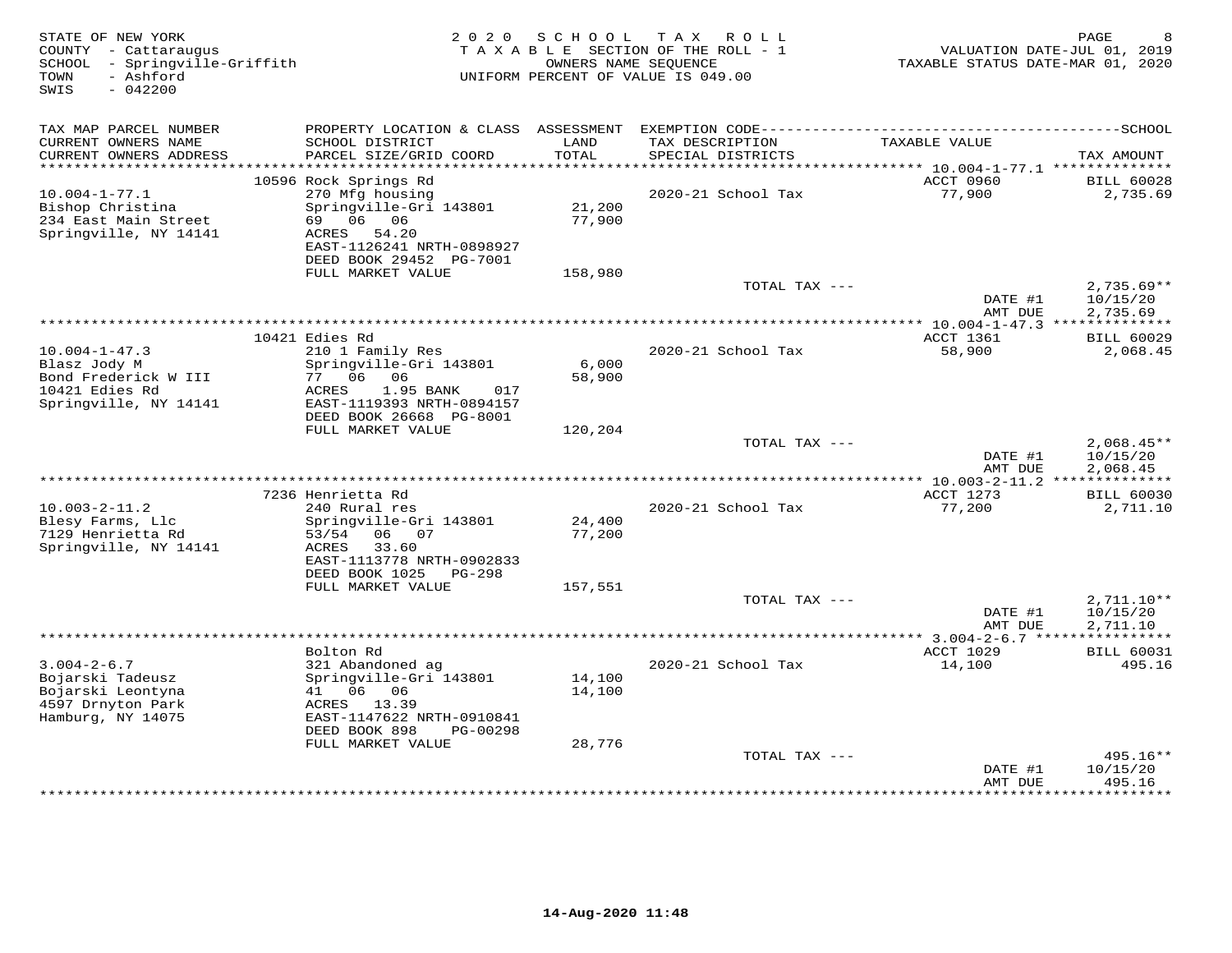| STATE OF NEW YORK<br>COUNTY - Cattaraugus<br>SCHOOL - Springville-Griffith<br>TOWN<br>- Ashford<br>SWIS<br>$-042200$     |                                                                                                                                                                    |                           | 2020 SCHOOL TAX ROLL<br>TAXABLE SECTION OF THE ROLL - 1<br>OWNERS NAME SEQUENCE<br>UNIFORM PERCENT OF VALUE IS 049.00 | VALUATION DATE-JUL 01, 2019<br>TAXABLE STATUS DATE-MAR 01, 2020 | PAGE                                 |
|--------------------------------------------------------------------------------------------------------------------------|--------------------------------------------------------------------------------------------------------------------------------------------------------------------|---------------------------|-----------------------------------------------------------------------------------------------------------------------|-----------------------------------------------------------------|--------------------------------------|
| TAX MAP PARCEL NUMBER<br>CURRENT OWNERS NAME<br>CURRENT OWNERS ADDRESS                                                   | SCHOOL DISTRICT<br>PARCEL SIZE/GRID COORD                                                                                                                          | LAND<br>TOTAL             | TAX DESCRIPTION<br>SPECIAL DISTRICTS                                                                                  | TAXABLE VALUE                                                   | TAX AMOUNT                           |
| **********************<br>$11.001 - 1 - 5$<br>Bond Frederick W Jr<br>Bond Penny<br>6062 Bond Rd<br>West Valley, NY 14171 | Bond Rd<br>270 Mfg housing<br>Springville-Gri 143801<br>65 06 06 07<br>ACRES<br>1.35<br>EAST-0481770 NRTH-0905490<br>DEED BOOK 00870 PG-00139<br>FULL MARKET VALUE | 5,400<br>21,900<br>44,694 | 2020-21 School Tax                                                                                                    | ACCT 0832<br>21,900                                             | <b>BILL 60032</b><br>769.08          |
|                                                                                                                          |                                                                                                                                                                    |                           | TOTAL TAX ---                                                                                                         | DATE #1<br>AMT DUE                                              | 769.08**<br>10/15/20<br>769.08       |
|                                                                                                                          | 6089 Bond Rd                                                                                                                                                       |                           |                                                                                                                       | ACCT 0125                                                       | <b>BILL 60033</b>                    |
| $11.001 - 1 - 6$<br>Bond Frederick W Jr<br>Bond Penny<br>6089 Bond Rd<br>West Valley, NY 14171                           | 210 1 Family Res<br>Springville-Gri 143801<br>65 06 06 07<br>ACRES 1.55<br>EAST-0481930 NRTH-0905470                                                               | 75,300                    | ENH STAR 41834<br>5,600 2020-21 School Tax                                                                            | 75,300                                                          | 34,900<br>2,644.38                   |
|                                                                                                                          | DEED BOOK 794 PG-01184<br>FULL MARKET VALUE                                                                                                                        | 153,673                   | TOTAL TAX ---                                                                                                         | DATE #1<br>AMT DUE                                              | $1,418.76**$<br>10/15/20<br>1,418.76 |
|                                                                                                                          | 6059 Bond Rd                                                                                                                                                       |                           |                                                                                                                       | ACCT 0073                                                       | <b>BILL 60034</b>                    |
| $11.001 - 1 - 7$<br>Bond Frederick W Jr<br>Bond Frederick W Sr<br>6089 Bond Rd<br>West Valley, NY 14171                  | 110 Livestock<br>Springville-Gri 143801<br>65 06 06<br>LIFE USE<br>ACRES 103.90                                                                                    | 107,600                   | 41720<br>AG DIST<br>61,700 2020-21 School Tax                                                                         | 92,976                                                          | 14,624<br>3,265.12                   |
| MAY BE SUBJECT TO PAYMENT<br>UNDER AGDIST LAW TIL 2024                                                                   | EAST-0482320 NRTH-0906040<br>DEED BOOK 00870 PG-00618<br>FULL MARKET VALUE                                                                                         | 219,592                   |                                                                                                                       |                                                                 |                                      |
|                                                                                                                          |                                                                                                                                                                    |                           | TOTAL TAX ---                                                                                                         | DATE #1<br>AMT DUE                                              | $3,265.12**$<br>10/15/20<br>3,265.12 |
|                                                                                                                          | 6016 Bond Rd                                                                                                                                                       |                           |                                                                                                                       | ACCT 0282                                                       | <b>BILL 60035</b>                    |
| $11.001 - 1 - 8.1$<br>Bond Frederick W Jr<br>Bond John W<br>6089 Bond Rd<br>West Valley, NY 14171                        | 240 Rural res<br>Springville-Gri 143801<br>60/65 06 06<br>LIFE USE<br>ACRES 170.80<br>EAST-0483810 NRTH-0906610                                                    | 123,600                   | 41720<br>AG DIST<br>76,100 2020-21 School Tax                                                                         | 113,872                                                         | 9,728<br>3,998.95                    |
| MAY BE SUBJECT TO PAYMENT<br>UNDER AGDIST LAW TIL 2024                                                                   | DEED BOOK 991<br>PG-1145<br>FULL MARKET VALUE                                                                                                                      | 252,245                   |                                                                                                                       |                                                                 |                                      |
|                                                                                                                          |                                                                                                                                                                    |                           | TOTAL TAX ---                                                                                                         | DATE #1<br>AMT DUE                                              | $3,998.95**$<br>10/15/20<br>3,998.95 |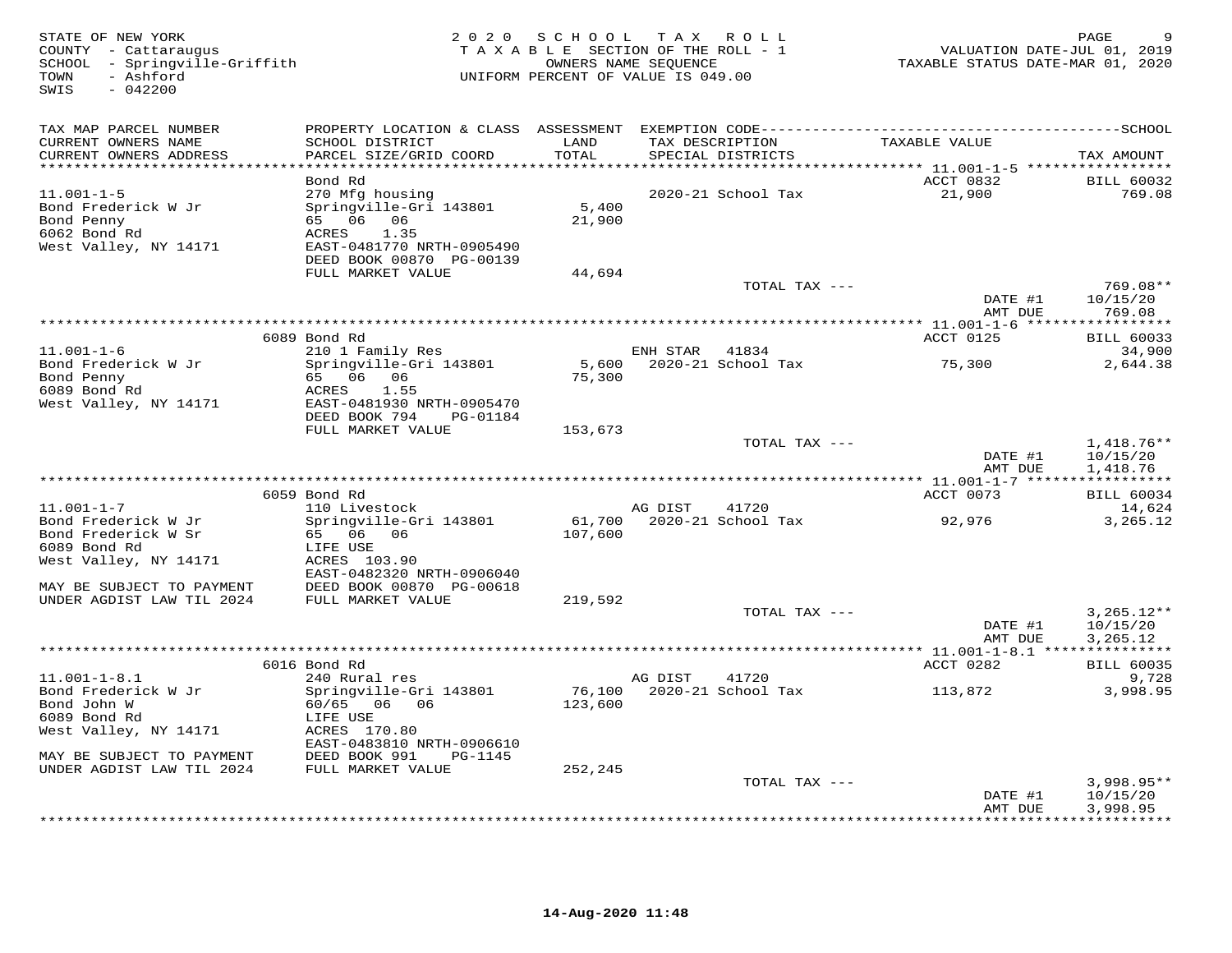| STATE OF NEW YORK<br>COUNTY - Cattaraugus<br>SCHOOL - Springville-Griffith<br>- Ashford<br>TOWN<br>SWIS<br>$-042200$ |                                                                                     |        | 2020 SCHOOL TAX ROLL<br>TAXABLE SECTION OF THE ROLL - 1<br>OWNERS NAME SEQUENCE<br>UNIFORM PERCENT OF VALUE IS 049.00 | VALUATION DATE-JUL 01, 2019<br>TAXABLE STATUS DATE-MAR 01, 2020 | 10<br>PAGE             |
|----------------------------------------------------------------------------------------------------------------------|-------------------------------------------------------------------------------------|--------|-----------------------------------------------------------------------------------------------------------------------|-----------------------------------------------------------------|------------------------|
| TAX MAP PARCEL NUMBER<br>CURRENT OWNERS NAME                                                                         | SCHOOL DISTRICT                                                                     | LAND   | TAX DESCRIPTION                                                                                                       | TAXABLE VALUE                                                   |                        |
| CURRENT OWNERS ADDRESS<br>******************************                                                             | PARCEL SIZE/GRID COORD                                                              | TOTAL  | SPECIAL DISTRICTS                                                                                                     |                                                                 | TAX AMOUNT             |
|                                                                                                                      | Thomas Corners Rd                                                                   |        |                                                                                                                       | <b>ACCT 0188</b>                                                | <b>BILL 60036</b>      |
| $11.003 - 1 - 3.1$<br>Bond Frederick W Jr                                                                            | 105 Vac farmland<br>Springville-Gri 143801                                          |        | AG DIST<br>41720<br>34,700 2020-21 School Tax                                                                         | 27,536                                                          | 7,164<br>967.01        |
| Bond Penny<br>6089 Bond Rd<br>West Valley, NY 14171                                                                  | 64/65 06 06<br>ACRES 66.45<br>EAST-0481590 NRTH-0901790<br>DEED BOOK 00957 PG-00695 | 34,700 |                                                                                                                       |                                                                 |                        |
| MAY BE SUBJECT TO PAYMENT<br>UNDER AGDIST LAW TIL 2024                                                               | FULL MARKET VALUE                                                                   | 70,816 |                                                                                                                       |                                                                 |                        |
|                                                                                                                      |                                                                                     |        | TOTAL TAX ---                                                                                                         | DATE #1                                                         | 967.01**<br>10/15/20   |
|                                                                                                                      |                                                                                     |        |                                                                                                                       | AMT DUE                                                         | 967.01                 |
|                                                                                                                      | Thomas Corners Rd                                                                   |        |                                                                                                                       | ACCT 0193                                                       | <b>BILL 60037</b>      |
| $11.003 - 1 - 4.2$<br>Bond Frederick W Jr<br>Bond Frederick W III                                                    | 314 Rural vac<10<br>Springville-Gri 143801<br>65 06 06                              | 6,600  | AG DIST<br>41720<br>6,600 2020-21 School Tax                                                                          | 3,735                                                           | 2,865<br>131.17        |
| 6062 Bond Rd<br>West Valley, NY 14171                                                                                | ACRES 8.26<br>EAST-1131612 NRTH-0903928                                             |        |                                                                                                                       |                                                                 |                        |
| MAY BE SUBJECT TO PAYMENT<br>UNDER AGDIST LAW TIL 2024                                                               | DEED BOOK 29794 PG-6001<br>FULL MARKET VALUE                                        | 13,469 |                                                                                                                       |                                                                 |                        |
|                                                                                                                      |                                                                                     |        | TOTAL TAX ---                                                                                                         | DATE #1                                                         | $131.17**$<br>10/15/20 |
|                                                                                                                      |                                                                                     |        |                                                                                                                       | AMT DUE                                                         | 131.17                 |
|                                                                                                                      | Nys Rte 240                                                                         |        |                                                                                                                       | ACCT 0072                                                       | <b>BILL 60038</b>      |
| $11.003 - 1 - 7$<br>Bond Frederick W Jr<br>Bond Bond Frederick Sr                                                    | 270 Mfg housing<br>Springville-Gri 143801<br>59 06 06                               | 30,900 | AG DIST 41720<br>26,900 2020-21 School Tax                                                                            | 9,498                                                           | 21,402<br>333.55       |
| 6062 Bond Rd<br>West Valley, NY 14171                                                                                | LIFE USE<br>ACRES 25.87<br>EAST-0485230 NRTH-0904290                                |        |                                                                                                                       |                                                                 |                        |
| MAY BE SUBJECT TO PAYMENT<br>UNDER AGDIST LAW TIL 2024                                                               | DEED BOOK 00870 PG-00618<br>FULL MARKET VALUE                                       | 63,061 |                                                                                                                       |                                                                 |                        |
|                                                                                                                      |                                                                                     |        | TOTAL TAX ---                                                                                                         |                                                                 | 333.55**               |
|                                                                                                                      |                                                                                     |        |                                                                                                                       | DATE #1<br>AMT DUE                                              | 10/15/20<br>333.55     |
|                                                                                                                      | 6129 Thomas Corners Rd                                                              |        |                                                                                                                       | ACCT 1341                                                       | <b>BILL 60039</b>      |
| $11.003 - 1 - 3.8$<br>Bond Jr Frederick                                                                              | 314 Rural vac<10<br>Springville-Gri 143801                                          | 4,700  | 2020-21 School Tax                                                                                                    | 4,700                                                           | 165.05                 |
| 6089 Bond Rd<br>West Valley, NY 14171                                                                                | 65 06 06<br>FRNT 248.90 DPTH 150.00<br>EAST-0481820 NRTH-0903540                    | 4,700  |                                                                                                                       |                                                                 |                        |
|                                                                                                                      | DEED BOOK 10607 PG-8001<br>FULL MARKET VALUE                                        | 9,592  |                                                                                                                       |                                                                 |                        |
|                                                                                                                      |                                                                                     |        | TOTAL TAX ---                                                                                                         |                                                                 | $165.05**$             |
|                                                                                                                      |                                                                                     |        |                                                                                                                       | DATE #1<br>AMT DUE                                              | 10/15/20<br>165.05     |

\*\*\*\*\*\*\*\*\*\*\*\*\*\*\*\*\*\*\*\*\*\*\*\*\*\*\*\*\*\*\*\*\*\*\*\*\*\*\*\*\*\*\*\*\*\*\*\*\*\*\*\*\*\*\*\*\*\*\*\*\*\*\*\*\*\*\*\*\*\*\*\*\*\*\*\*\*\*\*\*\*\*\*\*\*\*\*\*\*\*\*\*\*\*\*\*\*\*\*\*\*\*\*\*\*\*\*\*\*\*\*\*\*\*\*\*\*\*\*\*\*\*\*\*\*\*\*\*\*\*\*\*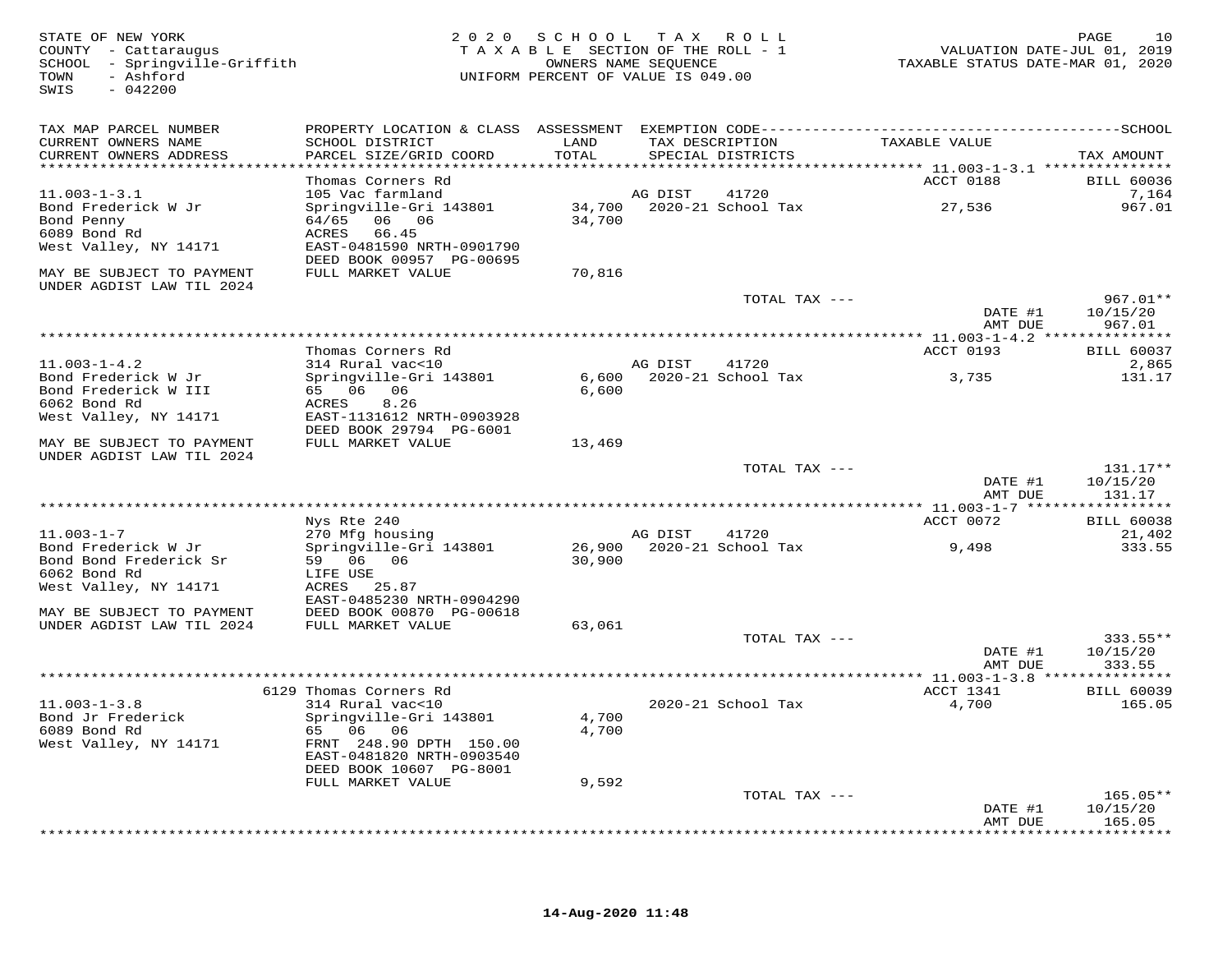| STATE OF NEW YORK<br>COUNTY - Cattaraugus<br>SCHOOL - Springville-Griffith<br>- Ashford<br>TOWN<br>SWIS<br>$-042200$            | 2 0 2 0                                                                                                                                         | SCHOOL           | TAX ROLL<br>TAXABLE SECTION OF THE ROLL - 1<br>OWNERS NAME SEQUENCE<br>UNIFORM PERCENT OF VALUE IS 049.00 | VALUATION DATE-JUL 01, 2019<br>TAXABLE STATUS DATE-MAR 01, 2020 | 11<br>PAGE                           |
|---------------------------------------------------------------------------------------------------------------------------------|-------------------------------------------------------------------------------------------------------------------------------------------------|------------------|-----------------------------------------------------------------------------------------------------------|-----------------------------------------------------------------|--------------------------------------|
| TAX MAP PARCEL NUMBER<br>CURRENT OWNERS NAME<br>CURRENT OWNERS ADDRESS                                                          | SCHOOL DISTRICT<br>PARCEL SIZE/GRID COORD                                                                                                       | LAND<br>TOTAL    | TAX DESCRIPTION<br>SPECIAL DISTRICTS                                                                      | TAXABLE VALUE                                                   | TAX AMOUNT                           |
|                                                                                                                                 | 11455 Nys Rte 240                                                                                                                               |                  |                                                                                                           | ACCT 0922                                                       | <b>BILL 60040</b>                    |
| $11.001 - 1 - 8.2$<br>Boyd David C<br>Boyd Joan J<br>11455 NYS Rte 240                                                          | 210 1 Family Res<br>Springville-Gri 143801<br>60/65<br>06 06<br><b>ACRES</b><br>2.60                                                            | 73,300           | VETWAR CTS 41120<br>6,800 ENH STAR<br>41834<br>2020-21 School Tax                                         | 67,300                                                          | 6,000<br>34,900<br>2,363.44          |
| Springville, NY 14141                                                                                                           | EAST-1132486 NRTH-0907824<br>DEED BOOK 986<br>PG-819<br>FULL MARKET VALUE                                                                       | 149,592          |                                                                                                           |                                                                 |                                      |
|                                                                                                                                 |                                                                                                                                                 |                  | TOTAL TAX ---                                                                                             | DATE #1                                                         | $1,137.82**$<br>10/15/20             |
|                                                                                                                                 |                                                                                                                                                 |                  |                                                                                                           | AMT DUE<br>******** 10.004-1-65 *****************               | 1,137.82                             |
| $10.004 - 1 - 65$<br>Bramer Cynthia                                                                                             | 10591 Rock Springs Rd<br>270 Mfg housing<br>Springville-Gri 143801                                                                              | 8,700            | 2020-21 School Tax                                                                                        | ACCT 0949<br>26,400                                             | <b>BILL 60041</b><br>927.11          |
| 10591 Rock Springs Rd<br>West Valley, NY 14171                                                                                  | 69 06 06<br>AUTUMN VIEW SUB LOT 1<br>4.37<br>ACRES<br>EAST-0476720 NRTH-0898140<br>DEED BOOK 1031<br>PG-177                                     | 26,400           |                                                                                                           |                                                                 |                                      |
|                                                                                                                                 | FULL MARKET VALUE                                                                                                                               | 53,878           |                                                                                                           |                                                                 |                                      |
|                                                                                                                                 |                                                                                                                                                 |                  | TOTAL TAX ---                                                                                             | DATE #1<br>AMT DUE                                              | 927.11**<br>10/15/20<br>927.11       |
|                                                                                                                                 |                                                                                                                                                 |                  |                                                                                                           |                                                                 | * * * * * * * * * * *                |
| $11.002 - 2 - 7$<br>Branco Daniel S<br>Pensa-Branco Paula M<br>1872 Stone Path Crescent<br>Mississauga, ON, L4XCanada<br>L4X1X9 | 11339 Bolton Rd<br>240 Rural res<br>Springville-Gri 143801<br>40  06  06<br>ACRES 14.85<br>EAST-1147502 NRTH-0908547<br>DEED BOOK 17454 PG-8001 | 19,800<br>75,000 | 2020-21 School Tax                                                                                        | ACCT 0894<br>75,000                                             | <b>BILL 60042</b><br>2,633.84        |
|                                                                                                                                 | FULL MARKET VALUE                                                                                                                               | 153,061          |                                                                                                           |                                                                 |                                      |
|                                                                                                                                 |                                                                                                                                                 |                  | TOTAL TAX ---                                                                                             | DATE #1<br>AMT DUE                                              | $2,633.84**$<br>10/15/20<br>2,633.84 |
|                                                                                                                                 |                                                                                                                                                 |                  |                                                                                                           | *** 3.004-2-4 ***                                               |                                      |
| $3.004 - 2 - 4$<br>Breindel Daniel J<br>Breindel Lisa A<br>4987 Creek Rd                                                        | Bolton Rd<br>314 Rural vac<10<br>Springville-Gri 143801<br>41 06 06<br>4.02<br>ACRES                                                            | 800<br>800       | 2020-21 School Tax                                                                                        | ACCT 1242<br>800                                                | <b>BILL 60043</b><br>28.09           |
| Springville, NY 14141-9515                                                                                                      | EAST-1148396 NRTH-0914122<br>DEED BOOK 1014 PG-997<br>FULL MARKET VALUE                                                                         |                  |                                                                                                           |                                                                 |                                      |
|                                                                                                                                 |                                                                                                                                                 | 1,633            | TOTAL TAX ---                                                                                             | DATE #1                                                         | $28.09**$<br>10/15/20                |
|                                                                                                                                 |                                                                                                                                                 |                  |                                                                                                           | AMT DUE<br>*********                                            | 28.09<br>* * * * * * * *             |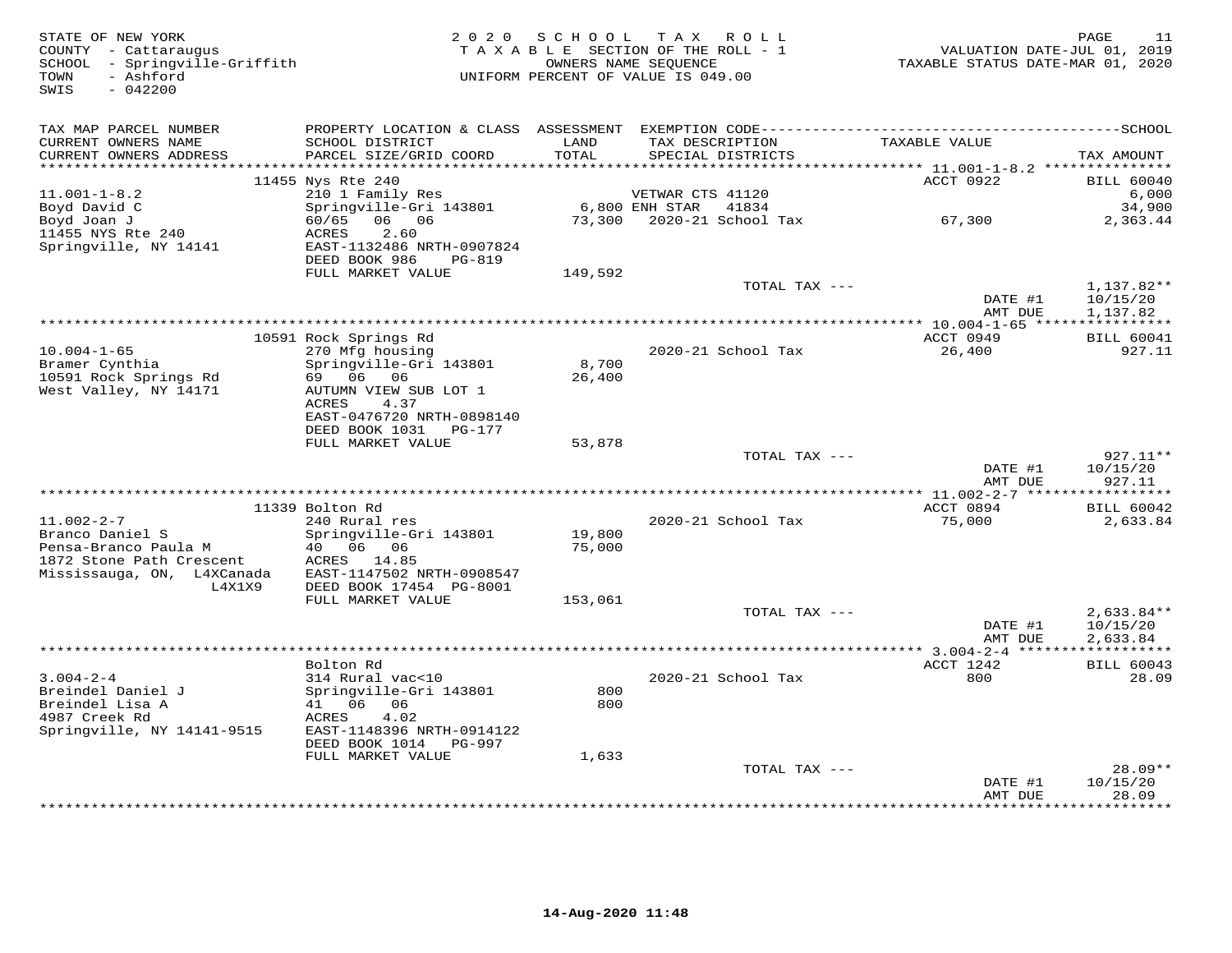| STATE OF NEW YORK<br>COUNTY - Cattaraugus<br>SCHOOL - Springville-Griffith<br>TOWN<br>- Ashford<br>SWIS<br>$-042200$ |                                                                                                  | 2020 SCHOOL TAX ROLL<br>TAXABLE SECTION OF THE ROLL - 1<br>UNIFORM PERCENT OF VALUE IS 049.00 | OWNERS NAME SEQUENCE |                                   | VALUATION DATE-JUL 01, 2019<br>TAXABLE STATUS DATE-MAR 01, 2020 | 12<br>PAGE                         |
|----------------------------------------------------------------------------------------------------------------------|--------------------------------------------------------------------------------------------------|-----------------------------------------------------------------------------------------------|----------------------|-----------------------------------|-----------------------------------------------------------------|------------------------------------|
| TAX MAP PARCEL NUMBER                                                                                                |                                                                                                  |                                                                                               |                      |                                   |                                                                 |                                    |
| CURRENT OWNERS NAME<br>CURRENT OWNERS ADDRESS                                                                        | SCHOOL DISTRICT<br>PARCEL SIZE/GRID COORD                                                        | LAND<br>TOTAL                                                                                 | TAX DESCRIPTION      | SPECIAL DISTRICTS                 | TAXABLE VALUE                                                   | TAX AMOUNT                         |
|                                                                                                                      | 10740 Edies Rd                                                                                   |                                                                                               |                      |                                   | ACCT 0939                                                       | <b>BILL 60044</b>                  |
| $10.004 - 1 - 55$<br>Brooks Edward W<br>Brooks Jean M                                                                | 210 1 Family Res<br>Springville-Gri 143801<br>74 06 06                                           | 7,400<br>62,600                                                                               | ENH STAR             | 41834<br>2020-21 School Tax       | 62,600                                                          | 34,900<br>2,198.38                 |
| 10740 Edies Rd<br>Springville, NY 14141                                                                              | AUTUMN VIEW SUB LOT 16<br>ACRES<br>3.21<br>EAST-1123588 NRTH-0899126                             |                                                                                               |                      |                                   |                                                                 |                                    |
|                                                                                                                      | DEED BOOK 1014 PG-633<br>FULL MARKET VALUE                                                       | 127,755                                                                                       |                      |                                   |                                                                 |                                    |
|                                                                                                                      |                                                                                                  |                                                                                               |                      | TOTAL TAX ---                     | DATE #1                                                         | $972.77**$<br>10/15/20             |
|                                                                                                                      |                                                                                                  |                                                                                               |                      |                                   | AMT DUE                                                         | 972.77                             |
|                                                                                                                      | 6140 Emerson Rd                                                                                  |                                                                                               |                      |                                   | ACCT 1172                                                       | <b>BILL 60045</b>                  |
| $11.003 - 1 - 3.6$<br>Broomfield James W<br>Broomfield Rae A                                                         | 210 1 Family Res<br>Springville-Gri 143801<br>64 06 06                                           | 94,200                                                                                        | <b>BAS STAR</b>      | 41854<br>5,800 2020-21 School Tax | 94,200                                                          | 15,000<br>3,308.11                 |
| 6140 Emerson Rd<br>West Valley, NY 14171                                                                             | ACRES<br>1.72<br>EAST-1129842 NRTH-0901392<br>DEED BOOK 959<br>PG-161                            |                                                                                               |                      |                                   |                                                                 |                                    |
|                                                                                                                      | FULL MARKET VALUE                                                                                | 192,245                                                                                       |                      |                                   |                                                                 |                                    |
|                                                                                                                      |                                                                                                  |                                                                                               |                      | TOTAL TAX ---                     | DATE #1<br>AMT DUE                                              | 2,781.34**<br>10/15/20<br>2,781.34 |
| ****************************                                                                                         |                                                                                                  |                                                                                               |                      |                                   |                                                                 |                                    |
| $10.004 - 1 - 78$                                                                                                    | Bond Rd<br>682 Rec facility                                                                      |                                                                                               |                      | 2020-21 School Tax                | ACCT 1301<br>4,310                                              | <b>BILL 60046</b><br>151.36        |
| Buffalo Pittsburgh RR<br>200 Meridian Centre Ste 300<br>Rochester, NY 14618                                          | Springville-Gri 143801<br>$69/74 - 06 - 06$<br>COLVERT-SIN-FRE-BRIDGES                           | 4,310<br>4,310                                                                                |                      |                                   |                                                                 |                                    |
|                                                                                                                      | ACRES<br>21.55<br>EAST-1124221 NRTH-0901280<br>DEED BOOK 00919 PG-00016                          |                                                                                               |                      |                                   |                                                                 |                                    |
|                                                                                                                      | FULL MARKET VALUE                                                                                | 8,796                                                                                         |                      |                                   |                                                                 |                                    |
|                                                                                                                      |                                                                                                  |                                                                                               |                      | TOTAL TAX ---                     | DATE #1<br>AMT DUE                                              | $151.36**$<br>10/15/20<br>151.36   |
|                                                                                                                      |                                                                                                  |                                                                                               |                      |                                   |                                                                 |                                    |
| $3.004 - 2 - 6.4$                                                                                                    | 11431 Bolton Rd<br>240 Rural res                                                                 |                                                                                               | <b>BAS STAR</b>      | 41854                             | ACCT 0982                                                       | <b>BILL 60047</b><br>15,000        |
| Bunic Joseph J<br>Bunic Crystal<br>11431 Bolton Rd<br>Springville, NY 14141                                          | Springville-Gri 143801<br>40/41 06 06<br>ACRES<br>11.80 BANK<br>017<br>EAST-1147532 NRTH-0910483 | 16,600<br>136,200                                                                             |                      | 2020-21 School Tax                | 136,200                                                         | 4,783.06                           |
|                                                                                                                      | DEED BOOK 00924 PG-00949<br>FULL MARKET VALUE                                                    |                                                                                               |                      |                                   |                                                                 |                                    |
|                                                                                                                      |                                                                                                  | 277,959                                                                                       |                      | TOTAL TAX ---                     | DATE #1                                                         | $4,256.29**$<br>10/15/20           |
|                                                                                                                      |                                                                                                  |                                                                                               |                      |                                   | AMT DUE                                                         | 4,256.29<br>* * * * * * * * * *    |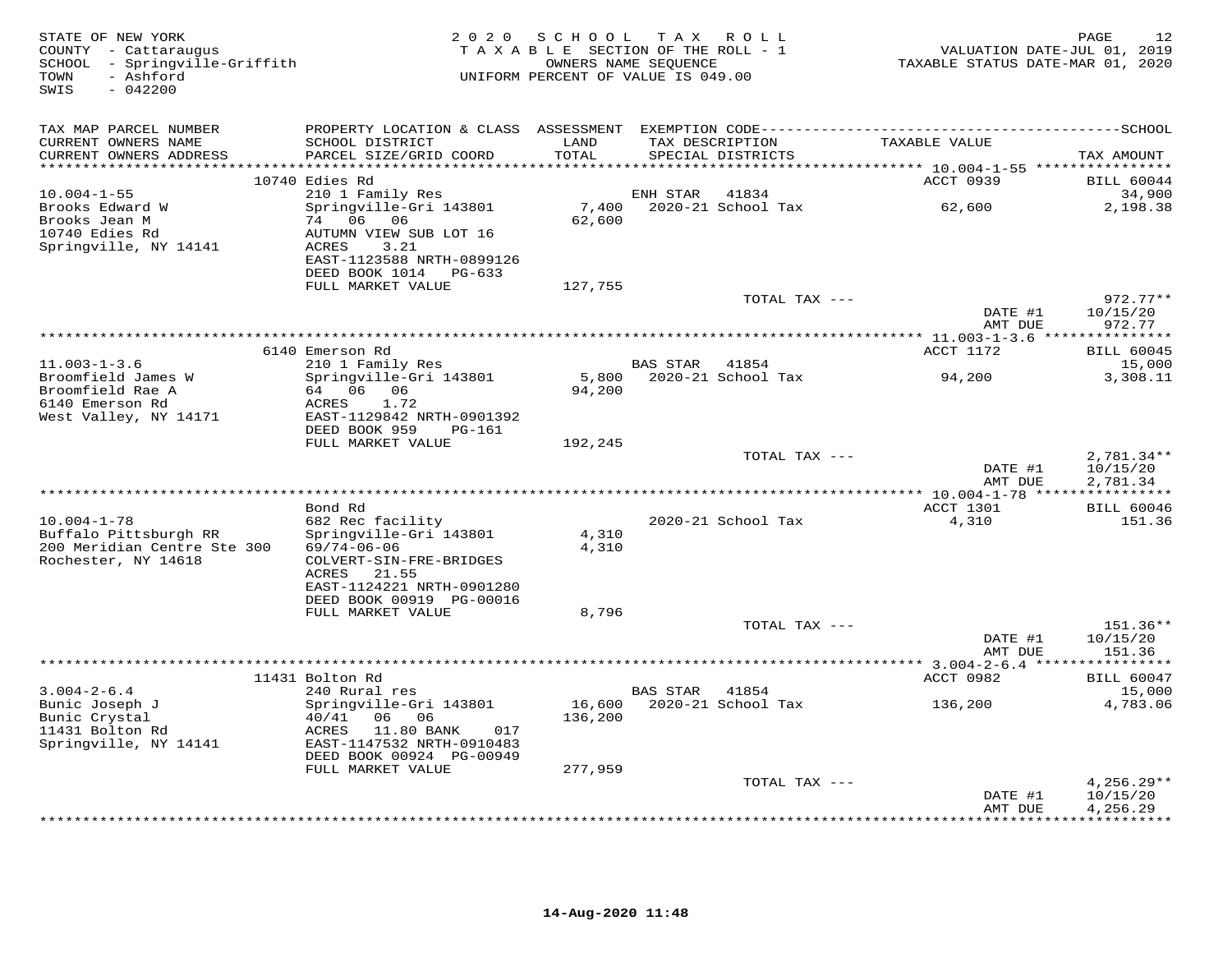| STATE OF NEW YORK<br>COUNTY - Cattaraugus<br>- Springville-Griffith<br>SCHOOL<br>TOWN<br>- Ashford<br>SWIS<br>$-042200$ | 2 0 2 0                                    | SCHOOL<br>TAXABLE SECTION OF THE ROLL - 1<br>UNIFORM PERCENT OF VALUE IS 049.00 | T A X<br>OWNERS NAME SEQUENCE | R O L L                              | TAXABLE STATUS DATE-MAR 01, 2020 | PAGE<br>13<br>VALUATION DATE-JUL 01, 2019 |
|-------------------------------------------------------------------------------------------------------------------------|--------------------------------------------|---------------------------------------------------------------------------------|-------------------------------|--------------------------------------|----------------------------------|-------------------------------------------|
| TAX MAP PARCEL NUMBER                                                                                                   |                                            |                                                                                 |                               |                                      |                                  |                                           |
| CURRENT OWNERS NAME<br>CURRENT OWNERS ADDRESS                                                                           | SCHOOL DISTRICT<br>PARCEL SIZE/GRID COORD  | LAND<br>TOTAL                                                                   |                               | TAX DESCRIPTION<br>SPECIAL DISTRICTS | TAXABLE VALUE                    | TAX AMOUNT                                |
| *************************                                                                                               |                                            |                                                                                 |                               |                                      |                                  |                                           |
| $19.001 - 2 - 34.1$                                                                                                     | Connoisarauley Rd<br>322 Rural vac>10      |                                                                                 |                               | 2020-21 School Tax                   | ACCT 0456<br>15,100              | <b>BILL 60048</b><br>530.28               |
| Burton Michael F                                                                                                        | Springville-Gri 143801                     | 15,100                                                                          |                               |                                      |                                  |                                           |
| c/o Joanne Bateman                                                                                                      | $11/12$ 06 07                              | 15,100                                                                          |                               |                                      |                                  |                                           |
| 874 Gilbert Pl                                                                                                          | 34.55<br>ACRES                             |                                                                                 |                               |                                      |                                  |                                           |
| The Villages, FL 32162                                                                                                  | EAST-1109741 NRTH-0893640                  |                                                                                 |                               |                                      |                                  |                                           |
|                                                                                                                         | DEED BOOK 25890 PG-6001                    |                                                                                 |                               |                                      |                                  |                                           |
|                                                                                                                         | FULL MARKET VALUE                          | 30,816                                                                          |                               | TOTAL TAX ---                        |                                  | $530.28**$                                |
|                                                                                                                         |                                            |                                                                                 |                               |                                      | DATE #1                          | 10/15/20                                  |
|                                                                                                                         |                                            |                                                                                 |                               |                                      | AMT DUE                          | 530.28                                    |
|                                                                                                                         |                                            |                                                                                 |                               |                                      |                                  |                                           |
|                                                                                                                         | 6520 Boberg Rd                             |                                                                                 |                               |                                      | <b>ACCT 1092</b>                 | <b>BILL 60049</b>                         |
| $10.004 - 1 - 18.2$                                                                                                     | 270 Mfg housing                            |                                                                                 | <b>BAS STAR</b>               | 41854                                |                                  | 15,000                                    |
| Butcher Keith<br>Butcher Loreen P                                                                                       | Springville-Gri 143801<br>68 06 06         | 4,500<br>36,200                                                                 |                               | 2020-21 School Tax                   | 36,200                           | 1,271.27                                  |
| 6520 Boberg Rd                                                                                                          | FRNT 167.00 DPTH 194.00                    |                                                                                 |                               |                                      |                                  |                                           |
| West Valley, NY 14171                                                                                                   | EAST-1124940 NRTH-0894712                  |                                                                                 |                               |                                      |                                  |                                           |
|                                                                                                                         | DEED BOOK 00870 PG-00232                   |                                                                                 |                               |                                      |                                  |                                           |
|                                                                                                                         | FULL MARKET VALUE                          | 73,878                                                                          |                               |                                      |                                  |                                           |
|                                                                                                                         |                                            |                                                                                 |                               | TOTAL TAX ---                        | DATE #1                          | $744.50**$<br>10/15/20                    |
|                                                                                                                         |                                            |                                                                                 |                               |                                      | AMT DUE                          | 744.50                                    |
|                                                                                                                         |                                            |                                                                                 |                               |                                      | *** 19.002-1-12.2 ************** |                                           |
|                                                                                                                         | 6693 Cross Rd                              |                                                                                 |                               |                                      | ACCT 1410                        | <b>BILL 60050</b>                         |
| $19.002 - 1 - 12.2$                                                                                                     | 210 1 Family Res                           |                                                                                 | BAS STAR 41854                |                                      |                                  | 15,000                                    |
| Butticci Ann M<br>6693 Cross Rd                                                                                         | Springville-Gri 143801<br>72 06 06         | 13,600<br>48,500                                                                |                               | 2020-21 School Tax                   | 48,500                           | 1,703.22                                  |
| Springville, NY 14141                                                                                                   | 9.85<br>ACRES                              |                                                                                 |                               |                                      |                                  |                                           |
|                                                                                                                         | EAST-0047238 NRTH-0089292                  |                                                                                 |                               |                                      |                                  |                                           |
|                                                                                                                         | DEED BOOK 00949 PG-00121                   |                                                                                 |                               |                                      |                                  |                                           |
|                                                                                                                         | FULL MARKET VALUE                          | 98,980                                                                          |                               |                                      |                                  |                                           |
|                                                                                                                         |                                            |                                                                                 |                               | TOTAL TAX ---                        |                                  | $1,176.45**$                              |
|                                                                                                                         |                                            |                                                                                 |                               |                                      | DATE #1<br>AMT DUE               | 10/15/20<br>1,176.45                      |
|                                                                                                                         |                                            |                                                                                 |                               |                                      |                                  | ***********                               |
|                                                                                                                         | 7081 Peters Rd                             |                                                                                 |                               |                                      | ACCT 0234                        | <b>BILL 60051</b>                         |
| $19.001 - 2 - 5$                                                                                                        | 210 1 Family Res                           |                                                                                 | ENH STAR                      | 41834                                |                                  | 34,900                                    |
| Call David A                                                                                                            | Springville-Gri 143801                     | 4,300                                                                           |                               | 2020-21 School Tax                   | 61,200                           | 2,149.22                                  |
| Call Jean M                                                                                                             | 25 06<br>07                                | 61,200                                                                          |                               |                                      |                                  |                                           |
| 7081 Peters Rd<br>Springville, NY 14141                                                                                 | 0.65<br>ACRES<br>EAST-1116181 NRTH-0896701 |                                                                                 |                               |                                      |                                  |                                           |
|                                                                                                                         | DEED BOOK 00869 PG-00805                   |                                                                                 |                               |                                      |                                  |                                           |
|                                                                                                                         | FULL MARKET VALUE                          | 124,898                                                                         |                               |                                      |                                  |                                           |
|                                                                                                                         |                                            |                                                                                 |                               | TOTAL TAX ---                        |                                  | $923.60**$                                |
|                                                                                                                         |                                            |                                                                                 |                               |                                      | DATE #1                          | 10/15/20                                  |
|                                                                                                                         |                                            |                                                                                 |                               |                                      | AMT DUE                          | 923.60<br>********                        |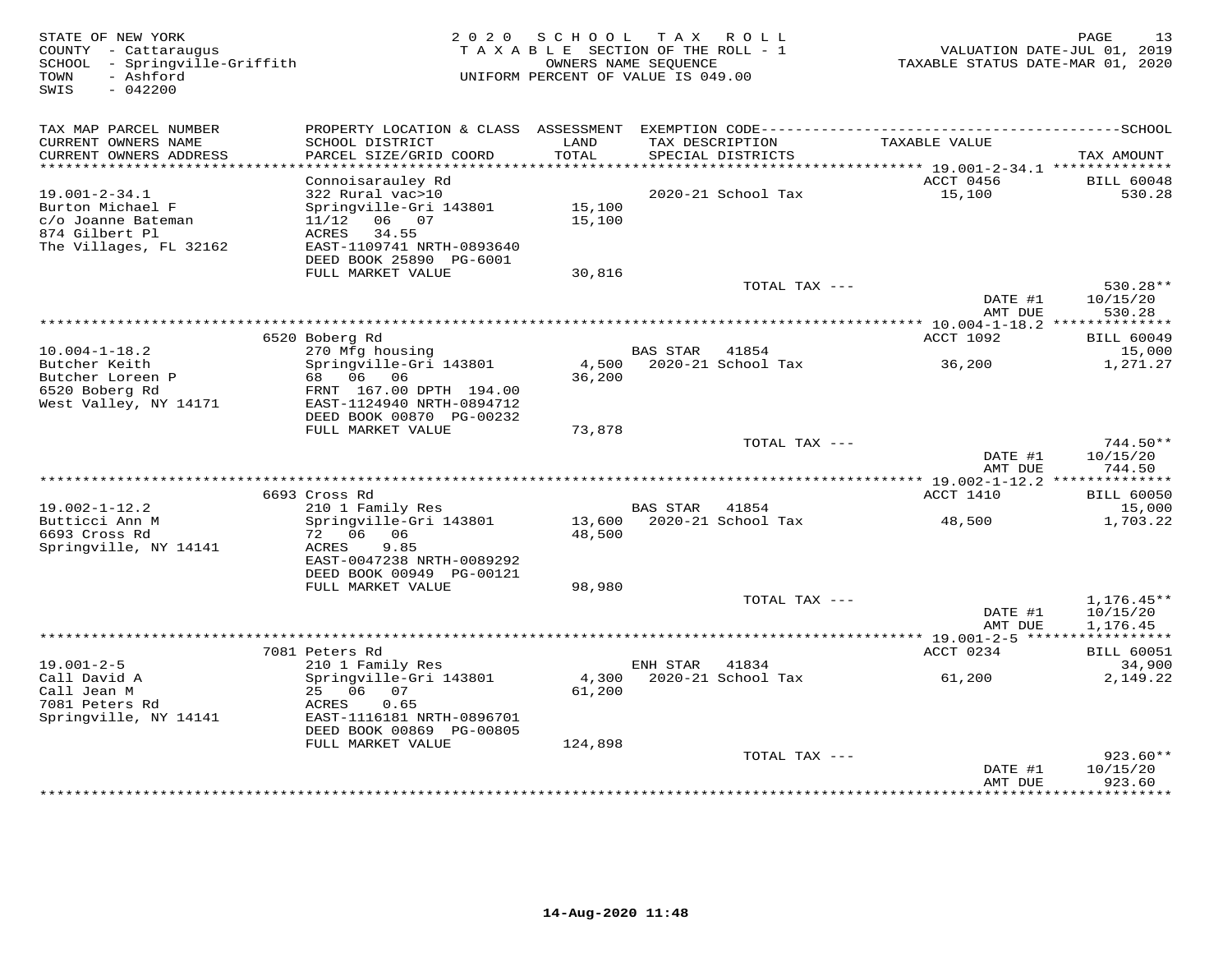| TAX MAP PARCEL NUMBER<br>CURRENT OWNERS NAME<br>SCHOOL DISTRICT<br>LAND<br>TAX DESCRIPTION<br>TAXABLE VALUE<br>TOTAL<br>CURRENT OWNERS ADDRESS<br>PARCEL SIZE/GRID COORD<br>SPECIAL DISTRICTS<br>TAX AMOUNT<br>*******************<br>******<br>******** 11.003-1-27.3 **************<br>10969 Nys Rte 240<br>ACCT 1347<br><b>BILL 60052</b><br>$11.003 - 1 - 27.3$<br>210 1 Family Res<br><b>BAS STAR</b><br>41854<br>15,000<br>Call Thomas D<br>Springville-Gri 143801<br>7,300<br>2020-21 School Tax<br>65,400<br>2,296.71<br>Call Holly J<br>59 06 06<br>65,400<br>10969 Rte 240<br><b>ACRES</b><br>3.13<br>West Valley, NY 14171-9756<br>EAST-1133410 NRTH-0902133<br>DEED BOOK 00928 PG-00617<br>FULL MARKET VALUE<br>133,469<br>TOTAL TAX ---<br>$1,769.94**$<br>DATE #1<br>10/15/20<br>AMT DUE<br>1,769.94<br>*****************************<br>ACCT 1378<br>Cross Rd<br><b>BILL 60053</b><br>$19.002 - 1 - 13.2$<br>270 Mfg housing<br>2020-21 School Tax<br>21,100<br>740.99<br>Campanella Dean<br>Springville-Gri 143801<br>9,400<br>PO Box 172<br>72/73<br>06 07<br>21,100<br>Springville, NY 14141-0172<br>97 BOR<br>ACRES<br>4.85<br>EAST-0471830 NRTH-0089394<br>DEED BOOK 16636 PG-4001<br>FULL MARKET VALUE<br>43,061<br>740.99**<br>TOTAL TAX ---<br>DATE #1<br>10/15/20<br>740.99<br>AMT DUE<br>10666 Dutch Hill Rd<br>ACCT 0943<br><b>BILL 60054</b><br>210 1 Family Res<br>$10.004 - 1 - 59$<br>BAS STAR<br>41854<br>15,000<br>Carrier David J<br>Springville-Gri 143801<br>2020-21 School Tax<br>8,000<br>115,000<br>4,038.56<br>Carrier Katy J<br>74 06 06<br>115,000<br>10666 Dutch Hill Rd<br>AUTUMN VIEW SUB LOT 11<br>West Valley, NY 14171-9750<br>ACRES<br>3.73<br>EAST-1123519 NRTH-0898081<br>DEED BOOK 899<br>PG-00367<br>FULL MARKET VALUE<br>234,694<br>TOTAL TAX ---<br>$3,511.79**$<br>DATE #1<br>10/15/20<br>AMT DUE<br>3,511.79<br>ACCT 0060<br><b>BILL 60055</b><br>11437 Watson Rd<br>$11.001 - 1 - 11.1$<br>2020-21 School Tax<br>18,600<br>653.19<br>300 Vacant Land<br>18,600<br>Christ Paul M<br>Springville-Gri 143801<br>Christ Anne E<br>60 06 06<br>18,600<br>9 Fir Top Dr<br>ACRES 13.96<br>Orchard Park, NY 14127<br>EAST-1135748 NRTH-0909078<br>DEED BOOK 25546 PG-6001<br>FULL MARKET VALUE<br>37,959<br>TOTAL TAX ---<br>$653.19**$<br>10/15/20<br>DATE #1<br>653.19<br>AMT DUE | STATE OF NEW YORK<br>COUNTY - Cattaraugus<br>SCHOOL - Springville-Griffith<br>- Ashford<br>TOWN<br>SWIS<br>$-042200$ | 2 0 2 0 | SCHOOL<br>TAXABLE SECTION OF THE ROLL - 1<br>OWNERS NAME SEQUENCE<br>UNIFORM PERCENT OF VALUE IS 049.00 | TAX ROLL | VALUATION DATE-JUL 01, 2019<br>TAXABLE STATUS DATE-MAR 01, 2020 | PAGE<br>14 |
|--------------------------------------------------------------------------------------------------------------------------------------------------------------------------------------------------------------------------------------------------------------------------------------------------------------------------------------------------------------------------------------------------------------------------------------------------------------------------------------------------------------------------------------------------------------------------------------------------------------------------------------------------------------------------------------------------------------------------------------------------------------------------------------------------------------------------------------------------------------------------------------------------------------------------------------------------------------------------------------------------------------------------------------------------------------------------------------------------------------------------------------------------------------------------------------------------------------------------------------------------------------------------------------------------------------------------------------------------------------------------------------------------------------------------------------------------------------------------------------------------------------------------------------------------------------------------------------------------------------------------------------------------------------------------------------------------------------------------------------------------------------------------------------------------------------------------------------------------------------------------------------------------------------------------------------------------------------------------------------------------------------------------------------------------------------------------------------------------------------------------------------------------------------------------------------------------------------------------------------------------------------------------------------------------------------------------------------|----------------------------------------------------------------------------------------------------------------------|---------|---------------------------------------------------------------------------------------------------------|----------|-----------------------------------------------------------------|------------|
|                                                                                                                                                                                                                                                                                                                                                                                                                                                                                                                                                                                                                                                                                                                                                                                                                                                                                                                                                                                                                                                                                                                                                                                                                                                                                                                                                                                                                                                                                                                                                                                                                                                                                                                                                                                                                                                                                                                                                                                                                                                                                                                                                                                                                                                                                                                                      |                                                                                                                      |         |                                                                                                         |          |                                                                 |            |
|                                                                                                                                                                                                                                                                                                                                                                                                                                                                                                                                                                                                                                                                                                                                                                                                                                                                                                                                                                                                                                                                                                                                                                                                                                                                                                                                                                                                                                                                                                                                                                                                                                                                                                                                                                                                                                                                                                                                                                                                                                                                                                                                                                                                                                                                                                                                      |                                                                                                                      |         |                                                                                                         |          |                                                                 |            |
|                                                                                                                                                                                                                                                                                                                                                                                                                                                                                                                                                                                                                                                                                                                                                                                                                                                                                                                                                                                                                                                                                                                                                                                                                                                                                                                                                                                                                                                                                                                                                                                                                                                                                                                                                                                                                                                                                                                                                                                                                                                                                                                                                                                                                                                                                                                                      |                                                                                                                      |         |                                                                                                         |          |                                                                 |            |
|                                                                                                                                                                                                                                                                                                                                                                                                                                                                                                                                                                                                                                                                                                                                                                                                                                                                                                                                                                                                                                                                                                                                                                                                                                                                                                                                                                                                                                                                                                                                                                                                                                                                                                                                                                                                                                                                                                                                                                                                                                                                                                                                                                                                                                                                                                                                      |                                                                                                                      |         |                                                                                                         |          |                                                                 |            |
|                                                                                                                                                                                                                                                                                                                                                                                                                                                                                                                                                                                                                                                                                                                                                                                                                                                                                                                                                                                                                                                                                                                                                                                                                                                                                                                                                                                                                                                                                                                                                                                                                                                                                                                                                                                                                                                                                                                                                                                                                                                                                                                                                                                                                                                                                                                                      |                                                                                                                      |         |                                                                                                         |          |                                                                 |            |
|                                                                                                                                                                                                                                                                                                                                                                                                                                                                                                                                                                                                                                                                                                                                                                                                                                                                                                                                                                                                                                                                                                                                                                                                                                                                                                                                                                                                                                                                                                                                                                                                                                                                                                                                                                                                                                                                                                                                                                                                                                                                                                                                                                                                                                                                                                                                      |                                                                                                                      |         |                                                                                                         |          |                                                                 |            |
|                                                                                                                                                                                                                                                                                                                                                                                                                                                                                                                                                                                                                                                                                                                                                                                                                                                                                                                                                                                                                                                                                                                                                                                                                                                                                                                                                                                                                                                                                                                                                                                                                                                                                                                                                                                                                                                                                                                                                                                                                                                                                                                                                                                                                                                                                                                                      |                                                                                                                      |         |                                                                                                         |          |                                                                 |            |
|                                                                                                                                                                                                                                                                                                                                                                                                                                                                                                                                                                                                                                                                                                                                                                                                                                                                                                                                                                                                                                                                                                                                                                                                                                                                                                                                                                                                                                                                                                                                                                                                                                                                                                                                                                                                                                                                                                                                                                                                                                                                                                                                                                                                                                                                                                                                      |                                                                                                                      |         |                                                                                                         |          |                                                                 |            |
|                                                                                                                                                                                                                                                                                                                                                                                                                                                                                                                                                                                                                                                                                                                                                                                                                                                                                                                                                                                                                                                                                                                                                                                                                                                                                                                                                                                                                                                                                                                                                                                                                                                                                                                                                                                                                                                                                                                                                                                                                                                                                                                                                                                                                                                                                                                                      |                                                                                                                      |         |                                                                                                         |          |                                                                 |            |
|                                                                                                                                                                                                                                                                                                                                                                                                                                                                                                                                                                                                                                                                                                                                                                                                                                                                                                                                                                                                                                                                                                                                                                                                                                                                                                                                                                                                                                                                                                                                                                                                                                                                                                                                                                                                                                                                                                                                                                                                                                                                                                                                                                                                                                                                                                                                      |                                                                                                                      |         |                                                                                                         |          |                                                                 |            |
|                                                                                                                                                                                                                                                                                                                                                                                                                                                                                                                                                                                                                                                                                                                                                                                                                                                                                                                                                                                                                                                                                                                                                                                                                                                                                                                                                                                                                                                                                                                                                                                                                                                                                                                                                                                                                                                                                                                                                                                                                                                                                                                                                                                                                                                                                                                                      |                                                                                                                      |         |                                                                                                         |          |                                                                 |            |
|                                                                                                                                                                                                                                                                                                                                                                                                                                                                                                                                                                                                                                                                                                                                                                                                                                                                                                                                                                                                                                                                                                                                                                                                                                                                                                                                                                                                                                                                                                                                                                                                                                                                                                                                                                                                                                                                                                                                                                                                                                                                                                                                                                                                                                                                                                                                      |                                                                                                                      |         |                                                                                                         |          |                                                                 |            |
|                                                                                                                                                                                                                                                                                                                                                                                                                                                                                                                                                                                                                                                                                                                                                                                                                                                                                                                                                                                                                                                                                                                                                                                                                                                                                                                                                                                                                                                                                                                                                                                                                                                                                                                                                                                                                                                                                                                                                                                                                                                                                                                                                                                                                                                                                                                                      |                                                                                                                      |         |                                                                                                         |          |                                                                 |            |
|                                                                                                                                                                                                                                                                                                                                                                                                                                                                                                                                                                                                                                                                                                                                                                                                                                                                                                                                                                                                                                                                                                                                                                                                                                                                                                                                                                                                                                                                                                                                                                                                                                                                                                                                                                                                                                                                                                                                                                                                                                                                                                                                                                                                                                                                                                                                      |                                                                                                                      |         |                                                                                                         |          |                                                                 |            |
|                                                                                                                                                                                                                                                                                                                                                                                                                                                                                                                                                                                                                                                                                                                                                                                                                                                                                                                                                                                                                                                                                                                                                                                                                                                                                                                                                                                                                                                                                                                                                                                                                                                                                                                                                                                                                                                                                                                                                                                                                                                                                                                                                                                                                                                                                                                                      |                                                                                                                      |         |                                                                                                         |          |                                                                 |            |
|                                                                                                                                                                                                                                                                                                                                                                                                                                                                                                                                                                                                                                                                                                                                                                                                                                                                                                                                                                                                                                                                                                                                                                                                                                                                                                                                                                                                                                                                                                                                                                                                                                                                                                                                                                                                                                                                                                                                                                                                                                                                                                                                                                                                                                                                                                                                      |                                                                                                                      |         |                                                                                                         |          |                                                                 |            |
|                                                                                                                                                                                                                                                                                                                                                                                                                                                                                                                                                                                                                                                                                                                                                                                                                                                                                                                                                                                                                                                                                                                                                                                                                                                                                                                                                                                                                                                                                                                                                                                                                                                                                                                                                                                                                                                                                                                                                                                                                                                                                                                                                                                                                                                                                                                                      |                                                                                                                      |         |                                                                                                         |          |                                                                 |            |
|                                                                                                                                                                                                                                                                                                                                                                                                                                                                                                                                                                                                                                                                                                                                                                                                                                                                                                                                                                                                                                                                                                                                                                                                                                                                                                                                                                                                                                                                                                                                                                                                                                                                                                                                                                                                                                                                                                                                                                                                                                                                                                                                                                                                                                                                                                                                      |                                                                                                                      |         |                                                                                                         |          |                                                                 |            |
|                                                                                                                                                                                                                                                                                                                                                                                                                                                                                                                                                                                                                                                                                                                                                                                                                                                                                                                                                                                                                                                                                                                                                                                                                                                                                                                                                                                                                                                                                                                                                                                                                                                                                                                                                                                                                                                                                                                                                                                                                                                                                                                                                                                                                                                                                                                                      |                                                                                                                      |         |                                                                                                         |          |                                                                 |            |
|                                                                                                                                                                                                                                                                                                                                                                                                                                                                                                                                                                                                                                                                                                                                                                                                                                                                                                                                                                                                                                                                                                                                                                                                                                                                                                                                                                                                                                                                                                                                                                                                                                                                                                                                                                                                                                                                                                                                                                                                                                                                                                                                                                                                                                                                                                                                      |                                                                                                                      |         |                                                                                                         |          |                                                                 |            |
|                                                                                                                                                                                                                                                                                                                                                                                                                                                                                                                                                                                                                                                                                                                                                                                                                                                                                                                                                                                                                                                                                                                                                                                                                                                                                                                                                                                                                                                                                                                                                                                                                                                                                                                                                                                                                                                                                                                                                                                                                                                                                                                                                                                                                                                                                                                                      |                                                                                                                      |         |                                                                                                         |          |                                                                 |            |
|                                                                                                                                                                                                                                                                                                                                                                                                                                                                                                                                                                                                                                                                                                                                                                                                                                                                                                                                                                                                                                                                                                                                                                                                                                                                                                                                                                                                                                                                                                                                                                                                                                                                                                                                                                                                                                                                                                                                                                                                                                                                                                                                                                                                                                                                                                                                      |                                                                                                                      |         |                                                                                                         |          |                                                                 |            |
|                                                                                                                                                                                                                                                                                                                                                                                                                                                                                                                                                                                                                                                                                                                                                                                                                                                                                                                                                                                                                                                                                                                                                                                                                                                                                                                                                                                                                                                                                                                                                                                                                                                                                                                                                                                                                                                                                                                                                                                                                                                                                                                                                                                                                                                                                                                                      |                                                                                                                      |         |                                                                                                         |          |                                                                 |            |
|                                                                                                                                                                                                                                                                                                                                                                                                                                                                                                                                                                                                                                                                                                                                                                                                                                                                                                                                                                                                                                                                                                                                                                                                                                                                                                                                                                                                                                                                                                                                                                                                                                                                                                                                                                                                                                                                                                                                                                                                                                                                                                                                                                                                                                                                                                                                      |                                                                                                                      |         |                                                                                                         |          |                                                                 |            |
|                                                                                                                                                                                                                                                                                                                                                                                                                                                                                                                                                                                                                                                                                                                                                                                                                                                                                                                                                                                                                                                                                                                                                                                                                                                                                                                                                                                                                                                                                                                                                                                                                                                                                                                                                                                                                                                                                                                                                                                                                                                                                                                                                                                                                                                                                                                                      |                                                                                                                      |         |                                                                                                         |          |                                                                 |            |
|                                                                                                                                                                                                                                                                                                                                                                                                                                                                                                                                                                                                                                                                                                                                                                                                                                                                                                                                                                                                                                                                                                                                                                                                                                                                                                                                                                                                                                                                                                                                                                                                                                                                                                                                                                                                                                                                                                                                                                                                                                                                                                                                                                                                                                                                                                                                      |                                                                                                                      |         |                                                                                                         |          |                                                                 |            |
|                                                                                                                                                                                                                                                                                                                                                                                                                                                                                                                                                                                                                                                                                                                                                                                                                                                                                                                                                                                                                                                                                                                                                                                                                                                                                                                                                                                                                                                                                                                                                                                                                                                                                                                                                                                                                                                                                                                                                                                                                                                                                                                                                                                                                                                                                                                                      |                                                                                                                      |         |                                                                                                         |          |                                                                 |            |
|                                                                                                                                                                                                                                                                                                                                                                                                                                                                                                                                                                                                                                                                                                                                                                                                                                                                                                                                                                                                                                                                                                                                                                                                                                                                                                                                                                                                                                                                                                                                                                                                                                                                                                                                                                                                                                                                                                                                                                                                                                                                                                                                                                                                                                                                                                                                      |                                                                                                                      |         |                                                                                                         |          |                                                                 |            |
|                                                                                                                                                                                                                                                                                                                                                                                                                                                                                                                                                                                                                                                                                                                                                                                                                                                                                                                                                                                                                                                                                                                                                                                                                                                                                                                                                                                                                                                                                                                                                                                                                                                                                                                                                                                                                                                                                                                                                                                                                                                                                                                                                                                                                                                                                                                                      |                                                                                                                      |         |                                                                                                         |          |                                                                 |            |
|                                                                                                                                                                                                                                                                                                                                                                                                                                                                                                                                                                                                                                                                                                                                                                                                                                                                                                                                                                                                                                                                                                                                                                                                                                                                                                                                                                                                                                                                                                                                                                                                                                                                                                                                                                                                                                                                                                                                                                                                                                                                                                                                                                                                                                                                                                                                      |                                                                                                                      |         |                                                                                                         |          |                                                                 |            |
|                                                                                                                                                                                                                                                                                                                                                                                                                                                                                                                                                                                                                                                                                                                                                                                                                                                                                                                                                                                                                                                                                                                                                                                                                                                                                                                                                                                                                                                                                                                                                                                                                                                                                                                                                                                                                                                                                                                                                                                                                                                                                                                                                                                                                                                                                                                                      |                                                                                                                      |         |                                                                                                         |          |                                                                 |            |
|                                                                                                                                                                                                                                                                                                                                                                                                                                                                                                                                                                                                                                                                                                                                                                                                                                                                                                                                                                                                                                                                                                                                                                                                                                                                                                                                                                                                                                                                                                                                                                                                                                                                                                                                                                                                                                                                                                                                                                                                                                                                                                                                                                                                                                                                                                                                      |                                                                                                                      |         |                                                                                                         |          |                                                                 |            |
|                                                                                                                                                                                                                                                                                                                                                                                                                                                                                                                                                                                                                                                                                                                                                                                                                                                                                                                                                                                                                                                                                                                                                                                                                                                                                                                                                                                                                                                                                                                                                                                                                                                                                                                                                                                                                                                                                                                                                                                                                                                                                                                                                                                                                                                                                                                                      |                                                                                                                      |         |                                                                                                         |          |                                                                 |            |
|                                                                                                                                                                                                                                                                                                                                                                                                                                                                                                                                                                                                                                                                                                                                                                                                                                                                                                                                                                                                                                                                                                                                                                                                                                                                                                                                                                                                                                                                                                                                                                                                                                                                                                                                                                                                                                                                                                                                                                                                                                                                                                                                                                                                                                                                                                                                      |                                                                                                                      |         |                                                                                                         |          |                                                                 |            |
|                                                                                                                                                                                                                                                                                                                                                                                                                                                                                                                                                                                                                                                                                                                                                                                                                                                                                                                                                                                                                                                                                                                                                                                                                                                                                                                                                                                                                                                                                                                                                                                                                                                                                                                                                                                                                                                                                                                                                                                                                                                                                                                                                                                                                                                                                                                                      |                                                                                                                      |         |                                                                                                         |          |                                                                 |            |
|                                                                                                                                                                                                                                                                                                                                                                                                                                                                                                                                                                                                                                                                                                                                                                                                                                                                                                                                                                                                                                                                                                                                                                                                                                                                                                                                                                                                                                                                                                                                                                                                                                                                                                                                                                                                                                                                                                                                                                                                                                                                                                                                                                                                                                                                                                                                      |                                                                                                                      |         |                                                                                                         |          |                                                                 |            |
|                                                                                                                                                                                                                                                                                                                                                                                                                                                                                                                                                                                                                                                                                                                                                                                                                                                                                                                                                                                                                                                                                                                                                                                                                                                                                                                                                                                                                                                                                                                                                                                                                                                                                                                                                                                                                                                                                                                                                                                                                                                                                                                                                                                                                                                                                                                                      |                                                                                                                      |         |                                                                                                         |          |                                                                 |            |
|                                                                                                                                                                                                                                                                                                                                                                                                                                                                                                                                                                                                                                                                                                                                                                                                                                                                                                                                                                                                                                                                                                                                                                                                                                                                                                                                                                                                                                                                                                                                                                                                                                                                                                                                                                                                                                                                                                                                                                                                                                                                                                                                                                                                                                                                                                                                      |                                                                                                                      |         |                                                                                                         |          |                                                                 |            |
|                                                                                                                                                                                                                                                                                                                                                                                                                                                                                                                                                                                                                                                                                                                                                                                                                                                                                                                                                                                                                                                                                                                                                                                                                                                                                                                                                                                                                                                                                                                                                                                                                                                                                                                                                                                                                                                                                                                                                                                                                                                                                                                                                                                                                                                                                                                                      |                                                                                                                      |         |                                                                                                         |          |                                                                 | .          |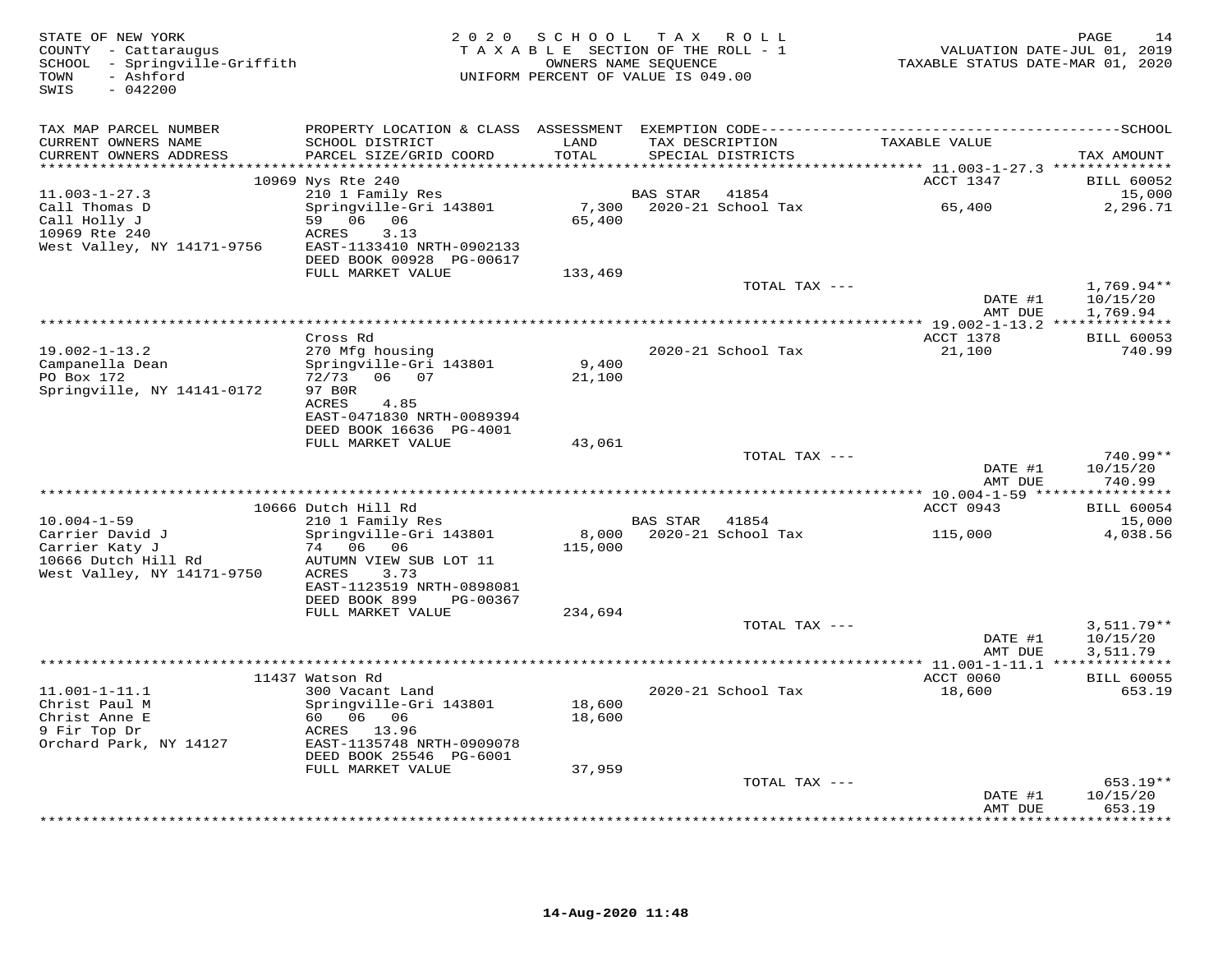| STATE OF NEW YORK<br>COUNTY - Cattaraugus<br>SCHOOL - Springville-Griffith<br>SWIS<br>$-042200$ |                                                     | 2020 SCHOOL TAX ROLL<br>UNIFORM PERCENT OF VALUE IS 049.00 |                      |                                    |                    | PAGE<br>15           |
|-------------------------------------------------------------------------------------------------|-----------------------------------------------------|------------------------------------------------------------|----------------------|------------------------------------|--------------------|----------------------|
| TAX MAP PARCEL NUMBER<br>CURRENT OWNERS NAME                                                    | SCHOOL DISTRICT                                     | LAND                                                       |                      | TAX DESCRIPTION                    |                    |                      |
| CURRENT OWNERS ADDRESS                                                                          | PARCEL SIZE/GRID COORD                              | TOTAL                                                      |                      | SPECIAL DISTRICTS                  | TAXABLE VALUE      | TAX AMOUNT           |
|                                                                                                 |                                                     |                                                            |                      |                                    |                    |                      |
|                                                                                                 | 5888 Cole Rd                                        |                                                            |                      |                                    | ACCT 0408          | <b>BILL 60056</b>    |
| $11.003 - 1 - 12$                                                                               | 270 Mfg housing                                     |                                                            | Dis & Lim 41934      |                                    |                    | 9,450                |
| Cirbus Jennifer J<br>5888 Cole Rd                                                               | Springville-Gri 143801                              |                                                            | 5,300 BAS STAR 41854 |                                    |                    | 9,450                |
| West Valley, NY 14171                                                                           | 59 06 06<br>ACRES 1.23                              |                                                            |                      |                                    |                    | 331.86               |
|                                                                                                 | EAST-1134853 NRTH-0904438                           |                                                            |                      |                                    |                    |                      |
|                                                                                                 | DEED BOOK 15805 PG-8001                             |                                                            |                      |                                    |                    |                      |
|                                                                                                 | FULL MARKET VALUE                                   | 38,571                                                     |                      |                                    |                    |                      |
|                                                                                                 |                                                     |                                                            |                      | TOTAL TAX ---                      |                    | $0.00**$             |
|                                                                                                 | 10535 Dutch Hill Rd                                 |                                                            |                      |                                    | ACCT 1147          | <b>BILL 60057</b>    |
| $10.004 - 1 - 27.2$                                                                             |                                                     |                                                            | BAS STAR 41854       |                                    |                    | 15,000               |
| Cobo Daniel D                                                                                   | 210 1 Family Res<br>Springville-Gri 143801          |                                                            |                      | 4,700 2020-21 School Tax<br>54 100 | 54,100             | 1,899.88             |
| 10535 Dutch Hill Rd                                                                             | 73 06 06                                            | 54,100                                                     |                      |                                    |                    |                      |
| West Valley, NY 14171                                                                           | ACRES 0.87                                          |                                                            |                      |                                    |                    |                      |
|                                                                                                 | EAST-1123067 NRTH-0896097<br>DEED BOOK 846 PG-00601 |                                                            |                      |                                    |                    |                      |
|                                                                                                 | FULL MARKET VALUE                                   | 110,408                                                    |                      |                                    |                    |                      |
|                                                                                                 |                                                     |                                                            |                      | TOTAL TAX ---                      |                    | $1,373.11**$         |
|                                                                                                 |                                                     |                                                            |                      |                                    | DATE #1<br>AMT DUE | 10/15/20<br>1,373.11 |
|                                                                                                 |                                                     |                                                            |                      |                                    |                    |                      |
|                                                                                                 | 10423 Dutch Hill Rd                                 |                                                            |                      |                                    | ACCT 0107          | <b>BILL 60058</b>    |
| $10.004 - 1 - 25$                                                                               | 210 1 Family Res                                    |                                                            | ENH STAR 41834       |                                    |                    | 34,900               |
| Cobo David                                                                                      | Springville-Gri 143801                              |                                                            |                      | 6,300 2020-21 School Tax           | 62,400             | 2,191.36             |
| 10423 Dutch Hill Rd<br>West Valley, NY 14171                                                    | $73 -06 -06$<br>FRNT 181.00 DPTH 189.00             | 62,400                                                     |                      |                                    |                    |                      |
|                                                                                                 | EAST-1123422 NRTH-0894698                           |                                                            |                      |                                    |                    |                      |
|                                                                                                 | DEED BOOK 700 PG-00807                              |                                                            |                      |                                    |                    |                      |
|                                                                                                 | FULL MARKET VALUE                                   | 127,347                                                    |                      |                                    |                    |                      |
|                                                                                                 |                                                     |                                                            |                      | TOTAL TAX ---                      |                    | 965.74**             |
|                                                                                                 |                                                     |                                                            |                      |                                    | DATE #1            | 10/15/20             |
|                                                                                                 |                                                     |                                                            |                      |                                    | AMT DUE            | 965.74               |
|                                                                                                 | Dutch Hill Rd                                       |                                                            |                      |                                    | ACCT 0108          | <b>BILL 60059</b>    |
| $10.004 - 1 - 27.1$                                                                             | 105 Vac farmland                                    | AG DIST                                                    |                      | 41720                              |                    | 37,303               |
| Cobo David                                                                                      | Springville-Gri 143801                              |                                                            |                      | 71,700 2020-21 School Tax          | 79,597             | 2,795.28             |
| 10423 Dutch Hill Rd                                                                             | 73/74 06 06                                         | 116,900                                                    |                      |                                    |                    |                      |
| West Valley, NY 14171                                                                           | ACRES 143.05<br>EAST-1122537 NRTH-0895989           |                                                            |                      |                                    |                    |                      |
| MAY BE SUBJECT TO PAYMENT                                                                       | DEED BOOK 809 PG-00431                              |                                                            |                      |                                    |                    |                      |
| UNDER AGDIST LAW TIL 2024                                                                       | FULL MARKET VALUE                                   | 238,571                                                    |                      |                                    |                    |                      |
|                                                                                                 |                                                     |                                                            |                      | TOTAL TAX ---                      |                    | $2,795.28**$         |
|                                                                                                 |                                                     |                                                            |                      |                                    | DATE #1            | 10/15/20             |
|                                                                                                 |                                                     |                                                            |                      |                                    | AMT DUE            | 2,795.28             |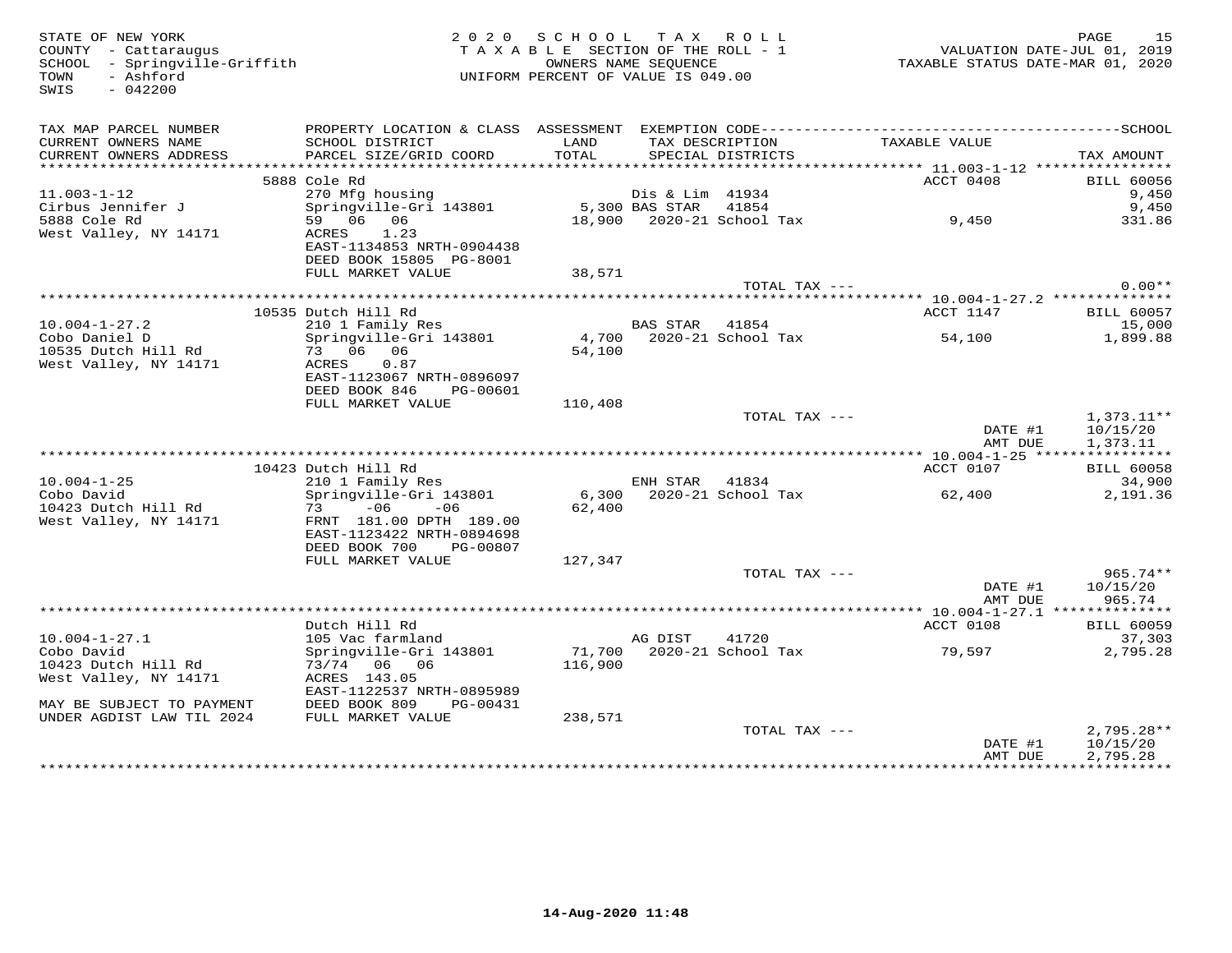| STATE OF NEW YORK<br>COUNTY - Cattaraugus<br>SCHOOL - Springville-Griffith<br>- Ashford<br>TOWN<br>SWIS<br>$-042200$ |                                           | 2020 SCHOOL<br>TAXABLE SECTION OF THE ROLL - 1<br>OWNERS NAME SEOUENCE<br>UNIFORM PERCENT OF VALUE IS 049.00 |                | TAX ROLL                             | VALUATION DATE-JUL 01, 2019<br>TAXABLE STATUS DATE-MAR 01, 2020 | 16<br>PAGE           |
|----------------------------------------------------------------------------------------------------------------------|-------------------------------------------|--------------------------------------------------------------------------------------------------------------|----------------|--------------------------------------|-----------------------------------------------------------------|----------------------|
| TAX MAP PARCEL NUMBER                                                                                                |                                           |                                                                                                              |                |                                      |                                                                 |                      |
| CURRENT OWNERS NAME<br>CURRENT OWNERS ADDRESS<br>************************                                            | SCHOOL DISTRICT<br>PARCEL SIZE/GRID COORD | LAND<br>TOTAL                                                                                                |                | TAX DESCRIPTION<br>SPECIAL DISTRICTS | TAXABLE VALUE                                                   | TAX AMOUNT           |
|                                                                                                                      | Edies Rd                                  |                                                                                                              |                |                                      | ACCT 0236                                                       | <b>BILL 60060</b>    |
| $10.004 - 1 - 4.1$                                                                                                   | 105 Vac farmland                          |                                                                                                              | AG DIST        | 41720                                |                                                                 | 15,625               |
| Cobo David G                                                                                                         | Springville-Gri 143801                    | 30,600                                                                                                       |                | 2020-21 School Tax                   | 14,975                                                          | 525.89               |
| 10423 Dutch Hill Rd                                                                                                  | 74 06 06                                  | 30,600                                                                                                       |                |                                      |                                                                 |                      |
| West Valley, NY 14171                                                                                                | ACRES 47.95<br>EAST-1122145 NRTH-0901558  |                                                                                                              |                |                                      |                                                                 |                      |
| MAY BE SUBJECT TO PAYMENT                                                                                            | DEED BOOK 882<br>PG-00663                 |                                                                                                              |                |                                      |                                                                 |                      |
| UNDER AGDIST LAW TIL 2024                                                                                            | FULL MARKET VALUE                         | 62,449                                                                                                       |                |                                      |                                                                 |                      |
|                                                                                                                      |                                           |                                                                                                              |                | TOTAL TAX ---                        |                                                                 | 525.89**             |
|                                                                                                                      |                                           |                                                                                                              |                |                                      | DATE #1                                                         | 10/15/20             |
|                                                                                                                      |                                           |                                                                                                              |                |                                      | AMT DUE                                                         | 525.89               |
|                                                                                                                      | Dutch Hill Rd                             |                                                                                                              |                |                                      | ACCT 0110                                                       | <b>BILL 60061</b>    |
| $10.004 - 1 - 26$                                                                                                    | 210 1 Family Res                          |                                                                                                              |                | 2020-21 School Tax                   | 38,500                                                          | 1,352.04             |
| Cobo David G                                                                                                         | Springville-Gri 143801                    | 5,700                                                                                                        |                |                                      |                                                                 |                      |
| 10423 Dutch Hill Rd                                                                                                  | 73 06 06<br>FRNT 123.00 DPTH 197.00       | 38,500                                                                                                       |                |                                      |                                                                 |                      |
| West Valley, NY 14171                                                                                                | EAST-1123435 NRTH-0894841                 |                                                                                                              |                |                                      |                                                                 |                      |
|                                                                                                                      | DEED BOOK 00414 PG-00423                  |                                                                                                              |                |                                      |                                                                 |                      |
|                                                                                                                      | FULL MARKET VALUE                         | 78,571                                                                                                       |                |                                      |                                                                 |                      |
|                                                                                                                      |                                           |                                                                                                              |                | TOTAL TAX ---                        |                                                                 | $1,352.04**$         |
|                                                                                                                      |                                           |                                                                                                              |                |                                      | DATE #1<br>AMT DUE                                              | 10/15/20<br>1,352.04 |
|                                                                                                                      |                                           |                                                                                                              |                |                                      |                                                                 |                      |
|                                                                                                                      | 10921 Bond Rd                             |                                                                                                              |                |                                      | ACCT 0930                                                       | <b>BILL 60062</b>    |
| $11.003 - 1 - 28.1$                                                                                                  | 210 1 Family Res                          |                                                                                                              | ENH STAR 41834 |                                      |                                                                 | 34,900               |
| Codd Jeffrey L                                                                                                       | Springville-Gri 143801                    |                                                                                                              |                | 9,500 2020-21 School Tax             | 53,700                                                          | 1,885.83             |
| Codd Martha J<br>10921 Bond Rd                                                                                       | 64 06 06<br>5.09<br>ACRES                 | 53,700                                                                                                       |                |                                      |                                                                 |                      |
| West Valley, NY 14171                                                                                                | EAST-1128922 NRTH-0901075                 |                                                                                                              |                |                                      |                                                                 |                      |
|                                                                                                                      | DEED BOOK 770<br>PG-00551                 |                                                                                                              |                |                                      |                                                                 |                      |
|                                                                                                                      | FULL MARKET VALUE                         | 109,592                                                                                                      |                |                                      |                                                                 |                      |
|                                                                                                                      |                                           |                                                                                                              |                | TOTAL TAX ---                        |                                                                 | 660.22**             |
|                                                                                                                      |                                           |                                                                                                              |                |                                      | DATE #1<br>AMT DUE                                              | 10/15/20<br>660.22   |
|                                                                                                                      |                                           |                                                                                                              |                |                                      |                                                                 |                      |
|                                                                                                                      | Connoisarauley Rd                         |                                                                                                              |                |                                      | ACCT 0175                                                       | <b>BILL 60063</b>    |
| $19.001 - 2 - 35$                                                                                                    | 322 Rural vac>10                          |                                                                                                              |                | 2020-21 School Tax                   | 12,900                                                          | 453.02               |
| Connoisarauley Creek                                                                                                 | Springville-Gri 143801                    | 12,900                                                                                                       |                |                                      |                                                                 |                      |
| Farms, Inc<br>218 N Van Dyke Rd                                                                                      | 27 06<br>07<br>ACRES 32.43                | 12,900                                                                                                       |                |                                      |                                                                 |                      |
| Hopewell, NJ 08525                                                                                                   | EAST-1108834 NRTH-0895622                 |                                                                                                              |                |                                      |                                                                 |                      |
|                                                                                                                      | DEED BOOK 888<br>PG-00832                 |                                                                                                              |                |                                      |                                                                 |                      |
|                                                                                                                      | FULL MARKET VALUE                         | 26,327                                                                                                       |                |                                      |                                                                 |                      |
|                                                                                                                      |                                           |                                                                                                              |                | TOTAL TAX ---                        |                                                                 | $453.02**$           |
|                                                                                                                      |                                           |                                                                                                              |                |                                      | DATE #1<br>AMT DUE                                              | 10/15/20<br>453.02   |
|                                                                                                                      |                                           |                                                                                                              |                |                                      |                                                                 | * * * * * * * *      |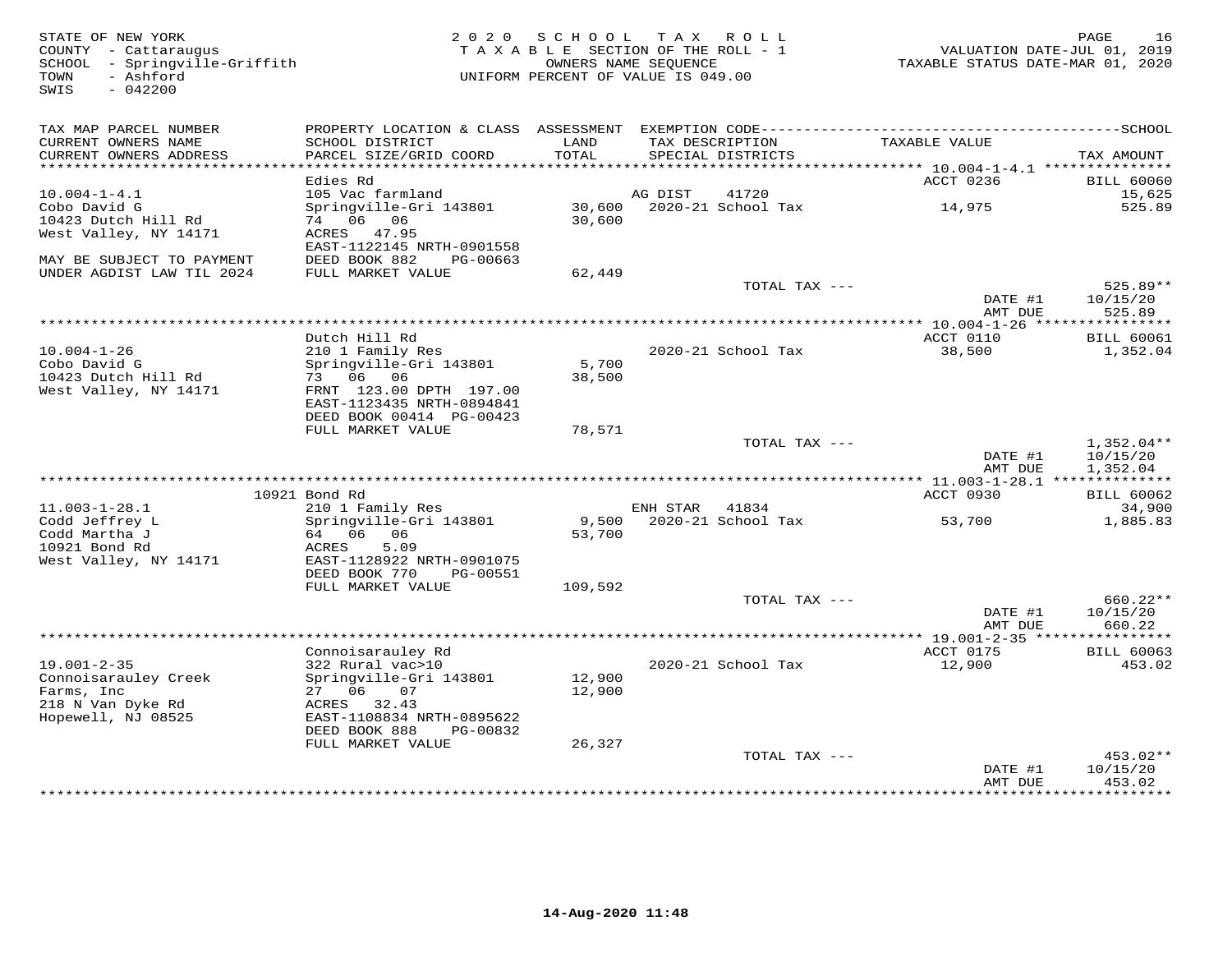| STATE OF NEW YORK<br>COUNTY - Cattaraugus<br>SCHOOL - Springville-Griffith<br>- Ashford<br>TOWN<br>$-042200$<br>SWIS |                                                        | 2020 SCHOOL                 | T A X<br>ROLL<br>TAXABLE SECTION OF THE ROLL - 1<br>OWNERS NAME SEQUENCE<br>UNIFORM PERCENT OF VALUE IS 049.00 | TAXABLE STATUS DATE-MAR 01, 2020  | PAGE<br>17<br>VALUATION DATE-JUL 01, 2019 |
|----------------------------------------------------------------------------------------------------------------------|--------------------------------------------------------|-----------------------------|----------------------------------------------------------------------------------------------------------------|-----------------------------------|-------------------------------------------|
| TAX MAP PARCEL NUMBER                                                                                                |                                                        |                             |                                                                                                                |                                   |                                           |
| CURRENT OWNERS NAME<br>CURRENT OWNERS ADDRESS<br>********************                                                | SCHOOL DISTRICT<br>PARCEL SIZE/GRID COORD              | LAND<br>TOTAL<br>********** | TAX DESCRIPTION<br>SPECIAL DISTRICTS<br>********************************* 10.003-2-16.1 **************         | TAXABLE VALUE                     | TAX AMOUNT                                |
|                                                                                                                      | 7020 Henrietta Rd                                      |                             |                                                                                                                | ACCT 0022                         | <b>BILL 60064</b>                         |
| $10.003 - 2 - 16.1$                                                                                                  | 710 Manufacture                                        |                             | 2020-21 School Tax                                                                                             | 206,400                           | 7,248.34                                  |
| Cottage Industires Realty LLC                                                                                        | Springville-Gri 143801                                 | 5,000                       |                                                                                                                |                                   |                                           |
| 6763 Schwartz Rd                                                                                                     | 53 06 07                                               | 206,400                     |                                                                                                                |                                   |                                           |
| West Valley, NY 14171                                                                                                | 1.03<br>ACRES<br>EAST-1116629 NRTH-0901107             |                             |                                                                                                                |                                   |                                           |
|                                                                                                                      | DEED BOOK 1014<br>PG-1080                              |                             |                                                                                                                |                                   |                                           |
|                                                                                                                      | FULL MARKET VALUE                                      | 421,224                     |                                                                                                                |                                   |                                           |
|                                                                                                                      |                                                        |                             | TOTAL TAX ---                                                                                                  |                                   | $7,248.34**$                              |
|                                                                                                                      |                                                        |                             |                                                                                                                | DATE #1<br>AMT DUE                | 10/15/20<br>7,248.34                      |
|                                                                                                                      |                                                        |                             |                                                                                                                |                                   |                                           |
|                                                                                                                      | Henrietta Rd                                           |                             |                                                                                                                |                                   | <b>BILL 60065</b>                         |
| $10.003 - 2 - 15.7$                                                                                                  | 330 Vacant comm                                        |                             | 2020-21 School Tax                                                                                             | 6,800                             | 238.80                                    |
| Cottage Industried Realty, LLC Springville-Gri 143801<br>6763 Schwartz Rd                                            | 53 06 07                                               | 6,800<br>6,800              |                                                                                                                |                                   |                                           |
| West Valley, NY 14171                                                                                                | split from 10.003-2-15.3                               |                             |                                                                                                                |                                   |                                           |
|                                                                                                                      | ACRES<br>3.20                                          |                             |                                                                                                                |                                   |                                           |
|                                                                                                                      | EAST-1116306 NRTH-0901365                              |                             |                                                                                                                |                                   |                                           |
|                                                                                                                      | DEED BOOK 20200 PG-3548<br>FULL MARKET VALUE           | 13,878                      |                                                                                                                |                                   |                                           |
|                                                                                                                      |                                                        |                             | TOTAL TAX ---                                                                                                  |                                   | 238.80**                                  |
|                                                                                                                      |                                                        |                             |                                                                                                                | DATE #1                           | 10/15/20                                  |
|                                                                                                                      |                                                        |                             |                                                                                                                | AMT DUE                           | 238.80                                    |
|                                                                                                                      |                                                        |                             |                                                                                                                | **** 10.003-2-15.3 ************** |                                           |
| $10.003 - 2 - 15.3$                                                                                                  | 7024 Henrietta Rd<br>330 Vacant comm                   |                             | 2020-21 School Tax                                                                                             | ACCT 1302<br>7,900                | <b>BILL 60066</b><br>277.43               |
| Cottage Industries Realty LLC                                                                                        | Springville-Gri 143801                                 | 7,900                       |                                                                                                                |                                   |                                           |
| 6763 Schwartz Rd                                                                                                     | 53 06<br>07                                            | 7,900                       |                                                                                                                |                                   |                                           |
| West Valley, NY 14171                                                                                                | ACRES<br>4.63                                          |                             |                                                                                                                |                                   |                                           |
|                                                                                                                      | EAST-1116196 NRTH-0900772<br>DEED BOOK 1014<br>PG-1080 |                             |                                                                                                                |                                   |                                           |
|                                                                                                                      | FULL MARKET VALUE                                      | 16,122                      |                                                                                                                |                                   |                                           |
|                                                                                                                      |                                                        |                             | TOTAL TAX ---                                                                                                  |                                   | $277.43**$                                |
|                                                                                                                      |                                                        |                             |                                                                                                                | DATE #1                           | 10/15/20                                  |
|                                                                                                                      |                                                        |                             |                                                                                                                | AMT DUE                           | 277.43                                    |
|                                                                                                                      | Henrietta Rd                                           |                             |                                                                                                                | ACCT 1386                         | <b>BILL 60067</b>                         |
| $10.003 - 2 - 16.2$                                                                                                  | 710 Manufacture                                        |                             | 2020-21 School Tax                                                                                             | 294,000                           | 10,324.67                                 |
| Cottage Industries Realty LLC                                                                                        | Springville-Gri 143801                                 | 7,000                       |                                                                                                                |                                   |                                           |
| 6763 Schwartz Rd<br>West Valley, NY 14171                                                                            | 53 06<br>07<br>ACRES<br>2.25                           | 294,000                     |                                                                                                                |                                   |                                           |
|                                                                                                                      | EAST-1116369 NRTH-0900720                              |                             |                                                                                                                |                                   |                                           |
|                                                                                                                      | DEED BOOK 1014 PG-1080                                 |                             |                                                                                                                |                                   |                                           |
|                                                                                                                      | FULL MARKET VALUE                                      | 600,000                     |                                                                                                                |                                   |                                           |
|                                                                                                                      |                                                        |                             | TOTAL TAX ---                                                                                                  |                                   | $10,324.67**$                             |
|                                                                                                                      |                                                        |                             |                                                                                                                | DATE #1<br>AMT DUE                | 10/15/20<br>10,324.67                     |
|                                                                                                                      |                                                        |                             |                                                                                                                |                                   |                                           |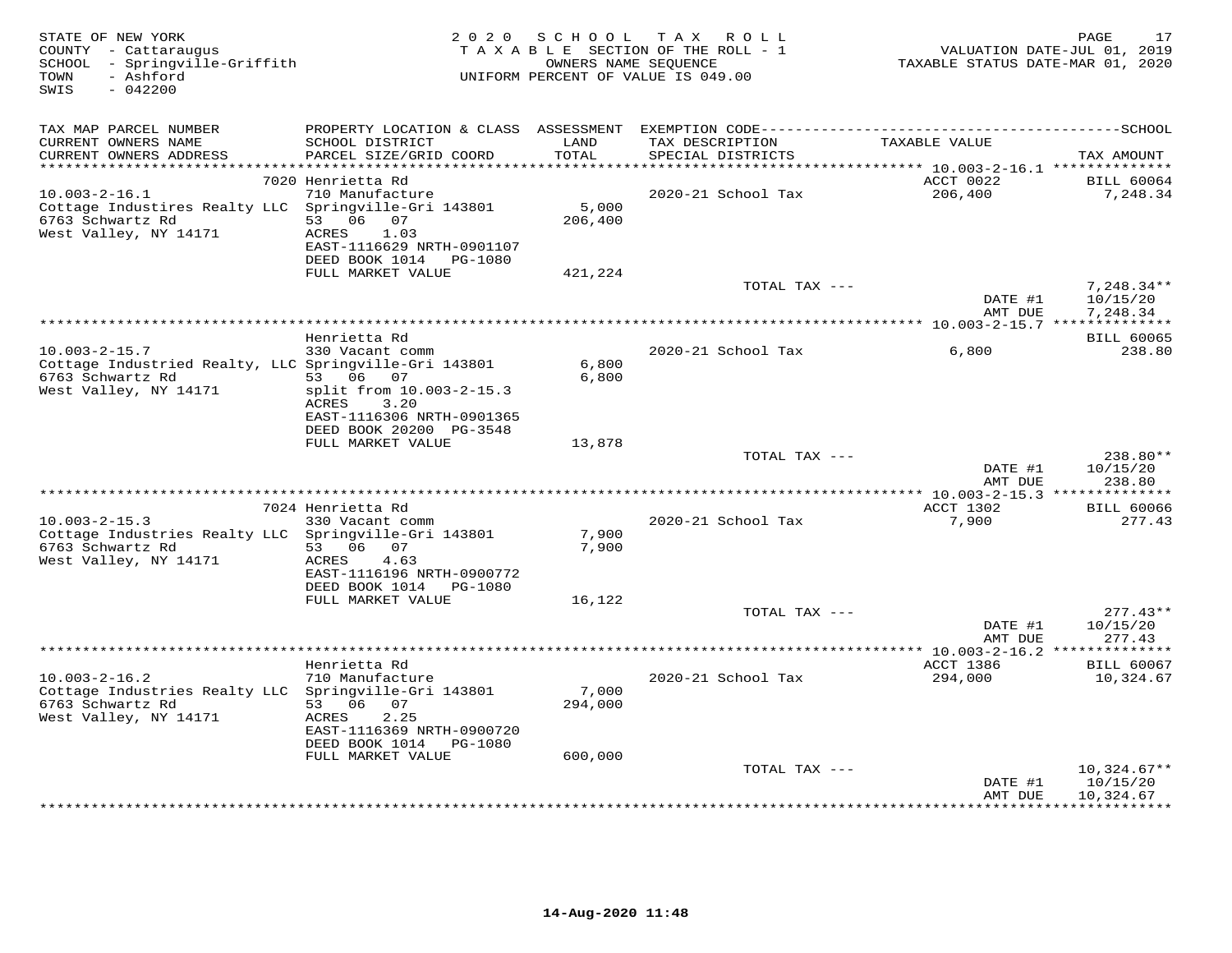| STATE OF NEW YORK<br>COUNTY - Cattaraugus<br>SCHOOL - Springville-Griffith<br>- Ashford<br>TOWN<br>SWIS<br>$-042200$ | 2 0 2 0                                                                          | SCHOOL<br>TAXABLE SECTION OF THE ROLL - 1<br>UNIFORM PERCENT OF VALUE IS 049.00 | T A X<br>OWNERS NAME SEQUENCE | R O L L                           | TAXABLE STATUS DATE-MAR 01, 2020 | 18<br>PAGE<br>VALUATION DATE-JUL 01, 2019 |
|----------------------------------------------------------------------------------------------------------------------|----------------------------------------------------------------------------------|---------------------------------------------------------------------------------|-------------------------------|-----------------------------------|----------------------------------|-------------------------------------------|
| TAX MAP PARCEL NUMBER<br>CURRENT OWNERS NAME<br>CURRENT OWNERS ADDRESS                                               | SCHOOL DISTRICT<br>PARCEL SIZE/GRID COORD                                        | LAND<br>TOTAL                                                                   | TAX DESCRIPTION               | SPECIAL DISTRICTS                 | TAXABLE VALUE                    | TAX AMOUNT                                |
|                                                                                                                      |                                                                                  |                                                                                 |                               |                                   |                                  |                                           |
|                                                                                                                      | Bolton Rd                                                                        |                                                                                 |                               |                                   | ACCT 0918                        | <b>BILL 60068</b>                         |
| $11.002 - 2 - 3.1$                                                                                                   | 314 Rural vac<10                                                                 |                                                                                 |                               | 2020-21 School Tax                | 10,100                           | 354.69                                    |
| County of Cattaraugus<br>303 Court St                                                                                | Springville-Gri 143801<br>40  06  06                                             | 10,100<br>10,100                                                                |                               |                                   |                                  |                                           |
| Little Valley, NY 14755                                                                                              | 6.90<br>ACRES                                                                    |                                                                                 |                               |                                   |                                  |                                           |
|                                                                                                                      | EAST-0499190 NRTH-0910350                                                        |                                                                                 |                               |                                   |                                  |                                           |
| PRIOR OWNER ON 3/01/2020                                                                                             | DEED BOOK 20200 PG-5730                                                          |                                                                                 |                               |                                   |                                  |                                           |
| Biehl Tammy A                                                                                                        | FULL MARKET VALUE                                                                | 20,612                                                                          |                               |                                   |                                  | $354.69**$                                |
|                                                                                                                      |                                                                                  |                                                                                 |                               | TOTAL TAX ---                     | DATE #1                          | 10/15/20                                  |
|                                                                                                                      |                                                                                  |                                                                                 |                               |                                   | AMT DUE                          | 354.69                                    |
|                                                                                                                      |                                                                                  |                                                                                 |                               |                                   |                                  |                                           |
|                                                                                                                      | 11509 Bolton Rd                                                                  |                                                                                 |                               |                                   | ACCT 1005                        | <b>BILL 60069</b>                         |
| $3.004 - 2 - 6.6$<br>Courneen Donald                                                                                 | 210 1 Family Res<br>Springville-Gri 143801                                       |                                                                                 | <b>BAS STAR</b>               | 41854<br>5,400 2020-21 School Tax | 50,400                           | 15,000<br>1,769.94                        |
| Courneen Deborah<br>11509 Bolton Rd<br>Springville, NY 14141                                                         | $-06$<br>41<br>$-06$<br>ACRES<br>$1.40$ BANK<br>017<br>EAST-1148261 NRTH-0911490 | 50,400                                                                          |                               |                                   |                                  |                                           |
|                                                                                                                      | DEED BOOK 00957 PG-00581                                                         |                                                                                 |                               |                                   |                                  |                                           |
|                                                                                                                      | FULL MARKET VALUE                                                                | 102,857                                                                         |                               | TOTAL TAX ---                     |                                  | $1,243.17**$                              |
|                                                                                                                      |                                                                                  |                                                                                 |                               |                                   | DATE #1                          | 10/15/20                                  |
|                                                                                                                      |                                                                                  |                                                                                 |                               |                                   | AMT DUE                          | 1,243.17                                  |
|                                                                                                                      |                                                                                  |                                                                                 |                               |                                   | * 11.003-2-18.4 ***************  |                                           |
| $11.003 - 2 - 18.4$                                                                                                  | Nys Rte 240<br>322 Rural vac>10                                                  |                                                                                 |                               | 2020-21 School Tax                | ACCT 1588<br>10,900              | <b>BILL 60070</b><br>382.79               |
| Courtney Richard                                                                                                     | Springville-Gri 143801                                                           | 10,900                                                                          |                               |                                   |                                  |                                           |
| 10626 Route 240                                                                                                      | $57 - 6 - 6$                                                                     | 10,900                                                                          |                               |                                   |                                  |                                           |
| Ashford, NY 14171                                                                                                    | ACRES 12.85                                                                      |                                                                                 |                               |                                   |                                  |                                           |
|                                                                                                                      | EAST-1134711 NRTH-0896688                                                        |                                                                                 |                               |                                   |                                  |                                           |
|                                                                                                                      | DEED BOOK 2019<br>PG-12612<br>FULL MARKET VALUE                                  | 22,245                                                                          |                               |                                   |                                  |                                           |
|                                                                                                                      |                                                                                  |                                                                                 |                               | TOTAL TAX ---                     |                                  | 382.79**                                  |
|                                                                                                                      |                                                                                  |                                                                                 |                               |                                   | DATE #1                          | 10/15/20                                  |
|                                                                                                                      |                                                                                  |                                                                                 |                               |                                   | AMT DUE                          | 382.79                                    |
|                                                                                                                      | 10676 Dutch Hill Rd                                                              |                                                                                 |                               |                                   | ACCT 0942                        | <b>BILL 60071</b>                         |
| $10.004 - 1 - 58$                                                                                                    | 210 1 Family Res                                                                 |                                                                                 | VETCOM CTS 41130              |                                   |                                  | 10,000                                    |
| Crandall Barbara                                                                                                     | Springville-Gri 143801                                                           |                                                                                 | 7,900 BAS STAR 41854          |                                   |                                  | 15,000                                    |
| Crandall Gordon                                                                                                      | 74 06 06                                                                         | 80,100                                                                          |                               | 2020-21 School Tax                | 70,100                           | 2,461.77                                  |
| 10676 Dutch Hill Rd                                                                                                  | ACRES<br>3.66                                                                    |                                                                                 |                               |                                   |                                  |                                           |
| West Valley, NY 14171                                                                                                | EAST-1123531 NRTH-0898348<br>DEED BOOK 12624 PG-7001                             |                                                                                 |                               |                                   |                                  |                                           |
|                                                                                                                      | FULL MARKET VALUE                                                                | 163,469                                                                         |                               |                                   |                                  |                                           |
|                                                                                                                      |                                                                                  |                                                                                 |                               | TOTAL TAX ---                     |                                  | $1,935.00**$                              |
|                                                                                                                      |                                                                                  |                                                                                 |                               |                                   | DATE #1                          | 10/15/20                                  |
|                                                                                                                      |                                                                                  |                                                                                 |                               |                                   | AMT DUE                          | 1,935.00<br>+ + + + + + + + + + +         |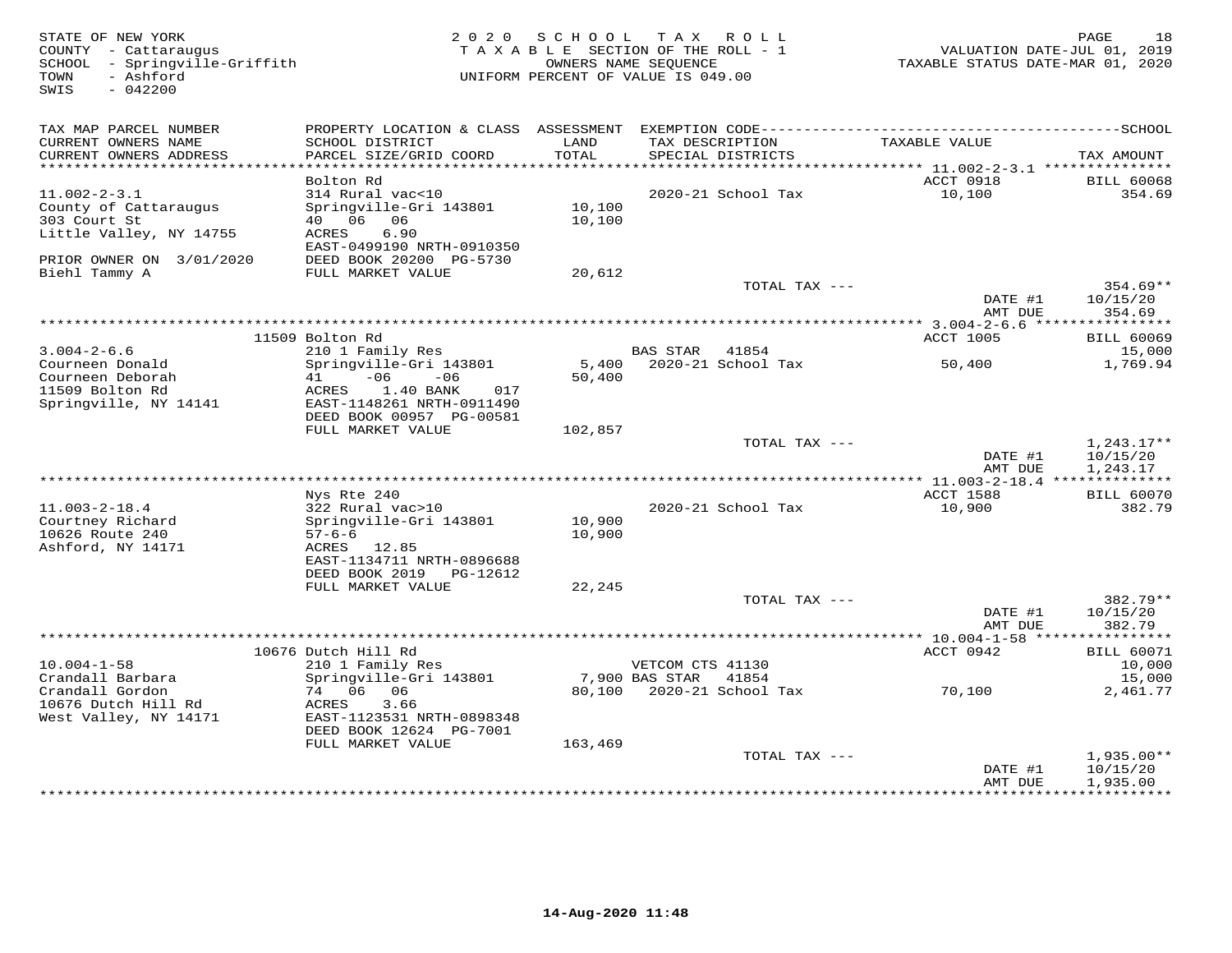| STATE OF NEW YORK<br>COUNTY - Cattaraugus<br>SCHOOL - Springville-Griffith<br>- Ashford<br>TOWN<br>SWIS<br>$-042200$ |                                                                                                       | 2020 SCHOOL TAX ROLL<br>TAXABLE SECTION OF THE ROLL - 1<br>UNIFORM PERCENT OF VALUE IS 049.00 | OWNERS NAME SEQUENCE   |                             | VALUATION DATE-JUL 01, 2019<br>TAXABLE STATUS DATE-MAR 01, 2020 | PAGE<br>19                       |
|----------------------------------------------------------------------------------------------------------------------|-------------------------------------------------------------------------------------------------------|-----------------------------------------------------------------------------------------------|------------------------|-----------------------------|-----------------------------------------------------------------|----------------------------------|
| TAX MAP PARCEL NUMBER<br>CURRENT OWNERS NAME                                                                         | SCHOOL DISTRICT                                                                                       | LAND<br>TOTAL                                                                                 | TAX DESCRIPTION        | SPECIAL DISTRICTS           | TAXABLE VALUE                                                   |                                  |
| CURRENT OWNERS ADDRESS<br>***********************                                                                    | PARCEL SIZE/GRID COORD                                                                                |                                                                                               |                        |                             |                                                                 | TAX AMOUNT                       |
|                                                                                                                      | Cross Rd                                                                                              |                                                                                               |                        |                             | ACCT 0087                                                       | <b>BILL 60072</b>                |
| $19.002 - 1 - 12.1$<br>Cruz Fundador Jr<br>Butticci Ann M<br>6693 Cross Rd<br>Springville, NY 14141                  | 322 Rural vac>10<br>Springville-Gri 143801<br>72 06 06<br>ACRES<br>32.50<br>EAST-1121338 NRTH-0892347 | 19,000<br>19,000                                                                              |                        | 2020-21 School Tax          | 19,000                                                          | 667.24                           |
|                                                                                                                      | DEED BOOK 8607 PG-9002                                                                                |                                                                                               |                        |                             |                                                                 |                                  |
|                                                                                                                      | FULL MARKET VALUE                                                                                     | 38,776                                                                                        |                        | TOTAL TAX ---               | DATE #1                                                         | 667.24**<br>10/15/20             |
|                                                                                                                      |                                                                                                       |                                                                                               |                        |                             | AMT DUE                                                         | 667.24                           |
|                                                                                                                      |                                                                                                       |                                                                                               |                        |                             |                                                                 |                                  |
| $11.003 - 1 - 3.9$                                                                                                   | 6115 Thomas Corners Rd<br>210 1 Family Res                                                            |                                                                                               | BAS STAR 41854         |                             | ACCT 1342                                                       | <b>BILL 60073</b><br>15,000      |
| Cummings Pamela G<br>6115 Thomas Corners Rd<br>West Valley, NY 14171                                                 | Springville-Gri 143801<br>65 06 06<br>1.15<br>ACRES                                                   | 5,100<br>60,700                                                                               |                        | 2020-21 School Tax          | 60,700                                                          | 2,131.66                         |
|                                                                                                                      | EAST-1130479 NRTH-0903593<br>DEED BOOK 958<br>PG-1099                                                 |                                                                                               |                        |                             |                                                                 |                                  |
|                                                                                                                      | FULL MARKET VALUE                                                                                     | 123,878                                                                                       |                        | TOTAL TAX ---               |                                                                 | $1,604.89**$                     |
|                                                                                                                      |                                                                                                       |                                                                                               |                        |                             | DATE #1<br>AMT DUE                                              | 10/15/20<br>1,604.89             |
| *********************                                                                                                |                                                                                                       |                                                                                               |                        |                             |                                                                 |                                  |
| $10.004 - 1 - 56$                                                                                                    | 10710 Dutch Hill Rd<br>210 1 Family Res                                                               |                                                                                               | ENH STAR               | 41834                       | ACCT 0940                                                       | <b>BILL 60074</b><br>34,900      |
| Cycon Patricia A<br>PO Box 54<br>West Valley, NY 14171                                                               | Springville-Gri 143801<br>74 06 06<br>AUTUMN VIEW SUB LOT 14<br>3.71<br>ACRES                         | 8,000<br>53,000                                                                               |                        | 2020-21 School Tax          | 53,000                                                          | 1,861.25                         |
|                                                                                                                      | EAST-1123606 NRTH-0898874<br>DEED BOOK 895<br>PG-01133<br>FULL MARKET VALUE                           | 108,163                                                                                       |                        |                             |                                                                 |                                  |
|                                                                                                                      |                                                                                                       |                                                                                               |                        | TOTAL TAX ---               |                                                                 | 635.63**                         |
|                                                                                                                      |                                                                                                       |                                                                                               |                        |                             | DATE #1<br>AMT DUE                                              | 10/15/20<br>635.63<br>********** |
|                                                                                                                      | 5902 Cole Rd                                                                                          |                                                                                               |                        |                             | ******** 11.003-1-10 ****<br>ACCT 0703                          | <b>BILL 60075</b>                |
| $11.003 - 1 - 10$                                                                                                    | 210 1 Family Res                                                                                      |                                                                                               | VETCOM CTS 41130       |                             |                                                                 | 10,000                           |
| DeLisle Andrea                                                                                                       | Springville-Gri 143801                                                                                |                                                                                               | 5,300 VETDIS CTS 41140 |                             |                                                                 | 20,000                           |
| 5902 Cole Rd<br>West Valley, NY 14171                                                                                | 59 06 06<br>032<br>ACRES<br>1.27 BANK<br>EAST-0486300 NRTH-0904360<br>DEED BOOK 16211 PG-3002         |                                                                                               | 50,000 BAS STAR        | 41854<br>2020-21 School Tax | 20,000                                                          | 15,000<br>702.36                 |
|                                                                                                                      | FULL MARKET VALUE                                                                                     | 102,041                                                                                       |                        |                             |                                                                 |                                  |
|                                                                                                                      |                                                                                                       |                                                                                               |                        | TOTAL TAX ---               |                                                                 | $175.59**$                       |
|                                                                                                                      |                                                                                                       |                                                                                               |                        |                             | DATE #1<br>AMT DUE<br>* * * * * * * * * * * * * * * *           | 10/15/20<br>175.59<br>*********  |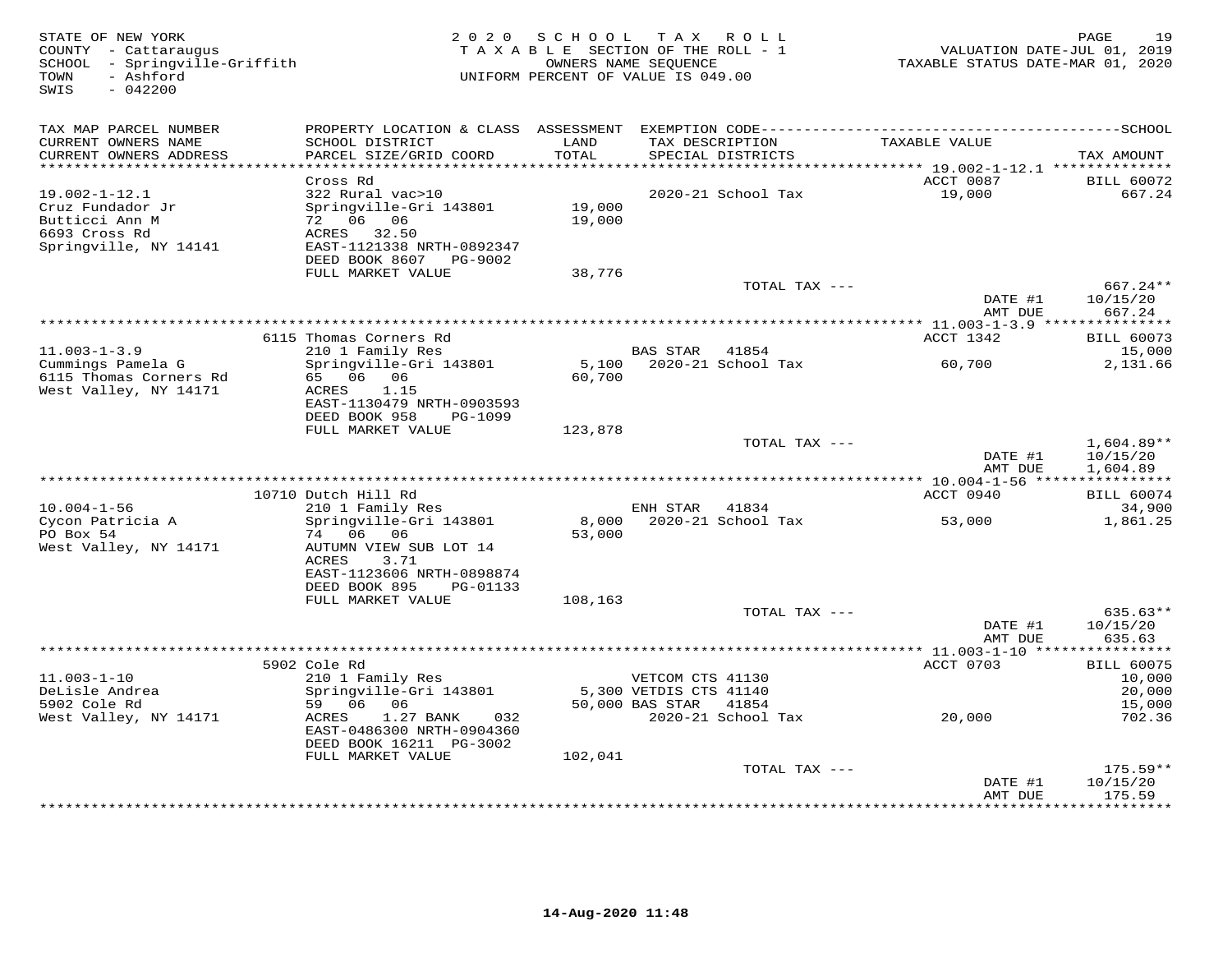| STATE OF NEW YORK<br>COUNTY - Cattaraugus<br>SCHOOL - Springville-Griffith<br>- Ashford<br>TOWN<br>$-042200$<br>SWIS        |                                                                                                                                         | 2020 SCHOOL<br>OWNERS NAME SEQUENCE | TAX ROLL<br>TAXABLE SECTION OF THE ROLL - 1<br>UNIFORM PERCENT OF VALUE IS 049.00 | VALUATION DATE-JUL 01, 2019<br>TAXABLE STATUS DATE-MAR 01, 2020 | 20<br>PAGE                           |
|-----------------------------------------------------------------------------------------------------------------------------|-----------------------------------------------------------------------------------------------------------------------------------------|-------------------------------------|-----------------------------------------------------------------------------------|-----------------------------------------------------------------|--------------------------------------|
| TAX MAP PARCEL NUMBER                                                                                                       |                                                                                                                                         |                                     |                                                                                   |                                                                 |                                      |
| CURRENT OWNERS NAME<br>CURRENT OWNERS ADDRESS                                                                               | SCHOOL DISTRICT<br>PARCEL SIZE/GRID COORD                                                                                               | LAND<br>TOTAL                       | TAX DESCRIPTION<br>SPECIAL DISTRICTS                                              | TAXABLE VALUE                                                   | TAX AMOUNT                           |
| ***********************                                                                                                     | ************************                                                                                                                | ************                        |                                                                                   |                                                                 |                                      |
| $10.004 - 1 - 74$<br>Denzien Gerald C<br>Piniewski Jerry<br>10689 Autumn View Trl<br>West Valley, NY 14171                  | Autumn View Trl<br>314 Rural vac<10<br>Springville-Gri 143801<br>74 06 06<br>AUTUMN VIEW SUB LOT A<br>NRF<br>1.81<br>ACRES              | 2,000<br>2,000                      | 2020-21 School Tax                                                                | ACCT 0957<br>2,000                                              | <b>BILL 60076</b><br>70.24           |
|                                                                                                                             | EAST-1123995 NRTH-0899151<br>DEED BOOK 989<br><b>PG-909</b>                                                                             |                                     |                                                                                   |                                                                 |                                      |
|                                                                                                                             | FULL MARKET VALUE                                                                                                                       | 4,082                               |                                                                                   |                                                                 |                                      |
|                                                                                                                             |                                                                                                                                         |                                     | TOTAL TAX ---                                                                     | DATE #1<br>AMT DUE                                              | $70.24**$<br>10/15/20<br>70.24       |
|                                                                                                                             |                                                                                                                                         |                                     |                                                                                   |                                                                 |                                      |
|                                                                                                                             | 10689 Autumn View Trl                                                                                                                   |                                     |                                                                                   | ACCT 0956                                                       | <b>BILL 60077</b>                    |
| $10.004 - 1 - 72$<br>Denzien Sharon L                                                                                       | 210 1 Family Res<br>Springville-Gri 143801                                                                                              | 7,900                               | ENH STAR<br>41834<br>2020-21 School Tax                                           | 57,400                                                          | 34,900<br>2,015.77                   |
| Sande Mark<br>10689 Autumn View Trl<br>West Valley, NY 14171                                                                | 74 06 06<br>AUTUMN VIEW SUB LOT 19<br>ACRES<br>3.62<br>EAST-1124375 NRTH-0899022<br>DEED BOOK 27278 PG-7002                             | 57,400                              |                                                                                   |                                                                 |                                      |
|                                                                                                                             | FULL MARKET VALUE                                                                                                                       | 117,143                             |                                                                                   |                                                                 |                                      |
|                                                                                                                             |                                                                                                                                         |                                     | TOTAL TAX ---                                                                     | DATE #1<br>AMT DUE                                              | 790.15**<br>10/15/20<br>790.15       |
|                                                                                                                             |                                                                                                                                         |                                     |                                                                                   |                                                                 | * * * * * * * * *                    |
|                                                                                                                             | 5664 Cole Rd                                                                                                                            |                                     |                                                                                   | ACCT 0280                                                       | <b>BILL 60078</b>                    |
| $11.001 - 1 - 28$<br>Derby Ian R<br>The Woods At Holimont<br>119 Holiview Rd<br>PO Box 1705<br>Ellicottville, NY 14731-1705 | 312 Vac w/imprv<br>Springville-Gri 143801<br>53/54<br>06 06<br>58.79<br>ACRES<br>EAST-1139141 NRTH-0905599<br>DEED BOOK 8821<br>PG-9001 | 51,800<br>56,800                    | 2020-21 School Tax                                                                | 56,800                                                          | 1,994.70                             |
|                                                                                                                             | FULL MARKET VALUE                                                                                                                       | 115,918                             |                                                                                   |                                                                 |                                      |
|                                                                                                                             |                                                                                                                                         |                                     | TOTAL TAX ---                                                                     | DATE #1<br>AMT DUE                                              | $1,994.70**$<br>10/15/20<br>1,994.70 |
|                                                                                                                             |                                                                                                                                         |                                     | *************                                                                     | * 10.004-1-29.1 **************                                  |                                      |
| $10.004 - 1 - 29.1$<br>Dickson Richard N<br>Dickson Patricia A                                                              | Edies Rd<br>322 Rural vac>10<br>Springville-Gri 143801<br>73/74<br>06 07                                                                | 14,800<br>14,800                    | 2020-21 School Tax                                                                | ACCT 0428<br>14,800                                             | <b>BILL 60079</b><br>519.75          |
| 10639 Edies Rd<br>Springville, NY 14141                                                                                     | ACRES<br>9.15<br>EAST-1121949 NRTH-0898380<br>DEED BOOK 00859 PG-01023                                                                  |                                     |                                                                                   |                                                                 |                                      |
|                                                                                                                             | FULL MARKET VALUE                                                                                                                       | 30,204                              |                                                                                   |                                                                 |                                      |
|                                                                                                                             |                                                                                                                                         |                                     | TOTAL TAX ---                                                                     | DATE #1<br>AMT DUE                                              | $519.75**$<br>10/15/20<br>519.75     |
|                                                                                                                             |                                                                                                                                         |                                     |                                                                                   |                                                                 | *******                              |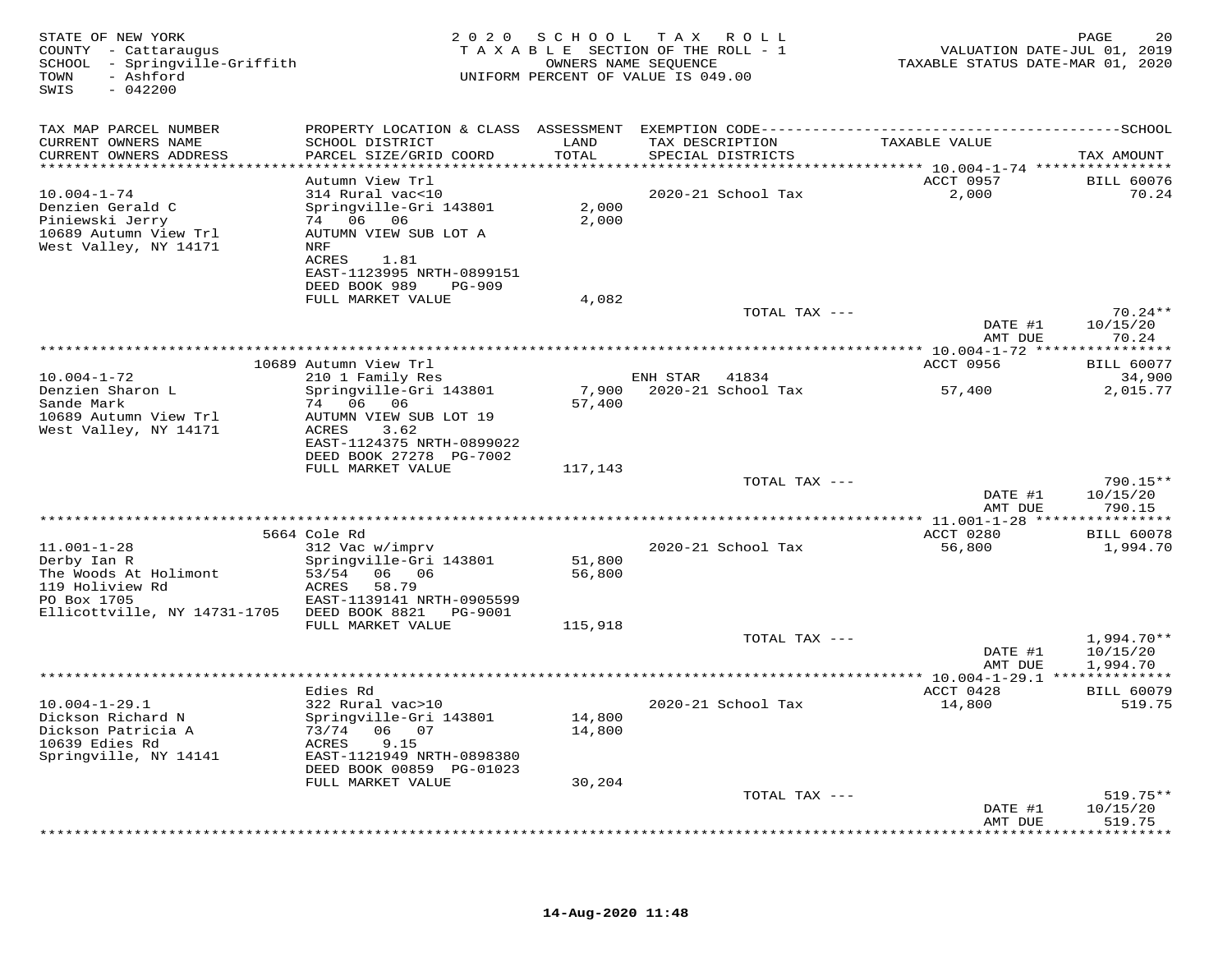| STATE OF NEW YORK<br>COUNTY - Cattaraugus<br>SCHOOL - Springville-Griffith<br>- Ashford<br>TOWN<br>$-042200$<br>SWIS | 2 0 2 0                                                    | SCHOOL TAX ROLL<br>TAXABLE SECTION OF THE ROLL - 1<br>UNIFORM PERCENT OF VALUE IS 049.00 | OWNERS NAME SEQUENCE   |                    | TAXABLE STATUS DATE-MAR 01, 2020 | PAGE<br>21<br>VALUATION DATE-JUL 01, 2019 |
|----------------------------------------------------------------------------------------------------------------------|------------------------------------------------------------|------------------------------------------------------------------------------------------|------------------------|--------------------|----------------------------------|-------------------------------------------|
| TAX MAP PARCEL NUMBER<br>CURRENT OWNERS NAME                                                                         | SCHOOL DISTRICT                                            | LAND                                                                                     | TAX DESCRIPTION        |                    | TAXABLE VALUE                    |                                           |
| CURRENT OWNERS ADDRESS                                                                                               | PARCEL SIZE/GRID COORD                                     | TOTAL                                                                                    |                        | SPECIAL DISTRICTS  |                                  | TAX AMOUNT                                |
|                                                                                                                      | 10639 Edies Rd                                             |                                                                                          |                        |                    | ACCT 0907                        | <b>BILL 60080</b>                         |
| $10.004 - 1 - 31$                                                                                                    | 270 Mfg housing                                            |                                                                                          | ENH STAR               | 41834              |                                  | 34,900                                    |
| Dickson Richard N<br>Dickson Patricia A<br>10639 Edies Rd                                                            | Springville-Gri 143801<br>73 06 06<br>ACRES<br>3.23        | 7,500<br>39,800                                                                          |                        | 2020-21 School Tax | 39,800                           | 1,397.69                                  |
| Springville, NY 14141                                                                                                | EAST-1121599 NRTH-0897807<br>DEED BOOK 765<br>PG-00450     |                                                                                          |                        |                    |                                  |                                           |
|                                                                                                                      | FULL MARKET VALUE                                          | 81,224                                                                                   |                        | TOTAL TAX ---      |                                  | 172.08**                                  |
|                                                                                                                      |                                                            |                                                                                          |                        |                    | DATE #1<br>AMT DUE               | 10/15/20<br>172.08                        |
|                                                                                                                      |                                                            |                                                                                          |                        |                    |                                  |                                           |
|                                                                                                                      | 11492 Beech Tree Rd                                        |                                                                                          |                        |                    | ACCT 1002                        | <b>BILL 60081</b>                         |
| $11.001 - 1 - 10.3$                                                                                                  | 270 Mfg housing                                            |                                                                                          |                        | 2020-21 School Tax | 27,100                           | 951.70                                    |
| Diebold Clarence J<br>Wulff Brian J                                                                                  | Springville-Gri 143801<br>60 06 06                         | 11,900<br>27,100                                                                         |                        |                    |                                  |                                           |
| 13672 Dowd Rd                                                                                                        | ACRES 37.72                                                |                                                                                          |                        |                    |                                  |                                           |
| Springville, NY 14141                                                                                                | EAST-1134949 NRTH-0908943                                  |                                                                                          |                        |                    |                                  |                                           |
|                                                                                                                      | DEED BOOK 30949 PG-2001<br>FULL MARKET VALUE               |                                                                                          |                        |                    |                                  |                                           |
|                                                                                                                      |                                                            | 55,306                                                                                   |                        | TOTAL TAX ---      |                                  | 951.70**                                  |
|                                                                                                                      |                                                            |                                                                                          |                        |                    | DATE #1<br>AMT DUE               | 10/15/20<br>951.70                        |
|                                                                                                                      |                                                            |                                                                                          |                        |                    |                                  |                                           |
| $10.004 - 1 - 47.1$                                                                                                  | 10437 Edies Rd                                             |                                                                                          |                        |                    | ACCT 0455<br>23,700              | <b>BILL 60082</b><br>832.29               |
| Dignified Group Services of                                                                                          | 312 Vac w/imprv<br>Springville-Gri 143801                  | 17,900                                                                                   |                        | 2020-21 School Tax |                                  |                                           |
| WNY Inc                                                                                                              | 77 06 06                                                   | 23,700                                                                                   |                        |                    |                                  |                                           |
| 906 Seneca St                                                                                                        | ACRES 16.30                                                |                                                                                          |                        |                    |                                  |                                           |
| Buffalo, NY 14210                                                                                                    | EAST-1118765 NRTH-0894697<br>DEED BOOK 29179 PG-2001       |                                                                                          |                        |                    |                                  |                                           |
|                                                                                                                      | FULL MARKET VALUE                                          | 48,367                                                                                   |                        |                    |                                  |                                           |
|                                                                                                                      |                                                            |                                                                                          |                        | TOTAL TAX ---      |                                  | 832.29**                                  |
|                                                                                                                      |                                                            |                                                                                          |                        |                    | DATE #1                          | 10/15/20                                  |
|                                                                                                                      |                                                            |                                                                                          |                        |                    | AMT DUE                          | 832.29                                    |
|                                                                                                                      | 6557 Boberg Rd                                             |                                                                                          |                        |                    | ACCT 1694                        | <b>BILL 60083</b>                         |
| $10.004 - 1 - 23.3$                                                                                                  | 210 1 Family Res                                           |                                                                                          | VETCOM CTS 41130       |                    |                                  | 10,000                                    |
| Dinse Jerry A                                                                                                        | Springville-Gri 143801                                     |                                                                                          | 7,000 VETDIS CTS 41140 |                    |                                  | 2,690                                     |
| Dinse Judith A<br>6557 Boberg Rd<br>West Valley, NY 14171                                                            | $73 - 6 - 6$<br>ACRES<br>5.75<br>EAST-1124255 NRTH-0894479 | 53,800                                                                                   |                        | 2020-21 School Tax | 41,110                           | 1,443.70                                  |
|                                                                                                                      | DEED BOOK 30021 PG-6001                                    |                                                                                          |                        |                    |                                  |                                           |
|                                                                                                                      | FULL MARKET VALUE                                          | 109,796                                                                                  |                        | TOTAL TAX ---      |                                  | $1,443.70**$                              |
|                                                                                                                      |                                                            |                                                                                          |                        |                    | DATE #1                          | 10/15/20                                  |
|                                                                                                                      |                                                            |                                                                                          |                        |                    | AMT DUE                          | 1,443.70<br>***********                   |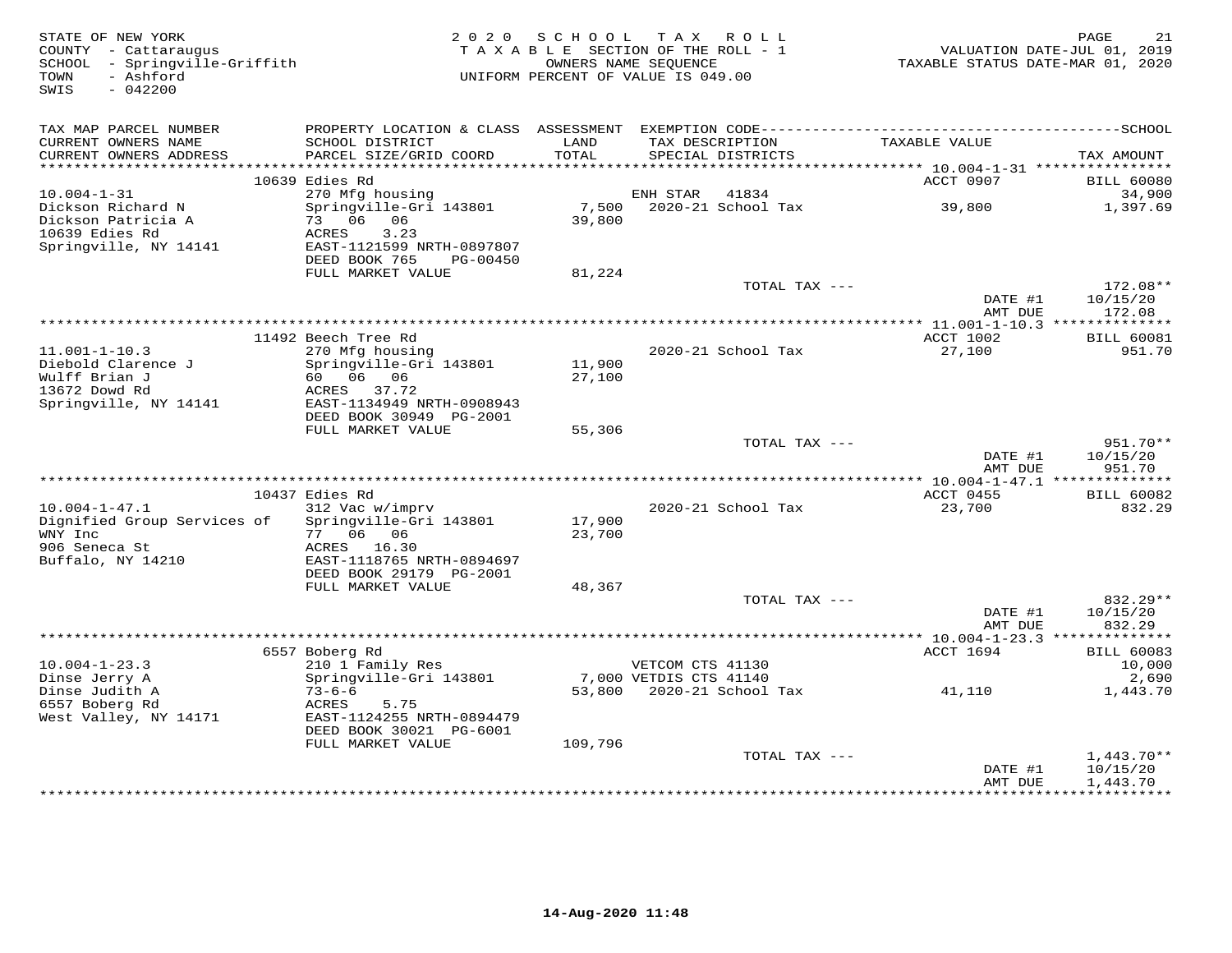| STATE OF NEW YORK<br>COUNTY - Cattaraugus<br>SCHOOL - Springville-Griffith<br>- Ashford<br>TOWN<br>$-042200$<br>SWIS |                                                                                                                                                                                 | 2020 SCHOOL      | TAX ROLL<br>TAXABLE SECTION OF THE ROLL - 1<br>OWNERS NAME SEQUENCE<br>UNIFORM PERCENT OF VALUE IS 049.00 | TAXABLE STATUS DATE-MAR 01, 2020 | PAGE<br>22<br>VALUATION DATE-JUL 01, 2019 |
|----------------------------------------------------------------------------------------------------------------------|---------------------------------------------------------------------------------------------------------------------------------------------------------------------------------|------------------|-----------------------------------------------------------------------------------------------------------|----------------------------------|-------------------------------------------|
| TAX MAP PARCEL NUMBER<br>CURRENT OWNERS NAME<br>CURRENT OWNERS ADDRESS<br>************************                   | SCHOOL DISTRICT<br>PARCEL SIZE/GRID COORD                                                                                                                                       | LAND<br>TOTAL    | TAX DESCRIPTION<br>SPECIAL DISTRICTS                                                                      | TAXABLE VALUE                    | TAX AMOUNT                                |
|                                                                                                                      | 10930 Nys Rte 240                                                                                                                                                               |                  |                                                                                                           | ACCT 1166                        | <b>BILL 60084</b>                         |
| $11.003 - 1 - 21.4$<br>Domon Kevin G<br>10930 Route 240<br>West Valley, NY 14171                                     | 312 Vac w/imprv<br>Springville-Gri 143801<br>58 06 06<br>4.85<br>ACRES<br>EAST-1134296 NRTH-0901928<br>DEED BOOK 31025 PG-7001                                                  | 8,100<br>13,800  | 2020-21 School Tax                                                                                        | 13,800                           | 484.63                                    |
|                                                                                                                      | FULL MARKET VALUE                                                                                                                                                               | 28,163           | TOTAL TAX ---                                                                                             |                                  | 484.63**                                  |
|                                                                                                                      |                                                                                                                                                                                 |                  |                                                                                                           | DATE #1<br>AMT DUE               | 10/15/20<br>484.63                        |
|                                                                                                                      | 10902 NYS Route 240                                                                                                                                                             |                  |                                                                                                           | ACCT 1192                        | <b>BILL 60085</b>                         |
| $11.003 - 1 - 21.5$<br>Domon Kevin G<br>Domon Debra S<br>10930 Route 240<br>West Valley, NY 14171                    | 312 Vac w/imprv<br>Springville-Gri 143801<br>58 06 06<br>ACRES 65.25<br>EAST-1135399 NRTH-0901155                                                                               | 28,300<br>32,500 | 2020-21 School Tax                                                                                        | 32,500                           | 1,141.33                                  |
|                                                                                                                      | DEED BOOK 29945 PG-7004                                                                                                                                                         |                  |                                                                                                           |                                  |                                           |
|                                                                                                                      | FULL MARKET VALUE                                                                                                                                                               | 66,327           | TOTAL TAX ---                                                                                             | DATE #1<br>AMT DUE               | $1,141.33**$<br>10/15/20<br>1,141.33      |
|                                                                                                                      |                                                                                                                                                                                 |                  |                                                                                                           |                                  |                                           |
|                                                                                                                      | 10905 Nys Rte 240                                                                                                                                                               |                  |                                                                                                           | ACCT 1289                        | <b>BILL 60086</b>                         |
| $11.003 - 1 - 21.7$<br>Domon Kevin G<br>Domon Debra S<br>10930 Route 240<br>West Valley, NY 14171                    | 270 Mfg housing<br>Springville-Gri 143801<br>58 06 06<br>6.60<br>ACRES<br>EAST-1134230 NRTH-0901511                                                                             | 8,100<br>28,300  | 2020-21 School Tax                                                                                        | 28,300                           | 993.84                                    |
|                                                                                                                      | DEED BOOK 29945 PG-7004                                                                                                                                                         |                  |                                                                                                           |                                  |                                           |
|                                                                                                                      | FULL MARKET VALUE                                                                                                                                                               | 57,755           | TOTAL TAX ---                                                                                             | DATE #1<br>AMT DUE               | 993.84**<br>10/15/20<br>993.84            |
|                                                                                                                      |                                                                                                                                                                                 |                  |                                                                                                           |                                  |                                           |
| $11.003 - 1 - 21.10$<br>Domon Kevin G<br>Domon Debra S<br>10930 Route 240<br>West Valley, NY 14171                   | 10930 NYS Route 240<br>240 Rural res<br>Springville-Gri 143801<br>58 06 06<br>Split from 11.003-1-21.5<br>ACRES<br>3.05<br>EAST-1134193 NRTH-0901115<br>DEED BOOK 20190 PG-4585 | 75,600           | BAS STAR 41854<br>6,600 2020-21 School Tax                                                                | 75,600                           | <b>BILL 60087</b><br>15,000<br>2,654.91   |
|                                                                                                                      | FULL MARKET VALUE                                                                                                                                                               | 154,286          | TOTAL TAX ---                                                                                             |                                  | $2,128.15**$                              |
|                                                                                                                      |                                                                                                                                                                                 |                  |                                                                                                           | DATE #1<br>AMT DUE               | 10/15/20<br>2,128.15                      |
|                                                                                                                      |                                                                                                                                                                                 |                  |                                                                                                           |                                  | ***********                               |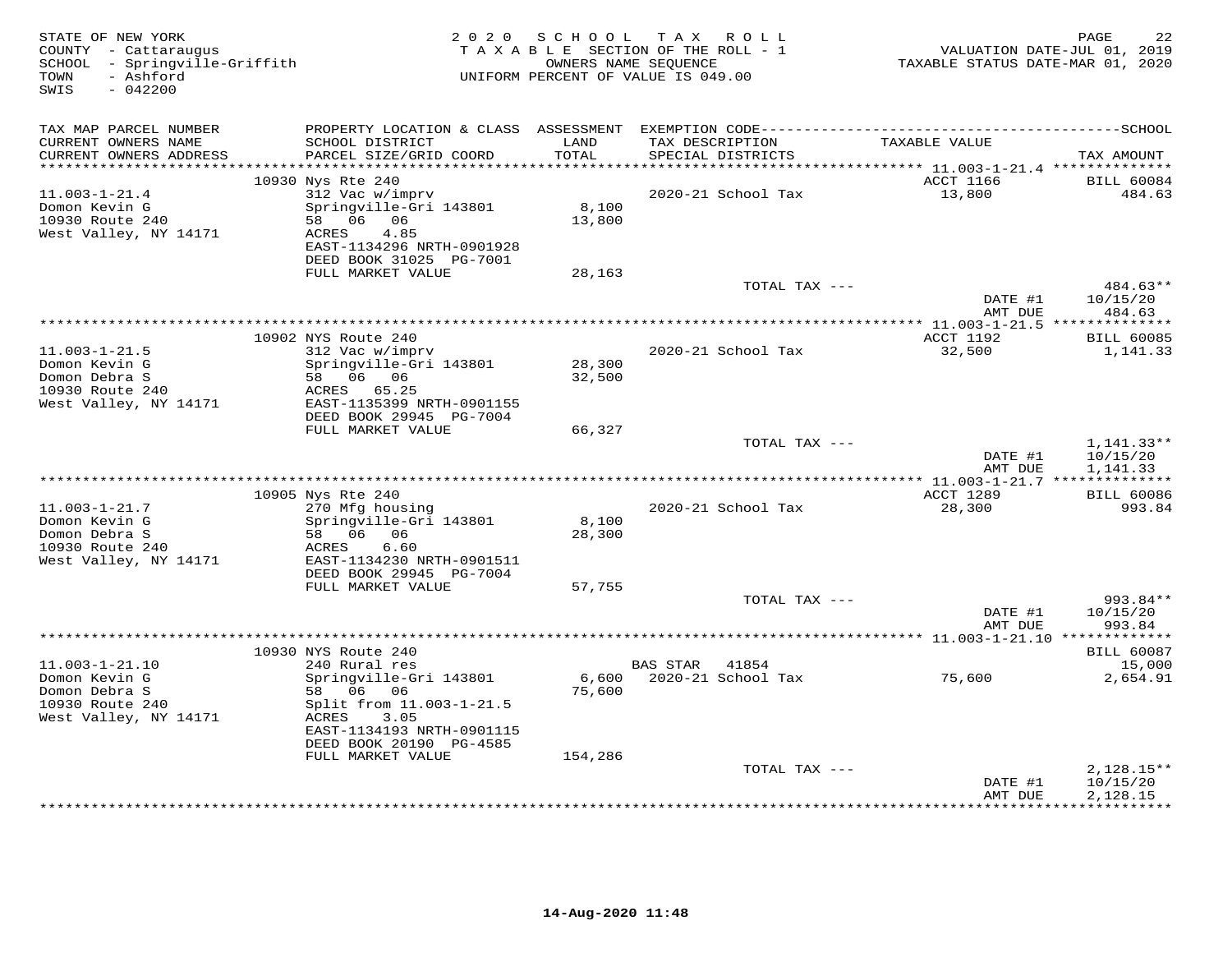| STATE OF NEW YORK<br>COUNTY - Cattaraugus<br>SCHOOL - Springville-Griffith<br>- Ashford<br>TOWN<br>$-042200$<br>SWIS |                                                                        | 2020 SCHOOL     | TAX ROLL<br>TAXABLE SECTION OF THE ROLL - 1<br>OWNERS NAME SEQUENCE<br>UNIFORM PERCENT OF VALUE IS 049.00 | VALUATION DATE-JUL 01, 2019<br>TAXABLE STATUS DATE-MAR 01, 2020 | 23<br>PAGE                           |
|----------------------------------------------------------------------------------------------------------------------|------------------------------------------------------------------------|-----------------|-----------------------------------------------------------------------------------------------------------|-----------------------------------------------------------------|--------------------------------------|
| TAX MAP PARCEL NUMBER                                                                                                |                                                                        |                 |                                                                                                           |                                                                 |                                      |
| CURRENT OWNERS NAME<br>CURRENT OWNERS ADDRESS<br>***********************                                             | SCHOOL DISTRICT<br>PARCEL SIZE/GRID COORD                              | LAND<br>TOTAL   | TAX DESCRIPTION<br>SPECIAL DISTRICTS                                                                      | TAXABLE VALUE                                                   | TAX AMOUNT                           |
|                                                                                                                      | 10930 Nys Rte 240                                                      |                 |                                                                                                           | ACCT 1149                                                       | <b>BILL 60088</b>                    |
| $11.003 - 1 - 21.3$<br>Domon Laurence H<br>Domon Kevin G<br>10930 Route 240                                          | 270 Mfg housing<br>Springville-Gri 143801<br>58 06 06<br>0.89<br>ACRES | 6,400<br>35,000 | 2020-21 School Tax                                                                                        | 35,000                                                          | 1,229.13                             |
| West Valley, NY 14171                                                                                                | EAST-0485600 NRTH-0901650<br>DEED BOOK 29945 PG-7004                   |                 |                                                                                                           |                                                                 |                                      |
|                                                                                                                      | FULL MARKET VALUE                                                      | 71,429          |                                                                                                           |                                                                 |                                      |
|                                                                                                                      |                                                                        |                 | TOTAL TAX ---                                                                                             | DATE #1<br>AMT DUE                                              | $1,229.13**$<br>10/15/20<br>1,229.13 |
|                                                                                                                      |                                                                        |                 |                                                                                                           |                                                                 |                                      |
|                                                                                                                      | 11266 Beech Tree Rd                                                    |                 |                                                                                                           | ACCT 0027                                                       | <b>BILL 60089</b>                    |
| $11.001 - 1 - 26$                                                                                                    | 210 1 Family Res                                                       |                 | ENH STAR 41834                                                                                            |                                                                 | 34,900                               |
| DP Fuller Family Trust<br>11266 Beech Tree Rd.<br>Springville, NY 14141                                              | Springville-Gri 143801<br>54 06 06<br>2.49<br>ACRES                    | 6,600<br>57,800 | 2020-21 School Tax                                                                                        | 57,800                                                          | 2,029.82                             |
|                                                                                                                      | EAST-1139058 NRTH-0906561<br>DEED BOOK 27041 PG-7001                   |                 |                                                                                                           |                                                                 |                                      |
|                                                                                                                      | FULL MARKET VALUE                                                      | 117,959         |                                                                                                           |                                                                 |                                      |
|                                                                                                                      |                                                                        |                 | TOTAL TAX ---                                                                                             | DATE #1<br>AMT DUE                                              | 804.20**<br>10/15/20<br>804.20       |
|                                                                                                                      |                                                                        |                 |                                                                                                           |                                                                 |                                      |
|                                                                                                                      | 10921 Nys Rte 240                                                      |                 |                                                                                                           | ACCT 0214                                                       | <b>BILL 60090</b>                    |
| $11.003 - 1 - 23$<br>Draegert Nathan<br>Smith Racheal                                                                | 210 1 Family Res<br>Springville-Gri 143801<br>58 06 06                 | 6,100<br>69,900 | 2020-21 School Tax<br>OT220 Omitted tax - School                                                          | 69,900<br>131.09 MT                                             | 2,454.74<br>131.09                   |
| 10921 Route 240<br>West Valley, NY 14171                                                                             | FRNT 150.00 DPTH 225.00<br>017<br>BANK<br>EAST-1133734 NRTH-0901476    |                 |                                                                                                           |                                                                 |                                      |
|                                                                                                                      | DEED BOOK 20190 PG-6860                                                |                 |                                                                                                           |                                                                 |                                      |
|                                                                                                                      | FULL MARKET VALUE                                                      | 142,653         |                                                                                                           |                                                                 |                                      |
|                                                                                                                      |                                                                        |                 | TOTAL TAX ---                                                                                             | DATE #1<br>AMT DUE                                              | $2,585.83**$<br>10/15/20<br>2,585.83 |
|                                                                                                                      |                                                                        |                 |                                                                                                           | *********** 10.003-2-7.1 ****************                       |                                      |
|                                                                                                                      | 7336 Henrietta Rd                                                      |                 |                                                                                                           | ACCT 0708                                                       | <b>BILL 60091</b>                    |
| $10.003 - 2 - 7.1$                                                                                                   | 270 Mfg housing                                                        |                 | <b>BAS STAR</b><br>41854                                                                                  |                                                                 | 15,000                               |
| Eagan Alan C<br>Eagan Robert J<br>11024 Scoby Hill Rd                                                                | Springville-Gri 143801<br>75 06 07<br>ACRES 10.85                      | 7,000<br>16,700 | 2020-21 School Tax                                                                                        | 16,700                                                          | 586.47                               |
| Springville, NY 14141                                                                                                | EAST-1111544 NRTH-0902255<br>DEED BOOK 13656 PG-3001                   |                 |                                                                                                           |                                                                 |                                      |
|                                                                                                                      | FULL MARKET VALUE                                                      | 34,082          |                                                                                                           |                                                                 |                                      |
|                                                                                                                      |                                                                        |                 | TOTAL TAX ---                                                                                             | DATE #1                                                         | $59.70**$<br>10/15/20<br>59.70       |
|                                                                                                                      |                                                                        |                 | *******************************                                                                           | AMT DUE<br>*************                                        | *******                              |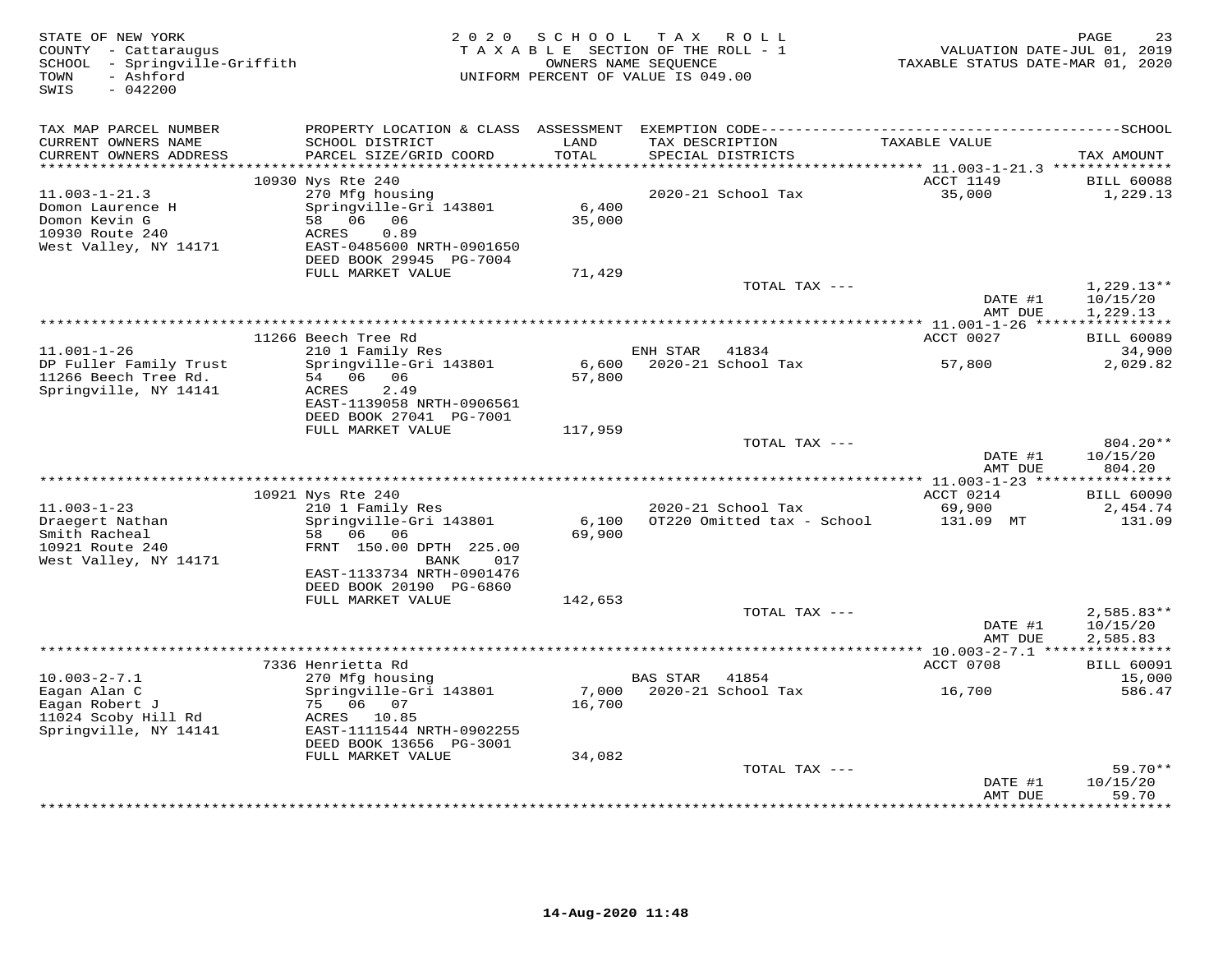| STATE OF NEW YORK<br>COUNTY - Cattaraugus<br>SCHOOL - Springville-Griffith<br>- Ashford<br>TOWN<br>SWIS<br>$-042200$ |                                              | 2020 SCHOOL<br>TAXABLE SECTION OF THE ROLL - 1<br>UNIFORM PERCENT OF VALUE IS 049.00 | OWNERS NAME SEQUENCE                        | TAX ROLL                             | TAXABLE STATUS DATE-MAR 01, 2020                 | PAGE<br>24<br>VALUATION DATE-JUL 01, 2019 |
|----------------------------------------------------------------------------------------------------------------------|----------------------------------------------|--------------------------------------------------------------------------------------|---------------------------------------------|--------------------------------------|--------------------------------------------------|-------------------------------------------|
| TAX MAP PARCEL NUMBER                                                                                                |                                              |                                                                                      |                                             |                                      |                                                  |                                           |
| CURRENT OWNERS NAME<br>CURRENT OWNERS ADDRESS<br>************************                                            | SCHOOL DISTRICT<br>PARCEL SIZE/GRID COORD    | LAND<br>TOTAL                                                                        |                                             | TAX DESCRIPTION<br>SPECIAL DISTRICTS | TAXABLE VALUE                                    | TAX AMOUNT                                |
|                                                                                                                      | 11024 Scoby Rd                               |                                                                                      |                                             |                                      | ACCT 0155                                        | <b>BILL 60092</b>                         |
| $10.003 - 2 - 14$                                                                                                    | 240 Rural res                                |                                                                                      | <b>BAS STAR</b>                             | 41854                                |                                                  | 15,000                                    |
| Eagan Alan C                                                                                                         | Springville-Gri 143801                       | 10,000                                                                               |                                             | 2020-21 School Tax                   | 46,500                                           | 1,632.98                                  |
| 11024 Scoby Hill Rd                                                                                                  | 53 06 06                                     | 46,500                                                                               |                                             |                                      |                                                  |                                           |
| Springville, NY 14141                                                                                                | ACRES 23.50                                  |                                                                                      |                                             |                                      |                                                  |                                           |
|                                                                                                                      | EAST-0468250 NRTH-0902620                    |                                                                                      |                                             |                                      |                                                  |                                           |
|                                                                                                                      | DEED BOOK 19397 PG-7001<br>FULL MARKET VALUE | 94,898                                                                               |                                             |                                      |                                                  |                                           |
|                                                                                                                      |                                              |                                                                                      |                                             | TOTAL TAX ---                        |                                                  | $1,106.21**$                              |
|                                                                                                                      |                                              |                                                                                      |                                             |                                      | DATE #1                                          | 10/15/20                                  |
|                                                                                                                      |                                              |                                                                                      |                                             |                                      | AMT DUE                                          | 1,106.21                                  |
|                                                                                                                      |                                              |                                                                                      |                                             |                                      |                                                  |                                           |
|                                                                                                                      | 6069 Thomas Corners Rd                       |                                                                                      |                                             |                                      | ACCT 0191                                        | <b>BILL 60093</b>                         |
| $11.003 - 1 - 4.1$<br>Emerson Donald R                                                                               | 112 Dairy farm<br>Springville-Gri 143801     |                                                                                      | VETWAR CTS 41120<br>51,700 VETDIS CTS 41140 |                                      |                                                  | 6,000<br>9,470                            |
| Emerson Anna M                                                                                                       | 65/64/59 06 06                               |                                                                                      | 94,700 ENH STAR                             | 41834                                |                                                  | 34,900                                    |
| 6069 Thomas Corners Rd                                                                                               | ACRES 135.50                                 |                                                                                      |                                             | 2020-21 School Tax                   | 79,230                                           | 2,782.39                                  |
| West Valley, NY 14171                                                                                                | EAST-1131969 NRTH-0901958                    |                                                                                      |                                             |                                      |                                                  |                                           |
|                                                                                                                      | DEED BOOK 974<br>PG-1162                     |                                                                                      |                                             |                                      |                                                  |                                           |
|                                                                                                                      | FULL MARKET VALUE                            | 193,265                                                                              |                                             |                                      |                                                  |                                           |
|                                                                                                                      |                                              |                                                                                      |                                             | TOTAL TAX ---                        | DATE #1                                          | $1,556.78**$<br>10/15/20                  |
|                                                                                                                      |                                              |                                                                                      |                                             |                                      | AMT DUE                                          | 1,556.78                                  |
|                                                                                                                      |                                              |                                                                                      |                                             |                                      |                                                  |                                           |
|                                                                                                                      | Nys Rte 240                                  |                                                                                      |                                             |                                      | ACCT 0904                                        | <b>BILL 60094</b>                         |
| $11.003 - 1 - 27.1$                                                                                                  | 314 Rural vac<10                             |                                                                                      |                                             | 2020-21 School Tax                   | 1,600                                            | 56.19                                     |
| Emerson Donald R<br>Emerson Anna M                                                                                   | Springville-Gri 143801<br>59 06 06           | 1,600<br>1,600                                                                       |                                             |                                      |                                                  |                                           |
| 6069 Thomas Corners Rd                                                                                               | 6.50<br>ACRES                                |                                                                                      |                                             |                                      |                                                  |                                           |
| West Valley, NY 14171                                                                                                | EAST-1132890 NRTH-0902284                    |                                                                                      |                                             |                                      |                                                  |                                           |
|                                                                                                                      | DEED BOOK 00920 PG-00425                     |                                                                                      |                                             |                                      |                                                  |                                           |
|                                                                                                                      | FULL MARKET VALUE                            | 3,265                                                                                |                                             |                                      |                                                  |                                           |
|                                                                                                                      |                                              |                                                                                      |                                             | TOTAL TAX ---                        |                                                  | $56.19**$                                 |
|                                                                                                                      |                                              |                                                                                      |                                             |                                      | DATE #1<br>AMT DUE                               | 10/15/20<br>56.19                         |
|                                                                                                                      |                                              |                                                                                      |                                             |                                      | ****************** 11.003-1-3.7 **************** |                                           |
|                                                                                                                      | Emerson Rd                                   |                                                                                      |                                             |                                      | ACCT 1340                                        | <b>BILL 60095</b>                         |
| $11.003 - 1 - 3.7$                                                                                                   | 314 Rural vac<10                             |                                                                                      |                                             | 2020-21 School Tax                   | 2,500                                            | 87.79                                     |
| Emerson Scott                                                                                                        | Springville-Gri 143801                       | 2,500                                                                                |                                             |                                      |                                                  |                                           |
| 112 Leonard Dr                                                                                                       | 64 06 06                                     | 2,500                                                                                |                                             |                                      |                                                  |                                           |
| Syracuse, NY 13209                                                                                                   | 8.35<br>ACRES<br>EAST-1129764 NRTH-0900728   |                                                                                      |                                             |                                      |                                                  |                                           |
|                                                                                                                      | DEED BOOK 3775 PG-9001                       |                                                                                      |                                             |                                      |                                                  |                                           |
|                                                                                                                      | FULL MARKET VALUE                            | 5,102                                                                                |                                             |                                      |                                                  |                                           |
|                                                                                                                      |                                              |                                                                                      |                                             | TOTAL TAX ---                        |                                                  | $87.79**$                                 |
|                                                                                                                      |                                              |                                                                                      |                                             |                                      | DATE #1                                          | 10/15/20                                  |
|                                                                                                                      |                                              |                                                                                      |                                             |                                      | AMT DUE                                          | 87.79<br>* * * * * * *                    |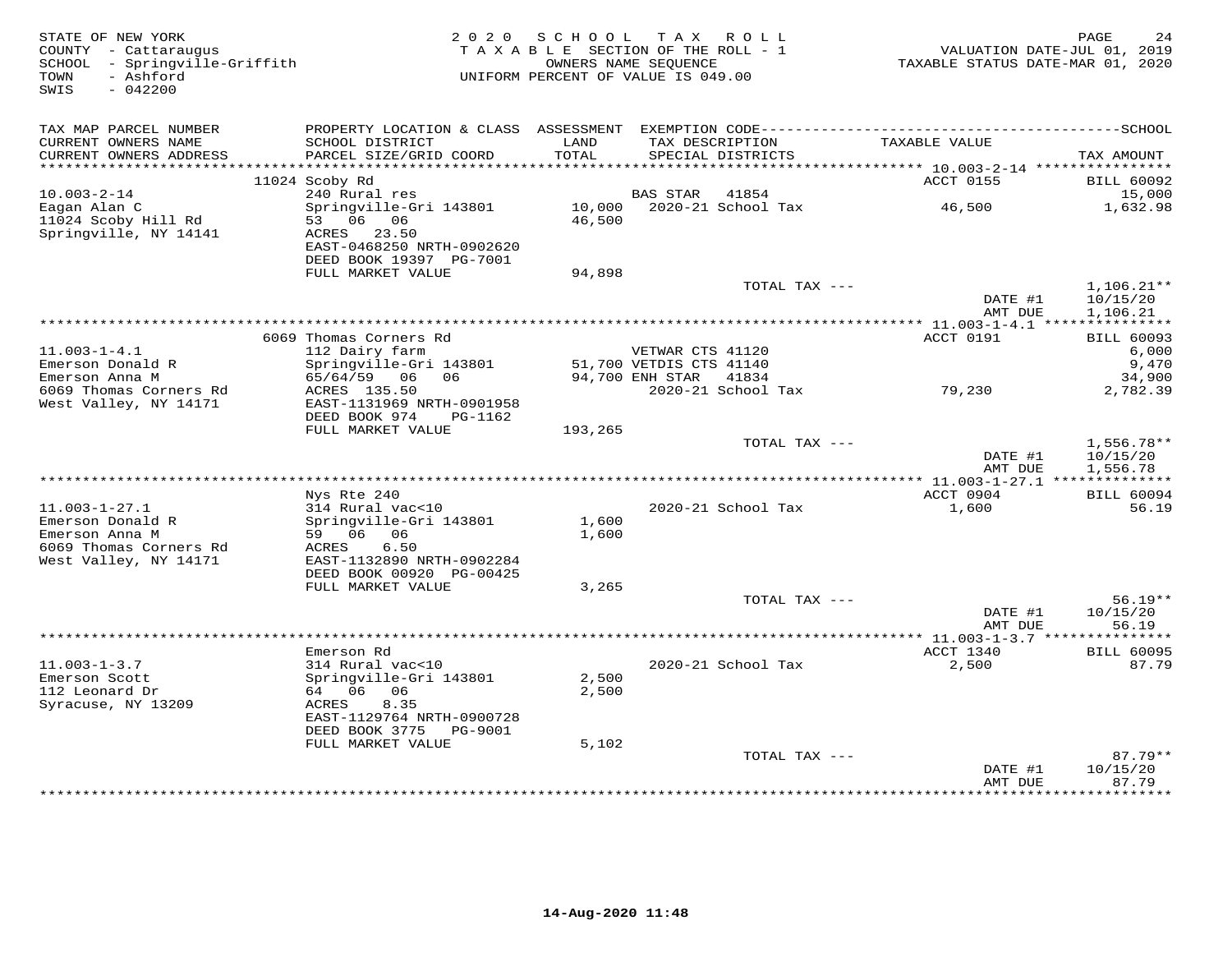| STATE OF NEW YORK<br>COUNTY - Cattaraugus<br>SCHOOL - Springville-Griffith<br>- Ashford<br>TOWN<br>SWIS<br>$-042200$ | 2 0 2 0                                               | SCHOOL<br>TAXABLE SECTION OF THE ROLL - 1<br>OWNERS NAME SEOUENCE<br>UNIFORM PERCENT OF VALUE IS 049.00 |                        | TAX ROLL           | VALUATION DATE-JUL 01, 2019<br>TAXABLE STATUS DATE-MAR 01, 2020 | PAGE<br>25                       |
|----------------------------------------------------------------------------------------------------------------------|-------------------------------------------------------|---------------------------------------------------------------------------------------------------------|------------------------|--------------------|-----------------------------------------------------------------|----------------------------------|
|                                                                                                                      |                                                       |                                                                                                         |                        |                    |                                                                 |                                  |
| TAX MAP PARCEL NUMBER                                                                                                |                                                       |                                                                                                         |                        |                    |                                                                 |                                  |
| CURRENT OWNERS NAME                                                                                                  | SCHOOL DISTRICT                                       | LAND                                                                                                    |                        | TAX DESCRIPTION    | TAXABLE VALUE                                                   |                                  |
| CURRENT OWNERS ADDRESS                                                                                               | PARCEL SIZE/GRID COORD                                | TOTAL                                                                                                   |                        | SPECIAL DISTRICTS  |                                                                 | TAX AMOUNT                       |
| ***********************                                                                                              | 10979 Nys Rte 240                                     |                                                                                                         |                        |                    | ACCT 1346                                                       | <b>BILL 60096</b>                |
| $11.003 - 1 - 27.2$                                                                                                  | 210 1 Family Res                                      |                                                                                                         | <b>BAS STAR</b>        | 41854              |                                                                 | 15,000                           |
| Emerson Scott                                                                                                        | Springville-Gri 143801                                | 7,300                                                                                                   |                        | 2020-21 School Tax | 74,900                                                          | 2,630.33                         |
| Emerson Kimberly M                                                                                                   | 59 06 06                                              | 74,900                                                                                                  |                        |                    |                                                                 |                                  |
| 10979 Nys Rte 240                                                                                                    | ACRES<br>3.13 BANK<br>017                             |                                                                                                         |                        |                    |                                                                 |                                  |
| West Valley, NY 14171                                                                                                | EAST-1133337 NRTH-0902390<br>DEED BOOK 00928 PG-00619 |                                                                                                         |                        |                    |                                                                 |                                  |
|                                                                                                                      | FULL MARKET VALUE                                     | 152,857                                                                                                 |                        |                    |                                                                 |                                  |
|                                                                                                                      |                                                       |                                                                                                         |                        | TOTAL TAX ---      |                                                                 | $2,103.56**$                     |
|                                                                                                                      |                                                       |                                                                                                         |                        |                    | DATE #1                                                         | 10/15/20                         |
|                                                                                                                      |                                                       |                                                                                                         |                        |                    | AMT DUE                                                         | 2,103.56                         |
|                                                                                                                      | 10770 Edies Rd                                        |                                                                                                         |                        |                    | ********** 10.004-1-9 ******<br>ACCT 0091                       | ***********<br><b>BILL 60097</b> |
| $10.004 - 1 - 9$                                                                                                     | 210 1 Family Res                                      |                                                                                                         | <b>BAS STAR</b>        | 41854              |                                                                 | 15,000                           |
| Enser Jeffrey                                                                                                        | Springville-Gri 143801                                | 4,300                                                                                                   |                        | 2020-21 School Tax | 33,300                                                          | 1,169.43                         |
| Enser Jennifer                                                                                                       | 74 06 06                                              | 33,300                                                                                                  |                        |                    |                                                                 |                                  |
| 10770 Edies Rd                                                                                                       | FRNT 175.00 DPTH 160.00                               |                                                                                                         |                        |                    |                                                                 |                                  |
| Springville, NY 14141                                                                                                | EAST-1123446 NRTH-0899759<br>DEED BOOK 22044 PG-9002  |                                                                                                         |                        |                    |                                                                 |                                  |
|                                                                                                                      | FULL MARKET VALUE                                     | 67,959                                                                                                  |                        |                    |                                                                 |                                  |
|                                                                                                                      |                                                       |                                                                                                         |                        | TOTAL TAX ---      |                                                                 | $642.66**$                       |
|                                                                                                                      |                                                       |                                                                                                         |                        |                    | DATE #1                                                         | 10/15/20                         |
|                                                                                                                      |                                                       |                                                                                                         |                        |                    | AMT DUE                                                         | 642.66                           |
|                                                                                                                      | 11417 Watson Rd                                       |                                                                                                         |                        |                    | ACCT 0984                                                       | <b>BILL 60098</b>                |
| $11.001 - 1 - 11.2$                                                                                                  | 210 1 Family Res                                      |                                                                                                         | VETCOM CTS 41130       |                    |                                                                 | 10,000                           |
| Fagnan Robert A                                                                                                      | Springville-Gri 143801                                |                                                                                                         | 7,000 VETDIS CTS 41140 |                    |                                                                 | 20,000                           |
| Fagnan Mary                                                                                                          | 06<br>60 06                                           |                                                                                                         | 68,700 ENH STAR        | 41834              |                                                                 | 34,900                           |
| 11417 Beech Tree Rd                                                                                                  | ACRES<br>2.86                                         |                                                                                                         |                        | 2020-21 School Tax | 38,700                                                          | 1,359.06                         |
| Springville, NY 14141                                                                                                | EAST-1135613 NRTH-0908263                             |                                                                                                         |                        |                    |                                                                 |                                  |
|                                                                                                                      | DEED BOOK 777<br>PG-00702<br>FULL MARKET VALUE        | 140,204                                                                                                 |                        |                    |                                                                 |                                  |
|                                                                                                                      |                                                       |                                                                                                         |                        | TOTAL TAX ---      |                                                                 | 133.45**                         |
|                                                                                                                      |                                                       |                                                                                                         |                        |                    | DATE #1                                                         | 10/15/20                         |
|                                                                                                                      |                                                       |                                                                                                         |                        |                    | AMT DUE                                                         | 133.45                           |
|                                                                                                                      | Emerson Rd                                            |                                                                                                         |                        |                    | ****************** 11.003-1-3.4 ****************<br>ACCT 1003   | <b>BILL 60099</b>                |
| $11.003 - 1 - 3.4$                                                                                                   | 260 Seasonal res                                      |                                                                                                         |                        | 2020-21 School Tax | 10,600                                                          | 372.25                           |
| Farley Donald                                                                                                        | Springville-Gri 143801                                | 5,400                                                                                                   |                        |                    |                                                                 |                                  |
| 6351 S Redbird Ave                                                                                                   | 64 06 06                                              | 10,600                                                                                                  |                        |                    |                                                                 |                                  |
| Lecanto, FL 34461                                                                                                    | ACRES<br>1.40                                         |                                                                                                         |                        |                    |                                                                 |                                  |
|                                                                                                                      | EAST-1129601 NRTH-0901122                             |                                                                                                         |                        |                    |                                                                 |                                  |
|                                                                                                                      | DEED BOOK 00957 PG-01114<br>FULL MARKET VALUE         | 21,633                                                                                                  |                        |                    |                                                                 |                                  |
|                                                                                                                      |                                                       |                                                                                                         |                        | TOTAL TAX ---      |                                                                 | $372.25**$                       |
|                                                                                                                      |                                                       |                                                                                                         |                        |                    | DATE #1                                                         | 10/15/20                         |
|                                                                                                                      |                                                       |                                                                                                         |                        |                    | AMT DUE                                                         | 372.25<br>* * * * * * * *        |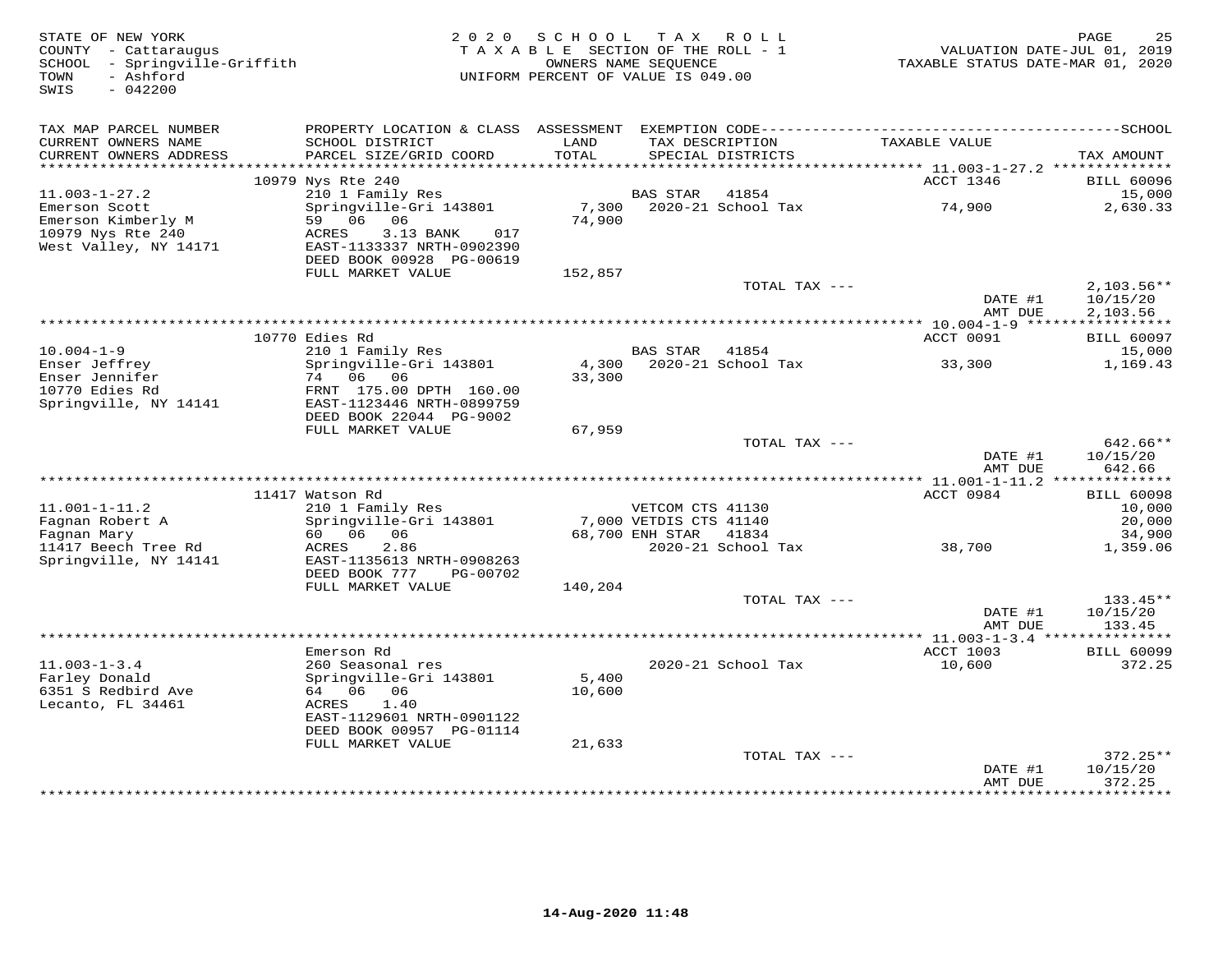| STATE OF NEW YORK<br>COUNTY - Cattaraugus<br>SCHOOL - Springville-Griffith<br>- Ashford<br>TOWN<br>$-042200$<br>SWIS |                                                | 2020 SCHOOL<br>TAXABLE SECTION OF THE ROLL - 1<br>OWNERS NAME SEQUENCE<br>UNIFORM PERCENT OF VALUE IS 049.00 | T A X    | ROLL                                 | TAXABLE STATUS DATE-MAR 01, 2020                            | PAGE<br>26<br>VALUATION DATE-JUL 01, 2019 |
|----------------------------------------------------------------------------------------------------------------------|------------------------------------------------|--------------------------------------------------------------------------------------------------------------|----------|--------------------------------------|-------------------------------------------------------------|-------------------------------------------|
| TAX MAP PARCEL NUMBER                                                                                                |                                                |                                                                                                              |          |                                      |                                                             |                                           |
| CURRENT OWNERS NAME<br>CURRENT OWNERS ADDRESS<br>***********************                                             | SCHOOL DISTRICT<br>PARCEL SIZE/GRID COORD      | LAND<br>TOTAL                                                                                                |          | TAX DESCRIPTION<br>SPECIAL DISTRICTS | TAXABLE VALUE                                               | TAX AMOUNT                                |
|                                                                                                                      | Bond Rd                                        |                                                                                                              |          |                                      | ACCT 0158                                                   | <b>BILL 60100</b>                         |
| $10.004 - 1 - 11$                                                                                                    | 322 Rural vac>10                               |                                                                                                              | AG DIST  | 41720                                |                                                             | 2,319                                     |
| Farner Henry<br>11000 Bond Rd                                                                                        | Springville-Gri 143801<br>69 06 06             | 18,000<br>18,000                                                                                             |          | 2020-21 School Tax                   | 15,681                                                      | 550.68                                    |
| West Valley, NY 14171                                                                                                | ACRES 30.91<br>EAST-1126627 NRTH-0901462       |                                                                                                              |          |                                      |                                                             |                                           |
| MAY BE SUBJECT TO PAYMENT<br>UNDER AGDIST LAW TIL 2024                                                               | DEED BOOK 877<br>PG-00797<br>FULL MARKET VALUE | 36,735                                                                                                       |          |                                      |                                                             |                                           |
|                                                                                                                      |                                                |                                                                                                              |          | TOTAL TAX ---                        |                                                             | $550.68**$                                |
|                                                                                                                      |                                                |                                                                                                              |          |                                      | DATE #1<br>AMT DUE                                          | 10/15/20<br>550.68                        |
|                                                                                                                      | 11000 Bond Rd                                  |                                                                                                              |          |                                      | **************** 10.004-1-12 *****************<br>ACCT 0482 | <b>BILL 60101</b>                         |
| $10.004 - 1 - 12$                                                                                                    | 210 1 Family Res                               |                                                                                                              | ENH STAR | 41834                                |                                                             | 34,900                                    |
| Farner Henry<br>11000 Bond Rd                                                                                        | Springville-Gri 143801<br>69 06 06             | 6,000<br>62,800                                                                                              |          | 2020-21 School Tax                   | 62,800                                                      | 2,205.41                                  |
| West Valley, NY 14171                                                                                                | ACRES<br>1.90<br>EAST-1126939 NRTH-0900713     |                                                                                                              |          |                                      |                                                             |                                           |
|                                                                                                                      | DEED BOOK 800<br>PG-01117<br>FULL MARKET VALUE | 128,163                                                                                                      |          |                                      |                                                             |                                           |
|                                                                                                                      |                                                |                                                                                                              |          | TOTAL TAX ---                        |                                                             | 979.79**                                  |
|                                                                                                                      |                                                |                                                                                                              |          |                                      | DATE #1                                                     | 10/15/20                                  |
|                                                                                                                      |                                                |                                                                                                              |          |                                      | AMT DUE                                                     | 979.79                                    |
|                                                                                                                      | 10956 Edies Rd                                 |                                                                                                              |          |                                      | ACCT 0232                                                   | <b>BILL 60102</b>                         |
| $10.004 - 1 - 3$                                                                                                     | 270 Mfg housing                                |                                                                                                              |          | 2020-21 School Tax                   | 42,800                                                      | 1,503.05                                  |
| Felton Patricia A                                                                                                    | Springville-Gri 143801                         | 24,800                                                                                                       |          |                                      |                                                             |                                           |
| 5200 Chestnut Ridge Rd<br>Orchard Park, NY 14127                                                                     | 74 06 06<br>ACRES 50.10                        | 42,800                                                                                                       |          |                                      |                                                             |                                           |
|                                                                                                                      | EAST-1121691 NRTH-0902539                      |                                                                                                              |          |                                      |                                                             |                                           |
|                                                                                                                      | DEED BOOK 481<br>PG-00149<br>FULL MARKET VALUE | 87,347                                                                                                       |          |                                      |                                                             |                                           |
|                                                                                                                      |                                                |                                                                                                              |          | TOTAL TAX ---                        |                                                             | $1,503.05**$                              |
|                                                                                                                      |                                                |                                                                                                              |          |                                      | DATE #1                                                     | 10/15/20                                  |
|                                                                                                                      |                                                |                                                                                                              |          |                                      | AMT DUE                                                     | 1,503.05                                  |
|                                                                                                                      | Edies Rd                                       |                                                                                                              |          |                                      | ACCT 0233                                                   | <b>BILL 60103</b>                         |
| $10.004 - 1 - 6$<br>Felton Patricia A                                                                                | 105 Vac farmland<br>Springville-Gri 143801     | 38,000                                                                                                       |          | 2020-21 School Tax                   | 38,000                                                      | 1,334.48                                  |
| 5200 Chestnut Ridge Rd                                                                                               | 74 06 06                                       | 38,000                                                                                                       |          |                                      |                                                             |                                           |
| Orchard Park, NY 14127                                                                                               | ACRES 55.15<br>EAST-1122972 NRTH-0900770       |                                                                                                              |          |                                      |                                                             |                                           |
|                                                                                                                      | DEED BOOK 581<br>PG-00496<br>FULL MARKET VALUE | 77,551                                                                                                       |          |                                      |                                                             |                                           |
|                                                                                                                      |                                                |                                                                                                              |          | TOTAL TAX ---                        |                                                             | $1,334.48**$                              |
|                                                                                                                      |                                                |                                                                                                              |          |                                      | DATE #1<br>AMT DUE                                          | 10/15/20<br>1,334.48                      |
|                                                                                                                      |                                                |                                                                                                              |          |                                      |                                                             | <b>+++++++++++</b>                        |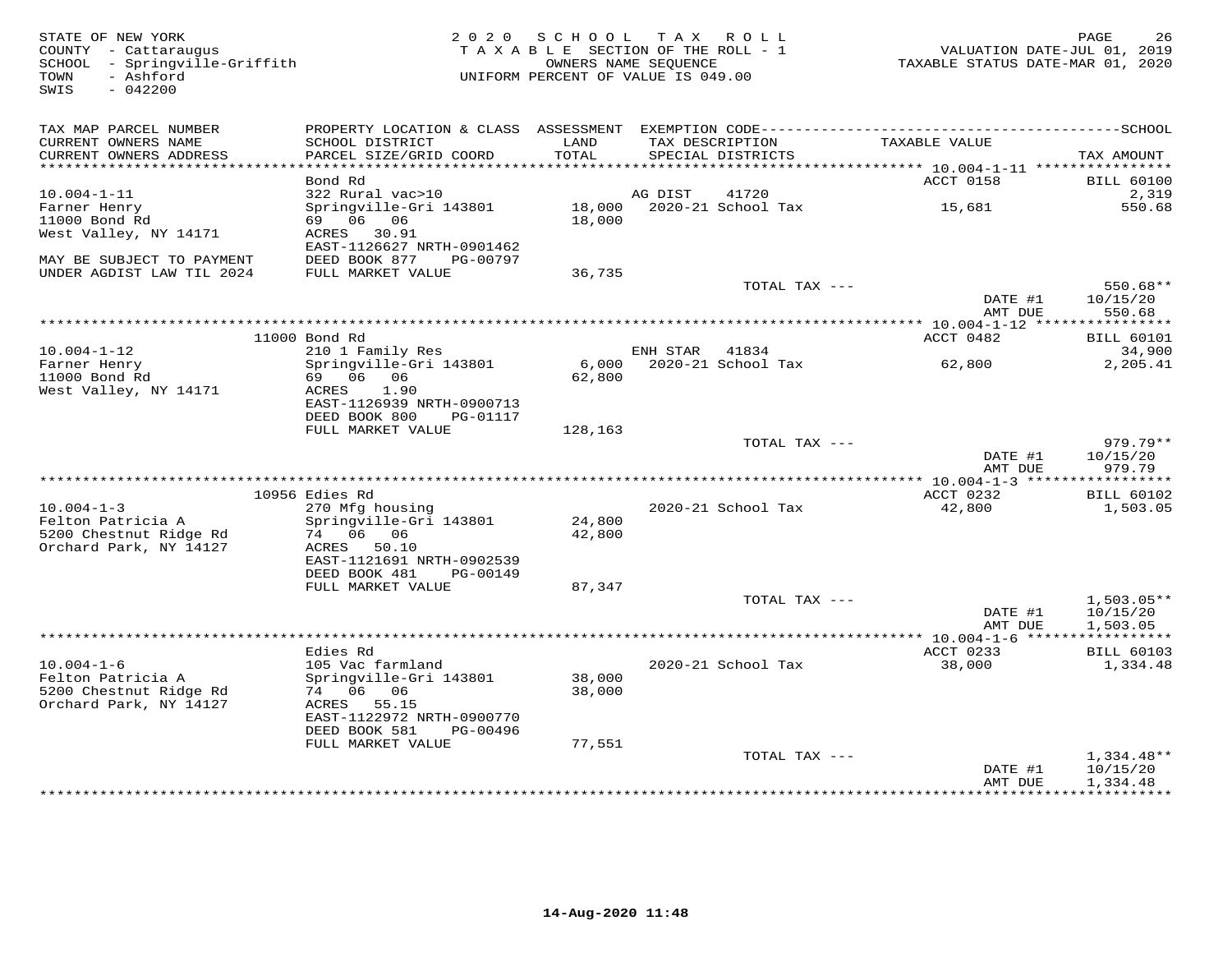| STATE OF NEW YORK<br>COUNTY - Cattaraugus<br>SCHOOL - Springville-Griffith<br>- Ashford<br>TOWN<br>$-042200$<br>SWIS |                                                                                                                                                                   | 2020 SCHOOL TAX ROLL<br>TAXABLE SECTION OF THE ROLL - 1<br>OWNERS NAME SEQUENCE<br>UNIFORM PERCENT OF VALUE IS 049.00 |                                      |                                      | VALUATION DATE-JUL 01, 2019<br>TAXABLE STATUS DATE-MAR 01, 2020 | 27<br>PAGE                           |
|----------------------------------------------------------------------------------------------------------------------|-------------------------------------------------------------------------------------------------------------------------------------------------------------------|-----------------------------------------------------------------------------------------------------------------------|--------------------------------------|--------------------------------------|-----------------------------------------------------------------|--------------------------------------|
| TAX MAP PARCEL NUMBER<br>CURRENT OWNERS NAME<br>CURRENT OWNERS ADDRESS                                               | PROPERTY LOCATION & CLASS ASSESSMENT EXEMPTION CODE-----------------------------------SCHOOL<br>SCHOOL DISTRICT<br>PARCEL SIZE/GRID COORD                         | LAND<br>TOTAL                                                                                                         |                                      | TAX DESCRIPTION<br>SPECIAL DISTRICTS | TAXABLE VALUE                                                   | TAX AMOUNT                           |
|                                                                                                                      | 10733 Autumn View Trl                                                                                                                                             |                                                                                                                       |                                      |                                      | ACCT 0944                                                       | <b>BILL 60104</b>                    |
| $10.004 - 1 - 60$<br>Ferraro Joseph<br>Ferraro Melissa<br>10733 Autumn View Trl<br>West Vallely, NY 14171            | 210 1 Family Res<br>Springville-Gri 143801<br>74 06 06<br>AUTUMN VIEW SUB LOT 10<br>ACRES<br>3.54 BANK 017<br>EAST-1123944 NRTH-0898221<br>DEED BOOK 4385 PG-6001 | 65,000                                                                                                                | BAS STAR 41854                       | 7,600 2020-21 School Tax             | 65,000                                                          | 15,000<br>2,282.67                   |
|                                                                                                                      | FULL MARKET VALUE                                                                                                                                                 | 132,653                                                                                                               |                                      | TOTAL TAX ---                        |                                                                 | $1,755.90**$                         |
|                                                                                                                      |                                                                                                                                                                   |                                                                                                                       |                                      |                                      | DATE #1<br>AMT DUE                                              | 10/15/20<br>1,755.90                 |
|                                                                                                                      | Peters Rd & Us Rte 219                                                                                                                                            |                                                                                                                       |                                      |                                      | ACCT 0068                                                       | <b>BILL 60105</b>                    |
| $19.001 - 2 - 4.1$                                                                                                   | 105 Vac farmland                                                                                                                                                  |                                                                                                                       | AG DIST                              | 41720                                |                                                                 | 33,680                               |
| Feuz Donald L<br>Feuz Kathie A<br>8656 Heath Rd<br>Colden, NY 14033                                                  | Springville-Gri 143801<br>25 06 07<br>ACRES 86.50<br>EAST-1115132 NRTH-0895951                                                                                    | 75,000                                                                                                                |                                      | 62,400 2020-21 School Tax            | 41,320                                                          | 1,451.07                             |
|                                                                                                                      | DEED BOOK 791 PG-00572                                                                                                                                            |                                                                                                                       |                                      |                                      |                                                                 |                                      |
| MAY BE SUBJECT TO PAYMENT<br>UNDER AGDIST LAW TIL 2024                                                               | FULL MARKET VALUE                                                                                                                                                 | 153,061                                                                                                               |                                      |                                      |                                                                 |                                      |
|                                                                                                                      |                                                                                                                                                                   |                                                                                                                       |                                      | TOTAL TAX ---                        | DATE #1<br>AMT DUE                                              | $1,451.07**$<br>10/15/20<br>1,451.07 |
|                                                                                                                      | 10302 Dutch Hill Rd                                                                                                                                               |                                                                                                                       |                                      |                                      | ACCT 0139                                                       | <b>BILL 60106</b>                    |
| $19.002 - 1 - 19$<br>Fink Gerard M<br>10302 Dutch Hill Rd<br>West Valley, NY 14171                                   | 210 1 Family Res<br>Springville-Gri 143801<br>72 06 06<br>ACRES<br>5.70 BANK<br>017                                                                               | 48,600                                                                                                                | BAS STAR 41854                       | 10,200 2020-21 School Tax            | 48,600                                                          | 15,000<br>1,706.73                   |
|                                                                                                                      | EAST-0475340 NRTH-0892760<br>DEED BOOK 8792    PG-5001                                                                                                            |                                                                                                                       |                                      |                                      |                                                                 |                                      |
|                                                                                                                      | FULL MARKET VALUE                                                                                                                                                 | 99,184                                                                                                                |                                      |                                      |                                                                 |                                      |
|                                                                                                                      |                                                                                                                                                                   |                                                                                                                       |                                      | TOTAL TAX ---                        | DATE #1<br>AMT DUE                                              | 1,179.96**<br>10/15/20<br>1,179.96   |
|                                                                                                                      | 11256 Beech Tree Rd                                                                                                                                               |                                                                                                                       |                                      |                                      | ACCT 0237                                                       | <b>BILL 60107</b>                    |
| $11.001 - 1 - 25$<br>Fisher Living Trust<br>Fisher Raymond C                                                         | 240 Rural res<br>Springville-Gri 143801<br>47/54 06 06                                                                                                            | 81,400 AG DIST                                                                                                        | VETWAR CTS 41120<br>130,000 ENH STAR | 41720<br>41834                       |                                                                 | 6,000<br>13,088<br>34,900            |
| 11256 Beech Tree Rd<br>Springville, NY 14141                                                                         | ACRES 167.00<br>EAST-1140058 NRTH-0907804<br>DEED BOOK 966<br>$PG-848$<br>FULL MARKET VALUE                                                                       | 265,306                                                                                                               |                                      | 2020-21 School Tax                   | 110,912                                                         | 3,895.00                             |
| MAY BE SUBJECT TO PAYMENT<br>UNDER AGDIST LAW TIL 2024                                                               |                                                                                                                                                                   |                                                                                                                       |                                      |                                      |                                                                 |                                      |
|                                                                                                                      |                                                                                                                                                                   |                                                                                                                       |                                      | TOTAL TAX ---                        | DATE #1<br>AMT DUE                                              | $2,669.38**$<br>10/15/20<br>2,669.38 |
|                                                                                                                      |                                                                                                                                                                   |                                                                                                                       |                                      |                                      |                                                                 |                                      |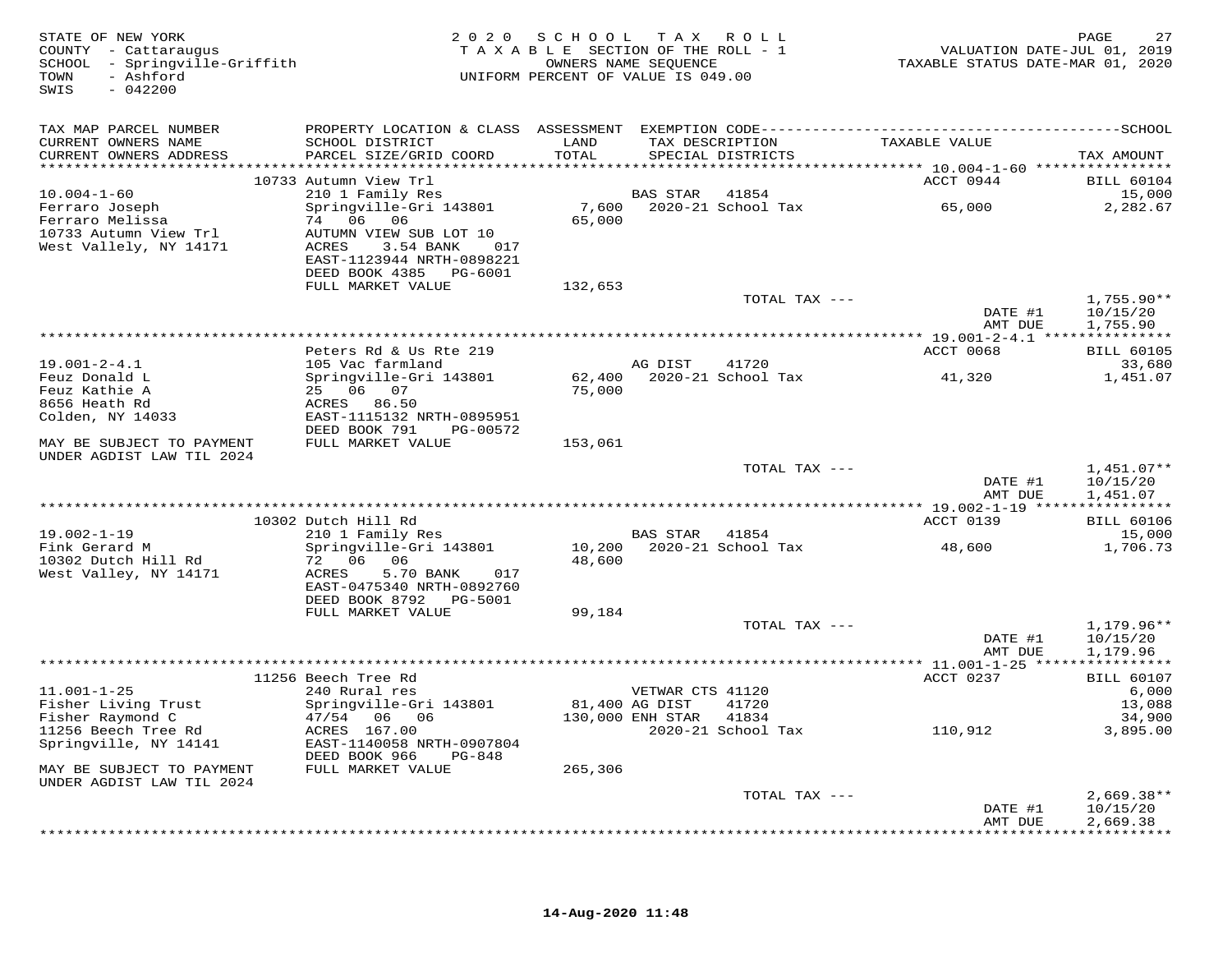| STATE OF NEW YORK<br>COUNTY - Cattaraugus<br>SCHOOL - Springville-Griffith<br>- Ashford<br>TOWN<br>$-042200$<br>SWIS | 2 0 2 0                                                                                                                       | SCHOOL           | TAX ROLL<br>TAXABLE SECTION OF THE ROLL - 1<br>OWNERS NAME SEQUENCE<br>UNIFORM PERCENT OF VALUE IS 049.00 | VALUATION DATE-JUL 01, 2019<br>TAXABLE STATUS DATE-MAR 01, 2020 | 28<br>PAGE                           |
|----------------------------------------------------------------------------------------------------------------------|-------------------------------------------------------------------------------------------------------------------------------|------------------|-----------------------------------------------------------------------------------------------------------|-----------------------------------------------------------------|--------------------------------------|
| TAX MAP PARCEL NUMBER                                                                                                | PROPERTY LOCATION & CLASS ASSESSMENT                                                                                          |                  |                                                                                                           |                                                                 |                                      |
| CURRENT OWNERS NAME<br>CURRENT OWNERS ADDRESS<br>**********************                                              | SCHOOL DISTRICT<br>PARCEL SIZE/GRID COORD<br>*************************                                                        | LAND<br>TOTAL    | TAX DESCRIPTION<br>SPECIAL DISTRICTS                                                                      | TAXABLE VALUE                                                   | TAX AMOUNT                           |
|                                                                                                                      | Us Rte 219                                                                                                                    |                  |                                                                                                           | ACCT 0238                                                       | <b>BILL 60108</b>                    |
| $19.001 - 2 - 7$<br>Fisher Living Trust<br>Fisher Raymond C Trustee<br>11256 Beech Tree Rd<br>Springville, NY 14141  | 105 Vac farmland<br>Springville-Gri 143801<br>25 06 07<br>ACRES 66.48<br>EAST-1115208 NRTH-0894573<br>DEED BOOK 966<br>PG-846 | 41,600<br>41,600 | 2020-21 School Tax                                                                                        | 41,600                                                          | 1,460.91                             |
|                                                                                                                      | FULL MARKET VALUE                                                                                                             | 84,898           |                                                                                                           |                                                                 |                                      |
|                                                                                                                      |                                                                                                                               |                  | TOTAL TAX ---                                                                                             | DATE #1<br>AMT DUE                                              | $1,460.91**$<br>10/15/20<br>1,460.91 |
|                                                                                                                      |                                                                                                                               |                  | **********************************                                                                        | **** 10.004-1-34 *****************                              |                                      |
|                                                                                                                      | 10624 Edies Rd                                                                                                                |                  |                                                                                                           | ACCT 0171                                                       | <b>BILL 60109</b>                    |
| $10.004 - 1 - 34$<br>Franklin Mark A<br>10624 Edies Rd                                                               | 210 1 Family Res<br>Springville-Gri 143801<br>73 06<br>06                                                                     | 6,500<br>66,900  | <b>BAS STAR</b><br>41854<br>2020-21 School Tax                                                            | 66,900                                                          | 15,000<br>2,349.39                   |
| Springville, NY 14141                                                                                                | ACRES<br>2.32 BANK<br>017<br>EAST-1121672 NRTH-0897323<br>DEED BOOK 17200 PG-4002                                             |                  |                                                                                                           |                                                                 |                                      |
|                                                                                                                      | FULL MARKET VALUE                                                                                                             | 136,531          |                                                                                                           |                                                                 |                                      |
|                                                                                                                      |                                                                                                                               |                  | TOTAL TAX ---                                                                                             | DATE #1<br>AMT DUE                                              | 1,822.62**<br>10/15/20<br>1,822.62   |
|                                                                                                                      |                                                                                                                               |                  |                                                                                                           |                                                                 |                                      |
| $10.004 - 1 - 29.3$                                                                                                  | 6729 Schwartz Rd<br>240 Rural res                                                                                             |                  | 2020-21 School Tax                                                                                        | <b>ACCT 1106</b><br>92,200                                      | <b>BILL 60110</b><br>3,237.87        |
| Fraser Cameron L<br>Fraser Emilee D<br>6729 Schwartz Rd                                                              | Springville-Gri 143801<br>74 06<br>06<br>ACRES 15.00 BANK<br>017                                                              | 20,000<br>92,200 |                                                                                                           |                                                                 |                                      |
| West Valley, NY 14171                                                                                                | EAST-1121181 NRTH-0898757<br>DEED BOOK 30864 PG-5002                                                                          |                  |                                                                                                           |                                                                 |                                      |
|                                                                                                                      | FULL MARKET VALUE                                                                                                             | 188,163          | TOTAL TAX ---                                                                                             |                                                                 | $3,237.87**$                         |
|                                                                                                                      |                                                                                                                               |                  |                                                                                                           | DATE #1<br>AMT DUE                                              | 10/15/20<br>3,237.87                 |
|                                                                                                                      |                                                                                                                               |                  |                                                                                                           | ************ 10.003-2-5.2 ****************                      |                                      |
| $10.003 - 2 - 5.2$                                                                                                   | 7418 Henrietta Rd<br>270 Mfg housing                                                                                          |                  | <b>BAS STAR</b><br>41854                                                                                  | ACCT 1493                                                       | <b>BILL 60111</b><br>15,000          |
| Fuller Alice M<br>7418 Henrietta Rd                                                                                  | Springville-Gri 143801<br>55 06 07                                                                                            | 5,700<br>37,400  | 2020-21 School Tax                                                                                        | 37,400                                                          | 1,313.41                             |
| Springville, NY 14141                                                                                                | 1.85<br>ACRES<br>EAST-1110298 NRTH-0901393<br>DEED BOOK 569<br>PG-00067                                                       |                  |                                                                                                           |                                                                 |                                      |
|                                                                                                                      | FULL MARKET VALUE                                                                                                             | 76,327           |                                                                                                           |                                                                 |                                      |
|                                                                                                                      |                                                                                                                               |                  | TOTAL TAX ---                                                                                             | DATE #1                                                         | 786.64**<br>10/15/20                 |
|                                                                                                                      |                                                                                                                               |                  |                                                                                                           | AMT DUE                                                         | 786.64<br>********                   |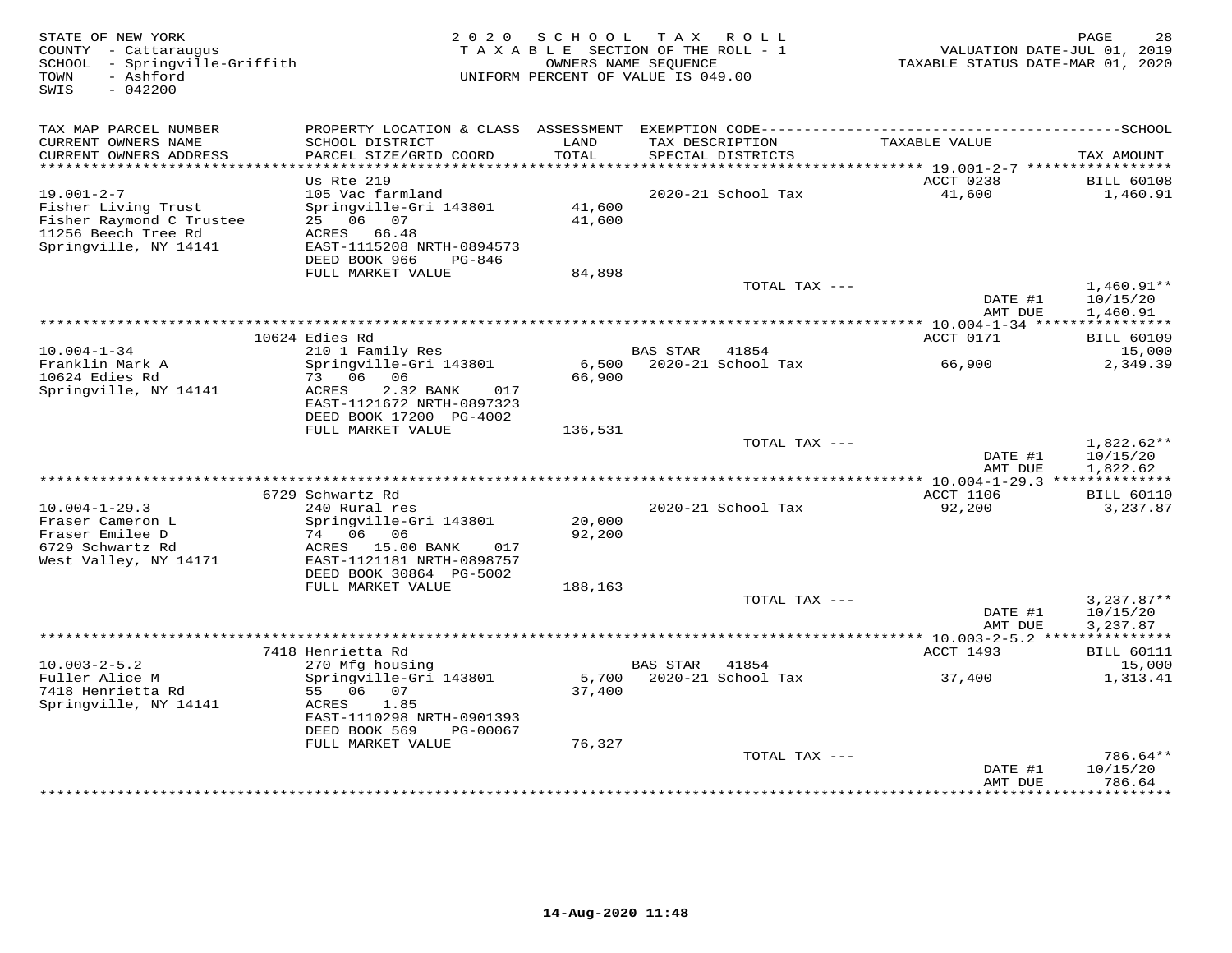| STATE OF NEW YORK<br>COUNTY - Cattaraugus<br>SCHOOL - Springville-Griffith<br>- Ashford<br>TOWN<br>$-042200$<br>SWIS |                                                                                                                                                       | 2020 SCHOOL<br>TAXABLE SECTION OF THE ROLL - 1<br>UNIFORM PERCENT OF VALUE IS 049.00 | OWNERS NAME SEQUENCE                     | TAX ROLL                             | VALUATION DATE-JUL 01, 2019<br>TAXABLE STATUS DATE-MAR 01, 2020 | PAGE                 | 29                            |
|----------------------------------------------------------------------------------------------------------------------|-------------------------------------------------------------------------------------------------------------------------------------------------------|--------------------------------------------------------------------------------------|------------------------------------------|--------------------------------------|-----------------------------------------------------------------|----------------------|-------------------------------|
| TAX MAP PARCEL NUMBER<br>CURRENT OWNERS NAME<br>CURRENT OWNERS ADDRESS<br>***********************                    | PROPERTY LOCATION & CLASS ASSESSMENT EXEMPTION CODE-----------------------------------SCHOOL<br>SCHOOL DISTRICT<br>PARCEL SIZE/GRID COORD             | LAND<br>TOTAL                                                                        |                                          | TAX DESCRIPTION<br>SPECIAL DISTRICTS | TAXABLE VALUE                                                   | TAX AMOUNT           |                               |
|                                                                                                                      | 10714 Edies Rd                                                                                                                                        |                                                                                      |                                          |                                      | ACCT 0273                                                       |                      | <b>BILL 60112</b>             |
| $10.004 - 1 - 28$<br>Fuller Betty M<br>Fuller Alfred E                                                               | 210 1 Family Res<br>Springville-Gri 143801<br>74 06 06                                                                                                | 4,900 AGED S                                                                         | VETCOM CTS 41130<br>34,700 ENH STAR      | 41804<br>41834                       |                                                                 |                      | 8,675<br>13,013<br>13,012     |
| 10714 Edies Rd<br>Springville, NY 14141                                                                              | FRNT 220.00 DPTH 185.00<br>EAST-1123172 NRTH-0898596<br>DEED BOOK 00746 PG-01120                                                                      |                                                                                      |                                          | 2020-21 School Tax                   | 13,012                                                          |                      | 456.95                        |
|                                                                                                                      | FULL MARKET VALUE                                                                                                                                     | 70,816                                                                               |                                          | TOTAL TAX ---                        |                                                                 |                      | $0.00**$                      |
|                                                                                                                      |                                                                                                                                                       |                                                                                      |                                          |                                      |                                                                 |                      |                               |
| $11.001 - 1 - 10.5$<br>Fuller Daniel L<br>Fuller Leigh A                                                             | 11532 Beech Tree Rd<br>210 1 Family Res<br>Springville-Gri 143801<br>$60 - 6 - 6$                                                                     | 33,600<br>75,600                                                                     |                                          | 2020-21 School Tax                   | ACCT 1535<br>75,600                                             |                      | <b>BILL 60113</b><br>2,654.91 |
| 11520 Beech Tree Rd<br>Springville, NY 14141                                                                         | permanent certificate<br>merged 11.001-1-10.5<br>ACRES 36.75 BANK<br>017<br>EAST-1133679 NRTH-0909109<br>DEED BOOK 20742 PG-5001<br>FULL MARKET VALUE | 154,286                                                                              |                                          |                                      |                                                                 |                      |                               |
|                                                                                                                      |                                                                                                                                                       |                                                                                      |                                          | TOTAL TAX ---                        |                                                                 |                      | $2,654.91**$                  |
|                                                                                                                      |                                                                                                                                                       |                                                                                      |                                          |                                      | DATE #1<br>AMT DUE                                              | 2,654.91             | 10/15/20                      |
|                                                                                                                      | 11468 Nys Rte 240                                                                                                                                     |                                                                                      |                                          |                                      | ACCT 0285                                                       |                      | <b>BILL 60114</b>             |
| $11.001 - 1 - 9.1$                                                                                                   | 270 Mfg housing                                                                                                                                       |                                                                                      | BAS STAR 41854                           |                                      |                                                                 |                      | 15,000                        |
| Fuller Paul Michael<br>Fuller Deborah Sue<br>11468 NYS Rte 240<br>Springville, NY 14141                              | Springville-Gri 143801<br>60/65<br>06 06<br>ACRES<br>1.02<br>EAST-0484500 NRTH-0907920                                                                | 4,000<br>53,300                                                                      |                                          | 2020-21 School Tax                   | 53,300                                                          |                      | 1,871.79                      |
|                                                                                                                      | DEED BOOK 959<br>PG-687<br>FULL MARKET VALUE                                                                                                          | 108,776                                                                              |                                          |                                      |                                                                 |                      |                               |
|                                                                                                                      |                                                                                                                                                       |                                                                                      |                                          | TOTAL TAX ---                        | DATE #1                                                         | 10/15/20             | $1,345.02**$                  |
|                                                                                                                      |                                                                                                                                                       |                                                                                      |                                          |                                      | AMT DUE                                                         | 1,345.02             |                               |
|                                                                                                                      | 10712 Autumn View Trl                                                                                                                                 |                                                                                      |                                          |                                      | ACCT 0948                                                       |                      | <b>BILL 60115</b>             |
| $10.004 - 1 - 64$<br>Fuller Wayne P                                                                                  | 270 Mfg housing<br>Springville-Gri 143801                                                                                                             |                                                                                      | VETWAR CTS 41120<br>8,600 ENH STAR 41834 |                                      |                                                                 |                      | 6,000<br>34,900               |
| Krah Colleen<br>10712 Autumn View<br>West Valley, NY 14171                                                           | 69 06<br>06<br>AUTUMN VIEW SUB LOT 6<br>ACRES<br>4.25<br>EAST-1124948 NRTH-0898259<br>DEED BOOK 1012 PG-242<br>FULL MARKET VALUE                      | 148,776                                                                              |                                          | 72,900 2020-21 School Tax            | 66,900                                                          |                      | 2,349.39                      |
|                                                                                                                      |                                                                                                                                                       |                                                                                      |                                          | TOTAL TAX ---                        |                                                                 |                      | $1,123.77**$                  |
|                                                                                                                      |                                                                                                                                                       |                                                                                      |                                          |                                      | DATE #1<br>AMT DUE                                              | 10/15/20<br>1,123.77 |                               |
|                                                                                                                      |                                                                                                                                                       |                                                                                      |                                          |                                      |                                                                 | ***********          |                               |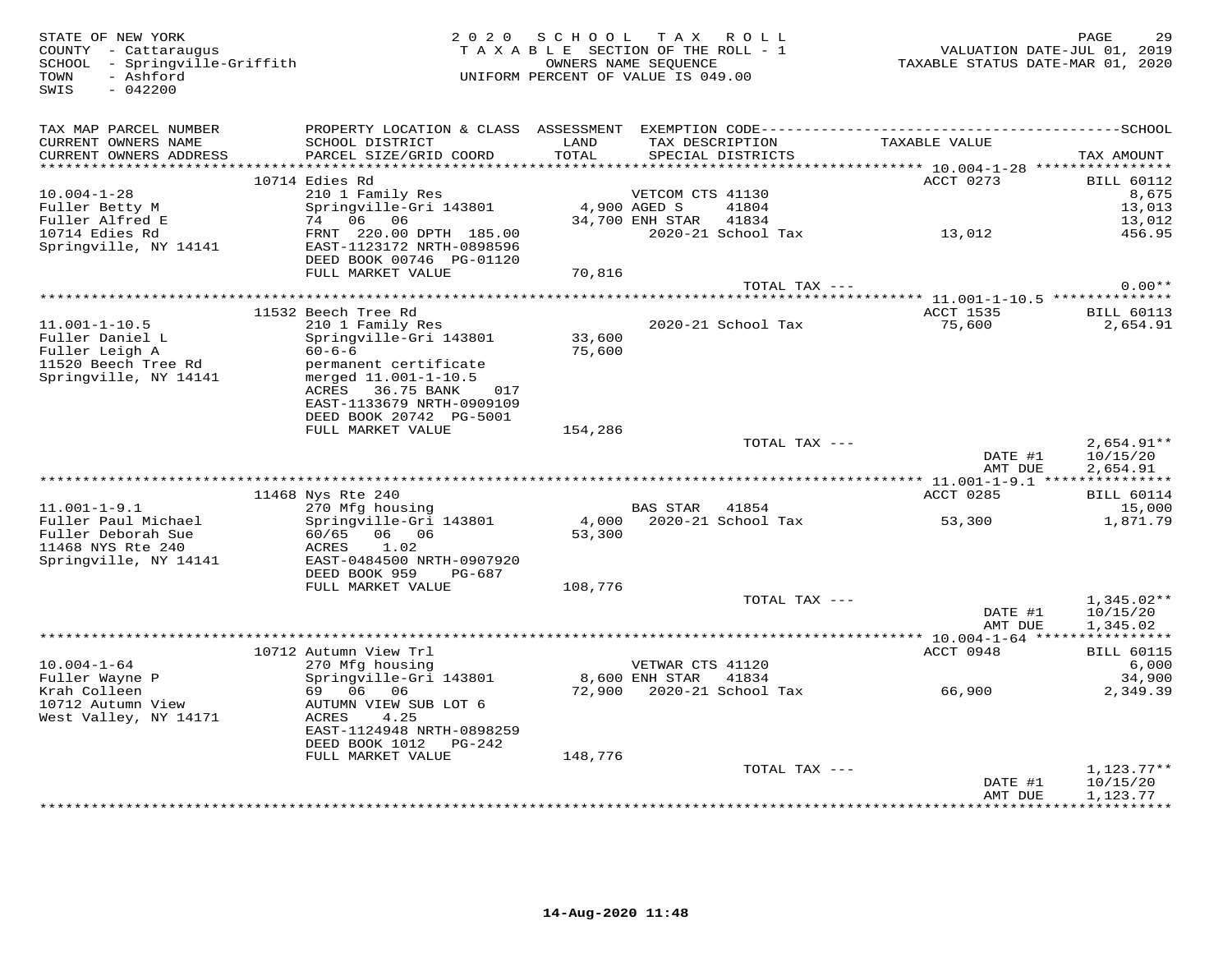| STATE OF NEW YORK<br>COUNTY - Cattaraugus<br>SCHOOL - Springville-Griffith<br>- Ashford<br>TOWN<br>$-042200$<br>SWIS | 2 0 2 0                                                | SCHOOL<br>TAXABLE SECTION OF THE ROLL - 1<br>UNIFORM PERCENT OF VALUE IS 049.00 | OWNERS NAME SEOUENCE | TAX ROLL                    | TAXABLE STATUS DATE-MAR 01, 2020 | PAGE<br>30<br>VALUATION DATE-JUL 01, 2019 |
|----------------------------------------------------------------------------------------------------------------------|--------------------------------------------------------|---------------------------------------------------------------------------------|----------------------|-----------------------------|----------------------------------|-------------------------------------------|
| TAX MAP PARCEL NUMBER                                                                                                | PROPERTY LOCATION & CLASS ASSESSMENT                   |                                                                                 |                      |                             |                                  |                                           |
| CURRENT OWNERS NAME<br>CURRENT OWNERS ADDRESS<br>**********************                                              | SCHOOL DISTRICT<br>PARCEL SIZE/GRID COORD              | LAND<br>TOTAL                                                                   | TAX DESCRIPTION      | SPECIAL DISTRICTS           | TAXABLE VALUE                    | TAX AMOUNT                                |
|                                                                                                                      | 11379 Beech Tree Rd                                    |                                                                                 |                      |                             | ACCT 0281                        | <b>BILL 60116</b>                         |
| $11.001 - 1 - 21$                                                                                                    | 210 1 Family Res                                       |                                                                                 |                      | 2020-21 School Tax          | 46,600                           | 1,636.50                                  |
| Fuller-Mest Deborah R<br>11404 Beech Tree Rd                                                                         | Springville-Gri 143801<br>60 06<br>06                  | 7,100<br>46,600                                                                 |                      |                             |                                  |                                           |
| Springville, NY 14141                                                                                                | <b>ACRES</b><br>4.79                                   |                                                                                 |                      |                             |                                  |                                           |
|                                                                                                                      | EAST-1136078 NRTH-0907895                              |                                                                                 |                      |                             |                                  |                                           |
|                                                                                                                      | DEED BOOK 00931 PG-01155<br>FULL MARKET VALUE          | 95,102                                                                          |                      |                             |                                  |                                           |
|                                                                                                                      |                                                        |                                                                                 |                      | TOTAL TAX ---               |                                  | $1,636.50**$                              |
|                                                                                                                      |                                                        |                                                                                 |                      |                             | DATE #1<br>AMT DUE               | 10/15/20<br>1,636.50                      |
|                                                                                                                      |                                                        | **********************************                                              |                      |                             | *** 10.004-1-15.1 ************** |                                           |
|                                                                                                                      | 10568 Dutch Hill Rd                                    |                                                                                 |                      |                             | ACCT 0516                        | <b>BILL 60117</b>                         |
| $10.004 - 1 - 15.1$<br>Fullington Duane                                                                              | 240 Rural res                                          |                                                                                 | <b>BAS STAR</b>      | 41854<br>2020-21 School Tax |                                  | 15,000                                    |
| Fullington Marilyn                                                                                                   | Springville-Gri 143801<br>68/73<br>06 06               | 34,800<br>168,200                                                               |                      |                             | 168,200                          | 5,906.83                                  |
| 10568 Dutch Hl                                                                                                       | ACRES<br>44.00                                         |                                                                                 |                      |                             |                                  |                                           |
| West Valley, NY 14171                                                                                                | EAST-1124516 NRTH-0896765                              |                                                                                 |                      |                             |                                  |                                           |
|                                                                                                                      | DEED BOOK 886<br>PG-00127                              |                                                                                 |                      |                             |                                  |                                           |
|                                                                                                                      | FULL MARKET VALUE                                      | 343,265                                                                         |                      | TOTAL TAX ---               |                                  | $5,380.07**$                              |
|                                                                                                                      |                                                        |                                                                                 |                      |                             | DATE #1                          | 10/15/20                                  |
|                                                                                                                      |                                                        |                                                                                 |                      |                             | AMT DUE                          | 5.380.07                                  |
|                                                                                                                      |                                                        |                                                                                 |                      |                             |                                  |                                           |
| $3.004 - 2 - 3.3$                                                                                                    | 11689 Bolton Rd<br>210 1 Family Res                    |                                                                                 |                      | 2020-21 School Tax          | <b>ACCT 1585</b><br>133,400      | <b>BILL 60118</b><br>4,684.73             |
| Gambino Joseph D                                                                                                     | Springville-Gri 143801                                 | 7,300                                                                           |                      |                             |                                  |                                           |
| 11689 Bolton Rd                                                                                                      | 41/6/6                                                 | 133,400                                                                         |                      |                             |                                  |                                           |
| Springville, NY 14141                                                                                                | ACRES<br>4.75                                          |                                                                                 |                      |                             |                                  |                                           |
|                                                                                                                      | EAST-1148046 NRTH-0914345<br>DEED BOOK 1567            |                                                                                 |                      |                             |                                  |                                           |
|                                                                                                                      | PG-6001<br>FULL MARKET VALUE                           | 272,245                                                                         |                      |                             |                                  |                                           |
|                                                                                                                      |                                                        |                                                                                 |                      | TOTAL TAX ---               |                                  | $4,684.73**$                              |
|                                                                                                                      |                                                        |                                                                                 |                      |                             | DATE #1                          | 10/15/20                                  |
|                                                                                                                      |                                                        |                                                                                 |                      |                             | AMT DUE                          | 4,684.73                                  |
|                                                                                                                      | Bolton Rd                                              |                                                                                 |                      |                             | ACCT 1580                        | <b>BILL 60119</b>                         |
| $3.004 - 2 - 3.4$                                                                                                    | 322 Rural vac>10                                       |                                                                                 |                      | 2020-21 School Tax          | 7,900                            | 277.43                                    |
| Gambino Joseph D                                                                                                     | Springville-Gri 143801                                 | 7,900                                                                           |                      |                             |                                  |                                           |
| 11689 Bolton Rd                                                                                                      | 41/6/6                                                 | 7,900                                                                           |                      |                             |                                  |                                           |
| Springville, NY 14141                                                                                                | ACRES<br>13.10                                         |                                                                                 |                      |                             |                                  |                                           |
|                                                                                                                      | EAST-1147705 NRTH-0914276<br>DEED BOOK 1567<br>PG-6002 |                                                                                 |                      |                             |                                  |                                           |
|                                                                                                                      | FULL MARKET VALUE                                      | 16,122                                                                          |                      |                             |                                  |                                           |
|                                                                                                                      |                                                        |                                                                                 |                      | TOTAL TAX ---               |                                  | $277.43**$                                |
|                                                                                                                      |                                                        |                                                                                 |                      |                             | DATE #1<br>AMT DUE               | 10/15/20<br>277.43                        |
|                                                                                                                      |                                                        |                                                                                 |                      |                             | ********                         | * * * * * * * * *                         |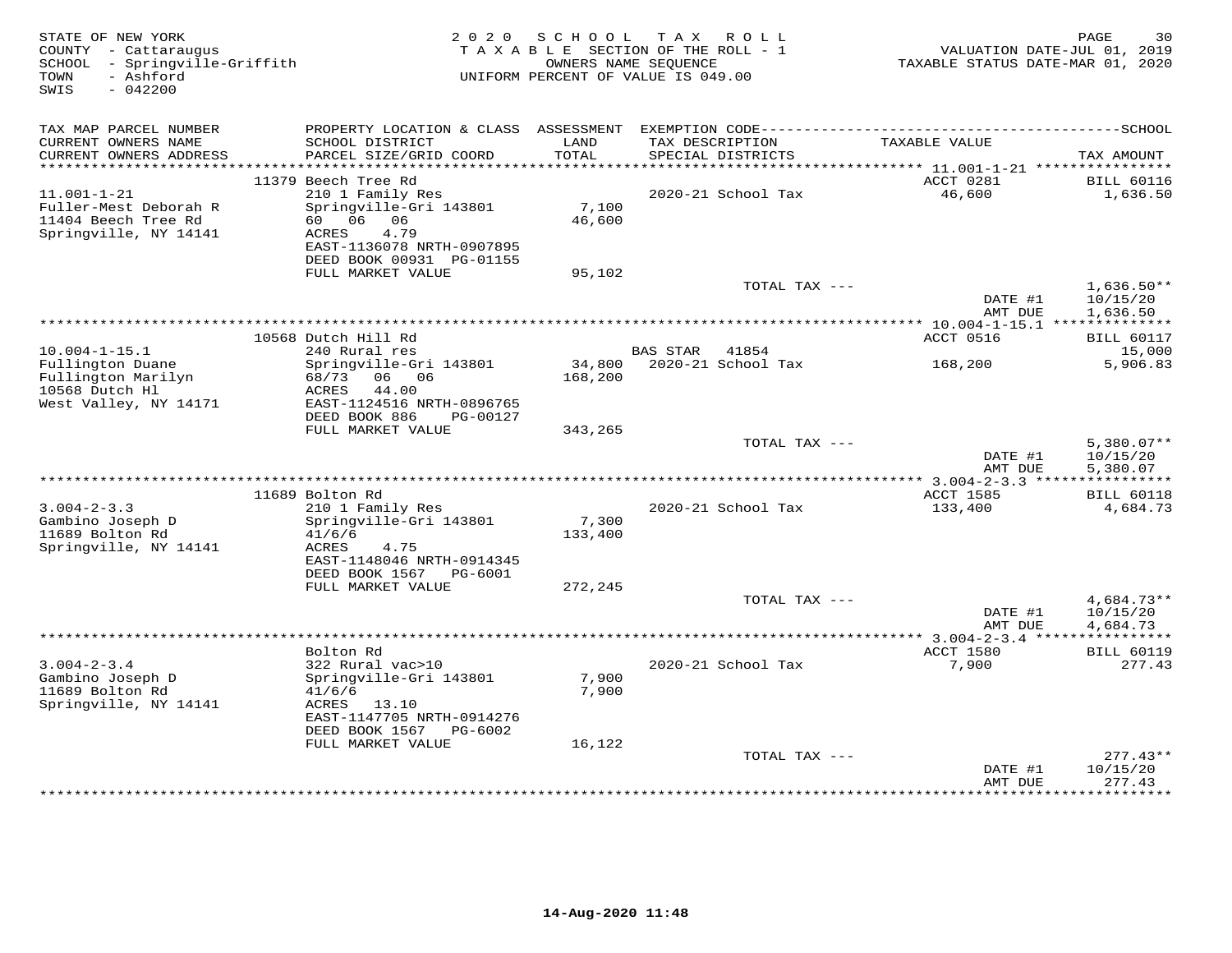| TAX MAP PARCEL NUMBER                                                                                                                                                                                                                                                                                                               |                                      |
|-------------------------------------------------------------------------------------------------------------------------------------------------------------------------------------------------------------------------------------------------------------------------------------------------------------------------------------|--------------------------------------|
| CURRENT OWNERS NAME<br>SCHOOL DISTRICT<br>LAND<br>TAX DESCRIPTION<br>TAXABLE VALUE<br>CURRENT OWNERS ADDRESS<br>PARCEL SIZE/GRID COORD<br>TOTAL<br>SPECIAL DISTRICTS                                                                                                                                                                | TAX AMOUNT                           |
|                                                                                                                                                                                                                                                                                                                                     |                                      |
| 6339 Thomas Corners Rd<br>ACCT 0783<br>$10.002 - 1 - 7$<br>210 1 Family Res<br>2020-21 School Tax<br>65,100<br>6,200<br>Springville-Gri 143801<br>Gamel Benjamin A<br>6339 Thomas Corners Rd<br>70 06 06<br>65,100<br>West Valley, NY 14171<br>ACRES<br>2.07 BANK<br>017<br>EAST-0478510 NRTH-0903460<br>DEED BOOK 23574 PG-4001    | <b>BILL 60120</b><br>2,286.18        |
| FULL MARKET VALUE<br>132,857                                                                                                                                                                                                                                                                                                        |                                      |
| TOTAL TAX ---<br>DATE #1<br>AMT DUE                                                                                                                                                                                                                                                                                                 | $2,286.18**$<br>10/15/20<br>2,286.18 |
| ****************<br>************** 10.002-1-5.2 ****************                                                                                                                                                                                                                                                                    |                                      |
| ACCT 1032<br>6140 Bond Rd                                                                                                                                                                                                                                                                                                           | <b>BILL 60121</b>                    |
| $10.002 - 1 - 5.2$<br>210 1 Family Res<br>VETWAR CTS 41120<br>Springville-Gri 143801<br>Garvey George P<br>10,800 BAS STAR 41854                                                                                                                                                                                                    | 6,000<br>15,000                      |
| 70 06 06<br>Gentner Christine M<br>70,600 2020-21 School Tax<br>64,600<br>6140 Bond Rd<br>6.24 BANK<br>ACRES<br>017<br>West Valley, NY 14171<br>EAST-1128500 NRTH-0905586                                                                                                                                                           | 2,268.62                             |
| DEED BOOK 986<br>PG-961                                                                                                                                                                                                                                                                                                             |                                      |
| FULL MARKET VALUE<br>144,082                                                                                                                                                                                                                                                                                                        |                                      |
| TOTAL TAX ---<br>DATE #1<br>AMT DUE                                                                                                                                                                                                                                                                                                 | 1,741.85**<br>10/15/20<br>1,741.85   |
|                                                                                                                                                                                                                                                                                                                                     |                                      |
| ACCT 0543<br>Nys Rte 240<br>$11.003 - 2 - 3.1$<br>322 Rural vac>10<br>2020-21 School Tax<br>10,300<br>10,300<br>Gentner Millard<br>Springville-Gri 143801<br>8870 Nys Rte 240<br>58 06 06<br>10,300<br>West Valley, NY 14171<br>ACRES 26.20                                                                                         | <b>BILL 60122</b><br>361.71          |
| EAST-1135189 NRTH-0899101<br>DEED BOOK 10313 PG-6004                                                                                                                                                                                                                                                                                |                                      |
| FULL MARKET VALUE<br>21,020                                                                                                                                                                                                                                                                                                         |                                      |
| TOTAL TAX ---<br>DATE #1<br>AMT DUE                                                                                                                                                                                                                                                                                                 | 361.71**<br>10/15/20<br>361.71       |
|                                                                                                                                                                                                                                                                                                                                     |                                      |
| 10727 Edies Rd<br>ACCT 1112                                                                                                                                                                                                                                                                                                         | <b>BILL 60123</b>                    |
| $10.004 - 1 - 29.7$<br>210 1 Family Res<br><b>BAS STAR</b><br>41854<br>72,300<br>Gernatt Kimberly<br>Springville-Gri 143801<br>8,300<br>2020-21 School Tax<br>72,300<br>Hayden Jesse<br>74 06<br>06<br>10727 Edies Rd<br>ACRES<br>4.00 BANK<br>017<br>Springville, NY 14141<br>EAST-1123046 NRTH-0898880<br>DEED BOOK 14680 PG-4001 | 15,000<br>2,539.03                   |
| FULL MARKET VALUE<br>147,551                                                                                                                                                                                                                                                                                                        |                                      |
| TOTAL TAX ---<br>DATE #1<br>AMT DUE                                                                                                                                                                                                                                                                                                 | $2,012.26**$<br>10/15/20<br>2,012.26 |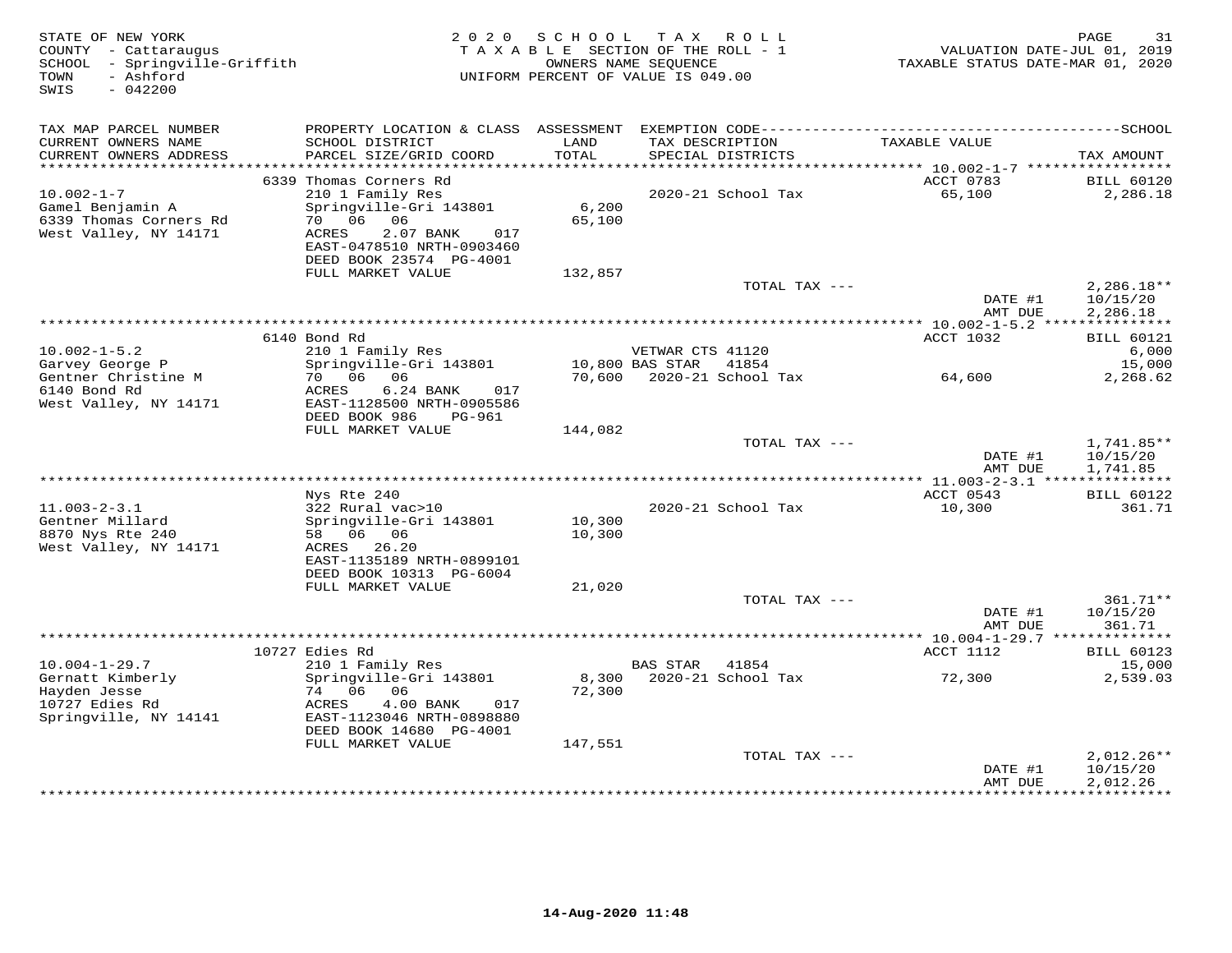| STATE OF NEW YORK<br>COUNTY - Cattaraugus<br>SCHOOL - Springville-Griffith<br>- Ashford<br>TOWN<br>$-042200$<br>SWIS | 2 0 2 0                                                                                   | SCHOOL            | TAX ROLL<br>TAXABLE SECTION OF THE ROLL - 1<br>OWNERS NAME SEQUENCE<br>UNIFORM PERCENT OF VALUE IS 049.00 | VALUATION DATE-JUL 01, 2019<br>TAXABLE STATUS DATE-MAR 01, 2020 | 32<br>PAGE                           |
|----------------------------------------------------------------------------------------------------------------------|-------------------------------------------------------------------------------------------|-------------------|-----------------------------------------------------------------------------------------------------------|-----------------------------------------------------------------|--------------------------------------|
| TAX MAP PARCEL NUMBER                                                                                                |                                                                                           |                   |                                                                                                           |                                                                 |                                      |
| CURRENT OWNERS NAME<br>CURRENT OWNERS ADDRESS<br>**********************                                              | SCHOOL DISTRICT<br>PARCEL SIZE/GRID COORD                                                 | LAND<br>TOTAL     | TAX DESCRIPTION<br>SPECIAL DISTRICTS                                                                      | TAXABLE VALUE                                                   | TAX AMOUNT                           |
|                                                                                                                      | 10733 Rock Springs Rd                                                                     |                   |                                                                                                           | ACCT 0955                                                       | <b>BILL 60124</b>                    |
| $10.004 - 1 - 71$<br>Gierdowski Paul<br>Gierdowski Debra J<br>10733 Rock Springs Rd                                  | 210 1 Family Res<br>Springville-Gri 143801<br>69/74<br>06<br>06<br>AUTUMN VIEW SUB LOT 20 | 11,300<br>103,400 | 41834<br>ENH STAR<br>2020-21 School Tax                                                                   | 103,400                                                         | 34,900<br>3,631.19                   |
| West Valley, NY 14171                                                                                                | ACRES<br>6.72<br>EAST-1124718 NRTH-0899134<br>DEED BOOK 5824 PG-4001<br>FULL MARKET VALUE | 211,020           |                                                                                                           |                                                                 |                                      |
|                                                                                                                      |                                                                                           |                   | TOTAL TAX ---                                                                                             |                                                                 | $2,405.58**$                         |
|                                                                                                                      |                                                                                           |                   |                                                                                                           | DATE #1<br>AMT DUE                                              | 10/15/20<br>2,405.58                 |
|                                                                                                                      |                                                                                           |                   |                                                                                                           |                                                                 |                                      |
| $19.002 - 1 - 20$<br>Giumento David                                                                                  | 10282 Dutch Hill Rd<br>240 Rural res<br>Springville-Gri 143801                            | 25,100            | 2020-21 School Tax                                                                                        | ACCT 0331<br>75,900                                             | <b>BILL 60125</b><br>2,665.45        |
| 10282 Dutch Hill Rd<br>West Valley, NY 14171                                                                         | 72 06 06<br>ACRES 22.84<br>EAST-1123731 NRTH-0892381<br>DEED BOOK 00958 PG-00538          | 75,900            |                                                                                                           |                                                                 |                                      |
|                                                                                                                      | FULL MARKET VALUE                                                                         | 154,898           |                                                                                                           |                                                                 |                                      |
|                                                                                                                      |                                                                                           |                   | TOTAL TAX ---                                                                                             | DATE #1<br>AMT DUE                                              | $2,665.45**$<br>10/15/20<br>2,665.45 |
|                                                                                                                      |                                                                                           |                   |                                                                                                           |                                                                 |                                      |
| $11.003 - 1 - 31$                                                                                                    | 6189 Emerson Rd<br>210 1 Family Res                                                       |                   | 2020-21 School Tax                                                                                        | ACCT 1104<br>58,400                                             | <b>BILL 60126</b><br>2,050.89        |
| Goodremote George<br>Goodremote Michelle                                                                             | Springville-Gri 143801<br>64 06 06                                                        | 6,800<br>58,400   |                                                                                                           |                                                                 |                                      |
| 6189 Emerson Rd<br>West Valley, NY 14171                                                                             | 2.60 BANK<br>ACRES<br>017<br>EAST-1128992 NRTH-0901481<br>DEED BOOK 20200 PG-5161         |                   |                                                                                                           |                                                                 |                                      |
| PRIOR OWNER ON 3/01/2020<br>Conrad Thomas E                                                                          | FULL MARKET VALUE                                                                         | 119,184           |                                                                                                           |                                                                 |                                      |
|                                                                                                                      |                                                                                           |                   | TOTAL TAX ---                                                                                             | DATE #1<br>AMT DUE                                              | $2,050.89**$<br>10/15/20<br>2,050.89 |
|                                                                                                                      |                                                                                           |                   |                                                                                                           |                                                                 |                                      |
| $11.003 - 1 - 14$                                                                                                    | 5943 Cole Rd<br>210 1 Family Res                                                          |                   | <b>BAS STAR</b><br>41854                                                                                  | ACCT 0044                                                       | <b>BILL 60127</b><br>15,000          |
| Green Emmett B Jr<br>Collins Marge<br>5943 Cole Rd                                                                   | Springville-Gri 143801<br>59 06 06<br>FRNT 100.00 DPTH 175.00                             | 5,200<br>27,400   | 2020-21 School Tax                                                                                        | 27,400                                                          | 962.23                               |
| West Valley, NY 14171-9757                                                                                           | EAST-0485550 NRTH-0903880<br>DEED BOOK 991<br>$PG-52$                                     |                   |                                                                                                           |                                                                 |                                      |
|                                                                                                                      | FULL MARKET VALUE                                                                         | 55,918            |                                                                                                           |                                                                 |                                      |
|                                                                                                                      |                                                                                           |                   | TOTAL TAX ---                                                                                             | DATE #1                                                         | $435.46**$<br>10/15/20<br>435.46     |
|                                                                                                                      |                                                                                           |                   |                                                                                                           | AMT DUE<br>***************                                      | * * * * * * * * * *                  |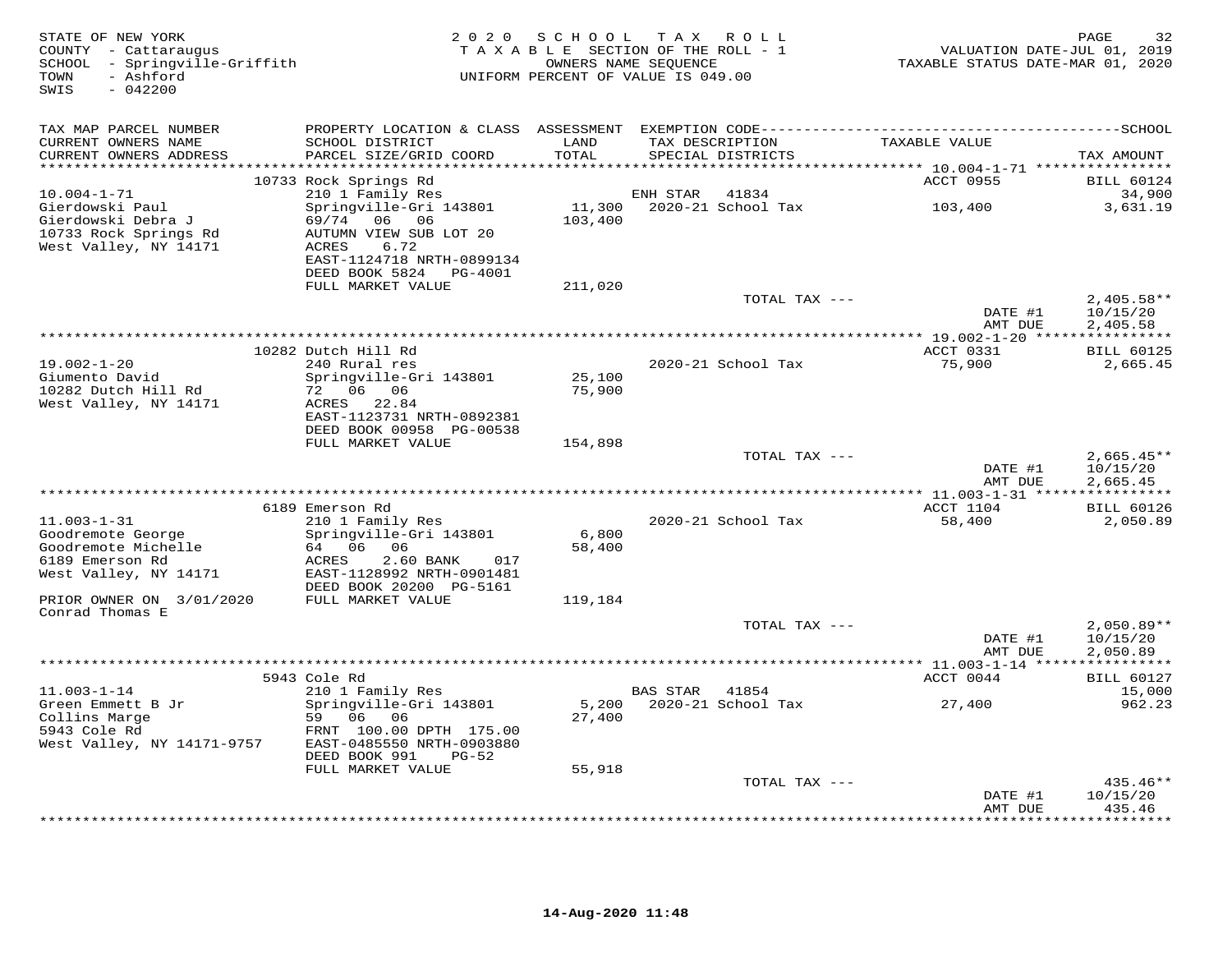| - Ashford<br>UNIFORM PERCENT OF VALUE IS 049.00<br>TOWN<br>SWIS<br>$-042200$<br>TAX MAP PARCEL NUMBER<br>LAND<br>TAXABLE VALUE<br>CURRENT OWNERS NAME<br>SCHOOL DISTRICT<br>TAX DESCRIPTION<br>TOTAL<br>CURRENT OWNERS ADDRESS<br>PARCEL SIZE/GRID COORD<br>SPECIAL DISTRICTS<br>***********************<br>ACCT 1107<br>10741 Edies Rd<br>$10.004 - 1 - 29.4$<br>270 Mfg housing<br><b>BAS STAR</b><br>41854<br>Springville-Gri 143801<br>7,200<br>2020-21 School Tax<br>33,900<br>Gross Alvin H<br>74 06 06<br>33,900<br>Gross Marcia L<br>10741 Edies Rd<br>3.00<br>ACRES<br>Springville, NY 14141<br>EAST-1123093 NRTH-0899329<br>DEED BOOK 11884 PG-6001<br>FULL MARKET VALUE<br>69,184<br>TOTAL TAX ---<br>DATE #1<br>AMT DUE<br>*********** 11.001-1-30.3 ***************<br>ACCT 1377<br>11278 Nys Rte 240<br>$11.001 - 1 - 30.3$<br>240 Rural res<br>ENH STAR<br>41834<br>Springville-Gri 143801<br>2020-21 School Tax<br>Haddad Gregory<br>18,800<br>94,000<br>PO Box 577<br>60 06 06<br>94,000<br>Springville, NY 14141<br>ACRES 24.64 BANK<br>017<br>EAST-1134013 NRTH-0906216 | TAXABLE STATUS DATE-MAR 01, 2020     |
|--------------------------------------------------------------------------------------------------------------------------------------------------------------------------------------------------------------------------------------------------------------------------------------------------------------------------------------------------------------------------------------------------------------------------------------------------------------------------------------------------------------------------------------------------------------------------------------------------------------------------------------------------------------------------------------------------------------------------------------------------------------------------------------------------------------------------------------------------------------------------------------------------------------------------------------------------------------------------------------------------------------------------------------------------------------------------------------------|--------------------------------------|
|                                                                                                                                                                                                                                                                                                                                                                                                                                                                                                                                                                                                                                                                                                                                                                                                                                                                                                                                                                                                                                                                                            |                                      |
|                                                                                                                                                                                                                                                                                                                                                                                                                                                                                                                                                                                                                                                                                                                                                                                                                                                                                                                                                                                                                                                                                            |                                      |
|                                                                                                                                                                                                                                                                                                                                                                                                                                                                                                                                                                                                                                                                                                                                                                                                                                                                                                                                                                                                                                                                                            | TAX AMOUNT                           |
|                                                                                                                                                                                                                                                                                                                                                                                                                                                                                                                                                                                                                                                                                                                                                                                                                                                                                                                                                                                                                                                                                            | <b>BILL 60128</b>                    |
|                                                                                                                                                                                                                                                                                                                                                                                                                                                                                                                                                                                                                                                                                                                                                                                                                                                                                                                                                                                                                                                                                            | 15,000                               |
|                                                                                                                                                                                                                                                                                                                                                                                                                                                                                                                                                                                                                                                                                                                                                                                                                                                                                                                                                                                                                                                                                            | 1,190.50                             |
|                                                                                                                                                                                                                                                                                                                                                                                                                                                                                                                                                                                                                                                                                                                                                                                                                                                                                                                                                                                                                                                                                            |                                      |
|                                                                                                                                                                                                                                                                                                                                                                                                                                                                                                                                                                                                                                                                                                                                                                                                                                                                                                                                                                                                                                                                                            | 663.73**<br>10/15/20                 |
|                                                                                                                                                                                                                                                                                                                                                                                                                                                                                                                                                                                                                                                                                                                                                                                                                                                                                                                                                                                                                                                                                            | 663.73                               |
|                                                                                                                                                                                                                                                                                                                                                                                                                                                                                                                                                                                                                                                                                                                                                                                                                                                                                                                                                                                                                                                                                            | <b>BILL 60129</b>                    |
|                                                                                                                                                                                                                                                                                                                                                                                                                                                                                                                                                                                                                                                                                                                                                                                                                                                                                                                                                                                                                                                                                            | 34,900                               |
|                                                                                                                                                                                                                                                                                                                                                                                                                                                                                                                                                                                                                                                                                                                                                                                                                                                                                                                                                                                                                                                                                            | 3,301.08                             |
| DEED BOOK 965<br>PG-821<br>FULL MARKET VALUE<br>191,837                                                                                                                                                                                                                                                                                                                                                                                                                                                                                                                                                                                                                                                                                                                                                                                                                                                                                                                                                                                                                                    |                                      |
| TOTAL TAX ---<br>DATE #1<br>AMT DUE                                                                                                                                                                                                                                                                                                                                                                                                                                                                                                                                                                                                                                                                                                                                                                                                                                                                                                                                                                                                                                                        | $2,075.47**$<br>10/15/20<br>2,075.47 |
|                                                                                                                                                                                                                                                                                                                                                                                                                                                                                                                                                                                                                                                                                                                                                                                                                                                                                                                                                                                                                                                                                            |                                      |
| Beech Tree Rd<br>ACCT 1495                                                                                                                                                                                                                                                                                                                                                                                                                                                                                                                                                                                                                                                                                                                                                                                                                                                                                                                                                                                                                                                                 | <b>BILL 60130</b>                    |
| 2020-21 School Tax<br>$11.001 - 1 - 24.4$<br>322 Rural vac>10<br>19,300<br>19,300<br>Hall Gerald W<br>Springville-Gri 143801                                                                                                                                                                                                                                                                                                                                                                                                                                                                                                                                                                                                                                                                                                                                                                                                                                                                                                                                                               | 677.78                               |
| Hall Sarah M<br>$53 - 54 - 6 - 6$<br>19,300<br>5109 W Shorewood Dr<br>ACRES 32.50                                                                                                                                                                                                                                                                                                                                                                                                                                                                                                                                                                                                                                                                                                                                                                                                                                                                                                                                                                                                          |                                      |
| Dunkirk, NY 14048<br>EAST-1137867 NRTH-0905971<br>DEED BOOK 990<br>PG-1048                                                                                                                                                                                                                                                                                                                                                                                                                                                                                                                                                                                                                                                                                                                                                                                                                                                                                                                                                                                                                 |                                      |
| FULL MARKET VALUE<br>39,388                                                                                                                                                                                                                                                                                                                                                                                                                                                                                                                                                                                                                                                                                                                                                                                                                                                                                                                                                                                                                                                                |                                      |
| TOTAL TAX ---<br>DATE #1                                                                                                                                                                                                                                                                                                                                                                                                                                                                                                                                                                                                                                                                                                                                                                                                                                                                                                                                                                                                                                                                   | $677.78**$<br>10/15/20               |
| AMT DUE<br>****************** 19.001-2-8 ******************                                                                                                                                                                                                                                                                                                                                                                                                                                                                                                                                                                                                                                                                                                                                                                                                                                                                                                                                                                                                                                | 677.78                               |
| 10454 Us Rte 219<br>ACCT 0336                                                                                                                                                                                                                                                                                                                                                                                                                                                                                                                                                                                                                                                                                                                                                                                                                                                                                                                                                                                                                                                              | <b>BILL 60131</b>                    |
| $19.001 - 2 - 8$<br>210 1 Family Res<br>ENH STAR<br>41834                                                                                                                                                                                                                                                                                                                                                                                                                                                                                                                                                                                                                                                                                                                                                                                                                                                                                                                                                                                                                                  | 34,900                               |
| Hall Richard<br>Springville-Gri 143801<br>5,200<br>2020-21 School Tax<br>76,200<br>25 06 07<br>Hall Patricia<br>76,200<br>10454 Rte 219<br>1.14<br>ACRES<br>Springville, NY 14141<br>EAST-1116809 NRTH-0894893                                                                                                                                                                                                                                                                                                                                                                                                                                                                                                                                                                                                                                                                                                                                                                                                                                                                             | 2,675.99                             |
| DEED BOOK 732<br>PG-00233                                                                                                                                                                                                                                                                                                                                                                                                                                                                                                                                                                                                                                                                                                                                                                                                                                                                                                                                                                                                                                                                  |                                      |
| FULL MARKET VALUE<br>155,510<br>TOTAL TAX ---                                                                                                                                                                                                                                                                                                                                                                                                                                                                                                                                                                                                                                                                                                                                                                                                                                                                                                                                                                                                                                              | $1,450.37**$                         |
| DATE #1<br>AMT DUE<br>* * * * * * * * * *<br>************                                                                                                                                                                                                                                                                                                                                                                                                                                                                                                                                                                                                                                                                                                                                                                                                                                                                                                                                                                                                                                  | 10/15/20<br>1,450.37                 |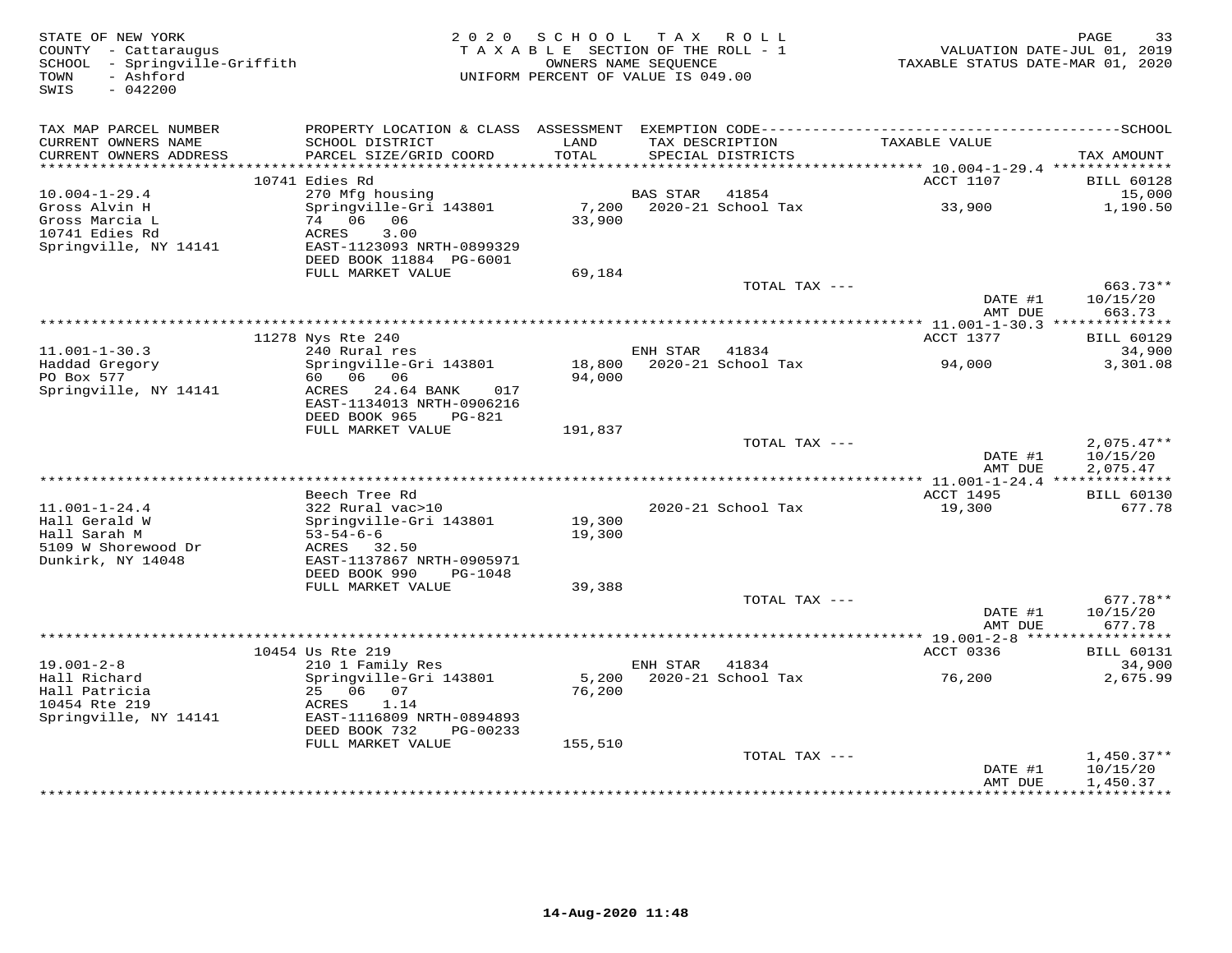| STATE OF NEW YORK<br>COUNTY - Cattaraugus<br>SCHOOL - Springville-Griffith<br>- Ashford<br>TOWN<br>SWIS<br>$-042200$ | 2 0 2 0                                                                                                                                        | SCHOOL<br>OWNERS NAME SEQUENCE | TAX ROLL<br>TAXABLE SECTION OF THE ROLL - 1<br>UNIFORM PERCENT OF VALUE IS 049.00 | TAXABLE STATUS DATE-MAR 01, 2020                          | PAGE<br>34<br>VALUATION DATE-JUL 01, 2019 |
|----------------------------------------------------------------------------------------------------------------------|------------------------------------------------------------------------------------------------------------------------------------------------|--------------------------------|-----------------------------------------------------------------------------------|-----------------------------------------------------------|-------------------------------------------|
| TAX MAP PARCEL NUMBER                                                                                                |                                                                                                                                                |                                |                                                                                   |                                                           |                                           |
| CURRENT OWNERS NAME<br>CURRENT OWNERS ADDRESS                                                                        | SCHOOL DISTRICT<br>PARCEL SIZE/GRID COORD                                                                                                      | LAND<br>TOTAL                  | TAX DESCRIPTION<br>SPECIAL DISTRICTS                                              | TAXABLE VALUE                                             | TAX AMOUNT                                |
| **********************                                                                                               | 6712 Cross Rd                                                                                                                                  |                                |                                                                                   | ACCT 1618                                                 | <b>BILL 60132</b>                         |
| $19.002 - 1 - 13.4$<br>Hallett James<br>Hallett Elaine<br>6688 Cross Rd<br>Springville, NY 14141                     | 270 Mfg housing<br>Springville-Gri 143801<br>$72,73-6-7$<br>ACRES<br>2.00<br>EAST-1121369 NRTH-0893878<br>DEED BOOK 8732 PG-5001               | 6,000<br>58,000                | 2020-21 School Tax                                                                | 58,000                                                    | 2,036.84                                  |
|                                                                                                                      | FULL MARKET VALUE                                                                                                                              | 118,367                        |                                                                                   |                                                           |                                           |
|                                                                                                                      |                                                                                                                                                |                                | TOTAL TAX ---                                                                     | DATE #1<br>AMT DUE                                        | $2,036.84**$<br>10/15/20<br>2,036.84      |
|                                                                                                                      |                                                                                                                                                |                                | ******************                                                                | ** 19.002-1-13.1 **************                           |                                           |
| $19.002 - 1 - 13.1$<br>Hallett James S<br>Hallett Elaine M<br>6688 Cross Road<br>Springville, NY 14141               | Cross Rd<br>314 Rural vac<10<br>Springville-Gri 143801<br>72/73 06 07<br>ACRES<br>9.60<br>EAST-0472470 NRTH-0893820<br>DEED BOOK 26646 PG-9002 | 9,500<br>9,500                 | 2020-21 School Tax                                                                | ACCT 0647<br>9,500                                        | <b>BILL 60133</b><br>333.62               |
|                                                                                                                      | FULL MARKET VALUE                                                                                                                              | 19,388                         |                                                                                   |                                                           |                                           |
|                                                                                                                      |                                                                                                                                                |                                | TOTAL TAX ---                                                                     | DATE #1<br>AMT DUE                                        | $333.62**$<br>10/15/20<br>333.62          |
|                                                                                                                      |                                                                                                                                                |                                |                                                                                   |                                                           |                                           |
| $19.002 - 1 - 13.3$<br>Hallett James S<br>Hallett Elaine M<br>6688 Cross Rd<br>Springville, NY 14141                 | Cross Rd<br>314 Rural vac<10<br>Springville-Gri 143801<br>72/73<br>06 07<br>2.00<br>ACRES<br>EAST-1122016 NRTH-0893852                         | $\Omega$<br>5,900              | 2020-21 School Tax                                                                | ACCT 1381<br>5,900                                        | <b>BILL 60134</b><br>207.20               |
|                                                                                                                      | DEED BOOK 17555 PG-3001                                                                                                                        |                                |                                                                                   |                                                           |                                           |
|                                                                                                                      | FULL MARKET VALUE                                                                                                                              | 12,041                         | TOTAL TAX ---                                                                     | DATE #1<br>AMT DUE                                        | $207.20**$<br>10/15/20<br>207.20          |
|                                                                                                                      |                                                                                                                                                |                                |                                                                                   | *********** 19.002-1-13.5 **                              | ***********                               |
|                                                                                                                      | 6688 Cross Rd                                                                                                                                  |                                |                                                                                   | <b>ACCT 1670</b>                                          | <b>BILL 60135</b>                         |
| $19.002 - 1 - 13.5$<br>Hallett James S                                                                               | 210 1 Family Res<br>Springville-Gri 143801                                                                                                     |                                | VETWAR CTS 41120<br>9,300 BAS STAR<br>41854                                       |                                                           | 6,000<br>15,000                           |
| Hallett Elaine M<br>6688 Cross Rd<br>Springville, NY 14141                                                           | $72,73-6-7$<br>ACRES<br>5.50<br>EAST-1121684 NRTH-0893837<br>DEED BOOK 12723 PG-9001<br>FULL MARKET VALUE                                      | 93,300<br>190,408              | 2020-21 School Tax                                                                | 87,300                                                    | 3,065.79                                  |
|                                                                                                                      |                                                                                                                                                |                                | TOTAL TAX ---                                                                     |                                                           | $2,539.03**$                              |
|                                                                                                                      |                                                                                                                                                |                                |                                                                                   | DATE #1<br>AMT DUE<br>* * * * * * * * * * * * * * * * * * | 10/15/20<br>2,539.03<br>***********       |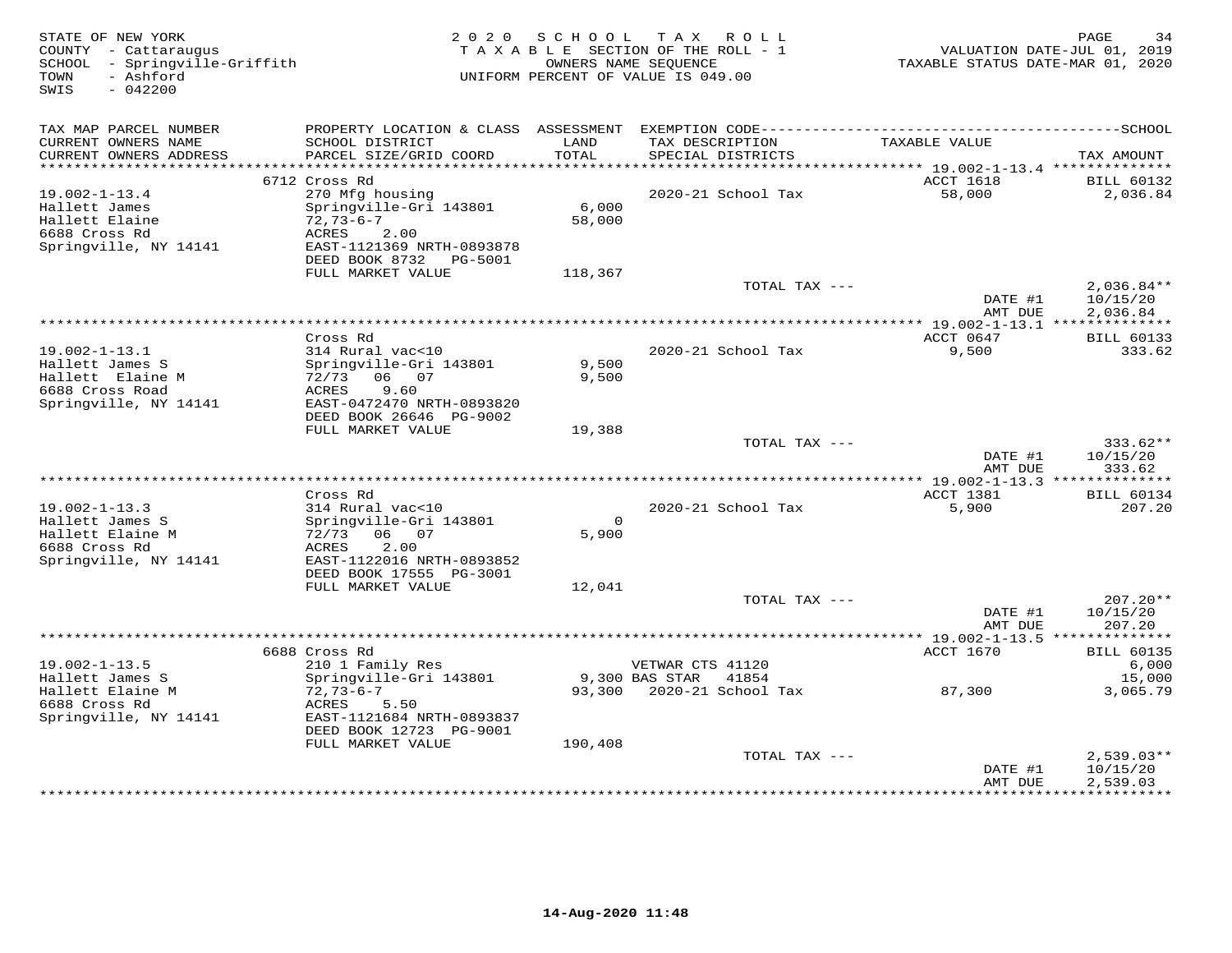| STATE OF NEW YORK<br>COUNTY - Cattaraugus<br>SCHOOL - Springville-Griffith<br>TOWN<br>- Ashford<br>SWIS<br>$-042200$ |                                              |         | 2020 SCHOOL TAX ROLL<br>TAXABLE SECTION OF THE ROLL - 1<br>OWNERS NAME SEQUENCE<br>UNIFORM PERCENT OF VALUE IS 049.00 | VALUATION DATE-JUL 01, 2019<br>TAXABLE STATUS DATE-MAR 01, 2020 | PAGE<br>35                  |
|----------------------------------------------------------------------------------------------------------------------|----------------------------------------------|---------|-----------------------------------------------------------------------------------------------------------------------|-----------------------------------------------------------------|-----------------------------|
| TAX MAP PARCEL NUMBER                                                                                                |                                              |         |                                                                                                                       |                                                                 |                             |
| CURRENT OWNERS NAME                                                                                                  | SCHOOL DISTRICT                              | LAND    | TAX DESCRIPTION                                                                                                       | TAXABLE VALUE                                                   |                             |
| CURRENT OWNERS ADDRESS                                                                                               | PARCEL SIZE/GRID COORD                       | TOTAL   | SPECIAL DISTRICTS                                                                                                     |                                                                 | TAX AMOUNT                  |
|                                                                                                                      | 10704 Dutch Hill Rd                          |         |                                                                                                                       | ACCT 0941                                                       | <b>BILL 60136</b>           |
| $10.004 - 1 - 57$                                                                                                    | 210 1 Family Res                             |         | 2020-21 School Tax                                                                                                    | 77,100                                                          | 2,707.59                    |
| Hammond Gregory Arthur                                                                                               | Springville-Gri 143801                       | 7,800   |                                                                                                                       |                                                                 |                             |
| Hammond Janey Lee<br>10704 Dutch Hill Rd                                                                             | 74 06 06<br>AUTUMN VIEW SUB LOT 13           | 77,100  |                                                                                                                       |                                                                 |                             |
| West Valley, NY 14171                                                                                                | 3.55<br>ACRES                                |         |                                                                                                                       |                                                                 |                             |
|                                                                                                                      | EAST-1123579 NRTH-0898618                    |         |                                                                                                                       |                                                                 |                             |
|                                                                                                                      | DEED BOOK 2019 PG-12574                      |         |                                                                                                                       |                                                                 |                             |
|                                                                                                                      | FULL MARKET VALUE                            | 157,347 | TOTAL TAX ---                                                                                                         |                                                                 | $2,707.59**$                |
|                                                                                                                      |                                              |         |                                                                                                                       | DATE #1                                                         | 10/15/20                    |
|                                                                                                                      |                                              |         |                                                                                                                       | AMT DUE                                                         | 2,707.59                    |
|                                                                                                                      |                                              |         |                                                                                                                       |                                                                 |                             |
| $19.001 - 2 - 33$                                                                                                    | Connoisarauley Rd<br>260 Seasonal res        |         | 2020-21 School Tax                                                                                                    | ACCT 0055<br>20,700                                             | <b>BILL 60137</b><br>726.94 |
| Hanny Russell                                                                                                        | Springville-Gri 143801                       | 7,600   |                                                                                                                       |                                                                 |                             |
| Hanny Elizabeth                                                                                                      | 12  06  07                                   | 20,700  |                                                                                                                       |                                                                 |                             |
| 8700 Wenner Rd<br>Williamsville, NY 14221                                                                            | 3.40<br>ACRES<br>EAST-1110018 NRTH-0892911   |         |                                                                                                                       |                                                                 |                             |
|                                                                                                                      | DEED BOOK 6485    PG-2001                    |         |                                                                                                                       |                                                                 |                             |
|                                                                                                                      | FULL MARKET VALUE                            | 42,245  |                                                                                                                       |                                                                 |                             |
|                                                                                                                      |                                              |         | TOTAL TAX ---                                                                                                         |                                                                 | $726.94**$                  |
|                                                                                                                      |                                              |         |                                                                                                                       | DATE #1<br>AMT DUE                                              | 10/15/20<br>726.94          |
|                                                                                                                      |                                              |         |                                                                                                                       |                                                                 |                             |
|                                                                                                                      | 7129 Henrietta Rd                            |         |                                                                                                                       | ACCT 0063                                                       | <b>BILL 60138</b>           |
| $10.003 - 2 - 3$                                                                                                     | 112 Dairy farm                               |         | AG DIST<br>41720                                                                                                      |                                                                 | 27,621                      |
| Harold Blesy Income Only Trust Springville-Gri 143801<br>Linda Blesy Income Only Trust 41/42/43 06 07                |                                              |         | 114,300 SILO T/C/S 42100<br>262,900 BAS STAR 41854                                                                    |                                                                 | 8,500<br>15,000             |
| 7129 Henrietta Rd                                                                                                    | ACRES 201.00                                 |         | 2020-21 School Tax                                                                                                    | 226,779                                                         | 7,964.01                    |
| Springville, NY 14141                                                                                                | EAST-1108430 NRTH-0900866                    |         |                                                                                                                       |                                                                 |                             |
| MAY BE SUBJECT TO PAYMENT                                                                                            | DEED BOOK 27021 PG-6002<br>FULL MARKET VALUE | 536,531 |                                                                                                                       |                                                                 |                             |
| UNDER AGDIST LAW TIL 2024                                                                                            |                                              |         |                                                                                                                       |                                                                 |                             |
|                                                                                                                      |                                              |         | TOTAL TAX ---                                                                                                         |                                                                 | $7,437.24**$                |
|                                                                                                                      |                                              |         |                                                                                                                       | DATE #1                                                         | 10/15/20                    |
|                                                                                                                      |                                              |         |                                                                                                                       | AMT DUE                                                         | 7,437.24                    |
|                                                                                                                      | Henrietta Rd                                 |         |                                                                                                                       | ACCT 1290                                                       | <b>BILL 60139</b>           |
| $10.003 - 2 - 4.2$                                                                                                   | 120 Field crops                              |         | AG DIST<br>41720                                                                                                      |                                                                 | 37,788                      |
| Harold Blesy Income Only Trust Springville-Gri 143801                                                                |                                              | 81,900  | 2020-21 School Tax                                                                                                    | 44,112                                                          | 1,549.12                    |
| Linda Blesy Income Only Trust 40/41/55 06 07<br>7129 Henrietta Rd                                                    | ACRES 129.80                                 | 81,900  |                                                                                                                       |                                                                 |                             |
| Springville, NY 14141                                                                                                | EAST-1110281 NRTH-0900174                    |         |                                                                                                                       |                                                                 |                             |
|                                                                                                                      | DEED BOOK 27021 PG-6003                      |         |                                                                                                                       |                                                                 |                             |
| MAY BE SUBJECT TO PAYMENT                                                                                            | FULL MARKET VALUE                            | 167,143 |                                                                                                                       |                                                                 |                             |
| UNDER AGDIST LAW TIL 2024                                                                                            |                                              |         | TOTAL TAX ---                                                                                                         |                                                                 | $1,549.12**$                |
|                                                                                                                      |                                              |         |                                                                                                                       | DATE #1                                                         | 10/15/20                    |
|                                                                                                                      |                                              |         |                                                                                                                       | AMT DUE                                                         | 1,549.12                    |
|                                                                                                                      |                                              |         |                                                                                                                       |                                                                 | * * * * * * * * * *         |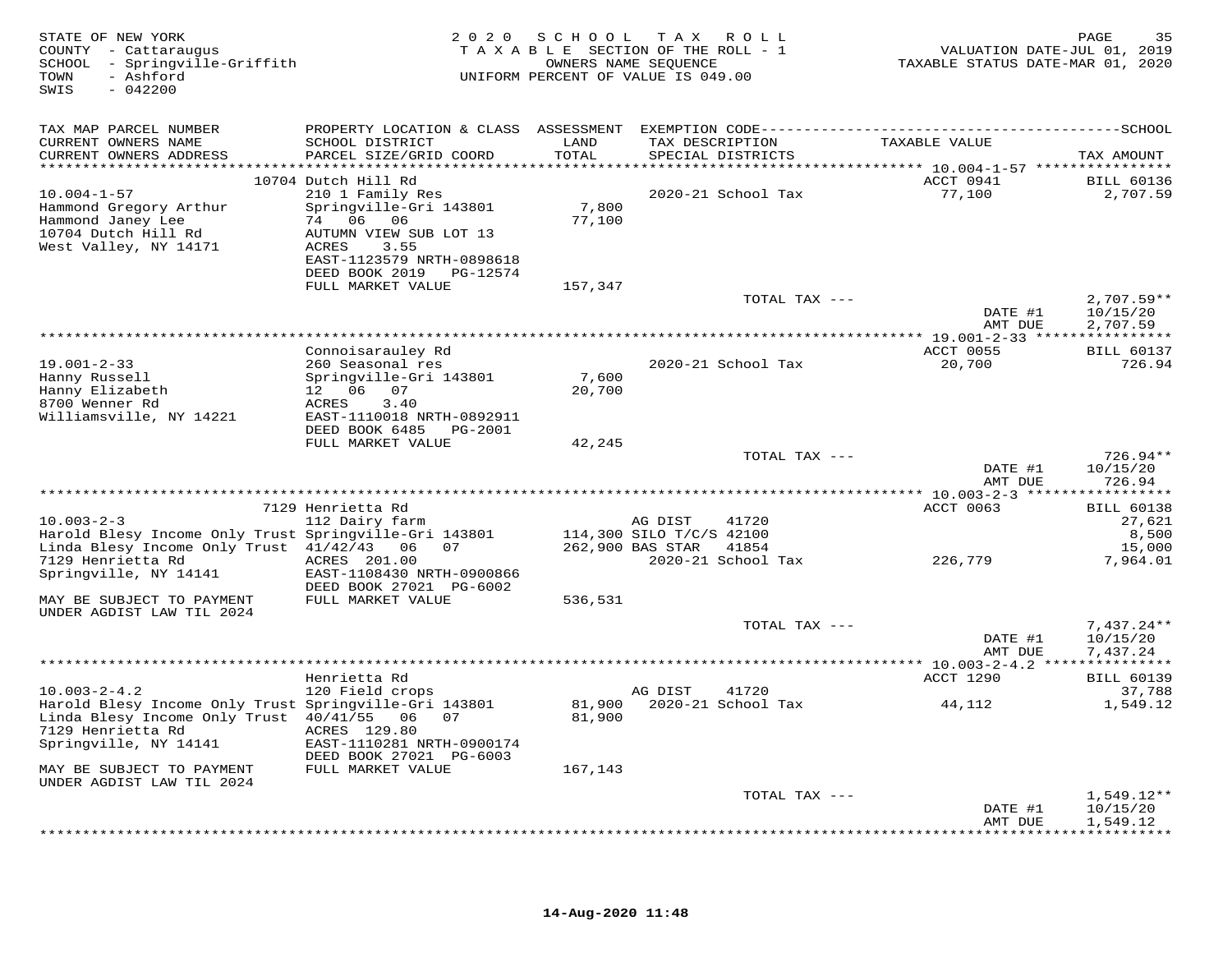| STATE OF NEW YORK<br>COUNTY - Cattaraugus<br>- Springville-Griffith<br>SCHOOL<br>- Ashford<br>TOWN<br>$-042200$<br>SWIS                          | 2 0 2 0                                                              | S C H O O L<br>TAXABLE SECTION OF THE ROLL - 1<br>UNIFORM PERCENT OF VALUE IS 049.00 | OWNERS NAME SEOUENCE     | TAX ROLL                   | TAXABLE STATUS DATE-MAR 01, 2020          | PAGE<br>36<br>VALUATION DATE-JUL 01, 2019 |
|--------------------------------------------------------------------------------------------------------------------------------------------------|----------------------------------------------------------------------|--------------------------------------------------------------------------------------|--------------------------|----------------------------|-------------------------------------------|-------------------------------------------|
| TAX MAP PARCEL NUMBER                                                                                                                            | PROPERTY LOCATION & CLASS ASSESSMENT                                 |                                                                                      |                          |                            |                                           |                                           |
| CURRENT OWNERS NAME<br>CURRENT OWNERS ADDRESS                                                                                                    | SCHOOL DISTRICT<br>PARCEL SIZE/GRID COORD                            | LAND<br>TOTAL                                                                        | TAX DESCRIPTION          | SPECIAL DISTRICTS          | TAXABLE VALUE                             | TAX AMOUNT                                |
|                                                                                                                                                  |                                                                      |                                                                                      |                          |                            |                                           |                                           |
| $10.003 - 2 - 5.1$                                                                                                                               | 7306 Henrietta Rd<br>120 Field crops                                 |                                                                                      | AG DIST                  | 41720                      | ACCT 0276                                 | <b>BILL 60140</b><br>13,094               |
| Harold Blesy Income Only Trust Springville-Gri 143801<br>Linda Blesy Income Only Trust 54/55<br>7129 Henrietta Rd<br>Springville, NY 14141       | 06 07<br>ACRES 207.20<br>EAST-1111498 NRTH-0903572                   | 102,100<br>120,700                                                                   |                          | 2020-21 School Tax         | 107,606                                   | 3,778.90                                  |
| MAY BE SUBJECT TO PAYMENT                                                                                                                        | DEED BOOK 27021 PG-6003<br>FULL MARKET VALUE                         | 246,327                                                                              |                          |                            |                                           |                                           |
| UNDER AGDIST LAW TIL 2024                                                                                                                        |                                                                      |                                                                                      |                          | TOTAL TAX ---              |                                           | $3,778.90**$                              |
|                                                                                                                                                  |                                                                      |                                                                                      |                          |                            | DATE #1<br>AMT DUE                        | 10/15/20<br>3,778.90                      |
|                                                                                                                                                  |                                                                      |                                                                                      |                          |                            |                                           |                                           |
|                                                                                                                                                  | Henrietta Rd                                                         |                                                                                      |                          |                            | ACCT 0775                                 | <b>BILL 60141</b>                         |
| $10.003 - 2 - 10$                                                                                                                                | 120 Field crops                                                      |                                                                                      | AG DIST                  | 41720                      |                                           | 40,305                                    |
| Harold Blesy Income Only Trust Springville-Gri 143801<br>Linda Blesy Income Only Trust 40/54 06 07<br>7129 Henrietta Rd<br>Springville, NY 14141 | ACRES 136.15<br>EAST-1112853 NRTH-0900995<br>DEED BOOK 27021 PG-6003 | 84,100<br>84,100                                                                     |                          | 2020-21 School Tax         | 43,795                                    | 1,537.99                                  |
| MAY BE SUBJECT TO PAYMENT<br>UNDER AGDIST LAW TIL 2024                                                                                           | FULL MARKET VALUE                                                    | 171,633                                                                              |                          |                            |                                           |                                           |
|                                                                                                                                                  |                                                                      |                                                                                      |                          | TOTAL TAX ---              | DATE #1<br>AMT DUE                        | $1,537.99**$<br>10/15/20<br>1,537.99      |
|                                                                                                                                                  |                                                                      |                                                                                      |                          |                            | ************ 10.003-2-15.1 ************** |                                           |
|                                                                                                                                                  | Henrietta Rd                                                         |                                                                                      |                          |                            | ACCT 0062                                 | <b>BILL 60142</b>                         |
| $10.003 - 2 - 15.1$                                                                                                                              | 112 Dairy farm                                                       |                                                                                      | AG DIST                  | 41720                      |                                           | 36,646                                    |
| Harold Blesy Income Only Trust Springville-Gri 143801                                                                                            |                                                                      |                                                                                      | 156,800 SILO T/C/S 42100 |                            |                                           | 700                                       |
| Linda Blesy Income Only Trust 39/53 06 07                                                                                                        |                                                                      |                                                                                      |                          | 255,600 2020-21 School Tax | 218,254                                   | 7,664.63                                  |
| 7129 Henrietta Rd<br>Springville, NY 14141                                                                                                       | ACRES 314.75<br>EAST-1115467 NRTH-0900403<br>DEED BOOK 27021 PG-6001 |                                                                                      |                          |                            |                                           |                                           |
| MAY BE SUBJECT TO PAYMENT<br>UNDER AGDIST LAW TIL 2024                                                                                           | FULL MARKET VALUE                                                    | 521,633                                                                              |                          |                            |                                           |                                           |
|                                                                                                                                                  |                                                                      |                                                                                      |                          | TOTAL TAX ---              |                                           | $7,664.63**$                              |
|                                                                                                                                                  |                                                                      |                                                                                      |                          |                            | DATE #1                                   | 10/15/20                                  |
|                                                                                                                                                  |                                                                      |                                                                                      |                          |                            | AMT DUE                                   | 7,664.63                                  |
|                                                                                                                                                  |                                                                      |                                                                                      |                          |                            |                                           |                                           |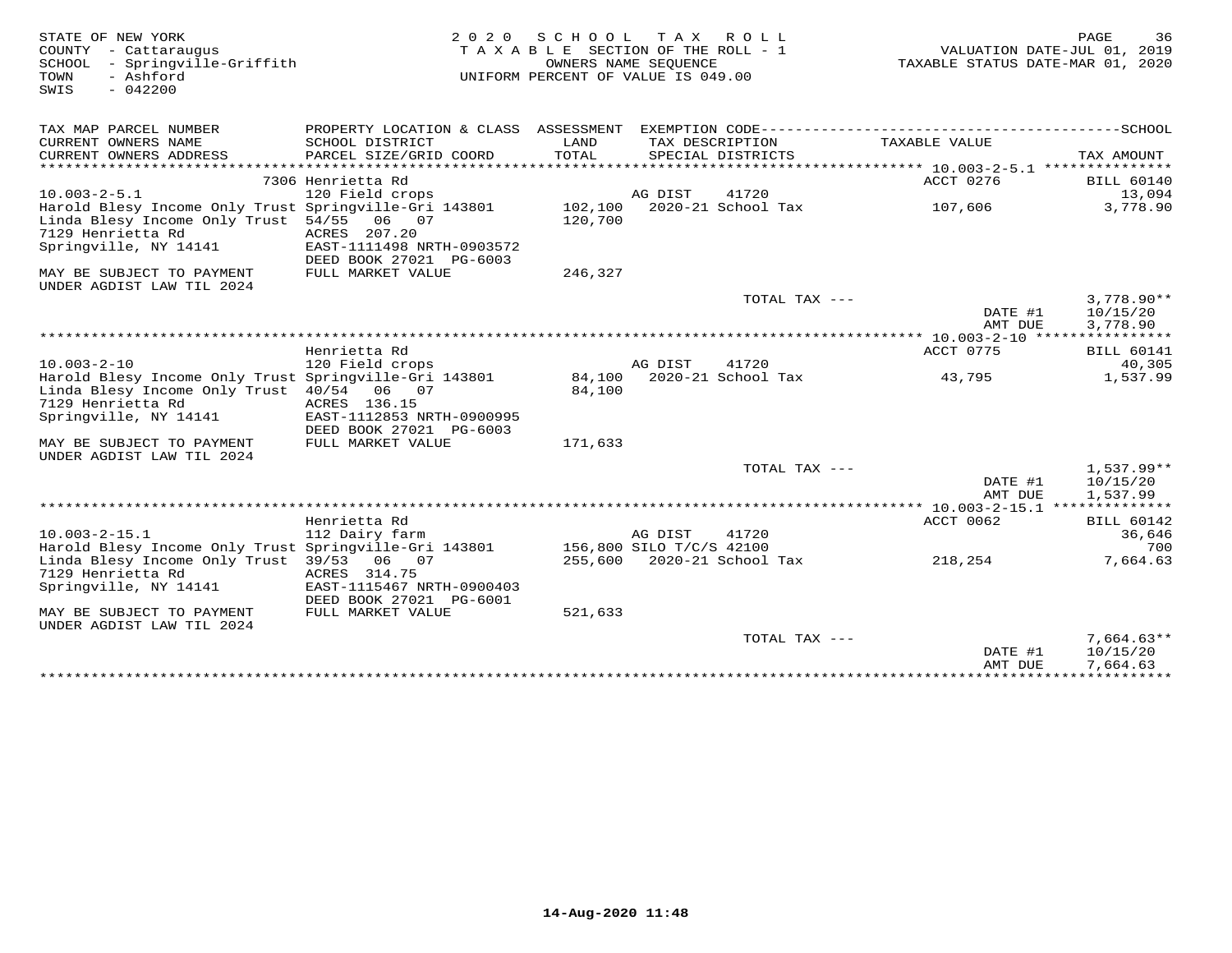| STATE OF NEW YORK<br>COUNTY - Cattaraugus<br>SCHOOL - Springville-Griffith<br>TOWN<br>- Ashford<br>$-042200$<br>SWIS |                                                       |         | 2020 SCHOOL TAX ROLL<br>TAXABLE SECTION OF THE ROLL - 1<br>OWNERS NAME SEQUENCE<br>UNIFORM PERCENT OF VALUE IS 049.00 | VALUATION DATE-JUL 01, 2019<br>TAXABLE STATUS DATE-MAR 01, 2020 | 37<br>PAGE                  |
|----------------------------------------------------------------------------------------------------------------------|-------------------------------------------------------|---------|-----------------------------------------------------------------------------------------------------------------------|-----------------------------------------------------------------|-----------------------------|
| TAX MAP PARCEL NUMBER                                                                                                |                                                       |         |                                                                                                                       |                                                                 |                             |
| CURRENT OWNERS NAME                                                                                                  | SCHOOL DISTRICT                                       | LAND    | TAX DESCRIPTION                                                                                                       | TAXABLE VALUE                                                   |                             |
| CURRENT OWNERS ADDRESS                                                                                               | PARCEL SIZE/GRID COORD                                | TOTAL   | SPECIAL DISTRICTS                                                                                                     |                                                                 | TAX AMOUNT                  |
|                                                                                                                      | 7359 Henrietta Rd                                     |         |                                                                                                                       | ACCT 0773                                                       | <b>BILL 60143</b>           |
| $10.003 - 2 - 24$                                                                                                    | 112 Dairy farm                                        |         | 41720<br>AG DIST                                                                                                      |                                                                 | 28,622                      |
| Harold Blesy Income Only Trust Springville-Gri 143801                                                                |                                                       |         | 76,600 SILO T/C/S 42100                                                                                               |                                                                 | 2,800                       |
| Linda Blesy Income Only Trust 26/40/55 06 07<br>7129 Henrietta Rd                                                    | ACRES 111.40                                          |         |                                                                                                                       | 142,678                                                         | 5,010.56                    |
| Springville, NY 14141                                                                                                | EAST-1111671 NRTH-0899748                             |         |                                                                                                                       |                                                                 |                             |
|                                                                                                                      | DEED BOOK 27021 PG-6003                               |         |                                                                                                                       |                                                                 |                             |
| MAY BE SUBJECT TO PAYMENT<br>UNDER AGDIST LAW TIL 2024                                                               | FULL MARKET VALUE                                     | 355,306 |                                                                                                                       |                                                                 |                             |
|                                                                                                                      |                                                       |         | TOTAL TAX ---                                                                                                         |                                                                 | $5,010.56**$                |
|                                                                                                                      |                                                       |         |                                                                                                                       | DATE #1<br>AMT DUE                                              | 10/15/20<br>5,010.56        |
|                                                                                                                      |                                                       |         |                                                                                                                       |                                                                 |                             |
|                                                                                                                      | 10351 Dutch Hill Rd                                   |         |                                                                                                                       | ACCT 0370                                                       | <b>BILL 60144</b>           |
| $19.002 - 1 - 17$                                                                                                    | 210 1 Family Res                                      | 4,000   | 2020-21 School Tax                                                                                                    | 39,200                                                          | 1,376.62                    |
| Harshbarger Estate of Michelle Springville-Gri 143801<br>10351 Dutch Hill Rd                                         | 72 06 06                                              | 39,200  |                                                                                                                       |                                                                 |                             |
| West Valley, NY 14171                                                                                                | FRNT 160.00 DPTH 140.00<br>BANK<br>081                |         |                                                                                                                       |                                                                 |                             |
|                                                                                                                      | EAST-1123280 NRTH-0893736                             |         |                                                                                                                       |                                                                 |                             |
|                                                                                                                      | DEED BOOK 30<br>PG-8001                               |         |                                                                                                                       |                                                                 |                             |
|                                                                                                                      | FULL MARKET VALUE                                     | 80,000  | TOTAL TAX ---                                                                                                         |                                                                 | $1,376.62**$                |
|                                                                                                                      |                                                       |         |                                                                                                                       | DATE #1<br>AMT DUE                                              | 10/15/20<br>1,376.62        |
|                                                                                                                      |                                                       |         |                                                                                                                       |                                                                 |                             |
|                                                                                                                      | 7087 Peters Rd                                        |         |                                                                                                                       | ACCT 1244                                                       | <b>BILL 60145</b>           |
| $19.001 - 2 - 4.2$<br>Harshbarger Larry O                                                                            | 210 1 Family Res<br>Springville-Gri 143801            |         | 41834<br>ENH STAR                                                                                                     | 69,700                                                          | 34,900<br>2,447.72          |
| Harshbarger Rebecca<br>7087 Peters Rd                                                                                | 25 06<br>07<br>FRNT 180.00 DPTH 185.00                | 69,700  |                                                                                                                       |                                                                 |                             |
| Springville, NY 14141                                                                                                | EAST-1115969 NRTH-0896690                             |         |                                                                                                                       |                                                                 |                             |
|                                                                                                                      | DEED BOOK 881<br>PG-01006<br>FULL MARKET VALUE        | 142,245 |                                                                                                                       |                                                                 |                             |
|                                                                                                                      |                                                       |         | TOTAL TAX ---                                                                                                         |                                                                 | 1,222.10**                  |
|                                                                                                                      |                                                       |         |                                                                                                                       | DATE #1                                                         | 10/15/20                    |
|                                                                                                                      |                                                       |         |                                                                                                                       | AMT DUE                                                         | 1,222.10                    |
|                                                                                                                      |                                                       |         |                                                                                                                       |                                                                 |                             |
| $10.004 - 1 - 4.5$                                                                                                   | 10863 Edies Rd<br>210 1 Family Res                    |         | 41854<br>BAS STAR                                                                                                     | ACCT 1455                                                       | <b>BILL 60146</b><br>15,000 |
| Hawley Ryan                                                                                                          | Springville-Gri 143801                                | 5,600   | 2020-21 School Tax                                                                                                    | 65,000                                                          | 2,282.67                    |
| 10863 Edies Rd                                                                                                       | $74 - 6 - 6$                                          | 65,000  |                                                                                                                       |                                                                 |                             |
| Springville, NY 14141                                                                                                | ACRES<br>1.80                                         |         |                                                                                                                       |                                                                 |                             |
|                                                                                                                      | EAST-1123073 NRTH-0901469<br>DEED BOOK 978<br>PG-1049 |         |                                                                                                                       |                                                                 |                             |
|                                                                                                                      | FULL MARKET VALUE                                     | 132,653 |                                                                                                                       |                                                                 |                             |
|                                                                                                                      |                                                       |         | TOTAL TAX ---                                                                                                         |                                                                 | $1,755.90**$                |
|                                                                                                                      |                                                       |         |                                                                                                                       | DATE #1<br>AMT DUE                                              | 10/15/20<br>1,755.90        |
|                                                                                                                      |                                                       |         |                                                                                                                       |                                                                 |                             |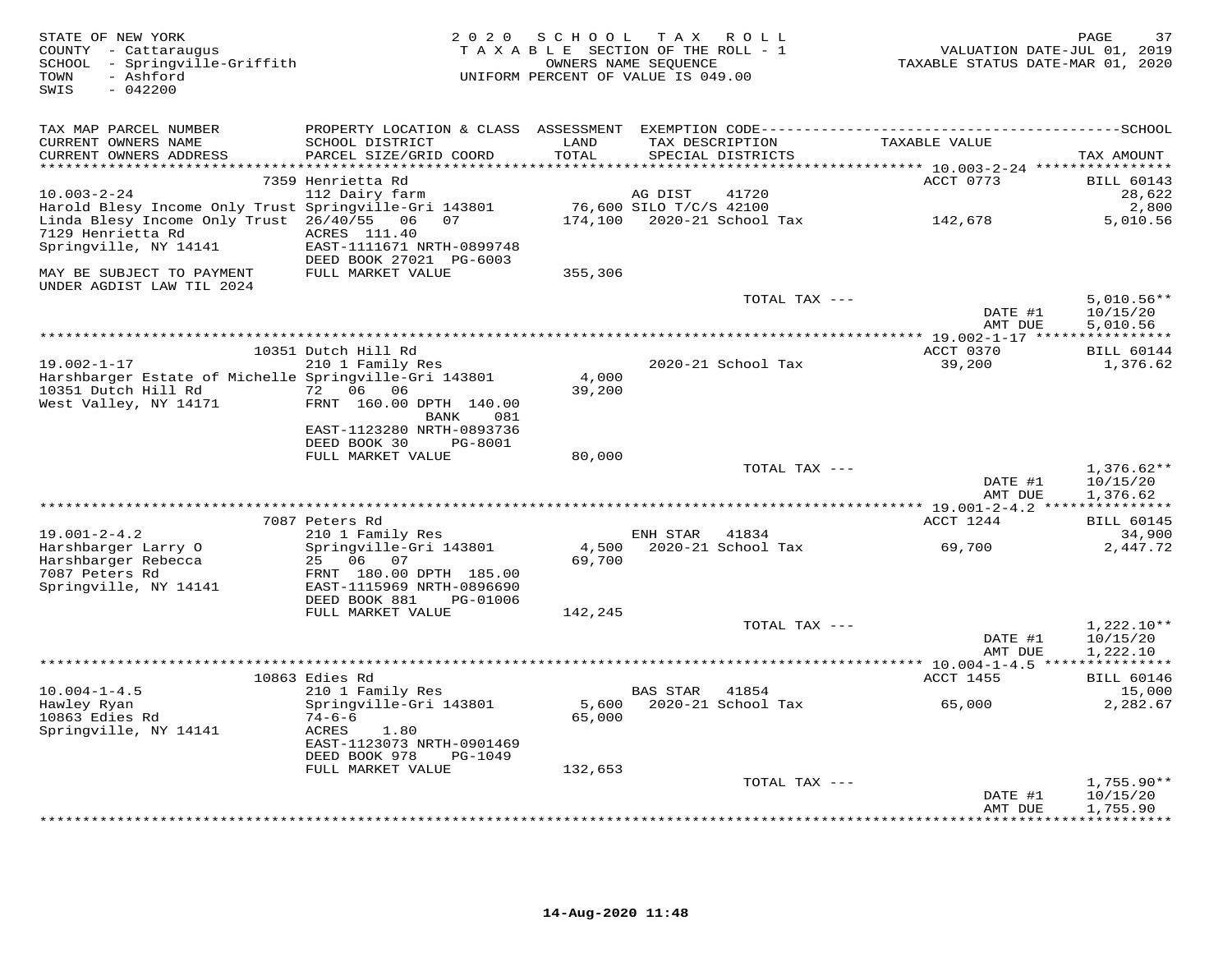| STATE OF NEW YORK<br>COUNTY - Cattaraugus<br>SCHOOL - Springville-Griffith<br>TOWN<br>- Ashford<br>$-042200$<br>SWIS | 2 0 2 0                                                                                                                                            | SCHOOL<br>TAXABLE SECTION OF THE ROLL - 1<br>UNIFORM PERCENT OF VALUE IS 049.00 | T A X<br>OWNERS NAME SEQUENCE                                 | R O L L            | VALUATION DATE-JUL 01, 2019<br>TAXABLE STATUS DATE-MAR 01, 2020 | PAGE<br>38                                    |
|----------------------------------------------------------------------------------------------------------------------|----------------------------------------------------------------------------------------------------------------------------------------------------|---------------------------------------------------------------------------------|---------------------------------------------------------------|--------------------|-----------------------------------------------------------------|-----------------------------------------------|
| TAX MAP PARCEL NUMBER<br>CURRENT OWNERS NAME<br>CURRENT OWNERS ADDRESS                                               | SCHOOL DISTRICT<br>PARCEL SIZE/GRID COORD                                                                                                          | LAND<br>TOTAL                                                                   | TAX DESCRIPTION                                               | SPECIAL DISTRICTS  | TAXABLE VALUE                                                   | TAX AMOUNT                                    |
|                                                                                                                      |                                                                                                                                                    |                                                                                 |                                                               |                    |                                                                 |                                               |
| $10.004 - 1 - 4.3$<br>Hawley Ryan D<br>Hawley Alyssa M<br>10863 Edies Road<br>Springville, NY 14141                  | Edies Rd<br>314 Rural vac<10<br>Springville-Gri 143801<br>74 06 06<br><b>ACRES</b><br>9.70<br>EAST-1122640 NRTH-0901268<br>DEED BOOK 29084 PG-7001 | 9,600<br>9,600                                                                  |                                                               | 2020-21 School Tax | ACCT 1146<br>9,600                                              | <b>BILL 60147</b><br>337.13                   |
|                                                                                                                      | FULL MARKET VALUE                                                                                                                                  | 19,592                                                                          |                                                               |                    |                                                                 |                                               |
|                                                                                                                      |                                                                                                                                                    |                                                                                 |                                                               | TOTAL TAX ---      | DATE #1<br>AMT DUE                                              | 337.13**<br>10/15/20<br>337.13                |
|                                                                                                                      | Beech Tree Rd                                                                                                                                      |                                                                                 |                                                               |                    | ACCT 0692                                                       |                                               |
| $11.001 - 1 - 23$<br>Hayden Devon<br>291 N. Central Ave<br>Springville, NY 14141                                     | 312 Vac w/imprv<br>Springville-Gri 143801<br>06 06<br>54<br>NRF                                                                                    | 1,700<br>2,700                                                                  |                                                               | 2020-21 School Tax | 2,700                                                           | <b>BILL 60148</b><br>94.82                    |
|                                                                                                                      | FRNT 350.00 DPTH 134.00<br>EAST-1137532 NRTH-0908072<br>DEED BOOK 25749 PG-5003<br>FULL MARKET VALUE                                               | 5,510                                                                           |                                                               |                    |                                                                 |                                               |
|                                                                                                                      |                                                                                                                                                    |                                                                                 |                                                               | TOTAL TAX ---      |                                                                 | $94.82**$                                     |
|                                                                                                                      |                                                                                                                                                    |                                                                                 |                                                               |                    | DATE #1<br>AMT DUE                                              | 10/15/20<br>94.82                             |
|                                                                                                                      | 5594 Cole Rd                                                                                                                                       |                                                                                 |                                                               |                    | *********** 11.003-1-20 ****************<br>ACCT 0755           | <b>BILL 60149</b>                             |
| $11.003 - 1 - 20$<br>Hayden Kenneth S<br>5594 Cole Rd<br>West Valley, NY 14171                                       | 210 1 Family Res<br>Springville-Gri 143801<br>53 06<br>06<br>ACRES<br>2.35 BANK<br>017                                                             | 6,500<br>70,000                                                                 | BAS STAR 41854                                                | 2020-21 School Tax | 70,000                                                          | 15,000<br>2,458.25                            |
|                                                                                                                      | EAST-0491880 NRTH-0904820<br>DEED BOOK 1015 PG-221<br>FULL MARKET VALUE                                                                            | 142,857                                                                         |                                                               | TOTAL TAX ---      |                                                                 | 1,931.49**                                    |
|                                                                                                                      |                                                                                                                                                    |                                                                                 |                                                               |                    | DATE #1<br>AMT DUE                                              | 10/15/20<br>1,931.49                          |
|                                                                                                                      |                                                                                                                                                    |                                                                                 |                                                               |                    |                                                                 |                                               |
| $11.003 - 1 - 3.5$<br>Hayes Richard<br>Hayes Anita M                                                                 | 6142 Emerson Rd<br>270 Mfg housing<br>Springville-Gri 143801<br>64 06<br>06                                                                        |                                                                                 | VETWAR CTS 41120<br>3,500 VETDIS CTS 41140<br>25,400 ENH STAR | 41834              | ACCT 1027                                                       | <b>BILL 60150</b><br>3,810<br>3,810<br>17,780 |
| 6142 Emerson Rd<br>West Valley, NY 14171                                                                             | FRNT 230.00 DPTH 233.26<br>EAST-1129671 NRTH-0901448<br>DEED BOOK 4232<br>PG-4001<br>FULL MARKET VALUE                                             | 51,837                                                                          |                                                               | 2020-21 School Tax | 17,780                                                          | 624.40                                        |
|                                                                                                                      |                                                                                                                                                    |                                                                                 |                                                               | TOTAL TAX ---      |                                                                 | $0.00**$                                      |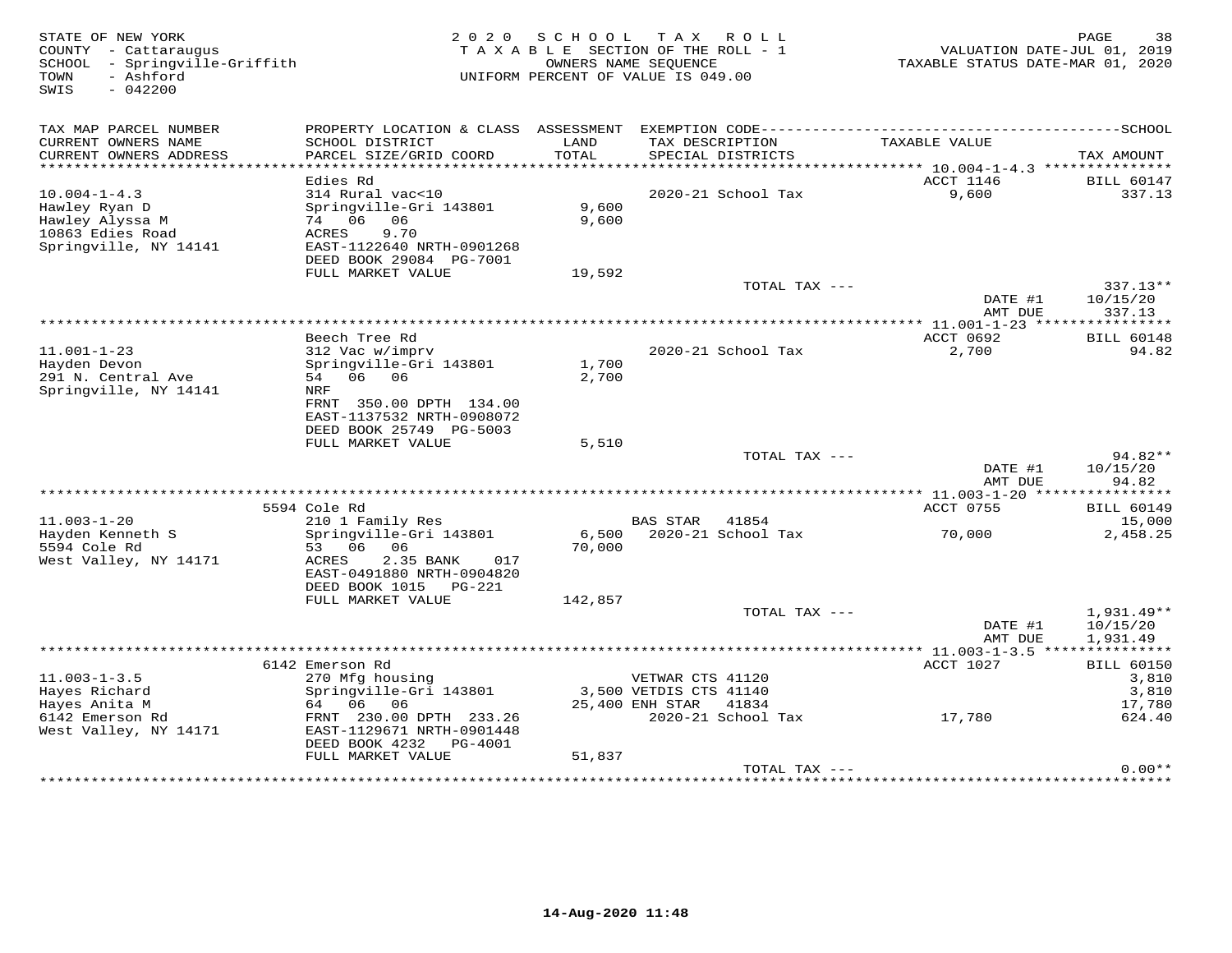| PROPERTY LOCATION & CLASS ASSESSMENT EXEMPTION CODE-----------------------------------SCHOOL<br>TAX MAP PARCEL NUMBER<br>CURRENT OWNERS NAME<br>SCHOOL DISTRICT<br>LAND<br>TAXABLE VALUE<br>TAX DESCRIPTION<br>CURRENT OWNERS ADDRESS<br>PARCEL SIZE/GRID COORD<br>TOTAL<br>SPECIAL DISTRICTS<br>TAX AMOUNT<br>ACCT 1420<br>11599 Bolton Rd<br><b>BILL 60151</b><br>$3.004 - 2 - 6.8$<br>314 Rural vac<10<br>2020-21 School Tax<br>6,800<br>238.80<br>6,800<br>Hebdon Jamie<br>Springville-Gri 143801<br>Hebdon Pauline<br>ACRES<br>3.30<br>6,800<br>11647 Bolton Rd<br>EAST-1147957 NRTH-0913101<br>Springville, NY 14141<br>DEED BOOK 17975 PG-4001<br>FULL MARKET VALUE<br>13,878<br>TOTAL TAX ---<br>238.80**<br>DATE #1<br>10/15/20<br>AMT DUE<br>238.80<br>11647 Bolton Rd<br>ACCT 1031<br><b>BILL 60152</b><br>$3.004 - 2 - 2.2$<br>210 1 Family Res<br><b>BAS STAR</b><br>41854<br>15,000<br>Hebdon Jamie A<br>Springville-Gri 143801<br>11,200 2020-21 School Tax<br>95,900<br>3,367.81<br>41 06 06<br>11647 Bolton Rd<br>95,900<br>Springville, NY 14141-9503<br>6.22<br>ACRES<br>EAST-1147527 NRTH-0913399<br>DEED BOOK 2503 PG-3002<br>FULL MARKET VALUE<br>195,714<br>TOTAL TAX ---<br>$2,841.04**$<br>DATE #1<br>10/15/20<br>AMT DUE<br>2,841.04<br>ACCT 1728<br>11655 Bolton Rd<br><b>BILL 60153</b><br>$3.004 - 2 - 5.2$<br>314 Rural vac<10<br>4,100<br>143.98<br>2020-21 School Tax<br>Hebdon Jamie A<br>Springville-Gri 143801<br>4,100<br>11647 Bolton Road<br>41 06 06<br>4,100<br>Springville, NY 14141<br>1.03<br>ACRES<br>EAST-1147604 NRTH-0913650<br>DEED BOOK 27876 PG-6001<br>FULL MARKET VALUE<br>8,367<br>TOTAL TAX ---<br>143.98**<br>DATE #1<br>10/15/20<br>AMT DUE<br>143.98<br>ACCT 1699<br>Bolton Rd<br><b>BILL 60154</b><br>17.56<br>$3.004 - 2 - 6.10$<br>105 Vac farmland<br>2020-21 School Tax<br>500<br>Hebdon Jamie A.<br>Springville-Gri 143801<br>500<br>11647 Bolton Road<br>FRNT 61.00 DPTH 366.00<br>500<br>Springville, NY 14141<br>EAST-1147963 NRTH-0913525<br>DEED BOOK 20190 PG-5157<br>FULL MARKET VALUE<br>1,020<br>TOTAL TAX ---<br>$17.56**$<br>10/15/20<br>DATE #1<br>17.56<br>AMT DUE<br><b>. * * * * * * * *</b><br>************* | STATE OF NEW YORK<br>COUNTY - Cattaraugus<br>SCHOOL - Springville-Griffith<br>- Ashford<br>TOWN<br>SWIS<br>$-042200$ |  | 2020 SCHOOL TAX ROLL<br>TAXABLE SECTION OF THE ROLL - 1<br>OWNERS NAME SEQUENCE<br>UNIFORM PERCENT OF VALUE IS 049.00 | VALUATION DATE-JUL 01, 2019<br>TAXABLE STATUS DATE-MAR 01, 2020 | PAGE<br>39 |
|---------------------------------------------------------------------------------------------------------------------------------------------------------------------------------------------------------------------------------------------------------------------------------------------------------------------------------------------------------------------------------------------------------------------------------------------------------------------------------------------------------------------------------------------------------------------------------------------------------------------------------------------------------------------------------------------------------------------------------------------------------------------------------------------------------------------------------------------------------------------------------------------------------------------------------------------------------------------------------------------------------------------------------------------------------------------------------------------------------------------------------------------------------------------------------------------------------------------------------------------------------------------------------------------------------------------------------------------------------------------------------------------------------------------------------------------------------------------------------------------------------------------------------------------------------------------------------------------------------------------------------------------------------------------------------------------------------------------------------------------------------------------------------------------------------------------------------------------------------------------------------------------------------------------------------------------------------------------------------------------------------------------------------------------------------------------------------------------------------------------------------------------------------------------------------------------|----------------------------------------------------------------------------------------------------------------------|--|-----------------------------------------------------------------------------------------------------------------------|-----------------------------------------------------------------|------------|
|                                                                                                                                                                                                                                                                                                                                                                                                                                                                                                                                                                                                                                                                                                                                                                                                                                                                                                                                                                                                                                                                                                                                                                                                                                                                                                                                                                                                                                                                                                                                                                                                                                                                                                                                                                                                                                                                                                                                                                                                                                                                                                                                                                                             |                                                                                                                      |  |                                                                                                                       |                                                                 |            |
|                                                                                                                                                                                                                                                                                                                                                                                                                                                                                                                                                                                                                                                                                                                                                                                                                                                                                                                                                                                                                                                                                                                                                                                                                                                                                                                                                                                                                                                                                                                                                                                                                                                                                                                                                                                                                                                                                                                                                                                                                                                                                                                                                                                             |                                                                                                                      |  |                                                                                                                       |                                                                 |            |
|                                                                                                                                                                                                                                                                                                                                                                                                                                                                                                                                                                                                                                                                                                                                                                                                                                                                                                                                                                                                                                                                                                                                                                                                                                                                                                                                                                                                                                                                                                                                                                                                                                                                                                                                                                                                                                                                                                                                                                                                                                                                                                                                                                                             |                                                                                                                      |  |                                                                                                                       |                                                                 |            |
|                                                                                                                                                                                                                                                                                                                                                                                                                                                                                                                                                                                                                                                                                                                                                                                                                                                                                                                                                                                                                                                                                                                                                                                                                                                                                                                                                                                                                                                                                                                                                                                                                                                                                                                                                                                                                                                                                                                                                                                                                                                                                                                                                                                             |                                                                                                                      |  |                                                                                                                       |                                                                 |            |
|                                                                                                                                                                                                                                                                                                                                                                                                                                                                                                                                                                                                                                                                                                                                                                                                                                                                                                                                                                                                                                                                                                                                                                                                                                                                                                                                                                                                                                                                                                                                                                                                                                                                                                                                                                                                                                                                                                                                                                                                                                                                                                                                                                                             |                                                                                                                      |  |                                                                                                                       |                                                                 |            |
|                                                                                                                                                                                                                                                                                                                                                                                                                                                                                                                                                                                                                                                                                                                                                                                                                                                                                                                                                                                                                                                                                                                                                                                                                                                                                                                                                                                                                                                                                                                                                                                                                                                                                                                                                                                                                                                                                                                                                                                                                                                                                                                                                                                             |                                                                                                                      |  |                                                                                                                       |                                                                 |            |
|                                                                                                                                                                                                                                                                                                                                                                                                                                                                                                                                                                                                                                                                                                                                                                                                                                                                                                                                                                                                                                                                                                                                                                                                                                                                                                                                                                                                                                                                                                                                                                                                                                                                                                                                                                                                                                                                                                                                                                                                                                                                                                                                                                                             |                                                                                                                      |  |                                                                                                                       |                                                                 |            |
|                                                                                                                                                                                                                                                                                                                                                                                                                                                                                                                                                                                                                                                                                                                                                                                                                                                                                                                                                                                                                                                                                                                                                                                                                                                                                                                                                                                                                                                                                                                                                                                                                                                                                                                                                                                                                                                                                                                                                                                                                                                                                                                                                                                             |                                                                                                                      |  |                                                                                                                       |                                                                 |            |
|                                                                                                                                                                                                                                                                                                                                                                                                                                                                                                                                                                                                                                                                                                                                                                                                                                                                                                                                                                                                                                                                                                                                                                                                                                                                                                                                                                                                                                                                                                                                                                                                                                                                                                                                                                                                                                                                                                                                                                                                                                                                                                                                                                                             |                                                                                                                      |  |                                                                                                                       |                                                                 |            |
|                                                                                                                                                                                                                                                                                                                                                                                                                                                                                                                                                                                                                                                                                                                                                                                                                                                                                                                                                                                                                                                                                                                                                                                                                                                                                                                                                                                                                                                                                                                                                                                                                                                                                                                                                                                                                                                                                                                                                                                                                                                                                                                                                                                             |                                                                                                                      |  |                                                                                                                       |                                                                 |            |
|                                                                                                                                                                                                                                                                                                                                                                                                                                                                                                                                                                                                                                                                                                                                                                                                                                                                                                                                                                                                                                                                                                                                                                                                                                                                                                                                                                                                                                                                                                                                                                                                                                                                                                                                                                                                                                                                                                                                                                                                                                                                                                                                                                                             |                                                                                                                      |  |                                                                                                                       |                                                                 |            |
|                                                                                                                                                                                                                                                                                                                                                                                                                                                                                                                                                                                                                                                                                                                                                                                                                                                                                                                                                                                                                                                                                                                                                                                                                                                                                                                                                                                                                                                                                                                                                                                                                                                                                                                                                                                                                                                                                                                                                                                                                                                                                                                                                                                             |                                                                                                                      |  |                                                                                                                       |                                                                 |            |
|                                                                                                                                                                                                                                                                                                                                                                                                                                                                                                                                                                                                                                                                                                                                                                                                                                                                                                                                                                                                                                                                                                                                                                                                                                                                                                                                                                                                                                                                                                                                                                                                                                                                                                                                                                                                                                                                                                                                                                                                                                                                                                                                                                                             |                                                                                                                      |  |                                                                                                                       |                                                                 |            |
|                                                                                                                                                                                                                                                                                                                                                                                                                                                                                                                                                                                                                                                                                                                                                                                                                                                                                                                                                                                                                                                                                                                                                                                                                                                                                                                                                                                                                                                                                                                                                                                                                                                                                                                                                                                                                                                                                                                                                                                                                                                                                                                                                                                             |                                                                                                                      |  |                                                                                                                       |                                                                 |            |
|                                                                                                                                                                                                                                                                                                                                                                                                                                                                                                                                                                                                                                                                                                                                                                                                                                                                                                                                                                                                                                                                                                                                                                                                                                                                                                                                                                                                                                                                                                                                                                                                                                                                                                                                                                                                                                                                                                                                                                                                                                                                                                                                                                                             |                                                                                                                      |  |                                                                                                                       |                                                                 |            |
|                                                                                                                                                                                                                                                                                                                                                                                                                                                                                                                                                                                                                                                                                                                                                                                                                                                                                                                                                                                                                                                                                                                                                                                                                                                                                                                                                                                                                                                                                                                                                                                                                                                                                                                                                                                                                                                                                                                                                                                                                                                                                                                                                                                             |                                                                                                                      |  |                                                                                                                       |                                                                 |            |
|                                                                                                                                                                                                                                                                                                                                                                                                                                                                                                                                                                                                                                                                                                                                                                                                                                                                                                                                                                                                                                                                                                                                                                                                                                                                                                                                                                                                                                                                                                                                                                                                                                                                                                                                                                                                                                                                                                                                                                                                                                                                                                                                                                                             |                                                                                                                      |  |                                                                                                                       |                                                                 |            |
|                                                                                                                                                                                                                                                                                                                                                                                                                                                                                                                                                                                                                                                                                                                                                                                                                                                                                                                                                                                                                                                                                                                                                                                                                                                                                                                                                                                                                                                                                                                                                                                                                                                                                                                                                                                                                                                                                                                                                                                                                                                                                                                                                                                             |                                                                                                                      |  |                                                                                                                       |                                                                 |            |
|                                                                                                                                                                                                                                                                                                                                                                                                                                                                                                                                                                                                                                                                                                                                                                                                                                                                                                                                                                                                                                                                                                                                                                                                                                                                                                                                                                                                                                                                                                                                                                                                                                                                                                                                                                                                                                                                                                                                                                                                                                                                                                                                                                                             |                                                                                                                      |  |                                                                                                                       |                                                                 |            |
|                                                                                                                                                                                                                                                                                                                                                                                                                                                                                                                                                                                                                                                                                                                                                                                                                                                                                                                                                                                                                                                                                                                                                                                                                                                                                                                                                                                                                                                                                                                                                                                                                                                                                                                                                                                                                                                                                                                                                                                                                                                                                                                                                                                             |                                                                                                                      |  |                                                                                                                       |                                                                 |            |
|                                                                                                                                                                                                                                                                                                                                                                                                                                                                                                                                                                                                                                                                                                                                                                                                                                                                                                                                                                                                                                                                                                                                                                                                                                                                                                                                                                                                                                                                                                                                                                                                                                                                                                                                                                                                                                                                                                                                                                                                                                                                                                                                                                                             |                                                                                                                      |  |                                                                                                                       |                                                                 |            |
|                                                                                                                                                                                                                                                                                                                                                                                                                                                                                                                                                                                                                                                                                                                                                                                                                                                                                                                                                                                                                                                                                                                                                                                                                                                                                                                                                                                                                                                                                                                                                                                                                                                                                                                                                                                                                                                                                                                                                                                                                                                                                                                                                                                             |                                                                                                                      |  |                                                                                                                       |                                                                 |            |
|                                                                                                                                                                                                                                                                                                                                                                                                                                                                                                                                                                                                                                                                                                                                                                                                                                                                                                                                                                                                                                                                                                                                                                                                                                                                                                                                                                                                                                                                                                                                                                                                                                                                                                                                                                                                                                                                                                                                                                                                                                                                                                                                                                                             |                                                                                                                      |  |                                                                                                                       |                                                                 |            |
|                                                                                                                                                                                                                                                                                                                                                                                                                                                                                                                                                                                                                                                                                                                                                                                                                                                                                                                                                                                                                                                                                                                                                                                                                                                                                                                                                                                                                                                                                                                                                                                                                                                                                                                                                                                                                                                                                                                                                                                                                                                                                                                                                                                             |                                                                                                                      |  |                                                                                                                       |                                                                 |            |
|                                                                                                                                                                                                                                                                                                                                                                                                                                                                                                                                                                                                                                                                                                                                                                                                                                                                                                                                                                                                                                                                                                                                                                                                                                                                                                                                                                                                                                                                                                                                                                                                                                                                                                                                                                                                                                                                                                                                                                                                                                                                                                                                                                                             |                                                                                                                      |  |                                                                                                                       |                                                                 |            |
|                                                                                                                                                                                                                                                                                                                                                                                                                                                                                                                                                                                                                                                                                                                                                                                                                                                                                                                                                                                                                                                                                                                                                                                                                                                                                                                                                                                                                                                                                                                                                                                                                                                                                                                                                                                                                                                                                                                                                                                                                                                                                                                                                                                             |                                                                                                                      |  |                                                                                                                       |                                                                 |            |
|                                                                                                                                                                                                                                                                                                                                                                                                                                                                                                                                                                                                                                                                                                                                                                                                                                                                                                                                                                                                                                                                                                                                                                                                                                                                                                                                                                                                                                                                                                                                                                                                                                                                                                                                                                                                                                                                                                                                                                                                                                                                                                                                                                                             |                                                                                                                      |  |                                                                                                                       |                                                                 |            |
|                                                                                                                                                                                                                                                                                                                                                                                                                                                                                                                                                                                                                                                                                                                                                                                                                                                                                                                                                                                                                                                                                                                                                                                                                                                                                                                                                                                                                                                                                                                                                                                                                                                                                                                                                                                                                                                                                                                                                                                                                                                                                                                                                                                             |                                                                                                                      |  |                                                                                                                       |                                                                 |            |
|                                                                                                                                                                                                                                                                                                                                                                                                                                                                                                                                                                                                                                                                                                                                                                                                                                                                                                                                                                                                                                                                                                                                                                                                                                                                                                                                                                                                                                                                                                                                                                                                                                                                                                                                                                                                                                                                                                                                                                                                                                                                                                                                                                                             |                                                                                                                      |  |                                                                                                                       |                                                                 |            |
|                                                                                                                                                                                                                                                                                                                                                                                                                                                                                                                                                                                                                                                                                                                                                                                                                                                                                                                                                                                                                                                                                                                                                                                                                                                                                                                                                                                                                                                                                                                                                                                                                                                                                                                                                                                                                                                                                                                                                                                                                                                                                                                                                                                             |                                                                                                                      |  |                                                                                                                       |                                                                 |            |
|                                                                                                                                                                                                                                                                                                                                                                                                                                                                                                                                                                                                                                                                                                                                                                                                                                                                                                                                                                                                                                                                                                                                                                                                                                                                                                                                                                                                                                                                                                                                                                                                                                                                                                                                                                                                                                                                                                                                                                                                                                                                                                                                                                                             |                                                                                                                      |  |                                                                                                                       |                                                                 |            |
|                                                                                                                                                                                                                                                                                                                                                                                                                                                                                                                                                                                                                                                                                                                                                                                                                                                                                                                                                                                                                                                                                                                                                                                                                                                                                                                                                                                                                                                                                                                                                                                                                                                                                                                                                                                                                                                                                                                                                                                                                                                                                                                                                                                             |                                                                                                                      |  |                                                                                                                       |                                                                 |            |
|                                                                                                                                                                                                                                                                                                                                                                                                                                                                                                                                                                                                                                                                                                                                                                                                                                                                                                                                                                                                                                                                                                                                                                                                                                                                                                                                                                                                                                                                                                                                                                                                                                                                                                                                                                                                                                                                                                                                                                                                                                                                                                                                                                                             |                                                                                                                      |  |                                                                                                                       |                                                                 |            |
|                                                                                                                                                                                                                                                                                                                                                                                                                                                                                                                                                                                                                                                                                                                                                                                                                                                                                                                                                                                                                                                                                                                                                                                                                                                                                                                                                                                                                                                                                                                                                                                                                                                                                                                                                                                                                                                                                                                                                                                                                                                                                                                                                                                             |                                                                                                                      |  |                                                                                                                       |                                                                 |            |
|                                                                                                                                                                                                                                                                                                                                                                                                                                                                                                                                                                                                                                                                                                                                                                                                                                                                                                                                                                                                                                                                                                                                                                                                                                                                                                                                                                                                                                                                                                                                                                                                                                                                                                                                                                                                                                                                                                                                                                                                                                                                                                                                                                                             |                                                                                                                      |  |                                                                                                                       |                                                                 |            |
|                                                                                                                                                                                                                                                                                                                                                                                                                                                                                                                                                                                                                                                                                                                                                                                                                                                                                                                                                                                                                                                                                                                                                                                                                                                                                                                                                                                                                                                                                                                                                                                                                                                                                                                                                                                                                                                                                                                                                                                                                                                                                                                                                                                             |                                                                                                                      |  |                                                                                                                       |                                                                 |            |
|                                                                                                                                                                                                                                                                                                                                                                                                                                                                                                                                                                                                                                                                                                                                                                                                                                                                                                                                                                                                                                                                                                                                                                                                                                                                                                                                                                                                                                                                                                                                                                                                                                                                                                                                                                                                                                                                                                                                                                                                                                                                                                                                                                                             |                                                                                                                      |  |                                                                                                                       |                                                                 |            |
|                                                                                                                                                                                                                                                                                                                                                                                                                                                                                                                                                                                                                                                                                                                                                                                                                                                                                                                                                                                                                                                                                                                                                                                                                                                                                                                                                                                                                                                                                                                                                                                                                                                                                                                                                                                                                                                                                                                                                                                                                                                                                                                                                                                             |                                                                                                                      |  |                                                                                                                       |                                                                 |            |
|                                                                                                                                                                                                                                                                                                                                                                                                                                                                                                                                                                                                                                                                                                                                                                                                                                                                                                                                                                                                                                                                                                                                                                                                                                                                                                                                                                                                                                                                                                                                                                                                                                                                                                                                                                                                                                                                                                                                                                                                                                                                                                                                                                                             |                                                                                                                      |  |                                                                                                                       |                                                                 |            |
|                                                                                                                                                                                                                                                                                                                                                                                                                                                                                                                                                                                                                                                                                                                                                                                                                                                                                                                                                                                                                                                                                                                                                                                                                                                                                                                                                                                                                                                                                                                                                                                                                                                                                                                                                                                                                                                                                                                                                                                                                                                                                                                                                                                             |                                                                                                                      |  |                                                                                                                       |                                                                 |            |
|                                                                                                                                                                                                                                                                                                                                                                                                                                                                                                                                                                                                                                                                                                                                                                                                                                                                                                                                                                                                                                                                                                                                                                                                                                                                                                                                                                                                                                                                                                                                                                                                                                                                                                                                                                                                                                                                                                                                                                                                                                                                                                                                                                                             |                                                                                                                      |  |                                                                                                                       |                                                                 |            |
|                                                                                                                                                                                                                                                                                                                                                                                                                                                                                                                                                                                                                                                                                                                                                                                                                                                                                                                                                                                                                                                                                                                                                                                                                                                                                                                                                                                                                                                                                                                                                                                                                                                                                                                                                                                                                                                                                                                                                                                                                                                                                                                                                                                             |                                                                                                                      |  |                                                                                                                       |                                                                 |            |
|                                                                                                                                                                                                                                                                                                                                                                                                                                                                                                                                                                                                                                                                                                                                                                                                                                                                                                                                                                                                                                                                                                                                                                                                                                                                                                                                                                                                                                                                                                                                                                                                                                                                                                                                                                                                                                                                                                                                                                                                                                                                                                                                                                                             |                                                                                                                      |  |                                                                                                                       |                                                                 |            |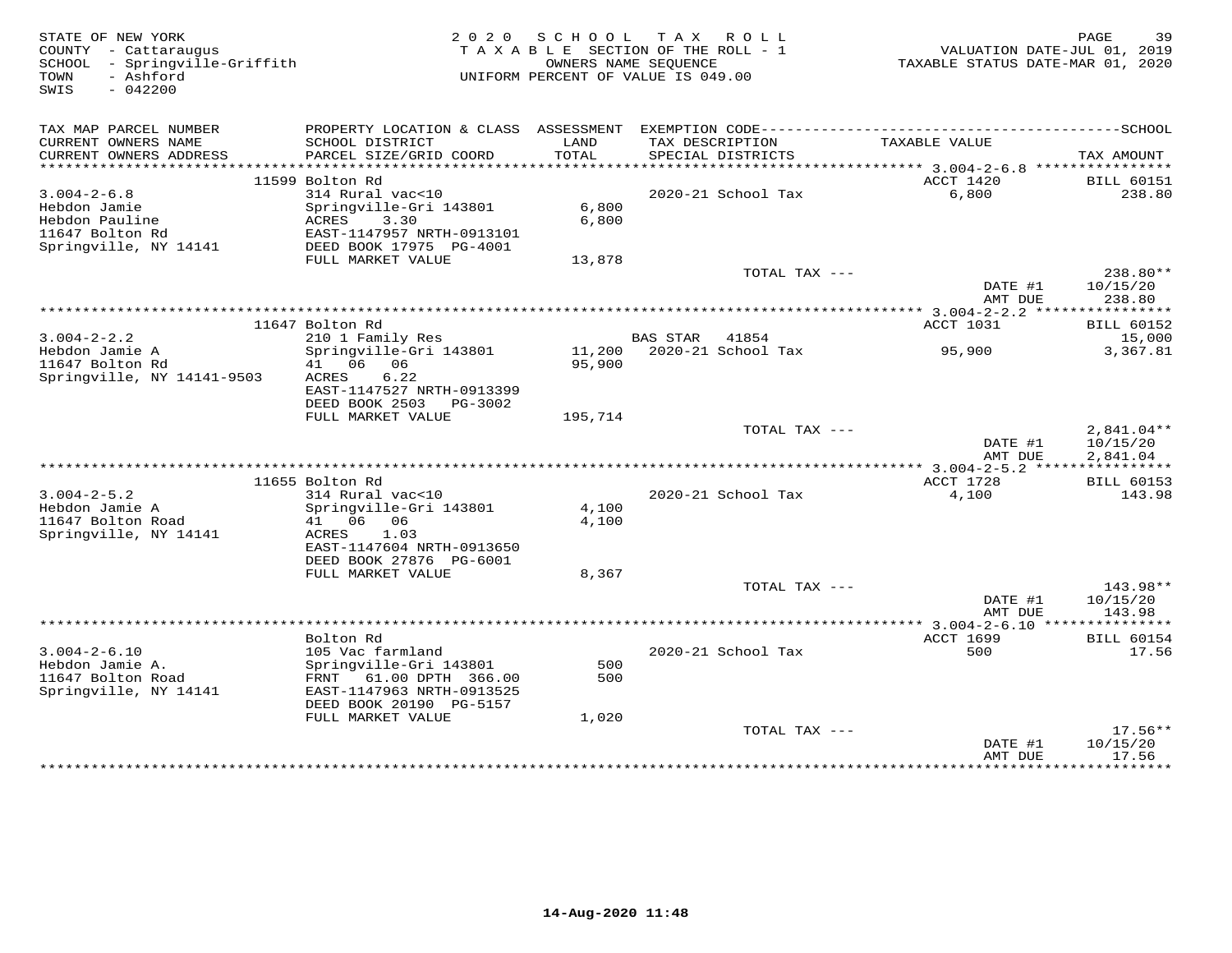| SWIS<br>$-042200$                                                                                     |                                                                                                           |                  |                                            |                     |                                      |
|-------------------------------------------------------------------------------------------------------|-----------------------------------------------------------------------------------------------------------|------------------|--------------------------------------------|---------------------|--------------------------------------|
|                                                                                                       |                                                                                                           |                  |                                            |                     |                                      |
|                                                                                                       |                                                                                                           |                  |                                            |                     |                                      |
| TAX MAP PARCEL NUMBER<br>CURRENT OWNERS NAME<br>CURRENT OWNERS ADDRESS                                | SCHOOL DISTRICT<br>PARCEL SIZE/GRID COORD                                                                 | LAND<br>TOTAL    | TAX DESCRIPTION<br>SPECIAL DISTRICTS       | TAXABLE VALUE       | TAX AMOUNT                           |
| 11276 Nys Rte 240                                                                                     |                                                                                                           |                  |                                            | ACCT 0157           | <b>BILL 60155</b>                    |
| $11.001 - 1 - 30.1$                                                                                   | 240 Rural res                                                                                             |                  | 2020-21 School Tax                         | 72,300              | 2,539.03                             |
| Hebdon Nathan M<br>11276 Route 240<br>60  06  06<br>West Valley, NY 14171                             | Springville-Gri 143801<br>ACRES 21.32 BANK<br>081<br>EAST-1135583 NRTH-0906116<br>DEED BOOK 30738 PG-7001 | 7,900<br>72,300  |                                            |                     |                                      |
|                                                                                                       | FULL MARKET VALUE                                                                                         | 147,551          |                                            |                     |                                      |
|                                                                                                       |                                                                                                           |                  | TOTAL TAX ---                              | DATE #1<br>AMT DUE  | $2,539.03**$<br>10/15/20<br>2,539.03 |
|                                                                                                       |                                                                                                           |                  |                                            |                     |                                      |
| 11221 Nys Rte 240                                                                                     |                                                                                                           |                  |                                            | ACCT 0921           | <b>BILL 60156</b>                    |
| $11.001 - 1 - 8.4$<br>Hebdon Shane                                                                    | 210 1 Family Res<br>Springville-Gri 143801                                                                |                  | VETCOM CTS 41130<br>5,700 VETDIS CTS 41140 |                     | 10,000<br>20,000                     |
| 11221 NYS Rte 240<br>65 06 06<br>West Valley, NY 14171<br>ACRES                                       | 1.90 BANK<br>032<br>EAST-1132658 NRTH-0905504                                                             |                  | 76,800 2020-21 School Tax                  | 46,800              | 1,643.52                             |
|                                                                                                       | DEED BOOK 16641 PG-4001<br>FULL MARKET VALUE                                                              |                  |                                            |                     |                                      |
|                                                                                                       |                                                                                                           | 156,735          | TOTAL TAX ---                              | DATE #1             | $1,643.52**$<br>10/15/20             |
|                                                                                                       |                                                                                                           |                  |                                            | AMT DUE             | 1,643.52                             |
| 11200 Nys Rte 240                                                                                     |                                                                                                           |                  |                                            | ACCT 1326           | <b>BILL 60157</b>                    |
| $11.001 - 1 - 31.3$                                                                                   | 240 Rural res                                                                                             |                  | BAS STAR 41854                             |                     | 15,000                               |
| Heidelberger Edwin<br>11200 Rte 240<br>60 06 06<br>West Valley, NY 14171                              | Springville-Gri 143801<br>ACRES 48.10                                                                     | 227,100          |                                            | 227,100             | 7,975.28                             |
|                                                                                                       | EAST-1134612 NRTH-0904959<br>DEED BOOK 26453 PG-8001<br>FULL MARKET VALUE                                 | 463,469          |                                            |                     |                                      |
|                                                                                                       |                                                                                                           |                  | TOTAL TAX ---                              |                     | $7,448.51**$                         |
|                                                                                                       |                                                                                                           |                  |                                            | DATE #1<br>AMT DUE  | 10/15/20<br>7,448.51                 |
|                                                                                                       |                                                                                                           |                  |                                            |                     |                                      |
| Scoby Rd<br>$10.003 - 2 - 13$                                                                         | 314 Rural vac<10                                                                                          |                  | 2020-21 School Tax                         | ACCT 0172<br>17,800 | <b>BILL 60158</b><br>625.10          |
| Heidelberger Joint Rev Tr<br>Heidelberger Edwin<br>53 06 07<br>11200 Rte 240<br>West Valley, NY 14171 | Springville-Gri 143801<br>ACRES 12.93<br>EAST-1116526 NRTH-0903900                                        | 17,800<br>17,800 |                                            |                     |                                      |
|                                                                                                       | DEED BOOK 13022 PG-9001                                                                                   |                  |                                            |                     |                                      |
|                                                                                                       | FULL MARKET VALUE                                                                                         | 36,327           |                                            |                     |                                      |
|                                                                                                       |                                                                                                           |                  | TOTAL TAX ---                              | DATE #1<br>AMT DUE  | $625.10**$<br>10/15/20<br>625.10     |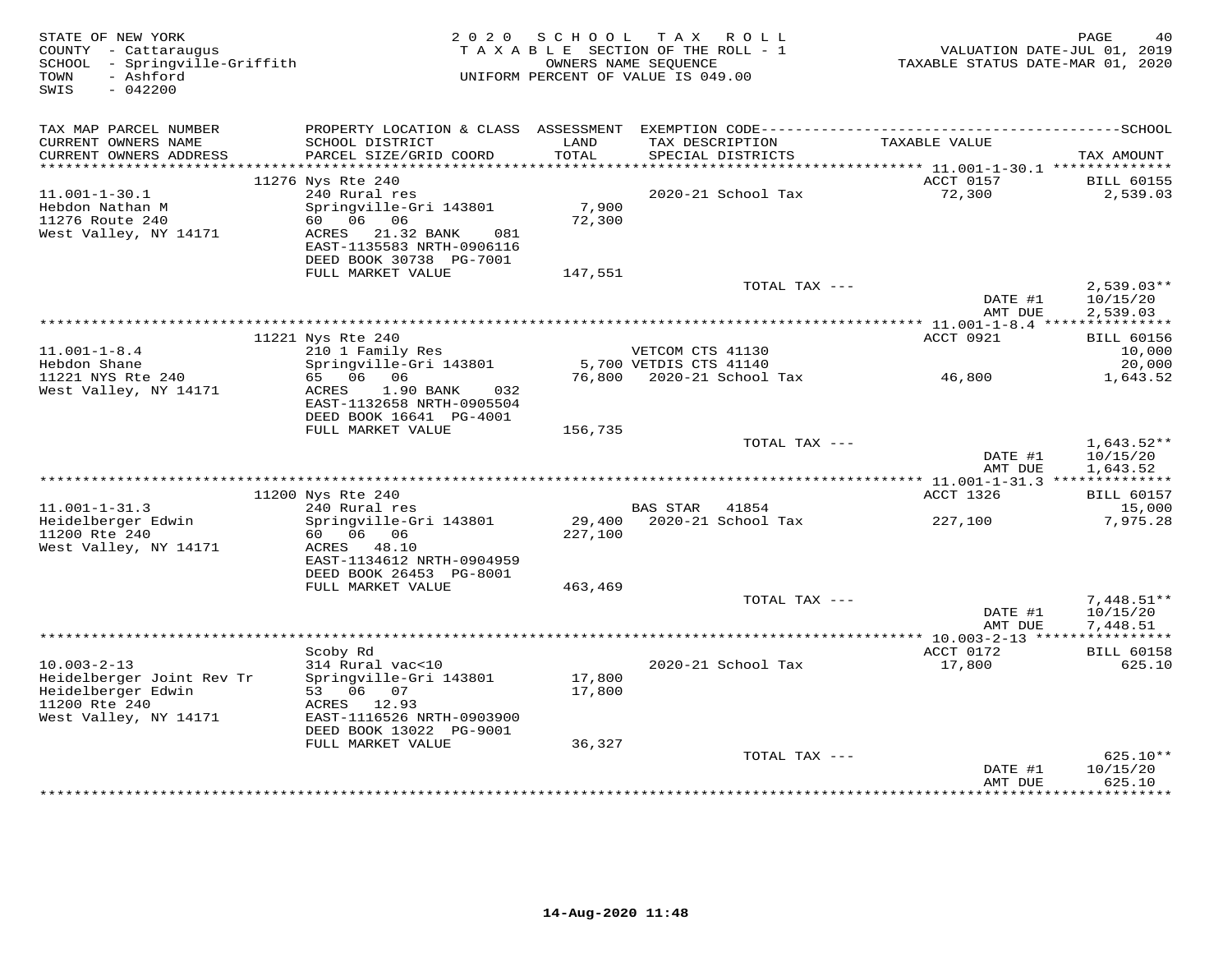| STATE OF NEW YORK<br>COUNTY - Cattaraugus<br>SCHOOL - Springville-Griffith<br>- Ashford<br>TOWN<br>SWIS<br>$-042200$ | 2 0 2 0                                                                                                                                           | SCHOOL TAX ROLL<br>TAXABLE SECTION OF THE ROLL - 1<br>OWNERS NAME SEOUENCE<br>UNIFORM PERCENT OF VALUE IS 049.00 |                 |                                      | VALUATION DATE-JUL 01, 2019<br>TAXABLE STATUS DATE-MAR 01, 2020 | PAGE<br>41                           |
|----------------------------------------------------------------------------------------------------------------------|---------------------------------------------------------------------------------------------------------------------------------------------------|------------------------------------------------------------------------------------------------------------------|-----------------|--------------------------------------|-----------------------------------------------------------------|--------------------------------------|
| TAX MAP PARCEL NUMBER                                                                                                |                                                                                                                                                   |                                                                                                                  |                 |                                      |                                                                 |                                      |
| CURRENT OWNERS NAME<br>CURRENT OWNERS ADDRESS                                                                        | SCHOOL DISTRICT<br>PARCEL SIZE/GRID COORD                                                                                                         | LAND<br>TOTAL                                                                                                    |                 | TAX DESCRIPTION<br>SPECIAL DISTRICTS | TAXABLE VALUE                                                   | TAX AMOUNT                           |
| *************************                                                                                            |                                                                                                                                                   |                                                                                                                  |                 |                                      |                                                                 |                                      |
| $11.003 - 1 - 19.8$<br>Heidelberger Joint Rev Tr<br>Heidelberger Edwin<br>11200 Rte 240<br>West Valley, NY 14171     | Cole Rd<br>321 Abandoned ag<br>Springville-Gri 143801<br>06 06<br>52/53<br>ACRES<br>49.40<br>EAST-0488390 NRTH-0902100<br>DEED BOOK 13022 PG-9001 | 27,200<br>27,200                                                                                                 |                 | 2020-21 School Tax                   | ACCT 1212<br>27,200                                             | <b>BILL 60159</b><br>955.21          |
|                                                                                                                      | FULL MARKET VALUE                                                                                                                                 | 55,510                                                                                                           |                 |                                      |                                                                 |                                      |
|                                                                                                                      |                                                                                                                                                   |                                                                                                                  |                 | TOTAL TAX ---                        | DATE #1<br>AMT DUE                                              | 955.21**<br>10/15/20<br>955.21       |
|                                                                                                                      |                                                                                                                                                   |                                                                                                                  |                 |                                      |                                                                 |                                      |
|                                                                                                                      | 6338 Thomas Corners Rd                                                                                                                            |                                                                                                                  |                 |                                      | ACCT 0837                                                       | <b>BILL 60160</b>                    |
| $10.002 - 1 - 6$                                                                                                     | 270 Mfg housing                                                                                                                                   |                                                                                                                  | <b>BAS STAR</b> | 41854                                |                                                                 | 15,000                               |
| Heinen Frank<br>6338 Thomas Corners Rd<br>West Valley, NY 14171                                                      | Springville-Gri 143801<br>70 06 06<br>ACRES<br>1.90<br>EAST-1126821 NRTH-0903770<br>DEED BOOK 879<br>PG-00810                                     | 6,000<br>56,600                                                                                                  |                 | 2020-21 School Tax                   | 56,600                                                          | 1,987.67                             |
|                                                                                                                      | FULL MARKET VALUE                                                                                                                                 | 115,510                                                                                                          |                 |                                      |                                                                 |                                      |
|                                                                                                                      |                                                                                                                                                   |                                                                                                                  |                 | TOTAL TAX ---                        | DATE #1<br>AMT DUE                                              | $1,460.91**$<br>10/15/20<br>1,460.91 |
|                                                                                                                      |                                                                                                                                                   |                                                                                                                  |                 |                                      |                                                                 |                                      |
| $10.004 - 1 - 2$                                                                                                     | 6784 Schwartz Rd<br>240 Rural res                                                                                                                 |                                                                                                                  | ENH STAR 41834  |                                      | ACCT 0383                                                       | <b>BILL 60161</b><br>34,900          |
| Hess Lawrence C<br>Hess Peggy A<br>6784 Schwartz Rd                                                                  | Springville-Gri 143801<br>74/78 06 06<br>ACRES 102.10                                                                                             | 28,000<br>71,200                                                                                                 |                 | 2020-21 School Tax                   | 71,200                                                          | 2,500.40                             |
| West Valley, NY 14171                                                                                                | EAST-1119935 NRTH-0900047<br>DEED BOOK 800<br>PG-00707                                                                                            |                                                                                                                  |                 |                                      |                                                                 |                                      |
|                                                                                                                      | FULL MARKET VALUE                                                                                                                                 | 145,306                                                                                                          |                 |                                      |                                                                 |                                      |
|                                                                                                                      |                                                                                                                                                   |                                                                                                                  |                 | TOTAL TAX ---                        | DATE #1<br>AMT DUE                                              | 1,274.78**<br>10/15/20<br>1,274.78   |
|                                                                                                                      |                                                                                                                                                   |                                                                                                                  |                 |                                      |                                                                 |                                      |
|                                                                                                                      | 10614 Edies Rd                                                                                                                                    |                                                                                                                  |                 |                                      | ACCT 0451                                                       | <b>BILL 60162</b>                    |
| $10.004 - 1 - 35$                                                                                                    | 210 1 Family Res                                                                                                                                  |                                                                                                                  | ENH STAR        | 41834                                |                                                                 | 34,900                               |
| Hettrich Jeanne E<br>10614 Edies Rd<br>Springville, NY 14141                                                         | Springville-Gri 143801<br>73 06 06<br>4.55<br>ACRES<br>EAST-1121536 NRTH-0897012                                                                  | 8,900<br>61,300                                                                                                  |                 | 2020-21 School Tax                   | 61,300                                                          | 2,152.73                             |
|                                                                                                                      | DEED BOOK 755<br>PG-00340                                                                                                                         |                                                                                                                  |                 |                                      |                                                                 |                                      |
|                                                                                                                      | FULL MARKET VALUE                                                                                                                                 | 125,102                                                                                                          |                 |                                      |                                                                 |                                      |
|                                                                                                                      |                                                                                                                                                   |                                                                                                                  |                 | TOTAL TAX ---                        | DATE #1<br>AMT DUE                                              | 927.11**<br>10/15/20<br>927.11       |
|                                                                                                                      |                                                                                                                                                   |                                                                                                                  |                 |                                      | **************                                                  | * * * * * * * * *                    |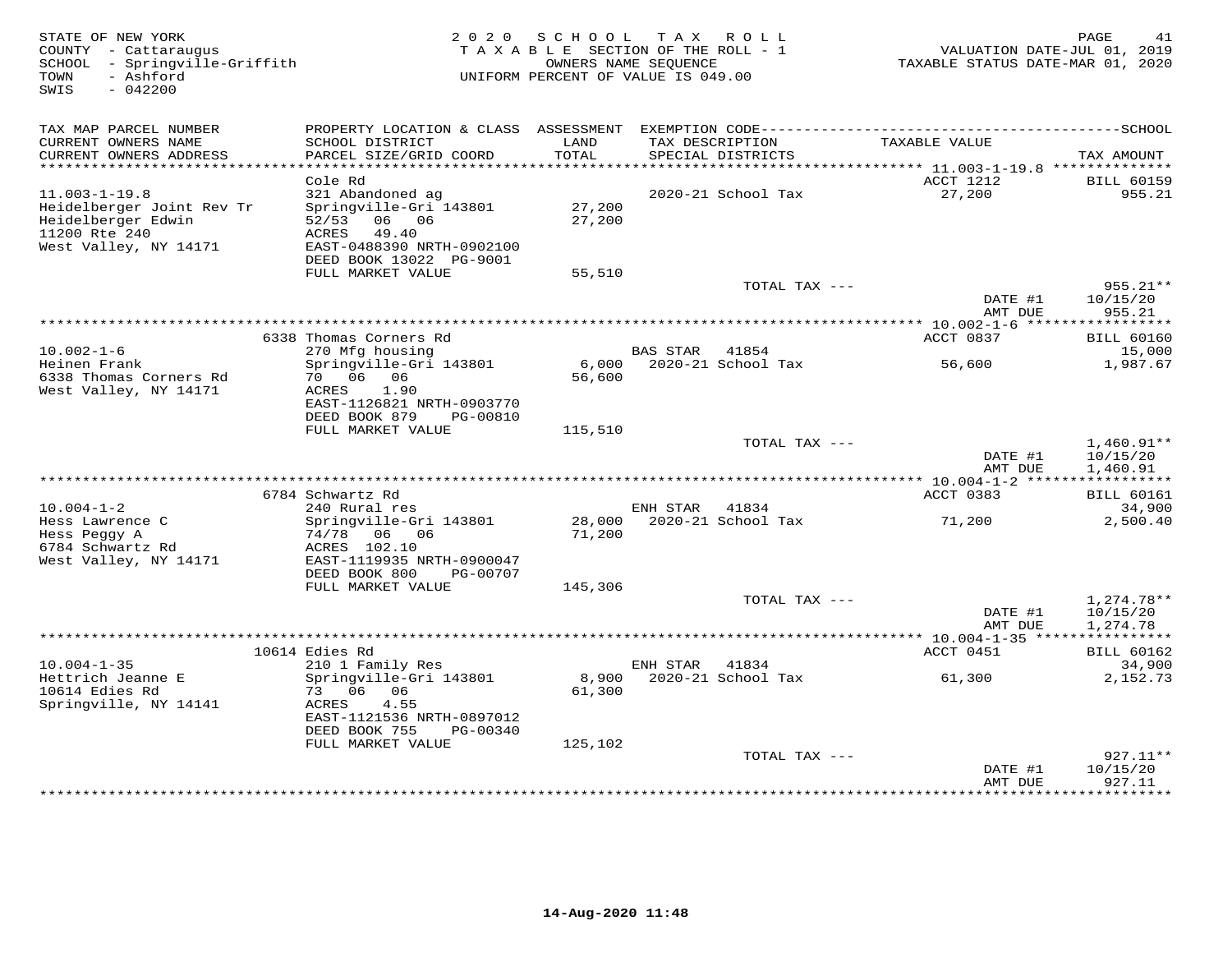| STATE OF NEW YORK<br>COUNTY - Cattaraugus<br>SCHOOL - Springville-Griffith<br>- Ashford<br>TOWN<br>$-042200$<br>SWIS |                                                                                                                                                                   |                                      | 2020 SCHOOL TAX ROLL<br>TAXABLE SECTION OF THE ROLL - 1<br>OWNERS NAME SEQUENCE<br>UNIFORM PERCENT OF VALUE IS 049.00 | VALUATION DATE-JUL 01, 2019<br>TAXABLE STATUS DATE-MAR 01, 2020 | PAGE                                 |
|----------------------------------------------------------------------------------------------------------------------|-------------------------------------------------------------------------------------------------------------------------------------------------------------------|--------------------------------------|-----------------------------------------------------------------------------------------------------------------------|-----------------------------------------------------------------|--------------------------------------|
| TAX MAP PARCEL NUMBER                                                                                                |                                                                                                                                                                   |                                      |                                                                                                                       |                                                                 |                                      |
| CURRENT OWNERS NAME<br>CURRENT OWNERS ADDRESS<br>************************                                            | SCHOOL DISTRICT<br>PARCEL SIZE/GRID COORD                                                                                                                         | LAND<br>TOTAL                        | TAX DESCRIPTION<br>SPECIAL DISTRICTS                                                                                  | TAXABLE VALUE                                                   | TAX AMOUNT                           |
|                                                                                                                      |                                                                                                                                                                   |                                      |                                                                                                                       |                                                                 |                                      |
| $11.003 - 2 - 2$<br>Hill Jaben B<br>Hill Destiny A<br>10821 Rte 240<br>West Valley, NY 14171                         | 10821 Nys Rte 240<br>240 Rural res<br>Springville-Gri 143801<br>58/64 06 06<br>32.02 BANK<br>ACRES<br>017<br>EAST-1132690 NRTH-0899704<br>DEED BOOK 25134 PG-6001 | 22,800<br>63,600                     | 2020-21 School Tax                                                                                                    | ACCT 0374<br>63,600                                             | <b>BILL 60163</b><br>2,233.50        |
|                                                                                                                      | FULL MARKET VALUE                                                                                                                                                 | 129,796                              |                                                                                                                       |                                                                 |                                      |
|                                                                                                                      |                                                                                                                                                                   |                                      | TOTAL TAX ---                                                                                                         | DATE #1<br>AMT DUE                                              | $2,233.50**$<br>10/15/20<br>2,233.50 |
|                                                                                                                      |                                                                                                                                                                   |                                      |                                                                                                                       |                                                                 |                                      |
|                                                                                                                      | 10638 Dutch Hill Rd                                                                                                                                               |                                      |                                                                                                                       | ACCT 0925                                                       | <b>BILL 60164</b>                    |
| $10.004 - 1 - 15.2$<br>Hunter Peter L Jr                                                                             | 210 1 Family Res<br>Springville-Gri 143801                                                                                                                        |                                      | BAS STAR 41854<br>14,000 2020-21 School Tax                                                                           | 106,900                                                         | 15,000<br>3,754.11                   |
| Hunter Holley C<br>10638 Dutch Hill Rd<br>West Valley, NY 14171                                                      | 73 06 06<br>ACRES 10.00<br>EAST-1123761 NRTH-0897740<br>DEED BOOK 17316 PG-9001                                                                                   | 106,900                              |                                                                                                                       |                                                                 |                                      |
|                                                                                                                      | FULL MARKET VALUE                                                                                                                                                 | 218,163                              |                                                                                                                       |                                                                 |                                      |
|                                                                                                                      |                                                                                                                                                                   |                                      | TOTAL TAX ---                                                                                                         | DATE #1<br>AMT DUE                                              | $3,227.34**$<br>10/15/20<br>3,227.34 |
|                                                                                                                      |                                                                                                                                                                   |                                      |                                                                                                                       |                                                                 |                                      |
| $10.004 - 1 - 15.3$<br>Hunter Peter L Jr<br>Hunter Holley C                                                          | Dutch Hill Rd<br>322 Rural vac>10<br>Springville-Gri 143801<br>68/73 06 06                                                                                        | 25,700<br>25,700                     | 2020-21 School Tax                                                                                                    | ACCT 0987<br>25,700                                             | <b>BILL 60165</b><br>902.53          |
| 10638 Dutch Hill Rd<br>Ashford, NY 14171                                                                             | ACRES<br>32.28<br>EAST-1124972 NRTH-0897533<br>DEED BOOK 17817 PG-9001                                                                                            |                                      |                                                                                                                       |                                                                 |                                      |
|                                                                                                                      | FULL MARKET VALUE                                                                                                                                                 | 52,449                               |                                                                                                                       |                                                                 |                                      |
|                                                                                                                      |                                                                                                                                                                   |                                      | TOTAL TAX ---                                                                                                         | DATE #1<br>AMT DUE                                              | $902.53**$<br>10/15/20<br>902.53     |
|                                                                                                                      |                                                                                                                                                                   | ************************************ |                                                                                                                       | ****** 10.004-1-29.13 *************                             |                                      |
|                                                                                                                      | 6760 Schwartz Rd                                                                                                                                                  |                                      |                                                                                                                       | ACCT 1327                                                       | <b>BILL 60166</b>                    |
| $10.004 - 1 - 29.13$<br>James Andri<br>6760 Schwartz Rd<br>Ashford, NY 14171                                         | $215$ 1 Fam Res w/<br>Springville-Gri 143801<br>74 06 06<br>ACRES 17.19<br>EAST-0047263 NRTH-0090017                                                              | 21,700<br>147,500                    | 2020-21 School Tax                                                                                                    | 147,500                                                         | 5,179.89                             |
| PRIOR OWNER ON 3/01/2020                                                                                             | DEED BOOK 20200 PG-6104                                                                                                                                           |                                      |                                                                                                                       |                                                                 |                                      |
| Riefler Scott P                                                                                                      | FULL MARKET VALUE                                                                                                                                                 | 301,020                              | TOTAL TAX ---                                                                                                         | DATE #1<br>AMT DUE                                              | $5,179.89**$<br>10/15/20<br>5,179.89 |
|                                                                                                                      |                                                                                                                                                                   |                                      |                                                                                                                       |                                                                 |                                      |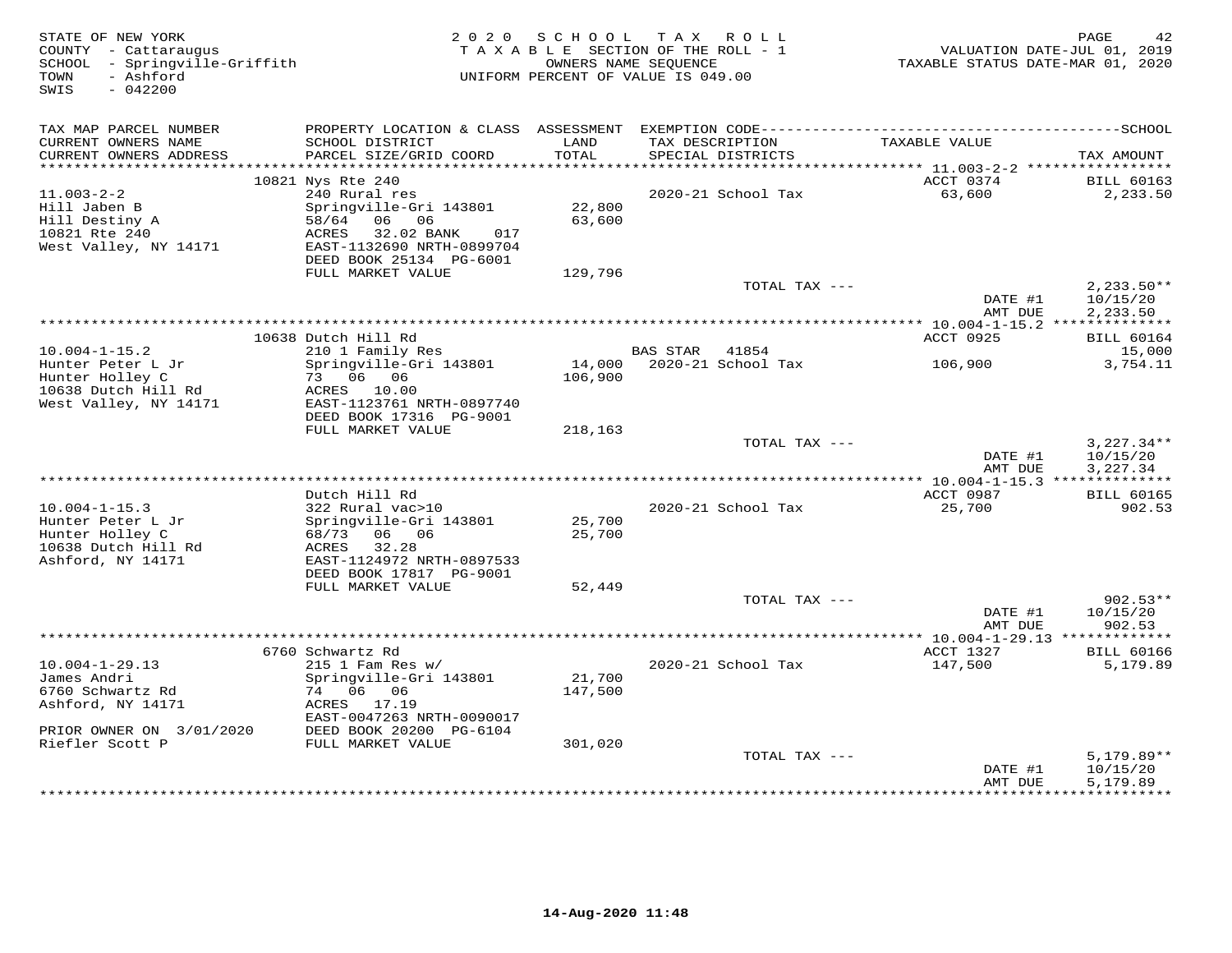| STATE OF NEW YORK<br>COUNTY - Cattaraugus<br>SCHOOL - Springville-Griffith<br>- Ashford<br>TOWN<br>SWIS<br>$-042200$ |                                                                                                                    |                  | 2020 SCHOOL TAX ROLL<br>TAXABLE SECTION OF THE ROLL - 1<br>OWNERS NAME SEQUENCE<br>UNIFORM PERCENT OF VALUE IS 049.00 | TAXABLE STATUS DATE-MAR 01, 2020 | PAGE<br>43<br>VALUATION DATE-JUL 01, 2019 |
|----------------------------------------------------------------------------------------------------------------------|--------------------------------------------------------------------------------------------------------------------|------------------|-----------------------------------------------------------------------------------------------------------------------|----------------------------------|-------------------------------------------|
| TAX MAP PARCEL NUMBER<br>CURRENT OWNERS NAME<br>CURRENT OWNERS ADDRESS                                               | SCHOOL DISTRICT<br>PARCEL SIZE/GRID COORD                                                                          | LAND<br>TOTAL    | TAX DESCRIPTION<br>SPECIAL DISTRICTS                                                                                  | TAXABLE VALUE                    | TAX AMOUNT                                |
| ***********************                                                                                              |                                                                                                                    |                  |                                                                                                                       |                                  |                                           |
| $19.002 - 1 - 12.3$<br>James Garrick A<br>James Elaine M<br>7230 Jewett Holmwood Rd<br>Orchard Park, NY 14127        | Dutch Hill Rd<br>322 Rural vac>10<br>Springville-Gri 143801<br>72,6,6<br>ACRES 43.95<br>EAST-1122511 NRTH-0892669  | 40,300<br>40,300 | 2020-21 School Tax                                                                                                    | ACCT 1597<br>40,300              | <b>BILL 60167</b><br>1,415.25             |
|                                                                                                                      | DEED BOOK 4526 PG-9004                                                                                             |                  |                                                                                                                       |                                  |                                           |
|                                                                                                                      | FULL MARKET VALUE                                                                                                  | 82,245           | TOTAL TAX ---                                                                                                         | DATE #1                          | $1,415.25**$<br>10/15/20                  |
|                                                                                                                      |                                                                                                                    |                  |                                                                                                                       | AMT DUE                          | 1,415.25                                  |
|                                                                                                                      | 10690 Autumn View Trl                                                                                              |                  |                                                                                                                       | ACCT 0946                        | <b>BILL 60168</b>                         |
| $10.004 - 1 - 62$<br>Jankowski Patti A                                                                               | 210 1 Family Res<br>Springville-Gri 143801                                                                         |                  | Dis & Lim 41934<br>7,700 BAS STAR 41854                                                                               |                                  | 40,000<br>15,000                          |
| Jankowski Emil<br>10690 Autumn View Tr<br>West Valley, NY 14171                                                      | 74 06 06<br>AUTUMN VIEW SUB LOT 8<br>ACRES<br>3.47<br>EAST-1124435 NRTH-0898312<br>DEED BOOK 994<br>PG-196         |                  | 80,000 2020-21 School Tax                                                                                             | 40,000                           | 1,404.72                                  |
|                                                                                                                      | FULL MARKET VALUE                                                                                                  | 163,265          |                                                                                                                       |                                  |                                           |
|                                                                                                                      |                                                                                                                    |                  | TOTAL TAX ---                                                                                                         | DATE #1<br>AMT DUE               | 877.95**<br>10/15/20<br>877.95            |
|                                                                                                                      |                                                                                                                    |                  |                                                                                                                       |                                  |                                           |
| $10.004 - 1 - 48.1$<br>Jurus Walter<br>Jurus Elizabeth A                                                             | Edies Rd<br>270 Mfg housing<br>Springville-Gri 143801<br>73/77 06 06                                               | 5,600<br>21,400  | 2020-21 School Tax                                                                                                    | ACCT 0187<br>21,400              | <b>BILL 60169</b><br>751.52               |
| 9 Kencrest Dr<br>Rochester, NY 14606                                                                                 | 5.60<br>ACRES<br>EAST-1120145 NRTH-0895214<br>DEED BOOK 00775 PG-00527                                             |                  |                                                                                                                       |                                  |                                           |
|                                                                                                                      | FULL MARKET VALUE                                                                                                  | 43,673           |                                                                                                                       |                                  |                                           |
|                                                                                                                      |                                                                                                                    |                  | TOTAL TAX ---                                                                                                         | DATE #1<br>AMT DUE               | 751.52**<br>10/15/20<br>751.52            |
|                                                                                                                      |                                                                                                                    |                  |                                                                                                                       |                                  |                                           |
| $10.004 - 1 - 48.5$<br>Jurus Walter<br>Jurus Elizabeth A<br>9 Kencrest Dr<br>Rochester, NY 14606                     | Peters Rd<br>314 Rural vac<10<br>Springville-Gri 143801<br>73,77-6-6<br>ACRES<br>2.00<br>EAST-1118509 NRTH-0896654 | 1,200<br>1,200   | 2020-21 School Tax                                                                                                    | ACCT 1667<br>1,200               | <b>BILL 60170</b><br>42.14                |
|                                                                                                                      | FULL MARKET VALUE                                                                                                  | 2,449            |                                                                                                                       |                                  |                                           |
|                                                                                                                      |                                                                                                                    |                  | TOTAL TAX ---                                                                                                         | DATE #1<br>AMT DUE               | $42.14**$<br>10/15/20<br>42.14            |
|                                                                                                                      |                                                                                                                    |                  |                                                                                                                       |                                  | + + + + + + + + +                         |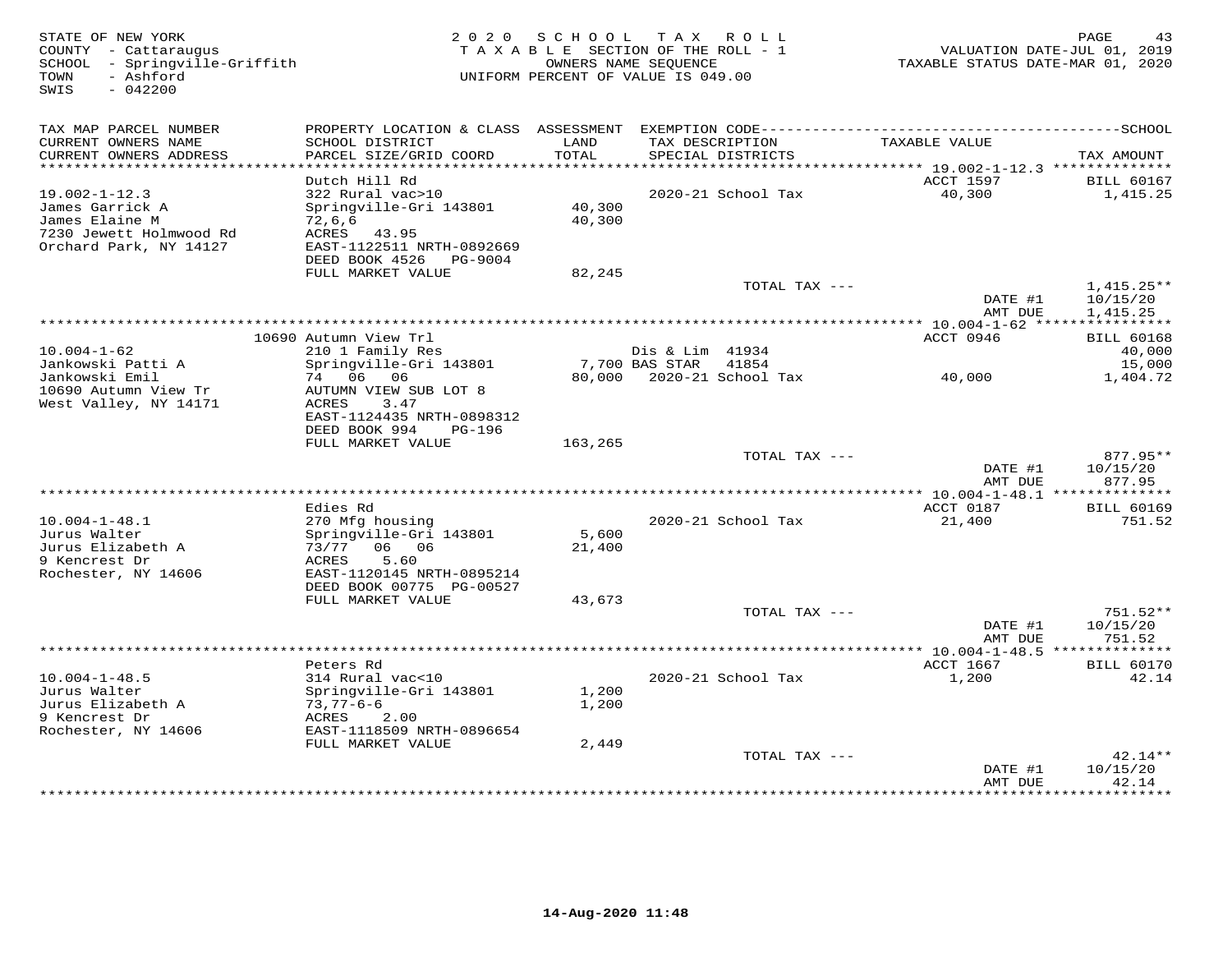| STATE OF NEW YORK<br>COUNTY - Cattaraugus<br>SCHOOL - Springville-Griffith<br>- Ashford<br>TOWN<br>SWIS<br>$-042200$ | 2 0 2 0                                                                                      | SCHOOL<br>TAXABLE SECTION OF THE ROLL - 1<br>OWNERS NAME SEQUENCE<br>UNIFORM PERCENT OF VALUE IS 049.00 |                 | TAX ROLL                             | VALUATION DATE-JUL 01, 2019<br>TAXABLE STATUS DATE-MAR 01, 2020 | PAGE<br>44                    |
|----------------------------------------------------------------------------------------------------------------------|----------------------------------------------------------------------------------------------|---------------------------------------------------------------------------------------------------------|-----------------|--------------------------------------|-----------------------------------------------------------------|-------------------------------|
| TAX MAP PARCEL NUMBER                                                                                                |                                                                                              |                                                                                                         |                 |                                      |                                                                 |                               |
| CURRENT OWNERS NAME<br>CURRENT OWNERS ADDRESS<br>************************                                            | SCHOOL DISTRICT<br>PARCEL SIZE/GRID COORD                                                    | LAND<br>TOTAL                                                                                           |                 | TAX DESCRIPTION<br>SPECIAL DISTRICTS | TAXABLE VALUE                                                   | TAX AMOUNT                    |
|                                                                                                                      | 11627 Bolton Rd                                                                              |                                                                                                         |                 |                                      | ACCT 0929                                                       | <b>BILL 60171</b>             |
| $3.004 - 2 - 6.2$                                                                                                    | 210 1 Family Res                                                                             |                                                                                                         | BAS STAR        | 41854                                |                                                                 | 15,000                        |
| Kahabka Robert N Jr<br>Kahabka Kim M<br>11627 Bolton Rd<br>Springville, NY 14141                                     | Springville-Gri 143801<br>41 06 06<br>ACRES<br>2.30 BANK<br>017<br>EAST-0499900 NRTH-0913360 | 6,500<br>69,600                                                                                         |                 | 2020-21 School Tax                   | 69,600                                                          | 2,444.21                      |
|                                                                                                                      | DEED BOOK 8655 PG-7001                                                                       |                                                                                                         |                 |                                      |                                                                 |                               |
|                                                                                                                      | FULL MARKET VALUE                                                                            | 142,041                                                                                                 |                 |                                      |                                                                 |                               |
|                                                                                                                      |                                                                                              |                                                                                                         |                 | TOTAL TAX ---                        | DATE #1                                                         | $1,917.44**$<br>10/15/20      |
|                                                                                                                      |                                                                                              |                                                                                                         |                 |                                      | AMT DUE<br>**************** 11.003-1-19.7 **************        | 1,917.44                      |
|                                                                                                                      | 5759 Cole Rd                                                                                 |                                                                                                         |                 |                                      | ACCT 1211                                                       | <b>BILL 60172</b>             |
| $11.003 - 1 - 19.7$                                                                                                  | 240 Rural res                                                                                |                                                                                                         | AGED S          | 41804                                |                                                                 | 70,150                        |
| Karen A. Amodeo Irrevocable TR Springville-Gri 143801                                                                |                                                                                              |                                                                                                         | 74,100 ENH STAR | 41834                                |                                                                 | 34,900                        |
| Michael Amodeo, Trustee<br>5759 Cole Rd<br>West Valley, NY 14171                                                     | 52/53 06 06<br>ACRES 196.70<br>EAST-1137915 NRTH-0902623                                     |                                                                                                         |                 | 140,300 2020-21 School Tax           | 70,150                                                          | 2,463.52                      |
|                                                                                                                      | DEED BOOK 19935 PG-8002<br>FULL MARKET VALUE                                                 | 286,327                                                                                                 |                 |                                      |                                                                 |                               |
|                                                                                                                      |                                                                                              |                                                                                                         |                 | TOTAL TAX ---                        |                                                                 | $1,237.91**$                  |
|                                                                                                                      |                                                                                              |                                                                                                         |                 |                                      | DATE #1<br>AMT DUE                                              | 10/15/20<br>1,237.91          |
|                                                                                                                      |                                                                                              |                                                                                                         |                 |                                      |                                                                 |                               |
| $10.004 - 1 - 45$                                                                                                    | 10438 Edies Rd<br>210 1 Family Res                                                           |                                                                                                         | BAS STAR 41854  |                                      | ACCT 1103                                                       | <b>BILL 60173</b><br>15,000   |
| Kasper Stanley W                                                                                                     | Springville-Gri 143801                                                                       |                                                                                                         |                 | 5,000 2020-21 School Tax             | 61,400                                                          | 2,156.24                      |
| 10438 Edies Rd<br>Springville, NY 14141                                                                              | 73 06 06<br>FRNT 216.00 DPTH 272.00<br>EAST-1120256 NRTH-0894374                             | 61,400                                                                                                  |                 |                                      |                                                                 |                               |
|                                                                                                                      | DEED BOOK 4061 PG-2002<br>FULL MARKET VALUE                                                  | 125,306                                                                                                 |                 |                                      |                                                                 |                               |
|                                                                                                                      |                                                                                              |                                                                                                         |                 | TOTAL TAX ---                        |                                                                 | $1,629.47**$                  |
|                                                                                                                      |                                                                                              |                                                                                                         |                 |                                      | DATE #1                                                         | 10/15/20                      |
|                                                                                                                      |                                                                                              |                                                                                                         |                 |                                      | AMT DUE                                                         | 1,629.47                      |
|                                                                                                                      |                                                                                              |                                                                                                         |                 |                                      |                                                                 |                               |
| $11.001 - 1 - 35$                                                                                                    | 6030 Thomas Corners Rd<br>210 1 Family Res                                                   |                                                                                                         |                 | 2020-21 School Tax                   | ACCT 0082<br>57,700                                             | <b>BILL 60174</b><br>2,026.30 |
| Keem Jay<br>6030 Thomas Corners Rd<br>West Valley, NY 14171                                                          | Springville-Gri 143801<br>65 06 06<br>FRNT 100.00 DPTH 275.00                                | 5,500<br>57,700                                                                                         |                 |                                      |                                                                 |                               |
|                                                                                                                      | EAST-1132160 NRTH-0903906<br>DEED BOOK 27708 PG-2001                                         |                                                                                                         |                 |                                      |                                                                 |                               |
|                                                                                                                      | FULL MARKET VALUE                                                                            | 117,755                                                                                                 |                 |                                      |                                                                 |                               |
|                                                                                                                      |                                                                                              |                                                                                                         |                 | TOTAL TAX ---                        |                                                                 | $2,026.30**$                  |
|                                                                                                                      |                                                                                              |                                                                                                         |                 |                                      | DATE #1<br>AMT DUE                                              | 10/15/20<br>2,026.30          |
|                                                                                                                      |                                                                                              |                                                                                                         |                 |                                      | ************                                                    | ***********                   |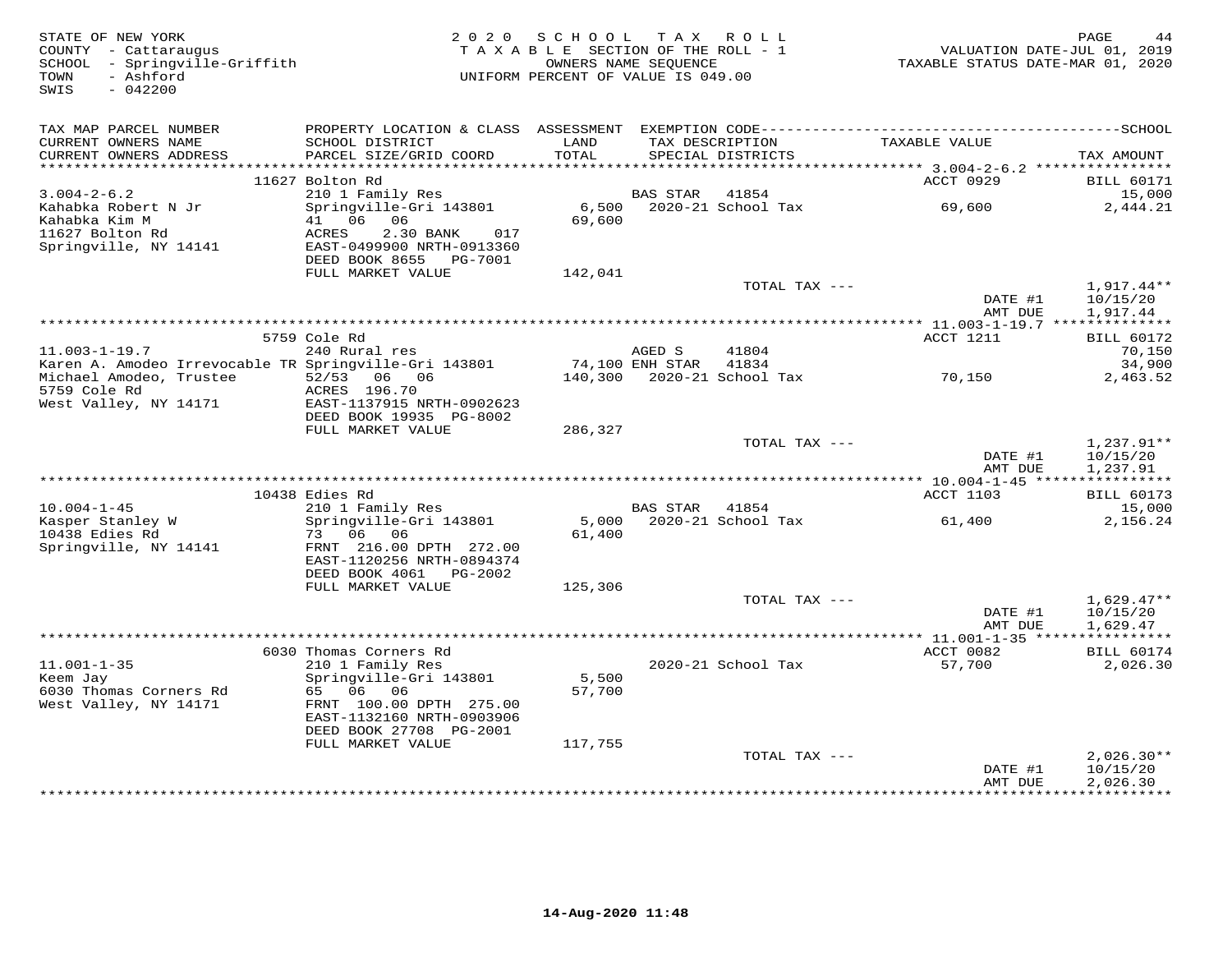| STATE OF NEW YORK<br>COUNTY - Cattaraugus<br>SCHOOL - Springville-Griffith<br>- Ashford<br>TOWN<br>SWIS<br>$-042200$ |                                                        | 2020 SCHOOL TAX ROLL<br>TAXABLE SECTION OF THE ROLL - 1<br>UNIFORM PERCENT OF VALUE IS 049.00 | OWNERS NAME SEQUENCE |                           | VALUATION DATE-JUL 01, 2019<br>TAXABLE STATUS DATE-MAR 01, 2020 | PAGE                                 |
|----------------------------------------------------------------------------------------------------------------------|--------------------------------------------------------|-----------------------------------------------------------------------------------------------|----------------------|---------------------------|-----------------------------------------------------------------|--------------------------------------|
| TAX MAP PARCEL NUMBER                                                                                                |                                                        |                                                                                               |                      | TAX DESCRIPTION           |                                                                 |                                      |
| CURRENT OWNERS NAME<br>CURRENT OWNERS ADDRESS                                                                        | SCHOOL DISTRICT<br>PARCEL SIZE/GRID COORD              | LAND<br>TOTAL                                                                                 |                      | SPECIAL DISTRICTS         | TAXABLE VALUE                                                   | TAX AMOUNT                           |
|                                                                                                                      |                                                        |                                                                                               |                      |                           |                                                                 |                                      |
|                                                                                                                      | 10767 Edies Rd                                         |                                                                                               |                      |                           | ACCT 0426                                                       | <b>BILL 60175</b>                    |
| $10.004 - 1 - 8$                                                                                                     | 210 1 Family Res                                       |                                                                                               | AGED S               | 41804                     |                                                                 | 19,600                               |
| Kelley Marlene J                                                                                                     | Springville-Gri 143801                                 |                                                                                               | 5,200 ENH STAR       | 41834                     | 39,200 2020-21 School Tax 19,600                                | 19,600                               |
| 10767 Edies Rd<br>Springville, NY 14141                                                                              | 74 06 07<br>1.16<br>ACRES                              |                                                                                               |                      |                           |                                                                 | 688.31                               |
|                                                                                                                      | EAST-1123181 NRTH-0899720                              |                                                                                               |                      |                           |                                                                 |                                      |
|                                                                                                                      | DEED BOOK 592<br>PG-00289                              |                                                                                               |                      |                           |                                                                 |                                      |
|                                                                                                                      | FULL MARKET VALUE                                      | 80,000                                                                                        |                      |                           |                                                                 |                                      |
|                                                                                                                      |                                                        |                                                                                               |                      | TOTAL TAX ---             |                                                                 | $0.00**$                             |
|                                                                                                                      | *********************************                      |                                                                                               |                      |                           |                                                                 |                                      |
| $11.001 - 1 - 27.1$                                                                                                  | 5580 Cole Rd<br>210 1 Family Res                       |                                                                                               | ENH STAR             | 41834                     | ACCT 0151                                                       | <b>BILL 60176</b><br>34,900          |
| Kemp James A                                                                                                         | Springville-Gri 143801                                 |                                                                                               |                      | 5,000 2020-21 School Tax  | 81,700                                                          | 2,869.13                             |
| Kemp Vicki L                                                                                                         | 53 06 06                                               | 81,700                                                                                        |                      |                           |                                                                 |                                      |
| 5580 Cole Rd                                                                                                         | ACRES<br>3.55                                          |                                                                                               |                      |                           |                                                                 |                                      |
| West Valley, NY 14171                                                                                                | EAST-0491862 NRTH-0905278<br>DEED BOOK 1921    PG-7001 |                                                                                               |                      |                           |                                                                 |                                      |
|                                                                                                                      | FULL MARKET VALUE                                      | 166,735                                                                                       |                      |                           |                                                                 |                                      |
|                                                                                                                      |                                                        |                                                                                               |                      | TOTAL TAX ---             | DATE #1<br>AMT DUE                                              | $1,643.52**$<br>10/15/20<br>1,643.52 |
|                                                                                                                      |                                                        |                                                                                               |                      |                           |                                                                 |                                      |
|                                                                                                                      | 6642 Cross Rd                                          |                                                                                               |                      |                           | ACCT 0719                                                       | <b>BILL 60177</b>                    |
| $19.002 - 1 - 15.1$                                                                                                  | 210 1 Family Res                                       |                                                                                               | BAS STAR 41854       |                           |                                                                 | 15,000                               |
| Kent Ronald E Jr<br>6642 Cross Rd                                                                                    | Springville-Gri 143801<br>72 06 06                     | 114,700                                                                                       |                      | 11,600 2020-21 School Tax | 114,700                                                         | 4,028.03                             |
| Springville, NY 14141-9408                                                                                           | 7.08 BANK<br>ACRES<br>017                              |                                                                                               |                      |                           |                                                                 |                                      |
|                                                                                                                      | EAST-1122683 NRTH-0893834                              |                                                                                               |                      |                           |                                                                 |                                      |
|                                                                                                                      | DEED BOOK 15052 PG-2001                                |                                                                                               |                      |                           |                                                                 |                                      |
|                                                                                                                      | FULL MARKET VALUE                                      | 234,082                                                                                       |                      |                           |                                                                 |                                      |
|                                                                                                                      |                                                        |                                                                                               |                      | TOTAL TAX ---             |                                                                 | $3,501.26**$                         |
|                                                                                                                      |                                                        |                                                                                               |                      |                           | DATE #1<br>AMT DUE                                              | 10/15/20<br>3,501.26                 |
|                                                                                                                      |                                                        |                                                                                               |                      |                           |                                                                 |                                      |
|                                                                                                                      | Cole Rd                                                |                                                                                               |                      |                           | ACCT 0431                                                       | <b>BILL 60178</b>                    |
| $11.003 - 1 - 6$                                                                                                     | 312 Vac w/imprv                                        |                                                                                               |                      | 2020-21 School Tax        | 7,200                                                           | 252.85                               |
| Kessler Barbara                                                                                                      | Springville-Gri 143801                                 | 5,100                                                                                         |                      |                           |                                                                 |                                      |
| 5919 Cole Rd                                                                                                         | 59 06 06                                               | 7,200                                                                                         |                      |                           |                                                                 |                                      |
| West Valley, NY 14171                                                                                                | ACRES<br>1.09<br>EAST-0484620 NRTH-0903640             |                                                                                               |                      |                           |                                                                 |                                      |
|                                                                                                                      | DEED BOOK 985<br>PG-857                                |                                                                                               |                      |                           |                                                                 |                                      |
|                                                                                                                      | FULL MARKET VALUE                                      | 14,694                                                                                        |                      |                           |                                                                 |                                      |
|                                                                                                                      |                                                        |                                                                                               |                      | TOTAL TAX ---             |                                                                 | $252.85**$                           |
|                                                                                                                      |                                                        |                                                                                               |                      |                           | DATE #1                                                         | 10/15/20                             |
|                                                                                                                      |                                                        |                                                                                               |                      |                           | AMT DUE                                                         | 252.85<br>* * * * * * * * * *        |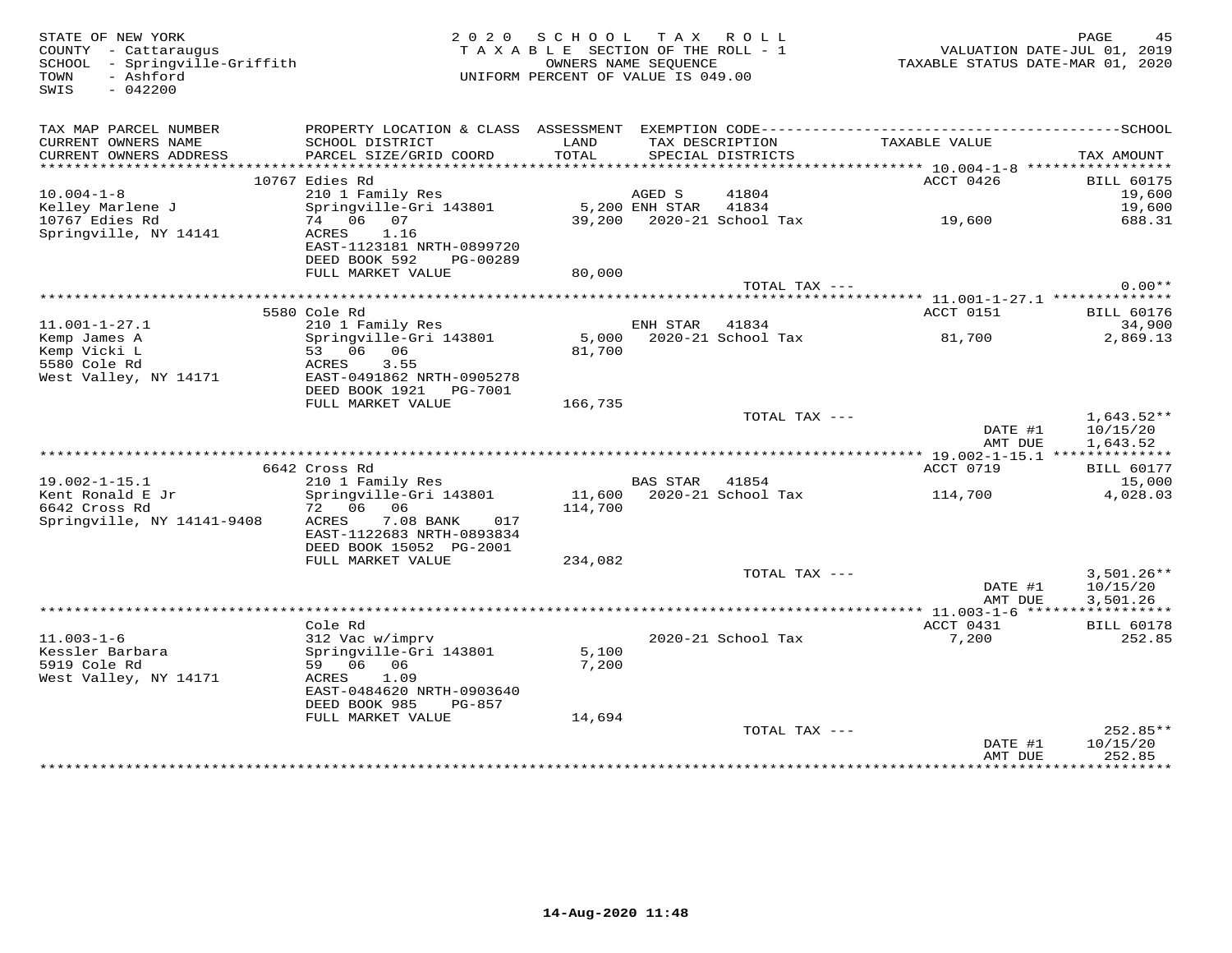| STATE OF NEW YORK<br>COUNTY - Cattaraugus<br>SCHOOL - Springville-Griffith<br>- Ashford<br>TOWN<br>$-042200$<br>SWIS | 2 0 2 0                                                                                                     | SCHOOL<br>TAXABLE SECTION OF THE ROLL - 1<br>OWNERS NAME SEQUENCE<br>UNIFORM PERCENT OF VALUE IS 049.00 |                | TAX ROLL                                                | VALUATION DATE-JUL 01, 2019<br>TAXABLE STATUS DATE-MAR 01, 2020 | PAGE<br>46                           |
|----------------------------------------------------------------------------------------------------------------------|-------------------------------------------------------------------------------------------------------------|---------------------------------------------------------------------------------------------------------|----------------|---------------------------------------------------------|-----------------------------------------------------------------|--------------------------------------|
| TAX MAP PARCEL NUMBER                                                                                                |                                                                                                             |                                                                                                         |                |                                                         |                                                                 |                                      |
| CURRENT OWNERS NAME<br>CURRENT OWNERS ADDRESS<br>*******************                                                 | SCHOOL DISTRICT<br>PARCEL SIZE/GRID COORD                                                                   | LAND<br>TOTAL<br>******                                                                                 |                | TAX DESCRIPTION<br>SPECIAL DISTRICTS<br>*************** | TAXABLE VALUE                                                   | TAX AMOUNT                           |
|                                                                                                                      | 5919 Cole Rd                                                                                                |                                                                                                         |                |                                                         | ********* 11.003-1-16 *****************<br>ACCT 0432            | <b>BILL 60179</b>                    |
| $11.003 - 1 - 16$                                                                                                    | 210 1 Family Res                                                                                            |                                                                                                         | AGED S         | 41804                                                   |                                                                 | 2,210                                |
| Kessler Barbara                                                                                                      | Springville-Gri 143801                                                                                      |                                                                                                         | 5,600 ENH STAR | 41834                                                   |                                                                 | 34,900                               |
| 5919 Cole Rd<br>West Valley, NY 14171                                                                                | 59 06 06<br>ACRES<br>1.57<br>EAST-0486040 NRTH-0903720<br>DEED BOOK 985<br>PG-857                           | 44,200                                                                                                  |                | 2020-21 School Tax                                      | 41,990                                                          | 1,474.60                             |
|                                                                                                                      | FULL MARKET VALUE                                                                                           | 90,204                                                                                                  |                |                                                         |                                                                 |                                      |
|                                                                                                                      |                                                                                                             |                                                                                                         |                | TOTAL TAX ---                                           | DATE #1                                                         | 248.99**<br>10/15/20                 |
| ******************************                                                                                       |                                                                                                             |                                                                                                         |                |                                                         | AMT DUE                                                         | 248.99                               |
|                                                                                                                      | Bolton Rd                                                                                                   |                                                                                                         |                |                                                         | ACCT 1007                                                       | <b>BILL 60180</b>                    |
| $3.004 - 2 - 6.5$                                                                                                    | 314 Rural vac<10                                                                                            |                                                                                                         |                | 2020-21 School Tax                                      | 300                                                             | 10.54                                |
| Kestner Rita K<br>Kestner James D<br>11558 Bolton Rd<br>Springville, NY 14141                                        | Springville-Gri 143801<br>41 06 06<br>FRNT 160.00 DPTH<br>50.00<br>BANK<br>017<br>EAST-1148391 NRTH-0911447 | 300<br>300                                                                                              |                |                                                         |                                                                 |                                      |
|                                                                                                                      | DEED BOOK 966<br>PG-975                                                                                     |                                                                                                         |                |                                                         |                                                                 |                                      |
|                                                                                                                      | FULL MARKET VALUE                                                                                           | 612                                                                                                     |                |                                                         |                                                                 |                                      |
|                                                                                                                      |                                                                                                             |                                                                                                         |                | TOTAL TAX ---                                           | DATE #1                                                         | $10.54**$<br>10/15/20                |
|                                                                                                                      |                                                                                                             |                                                                                                         |                |                                                         | AMT DUE                                                         | 10.54                                |
|                                                                                                                      | 10613 Miller Rd                                                                                             |                                                                                                         |                |                                                         | ACCT 0452                                                       | <b>BILL 60181</b>                    |
| $10.003 - 2 - 19$                                                                                                    | 210 1 Family Res                                                                                            |                                                                                                         | BAS STAR       | 41854                                                   |                                                                 | 15,000                               |
| Kinsey Kenneth J<br>Kinsey Harriet<br>10613 Miller Rd<br>Springville, NY 14141                                       | Springville-Gri 143801<br>25<br>$-06$<br>$-07$<br>FRNT 147.00 DPTH 195.00<br>BANK<br>032                    | 4,400<br>62,400                                                                                         |                | 2020-21 School Tax                                      | 62,400                                                          | 2,191.36                             |
|                                                                                                                      | EAST-1116103 NRTH-0897269                                                                                   |                                                                                                         |                |                                                         |                                                                 |                                      |
|                                                                                                                      | DEED BOOK 18891 PG-2001                                                                                     |                                                                                                         |                |                                                         |                                                                 |                                      |
|                                                                                                                      | FULL MARKET VALUE                                                                                           | 127,347                                                                                                 |                | TOTAL TAX ---                                           | DATE #1<br>AMT DUE                                              | $1,664.59**$<br>10/15/20<br>1,664.59 |
|                                                                                                                      |                                                                                                             |                                                                                                         |                |                                                         |                                                                 |                                      |
| $10.004 - 1 - 4.4$<br>Kohler Peter W<br>10916 Edies Road                                                             | 10916 Edies Rd<br>240 Rural res<br>Springville-Gri 143801<br>74 06 06                                       | 30,100<br>102,100                                                                                       |                | 2020-21 School Tax                                      | ACCT 1343<br>102,100                                            | <b>BILL 60182</b><br>3,585.54        |
| Springville, NY 14141                                                                                                | ACRES<br>31.50<br>EAST-0474530 NRTH-0908160<br>DEED BOOK 20190 PG-6656                                      |                                                                                                         |                |                                                         |                                                                 |                                      |
|                                                                                                                      | FULL MARKET VALUE                                                                                           | 208,367                                                                                                 |                |                                                         |                                                                 |                                      |
|                                                                                                                      |                                                                                                             |                                                                                                         |                | TOTAL TAX ---                                           | DATE #1<br>AMT DUE                                              | $3,585.54**$<br>10/15/20             |
|                                                                                                                      |                                                                                                             |                                                                                                         |                |                                                         |                                                                 | 3,585.54<br>* * * * * * * * *        |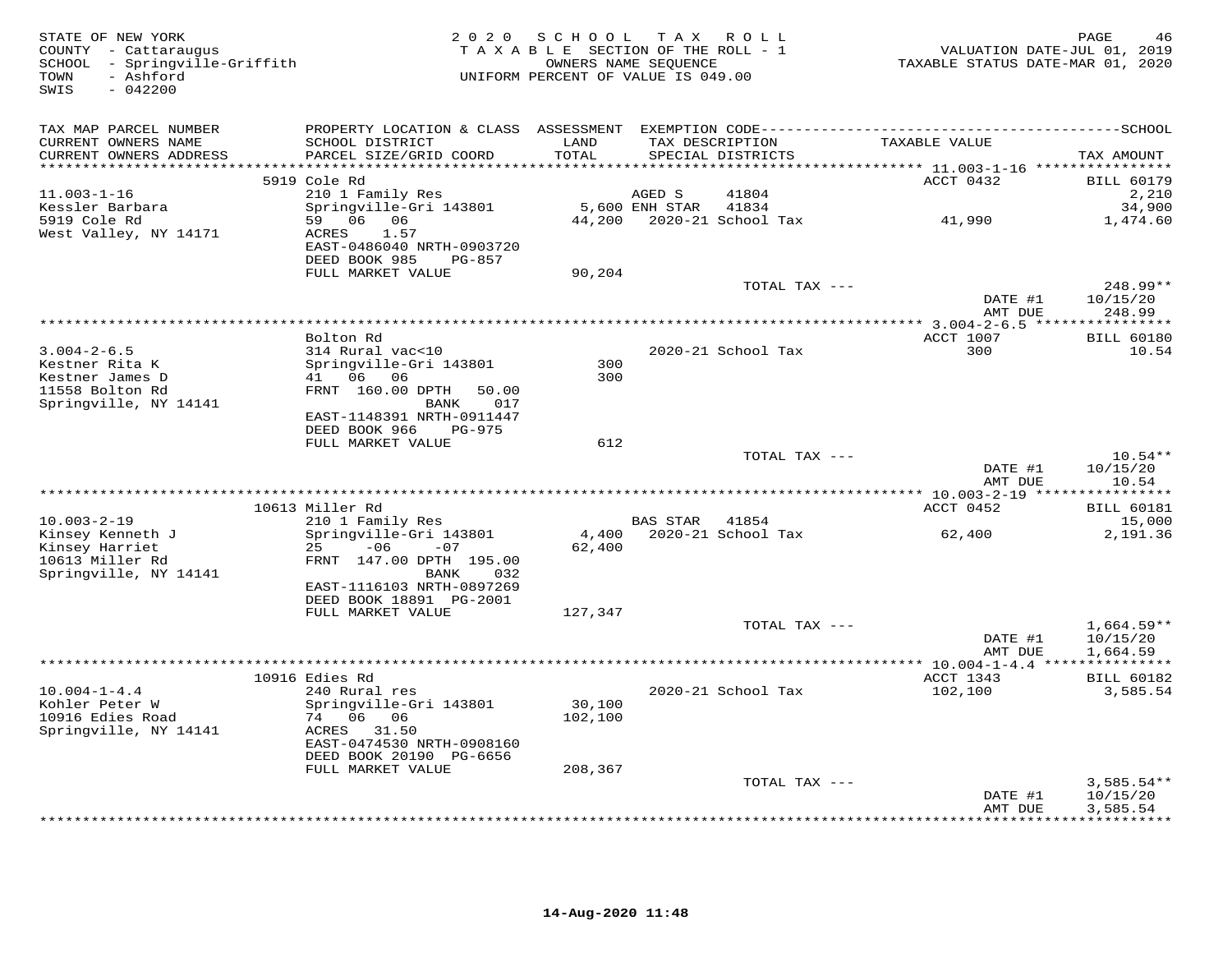| STATE OF NEW YORK<br>COUNTY - Cattaraugus<br>SCHOOL - Springville-Griffith<br>- Ashford<br>TOWN<br>SWIS<br>$-042200$ | 2 0 2 0                                                | SCHOOL             | TAX ROLL<br>TAXABLE SECTION OF THE ROLL - 1<br>OWNERS NAME SEQUENCE<br>UNIFORM PERCENT OF VALUE IS 049.00 | TAXABLE STATUS DATE-MAR 01, 2020                    | PAGE<br>47<br>VALUATION DATE-JUL 01, 2019 |
|----------------------------------------------------------------------------------------------------------------------|--------------------------------------------------------|--------------------|-----------------------------------------------------------------------------------------------------------|-----------------------------------------------------|-------------------------------------------|
| TAX MAP PARCEL NUMBER                                                                                                |                                                        |                    |                                                                                                           |                                                     |                                           |
| CURRENT OWNERS NAME                                                                                                  | SCHOOL DISTRICT                                        | LAND               | TAX DESCRIPTION                                                                                           | TAXABLE VALUE                                       |                                           |
| CURRENT OWNERS ADDRESS<br>*******************                                                                        | PARCEL SIZE/GRID COORD                                 | TOTAL<br>********* | SPECIAL DISTRICTS                                                                                         |                                                     | TAX AMOUNT                                |
|                                                                                                                      | Henrietta Rd                                           |                    |                                                                                                           | ******** 10.003-2-26 *****************<br>ACCT 0176 | <b>BILL 60183</b>                         |
| $10.003 - 2 - 26$                                                                                                    | 321 Abandoned ag                                       |                    | 2020-21 School Tax                                                                                        | 21,200                                              | 744.50                                    |
| Kolesar Ronald D                                                                                                     | Springville-Gri 143801                                 | 21,200             |                                                                                                           |                                                     |                                           |
| 1221 East Park Rd                                                                                                    | $27/41/42$ 06 07                                       | 21,200             |                                                                                                           |                                                     |                                           |
| Grand Island, NY 14072                                                                                               | 59.30<br>ACRES                                         |                    |                                                                                                           |                                                     |                                           |
|                                                                                                                      | EAST-1108788 NRTH-0898295<br>DEED BOOK 00952 PG-00775  |                    |                                                                                                           |                                                     |                                           |
|                                                                                                                      | FULL MARKET VALUE                                      | 43,265             |                                                                                                           |                                                     |                                           |
|                                                                                                                      |                                                        |                    | TOTAL TAX ---                                                                                             |                                                     | 744.50**                                  |
|                                                                                                                      |                                                        |                    |                                                                                                           | DATE #1                                             | 10/15/20                                  |
|                                                                                                                      |                                                        |                    |                                                                                                           | AMT DUE                                             | 744.50                                    |
|                                                                                                                      | 11269 Bolton Rd                                        |                    |                                                                                                           | ACCT 1204                                           | <b>BILL 60184</b>                         |
| $11.002 - 2 - 11.2$                                                                                                  | 240 Rural res                                          |                    | BAS STAR 41854                                                                                            |                                                     | 15,000                                    |
| Korbar Louis M                                                                                                       | Springville-Gri 143801                                 | 20,600             | 2020-21 School Tax                                                                                        | 140,600                                             | 4,937.58                                  |
| Korbar Kathleen A                                                                                                    | 40 06 06                                               | 140,600            |                                                                                                           |                                                     |                                           |
| 11269 Bolton Rd                                                                                                      | ACRES 15.65                                            |                    |                                                                                                           |                                                     |                                           |
| Springville, NY 14141                                                                                                | EAST-1147790 NRTH-0907225<br>DEED BOOK 873<br>PG-00386 |                    |                                                                                                           |                                                     |                                           |
|                                                                                                                      | FULL MARKET VALUE                                      | 286,939            |                                                                                                           |                                                     |                                           |
|                                                                                                                      |                                                        |                    | TOTAL TAX ---                                                                                             |                                                     | $4,410.81**$                              |
|                                                                                                                      |                                                        |                    |                                                                                                           | DATE #1                                             | 10/15/20                                  |
| *********************                                                                                                |                                                        |                    |                                                                                                           | AMT DUE                                             | 4,410.81                                  |
|                                                                                                                      | 10723 Rock Springs Rd                                  |                    |                                                                                                           | ACCT 0958                                           | <b>BILL 60185</b>                         |
| $10.004 - 1 - 75$                                                                                                    | 210 1 Family Res                                       |                    | 2020-21 School Tax                                                                                        | 82,900                                              | 2,911.28                                  |
| Kosowski Justin                                                                                                      | Springville-Gri 143801                                 | 9,000              |                                                                                                           |                                                     |                                           |
| Schuster Patricia                                                                                                    | 74 06 06                                               | 82,900             |                                                                                                           |                                                     |                                           |
| 10723 Rock Spring Rd                                                                                                 | AUTUMN VIEW SUB LOT 18                                 |                    |                                                                                                           |                                                     |                                           |
| West Valley, NY 14171                                                                                                | ACRES<br>4.67 BANK<br>017<br>EAST-0475870 NRTH-0899300 |                    |                                                                                                           |                                                     |                                           |
|                                                                                                                      | DEED BOOK 26053 PG-4002                                |                    |                                                                                                           |                                                     |                                           |
|                                                                                                                      | FULL MARKET VALUE                                      | 169,184            |                                                                                                           |                                                     |                                           |
|                                                                                                                      |                                                        |                    | TOTAL TAX ---                                                                                             |                                                     | $2,911.28**$                              |
|                                                                                                                      |                                                        |                    |                                                                                                           | DATE #1                                             | 10/15/20                                  |
|                                                                                                                      |                                                        |                    |                                                                                                           | AMT DUE                                             | 2,911.28                                  |
|                                                                                                                      | 6169 Emerson Rd                                        |                    |                                                                                                           | ACCT 1167                                           | <b>BILL 60186</b>                         |
| $11.003 - 1 - 28.2$                                                                                                  | 210 1 Family Res                                       |                    | BAS STAR<br>41854                                                                                         |                                                     | 15,000                                    |
| Kostelny James R                                                                                                     | Springville-Gri 143801                                 | 5,000              | 2020-21 School Tax                                                                                        | 41,700                                              | 1,464.42                                  |
| 6169 Emerson Rd                                                                                                      | 64 06 06                                               | 41,700             |                                                                                                           |                                                     |                                           |
| West Valley, NY 14171                                                                                                | 1.00 BANK<br>024<br>ACRES<br>EAST-1129175 NRTH-0901195 |                    |                                                                                                           |                                                     |                                           |
|                                                                                                                      | DEED BOOK 2019    PG-10532                             |                    |                                                                                                           |                                                     |                                           |
|                                                                                                                      | FULL MARKET VALUE                                      | 85,102             |                                                                                                           |                                                     |                                           |
|                                                                                                                      |                                                        |                    | TOTAL TAX ---                                                                                             |                                                     | $937.65**$                                |
|                                                                                                                      |                                                        |                    |                                                                                                           | DATE #1                                             | 10/15/20                                  |
|                                                                                                                      |                                                        |                    |                                                                                                           | AMT DUE<br>* * * * * * * * * * * * *                | 937.65<br>* * * * * * * * *               |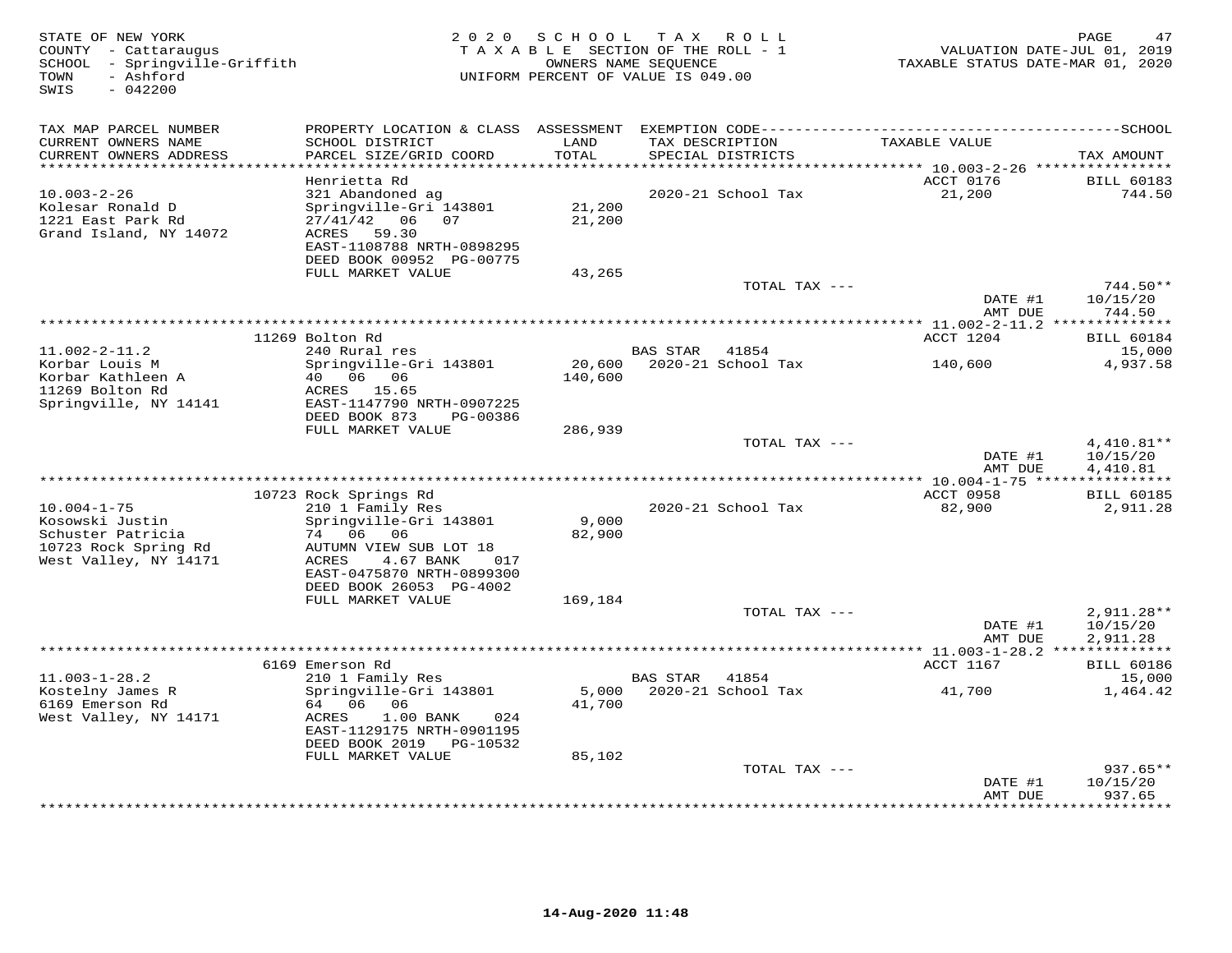| STATE OF NEW YORK<br>COUNTY - Cattaraugus<br>SCHOOL - Springville-Griffith<br>- Ashford<br>TOWN<br>SWIS<br>$-042200$ |                                                                                                                       | 2020 SCHOOL TAX ROLL<br>TAXABLE SECTION OF THE ROLL - 1<br>UNIFORM PERCENT OF VALUE IS 049.00 | OWNERS NAME SEOUENCE                      |                                      |                                                       | PAGE<br>48<br>VALUATION DATE-JUL 01, 2019<br>TAXABLE STATUS DATE-MAR 01, 2020 |
|----------------------------------------------------------------------------------------------------------------------|-----------------------------------------------------------------------------------------------------------------------|-----------------------------------------------------------------------------------------------|-------------------------------------------|--------------------------------------|-------------------------------------------------------|-------------------------------------------------------------------------------|
| TAX MAP PARCEL NUMBER<br>CURRENT OWNERS NAME<br>CURRENT OWNERS ADDRESS                                               | SCHOOL DISTRICT<br>PARCEL SIZE/GRID COORD                                                                             | LAND<br>TOTAL                                                                                 |                                           | TAX DESCRIPTION<br>SPECIAL DISTRICTS | TAXABLE VALUE                                         | TAX AMOUNT                                                                    |
|                                                                                                                      | 6542 Boberg Rd                                                                                                        |                                                                                               |                                           |                                      | 65 PCT OF VALUE USED FOR EXEMPTION PURPOSES ACCT 0330 | <b>BILL 60187</b>                                                             |
| $10.004 - 1 - 17$<br>Kramer Edward W Jr                                                                              | 240 Rural res<br>Springville-Gri 143801                                                                               |                                                                                               | VETWAR CTS 41120<br>21,600 ENH STAR 41834 |                                      |                                                       | 6,000<br>34,900                                                               |
| Kramer Sally A<br>6542 Boberg Rd<br>West Valley, NY 14171                                                            | 68 06 06<br>ACRES 31.07<br>EAST-1125205 NRTH-0895299<br>DEED BOOK 00794 PG-1079                                       |                                                                                               |                                           | 61,700 2020-21 School Tax            | 55,700                                                | 1,956.07                                                                      |
|                                                                                                                      | FULL MARKET VALUE                                                                                                     | 125,918                                                                                       |                                           |                                      |                                                       |                                                                               |
|                                                                                                                      |                                                                                                                       |                                                                                               |                                           | TOTAL TAX ---                        | DATE #1<br>AMT DUE                                    | $730.45**$<br>10/15/20<br>730.45                                              |
|                                                                                                                      |                                                                                                                       |                                                                                               |                                           |                                      |                                                       |                                                                               |
|                                                                                                                      | 5651 Cole Rd                                                                                                          |                                                                                               |                                           |                                      | ACCT 0552                                             | <b>BILL 60188</b>                                                             |
| $11.003 - 1 - 19.1$                                                                                                  | 210 1 Family Res<br>Springville-Gri 143801                                                                            |                                                                                               | SOLR C/T/S 49500                          |                                      |                                                       | 13,200                                                                        |
| Kramer Richard C<br>Kramer Naomi B<br>5651 Cole Rd                                                                   | 53 06<br>06<br>97 BOR                                                                                                 | 11,400 ENH STAR 41834                                                                         |                                           |                                      |                                                       | 34,900<br>4, 417.83                                                           |
| West Valley, NY 14171                                                                                                | 5.92<br>ACRES<br>EAST-0049064 NRTH-0090435<br>DEED BOOK 8160 PG-5001<br>FULL MARKET VALUE                             | 283,673                                                                                       |                                           |                                      |                                                       |                                                                               |
|                                                                                                                      |                                                                                                                       |                                                                                               |                                           | TOTAL TAX ---                        |                                                       | $3,192.22**$                                                                  |
|                                                                                                                      |                                                                                                                       |                                                                                               |                                           |                                      | DATE #1<br>AMT DUE                                    | 10/15/20<br>3,192.22                                                          |
|                                                                                                                      |                                                                                                                       |                                                                                               |                                           |                                      |                                                       |                                                                               |
| $10.004 - 1 - 66$                                                                                                    | Rock Springs Rd<br>314 Rural vac<10                                                                                   |                                                                                               |                                           | 2020-21 School Tax                   | ACCT 0950<br>6,900                                    | <b>BILL 60189</b><br>242.31                                                   |
| Krause Jeremy C<br>10623 Rock Springs Rd                                                                             | Springville-Gri 143801<br>69 06 06                                                                                    | 6,900<br>6,900                                                                                |                                           |                                      |                                                       |                                                                               |
| West Valley, NY 14171                                                                                                | AUTUMN VIEW SUB LOT 2<br>ACRES<br>2.74 BANK<br>081<br>EAST-1125454 NRTH-0898241<br>DEED BOOK 1026 PG-760              |                                                                                               |                                           |                                      |                                                       |                                                                               |
|                                                                                                                      | FULL MARKET VALUE                                                                                                     | 14,082                                                                                        |                                           |                                      |                                                       |                                                                               |
|                                                                                                                      |                                                                                                                       |                                                                                               |                                           | TOTAL TAX ---                        |                                                       | $242.31**$                                                                    |
|                                                                                                                      |                                                                                                                       |                                                                                               |                                           |                                      | DATE #1<br>AMT DUE                                    | 10/15/20<br>242.31                                                            |
|                                                                                                                      | 10623 Rock Springs Rd                                                                                                 |                                                                                               |                                           |                                      | ACCT 0951                                             | <b>BILL 60190</b>                                                             |
| $10.004 - 1 - 67$                                                                                                    | 210 1 Family Res                                                                                                      |                                                                                               | BAS STAR 41854                            |                                      |                                                       | 15,000                                                                        |
| Krause Jeremy C<br>10623 Rock Springs Rd<br>West Valley, NY 14171                                                    | Springville-Gri 143801<br>69 06 06<br>AUTUMN VIEW SUB LOT 3<br>ACRES<br>2.80 BANK<br>081<br>EAST-0476620 NRTH-0898430 | 99,400                                                                                        |                                           | 7,000 2020-21 School Tax             | 99,400                                                | 3,490.72                                                                      |
|                                                                                                                      | DEED BOOK 1026 PG-760                                                                                                 |                                                                                               |                                           |                                      |                                                       |                                                                               |
|                                                                                                                      | FULL MARKET VALUE                                                                                                     | 202,857                                                                                       |                                           | TOTAL TAX ---                        |                                                       | $2,963.95**$                                                                  |
|                                                                                                                      |                                                                                                                       |                                                                                               |                                           |                                      | DATE #1<br>AMT DUE                                    | 10/15/20<br>2,963.95                                                          |
|                                                                                                                      |                                                                                                                       |                                                                                               |                                           |                                      |                                                       | ************                                                                  |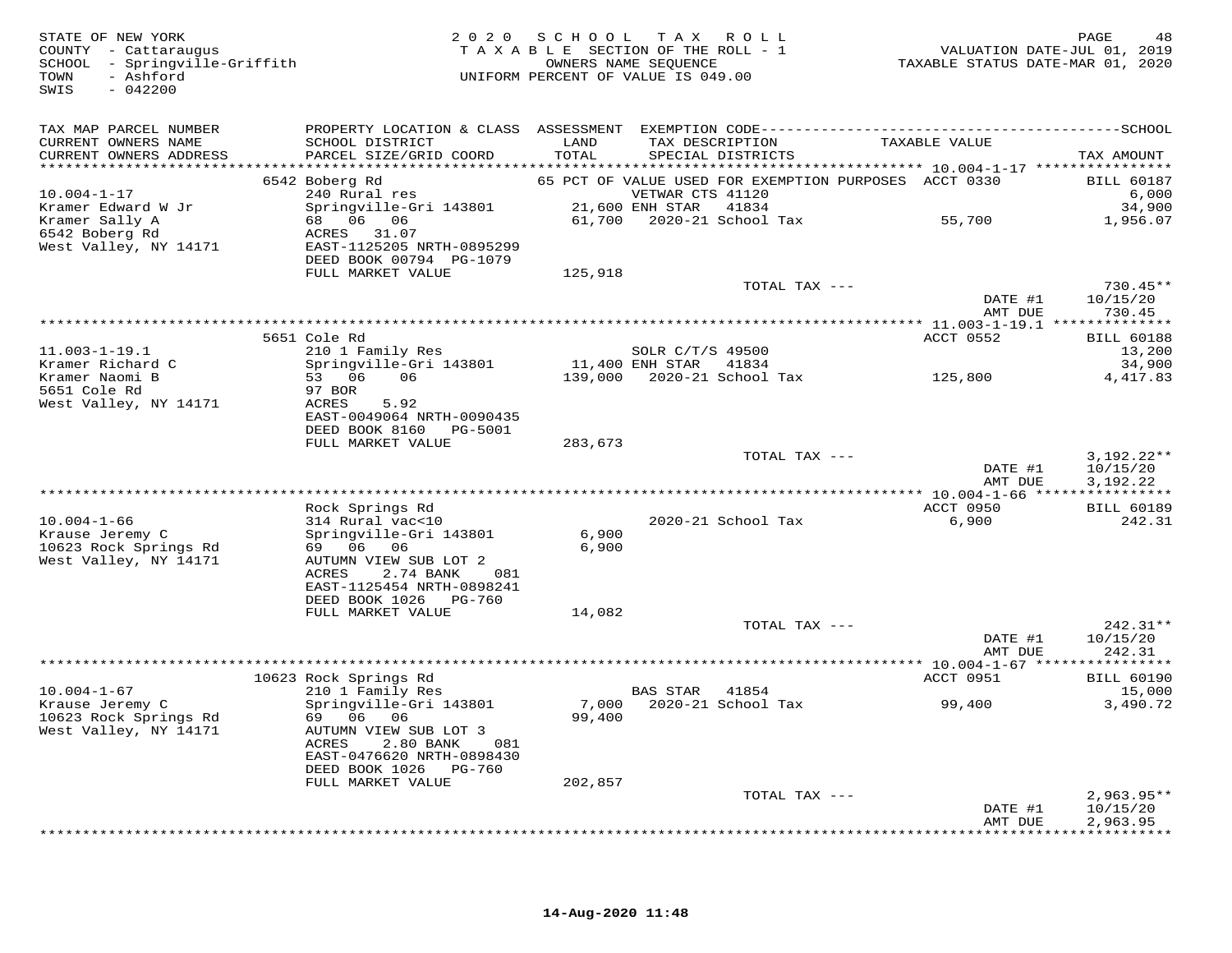| STATE OF NEW YORK<br>COUNTY - Cattaraugus<br>SCHOOL - Springville-Griffith<br>- Ashford<br>TOWN<br>SWIS<br>$-042200$ | 2 0 2 0                                      | SCHOOL<br>TAXABLE SECTION OF THE ROLL - 1<br>OWNERS NAME SEOUENCE<br>UNIFORM PERCENT OF VALUE IS 049.00 | T A X           | R O L L            | TAXABLE STATUS DATE-MAR 01, 2020                    | PAGE<br>49<br>VALUATION DATE-JUL 01, 2019 |
|----------------------------------------------------------------------------------------------------------------------|----------------------------------------------|---------------------------------------------------------------------------------------------------------|-----------------|--------------------|-----------------------------------------------------|-------------------------------------------|
|                                                                                                                      |                                              |                                                                                                         |                 |                    |                                                     |                                           |
| TAX MAP PARCEL NUMBER<br>CURRENT OWNERS NAME                                                                         | SCHOOL DISTRICT                              | LAND                                                                                                    |                 | TAX DESCRIPTION    | TAXABLE VALUE                                       |                                           |
| CURRENT OWNERS ADDRESS                                                                                               | PARCEL SIZE/GRID COORD                       | TOTAL                                                                                                   |                 | SPECIAL DISTRICTS  |                                                     | TAX AMOUNT                                |
| ***********************                                                                                              |                                              |                                                                                                         |                 |                    |                                                     |                                           |
| $11.001 - 1 - 10.4$                                                                                                  | 11527 Beech Tree Rd<br>210 1 Family Res      |                                                                                                         |                 | 2020-21 School Tax | ACCT 1370<br>75,000                                 | <b>BILL 60191</b><br>2,633.84             |
| Kreutzer Nicholas R                                                                                                  | Springville-Gri 143801                       | 5,600                                                                                                   |                 |                    |                                                     |                                           |
| 11527 Beech Tree Rd                                                                                                  | 60 06<br>06                                  | 75,000                                                                                                  |                 |                    |                                                     |                                           |
| Springville, NY 14141                                                                                                | ACRES<br>1.80 BANK<br>081                    |                                                                                                         |                 |                    |                                                     |                                           |
|                                                                                                                      | EAST-0048469 NRTH-0090837                    |                                                                                                         |                 |                    |                                                     |                                           |
|                                                                                                                      | DEED BOOK 22202 PG-7002<br>FULL MARKET VALUE | 153,061                                                                                                 |                 |                    |                                                     |                                           |
|                                                                                                                      |                                              |                                                                                                         |                 | TOTAL TAX ---      |                                                     | $2,633.84**$                              |
|                                                                                                                      |                                              |                                                                                                         |                 |                    | DATE #1                                             | 10/15/20                                  |
|                                                                                                                      |                                              |                                                                                                         |                 |                    | AMT DUE                                             | 2,633.84                                  |
|                                                                                                                      | 10708 Rock Springs Rd                        |                                                                                                         |                 |                    | ACCT 0959                                           | <b>BILL 60192</b>                         |
| $10.004 - 1 - 76.1$                                                                                                  | 240 Rural res                                |                                                                                                         | <b>BAS STAR</b> | 41854              |                                                     | 15,000                                    |
| Krzemien Jeremy                                                                                                      | Springville-Gri 143801                       | 16,100                                                                                                  |                 | 2020-21 School Tax | 91,100                                              | 3,199.24                                  |
| 10724 Rock Springs Rd                                                                                                | 74 06 06                                     | 91,100                                                                                                  |                 |                    |                                                     |                                           |
| West Valley, NY 14171-9781                                                                                           | ACRES 11.35<br>EAST-1124157 NRTH-0899969     |                                                                                                         |                 |                    |                                                     |                                           |
|                                                                                                                      | DEED BOOK 20601 PG-5001                      |                                                                                                         |                 |                    |                                                     |                                           |
|                                                                                                                      | FULL MARKET VALUE                            | 185,918                                                                                                 |                 |                    |                                                     |                                           |
|                                                                                                                      |                                              |                                                                                                         |                 | TOTAL TAX ---      |                                                     | $2.672.47**$                              |
|                                                                                                                      |                                              |                                                                                                         |                 |                    | DATE #1                                             | 10/15/20                                  |
|                                                                                                                      |                                              |                                                                                                         |                 |                    | AMT DUE<br>********** 10.004-1-29.6 *************** | 2,672.47                                  |
|                                                                                                                      | 6743 Schwartz Rd                             |                                                                                                         |                 |                    | <b>ACCT 1109</b>                                    | <b>BILL 60193</b>                         |
| $10.004 - 1 - 29.6$                                                                                                  | 240 Rural res                                |                                                                                                         | BAS STAR        | 41854              |                                                     | 15,000                                    |
| Kucewicz Sigmund S Jr                                                                                                | Springville-Gri 143801                       | 15,400                                                                                                  |                 | 2020-21 School Tax | 95,200                                              | 3,343.23                                  |
| Kucewicz Kellee A<br>6743 Schwartz Rd                                                                                | 74 06<br>06<br>ACRES 10.70 BANK<br>017       | 95,200                                                                                                  |                 |                    |                                                     |                                           |
| West Valley, NY 14717                                                                                                | EAST-1120832 NRTH-0898752                    |                                                                                                         |                 |                    |                                                     |                                           |
|                                                                                                                      | DEED BOOK 17044 PG-4001                      |                                                                                                         |                 |                    |                                                     |                                           |
|                                                                                                                      | FULL MARKET VALUE                            | 194,286                                                                                                 |                 |                    |                                                     |                                           |
|                                                                                                                      |                                              |                                                                                                         |                 | TOTAL TAX ---      |                                                     | $2,816.46**$                              |
|                                                                                                                      |                                              |                                                                                                         |                 |                    | DATE #1<br>AMT DUE                                  | 10/15/20<br>2,816.46                      |
|                                                                                                                      |                                              |                                                                                                         |                 |                    |                                                     |                                           |
|                                                                                                                      | 11101 Nys Rte 240                            |                                                                                                         |                 |                    | ACCT 0635                                           | <b>BILL 60194</b>                         |
| $11.001 - 1 - 33.1$                                                                                                  | 240 Rural res                                |                                                                                                         | <b>BAS STAR</b> | 41854              |                                                     | 15,000                                    |
| Kujawa Joseph F<br>Kujawa Kathryn J                                                                                  | Springville-Gri 143801<br>65 06 06           | 21,200<br>147,200                                                                                       |                 | 2020-21 School Tax | 147,200                                             | 5,169.36                                  |
| 11101 Nys Rte 240                                                                                                    | ACRES 16.53                                  |                                                                                                         |                 |                    |                                                     |                                           |
| West Valley, NY 14171                                                                                                | EAST-1132428 NRTH-0904604                    |                                                                                                         |                 |                    |                                                     |                                           |
|                                                                                                                      | DEED BOOK 1004<br>PG-484                     |                                                                                                         |                 |                    |                                                     |                                           |
|                                                                                                                      | FULL MARKET VALUE                            | 300,408                                                                                                 |                 |                    |                                                     |                                           |
|                                                                                                                      |                                              |                                                                                                         |                 | TOTAL TAX ---      | DATE #1                                             | 4,642.59**<br>10/15/20                    |
|                                                                                                                      |                                              |                                                                                                         |                 |                    | AMT DUE                                             | 4,642.59                                  |
|                                                                                                                      |                                              |                                                                                                         |                 |                    |                                                     | <b>++++++++++</b>                         |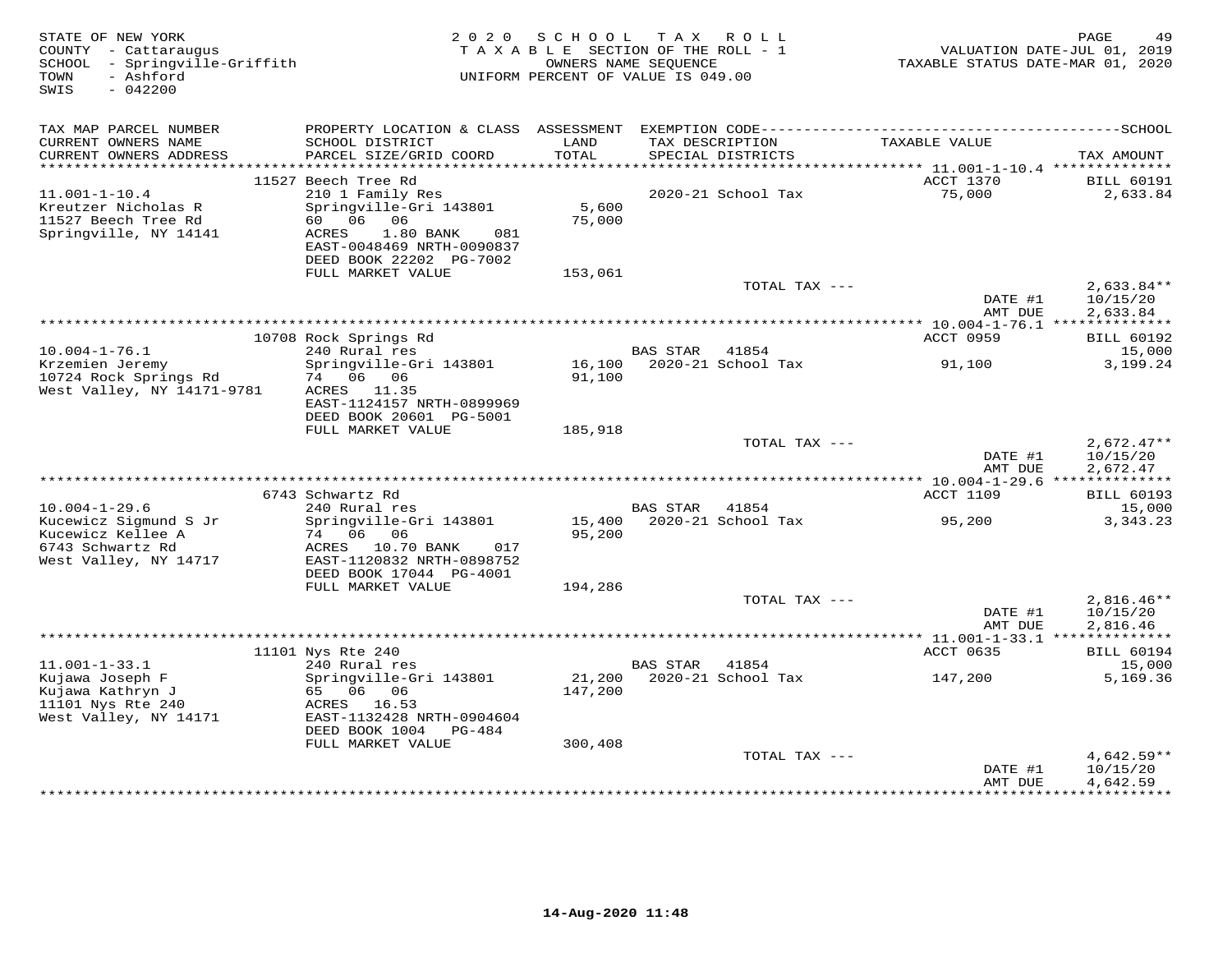| STATE OF NEW YORK<br>COUNTY - Cattaraugus<br>SCHOOL - Springville-Griffith<br>- Ashford<br>TOWN<br>$-042200$<br>SWIS |                                             |               | 2020 SCHOOL TAX ROLL<br>TAXABLE SECTION OF THE ROLL - 1<br>OWNERS NAME SEQUENCE<br>UNIFORM PERCENT OF VALUE IS 049.00 | TAXABLE STATUS DATE-MAR 01, 2020   | PAGE<br>50<br>VALUATION DATE-JUL 01, 2019 |
|----------------------------------------------------------------------------------------------------------------------|---------------------------------------------|---------------|-----------------------------------------------------------------------------------------------------------------------|------------------------------------|-------------------------------------------|
| TAX MAP PARCEL NUMBER                                                                                                |                                             |               |                                                                                                                       |                                    |                                           |
| CURRENT OWNERS NAME<br>CURRENT OWNERS ADDRESS                                                                        | SCHOOL DISTRICT<br>PARCEL SIZE/GRID COORD   | LAND<br>TOTAL | TAX DESCRIPTION<br>SPECIAL DISTRICTS                                                                                  | TAXABLE VALUE                      | TAX AMOUNT                                |
| ***********************                                                                                              |                                             |               |                                                                                                                       |                                    |                                           |
| $10.004 - 1 - 39.2$                                                                                                  | 6814 Peters Rd<br>210 1 Family Res          |               | VETCOM CTS 41130                                                                                                      | ACCT 0998                          | <b>BILL 60195</b><br>10,000               |
| Kulczyk David B                                                                                                      | Springville-Gri 143801                      |               | 5,200 BAS STAR<br>41854                                                                                               |                                    | 15,000                                    |
| 6814 Peters Rd                                                                                                       | 73/77 06 06                                 | 52,600        | 2020-21 School Tax                                                                                                    | 42,600                             | 1,496.02                                  |
| Springville, NY 14141                                                                                                | 1.20<br><b>ACRES</b>                        |               |                                                                                                                       |                                    |                                           |
|                                                                                                                      | EAST-1120206 NRTH-0896274                   |               |                                                                                                                       |                                    |                                           |
|                                                                                                                      | DEED BOOK 982<br>PG-211                     |               |                                                                                                                       |                                    |                                           |
|                                                                                                                      | FULL MARKET VALUE                           | 107,347       |                                                                                                                       |                                    |                                           |
|                                                                                                                      |                                             |               | TOTAL TAX ---                                                                                                         | DATE #1                            | $969.25**$                                |
|                                                                                                                      |                                             |               |                                                                                                                       | AMT DUE                            | 10/15/20<br>969.25                        |
|                                                                                                                      |                                             |               |                                                                                                                       |                                    |                                           |
|                                                                                                                      | 10584 Edies Rd                              |               |                                                                                                                       | <b>ACCT 0185</b>                   | <b>BILL 60196</b>                         |
| $10.004 - 1 - 38.1$                                                                                                  | 240 Rural res                               |               | BAS STAR 41854                                                                                                        |                                    | 15,000                                    |
| Kupka Jay J                                                                                                          | Springville-Gri 143801                      | 22,500        | 2020-21 School Tax                                                                                                    | 110,600                            | 3,884.04                                  |
| Kupka Debbie L                                                                                                       | 73/77 06 06                                 | 110,600       |                                                                                                                       |                                    |                                           |
| 10584 Edies Rd<br>Springville, NY 14141                                                                              | 21.04<br>ACRES<br>EAST-1121137 NRTH-0896065 |               |                                                                                                                       |                                    |                                           |
|                                                                                                                      | DEED BOOK 00954 PG-00817                    |               |                                                                                                                       |                                    |                                           |
|                                                                                                                      | FULL MARKET VALUE                           | 225,714       |                                                                                                                       |                                    |                                           |
|                                                                                                                      |                                             |               | TOTAL TAX ---                                                                                                         |                                    | $3,357.27**$                              |
|                                                                                                                      |                                             |               |                                                                                                                       | DATE #1                            | 10/15/20                                  |
|                                                                                                                      |                                             |               |                                                                                                                       | AMT DUE                            | 3,357.27                                  |
|                                                                                                                      |                                             |               |                                                                                                                       |                                    |                                           |
| $11.001 - 1 - 24.2$                                                                                                  | Beech Tree Rd<br>322 Rural vac>10           |               | 2020-21 School Tax                                                                                                    | ACCT 1491<br>27,600                | <b>BILL 60197</b><br>969.25               |
| Lacrego Darren A                                                                                                     | Springville-Gri 143801                      | 27,600        |                                                                                                                       |                                    |                                           |
| Lacrego Tracy                                                                                                        | 54 06 06                                    | 27,600        |                                                                                                                       |                                    |                                           |
| 3643 Bowen Rd                                                                                                        | ACRES<br>28.35                              |               |                                                                                                                       |                                    |                                           |
| Lancaster, NY 14086                                                                                                  | EAST-1137996 NRTH-0907563                   |               |                                                                                                                       |                                    |                                           |
|                                                                                                                      | DEED BOOK 778<br>PG-00233                   |               |                                                                                                                       |                                    |                                           |
|                                                                                                                      | FULL MARKET VALUE                           | 56,327        |                                                                                                                       |                                    |                                           |
|                                                                                                                      |                                             |               | TOTAL TAX ---                                                                                                         | DATE #1                            | $969.25**$<br>10/15/20                    |
|                                                                                                                      |                                             |               |                                                                                                                       | AMT DUE                            | 969.25                                    |
|                                                                                                                      |                                             |               |                                                                                                                       | **** 11.001-1-24.6 *************** |                                           |
|                                                                                                                      | Beech Tree Rd                               |               |                                                                                                                       | ACCT 1701                          | <b>BILL 60198</b>                         |
| $11.001 - 1 - 24.6$                                                                                                  | 322 Rural vac>10                            |               | 2020-21 School Tax                                                                                                    | 15,700                             | 551.35                                    |
| LaCrego Trust                                                                                                        | Springville-Gri 143801                      | 15,700        |                                                                                                                       |                                    |                                           |
| Darren & Tracy LaCrego                                                                                               | 53/54 06 06                                 | 15,700        |                                                                                                                       |                                    |                                           |
| 3643 Bowen Rd<br>Lancaster, NY 14086                                                                                 | INC. 11.001-1-29<br>ACRES 13.20             |               |                                                                                                                       |                                    |                                           |
|                                                                                                                      | EAST-1138507 NRTH-0307067                   |               |                                                                                                                       |                                    |                                           |
|                                                                                                                      | DEED BOOK 20667 PG-9001                     |               |                                                                                                                       |                                    |                                           |
|                                                                                                                      | FULL MARKET VALUE                           | 32,041        |                                                                                                                       |                                    |                                           |
|                                                                                                                      |                                             |               | TOTAL TAX ---                                                                                                         |                                    | 551.35**                                  |
|                                                                                                                      |                                             |               |                                                                                                                       | DATE #1                            | 10/15/20                                  |
|                                                                                                                      |                                             |               |                                                                                                                       | AMT DUE                            | 551.35<br>* * * * * * * *                 |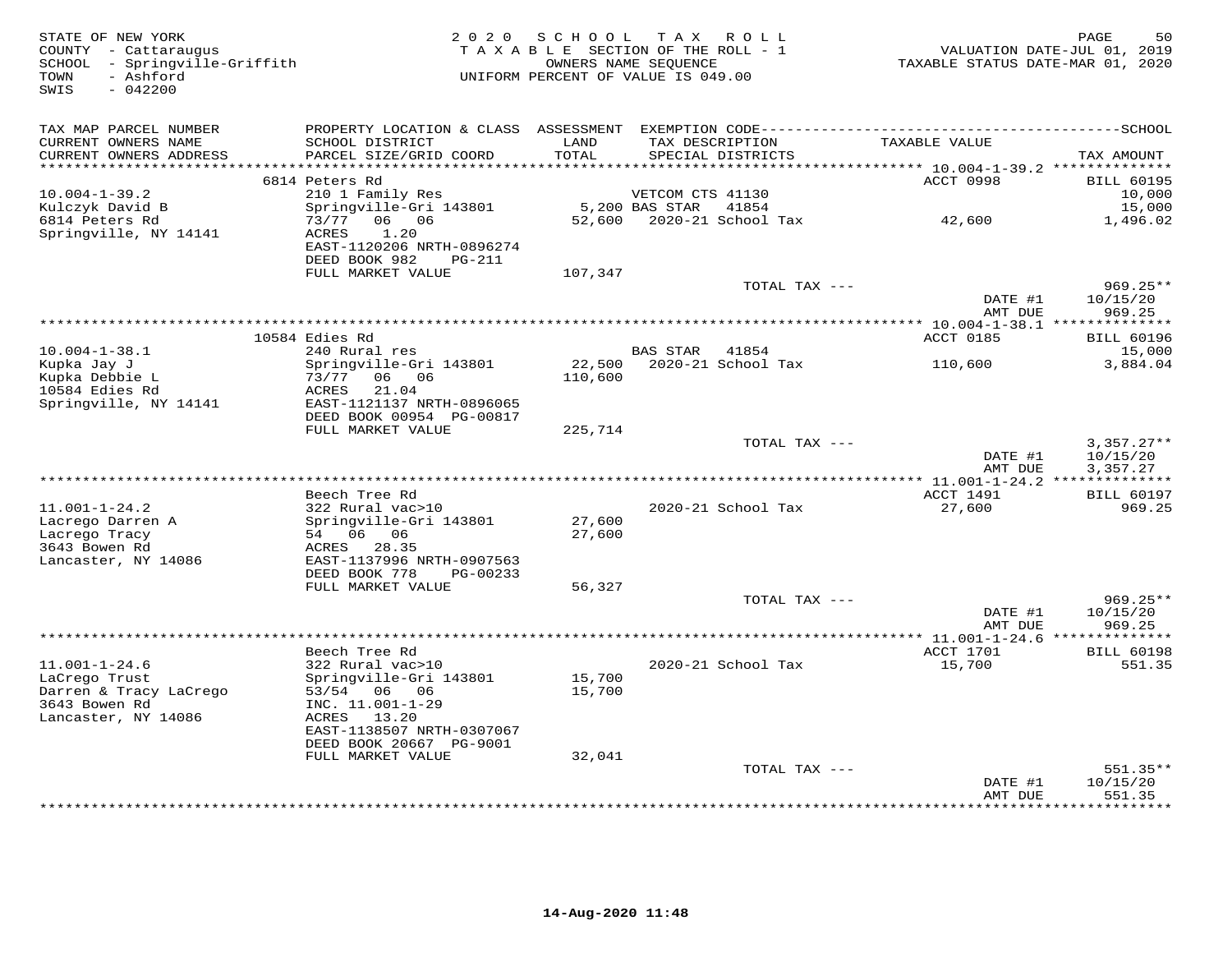| STATE OF NEW YORK<br>COUNTY - Cattaraugus<br>SCHOOL - Springville-Griffith<br>- Ashford<br>TOWN<br>SWIS<br>$-042200$ |                                            | 2020 SCHOOL<br>TAXABLE SECTION OF THE ROLL - 1<br>UNIFORM PERCENT OF VALUE IS 049.00 | OWNERS NAME SEQUENCE | TAX ROLL                             | VALUATION DATE-JUL 01, 2019<br>TAXABLE STATUS DATE-MAR 01, 2020 | PAGE<br>51             |
|----------------------------------------------------------------------------------------------------------------------|--------------------------------------------|--------------------------------------------------------------------------------------|----------------------|--------------------------------------|-----------------------------------------------------------------|------------------------|
| TAX MAP PARCEL NUMBER                                                                                                |                                            |                                                                                      |                      |                                      |                                                                 |                        |
| CURRENT OWNERS NAME<br>CURRENT OWNERS ADDRESS                                                                        | SCHOOL DISTRICT<br>PARCEL SIZE/GRID COORD  | LAND<br>TOTAL                                                                        |                      | TAX DESCRIPTION<br>SPECIAL DISTRICTS | TAXABLE VALUE                                                   | TAX AMOUNT             |
|                                                                                                                      |                                            |                                                                                      |                      |                                      |                                                                 |                        |
|                                                                                                                      | 10451 Edies Rd                             |                                                                                      |                      |                                      | ACCT 0463                                                       | <b>BILL 60199</b>      |
| $10.004 - 1 - 46$                                                                                                    | 240 Rural res                              |                                                                                      | AGED S               | 41804                                |                                                                 | 22,300                 |
| Lamphier Mary Ellen                                                                                                  | Springville-Gri 143801                     | 19,500 ENH STAR 41834                                                                |                      |                                      |                                                                 | 22,300                 |
| 10451 Edies Rd                                                                                                       | 73/77 06 06                                |                                                                                      |                      |                                      | 44,600 2020-21 School Tax 22,300                                | 783.13                 |
| Springville, NY 14141                                                                                                | ACRES<br>14.54                             |                                                                                      |                      |                                      |                                                                 |                        |
|                                                                                                                      | EAST-1119758 NRTH-0894655                  |                                                                                      |                      |                                      |                                                                 |                        |
|                                                                                                                      | DEED BOOK 00938 PG-00393                   |                                                                                      |                      |                                      |                                                                 |                        |
|                                                                                                                      | FULL MARKET VALUE                          | 91,020                                                                               |                      |                                      |                                                                 |                        |
|                                                                                                                      |                                            |                                                                                      |                      | TOTAL TAX ---                        |                                                                 | $0.00**$               |
|                                                                                                                      | 11751 Bolton Rd                            |                                                                                      |                      |                                      | ACCT 1219                                                       | <b>BILL 60200</b>      |
| $3.004 - 2 - 3.2$                                                                                                    |                                            |                                                                                      | BAS STAR 41854       |                                      |                                                                 | 15,000                 |
| Landsiedel Maryrose                                                                                                  | 210 1 Family Res<br>Springville-Gri 143801 |                                                                                      |                      |                                      | 5,700 $2020-21$ School Tax 49,500                               | 1,738.34               |
| 11751 Bolton Rd                                                                                                      | 41  06  06                                 | 49,500                                                                               |                      |                                      |                                                                 |                        |
| Springville, NY 14141                                                                                                | ACRES 1.65                                 |                                                                                      |                      |                                      |                                                                 |                        |
|                                                                                                                      | EAST-1148406 NRTH-0915397                  |                                                                                      |                      |                                      |                                                                 |                        |
|                                                                                                                      | DEED BOOK 19129 PG-6001                    |                                                                                      |                      |                                      |                                                                 |                        |
|                                                                                                                      | FULL MARKET VALUE                          | 101,020                                                                              |                      |                                      |                                                                 |                        |
|                                                                                                                      |                                            |                                                                                      |                      | TOTAL TAX ---                        |                                                                 | $1,211.57**$           |
|                                                                                                                      |                                            |                                                                                      |                      |                                      | DATE #1                                                         | 10/15/20               |
|                                                                                                                      |                                            |                                                                                      |                      |                                      | AMT DUE                                                         | 1,211.57               |
|                                                                                                                      |                                            |                                                                                      |                      |                                      |                                                                 |                        |
|                                                                                                                      | Bolton Rd                                  |                                                                                      |                      |                                      | ACCT 0249                                                       | <b>BILL 60201</b>      |
| $3.004 - 2 - 3.1$                                                                                                    | 322 Rural vac>10                           |                                                                                      |                      | 2020-21 School Tax                   | 15,200                                                          | 533.79                 |
| Landsiedel Timothy J                                                                                                 | Springville-Gri 143801                     | 15,200                                                                               |                      |                                      |                                                                 |                        |
| Landsiedel William J                                                                                                 | 41 06 06                                   | 15,200                                                                               |                      |                                      |                                                                 |                        |
| 11751 Bolton Rd                                                                                                      | ACRES 17.75                                |                                                                                      |                      |                                      |                                                                 |                        |
| Springville, NY 14141                                                                                                | EAST-1148064 NRTH-0915301                  |                                                                                      |                      |                                      |                                                                 |                        |
|                                                                                                                      | DEED BOOK 2989<br>PG-9001                  |                                                                                      |                      |                                      |                                                                 |                        |
|                                                                                                                      | FULL MARKET VALUE                          | 31,020                                                                               |                      |                                      |                                                                 |                        |
|                                                                                                                      |                                            |                                                                                      |                      | TOTAL TAX ---                        | DATE #1                                                         | $533.79**$<br>10/15/20 |
|                                                                                                                      |                                            |                                                                                      |                      |                                      | AMT DUE                                                         | 533.79                 |
|                                                                                                                      |                                            |                                                                                      |                      |                                      |                                                                 |                        |
|                                                                                                                      | Henrietta Rd                               |                                                                                      |                      |                                      |                                                                 | <b>BILL 60202</b>      |
| $10.003 - 2 - 15.8$                                                                                                  | 330 Vacant comm                            |                                                                                      |                      | 2020-21 School Tax                   | 5,900                                                           | 207.20                 |
| LARB Properties, LLC                                                                                                 | Springville-Gri 143801                     | 5,900                                                                                |                      |                                      |                                                                 |                        |
| 115 Tillinghast Pl                                                                                                   | 53 06 07                                   | 5,900                                                                                |                      |                                      |                                                                 |                        |
| Buffalo, NY 14216                                                                                                    | split from 10.003-2-15.3                   |                                                                                      |                      |                                      |                                                                 |                        |
|                                                                                                                      | ACRES<br>3.12                              |                                                                                      |                      |                                      |                                                                 |                        |
|                                                                                                                      | EAST-1116165 NRTH-0900977                  |                                                                                      |                      |                                      |                                                                 |                        |
|                                                                                                                      | DEED BOOK 20200 PG-3548                    |                                                                                      |                      |                                      |                                                                 |                        |
|                                                                                                                      | FULL MARKET VALUE                          | 12,041                                                                               |                      |                                      |                                                                 |                        |
|                                                                                                                      |                                            |                                                                                      |                      | TOTAL TAX ---                        |                                                                 | $207.20**$             |
|                                                                                                                      |                                            |                                                                                      |                      |                                      | DATE #1                                                         | 10/15/20               |
|                                                                                                                      |                                            |                                                                                      |                      |                                      | AMT DUE                                                         | 207.20<br>**********   |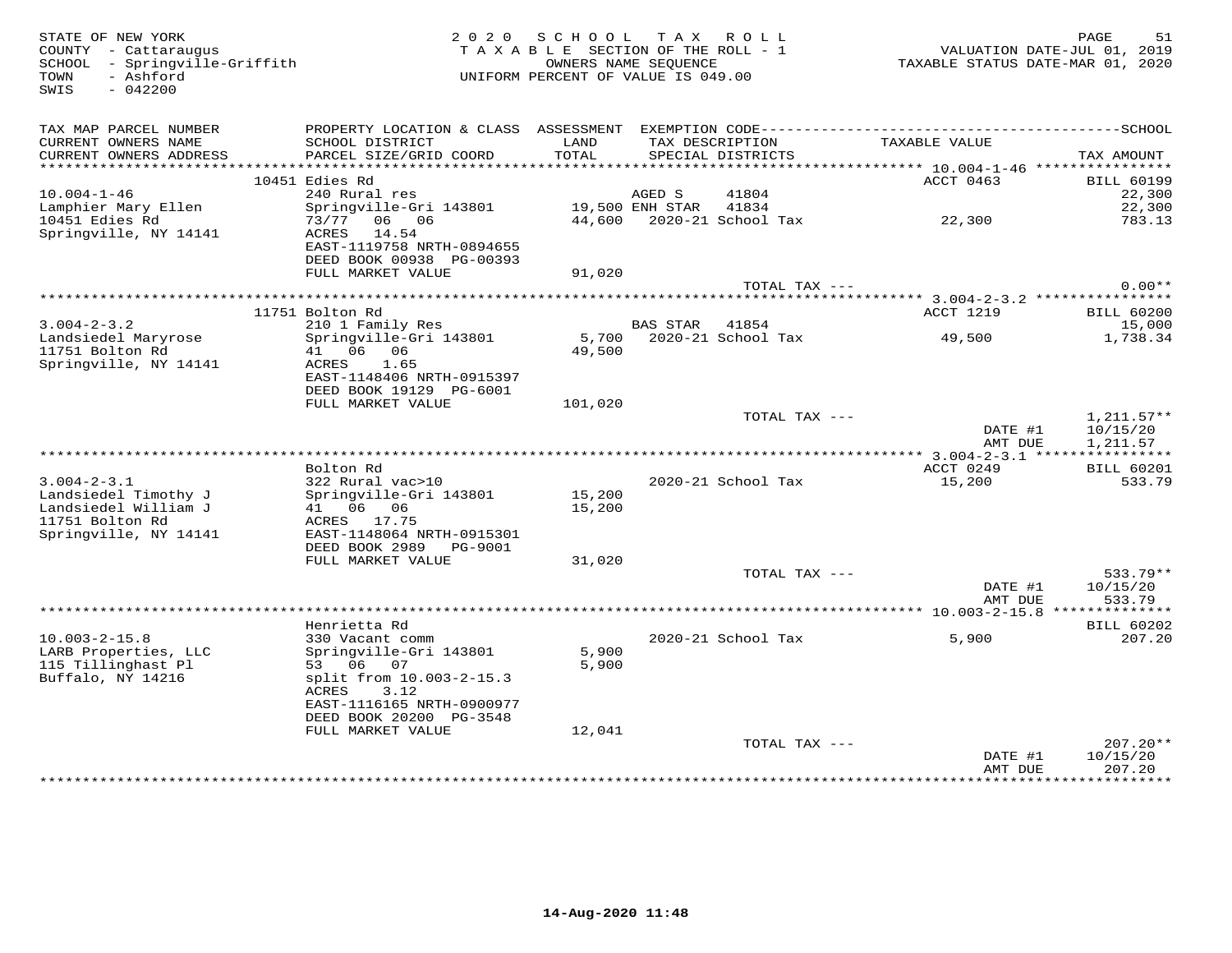| STATE OF NEW YORK<br>COUNTY - Cattaraugus<br>SCHOOL - Springville-Griffith<br>- Ashford<br>TOWN<br>SWIS<br>$-042200$ | 2 0 2 0                                                                                                                                                    | SCHOOL           | T A X<br>ROLL<br>TAXABLE SECTION OF THE ROLL - 1<br>OWNERS NAME SEQUENCE<br>UNIFORM PERCENT OF VALUE IS 049.00 | VALUATION DATE-JUL 01, 2019<br>TAXABLE STATUS DATE-MAR 01, 2020 | 52<br>PAGE                           |
|----------------------------------------------------------------------------------------------------------------------|------------------------------------------------------------------------------------------------------------------------------------------------------------|------------------|----------------------------------------------------------------------------------------------------------------|-----------------------------------------------------------------|--------------------------------------|
| TAX MAP PARCEL NUMBER<br>CURRENT OWNERS NAME<br>CURRENT OWNERS ADDRESS<br>***********************                    | PROPERTY LOCATION & CLASS ASSESSMENT<br>SCHOOL DISTRICT<br>PARCEL SIZE/GRID COORD                                                                          | LAND<br>TOTAL    | TAX DESCRIPTION<br>SPECIAL DISTRICTS                                                                           | TAXABLE VALUE                                                   | TAX AMOUNT                           |
|                                                                                                                      | Henrietta Rd                                                                                                                                               |                  |                                                                                                                |                                                                 | <b>BILL 60203</b>                    |
| $10.003 - 2 - 16.3$<br>LARB Properties, LLC<br>115 Tillinghast Pl<br>Buffalo, NY 14216                               | 710 Manufacture<br>Springville-Gri 143801<br>53 06 07<br>split from 10.003-2-16.1<br>ACRES<br>2.07<br>EAST-1116777 NRTH-0900783<br>DEED BOOK 20200 PG-3548 | 5,900<br>109,500 | 2020-21 School Tax                                                                                             | 109,500                                                         | 3,845.41                             |
|                                                                                                                      | FULL MARKET VALUE                                                                                                                                          | 223,469          |                                                                                                                |                                                                 |                                      |
|                                                                                                                      |                                                                                                                                                            |                  | TOTAL TAX ---                                                                                                  | DATE #1<br>AMT DUE                                              | $3,845.41**$<br>10/15/20<br>3,845.41 |
|                                                                                                                      |                                                                                                                                                            |                  |                                                                                                                |                                                                 | ***********                          |
| $10.003 - 2 - 9$                                                                                                     | 7298 Henrietta Rd<br>210 1 Family Res                                                                                                                      |                  | VETWAR CTS 41120                                                                                               | ACCT 0905                                                       | <b>BILL 60204</b><br>6,000           |
| Larson Ronald W                                                                                                      | Springville-Gri 143801                                                                                                                                     |                  | 5,200 ENH STAR<br>41834                                                                                        |                                                                 | 34,900                               |
| Larson Lorraine I<br>7298 Henrietta Rd<br>Springville, NY 14141                                                      | 54 06<br>07<br>1.27<br>ACRES<br>EAST-1112696 NRTH-0902070<br>DEED BOOK 756<br>PG-00966                                                                     | 53,000           | 2020-21 School Tax                                                                                             | 47,000                                                          | 1,650.54                             |
|                                                                                                                      | FULL MARKET VALUE                                                                                                                                          | 108,163          |                                                                                                                |                                                                 |                                      |
|                                                                                                                      |                                                                                                                                                            |                  | TOTAL TAX ---                                                                                                  | DATE #1<br>AMT DUE                                              | $424.93**$<br>10/15/20<br>424.93     |
|                                                                                                                      |                                                                                                                                                            |                  | **********************                                                                                         | * $19.001 - 2 - 32$ ***                                         | *********                            |
| $19.001 - 2 - 32$                                                                                                    | Connoisarauley Rd<br>260 Seasonal res                                                                                                                      |                  | 2020-21 School Tax                                                                                             | ACCT 0852<br>42,400                                             | <b>BILL 60205</b><br>1,489.00        |
| Laux Revocable Trust, dated Ju Springville-Gri 143801<br>1321 Martin Road<br>West Henrietta, NY 14586                | 11  06  07<br>ACRES 63.10<br>EAST-1110963 NRTH-0893331<br>DEED BOOK 20200 PG-4434                                                                          | 24,000<br>42,400 |                                                                                                                |                                                                 |                                      |
|                                                                                                                      | FULL MARKET VALUE                                                                                                                                          | 86,531           |                                                                                                                |                                                                 |                                      |
|                                                                                                                      | ***************************                                                                                                                                |                  | TOTAL TAX ---<br>**********************                                                                        | DATE #1<br>AMT DUE                                              | $1,489.00**$<br>10/15/20<br>1,489.00 |
|                                                                                                                      | 5931 Cole Rd                                                                                                                                               |                  |                                                                                                                | ** 11.003-1-15.2 **************<br>ACCT 1243                    | <b>BILL 60206</b>                    |
| $11.003 - 1 - 15.2$<br>Lawson Robert John<br>3840 Sunset Dr.<br>Strykersville, NY 14145                              | 210 1 Family Res<br>Springville-Gri 143801<br>59 06<br>06<br>2.20<br>ACRES<br>EAST-1134138 NRTH-0903855<br>DEED BOOK 23782 PG-9006                         | 6,300<br>6,300   | 2020-21 School Tax                                                                                             | 6,300                                                           | 221.24                               |
|                                                                                                                      | FULL MARKET VALUE                                                                                                                                          | 12,857           |                                                                                                                |                                                                 | 221.24**                             |
|                                                                                                                      |                                                                                                                                                            |                  | TOTAL TAX ---                                                                                                  | DATE #1<br>AMT DUE                                              | 10/15/20<br>221.24                   |
|                                                                                                                      |                                                                                                                                                            |                  |                                                                                                                |                                                                 | **********                           |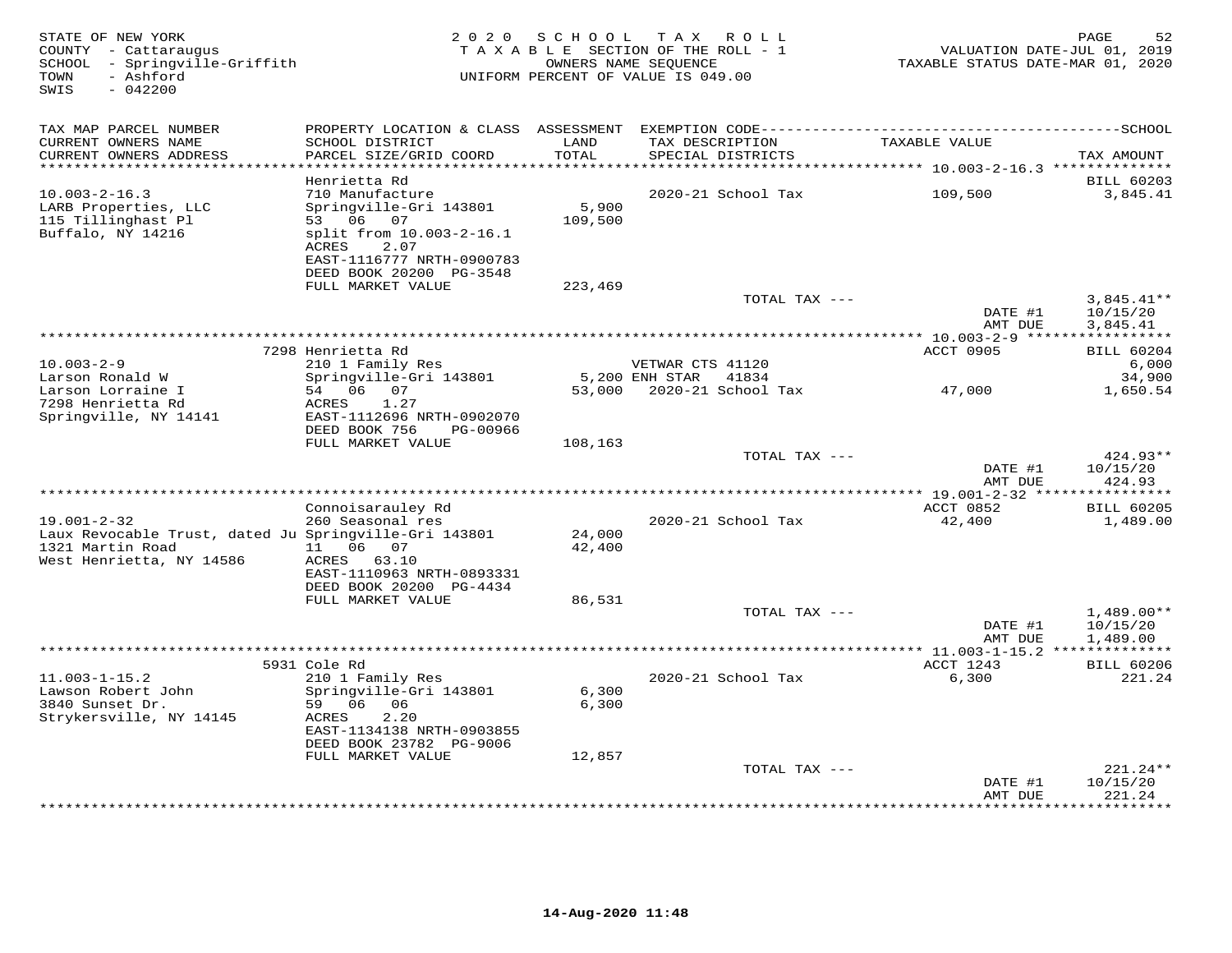| STATE OF NEW YORK<br>COUNTY - Cattaraugus<br>SCHOOL - Springville-Griffith<br>- Ashford<br>TOWN<br>SWIS<br>$-042200$ | 2 0 2 0                                                                           | SCHOOL<br>TAXABLE SECTION OF THE ROLL - 1<br>OWNERS NAME SEQUENCE<br>UNIFORM PERCENT OF VALUE IS 049.00 |                 | TAX ROLL                             | VALUATION DATE-JUL 01, 2019<br>TAXABLE STATUS DATE-MAR 01, 2020 | 53<br>PAGE                                 |
|----------------------------------------------------------------------------------------------------------------------|-----------------------------------------------------------------------------------|---------------------------------------------------------------------------------------------------------|-----------------|--------------------------------------|-----------------------------------------------------------------|--------------------------------------------|
| TAX MAP PARCEL NUMBER                                                                                                |                                                                                   |                                                                                                         |                 |                                      |                                                                 |                                            |
| CURRENT OWNERS NAME<br>CURRENT OWNERS ADDRESS<br>************************                                            | SCHOOL DISTRICT<br>PARCEL SIZE/GRID COORD                                         | LAND<br>TOTAL                                                                                           |                 | TAX DESCRIPTION<br>SPECIAL DISTRICTS | TAXABLE VALUE                                                   | TAX AMOUNT                                 |
|                                                                                                                      | 11655 Bolton Rd                                                                   |                                                                                                         |                 |                                      | ACCT 1729                                                       | <b>BILL 60207</b>                          |
| $3.004 - 2 - 5.1$                                                                                                    | 210 1 Family Res                                                                  |                                                                                                         | <b>BAS STAR</b> | 41854                                |                                                                 | 15,000                                     |
| Lawton Paul I<br>Lawton Marie D                                                                                      | Springville-Gri 143801<br>06<br>06<br>41                                          | 7,500<br>96,200                                                                                         |                 | 2020-21 School Tax                   | 96,200                                                          | 3,378.34                                   |
| PO Box 2390<br>Springville, NY 14141-0239                                                                            | ACRES<br>3.52<br>EAST-1147945 NRTH-0913713<br>DEED BOOK 961                       |                                                                                                         |                 |                                      |                                                                 |                                            |
|                                                                                                                      | <b>PG-559</b><br>FULL MARKET VALUE                                                | 196,327                                                                                                 |                 |                                      |                                                                 |                                            |
|                                                                                                                      |                                                                                   |                                                                                                         |                 | TOTAL TAX ---                        | DATE #1                                                         | $2,851.58**$<br>10/15/20                   |
|                                                                                                                      |                                                                                   | ***********************************                                                                     |                 |                                      | AMT DUE                                                         | 2,851.58                                   |
|                                                                                                                      | 10600 Edies Rd                                                                    |                                                                                                         |                 |                                      | $*10.004 - 1 - 36$ **<br>ACCT 0471                              | * * * * * * * * * * *<br><b>BILL 60208</b> |
| $10.004 - 1 - 36$                                                                                                    | 210 1 Family Res                                                                  |                                                                                                         |                 | 2020-21 School Tax                   | 125,000                                                         | 4,389.74                                   |
| Lee John P                                                                                                           | Springville-Gri 143801                                                            | 8,300                                                                                                   |                 |                                      |                                                                 |                                            |
| Lee Donna M                                                                                                          | 73 06 06                                                                          | 125,000                                                                                                 |                 |                                      |                                                                 |                                            |
| 10600 Edies Rd                                                                                                       | ACRES<br>6.10                                                                     |                                                                                                         |                 |                                      |                                                                 |                                            |
| Springville, NY 14141                                                                                                | EAST-1121353 NRTH-0896758<br>DEED BOOK 26001 PG-7001                              |                                                                                                         |                 |                                      |                                                                 |                                            |
|                                                                                                                      | FULL MARKET VALUE                                                                 | 255,102                                                                                                 |                 |                                      |                                                                 |                                            |
|                                                                                                                      |                                                                                   |                                                                                                         |                 | TOTAL TAX ---                        |                                                                 | $4,389.74**$                               |
|                                                                                                                      |                                                                                   |                                                                                                         |                 |                                      | DATE #1<br>AMT DUE                                              | 10/15/20<br>4,389.74                       |
|                                                                                                                      | 6790 Schwartz Rd                                                                  |                                                                                                         |                 |                                      | ACCT 1330                                                       | <b>BILL 60209</b>                          |
| $10.004 - 1 - 1.2$                                                                                                   | 270 Mfg housing                                                                   |                                                                                                         | <b>BAS STAR</b> | 41854                                |                                                                 | 15,000                                     |
| Lemanski Wayne R                                                                                                     | Springville-Gri 143801                                                            | 9,200                                                                                                   |                 | 2020-21 School Tax                   | 71,500                                                          | 2,510.93                                   |
| 6790 Schwartz Rd                                                                                                     | 06 06<br>78                                                                       | 71,500                                                                                                  |                 |                                      |                                                                 |                                            |
| West Valley, NY 14171                                                                                                | ACRES 10.95 BANK<br>017<br>EAST-1119208 NRTH-0901063<br>DEED BOOK 5311<br>PG-8002 |                                                                                                         |                 |                                      |                                                                 |                                            |
|                                                                                                                      | FULL MARKET VALUE                                                                 | 145,918                                                                                                 |                 |                                      |                                                                 |                                            |
|                                                                                                                      |                                                                                   |                                                                                                         |                 | TOTAL TAX ---                        |                                                                 | $1,984.16**$                               |
|                                                                                                                      |                                                                                   |                                                                                                         |                 |                                      | DATE #1                                                         | 10/15/20                                   |
|                                                                                                                      |                                                                                   |                                                                                                         |                 |                                      | AMT DUE                                                         | 1,984.16<br>***********                    |
|                                                                                                                      | Nys Rte 240                                                                       |                                                                                                         |                 |                                      | ACCT 0472                                                       | <b>BILL 60210</b>                          |
| $11.003 - 1 - 25$                                                                                                    | 314 Rural vac<10                                                                  |                                                                                                         |                 | 2020-21 School Tax                   | 10,800                                                          | 379.27                                     |
| Levan Jerome                                                                                                         | Springville-Gri 143801                                                            | 10,800                                                                                                  |                 |                                      |                                                                 |                                            |
| 84 Fair Oak Ln                                                                                                       | 59 06<br>06                                                                       | 10,800                                                                                                  |                 |                                      |                                                                 |                                            |
| Cheektowaga, NY 14227                                                                                                | ACRES<br>7.74<br>EAST-1134304 NRTH-0902181                                        |                                                                                                         |                 |                                      |                                                                 |                                            |
|                                                                                                                      | DEED BOOK 828<br>PG-00441<br>FULL MARKET VALUE                                    | 22,041                                                                                                  |                 |                                      |                                                                 |                                            |
|                                                                                                                      |                                                                                   |                                                                                                         |                 | TOTAL TAX ---                        |                                                                 | $379.27**$                                 |
|                                                                                                                      |                                                                                   |                                                                                                         |                 |                                      | DATE #1                                                         | 10/15/20                                   |
|                                                                                                                      |                                                                                   |                                                                                                         |                 |                                      | AMT DUE<br>*********                                            | 379.27<br>*********                        |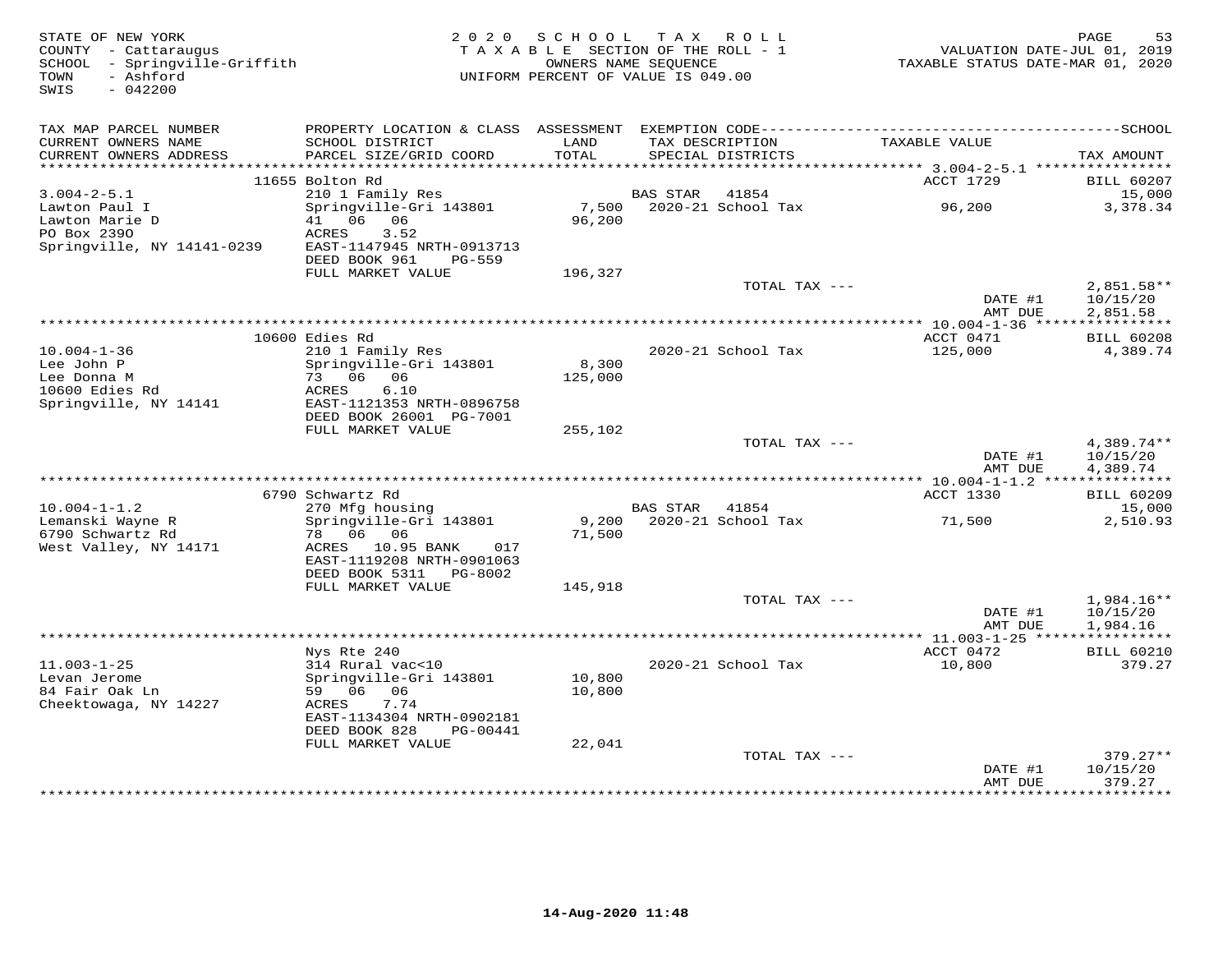| STATE OF NEW YORK<br>COUNTY - Cattaraugus<br>SCHOOL - Springville-Griffith<br>TOWN<br>- Ashford<br>SWIS<br>$-042200$ | 2 0 2 0                                                                           | SCHOOL TAX ROLL<br>TAXABLE SECTION OF THE ROLL - 1<br>UNIFORM PERCENT OF VALUE IS 049.00 | OWNERS NAME SEQUENCE                 |                                      | TAXABLE STATUS DATE-MAR 01, 2020                    | PAGE<br>54<br>VALUATION DATE-JUL 01, 2019 |
|----------------------------------------------------------------------------------------------------------------------|-----------------------------------------------------------------------------------|------------------------------------------------------------------------------------------|--------------------------------------|--------------------------------------|-----------------------------------------------------|-------------------------------------------|
| TAX MAP PARCEL NUMBER                                                                                                |                                                                                   |                                                                                          |                                      |                                      |                                                     |                                           |
| CURRENT OWNERS NAME<br>CURRENT OWNERS ADDRESS                                                                        | SCHOOL DISTRICT<br>PARCEL SIZE/GRID COORD                                         | LAND<br>TOTAL                                                                            |                                      | TAX DESCRIPTION<br>SPECIAL DISTRICTS | TAXABLE VALUE                                       | TAX AMOUNT                                |
| *******************                                                                                                  | 10711 Nys Rte 240                                                                 | *******                                                                                  |                                      |                                      | ******** 11.003-2-18.5 ***************<br>ACCT 1607 | <b>BILL 60211</b>                         |
| $11.003 - 2 - 18.5$                                                                                                  | 240 Rural res                                                                     |                                                                                          | AG DIST                              | 41720                                |                                                     | 2,669                                     |
| Lux Robert                                                                                                           | Springville-Gri 143801                                                            |                                                                                          | 17,700 ENH STAR                      | 41834                                |                                                     | 34,900                                    |
| Lux Linda S                                                                                                          | $57 - 6 - 6$                                                                      |                                                                                          |                                      | 80,700 2020-21 School Tax            | 78,031                                              | 2,740.29                                  |
| 10711 Nys Rte 240<br>West Valley, NY 14171                                                                           | 36.20 BANK<br>ACRES<br>081<br>EAST-1133197 NRTH-0897509<br>DEED BOOK 5724 PG-6001 |                                                                                          |                                      |                                      |                                                     |                                           |
| MAY BE SUBJECT TO PAYMENT<br>UNDER AGDIST LAW TIL 2024                                                               | FULL MARKET VALUE                                                                 | 164,694                                                                                  |                                      |                                      |                                                     |                                           |
|                                                                                                                      |                                                                                   |                                                                                          |                                      | TOTAL TAX ---                        |                                                     | $1,514.67**$                              |
|                                                                                                                      |                                                                                   |                                                                                          |                                      |                                      | DATE #1<br>AMT DUE                                  | 10/15/20<br>1,514.67                      |
|                                                                                                                      |                                                                                   |                                                                                          |                                      |                                      |                                                     |                                           |
|                                                                                                                      | 10559 Edies Rd                                                                    |                                                                                          |                                      |                                      | ACCT 0586                                           | <b>BILL 60212</b>                         |
| $10.004 - 1 - 39.1$<br>Lynch James F                                                                                 | 210 1 Family Res<br>Springville-Gri 143801                                        |                                                                                          | VETWAR CTS 41120<br>$5.200$ ENH STAR | 41834                                |                                                     | 6,000<br>34,900                           |
| 10559 Edies Rd                                                                                                       | 73 06 06                                                                          | 46,100                                                                                   |                                      | 2020-21 School Tax                   | 40,100                                              | 1,408.23                                  |
| Springville, NY 14141                                                                                                | FRNT 250.00 DPTH 210.00<br>EAST-1120369 NRTH-0896343<br>DEED BOOK 986<br>PG-468   |                                                                                          |                                      |                                      |                                                     |                                           |
|                                                                                                                      | FULL MARKET VALUE                                                                 | 94,082                                                                                   |                                      |                                      |                                                     |                                           |
|                                                                                                                      |                                                                                   |                                                                                          |                                      | TOTAL TAX ---                        | DATE #1                                             | 182.61**<br>10/15/20                      |
|                                                                                                                      |                                                                                   |                                                                                          |                                      |                                      | AMT DUE                                             | 182.61                                    |
|                                                                                                                      |                                                                                   |                                                                                          |                                      |                                      |                                                     |                                           |
| $11.001 - 1 - 8.5$                                                                                                   | 11465 Nys Rte 240<br>220 2 Family Res                                             |                                                                                          |                                      | 2020-21 School Tax                   | ACCT 1384<br>84,400                                 | <b>BILL 60213</b><br>2,963.95             |
| Madar Brandon M                                                                                                      | Springville-Gri 143801                                                            | 8,000                                                                                    |                                      |                                      |                                                     |                                           |
| Madar Lauren L                                                                                                       | 65 06 06                                                                          | 84,400                                                                                   |                                      |                                      |                                                     |                                           |
| 11465 NYS Route 240<br>Springville, NY 14141                                                                         | 4.75 BANK<br>ACRES<br>017<br>EAST-1132639 NRTH-0908347<br>DEED BOOK 22143 PG-8002 |                                                                                          |                                      |                                      |                                                     |                                           |
|                                                                                                                      | FULL MARKET VALUE                                                                 | 172,245                                                                                  |                                      |                                      |                                                     |                                           |
|                                                                                                                      |                                                                                   |                                                                                          |                                      | TOTAL TAX ---                        |                                                     | $2,963.95**$                              |
|                                                                                                                      |                                                                                   |                                                                                          |                                      |                                      | DATE #1                                             | 10/15/20                                  |
|                                                                                                                      |                                                                                   |                                                                                          |                                      |                                      | AMT DUE                                             | 2,963.95                                  |
|                                                                                                                      |                                                                                   |                                                                                          |                                      |                                      |                                                     |                                           |
| $10.003 - 2 - 21.1$                                                                                                  | Peters Rd<br>240 Rural res                                                        |                                                                                          |                                      | 2020-21 School Tax                   | ACCT 0487<br>177,800                                | <b>BILL 60214</b><br>6,243.97             |
| Mahl Family Limited                                                                                                  | Springville-Gri 143801                                                            | 58,400                                                                                   |                                      |                                      |                                                     |                                           |
| 2307 Date St                                                                                                         | 26 06 07                                                                          | 177,800                                                                                  |                                      |                                      |                                                     |                                           |
| St James City, FL 33956                                                                                              | ACRES 86.95<br>EAST-1112903 NRTH-0896109                                          |                                                                                          |                                      |                                      |                                                     |                                           |
|                                                                                                                      | DEED BOOK 00952 PG-00942                                                          |                                                                                          |                                      |                                      |                                                     |                                           |
|                                                                                                                      | FULL MARKET VALUE                                                                 | 362,857                                                                                  |                                      |                                      |                                                     |                                           |
|                                                                                                                      |                                                                                   |                                                                                          |                                      | TOTAL TAX ---                        |                                                     | $6, 243.97**$                             |
|                                                                                                                      |                                                                                   |                                                                                          |                                      |                                      | DATE #1                                             | 10/15/20                                  |
|                                                                                                                      |                                                                                   |                                                                                          |                                      |                                      | AMT DUE                                             | 6,243.97<br>***********                   |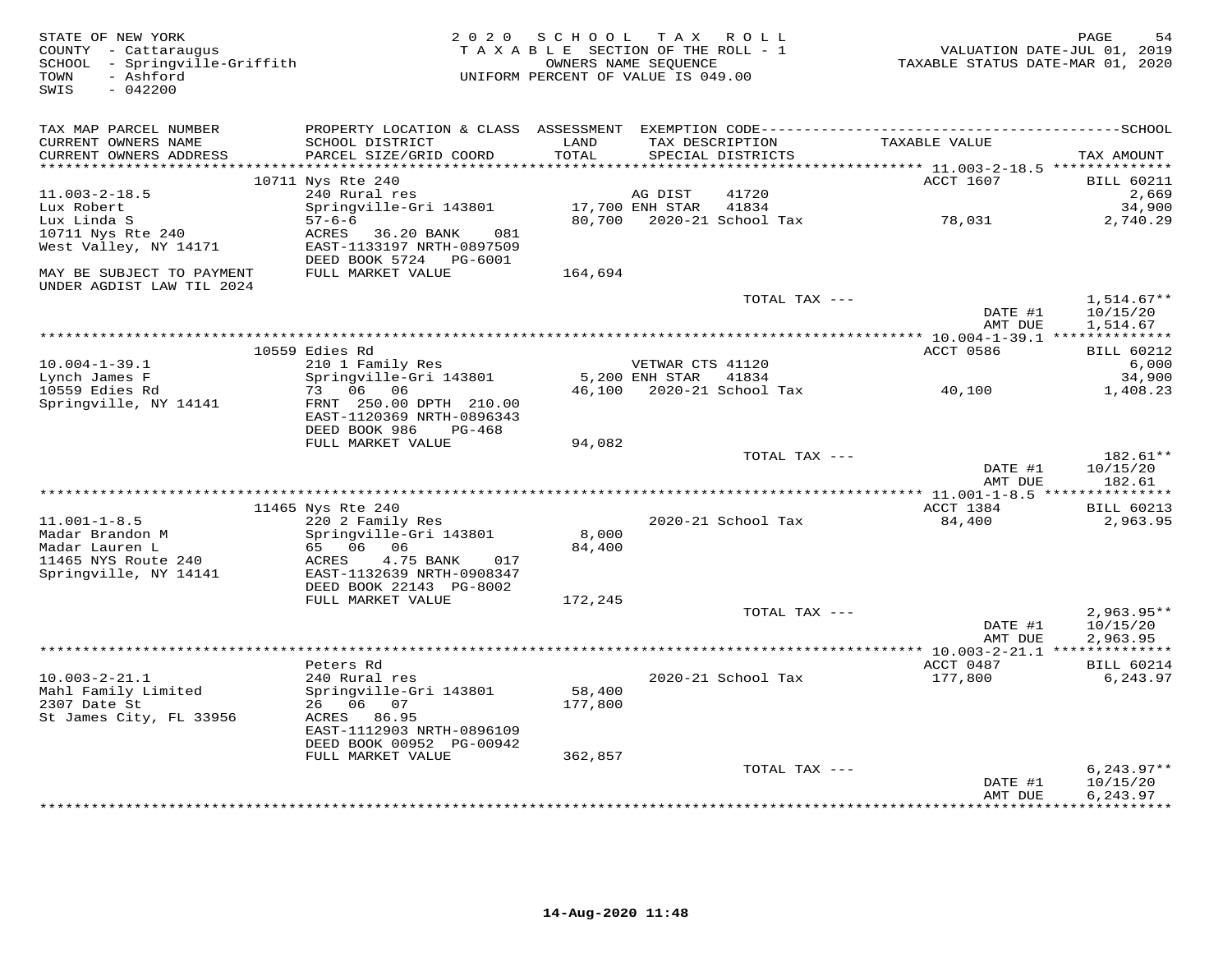| STATE OF NEW YORK<br>COUNTY - Cattaraugus<br>SCHOOL - Springville-Griffith<br>- Ashford<br>TOWN<br>SWIS<br>$-042200$ |                                                                                           | OWNERS NAME SEQUENCE | 2020 SCHOOL TAX ROLL<br>TAXABLE SECTION OF THE ROLL - 1<br>UNIFORM PERCENT OF VALUE IS 049.00 | VALUATION DATE-JUL 01, 2019<br>TAXABLE STATUS DATE-MAR 01, 2020 | 55<br>PAGE                           |
|----------------------------------------------------------------------------------------------------------------------|-------------------------------------------------------------------------------------------|----------------------|-----------------------------------------------------------------------------------------------|-----------------------------------------------------------------|--------------------------------------|
| TAX MAP PARCEL NUMBER<br>CURRENT OWNERS NAME<br>CURRENT OWNERS ADDRESS                                               | SCHOOL DISTRICT<br>PARCEL SIZE/GRID COORD                                                 | LAND<br>TOTAL        | TAX DESCRIPTION<br>SPECIAL DISTRICTS                                                          | TAXABLE VALUE                                                   | TAX AMOUNT                           |
| ***************************                                                                                          |                                                                                           |                      |                                                                                               |                                                                 |                                      |
| $10.003 - 2 - 22.2$<br>Mahl Family Limited<br>2307 Date St<br>St James City, FL 33956                                | Peters Rd<br>322 Rural vac>10<br>Springville-Gri 143801<br>26 06 07<br>NRF<br>ACRES 13.95 | 5,600<br>5,600       | 2020-21 School Tax                                                                            | ACCT 1297<br>5,600                                              | <b>BILL 60215</b><br>196.66          |
|                                                                                                                      | EAST-1111984 NRTH-0897244<br>DEED BOOK 00952 PG-00942                                     |                      |                                                                                               |                                                                 |                                      |
|                                                                                                                      | FULL MARKET VALUE                                                                         | 11,429               |                                                                                               |                                                                 |                                      |
|                                                                                                                      |                                                                                           |                      | TOTAL TAX ---                                                                                 | DATE #1                                                         | $196.66**$<br>10/15/20               |
|                                                                                                                      |                                                                                           |                      |                                                                                               | AMT DUE                                                         | 196.66                               |
|                                                                                                                      | Peters Rd                                                                                 |                      |                                                                                               | ACCT 0486                                                       | <b>BILL 60216</b>                    |
| $19.001 - 2 - 1$<br>Mahl Family Limited<br>Mahl                                                                      | 322 Rural vac>10<br>Springville-Gri 143801<br>26 06 07                                    | 19,200<br>19,200     | 2020-21 School Tax                                                                            | 19,200                                                          | 674.26                               |
| 2307 Date St<br>St James City, FL 33956                                                                              | ACRES 48.05<br>EAST-1113688 NRTH-0896043<br>DEED BOOK 00952 PG-00942                      |                      |                                                                                               |                                                                 |                                      |
|                                                                                                                      | FULL MARKET VALUE                                                                         | 39,184               |                                                                                               |                                                                 |                                      |
|                                                                                                                      |                                                                                           |                      | TOTAL TAX ---                                                                                 | DATE #1<br>AMT DUE                                              | $674.26**$<br>10/15/20<br>674.26     |
|                                                                                                                      |                                                                                           |                      |                                                                                               |                                                                 |                                      |
| $10.003 - 2 - 23$                                                                                                    | Peters Rd<br>314 Rural vac<10                                                             |                      | 2020-21 School Tax                                                                            | ACCT 0598<br>1,900                                              | <b>BILL 60217</b><br>66.72           |
| Mahl Family Lp<br>2307 Date St<br>St James City, FL 33956                                                            | Springville-Gri 143801<br>40   06   07<br>NRF                                             | 1,900<br>1,900       |                                                                                               |                                                                 |                                      |
|                                                                                                                      | ACRES<br>4.33<br>EAST-1112140 NRTH-0898339<br>DEED BOOK 11402 PG-9001                     |                      |                                                                                               |                                                                 |                                      |
|                                                                                                                      | FULL MARKET VALUE                                                                         | 3,878                |                                                                                               |                                                                 | 66.72**                              |
|                                                                                                                      |                                                                                           |                      | TOTAL TAX ---                                                                                 | DATE #1<br>AMT DUE                                              | 10/15/20<br>66.72                    |
|                                                                                                                      |                                                                                           |                      |                                                                                               |                                                                 |                                      |
| $10.003 - 2 - 28$                                                                                                    | 7218 Peters Rd<br>210 1 Family Res                                                        |                      | 2020-21 School Tax                                                                            | ACCT 1030<br>99,400                                             | <b>BILL 60218</b><br>3,490.72        |
| Mahl Jeffrey G<br>2307 Date St<br>St James City, FL 33956-2022                                                       | Springville-Gri 143801<br>26 06 07<br>NRF<br>ACRES<br>0.74<br>EAST-1113696 NRTH-0897861   | 4,500<br>99,400      |                                                                                               |                                                                 |                                      |
|                                                                                                                      | DEED BOOK 00792 PG-01026                                                                  |                      |                                                                                               |                                                                 |                                      |
|                                                                                                                      | FULL MARKET VALUE                                                                         | 202,857              |                                                                                               |                                                                 |                                      |
|                                                                                                                      |                                                                                           |                      | TOTAL TAX ---                                                                                 | DATE #1<br>AMT DUE                                              | $3,490.72**$<br>10/15/20<br>3,490.72 |
|                                                                                                                      |                                                                                           |                      |                                                                                               |                                                                 |                                      |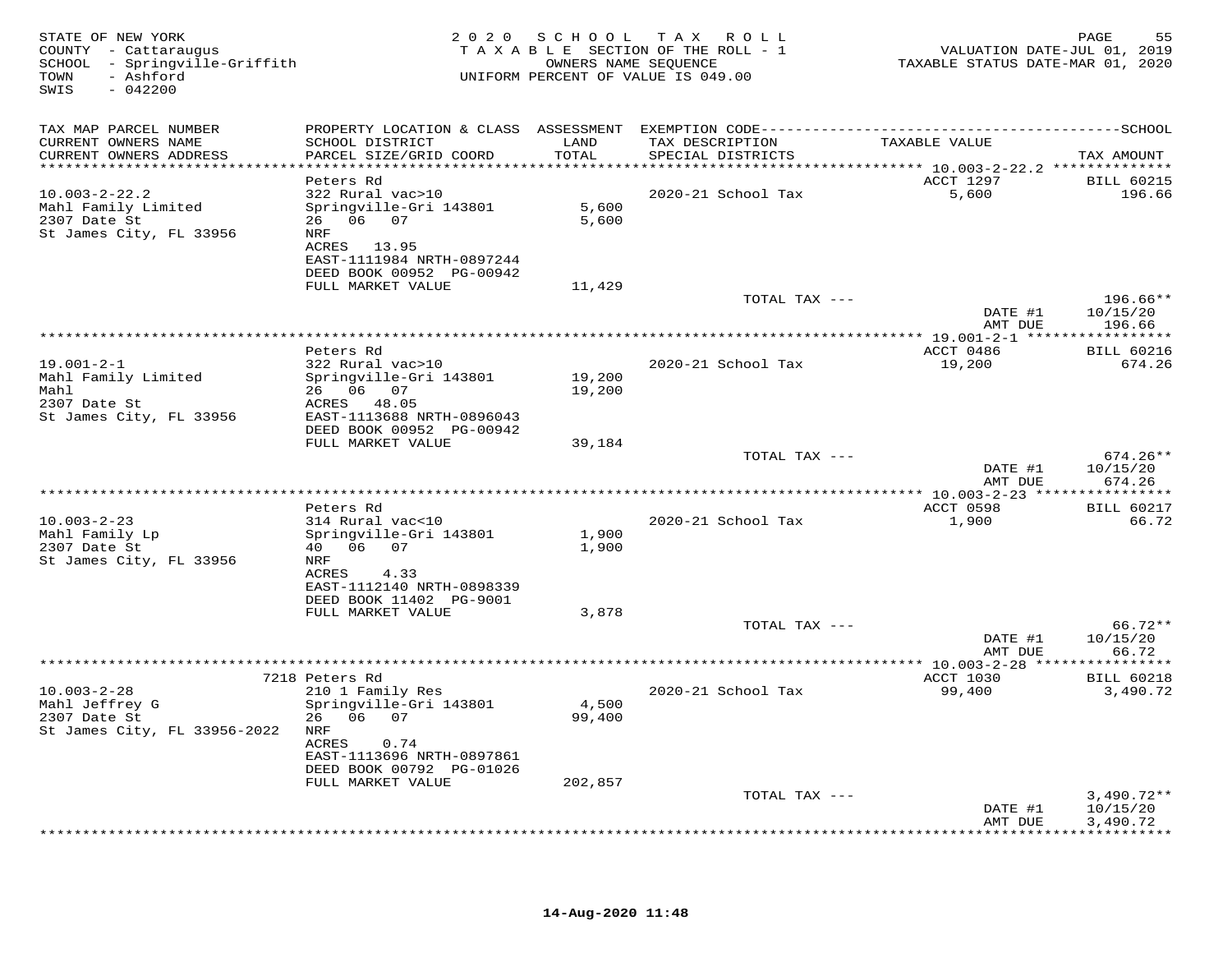| STATE OF NEW YORK<br>COUNTY - Cattaraugus<br>SCHOOL - Springville-Griffith<br>- Ashford<br>TOWN<br>SWIS<br>$-042200$ |                                                       |         | 2020 SCHOOL TAX ROLL<br>TAXABLE SECTION OF THE ROLL - 1<br>OWNERS NAME SEOUENCE<br>UNIFORM PERCENT OF VALUE IS 049.00 |                 | TAXABLE STATUS DATE-MAR 01, 2020 | PAGE<br>56<br>VALUATION DATE-JUL 01, 2019 |
|----------------------------------------------------------------------------------------------------------------------|-------------------------------------------------------|---------|-----------------------------------------------------------------------------------------------------------------------|-----------------|----------------------------------|-------------------------------------------|
| TAX MAP PARCEL NUMBER<br>CURRENT OWNERS NAME                                                                         | SCHOOL DISTRICT                                       | LAND    |                                                                                                                       | TAX DESCRIPTION | TAXABLE VALUE                    |                                           |
| CURRENT OWNERS ADDRESS                                                                                               | PARCEL SIZE/GRID COORD                                | TOTAL   | SPECIAL DISTRICTS                                                                                                     |                 |                                  | TAX AMOUNT                                |
|                                                                                                                      | 7186 Peters Rd                                        |         |                                                                                                                       |                 | ACCT 0046                        | <b>BILL 60219</b>                         |
| $10.003 - 2 - 20.1$                                                                                                  | 240 Rural res                                         |         | 2020-21 School Tax                                                                                                    |                 | 152,600                          | 5,359.00                                  |
| Mahl Matthew                                                                                                         | Springville-Gri 143801                                | 19,700  |                                                                                                                       |                 |                                  |                                           |
| Mahl Elizabeth                                                                                                       | 25 06 07                                              | 152,600 |                                                                                                                       |                 |                                  |                                           |
| 7186 Peters Rd                                                                                                       | ACRES 14.73                                           |         |                                                                                                                       |                 |                                  |                                           |
| Springville, NY 14141                                                                                                | EAST-1114247 NRTH-0897494<br>DEED BOOK 00939 PG-00947 |         |                                                                                                                       |                 |                                  |                                           |
|                                                                                                                      | FULL MARKET VALUE                                     | 311,429 |                                                                                                                       |                 |                                  |                                           |
|                                                                                                                      |                                                       |         |                                                                                                                       | TOTAL TAX ---   |                                  | $5,359.00**$                              |
|                                                                                                                      |                                                       |         |                                                                                                                       |                 | DATE #1                          | 10/15/20                                  |
|                                                                                                                      |                                                       |         |                                                                                                                       |                 | AMT DUE                          | 5,359.00                                  |
|                                                                                                                      | Peters Rd                                             |         |                                                                                                                       |                 | ACCT 1360                        | <b>BILL 60220</b>                         |
| $10.003 - 2 - 21.2$                                                                                                  | 240 Rural res                                         |         | 2020-21 School Tax                                                                                                    |                 | 43,900                           | 1,541.68                                  |
| Mahl Matthew J                                                                                                       | Springville-Gri 143801                                | 13,800  |                                                                                                                       |                 |                                  |                                           |
| Mahl Elizabeth                                                                                                       | 26 06 07                                              | 43,900  |                                                                                                                       |                 |                                  |                                           |
| 7186 Peters Rd                                                                                                       | ACRES 10.00                                           |         |                                                                                                                       |                 |                                  |                                           |
| Springville, NY 14141                                                                                                | EAST-1112614 NRTH-0895964                             |         |                                                                                                                       |                 |                                  |                                           |
|                                                                                                                      | DEED BOOK 00932 PG-00099                              |         |                                                                                                                       |                 |                                  |                                           |
|                                                                                                                      | FULL MARKET VALUE                                     | 89,592  |                                                                                                                       | TOTAL TAX ---   |                                  | $1,541.68**$                              |
|                                                                                                                      |                                                       |         |                                                                                                                       |                 | DATE #1                          | 10/15/20                                  |
|                                                                                                                      |                                                       |         |                                                                                                                       |                 | AMT DUE                          | 1,541.68                                  |
|                                                                                                                      |                                                       |         |                                                                                                                       |                 |                                  |                                           |
|                                                                                                                      | 10314 Dutch Hill Rd                                   |         |                                                                                                                       |                 | ACCT 0251                        | <b>BILL 60221</b>                         |
| $19.002 - 1 - 18.1$                                                                                                  | 270 Mfg housing                                       |         | VETWAR CTS 41120                                                                                                      |                 |                                  | 5.415                                     |
| Manning Sally                                                                                                        | Springville-Gri 143801                                |         | 22,800 ENH STAR 41834                                                                                                 |                 |                                  | 30,685                                    |
| Manning Robert L<br>10314 Dutch Hill Rd                                                                              | 72 06 06<br>ACRES 18.95                               |         | 36,100 2020-21 School Tax                                                                                             |                 | 30,685                           | 1,077.59                                  |
| West Valley, NY 14171                                                                                                | EAST-1123787 NRTH-0893235                             |         |                                                                                                                       |                 |                                  |                                           |
|                                                                                                                      | DEED BOOK 00863 PG-00726                              |         |                                                                                                                       |                 |                                  |                                           |
|                                                                                                                      | FULL MARKET VALUE                                     | 73,673  |                                                                                                                       |                 |                                  |                                           |
|                                                                                                                      |                                                       |         |                                                                                                                       | TOTAL TAX ---   |                                  | $0.00**$                                  |
|                                                                                                                      |                                                       |         |                                                                                                                       |                 |                                  |                                           |
|                                                                                                                      | 11335 Bolton Rd                                       |         |                                                                                                                       |                 | ACCT 0597                        | <b>BILL 60222</b>                         |
| $11.002 - 2 - 8$                                                                                                     | 210 1 Family Res                                      |         | <b>BAS STAR</b>                                                                                                       | 41854           |                                  | 15,000                                    |
| Mansfield James                                                                                                      | Springville-Gri 143801                                |         | 14,500 2020-21 School Tax                                                                                             |                 | 106,100                          | 3,726.01                                  |
| Mansfield Kimberly<br>11335 Bolton Rd                                                                                | 40  06  06<br>ACRES<br>9.85                           | 106,100 |                                                                                                                       |                 |                                  |                                           |
| Springville, NY 14141                                                                                                | EAST-1147498 NRTH-0908227                             |         |                                                                                                                       |                 |                                  |                                           |
|                                                                                                                      | DEED BOOK 00921 PG-01183                              |         |                                                                                                                       |                 |                                  |                                           |
|                                                                                                                      | FULL MARKET VALUE                                     | 216,531 |                                                                                                                       |                 |                                  |                                           |
|                                                                                                                      |                                                       |         |                                                                                                                       | TOTAL TAX ---   |                                  | $3,199.24**$                              |
|                                                                                                                      |                                                       |         |                                                                                                                       |                 | DATE #1                          | 10/15/20                                  |
|                                                                                                                      |                                                       |         |                                                                                                                       |                 | AMT DUE                          | 3,199.24<br>************                  |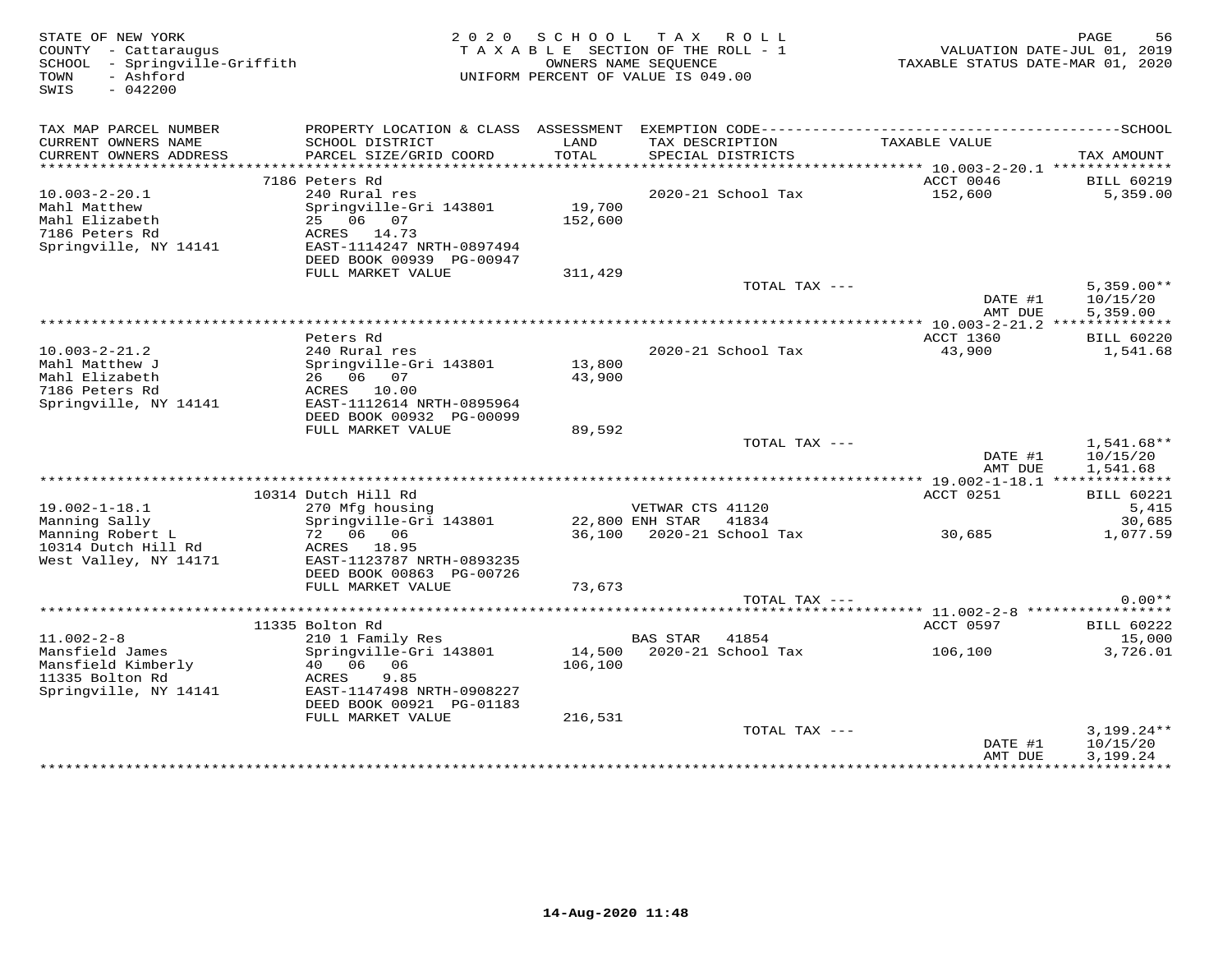| STATE OF NEW YORK<br>COUNTY - Cattaraugus<br>SCHOOL<br>- Springville-Griffith<br>- Ashford<br>TOWN<br>SWIS<br>$-042200$ |                                                      | 2020 SCHOOL<br>TAXABLE SECTION OF THE ROLL - 1<br>UNIFORM PERCENT OF VALUE IS 049.00 | TAX ROLL<br>OWNERS NAME SEQUENCE           |                    | TAXABLE STATUS DATE-MAR 01, 2020 | 57<br>PAGE<br>VALUATION DATE-JUL 01, 2019 |
|-------------------------------------------------------------------------------------------------------------------------|------------------------------------------------------|--------------------------------------------------------------------------------------|--------------------------------------------|--------------------|----------------------------------|-------------------------------------------|
| TAX MAP PARCEL NUMBER<br>CURRENT OWNERS NAME                                                                            | SCHOOL DISTRICT                                      | LAND                                                                                 | TAX DESCRIPTION                            |                    | TAXABLE VALUE                    |                                           |
| CURRENT OWNERS ADDRESS                                                                                                  | PARCEL SIZE/GRID COORD                               | TOTAL                                                                                | SPECIAL DISTRICTS                          |                    |                                  | TAX AMOUNT                                |
| ***********************                                                                                                 |                                                      |                                                                                      |                                            |                    |                                  |                                           |
| $11.002 - 2 - 9$                                                                                                        | Bolton Rd<br>321 Abandoned ag                        |                                                                                      |                                            | 2020-21 School Tax | ACCT 0036<br>14,500              | <b>BILL 60223</b><br>509.21               |
| Mansfield James M                                                                                                       | Springville-Gri 143801                               | 14,500                                                                               |                                            |                    |                                  |                                           |
| Mansfield Kimberley J                                                                                                   | 40  06  06                                           | 14,500                                                                               |                                            |                    |                                  |                                           |
| 11335 Bolton Rd                                                                                                         | 9.85<br>ACRES                                        |                                                                                      |                                            |                    |                                  |                                           |
| Springville, NY 14141                                                                                                   | EAST-1147494 NRTH-0907971                            |                                                                                      |                                            |                    |                                  |                                           |
|                                                                                                                         | DEED BOOK 1005 PG-220                                |                                                                                      |                                            |                    |                                  |                                           |
|                                                                                                                         | FULL MARKET VALUE                                    | 29,592                                                                               |                                            |                    |                                  |                                           |
|                                                                                                                         |                                                      |                                                                                      |                                            | TOTAL TAX ---      |                                  | 509.21**                                  |
|                                                                                                                         |                                                      |                                                                                      |                                            |                    | DATE #1                          | 10/15/20                                  |
|                                                                                                                         |                                                      |                                                                                      |                                            |                    | AMT DUE                          | 509.21                                    |
|                                                                                                                         |                                                      |                                                                                      |                                            |                    |                                  |                                           |
|                                                                                                                         | 11452 Watson Rd                                      |                                                                                      |                                            |                    | ACCT 0850                        | <b>BILL 60224</b>                         |
| $11.001 - 1 - 19$<br>Martin Diane I                                                                                     | 270 Mfg housing<br>Springville-Gri 143801            |                                                                                      | ENH STAR 41834<br>6,600 2020-21 School Tax |                    |                                  | 18,000<br>632.12                          |
| Martin Thomas J                                                                                                         | 60 06 06                                             | 18,000                                                                               |                                            |                    | 18,000                           |                                           |
| 11452 Watson Rd                                                                                                         | 2.42<br>ACRES                                        |                                                                                      |                                            |                    |                                  |                                           |
| Springville, NY 14141                                                                                                   | EAST-1136255 NRTH-0908706                            |                                                                                      |                                            |                    |                                  |                                           |
|                                                                                                                         | DEED BOOK 00945 PG-00353                             |                                                                                      |                                            |                    |                                  |                                           |
|                                                                                                                         | FULL MARKET VALUE                                    | 36,735                                                                               |                                            |                    |                                  |                                           |
|                                                                                                                         |                                                      |                                                                                      |                                            | TOTAL TAX ---      |                                  | $0.00**$                                  |
|                                                                                                                         |                                                      |                                                                                      |                                            |                    |                                  |                                           |
|                                                                                                                         | Watson Rd                                            |                                                                                      |                                            |                    | ACCT 0492                        | <b>BILL 60225</b>                         |
| $11.001 - 1 - 20$                                                                                                       | 314 Rural vac<10                                     |                                                                                      |                                            | 2020-21 School Tax | 3,000                            | 105.35                                    |
| Martin Thomas J                                                                                                         | Springville-Gri 143801                               | 3,000                                                                                |                                            |                    |                                  |                                           |
| Martin Diane I                                                                                                          | 60 06 06                                             | 3,000                                                                                |                                            |                    |                                  |                                           |
| 11452 Watson Rd<br>Springville, NY 14141                                                                                | FRNT 200.00 DPTH 230.00<br>EAST-1136068 NRTH-0908513 |                                                                                      |                                            |                    |                                  |                                           |
|                                                                                                                         | DEED BOOK 00945 PG-00351                             |                                                                                      |                                            |                    |                                  |                                           |
|                                                                                                                         | FULL MARKET VALUE                                    | 6,122                                                                                |                                            |                    |                                  |                                           |
|                                                                                                                         |                                                      |                                                                                      |                                            | TOTAL TAX ---      |                                  | $105.35**$                                |
|                                                                                                                         |                                                      |                                                                                      |                                            |                    | DATE #1                          | 10/15/20                                  |
|                                                                                                                         |                                                      |                                                                                      |                                            |                    | AMT DUE                          | 105.35                                    |
|                                                                                                                         |                                                      |                                                                                      |                                            |                    |                                  |                                           |
|                                                                                                                         | 10791 Nys Rte 240                                    |                                                                                      |                                            |                    | ACCT 0724                        | <b>BILL 60226</b>                         |
| $11.003 - 2 - 20.1$                                                                                                     | 260 Seasonal res                                     |                                                                                      |                                            | 2020-21 School Tax | 38,000                           | 1,334.48                                  |
| Mazikowski Roger P                                                                                                      | Springville-Gri 143801                               | 28,600                                                                               |                                            |                    |                                  |                                           |
| 492 Homecrest Dr                                                                                                        | 58/64 06 06                                          | 38,000                                                                               |                                            |                    |                                  |                                           |
| Buffalo, NY 14226                                                                                                       | ACRES<br>51.30<br>EAST-1132498 NRTH-0899104          |                                                                                      |                                            |                    |                                  |                                           |
|                                                                                                                         | DEED BOOK 24449 PG-7002                              |                                                                                      |                                            |                    |                                  |                                           |
|                                                                                                                         | FULL MARKET VALUE                                    | 77,551                                                                               |                                            |                    |                                  |                                           |
|                                                                                                                         |                                                      |                                                                                      |                                            | TOTAL TAX ---      |                                  | $1,334.48**$                              |
|                                                                                                                         |                                                      |                                                                                      |                                            |                    | DATE #1                          | 10/15/20                                  |
|                                                                                                                         |                                                      |                                                                                      |                                            |                    | AMT DUE                          | 1,334.48                                  |
|                                                                                                                         |                                                      |                                                                                      |                                            |                    | ***************                  | ************                              |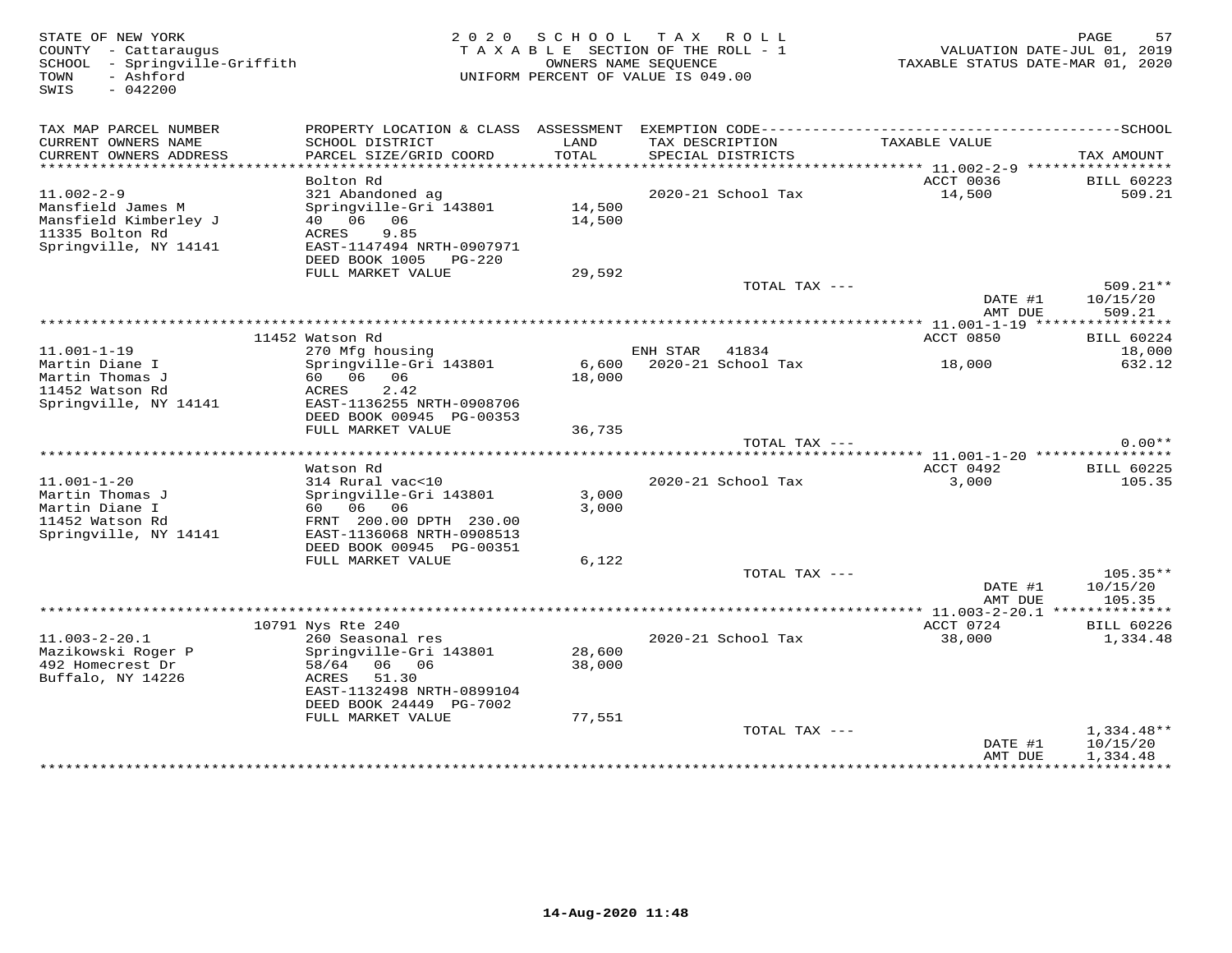| STATE OF NEW YORK<br>COUNTY - Cattaraugus<br>SCHOOL - Springville-Griffith<br>- Ashford<br>TOWN<br>SWIS<br>$-042200$ |                                                                                                 | 2020 SCHOOL TAX ROLL<br>TAXABLE SECTION OF THE ROLL - 1<br>OWNERS NAME SEQUENCE<br>UNIFORM PERCENT OF VALUE IS 049.00 |                 |                                      | VALUATION DATE-JUL 01, 2019<br>TAXABLE STATUS DATE-MAR 01, 2020 | PAGE<br>58                  |
|----------------------------------------------------------------------------------------------------------------------|-------------------------------------------------------------------------------------------------|-----------------------------------------------------------------------------------------------------------------------|-----------------|--------------------------------------|-----------------------------------------------------------------|-----------------------------|
| TAX MAP PARCEL NUMBER                                                                                                |                                                                                                 |                                                                                                                       |                 |                                      |                                                                 |                             |
| CURRENT OWNERS NAME<br>CURRENT OWNERS ADDRESS                                                                        | SCHOOL DISTRICT<br>PARCEL SIZE/GRID COORD                                                       | LAND<br>TOTAL                                                                                                         |                 | TAX DESCRIPTION<br>SPECIAL DISTRICTS | TAXABLE VALUE                                                   | TAX AMOUNT                  |
|                                                                                                                      |                                                                                                 |                                                                                                                       |                 |                                      | ACCT 0286                                                       |                             |
| $11.001 - 1 - 9.2$                                                                                                   | 11482 Nys Rte 240<br>270 Mfg housing                                                            |                                                                                                                       | <b>BAS STAR</b> | 41854                                |                                                                 | <b>BILL 60227</b><br>15,000 |
| Mc Cool Karen L                                                                                                      | Springville-Gri 143801                                                                          | 4,500                                                                                                                 |                 | 2020-21 School Tax                   | 32,100                                                          | 1,127.29                    |
| 11482 NYS Rte 240<br>Springville, NY 14141                                                                           | 60/65 06 06<br>FRNT 125.00 DPTH 160.00<br>EAST-1132929 NRTH-0908188<br>DEED BOOK 00947 PG-00293 | 32,100                                                                                                                |                 |                                      |                                                                 |                             |
|                                                                                                                      | FULL MARKET VALUE                                                                               | 65,510                                                                                                                |                 |                                      |                                                                 |                             |
|                                                                                                                      |                                                                                                 |                                                                                                                       |                 | TOTAL TAX ---                        | DATE #1                                                         | 600.52**<br>10/15/20        |
|                                                                                                                      |                                                                                                 |                                                                                                                       |                 |                                      | AMT DUE                                                         | 600.52                      |
|                                                                                                                      | 6008 Thomas Corners Rd                                                                          |                                                                                                                       |                 |                                      | ACCT 1571                                                       | <b>BILL 60228</b>           |
| $11.001 - 1 - 33.2$                                                                                                  | 210 1 Family Res                                                                                |                                                                                                                       | BAS STAR 41854  |                                      |                                                                 | 15,000                      |
| McCool Dale<br>6008 Thomas Corners Rd<br>West Valley, NY 14171                                                       | Springville-Gri 143801<br>65 06 06<br>ACRES<br>1.30                                             | 47,800                                                                                                                |                 | 5,300 2020-21 School Tax             | 47,800                                                          | 1,678.64                    |
|                                                                                                                      | EAST-1132596 NRTH-0903943<br>DEED BOOK 1037 PG-4002                                             |                                                                                                                       |                 |                                      |                                                                 |                             |
|                                                                                                                      | FULL MARKET VALUE                                                                               | 97,551                                                                                                                |                 |                                      |                                                                 |                             |
|                                                                                                                      |                                                                                                 |                                                                                                                       |                 | TOTAL TAX ---                        |                                                                 | $1,151.87**$                |
|                                                                                                                      |                                                                                                 |                                                                                                                       |                 |                                      | DATE #1<br>AMT DUE                                              | 10/15/20<br>1,151.87        |
|                                                                                                                      |                                                                                                 |                                                                                                                       |                 |                                      |                                                                 |                             |
| $10.002 - 1 - 4.1$                                                                                                   | Thomas Corners Rd<br>105 Vac farmland                                                           |                                                                                                                       | AG DIST         | 41720                                | ACCT 0658                                                       | <b>BILL 60229</b><br>12,316 |
| McCormick Farms, Inc.                                                                                                | Springville-Gri 143801                                                                          |                                                                                                                       |                 | 39,300 2020-21 School Tax            | 26,984                                                          | 947.62                      |
| 5606 Route 362                                                                                                       | 70 06 06                                                                                        | 39,300                                                                                                                |                 |                                      |                                                                 |                             |
| Bliss, NY 14024                                                                                                      | ACRES 71.65                                                                                     |                                                                                                                       |                 |                                      |                                                                 |                             |
|                                                                                                                      | EAST-1126027 NRTH-0902778                                                                       |                                                                                                                       |                 |                                      |                                                                 |                             |
| MAY BE SUBJECT TO PAYMENT                                                                                            | DEED BOOK 20435 PG-3001                                                                         |                                                                                                                       |                 |                                      |                                                                 |                             |
| UNDER AGDIST LAW TIL 2024                                                                                            | FULL MARKET VALUE                                                                               | 80,204                                                                                                                |                 | TOTAL TAX ---                        |                                                                 | 947.62**                    |
|                                                                                                                      |                                                                                                 |                                                                                                                       |                 |                                      | DATE #1                                                         | 10/15/20                    |
|                                                                                                                      |                                                                                                 |                                                                                                                       |                 |                                      | AMT DUE                                                         | 947.62                      |
| ******************************                                                                                       |                                                                                                 |                                                                                                                       |                 |                                      |                                                                 |                             |
|                                                                                                                      | Thomas Corners Rd                                                                               |                                                                                                                       |                 |                                      | ACCT 7113                                                       | <b>BILL 60230</b>           |
| $10.002 - 1 - 4.3$                                                                                                   | 105 Vac farmland                                                                                |                                                                                                                       | AG DIST         | 41720                                |                                                                 | 606                         |
| McCormick Farms, Inc.<br>5606 Route 362                                                                              | Springville-Gri 143801<br>70 06 06                                                              | 2,700<br>2,700                                                                                                        |                 | 2020-21 School Tax                   | 2,094                                                           | 73.54                       |
| Bliss, NY 14024                                                                                                      | ACRES<br>4.20                                                                                   |                                                                                                                       |                 |                                      |                                                                 |                             |
|                                                                                                                      | EAST-1127100 NRTH-0904085                                                                       |                                                                                                                       |                 |                                      |                                                                 |                             |
| MAY BE SUBJECT TO PAYMENT                                                                                            | DEED BOOK 20435 PG-3001                                                                         |                                                                                                                       |                 |                                      |                                                                 |                             |
| UNDER AGDIST LAW TIL 2024                                                                                            | FULL MARKET VALUE                                                                               | 5,510                                                                                                                 |                 |                                      |                                                                 |                             |
|                                                                                                                      |                                                                                                 |                                                                                                                       |                 | TOTAL TAX ---                        |                                                                 | $73.54**$                   |
|                                                                                                                      |                                                                                                 |                                                                                                                       |                 |                                      | DATE #1<br>AMT DUE                                              | 10/15/20<br>73.54           |
|                                                                                                                      |                                                                                                 |                                                                                                                       |                 |                                      |                                                                 | * * * * * * * * * *         |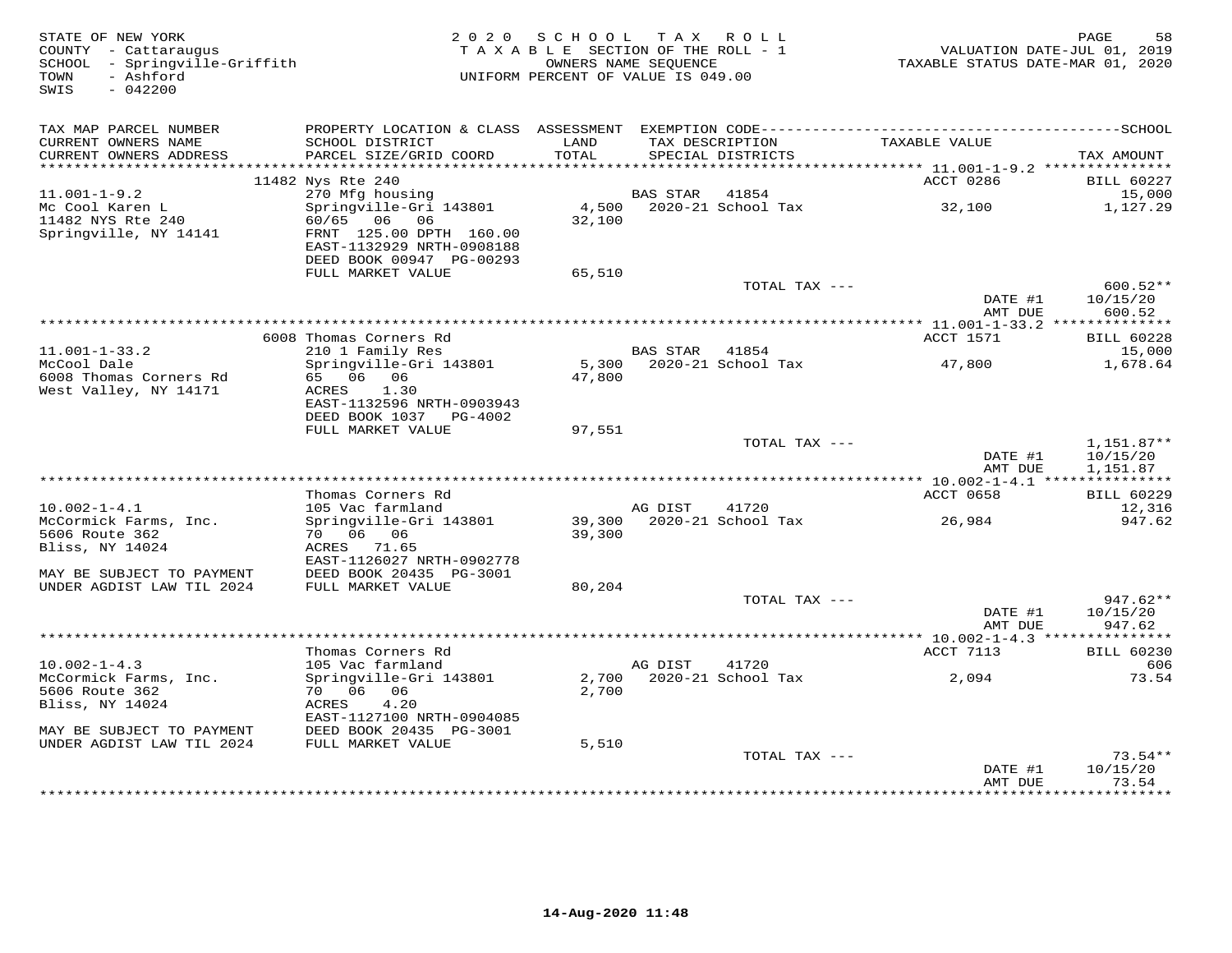SWIS - 042200

## STATE OF NEW YORK BAGE 59<br>COUNTY - Cattaraugus (COUNTY - Cattaraugus ) TAXABLE SECTION OF THE ROLL - 1 (SALUATION DATE-JUL 01, 2019<br>SCHOOL - SPINGVIILE-Griffith (COUNTRE STATE AND THE ROLL - 1 (SALUATION DATE-JUL 01, 2019<br>

| TAX MAP PARCEL NUMBER<br>CURRENT OWNERS NAME<br>CURRENT OWNERS ADDRESS | PROPERTY LOCATION & CLASS ASSESSMENT<br>SCHOOL DISTRICT<br>PARCEL SIZE/GRID COORD | LAND<br>TOTAL    | TAX DESCRIPTION | SPECIAL DISTRICTS           | TAXABLE VALUE      | TAX AMOUNT                                            |
|------------------------------------------------------------------------|-----------------------------------------------------------------------------------|------------------|-----------------|-----------------------------|--------------------|-------------------------------------------------------|
| ********************                                                   |                                                                                   |                  |                 |                             |                    |                                                       |
| $10.002 - 1 - 5.1$                                                     | Thomas Corners Rd<br>105 Vac farmland                                             |                  | AG DIST         | 41720                       | ACCT 0765          | <b>BILL 60231</b><br>10,240                           |
| McCormick Farms, Inc.<br>5606 Route 362<br>Bliss, NY 14024             | Springville-Gri 143801<br>70 06 06<br>ACRES 101.25                                | 54,100<br>54,100 |                 | 2020-21 School Tax          | 43,860             | 1,540.27                                              |
| MAY BE SUBJECT TO PAYMENT<br>UNDER AGDIST LAW TIL 2024                 | EAST-1127959 NRTH-0903554<br>DEED BOOK 20435 PG-30010<br>FULL MARKET VALUE        | 110,408          |                 |                             |                    |                                                       |
|                                                                        |                                                                                   |                  |                 | TOTAL TAX ---               | DATE #1<br>AMT DUE | $1,540.27**$<br>10/15/20<br>1,540.27                  |
|                                                                        | Bond Rd                                                                           |                  |                 |                             | ACCT 0194          | <b>BILL 60232</b>                                     |
| $10.004 - 1 - 13$                                                      | 170 Nursery                                                                       |                  | AG DIST         | 41720                       |                    | 12,928                                                |
| McCormick Farms, Inc.<br>5606 Route 362<br>Bliss, NY 14024             | Springville-Gri 143801<br>64/69<br>06 06<br>41.80<br>ACRES                        | 31,400           |                 | 31,400 2020-21 School Tax   | 18,472             | 648.70                                                |
| MAY BE SUBJECT TO PAYMENT<br>UNDER AGDIST LAW TIL 2024                 | EAST-0479860 NRTH-0901400<br>DEED BOOK 20435 PG-3001<br>FULL MARKET VALUE         | 64,082           |                 |                             |                    |                                                       |
|                                                                        |                                                                                   |                  |                 | TOTAL TAX ---               |                    | 648.70**                                              |
|                                                                        |                                                                                   |                  |                 |                             | DATE #1<br>AMT DUE | 10/15/20<br>648.70                                    |
|                                                                        | Thomas Corners Rd                                                                 |                  |                 |                             | ACCT 0192          | <b>BILL 60233</b>                                     |
| $11.003 - 1 - 2$                                                       | 170 Nursery                                                                       |                  | AG DIST         | 41720                       |                    | 8,257                                                 |
| McCormick Farms, Inc.<br>5606 Route 362<br>Bliss, NY 14024             | Springville-Gri 143801<br>65 06 06<br>ACRES 23.91                                 | 19,100           |                 | 19,100 2020-21 School Tax   | 10,843             | 380.78                                                |
| MAY BE SUBJECT TO PAYMENT<br>UNDER AGDIST LAW TIL 2024                 | EAST-1129007 NRTH-0902818<br>DEED BOOK 20435 PG-3001<br>FULL MARKET VALUE         | 38,980           |                 |                             |                    |                                                       |
|                                                                        |                                                                                   |                  |                 | TOTAL TAX ---               | DATE #1<br>AMT DUE | 380.78**<br>10/15/20<br>380.78                        |
|                                                                        |                                                                                   |                  |                 |                             |                    |                                                       |
|                                                                        | Thomas Corners Rd                                                                 |                  |                 |                             | ACCT 1736          | BILL 60234                                            |
| $11.003 - 1 - 3.11$<br>McCormick Farms, Inc.<br>5606 Route 362         | 105 Vac farmland<br>Springville-Gri 143801<br>64/65 06 06                         | 7,400<br>7,400   | AG DIST         | 41720<br>2020-21 School Tax | 3,895              | 3,505<br>136.78                                       |
| Bliss, NY 14024<br>MAY BE SUBJECT TO PAYMENT                           | 8.30<br>ACRES<br>EAST-0481590 NRTH-0901790<br>DEED BOOK 29794 PG-6002             |                  |                 |                             |                    |                                                       |
| UNDER AGDIST LAW TIL 2024                                              | FULL MARKET VALUE                                                                 | 15,102           |                 |                             |                    |                                                       |
|                                                                        |                                                                                   |                  |                 | TOTAL TAX $---$             | DATE #1<br>AMT DUE | $136.78**$<br>10/15/20<br>136.78<br>* * * * * * * * * |
|                                                                        |                                                                                   |                  |                 |                             |                    |                                                       |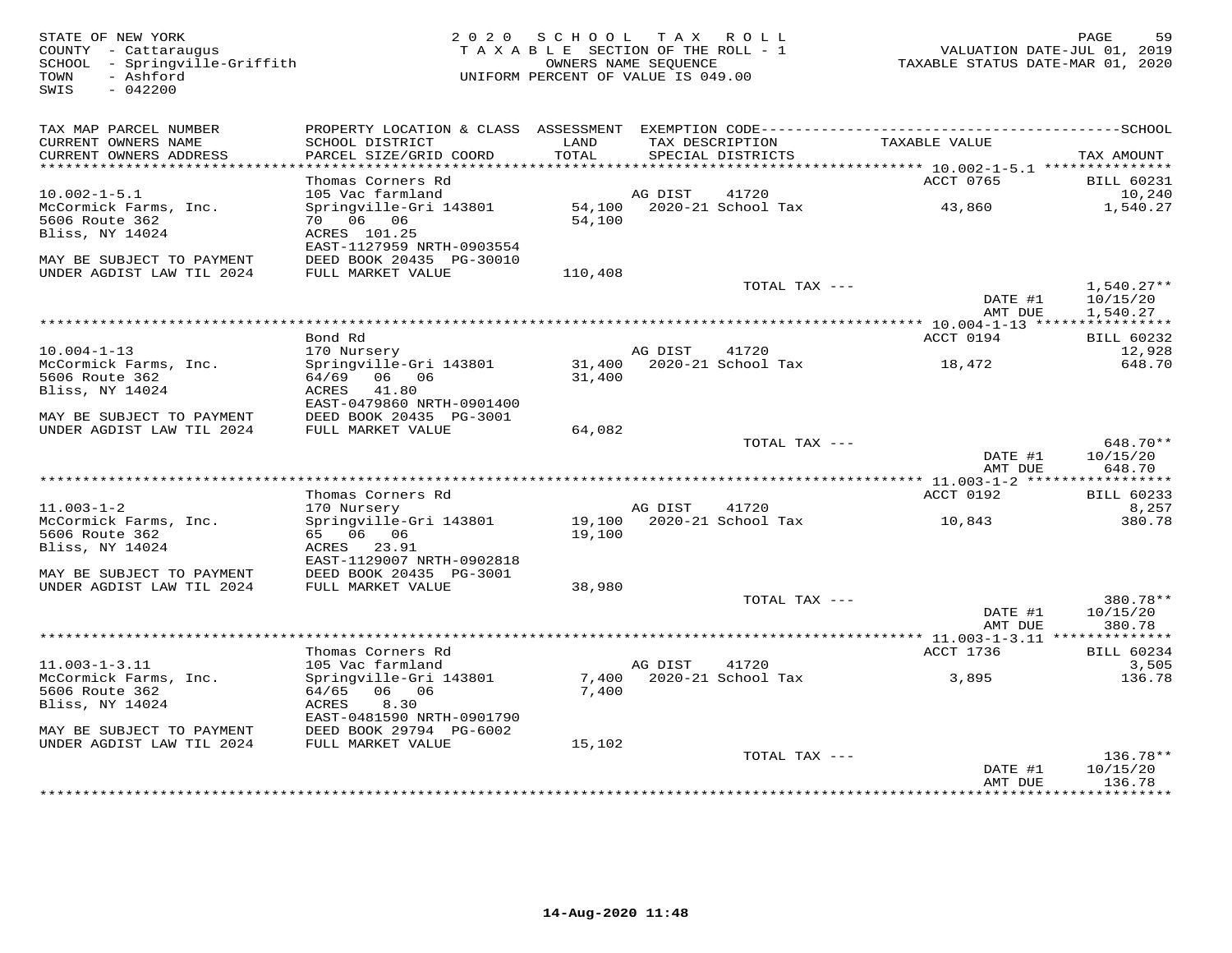| STATE OF NEW YORK<br>COUNTY - Cattaraugus<br>SCHOOL - Springville-Griffith<br>- Ashford<br>TOWN<br>$-042200$<br>SWIS | 2 0 2 0                                                                                      | SCHOOL<br>TAXABLE SECTION OF THE ROLL - 1<br>OWNERS NAME SEQUENCE<br>UNIFORM PERCENT OF VALUE IS 049.00 |                 | TAX ROLL           | VALUATION DATE-JUL 01, 2019<br>TAXABLE STATUS DATE-MAR 01, 2020 | PAGE<br>60                  |
|----------------------------------------------------------------------------------------------------------------------|----------------------------------------------------------------------------------------------|---------------------------------------------------------------------------------------------------------|-----------------|--------------------|-----------------------------------------------------------------|-----------------------------|
| TAX MAP PARCEL NUMBER                                                                                                | PROPERTY LOCATION & CLASS ASSESSMENT EXEMPTION CODE-----------------------------------SCHOOL |                                                                                                         |                 |                    |                                                                 |                             |
| CURRENT OWNERS NAME                                                                                                  | SCHOOL DISTRICT                                                                              | LAND                                                                                                    |                 | TAX DESCRIPTION    | TAXABLE VALUE                                                   |                             |
| CURRENT OWNERS ADDRESS                                                                                               | PARCEL SIZE/GRID COORD                                                                       | TOTAL                                                                                                   |                 | SPECIAL DISTRICTS  |                                                                 | TAX AMOUNT                  |
| *******************                                                                                                  |                                                                                              | * * * * * * * * * *                                                                                     |                 |                    | *************************** 11.003-1-19.4 **************        |                             |
| $11.003 - 1 - 19.4$                                                                                                  | 5636 Cole Rd<br>210 1 Family Res                                                             |                                                                                                         | <b>BAS STAR</b> | 41854              | ACCT 1134                                                       | <b>BILL 60235</b><br>15,000 |
| McDonough David R                                                                                                    | Springville-Gri 143801                                                                       | 5,800                                                                                                   |                 | 2020-21 School Tax | 74,400                                                          | 2,612.77                    |
| PO Box 474                                                                                                           | 53 06 06                                                                                     | 74,400                                                                                                  |                 |                    |                                                                 |                             |
| Springville, NY 14141                                                                                                | ACRES<br>1.70                                                                                |                                                                                                         |                 |                    |                                                                 |                             |
|                                                                                                                      | EAST-0491420 NRTH-0904800                                                                    |                                                                                                         |                 |                    |                                                                 |                             |
|                                                                                                                      | DEED BOOK 00937 PG-00730                                                                     |                                                                                                         |                 |                    |                                                                 |                             |
|                                                                                                                      | FULL MARKET VALUE                                                                            | 151,837                                                                                                 |                 |                    |                                                                 |                             |
|                                                                                                                      |                                                                                              |                                                                                                         |                 | TOTAL TAX ---      | DATE #1                                                         | $2,086.00**$<br>10/15/20    |
|                                                                                                                      |                                                                                              |                                                                                                         |                 |                    | AMT DUE                                                         | 2,086.00                    |
|                                                                                                                      |                                                                                              |                                                                                                         |                 |                    |                                                                 |                             |
|                                                                                                                      | Cole Rd                                                                                      |                                                                                                         |                 |                    | ACCT 1114                                                       | <b>BILL 60236</b>           |
| $11.003 - 1 - 19.3$                                                                                                  | 314 Rural vac<10                                                                             |                                                                                                         |                 | 2020-21 School Tax | 4,200                                                           | 147.50                      |
| McDonough Leanne                                                                                                     | Springville-Gri 143801                                                                       | 4,200                                                                                                   |                 |                    |                                                                 |                             |
| 106 Pheasant Run Ln<br>Lancaster, NY 14086                                                                           | 53 06 06<br>1.65<br>ACRES                                                                    | 4,200                                                                                                   |                 |                    |                                                                 |                             |
|                                                                                                                      | EAST-0491630 NRTH-0904800                                                                    |                                                                                                         |                 |                    |                                                                 |                             |
|                                                                                                                      | DEED BOOK 6020<br>PG-9002                                                                    |                                                                                                         |                 |                    |                                                                 |                             |
|                                                                                                                      | FULL MARKET VALUE                                                                            | 8,571                                                                                                   |                 |                    |                                                                 |                             |
|                                                                                                                      |                                                                                              |                                                                                                         |                 | TOTAL TAX ---      |                                                                 | 147.50**                    |
|                                                                                                                      |                                                                                              |                                                                                                         |                 |                    | DATE #1                                                         | 10/15/20                    |
|                                                                                                                      |                                                                                              |                                                                                                         |                 |                    | AMT DUE                                                         | 147.50                      |
|                                                                                                                      | 5894 Cole Rd                                                                                 |                                                                                                         |                 |                    | ACCT 0826                                                       | <b>BILL 60237</b>           |
| $11.003 - 1 - 11$                                                                                                    | 210 1 Family Res                                                                             |                                                                                                         |                 | 2020-21 School Tax | 52,300                                                          | 1,836.67                    |
| Mego Christopher                                                                                                     | Springville-Gri 143801                                                                       | 5,300                                                                                                   |                 |                    |                                                                 |                             |
| 14184 School Street                                                                                                  | 59 06 06                                                                                     | 52,300                                                                                                  |                 |                    |                                                                 |                             |
| Collins, NY 14034                                                                                                    | 1.22 BANK<br>ACRES<br>017                                                                    |                                                                                                         |                 |                    |                                                                 |                             |
|                                                                                                                      | EAST-1134745 NRTH-0904432                                                                    |                                                                                                         |                 |                    |                                                                 |                             |
| PRIOR OWNER ON 3/01/2020<br>Wolniewicz Kayla                                                                         | DEED BOOK 20200 PG-5486<br>FULL MARKET VALUE                                                 | 106,735                                                                                                 |                 |                    |                                                                 |                             |
|                                                                                                                      |                                                                                              |                                                                                                         |                 | TOTAL TAX ---      |                                                                 | $1,836.67**$                |
|                                                                                                                      |                                                                                              |                                                                                                         |                 |                    | DATE #1                                                         | 10/15/20                    |
|                                                                                                                      |                                                                                              |                                                                                                         |                 |                    | AMT DUE                                                         | 1,836.67                    |
|                                                                                                                      |                                                                                              |                                                                                                         |                 |                    |                                                                 |                             |
|                                                                                                                      | Henrietta Rd                                                                                 |                                                                                                         |                 |                    | ACCT 0279                                                       | <b>BILL 60238</b>           |
| $10.003 - 2 - 8$                                                                                                     | 314 Rural vac<10                                                                             |                                                                                                         |                 | 2020-21 School Tax | 2,000                                                           | 70.24                       |
| Mest Deborah R<br>11404 Beech Tree Rd                                                                                | Springville-Gri 143801<br>55 06 07                                                           | 2,000<br>2,000                                                                                          |                 |                    |                                                                 |                             |
| Springville, NY 14141                                                                                                | FRNT 140.00 DPTH 180.00                                                                      |                                                                                                         |                 |                    |                                                                 |                             |
|                                                                                                                      | EAST-1112116 NRTH-0901658                                                                    |                                                                                                         |                 |                    |                                                                 |                             |
|                                                                                                                      | DEED BOOK 00931 PG-01155                                                                     |                                                                                                         |                 |                    |                                                                 |                             |
|                                                                                                                      | FULL MARKET VALUE                                                                            | 4,082                                                                                                   |                 |                    |                                                                 |                             |
|                                                                                                                      |                                                                                              |                                                                                                         |                 | TOTAL TAX ---      |                                                                 | $70.24**$                   |
|                                                                                                                      |                                                                                              |                                                                                                         |                 |                    | DATE #1                                                         | 10/15/20                    |
|                                                                                                                      |                                                                                              |                                                                                                         |                 |                    | AMT DUE<br>*************                                        | 70.24<br>*********          |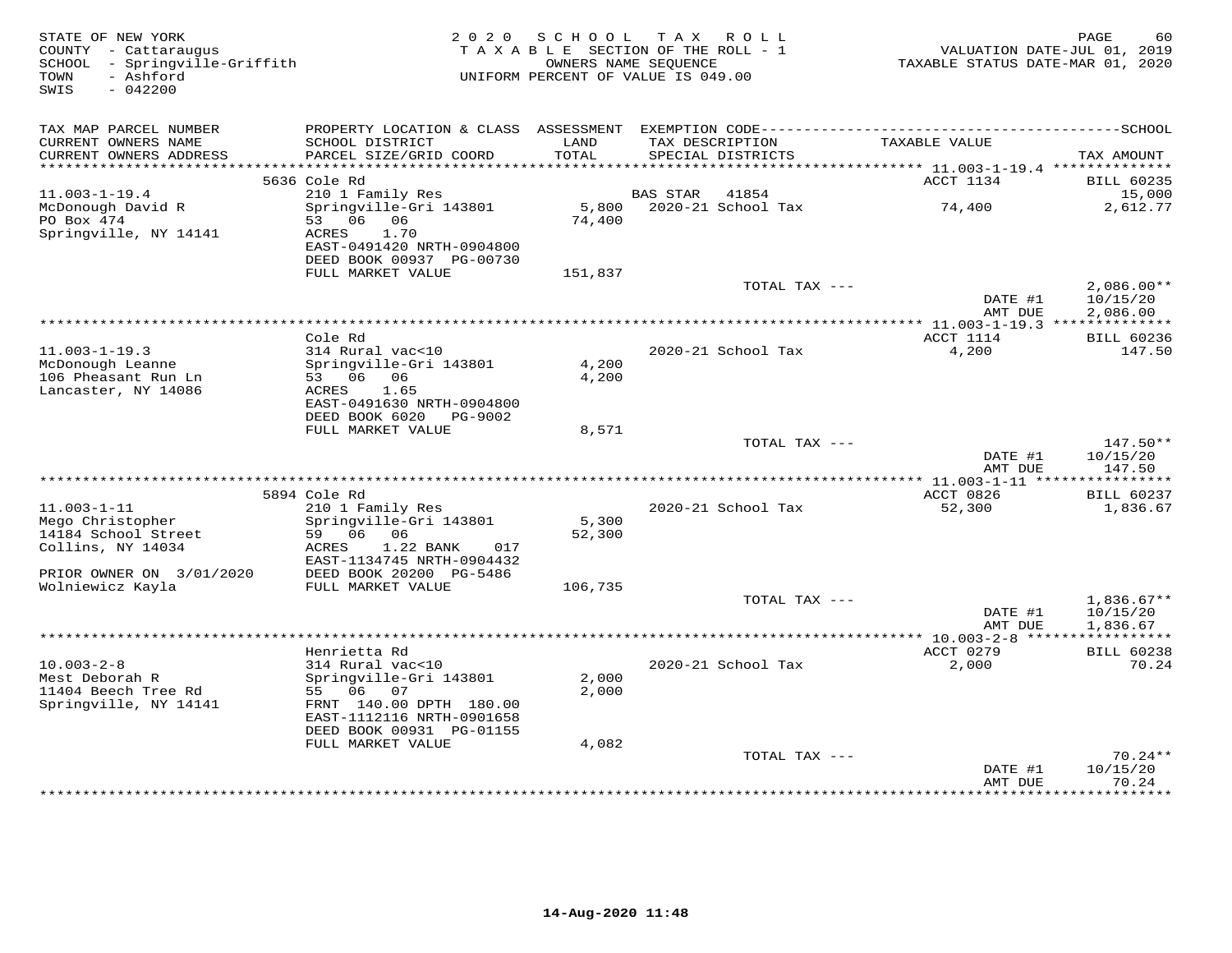| STATE OF NEW YORK<br>COUNTY - Cattaraugus<br>SCHOOL - Springville-Griffith<br>- Ashford<br>TOWN<br>$-042200$<br>SWIS |                                                        | 2020 SCHOOL TAX ROLL<br>TAXABLE SECTION OF THE ROLL - 1<br>OWNERS NAME SEOUENCE<br>UNIFORM PERCENT OF VALUE IS 049.00 |          |                           | TAXABLE STATUS DATE-MAR 01, 2020 | PAGE<br>61<br>VALUATION DATE-JUL 01, 2019 |
|----------------------------------------------------------------------------------------------------------------------|--------------------------------------------------------|-----------------------------------------------------------------------------------------------------------------------|----------|---------------------------|----------------------------------|-------------------------------------------|
| TAX MAP PARCEL NUMBER                                                                                                |                                                        |                                                                                                                       |          |                           |                                  |                                           |
| CURRENT OWNERS NAME                                                                                                  | SCHOOL DISTRICT                                        | LAND                                                                                                                  |          | TAX DESCRIPTION           | TAXABLE VALUE                    |                                           |
| CURRENT OWNERS ADDRESS<br>************************                                                                   | PARCEL SIZE/GRID COORD                                 | TOTAL                                                                                                                 |          | SPECIAL DISTRICTS         |                                  | TAX AMOUNT                                |
|                                                                                                                      | 11404 Beech Tree Rd                                    |                                                                                                                       |          |                           | ACCT 0283                        | <b>BILL 60239</b>                         |
| $11.001 - 1 - 18$                                                                                                    | 270 Mfg housing                                        |                                                                                                                       | BAS STAR | 41854                     |                                  | 15,000                                    |
| Mest Deborah R<br>11404 Beech Tree Rd                                                                                | Springville-Gri 143801<br>54/60 06 06                  | 48,300                                                                                                                |          | 23,600 2020-21 School Tax | 48,300                           | 1,696.20                                  |
| Springville, NY 14141                                                                                                | 25.64<br>ACRES<br>EAST-1136737 NRTH-0908458            |                                                                                                                       |          |                           |                                  |                                           |
|                                                                                                                      | DEED BOOK 00931 PG-01155<br>FULL MARKET VALUE          | 98,571                                                                                                                |          |                           |                                  |                                           |
|                                                                                                                      |                                                        |                                                                                                                       |          | TOTAL TAX ---             |                                  | $1,169.43**$                              |
|                                                                                                                      |                                                        |                                                                                                                       |          |                           | DATE #1<br>AMT DUE               | 10/15/20<br>1,169.43                      |
|                                                                                                                      | Peters Rd                                              |                                                                                                                       |          |                           | ACCT 0988                        | <b>BILL 60240</b>                         |
| $10.004 - 1 - 38.2$                                                                                                  | 322 Rural vac>10                                       |                                                                                                                       |          | 2020-21 School Tax        | 27,600                           | 969.25                                    |
| Miller Willard W                                                                                                     | Springville-Gri 143801                                 | 27,600                                                                                                                |          |                           |                                  |                                           |
| Miller Anna M<br>9729 Rte 219                                                                                        | 73/77 06 06<br>ACRES<br>48.87                          | 27,600                                                                                                                |          |                           |                                  |                                           |
| West Valley, NY 14171                                                                                                | EAST-1119807 NRTH-0897091                              |                                                                                                                       |          |                           |                                  |                                           |
|                                                                                                                      | DEED BOOK 777<br>PG-00315                              |                                                                                                                       |          |                           |                                  |                                           |
|                                                                                                                      | FULL MARKET VALUE                                      | 56,327                                                                                                                |          |                           |                                  |                                           |
|                                                                                                                      |                                                        |                                                                                                                       |          | TOTAL TAX ---             | DATE #1<br>AMT DUE               | $969.25**$<br>10/15/20<br>969.25          |
|                                                                                                                      |                                                        |                                                                                                                       |          |                           |                                  |                                           |
|                                                                                                                      | Us Rte 219                                             |                                                                                                                       |          |                           | ACCT 0466                        | <b>BILL 60241</b>                         |
| $10.004 - 1 - 49.1$<br>Miller Willard W                                                                              | 105 Vac farmland<br>Springville-Gri 143801             | 7,800                                                                                                                 |          | 2020-21 School Tax        | 7,800                            | 273.92                                    |
| Miller Anna M                                                                                                        | 25/77 06 06/07                                         | 7,800                                                                                                                 |          |                           |                                  |                                           |
| 9729 Rte 219                                                                                                         | 15.77<br>ACRES                                         |                                                                                                                       |          |                           |                                  |                                           |
| West Valley, NY 14171                                                                                                | EAST-1117127 NRTH-0895301<br>DEED BOOK 800<br>PG-00641 |                                                                                                                       |          |                           |                                  |                                           |
|                                                                                                                      | FULL MARKET VALUE                                      | 15,918                                                                                                                |          |                           |                                  |                                           |
|                                                                                                                      |                                                        |                                                                                                                       |          | TOTAL TAX ---             |                                  | $273.92**$                                |
|                                                                                                                      |                                                        |                                                                                                                       |          |                           | DATE #1<br>AMT DUE               | 10/15/20<br>273.92                        |
|                                                                                                                      |                                                        |                                                                                                                       |          |                           |                                  |                                           |
|                                                                                                                      | 9729 Us Rte 219                                        |                                                                                                                       |          |                           | ACCT 0519                        | <b>BILL 60242</b>                         |
| $10.004 - 1 - 50.1$<br>Miller Willard W                                                                              | 112 Dairy farm<br>Springville-Gri 143801               | 31,400                                                                                                                |          | 2020-21 School Tax        | 60,800                           | 2,135.17                                  |
| Miller Anna M                                                                                                        | 25/77 06 06/07                                         | 60,800                                                                                                                |          |                           |                                  |                                           |
| 9729 Rte 219                                                                                                         | 58.84<br>ACRES                                         |                                                                                                                       |          |                           |                                  |                                           |
| West Valley, NY 14171                                                                                                | EAST-1116953 NRTH-0897032<br>DEED BOOK 00741 PG-00944  |                                                                                                                       |          |                           |                                  |                                           |
|                                                                                                                      | FULL MARKET VALUE                                      | 124,082                                                                                                               |          |                           |                                  |                                           |
|                                                                                                                      |                                                        |                                                                                                                       |          | TOTAL TAX ---             | DATE #1                          | $2,135.17**$<br>10/15/20                  |
|                                                                                                                      |                                                        |                                                                                                                       |          |                           | AMT DUE                          | 2,135.17                                  |
|                                                                                                                      |                                                        |                                                                                                                       |          |                           |                                  |                                           |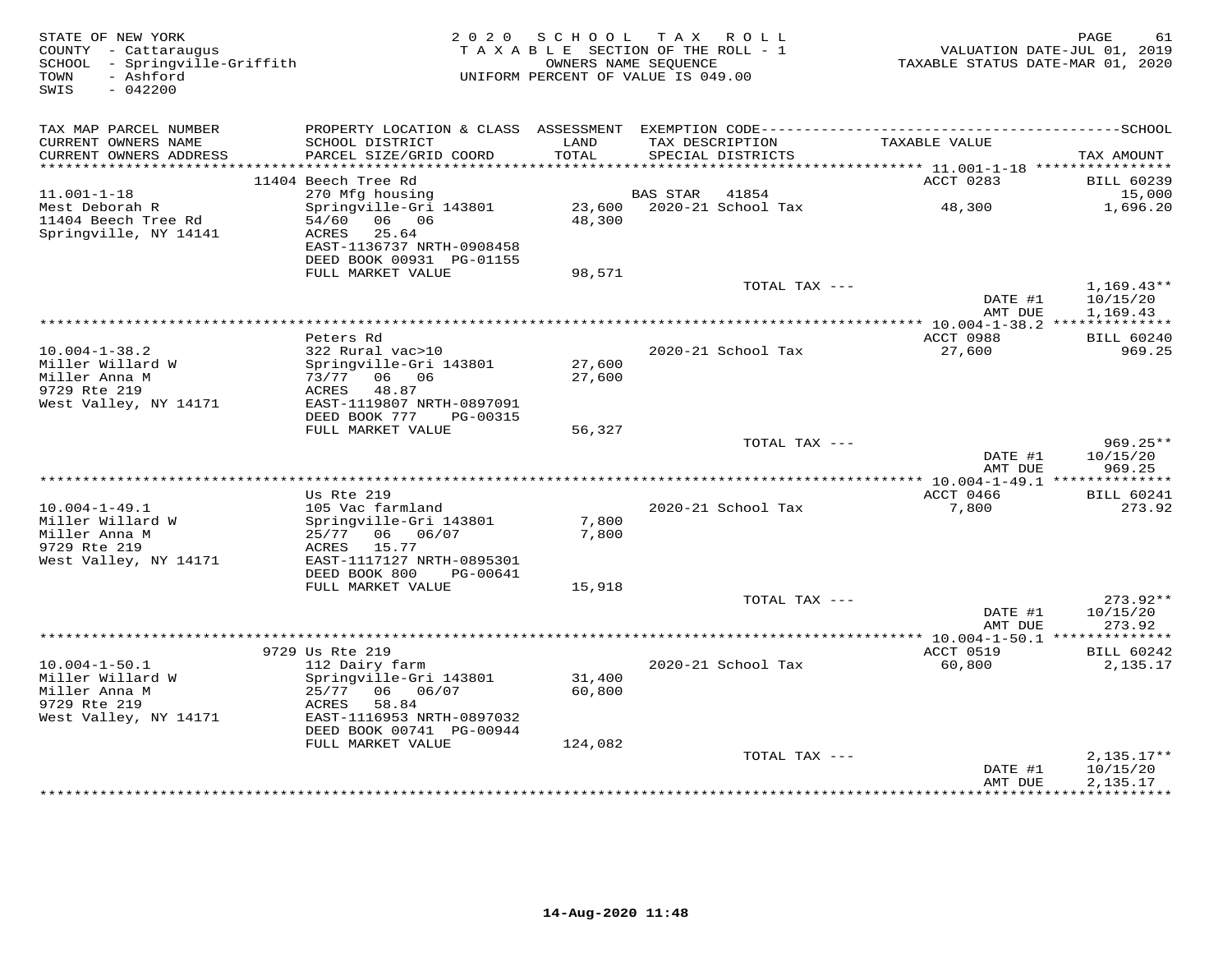| STATE OF NEW YORK<br>COUNTY - Cattaraugus<br>SCHOOL - Springville-Griffith<br>- Ashford<br>TOWN<br>SWIS<br>$-042200$ | 2 0 2 0                                                                                                        | SCHOOL           | T A X<br>R O L L<br>TAXABLE SECTION OF THE ROLL - 1<br>OWNERS NAME SEQUENCE<br>UNIFORM PERCENT OF VALUE IS 049.00 | VALUATION DATE-JUL 01, 2019<br>TAXABLE STATUS DATE-MAR 01, 2020 | PAGE<br>62                           |
|----------------------------------------------------------------------------------------------------------------------|----------------------------------------------------------------------------------------------------------------|------------------|-------------------------------------------------------------------------------------------------------------------|-----------------------------------------------------------------|--------------------------------------|
| TAX MAP PARCEL NUMBER                                                                                                |                                                                                                                |                  |                                                                                                                   |                                                                 |                                      |
| CURRENT OWNERS NAME<br>CURRENT OWNERS ADDRESS                                                                        | SCHOOL DISTRICT<br>PARCEL SIZE/GRID COORD                                                                      | LAND<br>TOTAL    | TAX DESCRIPTION<br>SPECIAL DISTRICTS                                                                              | TAXABLE VALUE                                                   | TAX AMOUNT                           |
| ***********************                                                                                              |                                                                                                                |                  |                                                                                                                   |                                                                 |                                      |
| $10.004 - 1 - 51.1$                                                                                                  | Forks Rd<br>322 Rural vac>10                                                                                   |                  | 2020-21 School Tax                                                                                                | ACCT 0186<br>18,100                                             | <b>BILL 60243</b><br>635.63          |
| Miller Willard W<br>Miller Anna M<br>9729 Rte 219<br>West Valley, NY 14171                                           | Springville-Gri 143801<br>77 06 06<br>27.45<br>ACRES<br>EAST-1118736 NRTH-0897406<br>DEED BOOK 777<br>PG-00315 | 18,100<br>18,100 |                                                                                                                   |                                                                 |                                      |
|                                                                                                                      | FULL MARKET VALUE                                                                                              | 36,939           |                                                                                                                   |                                                                 |                                      |
|                                                                                                                      |                                                                                                                |                  | TOTAL TAX ---                                                                                                     | DATE #1<br>AMT DUE                                              | 635.63**<br>10/15/20<br>635.63       |
|                                                                                                                      |                                                                                                                |                  | ********************************                                                                                  | **** 11.003-2-18.6 ***************                              |                                      |
|                                                                                                                      | 10696 Nys Rte 240                                                                                              |                  |                                                                                                                   | ACCT 1735                                                       | BILL 60244                           |
| $11.003 - 2 - 18.6$<br>Monczynski Robert                                                                             | 240 Rural res<br>Springville-Gri 143801                                                                        | 15,200           | 2020-21 School Tax                                                                                                | 49,200                                                          | 1,727.80                             |
| Monczynski Tasheena<br>c/o Ron Previty<br>11081 Galen Hill Rd                                                        | $57 - 6 - 6$<br>ACRES 19.50<br>EAST-1134666 NRTH-0897492                                                       | 49,200           |                                                                                                                   |                                                                 |                                      |
| Freedom, NY 14065                                                                                                    | DEED BOOK 29280 PG-7001                                                                                        |                  |                                                                                                                   |                                                                 |                                      |
|                                                                                                                      | FULL MARKET VALUE                                                                                              | 100,408          | TOTAL TAX ---                                                                                                     |                                                                 | 1,727.80**                           |
|                                                                                                                      |                                                                                                                |                  |                                                                                                                   | DATE #1<br>AMT DUE                                              | 10/15/20<br>1,727.80                 |
|                                                                                                                      |                                                                                                                |                  |                                                                                                                   |                                                                 |                                      |
| $11.001 - 1 - 12$<br>Morganti Richard                                                                                | 11491 Watson Rd<br>280 Res Multiple<br>Springville-Gri 143801                                                  | 8,500            | 2020-21 School Tax                                                                                                | ACCT 0558<br>75,000                                             | <b>BILL 60245</b><br>2,633.84        |
| Brenda Patton<br>11491 Watson Road<br>Springville, NY 14141                                                          | $60 - 06 - 06$<br>ACRES 17.20 BANK<br>017<br>EAST-1136290 NRTH-0909499<br>DEED BOOK 20190 PG-2722              | 75,000           |                                                                                                                   |                                                                 |                                      |
|                                                                                                                      | FULL MARKET VALUE                                                                                              | 153,061          |                                                                                                                   |                                                                 |                                      |
|                                                                                                                      |                                                                                                                |                  | TOTAL TAX ---                                                                                                     | DATE #1<br>AMT DUE                                              | $2,633.84**$<br>10/15/20<br>2,633.84 |
|                                                                                                                      |                                                                                                                |                  |                                                                                                                   |                                                                 |                                      |
|                                                                                                                      | 10588 Edies Rd                                                                                                 |                  |                                                                                                                   | ACCT 0669                                                       | <b>BILL 60246</b>                    |
| $10.004 - 1 - 37$                                                                                                    | 210 1 Family Res                                                                                               |                  | <b>BAS STAR</b><br>41854                                                                                          |                                                                 | 15,000                               |
| Mortimer Mark<br>10588 Edies Rd<br>Springville, NY 14141                                                             | Springville-Gri 143801<br>73 06<br>06<br>ACRES<br>5.17 BANK<br>081<br>EAST-1120958 NRTH-0896632                | 9,600<br>51,500  | 2020-21 School Tax                                                                                                | 51,500                                                          | 1,808.57                             |
|                                                                                                                      | DEED BOOK 4741 PG-4001<br>FULL MARKET VALUE                                                                    | 105,102          |                                                                                                                   |                                                                 |                                      |
|                                                                                                                      |                                                                                                                |                  | TOTAL TAX ---                                                                                                     | DATE #1                                                         | 1,281.80**<br>10/15/20               |
|                                                                                                                      |                                                                                                                |                  |                                                                                                                   | AMT DUE<br>***********                                          | 1,281.80<br>**********               |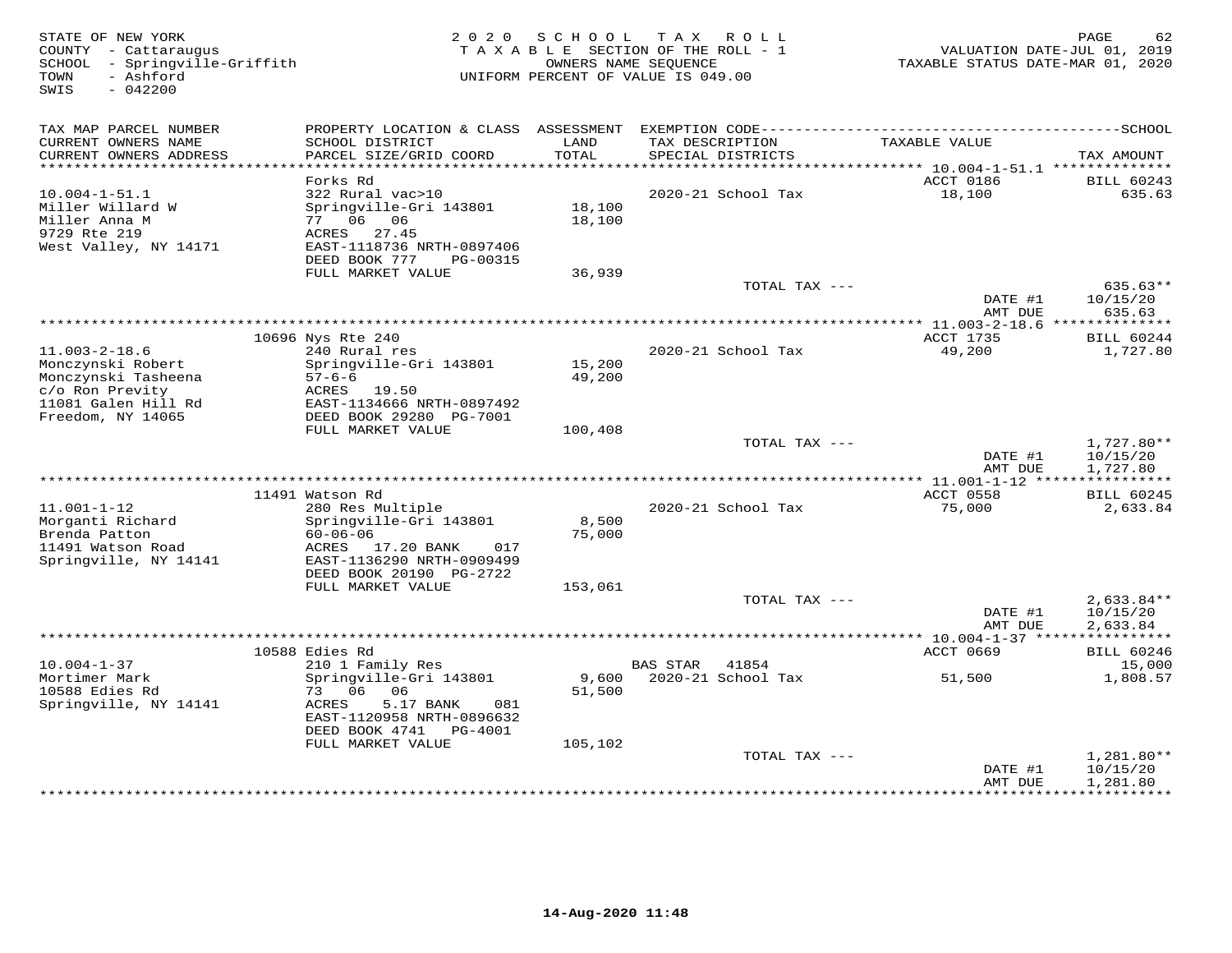| STATE OF NEW YORK<br>COUNTY - Cattaraugus<br>SCHOOL - Springville-Griffith<br>- Ashford<br>TOWN<br>SWIS<br>$-042200$ | 2 0 2 0                                                                | SCHOOL        | T A X<br>ROLL<br>TAXABLE SECTION OF THE ROLL - 1<br>OWNERS NAME SEQUENCE<br>UNIFORM PERCENT OF VALUE IS 049.00 | VALUATION DATE-JUL 01, 2019<br>TAXABLE STATUS DATE-MAR 01, 2020 | PAGE<br>63               |
|----------------------------------------------------------------------------------------------------------------------|------------------------------------------------------------------------|---------------|----------------------------------------------------------------------------------------------------------------|-----------------------------------------------------------------|--------------------------|
| TAX MAP PARCEL NUMBER                                                                                                |                                                                        |               |                                                                                                                |                                                                 |                          |
| CURRENT OWNERS NAME<br>CURRENT OWNERS ADDRESS<br>***********************                                             | SCHOOL DISTRICT<br>PARCEL SIZE/GRID COORD<br>************************* | LAND<br>TOTAL | TAX DESCRIPTION<br>SPECIAL DISTRICTS                                                                           | TAXABLE VALUE                                                   | TAX AMOUNT               |
|                                                                                                                      | Henrietta Rd                                                           |               |                                                                                                                | ACCT 1677                                                       | <b>BILL 60247</b>        |
| $10.003 - 2 - 15.6$                                                                                                  | 710 Manufacture                                                        |               | 2020-21 School Tax                                                                                             | 184,100                                                         | 6,465.21                 |
| MRC Solutions, Inc.                                                                                                  | Springville-Gri 143801                                                 | 6,800         |                                                                                                                |                                                                 |                          |
| 71 Nasons Blvd                                                                                                       | $56 - 6 - 7$                                                           | 184,100       |                                                                                                                |                                                                 |                          |
| Springville, NY 14141                                                                                                | ACRES<br>4.85                                                          |               |                                                                                                                |                                                                 |                          |
|                                                                                                                      | EAST-1116060 NRTH-0901471<br>DEED BOOK 20200 PG-2266                   |               |                                                                                                                |                                                                 |                          |
|                                                                                                                      | FULL MARKET VALUE                                                      | 375,714       |                                                                                                                |                                                                 |                          |
|                                                                                                                      |                                                                        |               | TOTAL TAX ---                                                                                                  |                                                                 | $6,465.21**$             |
|                                                                                                                      |                                                                        |               |                                                                                                                | DATE #1                                                         | 10/15/20                 |
|                                                                                                                      |                                                                        |               |                                                                                                                | AMT DUE                                                         | 6,465.21                 |
|                                                                                                                      | 10742 Autumn View Trl                                                  |               |                                                                                                                | ACCT 0952                                                       | <b>BILL 60248</b>        |
| $10.004 - 1 - 68$                                                                                                    | 210 1 Family Res                                                       |               | VETWAR CTS 41120                                                                                               |                                                                 | 6,000                    |
| Murphy Donna L                                                                                                       | Springville-Gri 143801                                                 | 6,700 AGED S  | 41804                                                                                                          |                                                                 | 18,350                   |
| Murphy Paul D                                                                                                        | 69 06 06                                                               |               | 79,400 ENH STAR<br>41834                                                                                       |                                                                 | 34,900                   |
| 10742 Autumn View Trl<br>West Valley, NY 14171                                                                       | AUTUMN VIEW SUB LOT 4<br>ACRES<br>2.57                                 |               | 2020-21 School Tax                                                                                             | 55,050                                                          | 1,933.24                 |
|                                                                                                                      | EAST-1125266 NRTH-0898584                                              |               |                                                                                                                |                                                                 |                          |
|                                                                                                                      | DEED BOOK 831<br>PG-00530                                              |               |                                                                                                                |                                                                 |                          |
|                                                                                                                      | FULL MARKET VALUE                                                      | 162,041       |                                                                                                                |                                                                 |                          |
|                                                                                                                      |                                                                        |               | TOTAL TAX ---                                                                                                  |                                                                 | $707.63**$               |
|                                                                                                                      |                                                                        |               |                                                                                                                | DATE #1<br>AMT DUE                                              | 10/15/20<br>707.63       |
|                                                                                                                      |                                                                        |               |                                                                                                                |                                                                 |                          |
|                                                                                                                      | Autumn View Trl                                                        |               |                                                                                                                | ACCT 0953                                                       | <b>BILL 60249</b>        |
| $10.004 - 1 - 69$                                                                                                    | 314 Rural vac<10                                                       |               | 2020-21 School Tax                                                                                             | 6,700                                                           | 235.29                   |
| Murphy Paul D                                                                                                        | Springville-Gri 143801<br>69 06 06                                     | 6,700         |                                                                                                                |                                                                 |                          |
| Murphy Donna L<br>10742 Autumn View Trl                                                                              | AUTUMN VIEW SUB LOT 5                                                  | 6,700         |                                                                                                                |                                                                 |                          |
| West Valley, NY 14171                                                                                                | ACRES<br>2.56                                                          |               |                                                                                                                |                                                                 |                          |
|                                                                                                                      | EAST-1125148 NRTH-0898746                                              |               |                                                                                                                |                                                                 |                          |
|                                                                                                                      | DEED BOOK 838<br>PG-00684                                              |               |                                                                                                                |                                                                 |                          |
|                                                                                                                      | FULL MARKET VALUE                                                      | 13,673        | TOTAL TAX ---                                                                                                  |                                                                 | $235.29**$               |
|                                                                                                                      |                                                                        |               |                                                                                                                | DATE #1                                                         | 10/15/20                 |
|                                                                                                                      |                                                                        |               |                                                                                                                | AMT DUE                                                         | 235.29                   |
|                                                                                                                      |                                                                        |               |                                                                                                                |                                                                 |                          |
|                                                                                                                      | 6087 Thomas Corners Rd                                                 |               |                                                                                                                | ACCT 7117                                                       | <b>BILL 60250</b>        |
| $11.003 - 1 - 4.5$<br>Murray Ashley                                                                                  | 210 1 Family Res<br>Springville-Gri 143801                             | 4,500         | 2020-21 School Tax                                                                                             | 60,400                                                          | 2,121.12                 |
| 6087 Thomas Corners Road                                                                                             | ACRES<br>2.40                                                          | 60,400        |                                                                                                                |                                                                 |                          |
| West Valley, NY 14171                                                                                                | EAST-1130994 NRTH-0903438                                              |               |                                                                                                                |                                                                 |                          |
|                                                                                                                      | DEED BOOK 24425 PG-8001                                                |               |                                                                                                                |                                                                 |                          |
|                                                                                                                      | FULL MARKET VALUE                                                      | 123,265       |                                                                                                                |                                                                 |                          |
|                                                                                                                      |                                                                        |               | TOTAL TAX ---                                                                                                  | DATE #1                                                         | $2,121.12**$<br>10/15/20 |
|                                                                                                                      |                                                                        |               |                                                                                                                | AMT DUE                                                         | 2,121.12                 |
|                                                                                                                      |                                                                        |               |                                                                                                                |                                                                 | ***********              |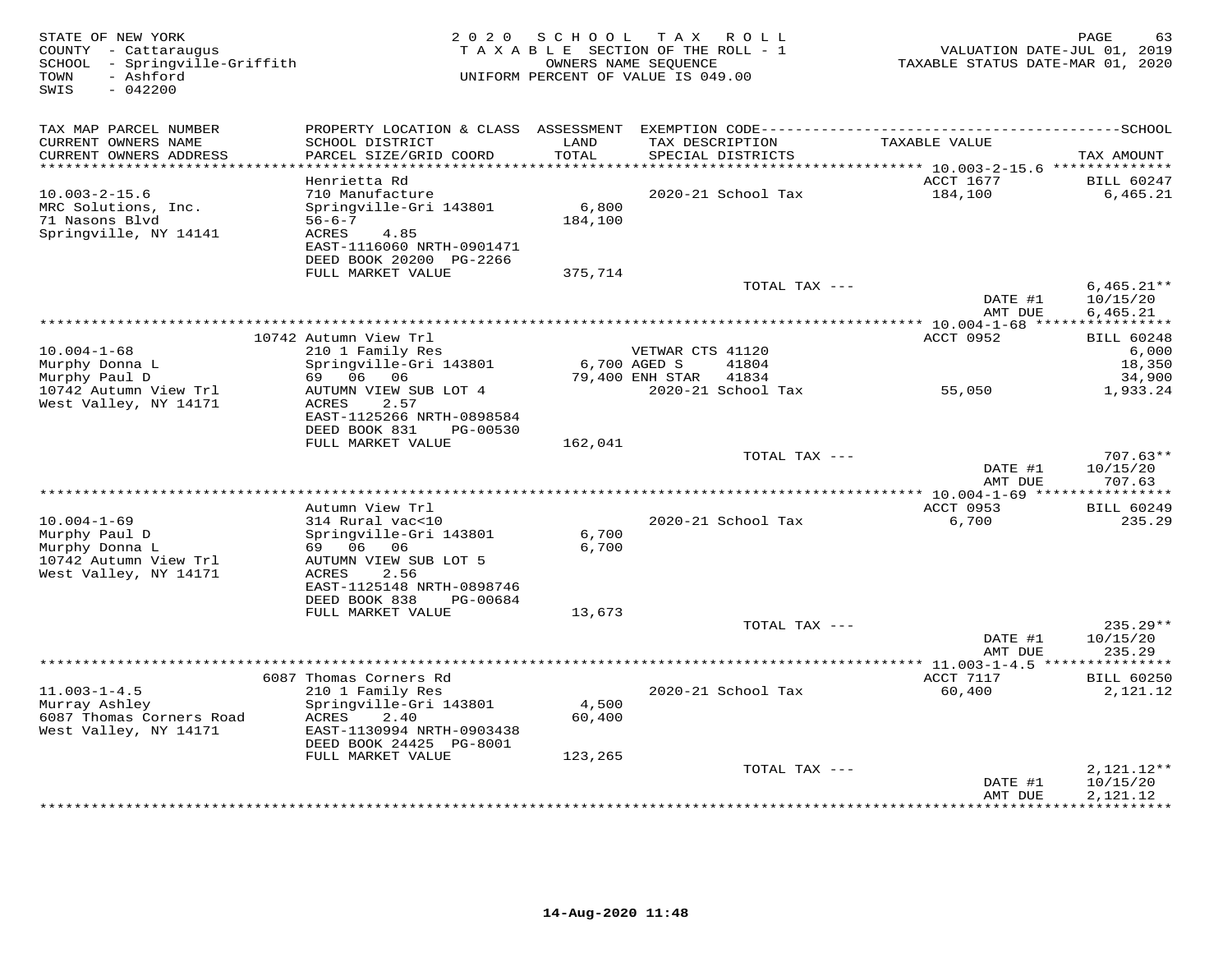| STATE OF NEW YORK<br>COUNTY - Cattaraugus<br>SCHOOL - Springville-Griffith<br>- Ashford<br>TOWN<br>$-042200$<br>SWIS | 2 0 2 0                                                                                                                | SCHOOL TAX ROLL<br>TAXABLE SECTION OF THE ROLL - 1<br>OWNERS NAME SEQUENCE<br>UNIFORM PERCENT OF VALUE IS 049.00 |                 |                                      | TAXABLE STATUS DATE-MAR 01, 2020                                      | PAGE<br>64<br>VALUATION DATE-JUL 01, 2019 |
|----------------------------------------------------------------------------------------------------------------------|------------------------------------------------------------------------------------------------------------------------|------------------------------------------------------------------------------------------------------------------|-----------------|--------------------------------------|-----------------------------------------------------------------------|-------------------------------------------|
| TAX MAP PARCEL NUMBER<br>CURRENT OWNERS NAME<br>CURRENT OWNERS ADDRESS<br>********************                       | SCHOOL DISTRICT<br>PARCEL SIZE/GRID COORD                                                                              | LAND<br>TOTAL<br>* * * * * * * * * *                                                                             |                 | TAX DESCRIPTION<br>SPECIAL DISTRICTS | TAXABLE VALUE                                                         | TAX AMOUNT                                |
|                                                                                                                      | 6614 Cross Rd                                                                                                          |                                                                                                                  |                 |                                      | *************************** 19.002-1-15.2 **************<br>ACCT 0986 | <b>BILL 60251</b>                         |
| $19.002 - 1 - 15.2$<br>Nagel William G                                                                               | 270 Mfg housing<br>Springville-Gri 143801                                                                              | 5,300                                                                                                            | BAS STAR        | 41854<br>2020-21 School Tax          | 33,100                                                                | 15,000<br>1,162.40                        |
| Nagel Sharon<br>6614 Cross Rd<br>Springville, NY 14141                                                               | 72 06 06<br>ACRES<br>1.31<br>EAST-1123083 NRTH-0893737<br>DEED BOOK 1025<br>PG-911                                     | 33,100                                                                                                           |                 |                                      |                                                                       |                                           |
|                                                                                                                      | FULL MARKET VALUE                                                                                                      | 67,551                                                                                                           |                 | TOTAL TAX ---                        |                                                                       | 635.63**                                  |
|                                                                                                                      |                                                                                                                        |                                                                                                                  |                 |                                      | DATE #1<br>AMT DUE                                                    | 10/15/20<br>635.63                        |
|                                                                                                                      |                                                                                                                        |                                                                                                                  |                 |                                      |                                                                       |                                           |
| $10.004 - 1 - 47.2$                                                                                                  | Edies Rd<br>312 Vac w/imprv                                                                                            |                                                                                                                  |                 | 2020-21 School Tax                   | ACCT 1177<br>11,900                                                   | <b>BILL 60252</b><br>417.90               |
| Nappo Dale M<br>275 Idlewood<br>Tonawanda, NY 14150                                                                  | Springville-Gri 143801<br>77 06 06<br>ACRES<br>7.75<br>EAST-1118591 NRTH-0894266                                       | 6,700<br>11,900                                                                                                  |                 |                                      |                                                                       |                                           |
|                                                                                                                      | DEED BOOK 1025 PG-1155<br>FULL MARKET VALUE                                                                            | 24,286                                                                                                           |                 |                                      |                                                                       |                                           |
|                                                                                                                      |                                                                                                                        |                                                                                                                  |                 | TOTAL TAX ---                        | DATE #1<br>AMT DUE                                                    | $417.90**$<br>10/15/20<br>417.90          |
|                                                                                                                      |                                                                                                                        |                                                                                                                  |                 |                                      |                                                                       |                                           |
|                                                                                                                      | 10670 Autumn View Trl                                                                                                  |                                                                                                                  |                 |                                      | ACCT 0945                                                             | <b>BILL 60253</b>                         |
| $10.004 - 1 - 61$<br>Nati Teresa                                                                                     | 210 1 Family Res<br>Springville-Gri 143801                                                                             | 7,900                                                                                                            | <b>BAS STAR</b> | 41854<br>2020-21 School Tax          | 77,800                                                                | 15,000<br>2,732.17                        |
| 10670 Autumn View Trl<br>West Valley, NY 14171                                                                       | 74 06 06<br>AUTUMN VIEW SUB LOT 9<br>ACRES<br>3.66 BANK<br>017<br>EAST-1124215 NRTH-0898291<br>DEED BOOK 18650 PG-6001 | 77,800                                                                                                           |                 |                                      |                                                                       |                                           |
|                                                                                                                      | FULL MARKET VALUE                                                                                                      | 158,776                                                                                                          |                 |                                      |                                                                       |                                           |
|                                                                                                                      |                                                                                                                        |                                                                                                                  |                 | TOTAL TAX ---                        | DATE #1<br>AMT DUE                                                    | $2,205.41**$<br>10/15/20<br>2,205.41      |
|                                                                                                                      |                                                                                                                        |                                                                                                                  |                 |                                      |                                                                       |                                           |
| $11.003 - 2 - 18.2$                                                                                                  | 10695 Nys Rte 240<br>314 Rural vac<10                                                                                  |                                                                                                                  |                 | 2020-21 School Tax                   | ACCT 1573<br>900                                                      | <b>BILL 60254</b><br>31.61                |
| Nelson David M<br>1586 Wilson Rd<br>Franklinville, NY 14737                                                          | Springville-Gri 143801<br>57 06 06<br>ACRES<br>1.35<br>EAST-1134672 NRTH-0897946                                       | 900<br>900                                                                                                       |                 |                                      |                                                                       |                                           |
|                                                                                                                      | DEED BOOK 911<br>PG-00091                                                                                              |                                                                                                                  |                 |                                      |                                                                       |                                           |
|                                                                                                                      | FULL MARKET VALUE                                                                                                      | 1,837                                                                                                            |                 |                                      |                                                                       |                                           |
|                                                                                                                      |                                                                                                                        |                                                                                                                  |                 | TOTAL TAX ---                        | DATE #1<br>AMT DUE                                                    | $31.61**$<br>10/15/20<br>31.61            |
|                                                                                                                      |                                                                                                                        |                                                                                                                  |                 |                                      | * * * * * * * * * * * *                                               | * * * * * * * *                           |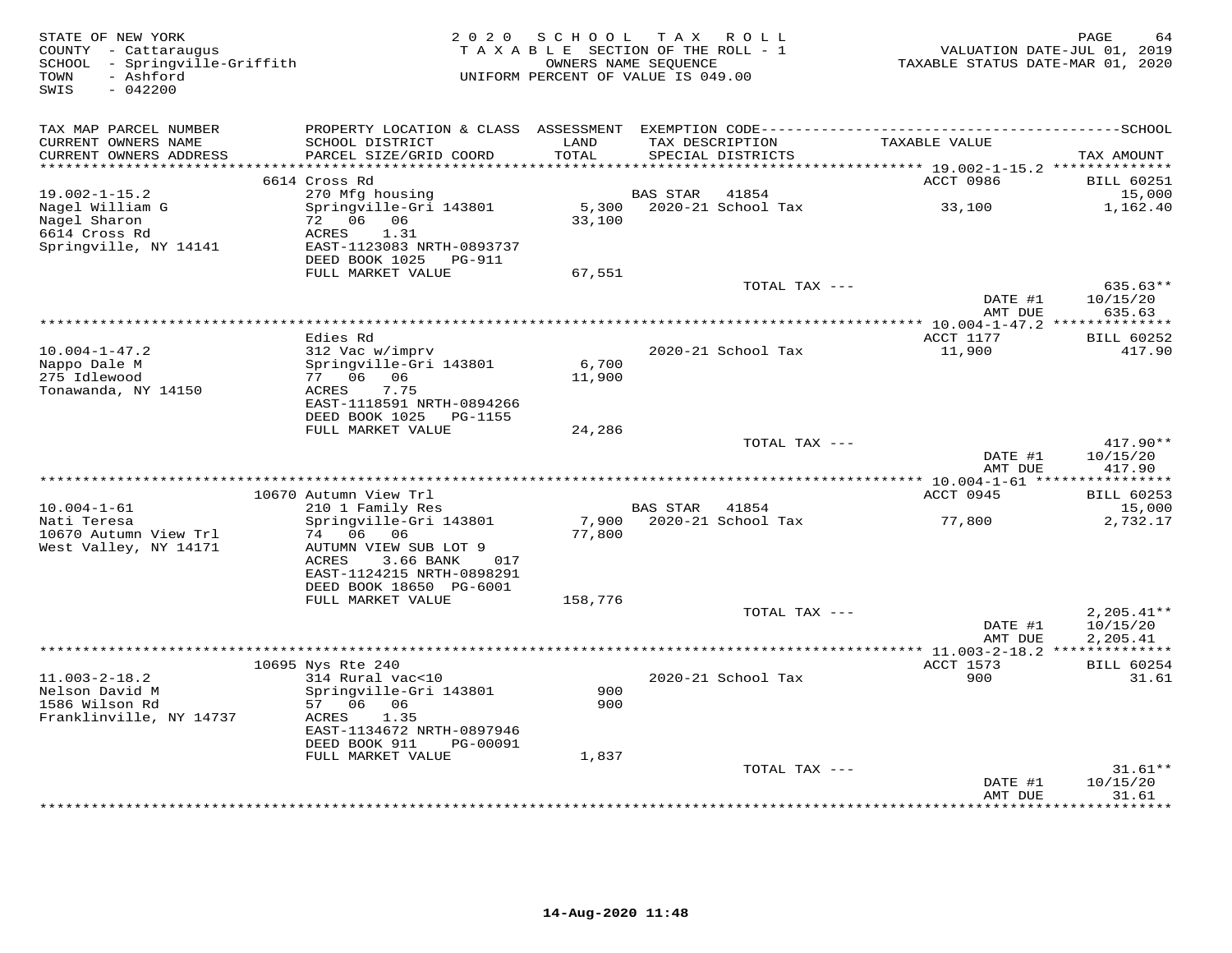| STATE OF NEW YORK<br>COUNTY - Cattaraugus<br>SCHOOL - Springville-Griffith<br>- Ashford<br>TOWN<br>$-042200$<br>SWIS |                                                      |         | 2020 SCHOOL TAX ROLL<br>TAXABLE SECTION OF THE ROLL - 1<br>OWNERS NAME SEQUENCE<br>UNIFORM PERCENT OF VALUE IS 049.00 | VALUATION DATE-JUL 01, 2019<br>TAXABLE STATUS DATE-MAR 01, 2020 | PAGE<br>65           |
|----------------------------------------------------------------------------------------------------------------------|------------------------------------------------------|---------|-----------------------------------------------------------------------------------------------------------------------|-----------------------------------------------------------------|----------------------|
| TAX MAP PARCEL NUMBER                                                                                                |                                                      |         |                                                                                                                       |                                                                 |                      |
| CURRENT OWNERS NAME                                                                                                  | SCHOOL DISTRICT                                      | LAND    | TAX DESCRIPTION                                                                                                       | TAXABLE VALUE                                                   |                      |
| CURRENT OWNERS ADDRESS                                                                                               | PARCEL SIZE/GRID COORD                               | TOTAL   | SPECIAL DISTRICTS                                                                                                     |                                                                 | TAX AMOUNT           |
|                                                                                                                      | 10695 Nys Rte 240                                    |         |                                                                                                                       | ACCT 1574                                                       | <b>BILL 60255</b>    |
| $11.003 - 2 - 18.3$                                                                                                  | 240 Rural res                                        |         | AG DISTOUT 41730                                                                                                      |                                                                 | 1,486                |
| Nelson Nicholas D                                                                                                    | Springville-Gri 143801                               |         | 8,900 2020-21 School Tax 314                                                                                          |                                                                 | 2,750.23             |
| Schweickert Stephanie L                                                                                              | 57/6/6                                               | 79,800  |                                                                                                                       |                                                                 |                      |
| 10695 NYS Rte 240                                                                                                    | ACRES 11.80                                          |         |                                                                                                                       |                                                                 |                      |
| West Valley, NY 14171                                                                                                | EAST-1133757 NRTH-0897094<br>DEED BOOK 26300 PG-4001 |         |                                                                                                                       |                                                                 |                      |
| MAY BE SUBJECT TO PAYMENT                                                                                            | FULL MARKET VALUE                                    | 162,857 |                                                                                                                       |                                                                 |                      |
| UNDER AGDIST LAW TIL 2027                                                                                            |                                                      |         |                                                                                                                       |                                                                 |                      |
|                                                                                                                      |                                                      |         | TOTAL TAX ---                                                                                                         |                                                                 | $2,750.23**$         |
|                                                                                                                      |                                                      |         |                                                                                                                       | DATE #1<br>AMT DUE                                              | 10/15/20<br>2,750.23 |
|                                                                                                                      |                                                      |         |                                                                                                                       |                                                                 |                      |
|                                                                                                                      | 6026 Thomas Corners Rd                               |         |                                                                                                                       | ACCT 0083                                                       | <b>BILL 60256</b>    |
| $11.001 - 1 - 34$                                                                                                    | 210 1 Family Res                                     |         | VETWAR CTS 41120                                                                                                      |                                                                 | 6,000                |
| Newkirk David J                                                                                                      | Springville-Gri 143801                               |         | 5,500 BAS STAR 41854                                                                                                  |                                                                 | 15,000               |
| Newkirk Robin M<br>6026 Thomas Corners Rd                                                                            | 65 06 06<br>FRNT 100.00 DPTH 275.00                  |         | 52,500 2020-21 School Tax 46,500                                                                                      |                                                                 | 1,632.98             |
| West Valley, NY 14171                                                                                                | EAST-1132260 NRTH-0903912                            |         |                                                                                                                       |                                                                 |                      |
|                                                                                                                      | DEED BOOK 810<br>PG-00734                            |         |                                                                                                                       |                                                                 |                      |
|                                                                                                                      | FULL MARKET VALUE                                    | 107,143 |                                                                                                                       |                                                                 |                      |
|                                                                                                                      |                                                      |         | TOTAL TAX ---                                                                                                         |                                                                 | $1,106.21**$         |
|                                                                                                                      |                                                      |         |                                                                                                                       | DATE #1<br>AMT DUE                                              | 10/15/20<br>1,106.21 |
|                                                                                                                      |                                                      |         |                                                                                                                       |                                                                 |                      |
|                                                                                                                      | 6827 Peters Rd                                       |         |                                                                                                                       |                                                                 | <b>BILL 60257</b>    |
| $10.004 - 1 - 48.4$                                                                                                  | 240 Rural res                                        |         | BAS STAR 41854                                                                                                        |                                                                 | 15,000               |
| Noto Mark P                                                                                                          | Springville-Gri 143801<br>ACRES 49.00 BANK 017       |         | 32,900 2020-21 School Tax 99,100                                                                                      |                                                                 | 3,480.19             |
| Gersitz Sondra D<br>6827 Peters Rd<br>6827 Peters Rd                                                                 | EAST-1119362 NRTH-0895611                            | 99,100  |                                                                                                                       |                                                                 |                      |
| Springville, NY 14141                                                                                                | DEED BOOK 14459 PG-6001                              |         |                                                                                                                       |                                                                 |                      |
|                                                                                                                      | FULL MARKET VALUE                                    | 202,245 |                                                                                                                       |                                                                 |                      |
|                                                                                                                      |                                                      |         | TOTAL TAX ---                                                                                                         |                                                                 | $2,953.42**$         |
|                                                                                                                      |                                                      |         |                                                                                                                       | DATE #1                                                         | 10/15/20             |
|                                                                                                                      |                                                      |         |                                                                                                                       | AMT DUE                                                         | 2,953.42             |
|                                                                                                                      | 10610 Dutch Hill Rd                                  |         |                                                                                                                       | ACCT 0989                                                       | <b>BILL 60258</b>    |
| $10.004 - 1 - 15.4$                                                                                                  | 210 1 Family Res                                     |         | VETCOM CTS 41130                                                                                                      |                                                                 | 10,000               |
| O'Brien William P                                                                                                    | Springville-Gri 143801                               |         | 11,700 ENH STAR 41834                                                                                                 |                                                                 | 34,900               |
| O'Brien Barbara A<br>10610 Dutch Hill Rd                                                                             | 73 06 06<br>ACRES<br>7.15                            | 79,900  | 2020-21 School Tax 69,900                                                                                             |                                                                 | 2,454.74             |
| West Valley, NY 14171                                                                                                | EAST-1123722 NRTH-0897292                            |         |                                                                                                                       |                                                                 |                      |
|                                                                                                                      | DEED BOOK 962<br>PG-114                              |         |                                                                                                                       |                                                                 |                      |
|                                                                                                                      | FULL MARKET VALUE                                    | 163,061 |                                                                                                                       |                                                                 |                      |
|                                                                                                                      |                                                      |         | TOTAL TAX ---                                                                                                         |                                                                 | $1,229.13**$         |
|                                                                                                                      |                                                      |         |                                                                                                                       | DATE #1<br>AMT DUE                                              | 10/15/20<br>1,229.13 |
|                                                                                                                      |                                                      |         |                                                                                                                       |                                                                 |                      |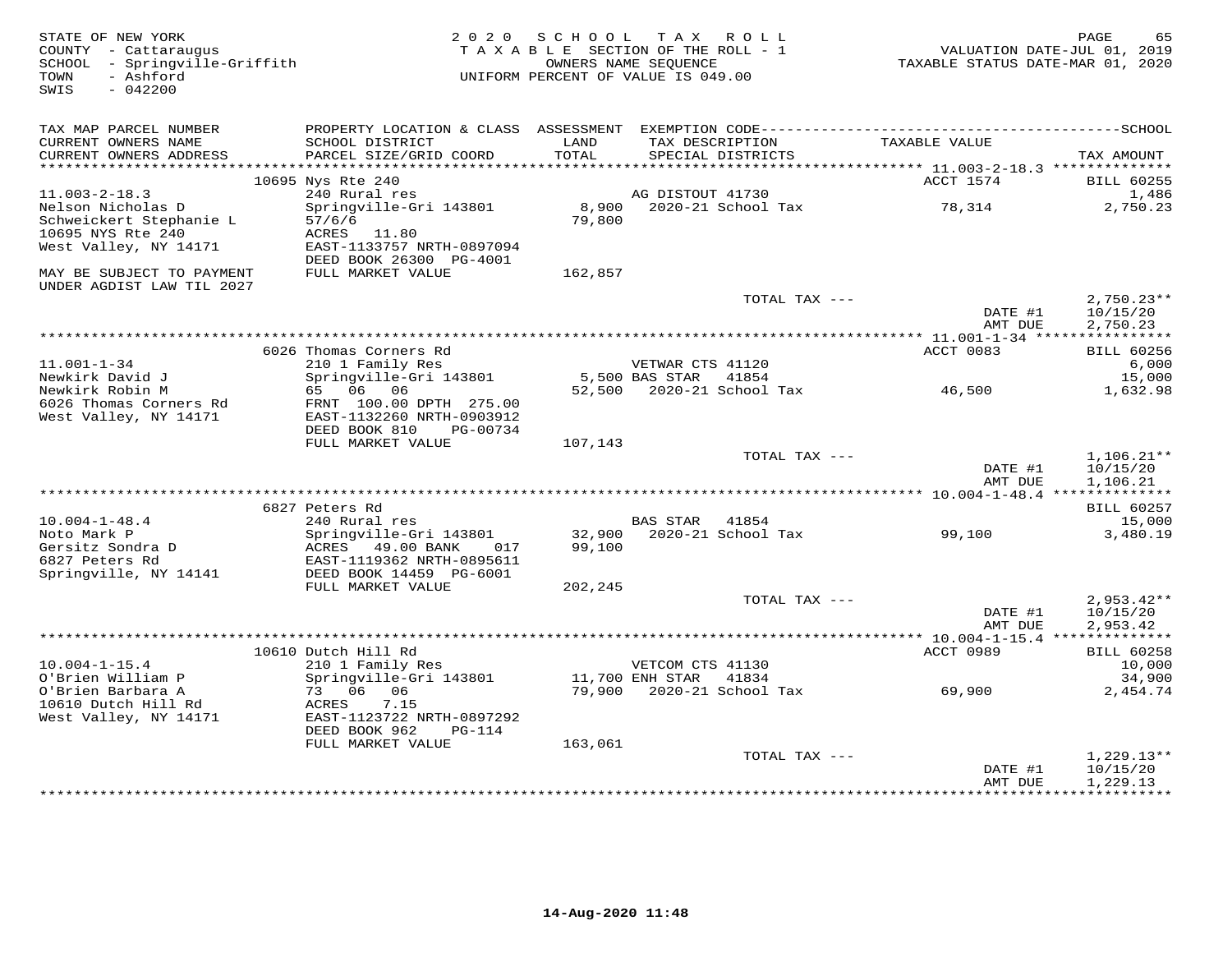| STATE OF NEW YORK<br>COUNTY - Cattaraugus<br>SCHOOL - Springville-Griffith<br>- Ashford<br>TOWN<br>SWIS<br>$-042200$ | 2 0 2 0                                                                           | SCHOOL        | TAX ROLL<br>TAXABLE SECTION OF THE ROLL - 1<br>OWNERS NAME SEQUENCE<br>UNIFORM PERCENT OF VALUE IS 049.00 | VALUATION DATE-JUL 01, 2019<br>TAXABLE STATUS DATE-MAR 01, 2020 | 66<br>PAGE                  |
|----------------------------------------------------------------------------------------------------------------------|-----------------------------------------------------------------------------------|---------------|-----------------------------------------------------------------------------------------------------------|-----------------------------------------------------------------|-----------------------------|
| TAX MAP PARCEL NUMBER                                                                                                |                                                                                   |               |                                                                                                           |                                                                 |                             |
| CURRENT OWNERS NAME<br>CURRENT OWNERS ADDRESS                                                                        | SCHOOL DISTRICT<br>PARCEL SIZE/GRID COORD                                         | LAND<br>TOTAL | TAX DESCRIPTION<br>SPECIAL DISTRICTS                                                                      | TAXABLE VALUE                                                   | TAX AMOUNT                  |
|                                                                                                                      |                                                                                   |               |                                                                                                           |                                                                 |                             |
| $11.003 - 1 - 8$                                                                                                     | 5912 Cole Rd<br>210 1 Family Res                                                  |               | AGED C/T/S 41800                                                                                          | ACCT 0559                                                       | <b>BILL 60259</b><br>27,800 |
| Offerbeck James H                                                                                                    | Springville-Gri 143801                                                            |               | $6,000$ ENH STAR<br>41834                                                                                 |                                                                 | 27,800                      |
| 5912 Cole Rd                                                                                                         | 59 06 06                                                                          | 55,600        | 2020-21 School Tax                                                                                        | 27,800                                                          | 976.28                      |
| West Valley, NY 14171                                                                                                | ACRES<br>1.87<br>EAST-1134413 NRTH-0904403                                        |               |                                                                                                           |                                                                 |                             |
|                                                                                                                      | DEED BOOK 00786 PG-00118                                                          |               |                                                                                                           |                                                                 |                             |
|                                                                                                                      | FULL MARKET VALUE                                                                 | 113,469       |                                                                                                           |                                                                 |                             |
|                                                                                                                      |                                                                                   |               | TOTAL TAX ---                                                                                             |                                                                 | $0.00**$                    |
|                                                                                                                      | Autumn View Trl                                                                   |               |                                                                                                           | ACCT 0947                                                       | <b>BILL 60260</b>           |
| $10.004 - 1 - 63$                                                                                                    | 314 Rural vac<10                                                                  |               | 2020-21 School Tax                                                                                        | 8,800                                                           | 309.04                      |
| Oliver Darlene J                                                                                                     | Springville-Gri 143801                                                            | 8,800         |                                                                                                           |                                                                 |                             |
| Oliver John A                                                                                                        | 69/74 06 06                                                                       | 8,800         |                                                                                                           |                                                                 |                             |
| Apt 1                                                                                                                | AUTUMN VIEW SUB LOT 7                                                             |               |                                                                                                           |                                                                 |                             |
| 40 Eagan Dr                                                                                                          | ACRES<br>4.44                                                                     |               |                                                                                                           |                                                                 |                             |
| Lackawana, NY 14218                                                                                                  | EAST-1124675 NRTH-0898272                                                         |               |                                                                                                           |                                                                 |                             |
|                                                                                                                      | DEED BOOK 865<br>PG-01114                                                         |               |                                                                                                           |                                                                 |                             |
|                                                                                                                      | FULL MARKET VALUE                                                                 | 17,959        | TOTAL TAX ---                                                                                             |                                                                 | $309.04**$                  |
|                                                                                                                      |                                                                                   |               |                                                                                                           | DATE #1                                                         | 10/15/20                    |
|                                                                                                                      |                                                                                   |               |                                                                                                           | AMT DUE                                                         | 309.04                      |
|                                                                                                                      | Bolton Rd                                                                         |               |                                                                                                           | ACCT 0972                                                       | <b>BILL 60261</b>           |
| $3.004 - 2 - 6.3$                                                                                                    | 314 Rural vac<10                                                                  |               | 2020-21 School Tax                                                                                        | 600                                                             | 21.07                       |
| Orsolits Norbert F                                                                                                   | Springville-Gri 143801                                                            | 600           |                                                                                                           |                                                                 |                             |
| PO Box 91                                                                                                            | 41 06<br>06                                                                       | 600           |                                                                                                           |                                                                 |                             |
| Springville, NY 14141                                                                                                | FRNT 360.00 DPTH<br>50.00                                                         |               |                                                                                                           |                                                                 |                             |
|                                                                                                                      | EAST-1148375 NRTH-0911249                                                         |               |                                                                                                           |                                                                 |                             |
|                                                                                                                      | DEED BOOK 00922 PG-00463                                                          |               |                                                                                                           |                                                                 |                             |
|                                                                                                                      | FULL MARKET VALUE                                                                 | 1,224         | TOTAL TAX ---                                                                                             |                                                                 | $21.07**$                   |
|                                                                                                                      |                                                                                   |               |                                                                                                           | DATE #1                                                         | 10/15/20                    |
|                                                                                                                      |                                                                                   |               |                                                                                                           | AMT DUE                                                         | 21.07                       |
|                                                                                                                      |                                                                                   |               |                                                                                                           |                                                                 |                             |
|                                                                                                                      | 10677 Autumn View Trl                                                             |               |                                                                                                           | ACCT 0963                                                       | <b>BILL 60262</b>           |
| $10.004 - 1 - 73$                                                                                                    | 210 1 Family Res                                                                  |               | 2020-21 School Tax                                                                                        | 89,900                                                          | 3,157.10                    |
| Ott Joseph W                                                                                                         | Springville-Gri 143801                                                            | 7,200         |                                                                                                           |                                                                 |                             |
| Ott Darla M                                                                                                          | 74 06 06                                                                          | 89,900        |                                                                                                           |                                                                 |                             |
| 10677 Autumn View Trl<br>West Valley, NY 14171                                                                       | ACRES<br>2.99 BANK<br>017<br>EAST-0475820 NRTH-0898720<br>DEED BOOK 22792 PG-9001 |               |                                                                                                           |                                                                 |                             |
|                                                                                                                      | FULL MARKET VALUE                                                                 | 183,469       |                                                                                                           |                                                                 |                             |
|                                                                                                                      |                                                                                   |               | TOTAL TAX ---                                                                                             |                                                                 | $3,157.10**$                |
|                                                                                                                      |                                                                                   |               |                                                                                                           | DATE #1                                                         | 10/15/20                    |
|                                                                                                                      |                                                                                   |               |                                                                                                           | AMT DUE                                                         | 3,157.10                    |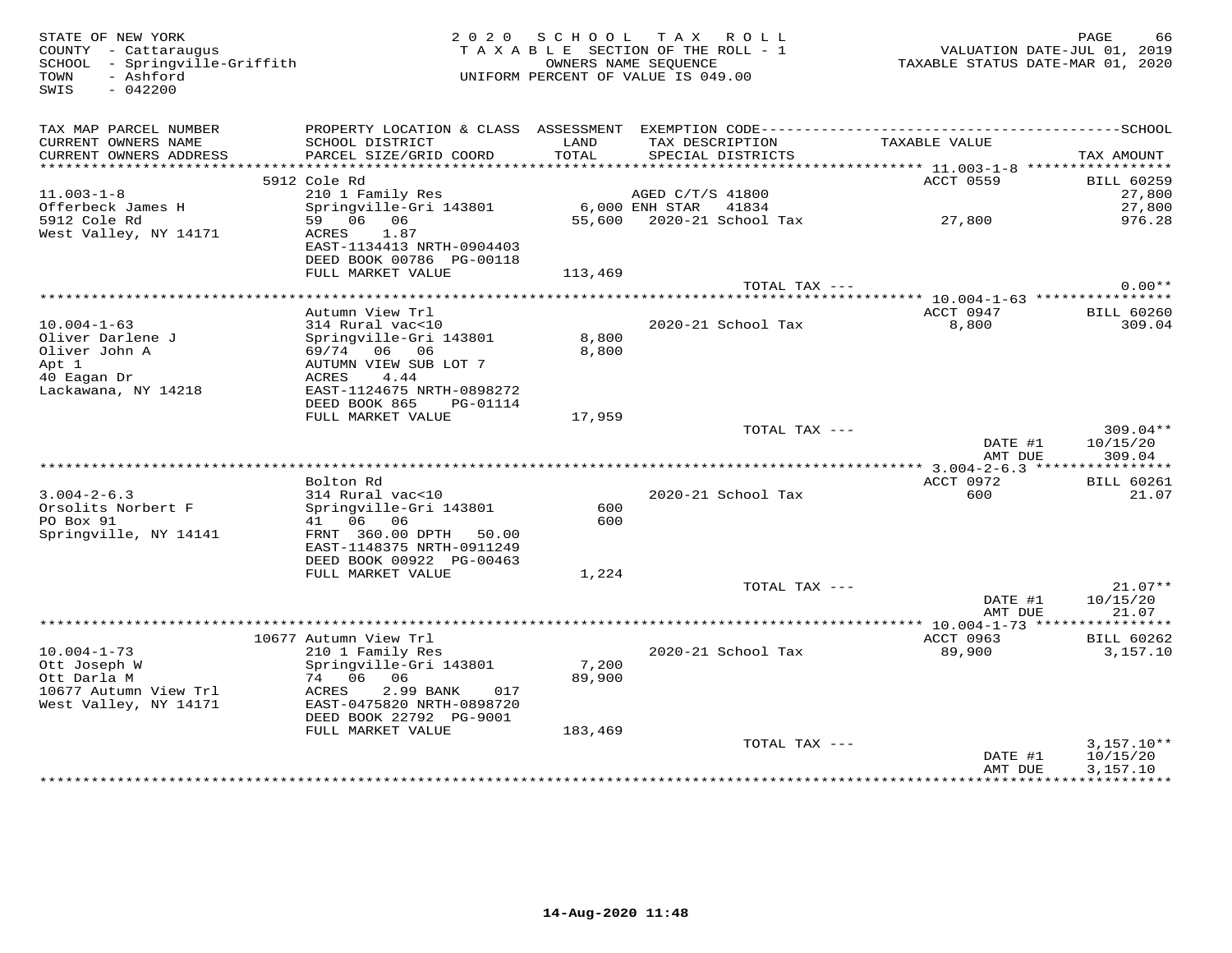| - Ashford<br>UNIFORM PERCENT OF VALUE IS 049.00<br>TOWN<br>SWIS<br>$-042200$<br>TAX MAP PARCEL NUMBER<br>TAXABLE VALUE<br>CURRENT OWNERS NAME<br>SCHOOL DISTRICT<br>LAND<br>TAX DESCRIPTION<br>CURRENT OWNERS ADDRESS<br>PARCEL SIZE/GRID COORD<br>TOTAL<br>SPECIAL DISTRICTS<br>TAX AMOUNT<br>************************<br>10512 Edies Rd<br>ACCT 0776<br><b>BILL 60263</b><br>$10.004 - 1 - 42$<br>210 1 Family Res<br>ENH STAR<br>41834<br>34,900<br>Ott-Vedder Geraldine<br>Springville-Gri 143801<br>13,200<br>2020-21 School Tax<br>58,900<br>2,068.45<br>10512 Edies Rd<br>73 06 06<br>58,900<br>Springville, NY 14141<br>ACRES<br>8.54<br>EAST-1120976 NRTH-0895588<br>DEED BOOK 849<br>PG-00254<br>120,204<br>FULL MARKET VALUE<br>TOTAL TAX ---<br>842.83**<br>DATE #1<br>10/15/20<br>842.83<br>AMT DUE<br>************** 11.003-2-19 ****<br>***********<br>10740 Nys Rte 240<br>ACCT 0136<br><b>BILL 60264</b><br>$11.003 - 2 - 19$<br>210 1 Family Res<br><b>BAS STAR</b><br>41854<br>15,000<br>Springville-Gri 143801<br>7,100<br>2020-21 School Tax<br>1,741.85<br>Ottaviano Camillo<br>49,600<br>58 06 06<br>Ottaviano Janet<br>49,600<br>10740 Rte 240<br>2.90<br>ACRES<br>West Valley, NY 14171<br>EAST-0486130 NRTH-0898030<br>DEED BOOK 00864 PG-00438<br>FULL MARKET VALUE<br>101,224<br>TOTAL TAX ---<br>1,215.08**<br>DATE #1<br>10/15/20<br>1,215.08<br>AMT DUE<br>10858 Nys Rte 240<br>ACCT 1638<br><b>BILL 60265</b><br>280 Res Multiple<br>$11.003 - 2 - 3.3$<br>BAS STAR 41854<br>15,000<br>Panus Timothy J<br>13,400 2020-21 School Tax<br>Springville-Gri 143801<br>107,400<br>3,771.66<br>10858 NYS Rte 240<br>$58 - 6 - 6$<br>107,400<br>West Valley, NY 14171<br>ACRES 29.90<br>EAST-1135170 NRTH-0899982<br>DEED BOOK 8250<br>PG-8001<br>FULL MARKET VALUE<br>219,184<br>TOTAL TAX ---<br>$3,244.90**$<br>DATE #1<br>10/15/20<br>3,244.90<br>AMT DUE<br>************ 11.003-2-3.2 ***************<br>ACCT 1205<br>Nys Rte 240<br><b>BILL 60266</b><br>$11.003 - 2 - 3.2$<br>322 Rural vac>10<br>2020-21 School Tax<br>19,400<br>681.29<br>Paolini Tara<br>Springville-Gri 143801<br>19,400<br>38 Livingston Pkwy<br>58 06 06<br>19,400<br>Amherst, NY 14226<br>ACRES 37.95<br>EAST-1135201 NRTH-0898419<br>DEED BOOK 18498 PG-9003<br>FULL MARKET VALUE<br>39,592<br>TOTAL TAX ---<br>$681.29**$<br>10/15/20<br>DATE #1<br>AMT DUE<br>681.29<br>* * * * * * * * | STATE OF NEW YORK<br>COUNTY - Cattaraugus<br>SCHOOL - Springville-Griffith | 2 0 2 0 | SCHOOL<br>TAXABLE SECTION OF THE ROLL - 1<br>OWNERS NAME SEQUENCE | TAX ROLL | VALUATION DATE-JUL 01, 2019<br>TAXABLE STATUS DATE-MAR 01, 2020 | 67<br>PAGE |
|--------------------------------------------------------------------------------------------------------------------------------------------------------------------------------------------------------------------------------------------------------------------------------------------------------------------------------------------------------------------------------------------------------------------------------------------------------------------------------------------------------------------------------------------------------------------------------------------------------------------------------------------------------------------------------------------------------------------------------------------------------------------------------------------------------------------------------------------------------------------------------------------------------------------------------------------------------------------------------------------------------------------------------------------------------------------------------------------------------------------------------------------------------------------------------------------------------------------------------------------------------------------------------------------------------------------------------------------------------------------------------------------------------------------------------------------------------------------------------------------------------------------------------------------------------------------------------------------------------------------------------------------------------------------------------------------------------------------------------------------------------------------------------------------------------------------------------------------------------------------------------------------------------------------------------------------------------------------------------------------------------------------------------------------------------------------------------------------------------------------------------------------------------------------------------------------------------------------------------------------------------------------------------------------------------------------------------------------------------------------------------------------------|----------------------------------------------------------------------------|---------|-------------------------------------------------------------------|----------|-----------------------------------------------------------------|------------|
|                                                                                                                                                                                                                                                                                                                                                                                                                                                                                                                                                                                                                                                                                                                                                                                                                                                                                                                                                                                                                                                                                                                                                                                                                                                                                                                                                                                                                                                                                                                                                                                                                                                                                                                                                                                                                                                                                                                                                                                                                                                                                                                                                                                                                                                                                                                                                                                                  |                                                                            |         |                                                                   |          |                                                                 |            |
|                                                                                                                                                                                                                                                                                                                                                                                                                                                                                                                                                                                                                                                                                                                                                                                                                                                                                                                                                                                                                                                                                                                                                                                                                                                                                                                                                                                                                                                                                                                                                                                                                                                                                                                                                                                                                                                                                                                                                                                                                                                                                                                                                                                                                                                                                                                                                                                                  |                                                                            |         |                                                                   |          |                                                                 |            |
|                                                                                                                                                                                                                                                                                                                                                                                                                                                                                                                                                                                                                                                                                                                                                                                                                                                                                                                                                                                                                                                                                                                                                                                                                                                                                                                                                                                                                                                                                                                                                                                                                                                                                                                                                                                                                                                                                                                                                                                                                                                                                                                                                                                                                                                                                                                                                                                                  |                                                                            |         |                                                                   |          |                                                                 |            |
|                                                                                                                                                                                                                                                                                                                                                                                                                                                                                                                                                                                                                                                                                                                                                                                                                                                                                                                                                                                                                                                                                                                                                                                                                                                                                                                                                                                                                                                                                                                                                                                                                                                                                                                                                                                                                                                                                                                                                                                                                                                                                                                                                                                                                                                                                                                                                                                                  |                                                                            |         |                                                                   |          |                                                                 |            |
|                                                                                                                                                                                                                                                                                                                                                                                                                                                                                                                                                                                                                                                                                                                                                                                                                                                                                                                                                                                                                                                                                                                                                                                                                                                                                                                                                                                                                                                                                                                                                                                                                                                                                                                                                                                                                                                                                                                                                                                                                                                                                                                                                                                                                                                                                                                                                                                                  |                                                                            |         |                                                                   |          |                                                                 |            |
|                                                                                                                                                                                                                                                                                                                                                                                                                                                                                                                                                                                                                                                                                                                                                                                                                                                                                                                                                                                                                                                                                                                                                                                                                                                                                                                                                                                                                                                                                                                                                                                                                                                                                                                                                                                                                                                                                                                                                                                                                                                                                                                                                                                                                                                                                                                                                                                                  |                                                                            |         |                                                                   |          |                                                                 |            |
|                                                                                                                                                                                                                                                                                                                                                                                                                                                                                                                                                                                                                                                                                                                                                                                                                                                                                                                                                                                                                                                                                                                                                                                                                                                                                                                                                                                                                                                                                                                                                                                                                                                                                                                                                                                                                                                                                                                                                                                                                                                                                                                                                                                                                                                                                                                                                                                                  |                                                                            |         |                                                                   |          |                                                                 |            |
|                                                                                                                                                                                                                                                                                                                                                                                                                                                                                                                                                                                                                                                                                                                                                                                                                                                                                                                                                                                                                                                                                                                                                                                                                                                                                                                                                                                                                                                                                                                                                                                                                                                                                                                                                                                                                                                                                                                                                                                                                                                                                                                                                                                                                                                                                                                                                                                                  |                                                                            |         |                                                                   |          |                                                                 |            |
|                                                                                                                                                                                                                                                                                                                                                                                                                                                                                                                                                                                                                                                                                                                                                                                                                                                                                                                                                                                                                                                                                                                                                                                                                                                                                                                                                                                                                                                                                                                                                                                                                                                                                                                                                                                                                                                                                                                                                                                                                                                                                                                                                                                                                                                                                                                                                                                                  |                                                                            |         |                                                                   |          |                                                                 |            |
|                                                                                                                                                                                                                                                                                                                                                                                                                                                                                                                                                                                                                                                                                                                                                                                                                                                                                                                                                                                                                                                                                                                                                                                                                                                                                                                                                                                                                                                                                                                                                                                                                                                                                                                                                                                                                                                                                                                                                                                                                                                                                                                                                                                                                                                                                                                                                                                                  |                                                                            |         |                                                                   |          |                                                                 |            |
|                                                                                                                                                                                                                                                                                                                                                                                                                                                                                                                                                                                                                                                                                                                                                                                                                                                                                                                                                                                                                                                                                                                                                                                                                                                                                                                                                                                                                                                                                                                                                                                                                                                                                                                                                                                                                                                                                                                                                                                                                                                                                                                                                                                                                                                                                                                                                                                                  |                                                                            |         |                                                                   |          |                                                                 |            |
|                                                                                                                                                                                                                                                                                                                                                                                                                                                                                                                                                                                                                                                                                                                                                                                                                                                                                                                                                                                                                                                                                                                                                                                                                                                                                                                                                                                                                                                                                                                                                                                                                                                                                                                                                                                                                                                                                                                                                                                                                                                                                                                                                                                                                                                                                                                                                                                                  |                                                                            |         |                                                                   |          |                                                                 |            |
|                                                                                                                                                                                                                                                                                                                                                                                                                                                                                                                                                                                                                                                                                                                                                                                                                                                                                                                                                                                                                                                                                                                                                                                                                                                                                                                                                                                                                                                                                                                                                                                                                                                                                                                                                                                                                                                                                                                                                                                                                                                                                                                                                                                                                                                                                                                                                                                                  |                                                                            |         |                                                                   |          |                                                                 |            |
|                                                                                                                                                                                                                                                                                                                                                                                                                                                                                                                                                                                                                                                                                                                                                                                                                                                                                                                                                                                                                                                                                                                                                                                                                                                                                                                                                                                                                                                                                                                                                                                                                                                                                                                                                                                                                                                                                                                                                                                                                                                                                                                                                                                                                                                                                                                                                                                                  |                                                                            |         |                                                                   |          |                                                                 |            |
|                                                                                                                                                                                                                                                                                                                                                                                                                                                                                                                                                                                                                                                                                                                                                                                                                                                                                                                                                                                                                                                                                                                                                                                                                                                                                                                                                                                                                                                                                                                                                                                                                                                                                                                                                                                                                                                                                                                                                                                                                                                                                                                                                                                                                                                                                                                                                                                                  |                                                                            |         |                                                                   |          |                                                                 |            |
|                                                                                                                                                                                                                                                                                                                                                                                                                                                                                                                                                                                                                                                                                                                                                                                                                                                                                                                                                                                                                                                                                                                                                                                                                                                                                                                                                                                                                                                                                                                                                                                                                                                                                                                                                                                                                                                                                                                                                                                                                                                                                                                                                                                                                                                                                                                                                                                                  |                                                                            |         |                                                                   |          |                                                                 |            |
|                                                                                                                                                                                                                                                                                                                                                                                                                                                                                                                                                                                                                                                                                                                                                                                                                                                                                                                                                                                                                                                                                                                                                                                                                                                                                                                                                                                                                                                                                                                                                                                                                                                                                                                                                                                                                                                                                                                                                                                                                                                                                                                                                                                                                                                                                                                                                                                                  |                                                                            |         |                                                                   |          |                                                                 |            |
|                                                                                                                                                                                                                                                                                                                                                                                                                                                                                                                                                                                                                                                                                                                                                                                                                                                                                                                                                                                                                                                                                                                                                                                                                                                                                                                                                                                                                                                                                                                                                                                                                                                                                                                                                                                                                                                                                                                                                                                                                                                                                                                                                                                                                                                                                                                                                                                                  |                                                                            |         |                                                                   |          |                                                                 |            |
|                                                                                                                                                                                                                                                                                                                                                                                                                                                                                                                                                                                                                                                                                                                                                                                                                                                                                                                                                                                                                                                                                                                                                                                                                                                                                                                                                                                                                                                                                                                                                                                                                                                                                                                                                                                                                                                                                                                                                                                                                                                                                                                                                                                                                                                                                                                                                                                                  |                                                                            |         |                                                                   |          |                                                                 |            |
|                                                                                                                                                                                                                                                                                                                                                                                                                                                                                                                                                                                                                                                                                                                                                                                                                                                                                                                                                                                                                                                                                                                                                                                                                                                                                                                                                                                                                                                                                                                                                                                                                                                                                                                                                                                                                                                                                                                                                                                                                                                                                                                                                                                                                                                                                                                                                                                                  |                                                                            |         |                                                                   |          |                                                                 |            |
|                                                                                                                                                                                                                                                                                                                                                                                                                                                                                                                                                                                                                                                                                                                                                                                                                                                                                                                                                                                                                                                                                                                                                                                                                                                                                                                                                                                                                                                                                                                                                                                                                                                                                                                                                                                                                                                                                                                                                                                                                                                                                                                                                                                                                                                                                                                                                                                                  |                                                                            |         |                                                                   |          |                                                                 |            |
|                                                                                                                                                                                                                                                                                                                                                                                                                                                                                                                                                                                                                                                                                                                                                                                                                                                                                                                                                                                                                                                                                                                                                                                                                                                                                                                                                                                                                                                                                                                                                                                                                                                                                                                                                                                                                                                                                                                                                                                                                                                                                                                                                                                                                                                                                                                                                                                                  |                                                                            |         |                                                                   |          |                                                                 |            |
|                                                                                                                                                                                                                                                                                                                                                                                                                                                                                                                                                                                                                                                                                                                                                                                                                                                                                                                                                                                                                                                                                                                                                                                                                                                                                                                                                                                                                                                                                                                                                                                                                                                                                                                                                                                                                                                                                                                                                                                                                                                                                                                                                                                                                                                                                                                                                                                                  |                                                                            |         |                                                                   |          |                                                                 |            |
|                                                                                                                                                                                                                                                                                                                                                                                                                                                                                                                                                                                                                                                                                                                                                                                                                                                                                                                                                                                                                                                                                                                                                                                                                                                                                                                                                                                                                                                                                                                                                                                                                                                                                                                                                                                                                                                                                                                                                                                                                                                                                                                                                                                                                                                                                                                                                                                                  |                                                                            |         |                                                                   |          |                                                                 |            |
|                                                                                                                                                                                                                                                                                                                                                                                                                                                                                                                                                                                                                                                                                                                                                                                                                                                                                                                                                                                                                                                                                                                                                                                                                                                                                                                                                                                                                                                                                                                                                                                                                                                                                                                                                                                                                                                                                                                                                                                                                                                                                                                                                                                                                                                                                                                                                                                                  |                                                                            |         |                                                                   |          |                                                                 |            |
|                                                                                                                                                                                                                                                                                                                                                                                                                                                                                                                                                                                                                                                                                                                                                                                                                                                                                                                                                                                                                                                                                                                                                                                                                                                                                                                                                                                                                                                                                                                                                                                                                                                                                                                                                                                                                                                                                                                                                                                                                                                                                                                                                                                                                                                                                                                                                                                                  |                                                                            |         |                                                                   |          |                                                                 |            |
|                                                                                                                                                                                                                                                                                                                                                                                                                                                                                                                                                                                                                                                                                                                                                                                                                                                                                                                                                                                                                                                                                                                                                                                                                                                                                                                                                                                                                                                                                                                                                                                                                                                                                                                                                                                                                                                                                                                                                                                                                                                                                                                                                                                                                                                                                                                                                                                                  |                                                                            |         |                                                                   |          |                                                                 |            |
|                                                                                                                                                                                                                                                                                                                                                                                                                                                                                                                                                                                                                                                                                                                                                                                                                                                                                                                                                                                                                                                                                                                                                                                                                                                                                                                                                                                                                                                                                                                                                                                                                                                                                                                                                                                                                                                                                                                                                                                                                                                                                                                                                                                                                                                                                                                                                                                                  |                                                                            |         |                                                                   |          |                                                                 |            |
|                                                                                                                                                                                                                                                                                                                                                                                                                                                                                                                                                                                                                                                                                                                                                                                                                                                                                                                                                                                                                                                                                                                                                                                                                                                                                                                                                                                                                                                                                                                                                                                                                                                                                                                                                                                                                                                                                                                                                                                                                                                                                                                                                                                                                                                                                                                                                                                                  |                                                                            |         |                                                                   |          |                                                                 |            |
|                                                                                                                                                                                                                                                                                                                                                                                                                                                                                                                                                                                                                                                                                                                                                                                                                                                                                                                                                                                                                                                                                                                                                                                                                                                                                                                                                                                                                                                                                                                                                                                                                                                                                                                                                                                                                                                                                                                                                                                                                                                                                                                                                                                                                                                                                                                                                                                                  |                                                                            |         |                                                                   |          |                                                                 |            |
|                                                                                                                                                                                                                                                                                                                                                                                                                                                                                                                                                                                                                                                                                                                                                                                                                                                                                                                                                                                                                                                                                                                                                                                                                                                                                                                                                                                                                                                                                                                                                                                                                                                                                                                                                                                                                                                                                                                                                                                                                                                                                                                                                                                                                                                                                                                                                                                                  |                                                                            |         |                                                                   |          |                                                                 |            |
|                                                                                                                                                                                                                                                                                                                                                                                                                                                                                                                                                                                                                                                                                                                                                                                                                                                                                                                                                                                                                                                                                                                                                                                                                                                                                                                                                                                                                                                                                                                                                                                                                                                                                                                                                                                                                                                                                                                                                                                                                                                                                                                                                                                                                                                                                                                                                                                                  |                                                                            |         |                                                                   |          |                                                                 |            |
|                                                                                                                                                                                                                                                                                                                                                                                                                                                                                                                                                                                                                                                                                                                                                                                                                                                                                                                                                                                                                                                                                                                                                                                                                                                                                                                                                                                                                                                                                                                                                                                                                                                                                                                                                                                                                                                                                                                                                                                                                                                                                                                                                                                                                                                                                                                                                                                                  |                                                                            |         |                                                                   |          |                                                                 |            |
|                                                                                                                                                                                                                                                                                                                                                                                                                                                                                                                                                                                                                                                                                                                                                                                                                                                                                                                                                                                                                                                                                                                                                                                                                                                                                                                                                                                                                                                                                                                                                                                                                                                                                                                                                                                                                                                                                                                                                                                                                                                                                                                                                                                                                                                                                                                                                                                                  |                                                                            |         |                                                                   |          |                                                                 |            |
|                                                                                                                                                                                                                                                                                                                                                                                                                                                                                                                                                                                                                                                                                                                                                                                                                                                                                                                                                                                                                                                                                                                                                                                                                                                                                                                                                                                                                                                                                                                                                                                                                                                                                                                                                                                                                                                                                                                                                                                                                                                                                                                                                                                                                                                                                                                                                                                                  |                                                                            |         |                                                                   |          |                                                                 |            |
|                                                                                                                                                                                                                                                                                                                                                                                                                                                                                                                                                                                                                                                                                                                                                                                                                                                                                                                                                                                                                                                                                                                                                                                                                                                                                                                                                                                                                                                                                                                                                                                                                                                                                                                                                                                                                                                                                                                                                                                                                                                                                                                                                                                                                                                                                                                                                                                                  |                                                                            |         |                                                                   |          |                                                                 |            |
|                                                                                                                                                                                                                                                                                                                                                                                                                                                                                                                                                                                                                                                                                                                                                                                                                                                                                                                                                                                                                                                                                                                                                                                                                                                                                                                                                                                                                                                                                                                                                                                                                                                                                                                                                                                                                                                                                                                                                                                                                                                                                                                                                                                                                                                                                                                                                                                                  |                                                                            |         |                                                                   |          |                                                                 |            |
|                                                                                                                                                                                                                                                                                                                                                                                                                                                                                                                                                                                                                                                                                                                                                                                                                                                                                                                                                                                                                                                                                                                                                                                                                                                                                                                                                                                                                                                                                                                                                                                                                                                                                                                                                                                                                                                                                                                                                                                                                                                                                                                                                                                                                                                                                                                                                                                                  |                                                                            |         |                                                                   |          |                                                                 |            |
|                                                                                                                                                                                                                                                                                                                                                                                                                                                                                                                                                                                                                                                                                                                                                                                                                                                                                                                                                                                                                                                                                                                                                                                                                                                                                                                                                                                                                                                                                                                                                                                                                                                                                                                                                                                                                                                                                                                                                                                                                                                                                                                                                                                                                                                                                                                                                                                                  |                                                                            |         |                                                                   |          |                                                                 |            |
|                                                                                                                                                                                                                                                                                                                                                                                                                                                                                                                                                                                                                                                                                                                                                                                                                                                                                                                                                                                                                                                                                                                                                                                                                                                                                                                                                                                                                                                                                                                                                                                                                                                                                                                                                                                                                                                                                                                                                                                                                                                                                                                                                                                                                                                                                                                                                                                                  |                                                                            |         |                                                                   |          |                                                                 |            |
|                                                                                                                                                                                                                                                                                                                                                                                                                                                                                                                                                                                                                                                                                                                                                                                                                                                                                                                                                                                                                                                                                                                                                                                                                                                                                                                                                                                                                                                                                                                                                                                                                                                                                                                                                                                                                                                                                                                                                                                                                                                                                                                                                                                                                                                                                                                                                                                                  |                                                                            |         |                                                                   |          |                                                                 |            |
|                                                                                                                                                                                                                                                                                                                                                                                                                                                                                                                                                                                                                                                                                                                                                                                                                                                                                                                                                                                                                                                                                                                                                                                                                                                                                                                                                                                                                                                                                                                                                                                                                                                                                                                                                                                                                                                                                                                                                                                                                                                                                                                                                                                                                                                                                                                                                                                                  |                                                                            |         |                                                                   |          |                                                                 |            |
|                                                                                                                                                                                                                                                                                                                                                                                                                                                                                                                                                                                                                                                                                                                                                                                                                                                                                                                                                                                                                                                                                                                                                                                                                                                                                                                                                                                                                                                                                                                                                                                                                                                                                                                                                                                                                                                                                                                                                                                                                                                                                                                                                                                                                                                                                                                                                                                                  |                                                                            |         |                                                                   |          |                                                                 |            |
|                                                                                                                                                                                                                                                                                                                                                                                                                                                                                                                                                                                                                                                                                                                                                                                                                                                                                                                                                                                                                                                                                                                                                                                                                                                                                                                                                                                                                                                                                                                                                                                                                                                                                                                                                                                                                                                                                                                                                                                                                                                                                                                                                                                                                                                                                                                                                                                                  |                                                                            |         |                                                                   |          |                                                                 |            |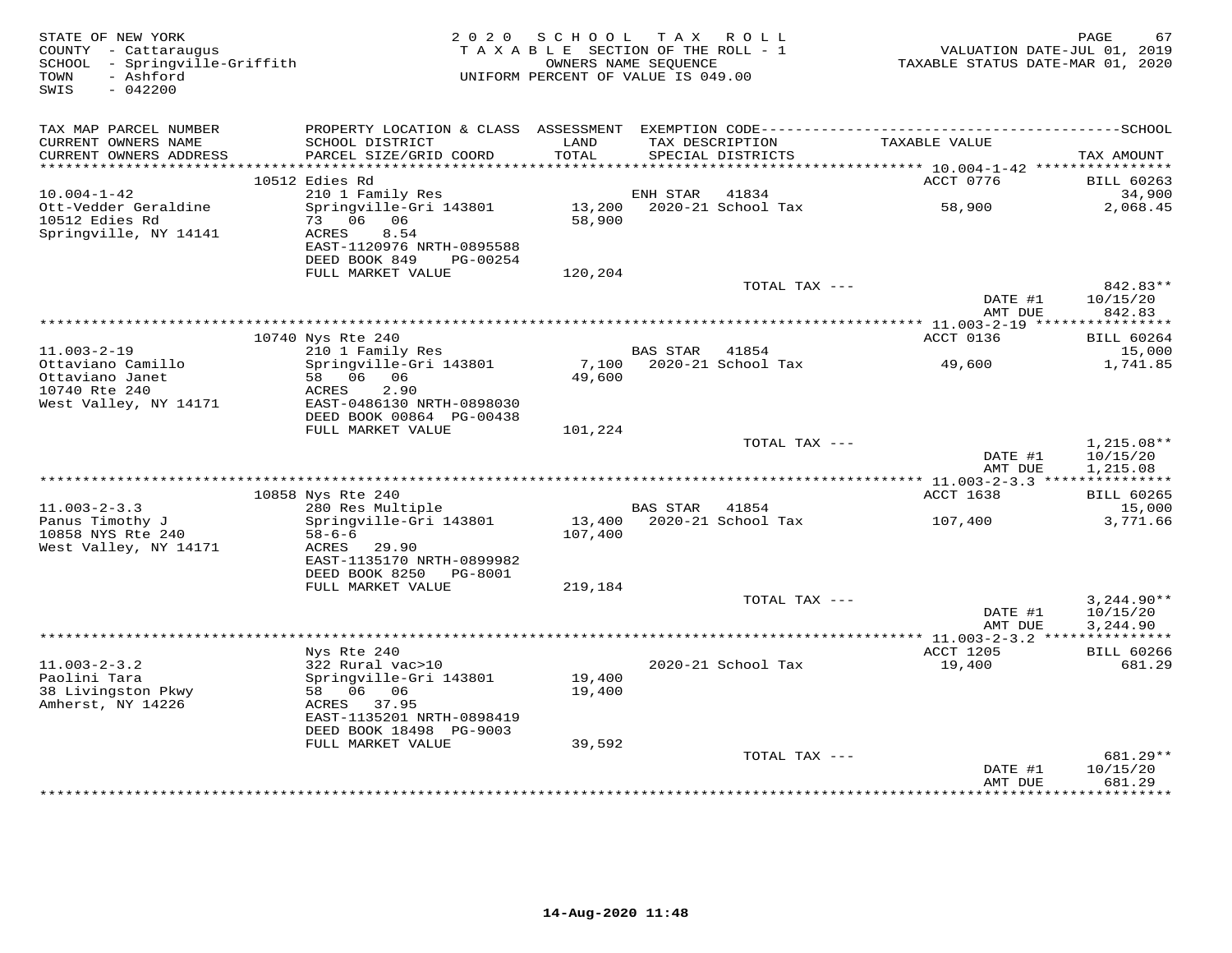| STATE OF NEW YORK<br>COUNTY - Cattaraugus<br>SCHOOL - Springville-Griffith<br>TOWN<br>- Ashford<br>SWIS<br>$-042200$ | 2 0 2 0                                                                   | SCHOOL<br>TAXABLE SECTION OF THE ROLL - 1<br>OWNERS NAME SEQUENCE<br>UNIFORM PERCENT OF VALUE IS 049.00 | T A X           | R O L L                              | VALUATION DATE-JUL 01, 2019<br>TAXABLE STATUS DATE-MAR 01, 2020 | PAGE<br>68                           |
|----------------------------------------------------------------------------------------------------------------------|---------------------------------------------------------------------------|---------------------------------------------------------------------------------------------------------|-----------------|--------------------------------------|-----------------------------------------------------------------|--------------------------------------|
| TAX MAP PARCEL NUMBER                                                                                                |                                                                           |                                                                                                         |                 |                                      |                                                                 |                                      |
| CURRENT OWNERS NAME<br>CURRENT OWNERS ADDRESS                                                                        | SCHOOL DISTRICT<br>PARCEL SIZE/GRID COORD                                 | LAND<br>TOTAL                                                                                           |                 | TAX DESCRIPTION<br>SPECIAL DISTRICTS | TAXABLE VALUE                                                   | TAX AMOUNT                           |
| ******************                                                                                                   |                                                                           | ******                                                                                                  |                 |                                      | ******* 11.003-1-21.8 **************<br>ACCT 1419               | <b>BILL 60267</b>                    |
| $11.003 - 1 - 21.8$                                                                                                  | 10888 Nys Rte 240<br>210 1 Family Res                                     |                                                                                                         | BAS STAR        | 41854                                |                                                                 | 15,000                               |
| Paradowski Gary<br>Paradowski Letina Sally                                                                           | Springville-Gri 143801<br>58 06 06                                        | 8,000<br>55,800                                                                                         |                 | 2020-21 School Tax                   | 55,800                                                          | 1,959.58                             |
| 10888 Nys Rte 240<br>West Valley, NY 14171                                                                           | FF 402.00<br>ACRES<br>4.75<br>EAST-1134207 NRTH-0900785                   |                                                                                                         |                 |                                      |                                                                 |                                      |
|                                                                                                                      | DEED BOOK 00952 PG-00937<br>FULL MARKET VALUE                             | 113,878                                                                                                 |                 |                                      |                                                                 |                                      |
|                                                                                                                      |                                                                           |                                                                                                         |                 | TOTAL TAX ---                        |                                                                 | 1,432.81**                           |
|                                                                                                                      |                                                                           |                                                                                                         |                 |                                      | DATE #1<br>AMT DUE                                              | 10/15/20<br>1,432.81                 |
|                                                                                                                      | 10865 Nys Rte 240                                                         |                                                                                                         |                 |                                      | ACCT 1264                                                       | <b>BILL 60268</b>                    |
| $11.003 - 1 - 21.6$<br>Parker Brian                                                                                  | 240 Rural res<br>Springville-Gri 143801                                   | 17,000                                                                                                  |                 | 2020-21 School Tax                   | 100,200                                                         | 3,518.82                             |
| Parker Elizabeth<br>10865 Route 240<br>West Valley, NY 14171                                                         | 58 06 06<br>12.65<br>ACRES<br>EAST-1133262 NRTH-0900435                   | 100,200                                                                                                 |                 |                                      |                                                                 |                                      |
|                                                                                                                      | DEED BOOK 29454 PG-6003<br>FULL MARKET VALUE                              | 204,490                                                                                                 |                 |                                      |                                                                 |                                      |
|                                                                                                                      |                                                                           |                                                                                                         |                 | TOTAL TAX ---                        | DATE #1<br>AMT DUE                                              | $3,518.82**$<br>10/15/20<br>3,518.82 |
|                                                                                                                      |                                                                           |                                                                                                         |                 |                                      |                                                                 |                                      |
|                                                                                                                      | Henrietta Rd                                                              |                                                                                                         |                 |                                      | ACCT 0410                                                       | <b>BILL 60269</b>                    |
| $10.003 - 2 - 1$<br>Pawlik Stephen R                                                                                 | 260 Seasonal res<br>Springville-Gri 143801                                | 14,400                                                                                                  |                 | 2020-21 School Tax                   | 29,200                                                          | 1,025.44                             |
| Pawlik Louise<br>1649 Old Henry Grady Rd<br>Dawsonville, GA 30534                                                    | 43 06 07<br>ACRES 26.70<br>EAST-1106666 NRTH-0900214                      | 29,200                                                                                                  |                 |                                      |                                                                 |                                      |
|                                                                                                                      | DEED BOOK 804<br>PG-00259                                                 |                                                                                                         |                 |                                      |                                                                 |                                      |
|                                                                                                                      | FULL MARKET VALUE                                                         | 59,592                                                                                                  |                 |                                      |                                                                 |                                      |
|                                                                                                                      |                                                                           |                                                                                                         |                 | TOTAL TAX ---                        | DATE #1<br>AMT DUE                                              | $1,025.44**$<br>10/15/20<br>1,025.44 |
|                                                                                                                      |                                                                           |                                                                                                         |                 |                                      |                                                                 |                                      |
|                                                                                                                      | 6637 Schwartz Rd                                                          |                                                                                                         |                 |                                      | ACCT 1110                                                       | <b>BILL 60270</b>                    |
| $10.004 - 1 - 29.8$<br>Payne Gregory                                                                                 | 210 1 Family Res<br>Springville-Gri 143801                                | 9,400                                                                                                   | <b>BAS STAR</b> | 41854<br>2020-21 School Tax          | 82,500                                                          | 15,000<br>2,897.23                   |
| Gerstenslager Raquel<br>6637 Schwartz Rd                                                                             | 74 06<br>06<br>5.05 BANK<br>ACRES<br>017                                  | 82,500                                                                                                  |                 |                                      |                                                                 |                                      |
| West Valley, NY 14171                                                                                                | EAST-0474330 NRTH-0899060<br>DEED BOOK 22356 PG-7001<br>FULL MARKET VALUE | 168,367                                                                                                 |                 |                                      |                                                                 |                                      |
|                                                                                                                      |                                                                           |                                                                                                         |                 | TOTAL TAX ---                        |                                                                 | $2,370.46**$                         |
|                                                                                                                      |                                                                           |                                                                                                         |                 |                                      | DATE #1<br>AMT DUE                                              | 10/15/20<br>2,370.46                 |
|                                                                                                                      |                                                                           |                                                                                                         |                 |                                      | ***************                                                 | ************                         |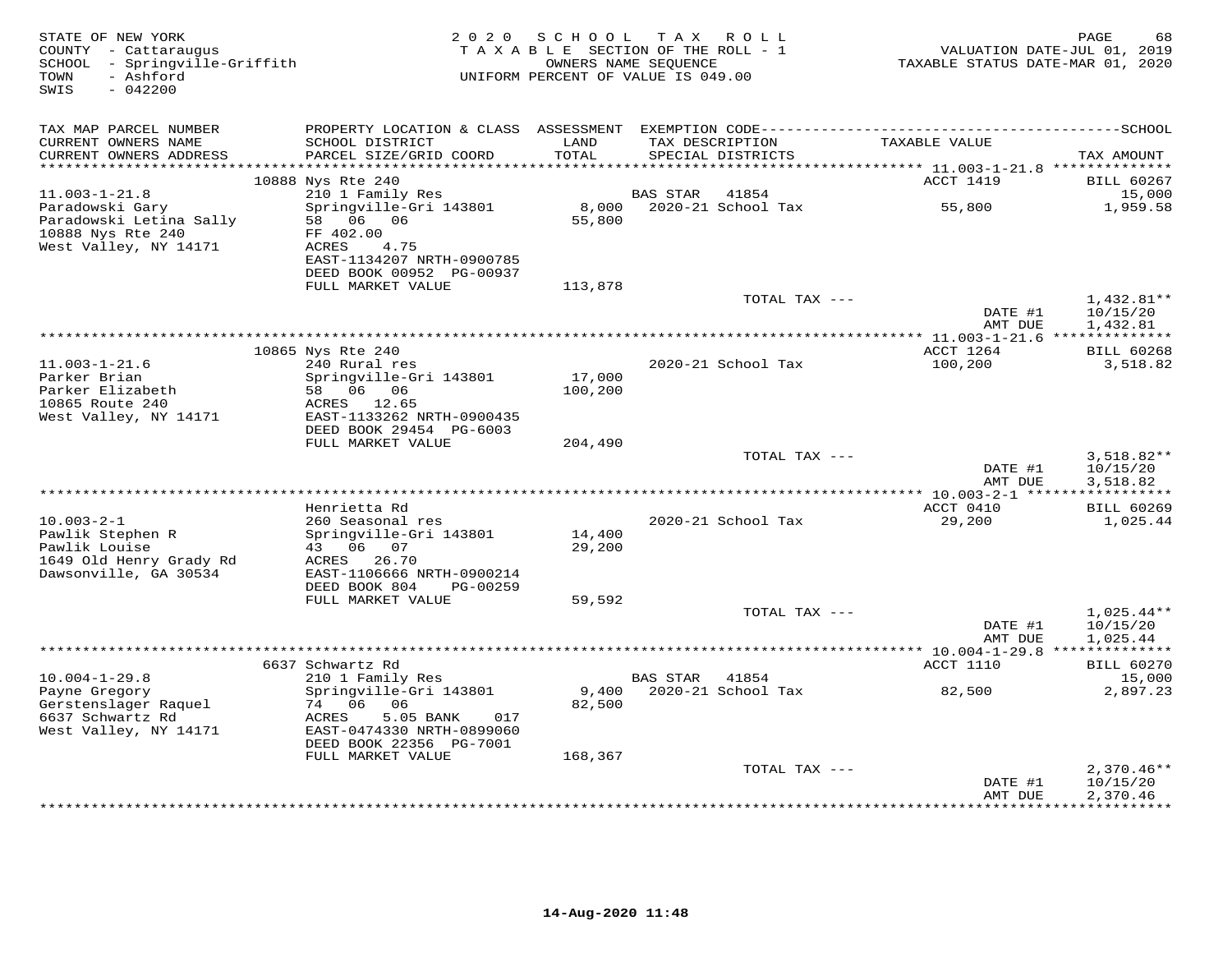| STATE OF NEW YORK<br>COUNTY - Cattaraugus<br>SCHOOL - Springville-Griffith<br>TOWN<br>- Ashford<br>$-042200$<br>SWIS |                                                      | 2020 SCHOOL TAX ROLL<br>TAXABLE SECTION OF THE ROLL - 1<br>UNIFORM PERCENT OF VALUE IS 049.00 | OWNERS NAME SEQUENCE  |                                                  | VALUATION DATE-JUL 01, 2019<br>TAXABLE STATUS DATE-MAR 01, 2020 | PAGE<br>69           |
|----------------------------------------------------------------------------------------------------------------------|------------------------------------------------------|-----------------------------------------------------------------------------------------------|-----------------------|--------------------------------------------------|-----------------------------------------------------------------|----------------------|
| TAX MAP PARCEL NUMBER<br>CURRENT OWNERS NAME<br>CURRENT OWNERS ADDRESS                                               | SCHOOL DISTRICT<br>PARCEL SIZE/GRID COORD            | LAND<br>TOTAL                                                                                 |                       | TAX DESCRIPTION<br>SPECIAL DISTRICTS             | TAXABLE VALUE                                                   | TAX AMOUNT           |
|                                                                                                                      |                                                      |                                                                                               |                       |                                                  |                                                                 |                      |
|                                                                                                                      | Cole Rd                                              |                                                                                               |                       |                                                  | ACCT 1731                                                       | <b>BILL 60271</b>    |
| $11.003 - 1 - 18.8$                                                                                                  | 312 Vac w/imprv                                      |                                                                                               | AG DIST               | 41720                                            |                                                                 | 5,735                |
| Perkins Richard D Jr                                                                                                 | Springville-Gri 143801                               |                                                                                               |                       | AG DIST     41720<br>13,500   2020-21 School Tax | 10,665                                                          | 374.53               |
| 11045 Route 240                                                                                                      | 59 06 06                                             | 16,400                                                                                        |                       |                                                  |                                                                 |                      |
| West Valley, NY 14171                                                                                                | ACRES 27.50                                          |                                                                                               |                       |                                                  |                                                                 |                      |
| MAY BE SUBJECT TO PAYMENT                                                                                            | EAST-1133584 NRTH-0093142<br>DEED BOOK 29542 PG-9001 |                                                                                               |                       |                                                  |                                                                 |                      |
| UNDER AGDIST LAW TIL 2025                                                                                            | FULL MARKET VALUE                                    | 33,469                                                                                        |                       |                                                  |                                                                 |                      |
|                                                                                                                      |                                                      |                                                                                               |                       | TOTAL TAX ---                                    |                                                                 | $374.53**$           |
|                                                                                                                      |                                                      |                                                                                               |                       |                                                  | DATE #1                                                         | 10/15/20             |
|                                                                                                                      |                                                      |                                                                                               |                       |                                                  | AMT DUE                                                         | 374.53               |
|                                                                                                                      |                                                      |                                                                                               |                       |                                                  |                                                                 |                      |
|                                                                                                                      | 11045 Nys Rte 240<br>210 1 Family Res                |                                                                                               | BAS STAR 41854        |                                                  | ACCT 0208                                                       | <b>BILL 60272</b>    |
| $11.003 - 1 - 5$<br>Perkins Richard D. Jr.                                                                           | Springville-Gri 143801                               |                                                                                               |                       |                                                  |                                                                 | 15,000<br>2,163.26   |
| Perkins Jessica A.                                                                                                   | 59/65 06 06                                          | 61,600                                                                                        |                       |                                                  |                                                                 |                      |
| 11045 NYS Route 240                                                                                                  | 1.84 BANK<br>ACRES<br>081                            |                                                                                               |                       |                                                  |                                                                 |                      |
| West Valley, NY 14171                                                                                                | EAST-0484420 NRTH-0903500                            |                                                                                               |                       |                                                  |                                                                 |                      |
|                                                                                                                      | DEED BOOK 20190 PG-5970                              |                                                                                               |                       |                                                  |                                                                 |                      |
|                                                                                                                      | FULL MARKET VALUE                                    | 125,714                                                                                       |                       |                                                  |                                                                 |                      |
|                                                                                                                      |                                                      |                                                                                               |                       | TOTAL TAX ---                                    |                                                                 | $1,636.50**$         |
|                                                                                                                      |                                                      |                                                                                               |                       |                                                  | DATE #1<br>AMT DUE                                              | 10/15/20<br>1,636.50 |
|                                                                                                                      |                                                      |                                                                                               |                       |                                                  |                                                                 |                      |
|                                                                                                                      | 10381 Dutch Hill Rd                                  |                                                                                               |                       |                                                  | ACCT 0579                                                       | <b>BILL 60273</b>    |
| $10.004 - 1 - 24$                                                                                                    | 210 1 Family Res                                     |                                                                                               | VETWAR CTS 41120      |                                                  |                                                                 | 4,500                |
| Phillips George H                                                                                                    | Springville-Gri 143801                               | 5,100 AGED S                                                                                  |                       | 41804                                            |                                                                 | 8,925                |
| 10381 Dutch Hill Rd                                                                                                  | 72/73 06 06                                          |                                                                                               | 30,000 ENH STAR 41834 |                                                  |                                                                 | 16,575               |
| West Valley, NY 14171                                                                                                | 1.09<br>ACRES                                        |                                                                                               |                       |                                                  | 2020-21 School Tax 16,575                                       | 582.08               |
|                                                                                                                      | EAST-1123172 NRTH-0894005<br>DEED BOOK 3994 PG-8001  |                                                                                               |                       |                                                  |                                                                 |                      |
|                                                                                                                      | FULL MARKET VALUE                                    | 61,224                                                                                        |                       |                                                  |                                                                 |                      |
|                                                                                                                      |                                                      |                                                                                               |                       | TOTAL TAX ---                                    |                                                                 | $0.00**$             |
|                                                                                                                      |                                                      |                                                                                               |                       |                                                  |                                                                 |                      |
|                                                                                                                      | 10749 Rock Springs Rd                                |                                                                                               |                       |                                                  | ACCT 0938                                                       | <b>BILL 60274</b>    |
| $10.004 - 1 - 54$                                                                                                    | 270 Mfg housing                                      |                                                                                               | BAS STAR 41854        |                                                  |                                                                 | 15,000               |
| Piscitelli Lois A                                                                                                    | Springville-Gri 143801<br>74 06 06                   |                                                                                               |                       | 7,600 2020-21 School Tax                         | 55,000                                                          | 1,931.49             |
| Walqus Helene<br>10749 Rock Springs Rd                                                                               | AUTUMN VIEW SUB LOT 17                               | 55,000                                                                                        |                       |                                                  |                                                                 |                      |
| West Valley, NY 14171                                                                                                | ACRES<br>3.39                                        |                                                                                               |                       |                                                  |                                                                 |                      |
|                                                                                                                      | EAST-1123599 NRTH-0899385                            |                                                                                               |                       |                                                  |                                                                 |                      |
|                                                                                                                      | DEED BOOK 00930 PG-01108                             |                                                                                               |                       |                                                  |                                                                 |                      |
|                                                                                                                      | FULL MARKET VALUE                                    | 112,245                                                                                       |                       |                                                  |                                                                 |                      |
|                                                                                                                      |                                                      |                                                                                               |                       | TOTAL TAX ---                                    |                                                                 | $1,404.72**$         |
|                                                                                                                      |                                                      |                                                                                               |                       |                                                  | DATE #1                                                         | 10/15/20             |
|                                                                                                                      |                                                      |                                                                                               |                       |                                                  | AMT DUE                                                         | 1,404.72             |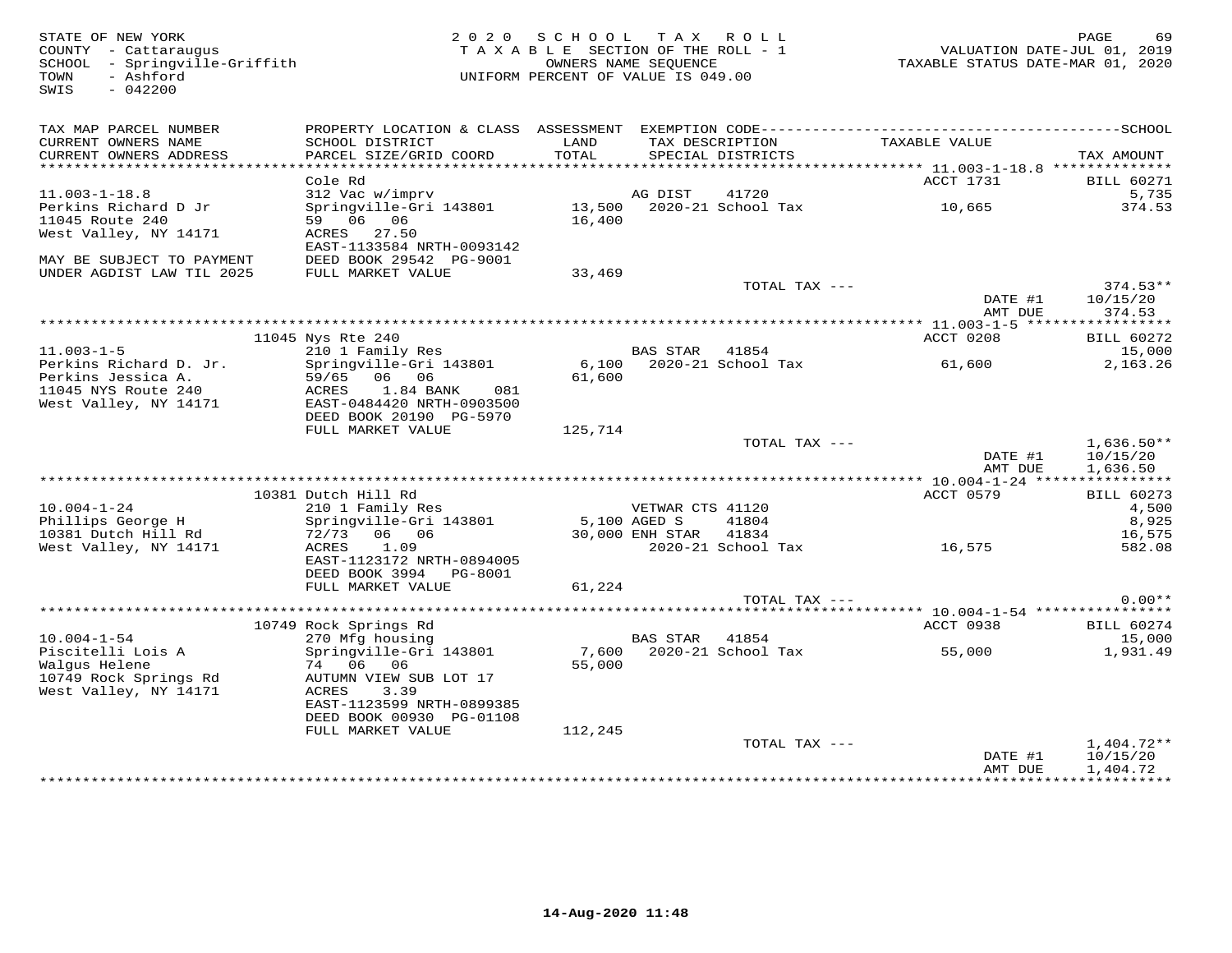| STATE OF NEW YORK<br>COUNTY - Cattaraugus<br>SCHOOL - Springville-Griffith<br>- Ashford<br>TOWN<br>SWIS<br>$-042200$ | 2 0 2 0                                                                                                                                   | S C H O O L<br>TAXABLE SECTION OF THE ROLL - 1<br>OWNERS NAME SEQUENCE<br>UNIFORM PERCENT OF VALUE IS 049.00 | T A X           | ROLL                                 | TAXABLE STATUS DATE-MAR 01, 2020 | PAGE<br>70<br>VALUATION DATE-JUL 01, 2019 |
|----------------------------------------------------------------------------------------------------------------------|-------------------------------------------------------------------------------------------------------------------------------------------|--------------------------------------------------------------------------------------------------------------|-----------------|--------------------------------------|----------------------------------|-------------------------------------------|
| TAX MAP PARCEL NUMBER                                                                                                |                                                                                                                                           |                                                                                                              |                 |                                      |                                  |                                           |
| CURRENT OWNERS NAME<br>CURRENT OWNERS ADDRESS                                                                        | SCHOOL DISTRICT<br>PARCEL SIZE/GRID COORD                                                                                                 | LAND<br>TOTAL                                                                                                |                 | TAX DESCRIPTION<br>SPECIAL DISTRICTS | TAXABLE VALUE                    | TAX AMOUNT                                |
|                                                                                                                      | 11331 Beech Tree Rd                                                                                                                       |                                                                                                              |                 |                                      | ACCT 0587                        | <b>BILL 60275</b>                         |
| $11.001 - 1 - 22.1$                                                                                                  | 240 Rural res                                                                                                                             |                                                                                                              |                 | 2020-21 School Tax                   | 64,700                           | 2,272.13                                  |
| Place Carrie Ann<br>69 Woodward Ave<br>Springville, NY 14141                                                         | Springville-Gri 143801<br>54/60<br>06 06<br>ACRES<br>40.10<br>EAST-1137045 NRTH-0907051<br>DEED BOOK 28175 PG-8001                        | 32,400<br>64,700                                                                                             |                 |                                      |                                  |                                           |
|                                                                                                                      | FULL MARKET VALUE                                                                                                                         | 132,041                                                                                                      |                 |                                      |                                  |                                           |
|                                                                                                                      |                                                                                                                                           |                                                                                                              |                 | TOTAL TAX ---                        | DATE #1<br>AMT DUE               | $2,272.13**$<br>10/15/20<br>2,272.13      |
|                                                                                                                      |                                                                                                                                           |                                                                                                              |                 |                                      |                                  |                                           |
|                                                                                                                      | 11349 Beech Tree Rd                                                                                                                       |                                                                                                              |                 |                                      | ACCT 1543                        | <b>BILL 60276</b>                         |
| $11.001 - 1 - 22.2$                                                                                                  | 270 Mfg housing                                                                                                                           |                                                                                                              | <b>BAS STAR</b> | 41854                                |                                  | 15,000                                    |
| Place Joseph E<br>11349 Beech Tree Rd<br>Springville, NY 14141                                                       | Springville-Gri 143801<br>54/60 06 06<br>ACRES<br>1.80 BANK<br>081<br>EAST-1137138 NRTH-0907860<br>DEED BOOK 1015<br>PG-239               | 5,800<br>37,700                                                                                              |                 | 2020-21 School Tax                   | 37,700                           | 1,323.95                                  |
|                                                                                                                      | FULL MARKET VALUE                                                                                                                         | 76,939                                                                                                       |                 |                                      |                                  |                                           |
|                                                                                                                      |                                                                                                                                           |                                                                                                              |                 | TOTAL TAX ---                        | DATE #1<br>AMT DUE               | 797.18**<br>10/15/20<br>797.18            |
|                                                                                                                      |                                                                                                                                           |                                                                                                              |                 |                                      |                                  |                                           |
|                                                                                                                      | 11350 Beech Tree Rd                                                                                                                       |                                                                                                              |                 |                                      | <b>ACCT 1559</b>                 | <b>BILL 60277</b>                         |
| $11.001 - 1 - 22.3$                                                                                                  | 210 1 Family Res                                                                                                                          |                                                                                                              | BAS STAR        | 41854                                |                                  | 15,000                                    |
| Place Jr Joseph E.<br>11350 Beech Tree Rd<br>Springville, NY 14141                                                   | Springville-Gri 143801<br>$54 - 6 - 6$<br>ACRES<br>1.60<br>EAST-1137311 NRTH-0908007<br>DEED BOOK 9340<br>PG-8001<br>FULL MARKET VALUE    | 5,500<br>74,800<br>152,653                                                                                   |                 | 2020-21 School Tax                   | 74,800                           | 2,626.82                                  |
|                                                                                                                      |                                                                                                                                           |                                                                                                              |                 | TOTAL TAX ---                        |                                  | $2,100.05**$                              |
|                                                                                                                      |                                                                                                                                           |                                                                                                              |                 |                                      | DATE #1<br>AMT DUE               | 10/15/20<br>2,100.05                      |
|                                                                                                                      |                                                                                                                                           |                                                                                                              |                 |                                      |                                  |                                           |
|                                                                                                                      | 10262 Dutch Hill Rd                                                                                                                       |                                                                                                              |                 |                                      | ACCT 1565                        | <b>BILL 60278</b>                         |
| $19.002 - 1 - 21.2$<br>Pogorzelski Kerry                                                                             | 240 Rural res                                                                                                                             | 17,900                                                                                                       | ENH STAR        | 41834<br>2020-21 School Tax          |                                  | 34,900                                    |
| 10262 Dutch Hill Rd<br>West Valley, NY 14171                                                                         | Springville-Gri 143801<br>72/6/6<br>ACRES<br>31.70 BANK<br>017<br>EAST-1123703 NRTH-0891497<br>DEED BOOK 1030 PG-724<br>FULL MARKET VALUE | 107,300<br>218,980                                                                                           |                 |                                      | 107,300                          | 3,768.15                                  |
|                                                                                                                      |                                                                                                                                           |                                                                                                              |                 | TOTAL TAX ---                        |                                  | $2,542.54**$                              |
|                                                                                                                      |                                                                                                                                           |                                                                                                              |                 |                                      | DATE #1<br>AMT DUE               | 10/15/20<br>2,542.54<br>**********        |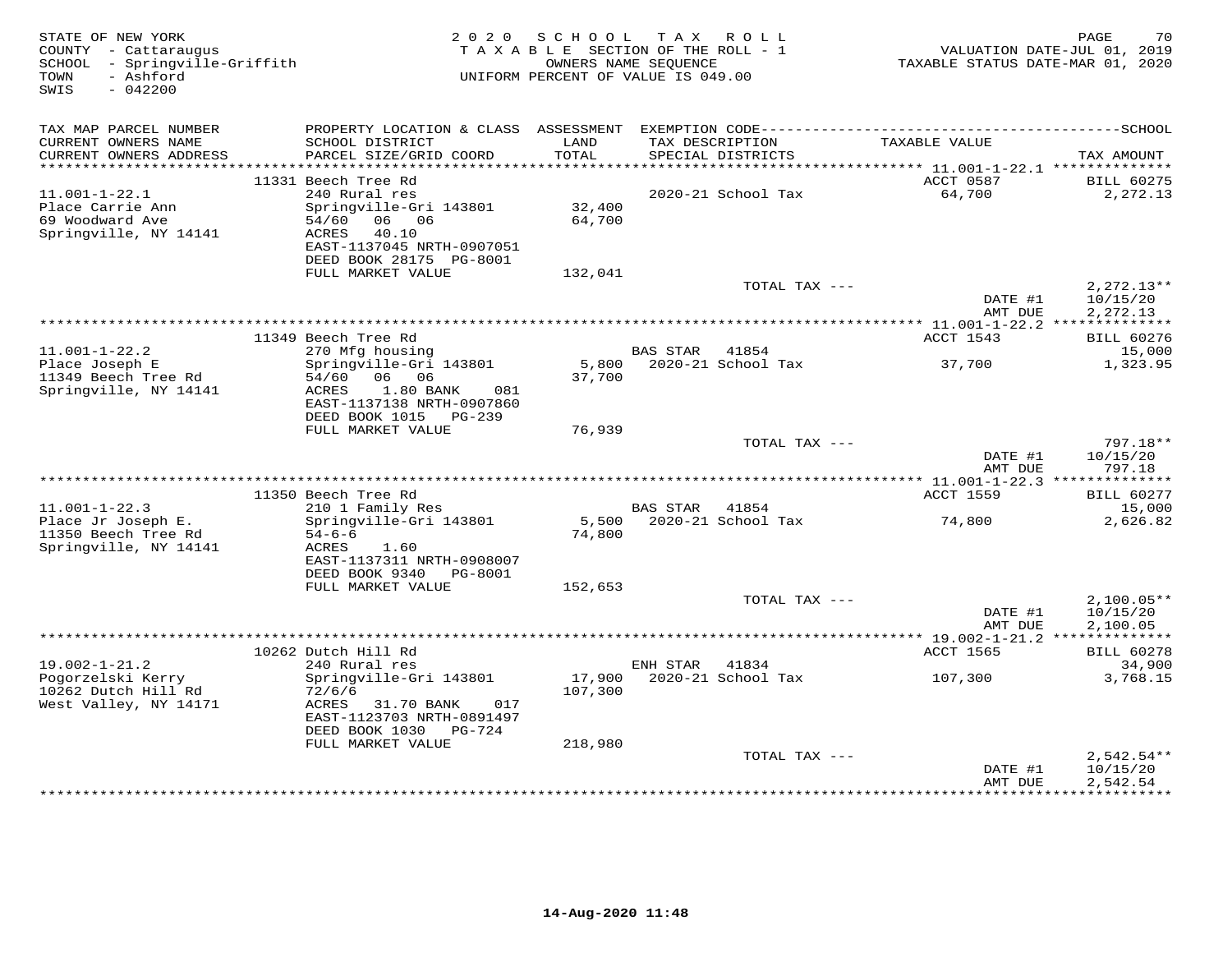| STATE OF NEW YORK<br>COUNTY - Cattaraugus<br>SCHOOL - Springville-Griffith<br>- Ashford<br>TOWN<br>$-042200$<br>SWIS |                                                                                   | 2020 SCHOOL      | TAX ROLL<br>TAXABLE SECTION OF THE ROLL - 1<br>OWNERS NAME SEQUENCE<br>UNIFORM PERCENT OF VALUE IS 049.00 | VALUATION DATE-JUL 01, 2019<br>TAXABLE STATUS DATE-MAR 01, 2020 | 71<br>PAGE                       |
|----------------------------------------------------------------------------------------------------------------------|-----------------------------------------------------------------------------------|------------------|-----------------------------------------------------------------------------------------------------------|-----------------------------------------------------------------|----------------------------------|
| TAX MAP PARCEL NUMBER<br>CURRENT OWNERS NAME                                                                         | SCHOOL DISTRICT                                                                   | LAND             | TAX DESCRIPTION                                                                                           | TAXABLE VALUE                                                   |                                  |
| CURRENT OWNERS ADDRESS                                                                                               | PARCEL SIZE/GRID COORD                                                            | TOTAL            | SPECIAL DISTRICTS                                                                                         |                                                                 | TAX AMOUNT                       |
|                                                                                                                      | 6109 Bond Rd                                                                      |                  |                                                                                                           | ACCT 0105                                                       | <b>BILL 60279</b>                |
| $11.001 - 1 - 3$                                                                                                     | 210 1 Family Res                                                                  |                  | <b>BAS STAR</b><br>41854                                                                                  |                                                                 | 15,000                           |
| Pokorski Shawn S<br>6109 Bond Rd<br>West Valley, NY 14171                                                            | Springville-Gri 143801<br>65 06<br>06<br>FRNT 190.00 DPTH 220.00<br>BANK<br>017   | 6,600<br>59,700  | 2020-21 School Tax                                                                                        | 59,700                                                          | 2,096.54                         |
|                                                                                                                      | EAST-1129753 NRTH-0905321<br>DEED BOOK 23310 PG-8001<br>FULL MARKET VALUE         | 121,837          |                                                                                                           |                                                                 |                                  |
|                                                                                                                      |                                                                                   |                  | TOTAL TAX ---                                                                                             |                                                                 | $1,569.77**$                     |
|                                                                                                                      |                                                                                   |                  |                                                                                                           | DATE #1<br>AMT DUE                                              | 10/15/20<br>1,569.77             |
|                                                                                                                      | 11280 Nys Rte 240                                                                 |                  |                                                                                                           | ACCT 1174                                                       | <b>BILL 60280</b>                |
| $11.001 - 1 - 30.2$<br>Polino Richard                                                                                | 281 Multiple res<br>Springville-Gri 143801<br>60  06  06                          | 10,300           | 2020-21 School Tax                                                                                        | 32,900                                                          | 1,155.38                         |
| Polino Diane<br>65 Williamsburg Lane<br>Lancaster, NY 14086                                                          | NRF<br>ACRES<br>5.37<br>EAST-0484730 NRTH-0905940                                 | 32,900           |                                                                                                           |                                                                 |                                  |
|                                                                                                                      | DEED BOOK 21017 PG-2002<br>FULL MARKET VALUE                                      | 67,143           |                                                                                                           |                                                                 |                                  |
|                                                                                                                      |                                                                                   |                  | TOTAL TAX ---                                                                                             | DATE #1                                                         | $1,155.38**$<br>10/15/20         |
|                                                                                                                      |                                                                                   |                  |                                                                                                           | AMT DUE                                                         | 1,155.38                         |
|                                                                                                                      | 10493 Rock Springs Rd                                                             |                  |                                                                                                           | ACCT 1238                                                       | <b>BILL 60281</b>                |
| $10.004 - 1 - 23.2$<br>Preston Jack Ross<br>Preston Dolores                                                          | 240 Rural res<br>Springville-Gri 143801<br>68 06 06                               | 11,800<br>56,400 | BAS STAR<br>41854<br>2020-21 School Tax                                                                   | 56,400                                                          | 15,000<br>1,980.65               |
| 10493 Rock Springs Rd<br>West Valley, NY 14171                                                                       | NRF<br>ACRES<br>6.09<br>EAST-0047615 NRTH-0089627                                 |                  |                                                                                                           |                                                                 |                                  |
|                                                                                                                      | DEED BOOK 886<br>PG-00028<br>FULL MARKET VALUE                                    | 115,102          |                                                                                                           |                                                                 |                                  |
|                                                                                                                      |                                                                                   |                  | TOTAL TAX ---                                                                                             | DATE #1                                                         | 1,453.88**<br>10/15/20           |
|                                                                                                                      |                                                                                   |                  |                                                                                                           | AMT DUE<br>** 10.004-1-16.1 ***************                     | 1,453.88                         |
|                                                                                                                      | Rock Springs Rd                                                                   |                  |                                                                                                           | ACCT 0520                                                       | <b>BILL 60282</b>                |
| $10.004 - 1 - 16.1$<br>Preston Jack Ross-Dolores<br>10493 Rock Springs Rd<br>West Valley, NY 14171                   | 322 Rural vac>10<br>Springville-Gri 143801<br>68<br>$-06$<br>$-06$<br>ACRES 10.94 | 6,000<br>6,000   | 2020-21 School Tax                                                                                        | 6,000                                                           | 210.71                           |
|                                                                                                                      | EAST-1125230 NRTH-0895979<br>DEED BOOK 886<br>PG-00362                            |                  |                                                                                                           |                                                                 |                                  |
|                                                                                                                      | FULL MARKET VALUE                                                                 | 12,245           | TOTAL TAX ---                                                                                             |                                                                 | $210.71**$                       |
|                                                                                                                      |                                                                                   |                  |                                                                                                           | DATE #1<br>AMT DUE                                              | 10/15/20<br>210.71<br>********** |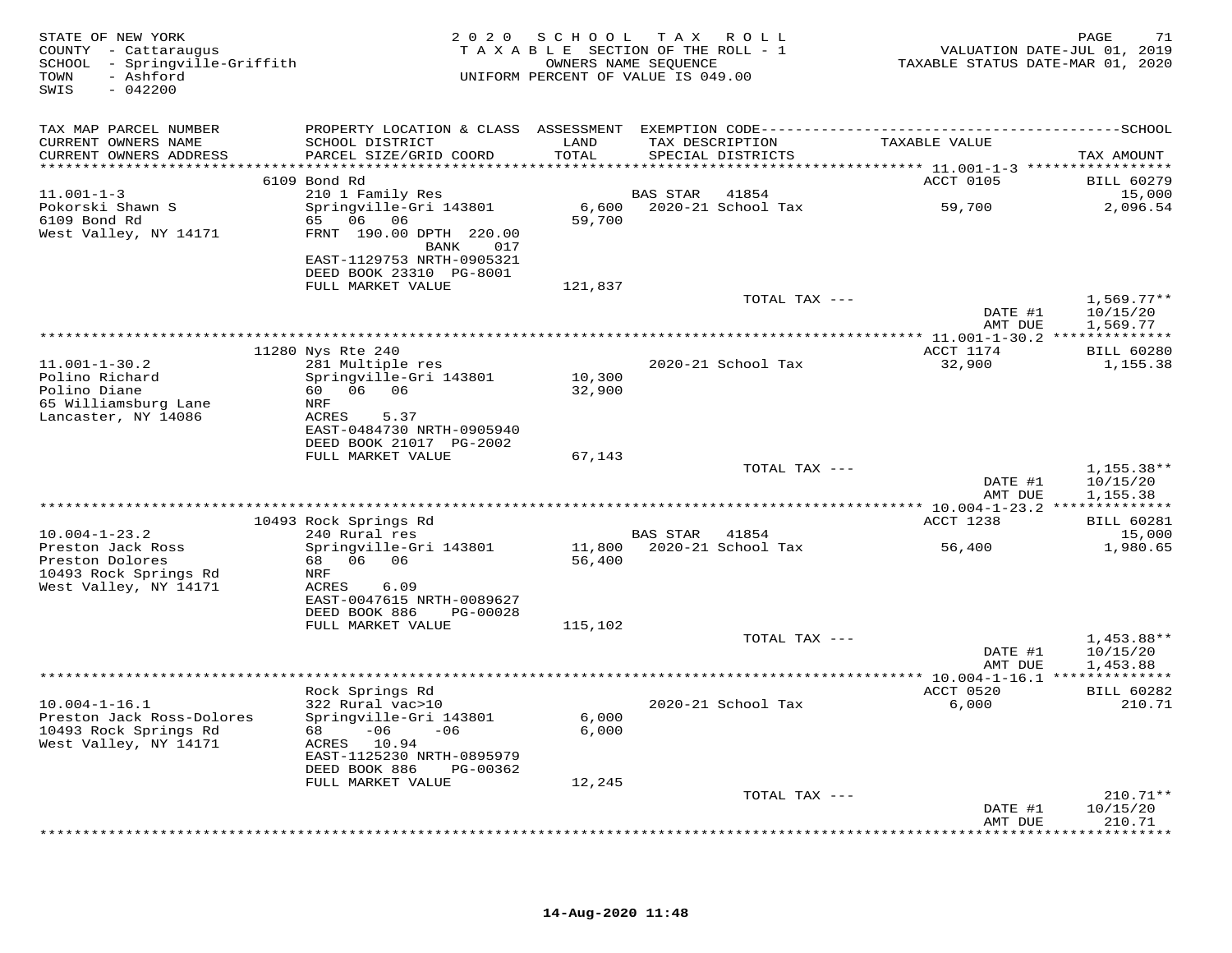| STATE OF NEW YORK<br>COUNTY - Cattaraugus<br>SCHOOL - Springville-Griffith<br>- Ashford<br>TOWN<br>SWIS<br>$-042200$ |                                                        |                 | 2020 SCHOOL TAX ROLL<br>TAXABLE SECTION OF THE ROLL - 1<br>OWNERS NAME SEQUENCE<br>UNIFORM PERCENT OF VALUE IS 049.00 | TAXABLE STATUS DATE-MAR 01, 2020 | PAGE<br>72<br>VALUATION DATE-JUL 01, 2019 |
|----------------------------------------------------------------------------------------------------------------------|--------------------------------------------------------|-----------------|-----------------------------------------------------------------------------------------------------------------------|----------------------------------|-------------------------------------------|
| TAX MAP PARCEL NUMBER                                                                                                |                                                        |                 |                                                                                                                       |                                  |                                           |
| CURRENT OWNERS NAME<br>CURRENT OWNERS ADDRESS                                                                        | SCHOOL DISTRICT<br>PARCEL SIZE/GRID COORD              | LAND<br>TOTAL   | TAX DESCRIPTION<br>SPECIAL DISTRICTS                                                                                  | TAXABLE VALUE                    | TAX AMOUNT                                |
|                                                                                                                      | 6657 Schwartz Rd                                       |                 |                                                                                                                       | ACCT 1111                        | <b>BILL 60283</b>                         |
| $10.004 - 1 - 29.9$                                                                                                  | 240 Rural res                                          |                 | VETWAR CTS 41120                                                                                                      |                                  | 6,000                                     |
| Prime Jack J                                                                                                         | Springville-Gri 143801                                 |                 | 14,800 BAS STAR 41854                                                                                                 |                                  | 15,000                                    |
| Prime Marjorie K                                                                                                     | 74 06 06                                               |                 | 106,100  2020-21  School Tax                                                                                          | 100,100                          | 3,515.30                                  |
| 6657 Schwartz Road                                                                                                   | BAR 98                                                 |                 |                                                                                                                       |                                  |                                           |
| West Valley, NY 14171                                                                                                | ACRES 10.10                                            |                 |                                                                                                                       |                                  |                                           |
|                                                                                                                      | EAST-0473790 NRTH-0899030<br>DEED BOOK 27917 PG-8001   |                 |                                                                                                                       |                                  |                                           |
|                                                                                                                      | FULL MARKET VALUE                                      | 216,531         |                                                                                                                       |                                  |                                           |
|                                                                                                                      |                                                        |                 | TOTAL TAX ---                                                                                                         |                                  | 2,988.54**                                |
|                                                                                                                      |                                                        |                 |                                                                                                                       | DATE #1                          | 10/15/20                                  |
|                                                                                                                      |                                                        |                 |                                                                                                                       | AMT DUE                          | 2,988.54                                  |
|                                                                                                                      |                                                        |                 |                                                                                                                       |                                  |                                           |
|                                                                                                                      | 6697 Cross Rd                                          |                 |                                                                                                                       | ACCT 0053                        | <b>BILL 60284</b>                         |
| $19.002 - 1 - 11$<br>Ouick Richard A                                                                                 | 210 1 Family Res<br>Springville-Gri 143801             |                 | VETWAR CTS 41120<br>6,400 ENH STAR 41834                                                                              |                                  | 6,000<br>34,900                           |
| Quick Shirley E                                                                                                      |                                                        |                 |                                                                                                                       | 69,400                           | 2,437.18                                  |
| PO Box 355                                                                                                           | ACRES<br>2.31                                          |                 |                                                                                                                       |                                  |                                           |
| Springville, NY 14141                                                                                                | EAST-0047281 NRTH-0089331                              |                 |                                                                                                                       |                                  |                                           |
|                                                                                                                      | DEED BOOK 00872 PG-00250                               |                 |                                                                                                                       |                                  |                                           |
|                                                                                                                      | FULL MARKET VALUE                                      | 153,878         | TOTAL TAX ---                                                                                                         |                                  |                                           |
|                                                                                                                      |                                                        |                 |                                                                                                                       | DATE #1                          | $1,211.57**$<br>10/15/20                  |
|                                                                                                                      |                                                        |                 |                                                                                                                       | AMT DUE                          | 1,211.57                                  |
|                                                                                                                      |                                                        |                 |                                                                                                                       |                                  |                                           |
|                                                                                                                      | 10983 Scoby Rd                                         |                 |                                                                                                                       | ACCT 1046                        | <b>BILL 60285</b>                         |
| $10.003 - 2 - 12.3$                                                                                                  | 210 1 Family Res                                       |                 | BAS STAR<br>41854                                                                                                     |                                  | 15,000                                    |
| Rappl Joseph P                                                                                                       | Springville-Gri 143801<br>53 06 07                     | 7,500<br>56,500 | 2020-21 School Tax                                                                                                    | 56,500                           | 1,984.16                                  |
| Rappl Karen S<br>10983 Scoby Rd                                                                                      | ACRES<br>5.55                                          |                 |                                                                                                                       |                                  |                                           |
| Springville, NY 14141                                                                                                | EAST-1115961 NRTH-0903863                              |                 |                                                                                                                       |                                  |                                           |
|                                                                                                                      | DEED BOOK 00947 PG-01193                               |                 |                                                                                                                       |                                  |                                           |
|                                                                                                                      | FULL MARKET VALUE                                      | 115,306         |                                                                                                                       |                                  |                                           |
|                                                                                                                      |                                                        |                 | TOTAL TAX ---                                                                                                         |                                  | $1,457.39**$                              |
|                                                                                                                      |                                                        |                 |                                                                                                                       | DATE #1<br>AMT DUE               | 10/15/20                                  |
|                                                                                                                      |                                                        |                 |                                                                                                                       |                                  | 1,457.39                                  |
|                                                                                                                      | Scoby Rd                                               |                 |                                                                                                                       | ACCT 0618                        | <b>BILL 60286</b>                         |
| $10.003 - 2 - 12.1$                                                                                                  | 240 Rural res                                          |                 | 2020-21 School Tax                                                                                                    | 51,200                           | 1,798.04                                  |
| Rappl Paul J                                                                                                         | Springville-Gri 143801                                 | 26,200          |                                                                                                                       |                                  |                                           |
| Rappl Peter G                                                                                                        | 53/54 06 07                                            | 51,200          |                                                                                                                       |                                  |                                           |
| 4840 Bussendorfer Rd                                                                                                 | ACRES 119.61                                           |                 |                                                                                                                       |                                  |                                           |
| Orchard Park, NY 14127                                                                                               | EAST-1114966 NRTH-0904465<br>DEED BOOK 5665<br>PG-3001 |                 |                                                                                                                       |                                  |                                           |
| MAY BE SUBJECT TO PAYMENT                                                                                            | FULL MARKET VALUE                                      | 104,490         |                                                                                                                       |                                  |                                           |
| UNDER AGDIST LAW TIL 2024                                                                                            |                                                        |                 |                                                                                                                       |                                  |                                           |
|                                                                                                                      |                                                        |                 | TOTAL TAX ---                                                                                                         |                                  | $1,798.04**$                              |
|                                                                                                                      |                                                        |                 |                                                                                                                       | DATE #1                          | 10/15/20                                  |
|                                                                                                                      |                                                        |                 |                                                                                                                       | AMT DUE                          | 1,798.04<br><b>++++++++++++</b>           |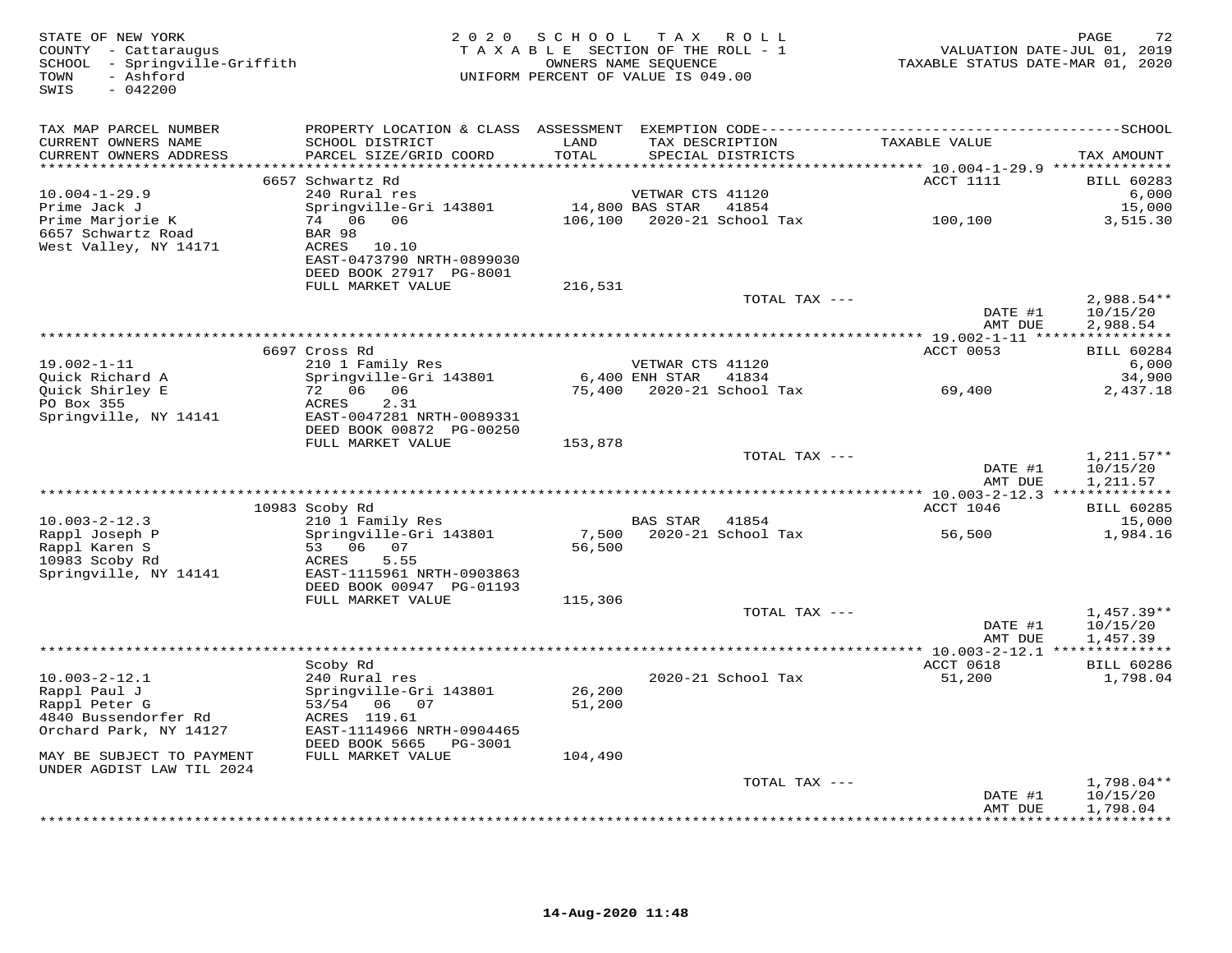| STATE OF NEW YORK<br>COUNTY - Cattaraugus<br>SCHOOL - Springville-Griffith<br>- Ashford<br>TOWN<br>SWIS<br>$-042200$ | 2 0 2 0                                                                                                                                      | SCHOOL           | TAX ROLL<br>TAXABLE SECTION OF THE ROLL - 1<br>OWNERS NAME SEQUENCE<br>UNIFORM PERCENT OF VALUE IS 049.00 | TAXABLE STATUS DATE-MAR 01, 2020  | 73<br>PAGE<br>VALUATION DATE-JUL 01, 2019 |
|----------------------------------------------------------------------------------------------------------------------|----------------------------------------------------------------------------------------------------------------------------------------------|------------------|-----------------------------------------------------------------------------------------------------------|-----------------------------------|-------------------------------------------|
| TAX MAP PARCEL NUMBER                                                                                                |                                                                                                                                              |                  |                                                                                                           |                                   |                                           |
| CURRENT OWNERS NAME<br>CURRENT OWNERS ADDRESS                                                                        | SCHOOL DISTRICT<br>PARCEL SIZE/GRID COORD                                                                                                    | LAND<br>TOTAL    | TAX DESCRIPTION<br>SPECIAL DISTRICTS                                                                      | TAXABLE VALUE                     | TAX AMOUNT                                |
| ************************                                                                                             |                                                                                                                                              |                  |                                                                                                           |                                   |                                           |
| $10.003 - 2 - 12.2$<br>Rappl Paul J<br>4840 Bussendorfer Rd<br>Orchard Park, NY 14127                                | Scoby Rd<br>314 Rural vac<10<br>Springville-Gri 143801<br>53 06 07<br>ACRES<br>5.63<br>EAST-1116007 NRTH-0904288<br>DEED BOOK 00957 PG-00934 | 6,000<br>6,000   | 2020-21 School Tax                                                                                        | ACCT 1047<br>6,000                | <b>BILL 60287</b><br>210.71               |
|                                                                                                                      | FULL MARKET VALUE                                                                                                                            | 12,245           |                                                                                                           |                                   |                                           |
|                                                                                                                      |                                                                                                                                              |                  | TOTAL TAX ---                                                                                             | DATE #1<br>AMT DUE                | $210.71**$<br>10/15/20<br>210.71          |
|                                                                                                                      |                                                                                                                                              |                  | *********************                                                                                     | *** 19.001-2-31.1 *************** |                                           |
| $19.001 - 2 - 31.1$<br>Raynor John                                                                                   | Connoisarauley Rd<br>260 Seasonal res<br>Springville-Gri 143801                                                                              | 21,000           | 2020-21 School Tax                                                                                        | ACCT 0430<br>49,500               | <b>BILL 60288</b><br>1,738.34             |
| 398 Adam St<br>Tonawanda, NY 14150                                                                                   | 11   06   07<br>ACRES 50.15<br>EAST-1112374 NRTH-0892965<br>DEED BOOK 839<br>PG-00204                                                        | 49,500           |                                                                                                           |                                   |                                           |
|                                                                                                                      | FULL MARKET VALUE                                                                                                                            | 101,020          |                                                                                                           |                                   |                                           |
|                                                                                                                      |                                                                                                                                              |                  | TOTAL TAX ---                                                                                             | DATE #1<br>AMT DUE                | 1,738.34**<br>10/15/20<br>1,738.34        |
|                                                                                                                      | 5913 Cole Rd                                                                                                                                 |                  |                                                                                                           | ACCT 0623                         | <b>BILL 60289</b>                         |
| $11.003 - 1 - 18.2$                                                                                                  | 240 Rural res                                                                                                                                |                  | VETWAR CTS 41120                                                                                          |                                   | 6,000                                     |
| RD Rendell Family Trust                                                                                              | Springville-Gri 143801                                                                                                                       |                  | 27,800 ENH STAR<br>41834                                                                                  |                                   | 34,900                                    |
| Perez Denise<br>5913 Cole Road<br>West Valley, NY 14171                                                              | 59 06 06<br>ACRES 34.55<br>EAST-1134402 NRTH-0903086<br>DEED BOOK 20190 PG-3856                                                              | 82,200           | 2020-21 School Tax                                                                                        | 76,200                            | 2,675.99                                  |
|                                                                                                                      | FULL MARKET VALUE                                                                                                                            | 167,755          |                                                                                                           |                                   |                                           |
|                                                                                                                      |                                                                                                                                              |                  | TOTAL TAX ---                                                                                             | DATE #1<br>AMT DUE                | $1,450.37**$<br>10/15/20<br>1,450.37      |
|                                                                                                                      |                                                                                                                                              |                  |                                                                                                           |                                   |                                           |
|                                                                                                                      | 6610 Thomas Corners Rd                                                                                                                       |                  |                                                                                                           | ACCT 0321                         | <b>BILL 60290</b>                         |
| $10.002 - 1 - 2$                                                                                                     | 105 Vac farmland                                                                                                                             |                  | AG DIST<br>41720                                                                                          |                                   | 9,568                                     |
| Reed David<br>6558 Thomas Corners Rd<br>West Valley, NY 14171                                                        | Springville-Gri 143801<br>74 06 07<br>ACRES<br>41.69                                                                                         | 23,800<br>23,800 | 2020-21 School Tax                                                                                        | 14,232                            | 499.80                                    |
| MAY BE SUBJECT TO PAYMENT                                                                                            | EAST-1122376 NRTH-0904307<br>DEED BOOK 756<br>PG-01072                                                                                       |                  |                                                                                                           |                                   |                                           |
| UNDER AGDIST LAW TIL 2024                                                                                            | FULL MARKET VALUE                                                                                                                            | 48,571           |                                                                                                           |                                   |                                           |
|                                                                                                                      |                                                                                                                                              |                  | TOTAL TAX ---                                                                                             | DATE #1<br>AMT DUE                | 499.80**<br>10/15/20<br>499.80            |
|                                                                                                                      |                                                                                                                                              |                  |                                                                                                           | * * * * * * * * * * * * * * *     | * * * * * * * * * *                       |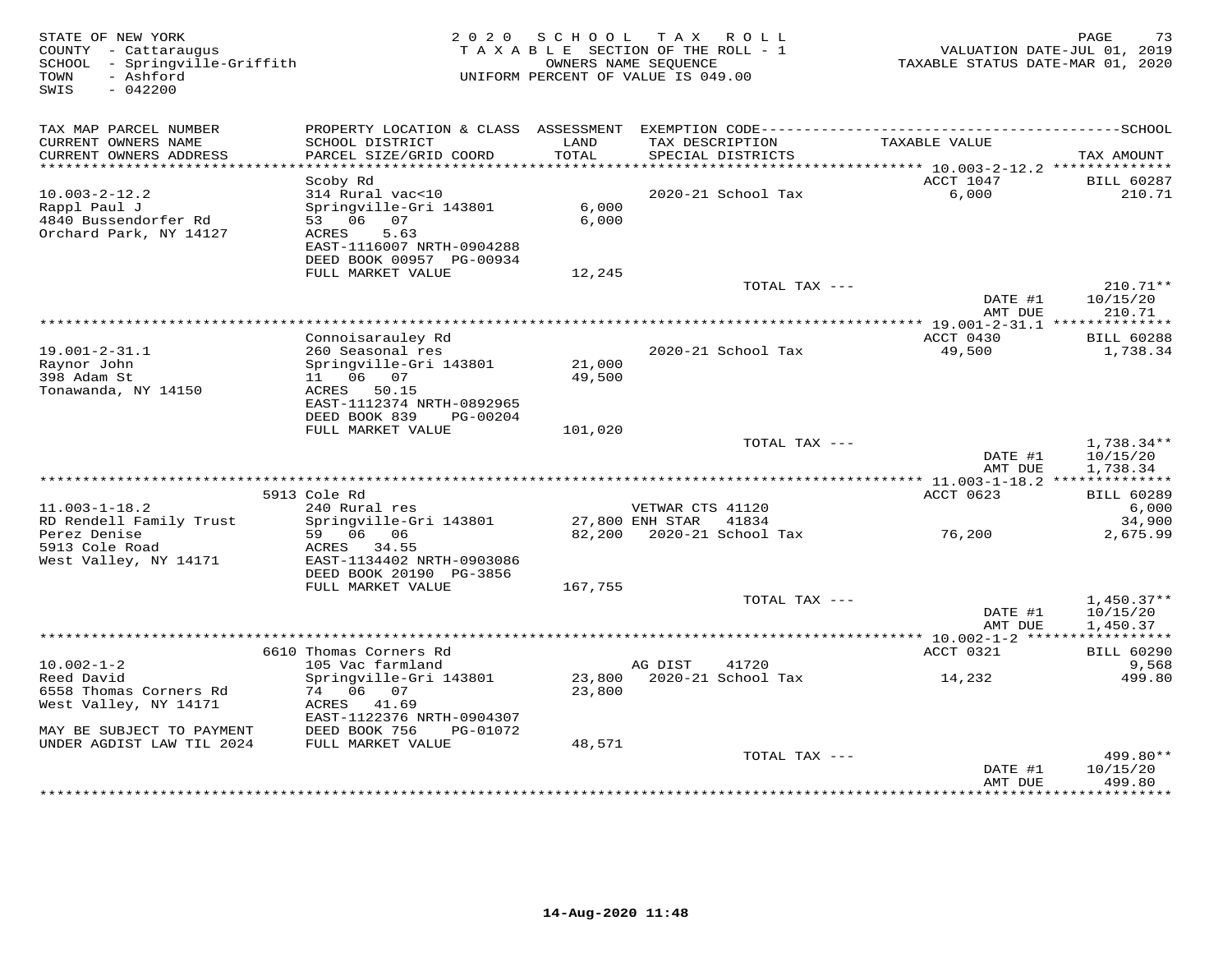| STATE OF NEW YORK<br>COUNTY - Cattaraugus<br>- Springville-Griffith<br>SCHOOL<br>- Ashford<br>TOWN<br>SWIS<br>$-042200$ | 2 0 2 0                                        | S C H O O L<br>TAXABLE SECTION OF THE ROLL - 1<br>UNIFORM PERCENT OF VALUE IS 049.00 | OWNERS NAME SEQUENCE               | TAX ROLL                             | TAXABLE STATUS DATE-MAR 01, 2020 | PAGE<br>74<br>VALUATION DATE-JUL 01, 2019 |
|-------------------------------------------------------------------------------------------------------------------------|------------------------------------------------|--------------------------------------------------------------------------------------|------------------------------------|--------------------------------------|----------------------------------|-------------------------------------------|
| TAX MAP PARCEL NUMBER                                                                                                   |                                                |                                                                                      |                                    |                                      |                                  |                                           |
| CURRENT OWNERS NAME<br>CURRENT OWNERS ADDRESS                                                                           | SCHOOL DISTRICT<br>PARCEL SIZE/GRID COORD      | LAND<br>TOTAL                                                                        |                                    | TAX DESCRIPTION<br>SPECIAL DISTRICTS | TAXABLE VALUE                    | TAX AMOUNT                                |
|                                                                                                                         |                                                |                                                                                      |                                    |                                      |                                  |                                           |
| $10.002 - 1 - 3$                                                                                                        | 6558 Thomas Corners Rd                         |                                                                                      |                                    | 41720                                | ACCT 1010                        | <b>BILL 60291</b>                         |
| Reed David                                                                                                              | 112 Dairy farm<br>Springville-Gri 143801       |                                                                                      | AG DIST<br>43,800 AGED C/T/S 41800 |                                      |                                  | 8,495<br>36,553                           |
| 6558 Thomas Corners Rd                                                                                                  | 70/74 06 06                                    |                                                                                      | 81,600 ENH STAR                    | 41834                                |                                  | 34,900                                    |
| West Valley, NY 14171                                                                                                   | ACRES<br>94.11<br>EAST-1124503 NRTH-0905031    |                                                                                      |                                    | 2020-21 School Tax                   | 36,552                           | 1,283.63                                  |
| MAY BE SUBJECT TO PAYMENT<br>UNDER AGDIST LAW TIL 2024                                                                  | DEED BOOK 756<br>PG-01072<br>FULL MARKET VALUE | 166,531                                                                              |                                    |                                      |                                  |                                           |
|                                                                                                                         |                                                |                                                                                      |                                    | TOTAL TAX ---                        |                                  | 58.01**                                   |
|                                                                                                                         |                                                |                                                                                      |                                    |                                      | DATE #1<br>AMT DUE               | 10/15/20<br>58.01                         |
|                                                                                                                         |                                                |                                                                                      |                                    |                                      |                                  |                                           |
| $19.001 - 2 - 10.1$                                                                                                     | 10392 Us Rte 219                               |                                                                                      |                                    |                                      | ACCT 0642                        | BILL 60292                                |
| Renaldo James                                                                                                           | 441 Fuel Store&D<br>Springville-Gri 143801     | 28,900                                                                               |                                    | 2020-21 School Tax                   | 237,300                          | 8,333.48                                  |
| Renaldo Joan                                                                                                            | 25 06 07                                       | 237,300                                                                              |                                    |                                      |                                  |                                           |
| 1996 Milestrip Rd                                                                                                       | ACRES 13.93                                    |                                                                                      |                                    |                                      |                                  |                                           |
| North Collins, NY 14111                                                                                                 | EAST-1117123 NRTH-0894241                      |                                                                                      |                                    |                                      |                                  |                                           |
|                                                                                                                         | DEED BOOK 00936 PG-01129                       |                                                                                      |                                    |                                      |                                  |                                           |
|                                                                                                                         | FULL MARKET VALUE                              | 484,286                                                                              |                                    | TOTAL TAX ---                        |                                  | $8.333.48**$                              |
|                                                                                                                         |                                                |                                                                                      |                                    |                                      | DATE #1                          | 10/15/20                                  |
|                                                                                                                         |                                                |                                                                                      |                                    |                                      | AMT DUE                          | 8,333.48                                  |
|                                                                                                                         |                                                |                                                                                      |                                    |                                      | *** 11.003-1-18.3 ************** |                                           |
|                                                                                                                         | 5809 Cole Rd                                   |                                                                                      |                                    |                                      | ACCT 1475                        | <b>BILL 60293</b>                         |
| $11.003 - 1 - 18.3$                                                                                                     | 210 1 Family Res                               |                                                                                      | BAS STAR 41854                     | 6,900 2020-21 School Tax             |                                  | 15,000                                    |
| Rendell Gary M<br>5809 Cole Rd                                                                                          | Springville-Gri 143801<br>$59 - 6 - 6$         | 109,100                                                                              |                                    |                                      | 109,100                          | 3,831.37                                  |
| West Valley, NY 14171                                                                                                   | 5.20<br>ACRES                                  |                                                                                      |                                    |                                      |                                  |                                           |
|                                                                                                                         | EAST-1136137 NRTH-0904119                      |                                                                                      |                                    |                                      |                                  |                                           |
|                                                                                                                         | DEED BOOK 13415 PG-8001                        |                                                                                      |                                    |                                      |                                  |                                           |
|                                                                                                                         | FULL MARKET VALUE                              | 222,653                                                                              |                                    |                                      |                                  |                                           |
|                                                                                                                         |                                                |                                                                                      |                                    | TOTAL TAX ---                        | DATE #1                          | $3,304.60**$<br>10/15/20                  |
|                                                                                                                         |                                                |                                                                                      |                                    |                                      | AMT DUE                          | 3,304.60                                  |
|                                                                                                                         |                                                |                                                                                      |                                    |                                      |                                  |                                           |
|                                                                                                                         | 5905 Cole Rd                                   |                                                                                      |                                    |                                      | ACCT 0622                        | BILL 60294                                |
| $11.003 - 1 - 17$                                                                                                       | 210 1 Family Res                               |                                                                                      | ENH STAR                           | 41834                                |                                  | 34,900                                    |
| Rendell Keith A                                                                                                         | Springville-Gri 143801                         | 5,000                                                                                |                                    | 2020-21 School Tax                   | 47,000                           | 1,650.54                                  |
| Rendell Shelia A<br>5905 Cole Rd                                                                                        | 59 06 06<br>FRNT 208.70 DPTH 189.97            | 47,000                                                                               |                                    |                                      |                                  |                                           |
| West Valley, NY 14171                                                                                                   | EAST-1134678 NRTH-0904017                      |                                                                                      |                                    |                                      |                                  |                                           |
|                                                                                                                         | DEED BOOK 00746 PG-01098                       |                                                                                      |                                    |                                      |                                  |                                           |
|                                                                                                                         | FULL MARKET VALUE                              | 95,918                                                                               |                                    |                                      |                                  |                                           |
|                                                                                                                         |                                                |                                                                                      |                                    | TOTAL TAX ---                        |                                  | $424.93**$                                |
|                                                                                                                         |                                                |                                                                                      |                                    |                                      | DATE #1                          | 10/15/20                                  |
|                                                                                                                         |                                                |                                                                                      |                                    |                                      | AMT DUE                          | 424.93<br>.                               |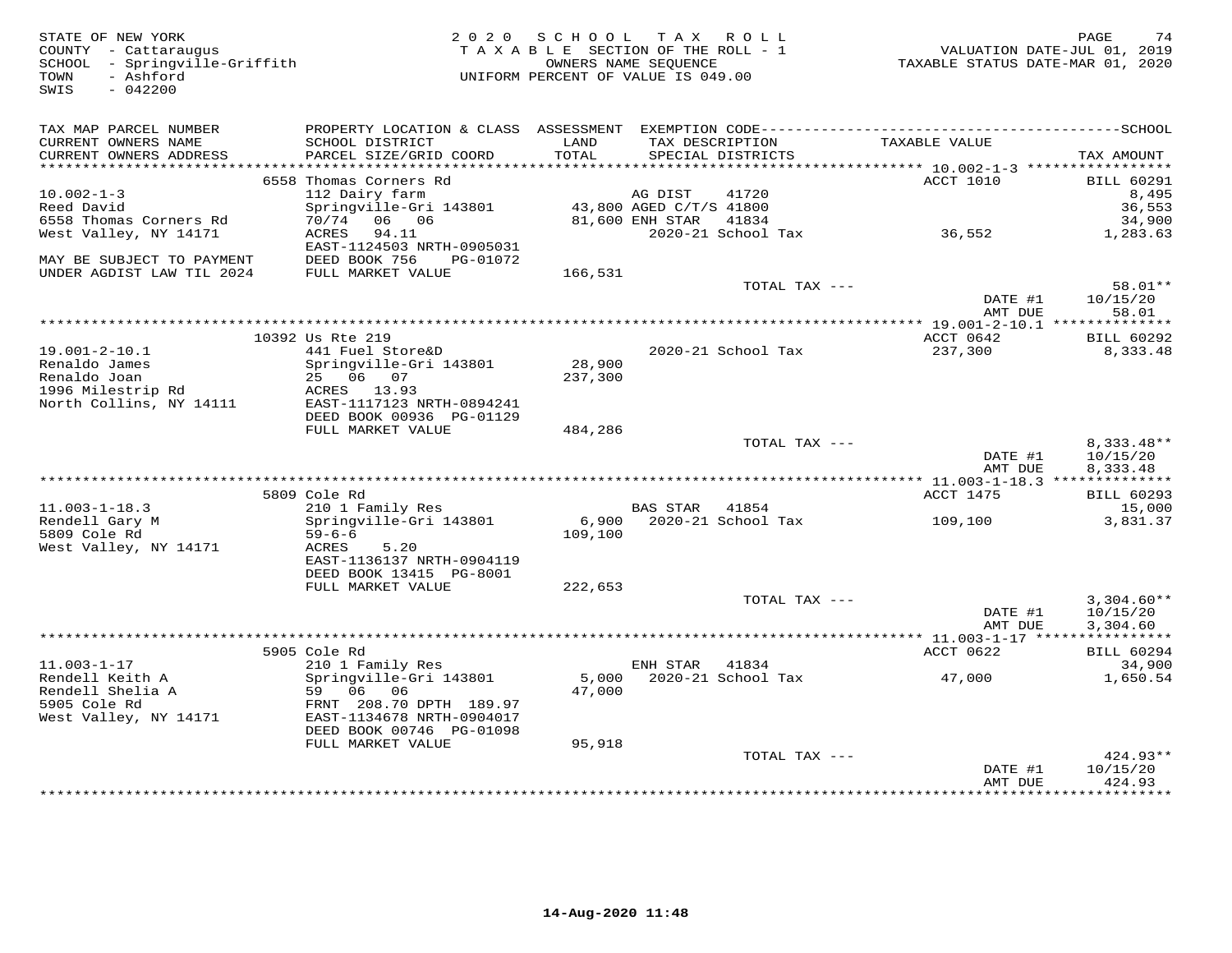| STATE OF NEW YORK<br>COUNTY - Cattaraugus<br>SCHOOL - Springville-Griffith<br>- Ashford<br>TOWN<br>SWIS<br>$-042200$ |                                                    | 2020 SCHOOL | TAX ROLL<br>TAXABLE SECTION OF THE ROLL - 1<br>OWNERS NAME SEQUENCE<br>UNIFORM PERCENT OF VALUE IS 049.00 | TAXABLE STATUS DATE-MAR 01, 2020 | PAGE<br>75<br>VALUATION DATE-JUL 01, 2019 |
|----------------------------------------------------------------------------------------------------------------------|----------------------------------------------------|-------------|-----------------------------------------------------------------------------------------------------------|----------------------------------|-------------------------------------------|
| TAX MAP PARCEL NUMBER<br>CURRENT OWNERS NAME                                                                         | SCHOOL DISTRICT                                    | LAND        | TAX DESCRIPTION                                                                                           | TAXABLE VALUE                    |                                           |
| CURRENT OWNERS ADDRESS<br>**********************                                                                     | PARCEL SIZE/GRID COORD<br>************************ | TOTAL       | SPECIAL DISTRICTS                                                                                         |                                  | TAX AMOUNT                                |
|                                                                                                                      | Cole Rd                                            |             |                                                                                                           | ACCT 1695                        | <b>BILL 60295</b>                         |
| $11.003 - 1 - 18.4$                                                                                                  | 314 Rural vac<10                                   |             | 2020-21 School Tax                                                                                        | 1,100                            | 38.63                                     |
| Rendell Keith A                                                                                                      | Springville-Gri 143801                             | 1,100       |                                                                                                           |                                  |                                           |
| Rendell Sheila A                                                                                                     | 59/6/6                                             | 1,100       |                                                                                                           |                                  |                                           |
| 5905 Cole Rd                                                                                                         | ACRES<br>1.00                                      |             |                                                                                                           |                                  |                                           |
| West Valley, NY 14171                                                                                                | EAST-1134678 NRTH-0903807                          |             |                                                                                                           |                                  |                                           |
|                                                                                                                      | DEED BOOK 19229 PG-5001<br>FULL MARKET VALUE       | 2,245       |                                                                                                           |                                  |                                           |
|                                                                                                                      |                                                    |             | TOTAL TAX ---                                                                                             |                                  | $38.63**$                                 |
|                                                                                                                      |                                                    |             |                                                                                                           | DATE #1                          | 10/15/20                                  |
|                                                                                                                      |                                                    |             |                                                                                                           | AMT DUE                          | 38.63                                     |
|                                                                                                                      |                                                    |             |                                                                                                           |                                  |                                           |
| $10.004 - 1 - 29.5$                                                                                                  | 6763 Schwartz Rd<br>240 Rural res                  |             | BAS STAR<br>41854                                                                                         | ACCT 1108                        | <b>BILL 60296</b><br>15,000               |
| Riefler Elizabeth                                                                                                    | Springville-Gri 143801                             | 15,700      | 2020-21 School Tax                                                                                        | 138,900                          | 4,877.88                                  |
| 6763 Schwartz Rd                                                                                                     | 74 06 06                                           | 138,900     |                                                                                                           |                                  |                                           |
| West Valley, NY 14171                                                                                                | 10.95<br>ACRES                                     |             |                                                                                                           |                                  |                                           |
|                                                                                                                      | EAST-1120535 NRTH-0898802                          |             |                                                                                                           |                                  |                                           |
|                                                                                                                      | DEED BOOK 4303<br>PG-6001<br>FULL MARKET VALUE     | 283,469     |                                                                                                           |                                  |                                           |
|                                                                                                                      |                                                    |             | TOTAL TAX ---                                                                                             |                                  | 4,351.11**                                |
|                                                                                                                      |                                                    |             |                                                                                                           | DATE #1                          | 10/15/20                                  |
|                                                                                                                      |                                                    |             |                                                                                                           | AMT DUE                          | 4,351.11                                  |
|                                                                                                                      |                                                    |             |                                                                                                           | ************ 10.003-2-2 ******   | ***********                               |
| $10.003 - 2 - 2$                                                                                                     | Henrietta Rd<br>260 Seasonal res                   |             | 2020-21 School Tax                                                                                        | ACCT 0648<br>71,500              | <b>BILL 60297</b><br>2,510.93             |
| Rose Gary                                                                                                            | Springville-Gri 143801                             | 41,500      |                                                                                                           |                                  |                                           |
| 3485 East Ave                                                                                                        | $41/42/43$ 06 07                                   | 71,500      |                                                                                                           |                                  |                                           |
| Youngstown, NY 14174                                                                                                 | NRF                                                |             |                                                                                                           |                                  |                                           |
|                                                                                                                      | ACRES 94.98                                        |             |                                                                                                           |                                  |                                           |
|                                                                                                                      | EAST-1107812 NRTH-0902790                          |             |                                                                                                           |                                  |                                           |
|                                                                                                                      | DEED BOOK 973<br>PG-9001<br>FULL MARKET VALUE      | 145,918     |                                                                                                           |                                  |                                           |
|                                                                                                                      |                                                    |             | TOTAL TAX ---                                                                                             |                                  | $2,510.93**$                              |
|                                                                                                                      |                                                    |             |                                                                                                           | DATE #1                          | 10/15/20                                  |
|                                                                                                                      |                                                    |             |                                                                                                           | AMT DUE                          | 2,510.93                                  |
|                                                                                                                      |                                                    |             | *************                                                                                             | ** $11.002 - 2 - 6$ **           |                                           |
| $11.002 - 2 - 6$                                                                                                     | Bolton Rd<br>314 Rural vac<10                      |             | 2020-21 School Tax                                                                                        | ACCT 0498<br>10,700              | <b>BILL 60298</b><br>375.76               |
| Rosier John C                                                                                                        | Springville-Gri 143801                             | 10,700      |                                                                                                           |                                  |                                           |
| 4939 Gunbarrel Rd                                                                                                    | 40  06  06                                         | 10,700      |                                                                                                           |                                  |                                           |
| Springville, NY 14141                                                                                                | 9.85<br>ACRES                                      |             |                                                                                                           |                                  |                                           |
|                                                                                                                      | EAST-1147517 NRTH-0908870                          |             |                                                                                                           |                                  |                                           |
|                                                                                                                      | DEED BOOK 20199 PG-8001                            |             |                                                                                                           |                                  |                                           |
|                                                                                                                      |                                                    |             |                                                                                                           |                                  | $375.76**$                                |
|                                                                                                                      |                                                    |             |                                                                                                           | DATE #1                          | 10/15/20                                  |
|                                                                                                                      |                                                    |             |                                                                                                           | AMT DUE                          | 375.76                                    |
|                                                                                                                      | FULL MARKET VALUE                                  | 21,837      | TOTAL TAX ---                                                                                             |                                  | * * * * * * *                             |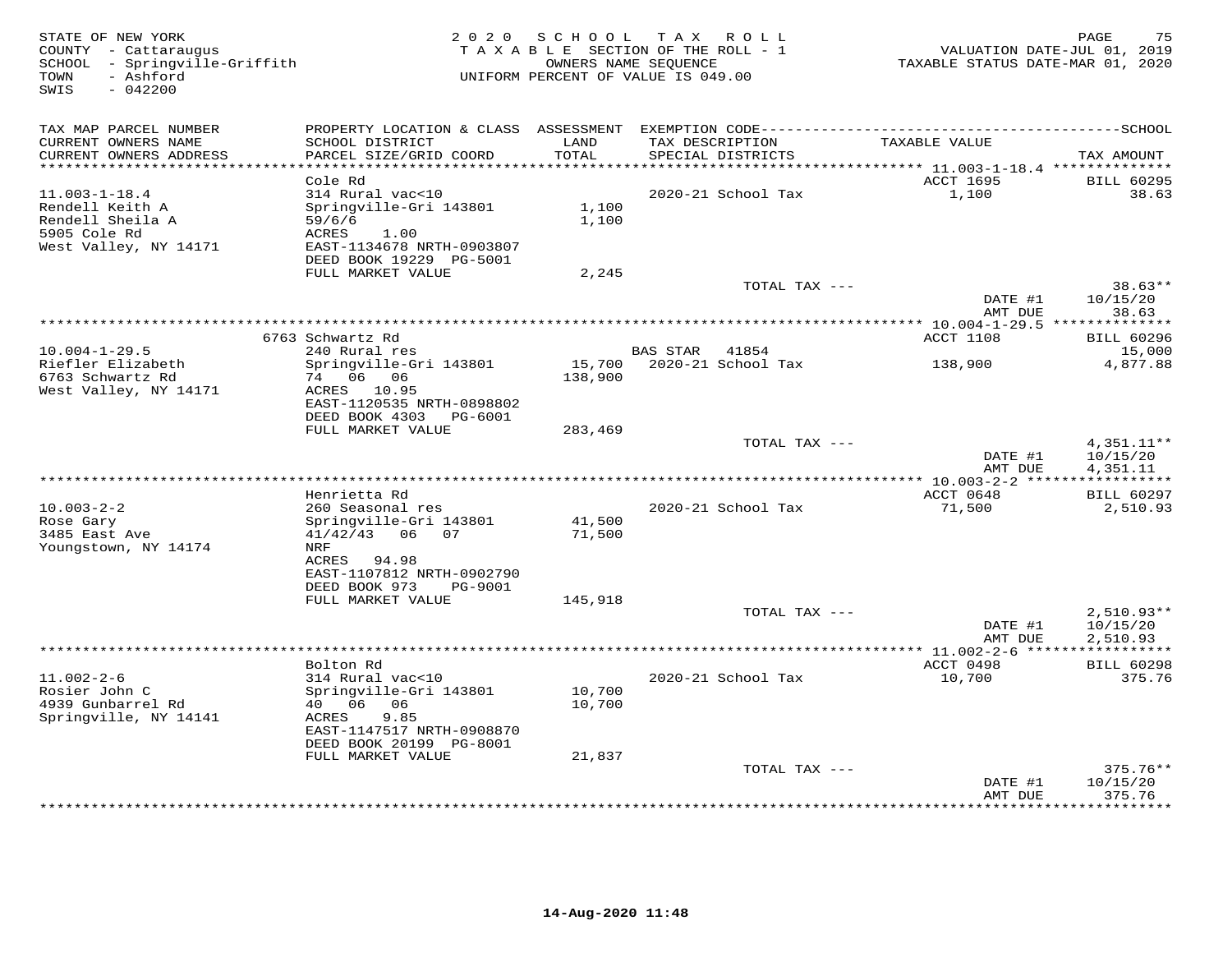| STATE OF NEW YORK<br>COUNTY - Cattaraugus<br>SCHOOL - Springville-Griffith | 2 0 2 0                                                               | SCHOOL<br>TAXABLE SECTION OF THE ROLL - 1<br>OWNERS NAME SEQUENCE |                 | TAX ROLL                             | TAXABLE STATUS DATE-MAR 01, 2020               | PAGE<br>76<br>VALUATION DATE-JUL 01, 2019 |
|----------------------------------------------------------------------------|-----------------------------------------------------------------------|-------------------------------------------------------------------|-----------------|--------------------------------------|------------------------------------------------|-------------------------------------------|
| - Ashford<br>TOWN<br>$-042200$<br>SWIS                                     |                                                                       | UNIFORM PERCENT OF VALUE IS 049.00                                |                 |                                      |                                                |                                           |
| TAX MAP PARCEL NUMBER                                                      |                                                                       |                                                                   |                 |                                      |                                                |                                           |
| CURRENT OWNERS NAME<br>CURRENT OWNERS ADDRESS<br>***********************   | SCHOOL DISTRICT<br>PARCEL SIZE/GRID COORD<br>************************ | LAND<br>TOTAL                                                     |                 | TAX DESCRIPTION<br>SPECIAL DISTRICTS | TAXABLE VALUE                                  | TAX AMOUNT                                |
|                                                                            | 10887 Nys Rte 240                                                     |                                                                   |                 |                                      | ACCT 0974                                      | <b>BILL 60299</b>                         |
| $11.003 - 1 - 21.2$                                                        | 280 Res Multiple                                                      |                                                                   | <b>BAS STAR</b> | 41854                                |                                                | 15,000                                    |
| Roth Richard F<br>10887 Rte 240                                            | Springville-Gri 143801<br>58 06 06                                    | 10,500<br>96,100                                                  |                 | 2020-21 School Tax                   | 96,100                                         | 3,374.83                                  |
| West Valley, NY 14171                                                      | ACRES 14.65<br>EAST-0484860 NRTH-0900940<br>DEED BOOK 992<br>PG-457   |                                                                   |                 |                                      |                                                |                                           |
|                                                                            | FULL MARKET VALUE                                                     | 196,122                                                           |                 |                                      |                                                |                                           |
|                                                                            |                                                                       |                                                                   |                 | TOTAL TAX ---                        | DATE #1<br>AMT DUE                             | $2,848.06**$<br>10/15/20<br>2,848.06      |
|                                                                            |                                                                       | ***********************************                               |                 |                                      | *** 10.004-1-4.2 ****                          | ***********                               |
|                                                                            | 10843 Edies Rd                                                        |                                                                   |                 |                                      | <b>ACCT 1091</b>                               | <b>BILL 60300</b>                         |
| $10.004 - 1 - 4.2$                                                         | 210 1 Family Res                                                      |                                                                   |                 | 2020-21 School Tax                   | 79,100                                         | 2,777.83                                  |
| Rowe Sara J<br>Newton Joshua C                                             | Springville-Gri 143801<br>74 06 06                                    | 6,500<br>79,100                                                   |                 |                                      |                                                |                                           |
| 10843 Edies Rd                                                             | ACRES<br>2.40 BANK<br>017                                             |                                                                   |                 |                                      |                                                |                                           |
| Springville, NY 14141                                                      | EAST-1123087 NRTH-0901075                                             |                                                                   |                 |                                      |                                                |                                           |
|                                                                            | DEED BOOK 29167 PG-5001                                               |                                                                   |                 |                                      |                                                |                                           |
|                                                                            | FULL MARKET VALUE                                                     | 161,429                                                           |                 | TOTAL TAX ---                        |                                                | $2,777.83**$                              |
|                                                                            |                                                                       |                                                                   |                 |                                      | DATE #1                                        | 10/15/20                                  |
|                                                                            |                                                                       |                                                                   |                 |                                      | AMT DUE                                        | 2,777.83                                  |
|                                                                            | 10466 Edies Rd                                                        |                                                                   |                 |                                      | ACCT 0981                                      | <b>BILL 60301</b>                         |
| $10.004 - 1 - 44.2$                                                        | 240 Rural res                                                         |                                                                   |                 | 2020-21 School Tax                   | 83,800                                         | 2,942.88                                  |
| Ryan Sean                                                                  | Springville-Gri 143801                                                | 14,300                                                            |                 |                                      |                                                |                                           |
| 10466 Edies Road                                                           | 73 06 06                                                              | 83,800                                                            |                 |                                      |                                                |                                           |
| Springville, NY 14141                                                      | ACRES 10.40<br>EAST-1120969 NRTH-0894389                              |                                                                   |                 |                                      |                                                |                                           |
|                                                                            | DEED BOOK 29935 PG-6001                                               |                                                                   |                 |                                      |                                                |                                           |
|                                                                            | FULL MARKET VALUE                                                     | 171,020                                                           |                 |                                      |                                                |                                           |
|                                                                            |                                                                       |                                                                   |                 | TOTAL TAX ---                        |                                                | $2,942.88**$                              |
|                                                                            |                                                                       |                                                                   |                 |                                      | DATE #1<br>AMT DUE                             | 10/15/20<br>2,942.88                      |
|                                                                            |                                                                       |                                                                   |                 |                                      | ***************** 10.004-1-29.12 ************* |                                           |
|                                                                            | Schwartz Rd                                                           |                                                                   |                 |                                      | ACCT 1176                                      | <b>BILL 60302</b>                         |
| $10.004 - 1 - 29.12$<br>Rybak Charles                                      | 322 Rural vac>10<br>Springville-Gri 143801                            | 15,900                                                            |                 | 2020-21 School Tax                   | 15,900                                         | 558.37                                    |
| 74 Dolphran Rd                                                             | 74 06 06                                                              | 15,900                                                            |                 |                                      |                                                |                                           |
| Tonawanda, NY 14150                                                        | ACRES 15.15                                                           |                                                                   |                 |                                      |                                                |                                           |
|                                                                            | EAST-0473240 NRTH-0898550                                             |                                                                   |                 |                                      |                                                |                                           |
|                                                                            | DEED BOOK 00857 PG-00610<br>FULL MARKET VALUE                         | 32,449                                                            |                 |                                      |                                                |                                           |
|                                                                            |                                                                       |                                                                   |                 | TOTAL TAX ---                        |                                                | 558.37**                                  |
|                                                                            |                                                                       |                                                                   |                 |                                      | DATE #1                                        | 10/15/20                                  |
|                                                                            |                                                                       |                                                                   |                 |                                      | AMT DUE<br>*********                           | 558.37<br>*********                       |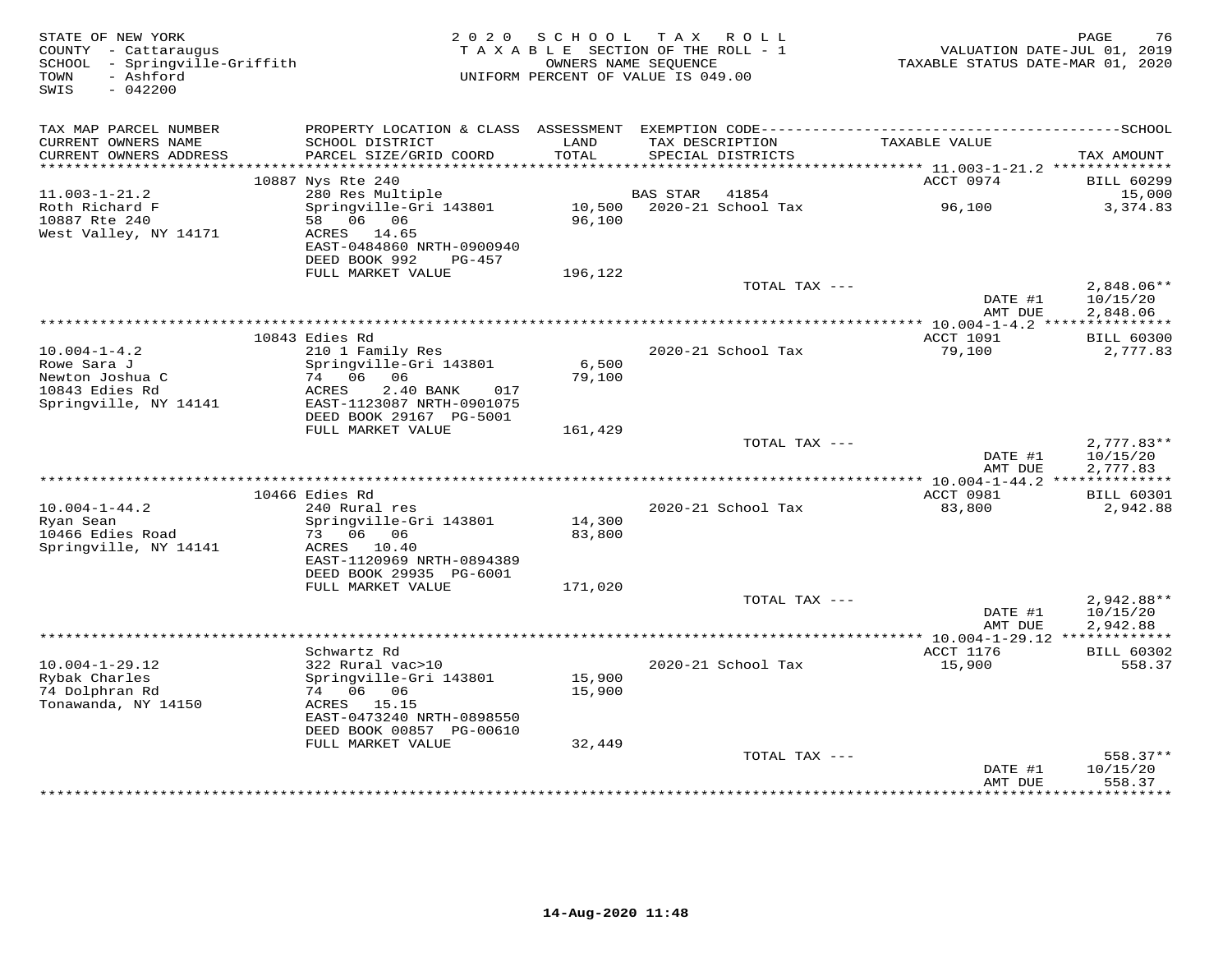77 STATE OF NEW YORK GERE AGE NOT CONTY - CALLARY OR SUBSETION OF THE ROLL AND RESULT A SAME ARE SECTION OF THE ROLL<br>COUNTY - Cattaraugus and the section of the roll - 1 when the section of the Roll - 1 when the section of SWIS - 042200TAX MAP PARCEL NUMBER PROPERTY LOCATION & CLASS ASSESSMENT EXEMPTION CODE------------------------------------------SCHOOL CURRENT OWNERS NAME SCHOOL DISTRICT LAND TAX DESCRIPTION TAXABLE VALUE CURRENT OWNERS ADDRESS PARCEL SIZE/GRID COORD TOTAL SPECIAL DISTRICTS TAX AMOUNT \*\*\*\*\*\*\*\*\*\*\*\*\*\*\*\*\*\*\*\*\*\*\*\*\*\*\*\*\*\*\*\*\*\*\*\*\*\*\*\*\*\*\*\*\*\*\*\*\*\*\*\*\*\*\*\*\*\*\*\*\*\*\*\*\*\*\*\*\*\*\*\*\*\*\*\*\*\*\*\*\*\*\*\*\*\*\*\*\*\*\*\*\*\*\*\*\*\*\*\*\*\*\* 19.002-1-10 \*\*\*\*\*\*\*\*\*\*\*\*\*\*\*\* Cross Rd ACCT 0645 BILL 60303 19.002-1-10 314 Rural vac<10 2020-21 School Tax 4,100 143.98Sabad Erich Springville-Gri 143801 4,100 Sabad Diane 72 -06 -06 4,100 6747 Cross Rd ACRES 4.70 Springville, NY 14141 EAST-0472560 NRTH-0893190 DEED BOOK 2019 PG-11801FULL MARKET VALUE 8,367 TOTAL TAX --- 143.98\*\* DATE #1 10/15/20 AMT DUE 143.98\*\*\*\*\*\*\*\*\*\*\*\*\*\*\*\*\*\*\*\*\*\*\*\*\*\*\*\*\*\*\*\*\*\*\*\*\*\*\*\*\*\*\*\*\*\*\*\*\*\*\*\*\*\*\*\*\*\*\*\*\*\*\*\*\*\*\*\*\*\*\*\*\*\*\*\*\*\*\*\*\*\*\*\*\*\*\*\*\*\*\*\*\*\*\*\*\*\*\*\*\*\*\* 11.003-1-19.10 \*\*\*\*\*\*\*\*\*\*\*\*\*ACCT 1463 BILL 60304 5655 Cole Rd ACCT 1463 BILL 6030410,000 11.003-1-19.10 210 1 Family Res VETCOM CTS 41130 10,000 18,080 Sager Merritt Springville-Gri 143801 6,900 AGED S 41804 18,08027,120 Sager Marilyn ACRES 2.70 55,200 ENH STAR 41834 27,120952.40 5655 Cole Rd DEED BOOK 964 PG-436 2020-21 School Tax 27,120 952.40West Valley, NY 14171 FULL MARKET VALUE 112,653 TOTAL TAX --- 0.00\*\* \*\*\*\*\*\*\*\*\*\*\*\*\*\*\*\*\*\*\*\*\*\*\*\*\*\*\*\*\*\*\*\*\*\*\*\*\*\*\*\*\*\*\*\*\*\*\*\*\*\*\*\*\*\*\*\*\*\*\*\*\*\*\*\*\*\*\*\*\*\*\*\*\*\*\*\*\*\*\*\*\*\*\*\*\*\*\*\*\*\*\*\*\*\*\*\*\*\*\*\*\*\*\* 10.004-1-76.3 \*\*\*\*\*\*\*\*\*\*\*\*\*\*ACCT 1350 BILL 60305 10800 Edies Rd ACCT 1350 BILL 6030534,900 10.004-1-76.3 210 1 Family Res ENH STAR 41834 34,9003.929.70 Salt William J Springville-Gri 143801 10,200 2020-21 School Tax 111,900 3,929.70Holancin Suzanne 74 06 06 111,900 Holancin Suzanne<br>10800 Edies Rd Springville, NY 14141 EAST-1123738 NRTH-0900075 DEED BOOK 00929 PG-00157 DEED BOOK 00929 PG-00157 FULL MARKET VALUE 228,367 TOTAL TAX --- 2,704.08\*\* $\text{DATE}$  #1  $10/15/20$  AMT DUE 2,704.08 \*\*\*\*\*\*\*\*\*\*\*\*\*\*\*\*\*\*\*\*\*\*\*\*\*\*\*\*\*\*\*\*\*\*\*\*\*\*\*\*\*\*\*\*\*\*\*\*\*\*\*\*\*\*\*\*\*\*\*\*\*\*\*\*\*\*\*\*\*\*\*\*\*\*\*\*\*\*\*\*\*\*\*\*\*\*\*\*\*\*\*\*\*\*\*\*\*\*\*\*\*\*\* 10.003-2-22.1 \*\*\*\*\*\*\*\*\*\*\*\*\*\* Peters Rd ACCT 0659 BILL 60306 10.003-2-22.1 170 Nursery AG DIST 41720 31,278 Schichtel George V Springville-Gri 143801 64,800 2020-21 School Tax 33,522 1,177.22 6787 Chestnut Ridge Rd 26 06 07 64,800 Orchard Park, NY 14127 ACRES 107.65 EAST-1111596 NRTH-0895909 MAY BE SUBJECT TO PAYMENT DEED BOOK 00599 PG-00524 UNDER AGDIST LAW TIL 2024 FULL MARKET VALUE 132,245 TOTAL TAX --- 1,177.22\*\*DATE #1 10/15/20<br>AMT DUE 1,177.22 \*\*\*\*\*\*\*\*\*\*\*\*\*\*\*\*\*\*\*\*\*\*\*\*\*\*\*\*\*\*\*\*\*\*\*\*\*\*\*\*\*\*\*\*\*\*\*\*\*\*\*\*\*\*\*\*\*\*\*\*\*\*\*\*\*\*\*\*\*\*\*\*\*\*\*\*\*\*\*\*\*\*\*\*\*\*\*\*\*\*\*\*\*\*\*\*\*\*\*\*\*\*\*\*\*\*\*\*\*\*\*\*\*\*\*\*\*\*\*\*\*\*\*\*\*\*\*\*\*\*\*\*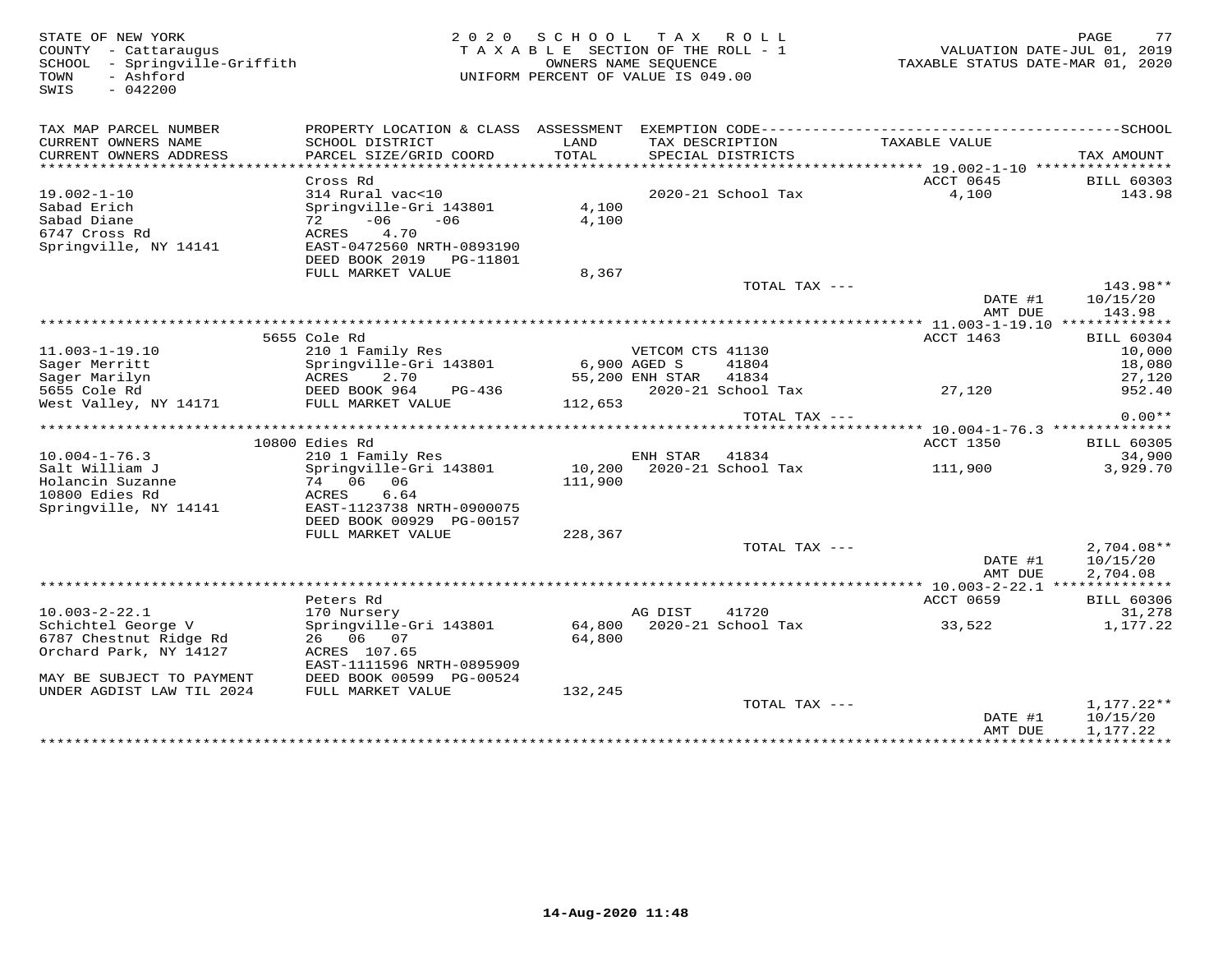| STATE OF NEW YORK<br>COUNTY - Cattaraugus<br>SCHOOL - Springville-Griffith<br>- Ashford<br>TOWN<br>$-042200$<br>SWIS |                                                      |                  | 2020 SCHOOL TAX ROLL<br>TAXABLE SECTION OF THE ROLL - 1<br>OWNERS NAME SEQUENCE<br>UNIFORM PERCENT OF VALUE IS 049.00 | VALUATION DATE-JUL 01, 2019<br>TAXABLE STATUS DATE-MAR 01, 2020 | PAGE<br>78               |
|----------------------------------------------------------------------------------------------------------------------|------------------------------------------------------|------------------|-----------------------------------------------------------------------------------------------------------------------|-----------------------------------------------------------------|--------------------------|
| TAX MAP PARCEL NUMBER<br>CURRENT OWNERS NAME                                                                         | SCHOOL DISTRICT                                      | LAND             | TAX DESCRIPTION                                                                                                       | TAXABLE VALUE                                                   |                          |
| CURRENT OWNERS ADDRESS                                                                                               | PARCEL SIZE/GRID COORD                               | TOTAL            | SPECIAL DISTRICTS                                                                                                     |                                                                 | TAX AMOUNT               |
| ************************                                                                                             | Peters Rd                                            |                  |                                                                                                                       | ACCT 0660                                                       | <b>BILL 60307</b>        |
| $10.003 - 2 - 25.1$                                                                                                  | 170 Nursery                                          |                  | 41720<br>AG DIST                                                                                                      |                                                                 | 19,050                   |
| Schichtel George V                                                                                                   | Springville-Gri 143801                               | 63,400           | 2020-21 School Tax                                                                                                    | 51,350                                                          | 1,803.31                 |
| 6787 Chestnut Ridge Rd                                                                                               | 26/27 06 07                                          | 70,400           |                                                                                                                       |                                                                 |                          |
| Orchard Park, NY 14127                                                                                               | ACRES 117.04<br>EAST-1110025 NRTH-0896212            |                  |                                                                                                                       |                                                                 |                          |
| MAY BE SUBJECT TO PAYMENT                                                                                            | DEED BOOK 00679 PG-00394                             |                  |                                                                                                                       |                                                                 |                          |
| UNDER AGDIST LAW TIL 2024                                                                                            | FULL MARKET VALUE                                    | 143,673          |                                                                                                                       |                                                                 |                          |
|                                                                                                                      |                                                      |                  | TOTAL TAX ---                                                                                                         |                                                                 | 1,803.31**               |
|                                                                                                                      |                                                      |                  |                                                                                                                       | DATE #1<br>AMT DUE                                              | 10/15/20<br>1,803.31     |
|                                                                                                                      |                                                      |                  |                                                                                                                       |                                                                 |                          |
|                                                                                                                      | 11520 Beech Tree Rd                                  |                  |                                                                                                                       |                                                                 | <b>BILL 60308</b>        |
| $11.001 - 1 - 10.6$                                                                                                  | 240 Rural res                                        |                  | 2020-21 School Tax                                                                                                    | 133,000                                                         | 4,670.68                 |
| Schichtel Matthew G<br>Schichtel Katie A                                                                             | Springville-Gri 143801<br>$60 - 6 - 6$               | 6,880<br>133,000 |                                                                                                                       |                                                                 |                          |
| 11520 Beech Tree Rd                                                                                                  | permanent certificate                                |                  |                                                                                                                       |                                                                 |                          |
| Springville, NY 14141                                                                                                | split from 11.001-1-10.5                             |                  |                                                                                                                       |                                                                 |                          |
|                                                                                                                      | ACRES<br>3.35 BANK 017                               |                  |                                                                                                                       |                                                                 |                          |
|                                                                                                                      | EAST-1133589 NRTH-0908632<br>DEED BOOK 20190 PG-7145 |                  |                                                                                                                       |                                                                 |                          |
|                                                                                                                      | FULL MARKET VALUE                                    | 271,429          |                                                                                                                       |                                                                 |                          |
|                                                                                                                      |                                                      |                  | TOTAL TAX ---                                                                                                         |                                                                 | $4,670.68**$             |
|                                                                                                                      |                                                      |                  |                                                                                                                       | DATE #1                                                         | 10/15/20                 |
|                                                                                                                      |                                                      |                  |                                                                                                                       | AMT DUE                                                         | 4,670.68                 |
|                                                                                                                      | Bolton Rd                                            |                  |                                                                                                                       | ACCT 1589                                                       | <b>BILL 60309</b>        |
| $3.004 - 2 - 6.9$                                                                                                    | 170 Nursery                                          |                  | AG DIST<br>41720                                                                                                      |                                                                 | 42,183                   |
| Schichtel's Nursery Inc                                                                                              | Springville-Gri 143801                               | 267,400          | 2020-21 School Tax                                                                                                    | 225,217                                                         | 7,909.15                 |
| 7420 Peters Rd<br>Springville, NY 14141                                                                              | $40, 41, 48 - 6 - 6$<br>ACRES 541.85                 | 267,400          |                                                                                                                       |                                                                 |                          |
|                                                                                                                      | EAST-1145726 NRTH-0911191                            |                  |                                                                                                                       |                                                                 |                          |
| MAY BE SUBJECT TO PAYMENT                                                                                            | DEED BOOK 2920 PG-5003                               |                  |                                                                                                                       |                                                                 |                          |
| UNDER AGDIST LAW TIL 2024                                                                                            | FULL MARKET VALUE                                    | 545,714          |                                                                                                                       |                                                                 |                          |
|                                                                                                                      |                                                      |                  | TOTAL TAX ---                                                                                                         | DATE #1                                                         | $7,909.15**$<br>10/15/20 |
|                                                                                                                      |                                                      |                  |                                                                                                                       | AMT DUE                                                         | 7,909.15                 |
|                                                                                                                      |                                                      |                  |                                                                                                                       |                                                                 |                          |
|                                                                                                                      | 7420 Peters Rd                                       |                  |                                                                                                                       | ACCT 1668                                                       | <b>BILL 60310</b>        |
| $10.003 - 2 - 22.3$<br>Schichtel's Nursery Inc                                                                       | 170 Nursery<br>Springville-Gri 143801                | 10,000           | 41720<br>AG DIST<br>2020-21 School Tax                                                                                | 88,128                                                          | 872<br>3,094.87          |
| 7420 Peters Rd                                                                                                       | 26,6,7                                               | 89,000           |                                                                                                                       |                                                                 |                          |
| Springville, NY 14141                                                                                                | 7411 RG                                              |                  |                                                                                                                       |                                                                 |                          |
|                                                                                                                      | ACRES<br>9.85                                        |                  |                                                                                                                       |                                                                 |                          |
| MAY BE SUBJECT TO PAYMENT<br>UNDER AGDIST LAW TIL 2024                                                               | EAST-1111015 NRTH-0896001<br>DEED BOOK 11813 PG-4001 |                  |                                                                                                                       |                                                                 |                          |
|                                                                                                                      | FULL MARKET VALUE                                    | 181,633          |                                                                                                                       |                                                                 |                          |
|                                                                                                                      |                                                      |                  | TOTAL TAX ---                                                                                                         |                                                                 | $3,094.87**$             |
|                                                                                                                      |                                                      |                  |                                                                                                                       | DATE #1                                                         | 10/15/20                 |
|                                                                                                                      |                                                      |                  |                                                                                                                       | AMT DUE                                                         | 3,094.87                 |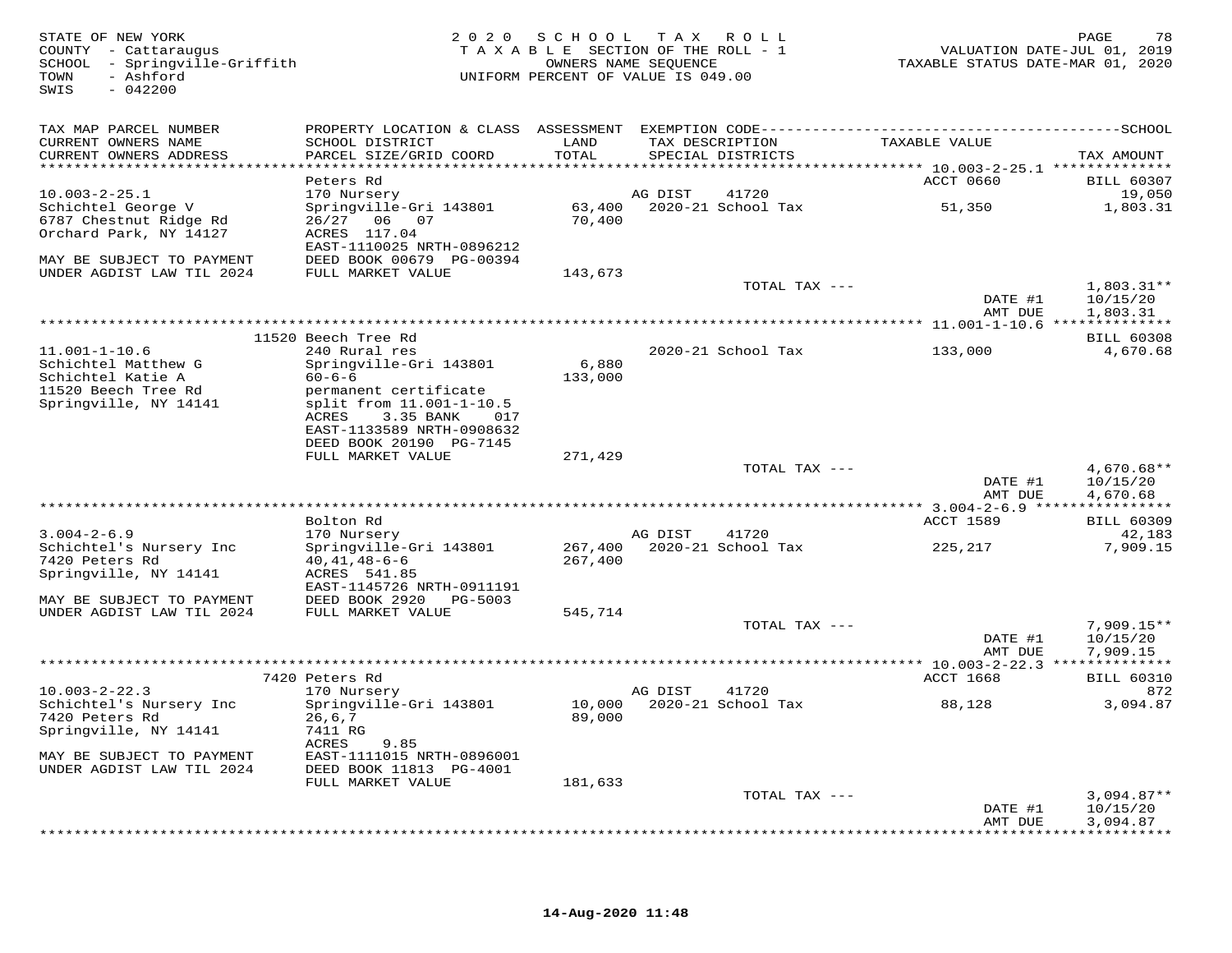STATE OF NEW YORK MESS FOR SOLUTE A SUBSETION OF THE ROLL TO A SUBSETION OF THE ROLL TO A MONE OUNTY - CATATAUR<br>COUNTY - Cattaraugus TAXABLE SECTION OF THE ROLL - 1 WALUATION DATE-JUL 01, 2019<br>SOMON - Ashford (1, 2020) TAX SWIS - 042200TAX MAP PARCEL NUMBER PROPERTY LOCATION & CLASS ASSESSMENT EXEMPTION CODE------------------------------------------SCHOOL CURRENT OWNERS NAME SCHOOL DISTRICT LAND TAX DESCRIPTION TAXABLE VALUE CURRENT OWNERS ADDRESS PARCEL SIZE/GRID COORD TOTAL SPECIAL DISTRICTS TAX AMOUNT \*\*\*\*\*\*\*\*\*\*\*\*\*\*\*\*\*\*\*\*\*\*\*\*\*\*\*\*\*\*\*\*\*\*\*\*\*\*\*\*\*\*\*\*\*\*\*\*\*\*\*\*\*\*\*\*\*\*\*\*\*\*\*\*\*\*\*\*\*\*\*\*\*\*\*\*\*\*\*\*\*\*\*\*\*\*\*\*\*\*\*\*\*\*\*\*\*\*\*\*\*\*\* 10.003-2-20.2 \*\*\*\*\*\*\*\*\*\*\*\*\*\* Miller Rd ACCT 0977 BILL 6031115.534 10.003-2-20.2 105 Vac farmland AG DISTOUT 41730 567 72 SCHICHTEL'S NURSERY, INC. Springville-Gri 143801 31,700 2020-21 School Tax 16,166 567.727420 PETERS ROAD 25 06 07 31,700 SPRINGVILLE, NY 14141 merged with 10.003-2-20.3 ACRES 45.15 MAY BE SUBJECT TO PAYMENT EAST-1115389 NRTH-0897453 UNDER AGDIST LAW TIL 2027 DEED BOOK 20200 PG-3157 FULL MARKET VALUE 64,694 TOTAL TAX --- 567.72\*\* DATE #1 10/15/20 AMT DUE 567.72 \*\*\*\*\*\*\*\*\*\*\*\*\*\*\*\*\*\*\*\*\*\*\*\*\*\*\*\*\*\*\*\*\*\*\*\*\*\*\*\*\*\*\*\*\*\*\*\*\*\*\*\*\*\*\*\*\*\*\*\*\*\*\*\*\*\*\*\*\*\*\*\*\*\*\*\*\*\*\*\*\*\*\*\*\*\*\*\*\*\*\*\*\*\*\*\*\*\*\*\*\*\*\* 10.003-2-25.2 \*\*\*\*\*\*\*\*\*\*\*\*\*\*ACCT 1721 BILL 60312 Peters Rd ACCT 1721 BILL 603127,632 10.003-2-25.2 170 Nursery AG DISTOUT 41730 7,632318.45 Schichtel's Nursery, Inc. Springville-Gri 143801 16,700 2020-21 School Tax 9,068 318.457420 Peters Road 26/27 06 07 16,700 Springville, NY 14141 ACRES 25.65 EAST-1110453 NRTH-0896107 MAY BE SUBJECT TO PAYMENT DEED BOOK 29131 PG-5001 UNDER AGDIST LAW TIL 2027 FULL MARKET VALUE 34,082 TOTAL TAX --- 318.45\*\* $\text{DATE}$  #1  $10/15/20$ 318.45 AMT DUE 318.45 \*\*\*\*\*\*\*\*\*\*\*\*\*\*\*\*\*\*\*\*\*\*\*\*\*\*\*\*\*\*\*\*\*\*\*\*\*\*\*\*\*\*\*\*\*\*\*\*\*\*\*\*\*\*\*\*\*\*\*\*\*\*\*\*\*\*\*\*\*\*\*\*\*\*\*\*\*\*\*\*\*\*\*\*\*\*\*\*\*\*\*\*\*\*\*\*\*\*\*\*\*\*\* 10.004-1-29.2 \*\*\*\*\*\*\*\*\*\*\*\*\*\*ACCT 0968 BILL 60313 Schwartz Rd & Edies Rd ACCT 0968 BILL 60313 $5.251$ 10.004-1-29.2 105 Vac farmland AG DIST 41720 5,251532.00 Schichtel's Nursery, Inc. Springville-Gri 143801 20,400 2020-21 School Tax 15,149 532.007420 Peters Rd 74 06 06 20,400 Springville, NY 14141 ACRES 35.05 EAST-1122392 NRTH-0900113 MAY BE SUBJECT TO PAYMENT DEED BOOK 28583 PG-6003 UNDER AGDIST LAW TIL 2024 FULL MARKET VALUE 41,633 TOTAL TAX --- 532.00\*\* $\text{DATE}$  #1  $10/15/20$ AMT DUE 532.00 AMT DUE 532.00 \*\*\*\*\*\*\*\*\*\*\*\*\*\*\*\*\*\*\*\*\*\*\*\*\*\*\*\*\*\*\*\*\*\*\*\*\*\*\*\*\*\*\*\*\*\*\*\*\*\*\*\*\*\*\*\*\*\*\*\*\*\*\*\*\*\*\*\*\*\*\*\*\*\*\*\*\*\*\*\*\*\*\*\*\*\*\*\*\*\*\*\*\*\*\*\*\*\*\*\*\*\*\* 11.003-1-4.4 \*\*\*\*\*\*\*\*\*\*\*\*\*\*\* $\text{ACCT}$  1462 BILL 60314 Thomas Corners Rd ACCT 1462 BILL 60314983.30 11.003-1-4.4 322 Rural vac>10 2020-21 School Tax 28,000 983.30Schlegel Ronald Springville-Gri 143801 28,000 Schlegel Eric ACRES 67.35 28,000 3145 Bullis Rd EAST-1130827 NRTH-0901213 Elma, NY 14159 DEED BOOK 24835 PG-3002 FULL MARKET VALUE 57,143 TOTAL TAX --- 983.30\*\* $\text{DATE}$  #1  $10/15/20$ AMT DUE 983.30

\*\*\*\*\*\*\*\*\*\*\*\*\*\*\*\*\*\*\*\*\*\*\*\*\*\*\*\*\*\*\*\*\*\*\*\*\*\*\*\*\*\*\*\*\*\*\*\*\*\*\*\*\*\*\*\*\*\*\*\*\*\*\*\*\*\*\*\*\*\*\*\*\*\*\*\*\*\*\*\*\*\*\*\*\*\*\*\*\*\*\*\*\*\*\*\*\*\*\*\*\*\*\*\*\*\*\*\*\*\*\*\*\*\*\*\*\*\*\*\*\*\*\*\*\*\*\*\*\*\*\*\*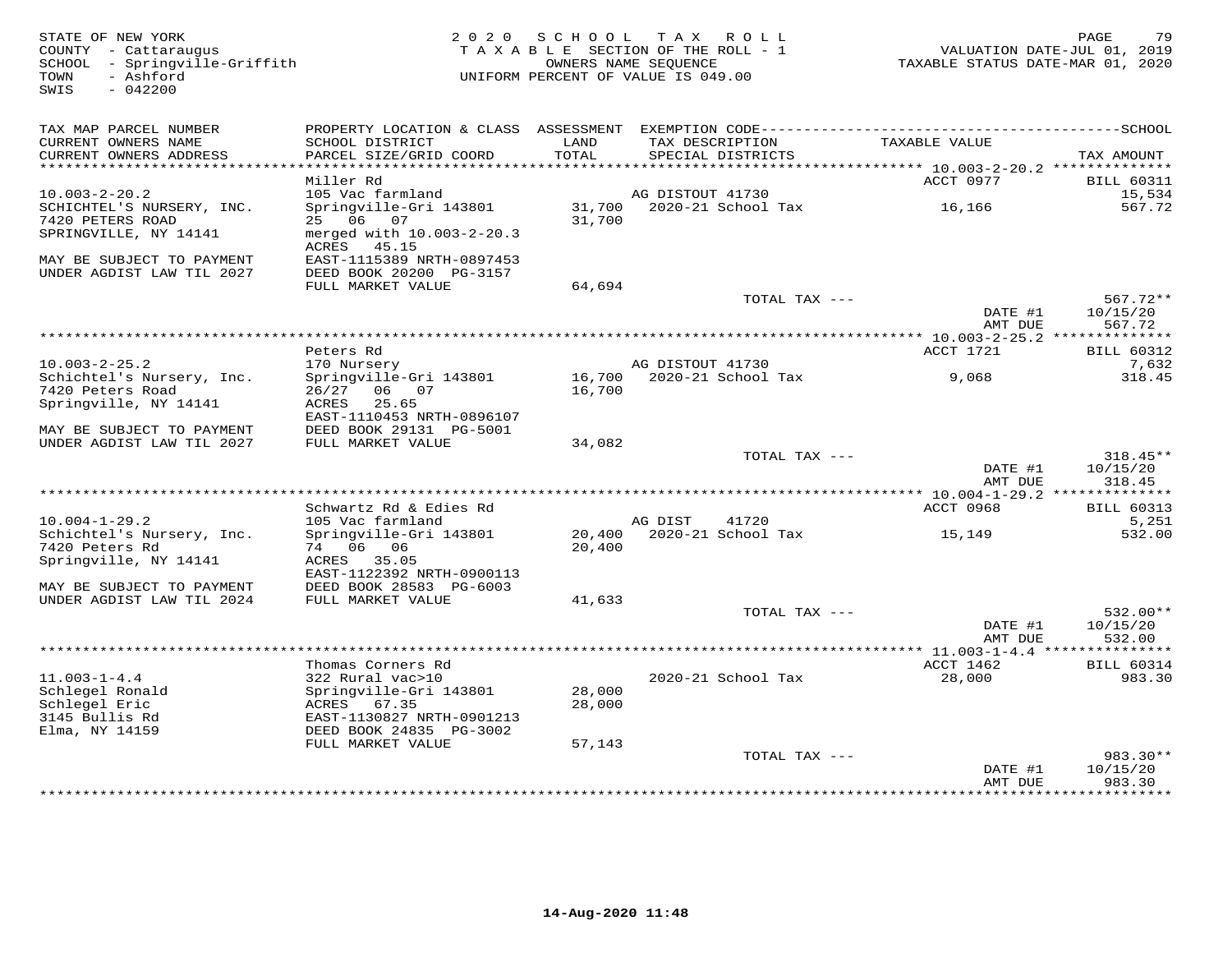| STATE OF NEW YORK<br>COUNTY - Cattaraugus<br>SCHOOL - Springville-Griffith<br>- Ashford<br>TOWN<br>SWIS<br>$-042200$ | 2 0 2 0                                                                     | SCHOOL<br>TAXABLE SECTION OF THE ROLL - 1<br>OWNERS NAME SEQUENCE<br>UNIFORM PERCENT OF VALUE IS 049.00 | T A X           | R O L L            | VALUATION DATE-JUL 01, 2019<br>TAXABLE STATUS DATE-MAR 01, 2020 | PAGE<br>80                        |
|----------------------------------------------------------------------------------------------------------------------|-----------------------------------------------------------------------------|---------------------------------------------------------------------------------------------------------|-----------------|--------------------|-----------------------------------------------------------------|-----------------------------------|
| TAX MAP PARCEL NUMBER                                                                                                |                                                                             |                                                                                                         |                 |                    |                                                                 |                                   |
| CURRENT OWNERS NAME<br>CURRENT OWNERS ADDRESS<br>***********************                                             | SCHOOL DISTRICT<br>PARCEL SIZE/GRID COORD<br>*************************      | LAND<br>TOTAL                                                                                           | TAX DESCRIPTION | SPECIAL DISTRICTS  | TAXABLE VALUE                                                   | TAX AMOUNT                        |
|                                                                                                                      | Edies Rd                                                                    |                                                                                                         |                 |                    | ACCT 0166                                                       | <b>BILL 60315</b>                 |
| $10.004 - 1 - 43$                                                                                                    | 322 Rural vac>10                                                            |                                                                                                         |                 | 2020-21 School Tax | 14,300                                                          | 502.19                            |
| Schmelzinger Scott W<br>43 Cathedral Dr                                                                              | Springville-Gri 143801<br>73 06 06                                          | 14,300<br>14,300                                                                                        |                 |                    |                                                                 |                                   |
| West Seneca, NY 14224                                                                                                | ACRES 13.58<br>EAST-1121067 NRTH-0895169<br>DEED BOOK 17108 PG-5001         |                                                                                                         |                 |                    |                                                                 |                                   |
|                                                                                                                      | FULL MARKET VALUE                                                           | 29,184                                                                                                  |                 |                    |                                                                 |                                   |
|                                                                                                                      |                                                                             |                                                                                                         |                 | TOTAL TAX ---      | DATE #1                                                         | $502.19**$<br>10/15/20            |
|                                                                                                                      |                                                                             | *********************************                                                                       |                 |                    | AMT DUE<br>********** 10.004-1-21.1 **************              | 502.19                            |
|                                                                                                                      | 6535 Boberg Rd                                                              |                                                                                                         |                 |                    | ACCT 0065                                                       | <b>BILL 60316</b>                 |
| $10.004 - 1 - 21.1$                                                                                                  | 220 2 Family Res                                                            |                                                                                                         | <b>BAS STAR</b> | 41854              |                                                                 | 15,000                            |
| Schulz Janet                                                                                                         | Springville-Gri 143801                                                      | 5,000                                                                                                   |                 | 2020-21 School Tax | 51,200                                                          | 1,798.04                          |
| 6535 Boberg Rd<br>West Valley, NY 14171                                                                              | 68 06 06<br>ACRES<br>1.00<br>EAST-1124649 NRTH-0894474                      | 51,200                                                                                                  |                 |                    |                                                                 |                                   |
|                                                                                                                      | DEED BOOK 12115 PG-9003                                                     |                                                                                                         |                 |                    |                                                                 |                                   |
|                                                                                                                      | FULL MARKET VALUE                                                           | 104,490                                                                                                 |                 | TOTAL TAX ---      |                                                                 | $1,271.27**$                      |
|                                                                                                                      |                                                                             |                                                                                                         |                 |                    | DATE #1<br>AMT DUE                                              | 10/15/20<br>1,271.27              |
|                                                                                                                      |                                                                             |                                                                                                         |                 |                    |                                                                 |                                   |
|                                                                                                                      | Beech Tree Rd                                                               |                                                                                                         |                 |                    | ACCT 1494                                                       | <b>BILL 60317</b>                 |
| $11.001 - 1 - 24.3$<br>Schweickert Ann                                                                               | 322 Rural vac>10<br>Springville-Gri 143801                                  | 12,500                                                                                                  |                 | 2020-21 School Tax | 12,500                                                          | 438.97                            |
| 11608 Watson Rd                                                                                                      | $54 - 6 - 6$                                                                | 12,500                                                                                                  |                 |                    |                                                                 |                                   |
| Springville, NY 14141-9512                                                                                           | ACRES 10.95<br>EAST-1137813 NRTH-0908111                                    |                                                                                                         |                 |                    |                                                                 |                                   |
|                                                                                                                      | DEED BOOK 990<br>PG-1050                                                    |                                                                                                         |                 |                    |                                                                 |                                   |
|                                                                                                                      | FULL MARKET VALUE                                                           | 25,510                                                                                                  |                 |                    |                                                                 |                                   |
|                                                                                                                      |                                                                             |                                                                                                         |                 | TOTAL TAX ---      |                                                                 | 438.97**                          |
|                                                                                                                      |                                                                             |                                                                                                         |                 |                    | DATE #1<br>AMT DUE                                              | 10/15/20<br>438.97<br>*********** |
|                                                                                                                      | 11322 Watson Rd                                                             |                                                                                                         |                 |                    | ACCT 0695                                                       | <b>BILL 60318</b>                 |
| $11.001 - 1 - 16$                                                                                                    | 210 1 Family Res                                                            |                                                                                                         | <b>BAS STAR</b> | 41854              |                                                                 | 15,000                            |
| Schweickert Anne                                                                                                     | Springville-Gri 143801                                                      | 10,500                                                                                                  |                 | 2020-21 School Tax | 92,200                                                          | 3,237.87                          |
| Sherman Walter J                                                                                                     | 54 06 06                                                                    | 92,200                                                                                                  |                 |                    |                                                                 |                                   |
| 11608 Watson Rd                                                                                                      | 5.97<br>ACRES                                                               |                                                                                                         |                 |                    |                                                                 |                                   |
| Springville, NY 14141                                                                                                | EAST-1137758 NRTH-0909431<br>DEED BOOK 4830<br>PG-5002<br>FULL MARKET VALUE | 188,163                                                                                                 |                 |                    |                                                                 |                                   |
|                                                                                                                      |                                                                             |                                                                                                         |                 | TOTAL TAX ---      |                                                                 | 2,711.10**                        |
|                                                                                                                      |                                                                             |                                                                                                         |                 |                    | DATE #1<br>AMT DUE                                              | 10/15/20<br>2,711.10              |
|                                                                                                                      |                                                                             |                                                                                                         |                 |                    |                                                                 | <b>++++++++++</b>                 |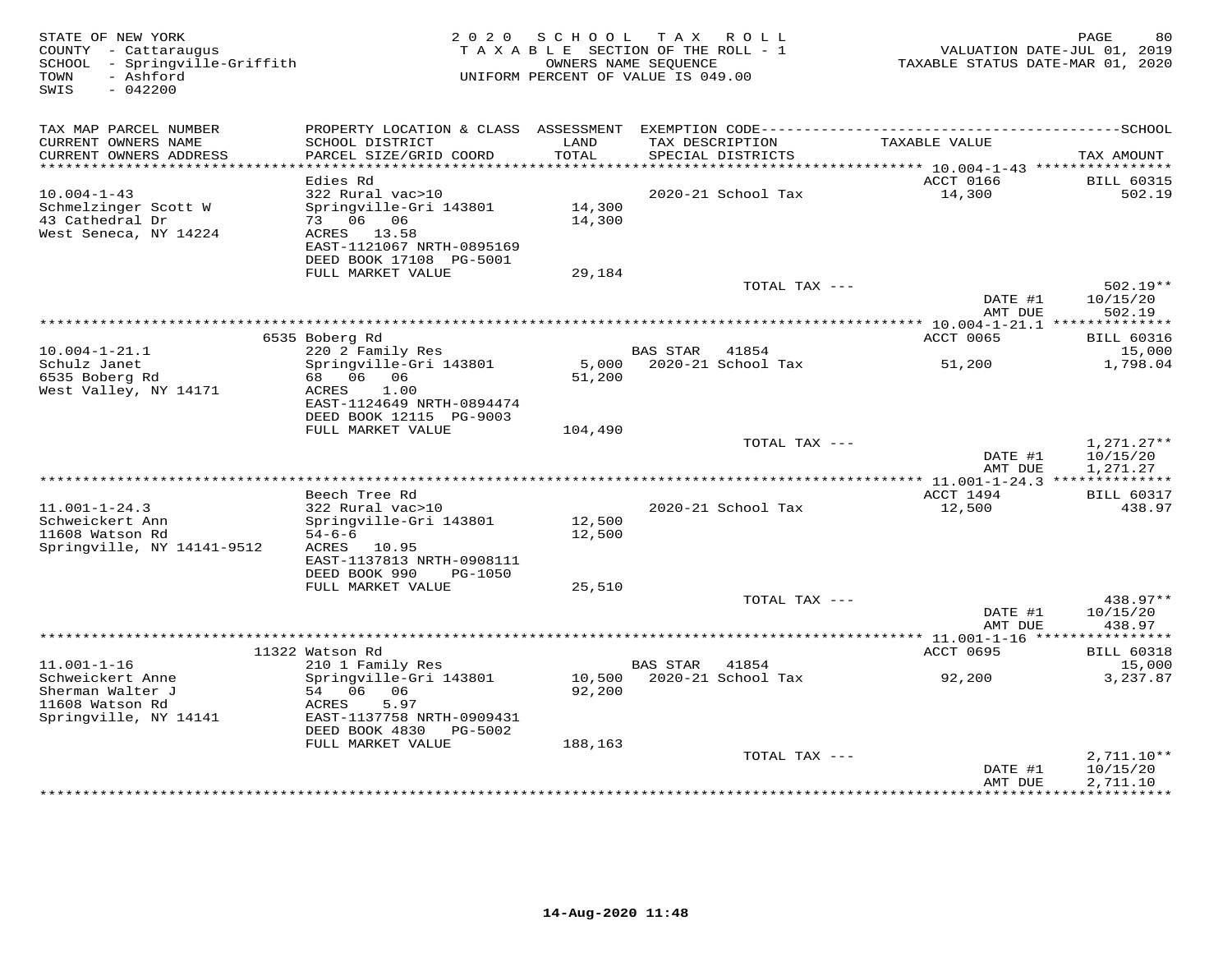| STATE OF NEW YORK<br>COUNTY - Cattaraugus<br>SCHOOL - Springville-Griffith<br>- Ashford<br>TOWN<br>SWIS<br>$-042200$ | 2 0 2 0                                                                           | SCHOOL TAX ROLL<br>TAXABLE SECTION OF THE ROLL - 1<br>UNIFORM PERCENT OF VALUE IS 049.00 | OWNERS NAME SEOUENCE                                           |                                      | VALUATION DATE-JUL 01, 2019<br>TAXABLE STATUS DATE-MAR 01, 2020 | PAGE<br>81                           |
|----------------------------------------------------------------------------------------------------------------------|-----------------------------------------------------------------------------------|------------------------------------------------------------------------------------------|----------------------------------------------------------------|--------------------------------------|-----------------------------------------------------------------|--------------------------------------|
| TAX MAP PARCEL NUMBER<br>CURRENT OWNERS NAME<br>CURRENT OWNERS ADDRESS                                               | SCHOOL DISTRICT<br>PARCEL SIZE/GRID COORD                                         | LAND<br>TOTAL                                                                            |                                                                | TAX DESCRIPTION<br>SPECIAL DISTRICTS | TAXABLE VALUE                                                   | TAX AMOUNT                           |
| *********************                                                                                                |                                                                                   | ********************                                                                     |                                                                |                                      | **************************** 11.003-1-24 ****************       |                                      |
|                                                                                                                      | 10931 Nys Rte 240                                                                 |                                                                                          |                                                                |                                      | ACCT 0634                                                       | <b>BILL 60319</b>                    |
| $11.003 - 1 - 24$<br>Schweickert Brian D<br>10931 Nys Rte 240<br>West Valley, NY 14171                               | 240 Rural res<br>Springville-Gri 143801<br>58 06 06<br>ACRES 23.78 BANK<br>017    | 20,500<br>123,900                                                                        | BAS STAR                                                       | 41854<br>2020-21 School Tax          | 123,900                                                         | 15,000<br>4,351.11                   |
|                                                                                                                      | EAST-1133202 NRTH-0901571<br>DEED BOOK 1014 PG-908                                |                                                                                          |                                                                |                                      |                                                                 |                                      |
|                                                                                                                      | FULL MARKET VALUE                                                                 | 252,857                                                                                  |                                                                |                                      |                                                                 |                                      |
|                                                                                                                      |                                                                                   |                                                                                          |                                                                | TOTAL TAX ---                        | DATE #1<br>AMT DUE                                              | $3,824.34**$<br>10/15/20<br>3,824.34 |
|                                                                                                                      |                                                                                   |                                                                                          |                                                                |                                      |                                                                 |                                      |
|                                                                                                                      | 5800 Cole Rd                                                                      |                                                                                          |                                                                |                                      | ACCT 1496                                                       | <b>BILL 60320</b>                    |
| $11.001 - 1 - 24.5$<br>Schweickert Michelle                                                                          | 240 Rural res<br>Springville-Gri 143801                                           |                                                                                          | BAS STAR 41854                                                 | 15,200 2020-21 School Tax            |                                                                 | 15,000<br>4,101.77                   |
| 5800 Cole Rd                                                                                                         | $54 - 6 - 6$                                                                      | 116,800                                                                                  |                                                                |                                      | 116,800                                                         |                                      |
| West Valley, NY 14171-9757                                                                                           | ACRES 30.75                                                                       |                                                                                          |                                                                |                                      |                                                                 |                                      |
|                                                                                                                      | EAST-1136955 NRTH-0905423                                                         |                                                                                          |                                                                |                                      |                                                                 |                                      |
|                                                                                                                      | DEED BOOK 990<br>PG-1046<br>FULL MARKET VALUE                                     |                                                                                          |                                                                |                                      |                                                                 |                                      |
|                                                                                                                      |                                                                                   | 238,367                                                                                  |                                                                | TOTAL TAX ---                        |                                                                 | $3,575.00**$                         |
|                                                                                                                      |                                                                                   |                                                                                          |                                                                |                                      | DATE #1                                                         | 10/15/20                             |
|                                                                                                                      |                                                                                   |                                                                                          |                                                                |                                      | AMT DUE                                                         | 3,575.00                             |
|                                                                                                                      |                                                                                   |                                                                                          |                                                                |                                      |                                                                 |                                      |
| $11.001 - 1 - 27.3$                                                                                                  | 11220 Beech Tree Rd<br>210 1 Family Res                                           |                                                                                          | VETCOM CTS 41130                                               |                                      | <b>ACCT 1509</b>                                                | <b>BILL 60321</b><br>10,000          |
| Schweickert Shawn                                                                                                    | Springville-Gri 143801                                                            |                                                                                          | 7,900 VETDIS CTS 41140                                         |                                      |                                                                 | 3,445                                |
| Schweickert Tracy                                                                                                    | 53,6,6                                                                            |                                                                                          | 68,900 BAS STAR 41854                                          |                                      |                                                                 | 15,000                               |
| 11220 Beech Tree Rd<br>Springville, NY 14141                                                                         | ACRES<br>4.30 BANK<br>081<br>EAST-1139582 NRTH-0905785<br>DEED BOOK 27627 PG-9001 |                                                                                          |                                                                | 2020-21 School Tax                   | 55,455                                                          | 1,947.46                             |
|                                                                                                                      | FULL MARKET VALUE                                                                 | 140,612                                                                                  |                                                                |                                      |                                                                 |                                      |
|                                                                                                                      |                                                                                   |                                                                                          |                                                                | TOTAL TAX ---                        | DATE #1<br>AMT DUE                                              | $1,420.70**$<br>10/15/20<br>1,420.70 |
|                                                                                                                      |                                                                                   |                                                                                          |                                                                |                                      |                                                                 |                                      |
|                                                                                                                      | 11301 Beech Tree Rd                                                               |                                                                                          |                                                                |                                      | ACCT 1265                                                       | <b>BILL 60322</b>                    |
| $11.001 - 1 - 24.1$                                                                                                  | 240 Rural res                                                                     |                                                                                          | 011130 v JUUM CTS<br>8,000 VETDIS CTS 41140<br>73,500 ENU CELL |                                      |                                                                 | 10,000                               |
| Schweickert Theodore & Jeanne Springville-Gri 143801<br>Michelle Schweickert Sarah Hal 53/54 06 06                   |                                                                                   |                                                                                          |                                                                |                                      |                                                                 | 20,000<br>34,900                     |
| 11301 Beech Tree Road                                                                                                | INC. 11.001-1-29                                                                  |                                                                                          |                                                                | 2020-21 School Tax                   | 43,500                                                          | 1,527.63                             |
| Springville, NY 14141                                                                                                | ACRES<br>4.85<br>EAST-1137923 NRTH-0907125                                        |                                                                                          |                                                                |                                      |                                                                 |                                      |
|                                                                                                                      | DEED BOOK 24784 PG-6001                                                           |                                                                                          |                                                                |                                      |                                                                 |                                      |
|                                                                                                                      | FULL MARKET VALUE                                                                 | 150,000                                                                                  |                                                                | TOTAL TAX ---                        |                                                                 | $302.01**$                           |
|                                                                                                                      |                                                                                   |                                                                                          |                                                                |                                      | DATE #1                                                         | 10/15/20                             |
|                                                                                                                      |                                                                                   |                                                                                          |                                                                |                                      | AMT DUE<br>***************                                      | 302.01<br>*********                  |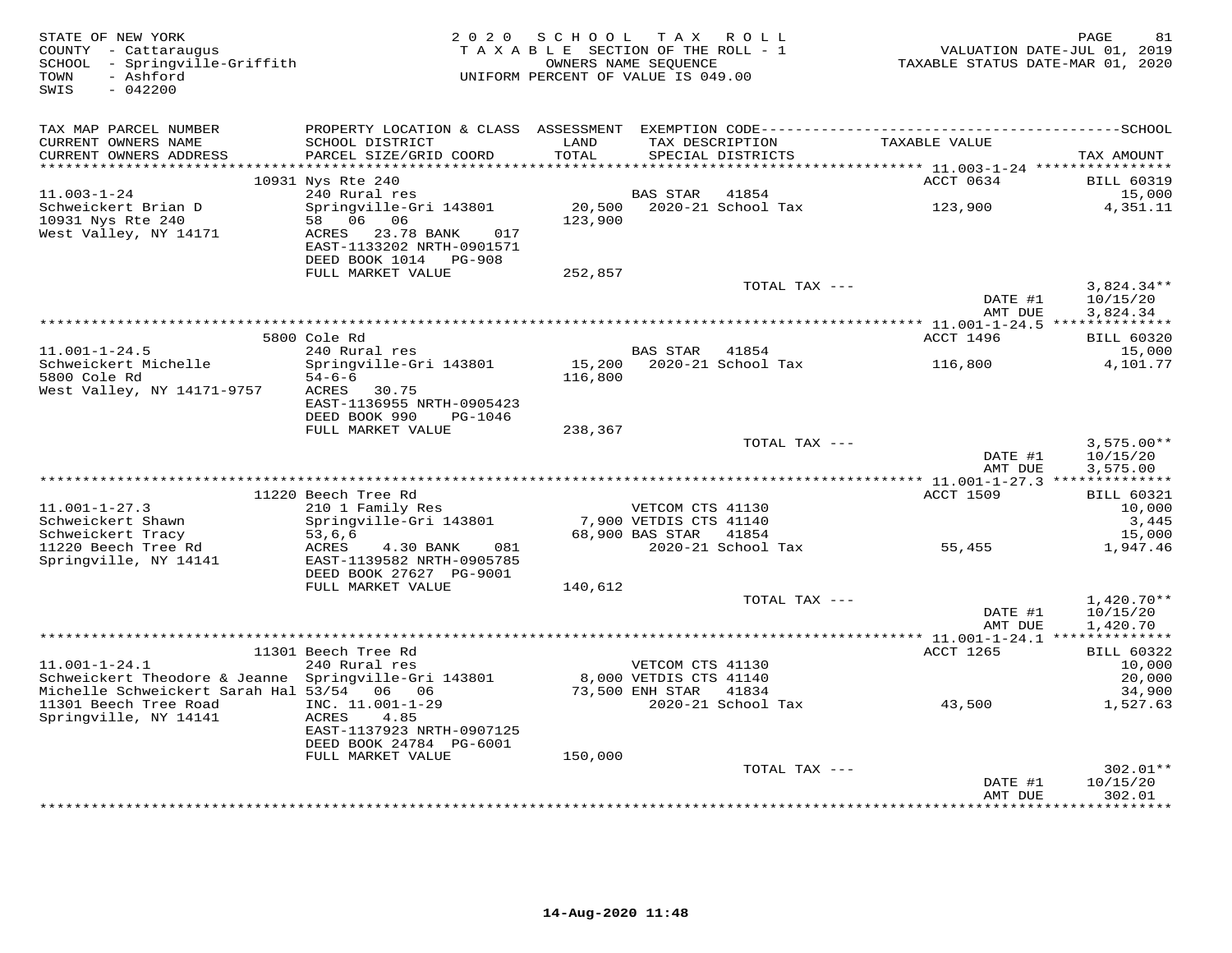| STATE OF NEW YORK<br>COUNTY - Cattaraugus<br>SCHOOL - Springville-Griffith<br>- Ashford<br>TOWN<br>$-042200$<br>SWIS | 2 0 2 0                                              | SCHOOL<br>TAXABLE SECTION OF THE ROLL - 1<br>OWNERS NAME SEQUENCE<br>UNIFORM PERCENT OF VALUE IS 049.00 | T A X           | R O L L                              | VALUATION DATE-JUL 01, 2019<br>TAXABLE STATUS DATE-MAR 01, 2020 | PAGE<br>82                    |
|----------------------------------------------------------------------------------------------------------------------|------------------------------------------------------|---------------------------------------------------------------------------------------------------------|-----------------|--------------------------------------|-----------------------------------------------------------------|-------------------------------|
| TAX MAP PARCEL NUMBER                                                                                                |                                                      |                                                                                                         |                 |                                      |                                                                 |                               |
| CURRENT OWNERS NAME<br>CURRENT OWNERS ADDRESS<br>***********************                                             | SCHOOL DISTRICT<br>PARCEL SIZE/GRID COORD            | LAND<br>TOTAL                                                                                           |                 | TAX DESCRIPTION<br>SPECIAL DISTRICTS | TAXABLE VALUE                                                   | TAX AMOUNT                    |
|                                                                                                                      | 5381 Mule Rd                                         |                                                                                                         |                 |                                      | ACCT 0696                                                       | <b>BILL 60323</b>             |
| $11.002 - 2 - 1$                                                                                                     | 240 Rural res                                        |                                                                                                         | AG DIST         | 41720                                |                                                                 | 181                           |
| Schweikert Donna C                                                                                                   | Springville-Gri 143801                               |                                                                                                         | 26,400 ENH STAR | 41834                                |                                                                 | 34,900                        |
| 5381 Mule Ave                                                                                                        | 47<br>06<br>06                                       | 106,400                                                                                                 |                 | 2020-21 School Tax                   | 106,219                                                         | 3,730.19                      |
| Springville, NY 14141                                                                                                | ACRES<br>79.27                                       |                                                                                                         |                 |                                      |                                                                 |                               |
| MAY BE SUBJECT TO PAYMENT                                                                                            | EAST-1142230 NRTH-0907125<br>DEED BOOK 15638 PG-8002 |                                                                                                         |                 |                                      |                                                                 |                               |
| UNDER AGDIST LAW TIL 2024                                                                                            | FULL MARKET VALUE                                    | 217,143                                                                                                 |                 |                                      |                                                                 |                               |
|                                                                                                                      |                                                      |                                                                                                         |                 | TOTAL TAX ---                        |                                                                 | $2,504.58**$                  |
|                                                                                                                      |                                                      |                                                                                                         |                 |                                      | DATE #1                                                         | 10/15/20                      |
|                                                                                                                      |                                                      |                                                                                                         |                 |                                      | AMT DUE                                                         | 2,504.58                      |
|                                                                                                                      |                                                      |                                                                                                         |                 |                                      | **************** 19.001-2-34.2 **************                   |                               |
| $19.001 - 2 - 34.2$                                                                                                  | Connoisarauley Rd<br>260 Seasonal res                |                                                                                                         |                 | 2020-21 School Tax                   | ACCT 1303<br>16,400                                             | <b>BILL 60324</b><br>575.93   |
| Sexton Leroy B                                                                                                       | Springville-Gri 143801                               | 3,700                                                                                                   |                 |                                      |                                                                 |                               |
| Sexton Nancy L                                                                                                       | 12 06 07                                             | 16,400                                                                                                  |                 |                                      |                                                                 |                               |
| 703 Wurlitzer Dr                                                                                                     | ACRES<br>3.25                                        |                                                                                                         |                 |                                      |                                                                 |                               |
| N Tonawanda, NY 14120                                                                                                | EAST-1109594 NRTH-0892622                            |                                                                                                         |                 |                                      |                                                                 |                               |
|                                                                                                                      | DEED BOOK 908<br>PG-00481<br>FULL MARKET VALUE       | 33,469                                                                                                  |                 |                                      |                                                                 |                               |
|                                                                                                                      |                                                      |                                                                                                         |                 | TOTAL TAX ---                        |                                                                 | $575.93**$                    |
|                                                                                                                      |                                                      |                                                                                                         |                 |                                      | DATE #1                                                         | 10/15/20                      |
|                                                                                                                      |                                                      |                                                                                                         |                 |                                      | AMT DUE                                                         | 575.93                        |
|                                                                                                                      |                                                      |                                                                                                         |                 |                                      |                                                                 |                               |
| 11.003-1-19.11                                                                                                       | 5654 Cole Rd                                         |                                                                                                         |                 |                                      | ACCT 1639                                                       | <b>BILL 60325</b><br>5,387.09 |
| Sibiga Lauralee                                                                                                      | 210 1 Family Res<br>Springville-Gri 143801           | 12,800                                                                                                  |                 | 2020-21 School Tax                   | 153,400                                                         |                               |
| Adams Janet E                                                                                                        | 53, 6, 6                                             | 153,400                                                                                                 |                 |                                      |                                                                 |                               |
| 5654 Cole Rd.                                                                                                        | ACRES<br>4.65                                        |                                                                                                         |                 |                                      |                                                                 |                               |
| West Valley, NY 14171                                                                                                | EAST-1139325 NRTH-0904823                            |                                                                                                         |                 |                                      |                                                                 |                               |
|                                                                                                                      | DEED BOOK 30615 PG-4001                              |                                                                                                         |                 |                                      |                                                                 |                               |
|                                                                                                                      | FULL MARKET VALUE                                    | 313,061                                                                                                 |                 | TOTAL TAX ---                        |                                                                 | $5,387.09**$                  |
|                                                                                                                      |                                                      |                                                                                                         |                 |                                      | DATE #1                                                         | 10/15/20                      |
|                                                                                                                      |                                                      |                                                                                                         |                 |                                      | AMT DUE                                                         | 5,387.09                      |
|                                                                                                                      |                                                      |                                                                                                         |                 |                                      |                                                                 |                               |
|                                                                                                                      | 10619 Edies Rd                                       |                                                                                                         |                 |                                      | ACCT 0668                                                       | <b>BILL 60326</b>             |
| $10.004 - 1 - 32$<br>Sion John B                                                                                     | 210 1 Family Res<br>Springville-Gri 143801           | 12,100                                                                                                  | <b>BAS STAR</b> | 41854<br>2020-21 School Tax          | 59,500                                                          | 15,000<br>2,089.52            |
| Sion Joyce M                                                                                                         | 73 06<br>06                                          | 59,500                                                                                                  |                 |                                      |                                                                 |                               |
| 10619 Edies Rd                                                                                                       | ACRES<br>7.57                                        |                                                                                                         |                 |                                      |                                                                 |                               |
| Springville, NY 14141                                                                                                | EAST-1121189 NRTH-0897681                            |                                                                                                         |                 |                                      |                                                                 |                               |
|                                                                                                                      | DEED BOOK 27036 PG-2001                              |                                                                                                         |                 |                                      |                                                                 |                               |
|                                                                                                                      | FULL MARKET VALUE                                    | 121,429                                                                                                 |                 |                                      |                                                                 |                               |
|                                                                                                                      |                                                      |                                                                                                         |                 | TOTAL TAX ---                        | DATE #1                                                         | $1,562.75**$<br>10/15/20      |
|                                                                                                                      |                                                      |                                                                                                         |                 |                                      | AMT DUE                                                         | 1,562.75                      |
|                                                                                                                      |                                                      |                                                                                                         |                 |                                      | **************                                                  | ***********                   |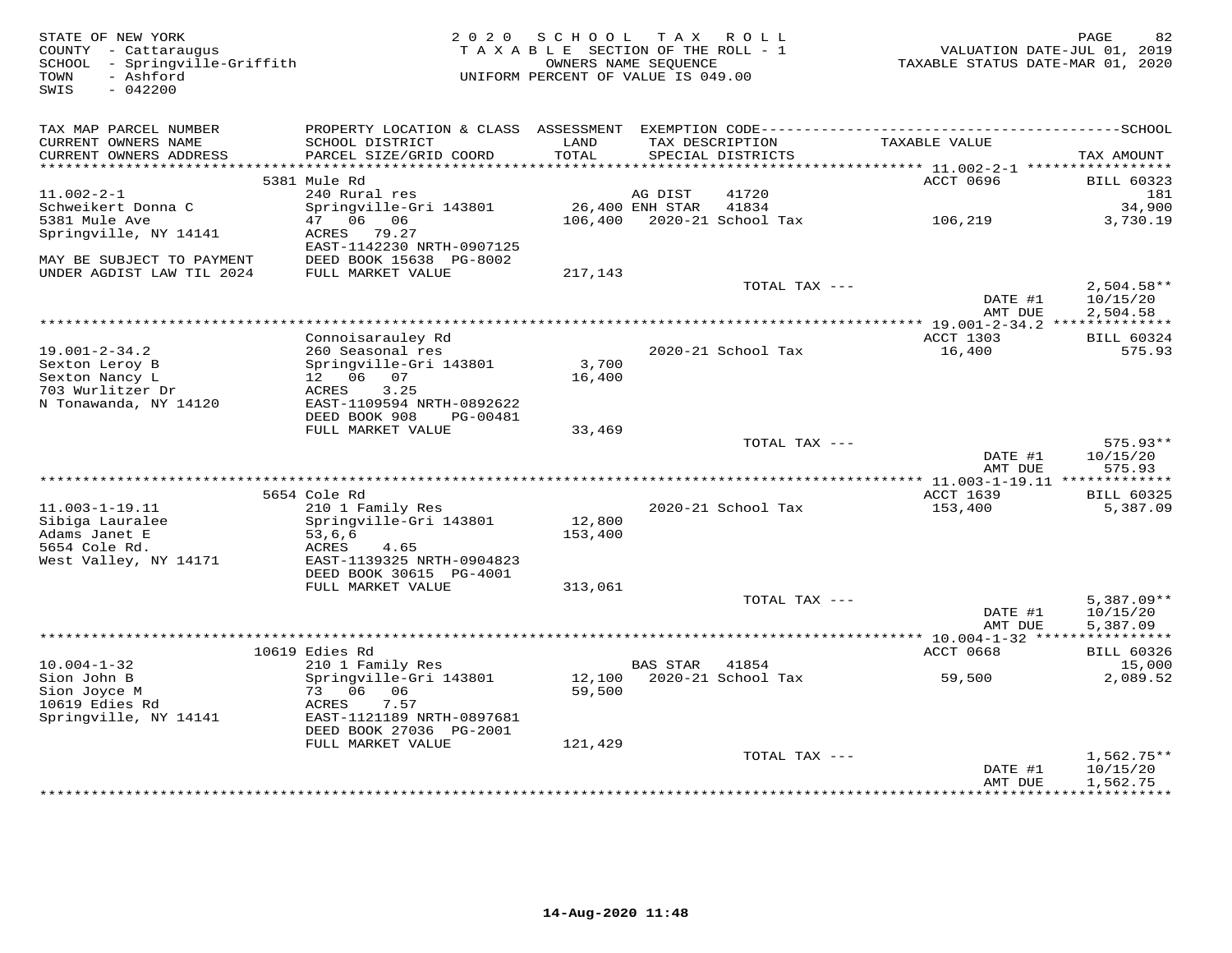| $-042200$<br>SWIS                                                                           |                                                                                                              | UNIFORM PERCENT OF VALUE IS 049.00 | OWNERS NAME SEQUENCE  | TAXABLE SECTION OF THE ROLL - 1                       | TAXABLE STATUS DATE-MAR 01, 2020 | VALUATION DATE-JUL 01, 2019                         |
|---------------------------------------------------------------------------------------------|--------------------------------------------------------------------------------------------------------------|------------------------------------|-----------------------|-------------------------------------------------------|----------------------------------|-----------------------------------------------------|
| TAX MAP PARCEL NUMBER                                                                       |                                                                                                              |                                    |                       |                                                       |                                  |                                                     |
| CURRENT OWNERS NAME<br>CURRENT OWNERS ADDRESS                                               | SCHOOL DISTRICT<br>PARCEL SIZE/GRID COORD                                                                    | LAND<br>TOTAL                      |                       | TAX DESCRIPTION<br>SPECIAL DISTRICTS                  | TAXABLE VALUE                    | TAX AMOUNT                                          |
|                                                                                             | 10697 Forks Rd                                                                                               |                                    |                       |                                                       | ACCT 0445                        | <b>BILL 60327</b>                                   |
| $10.004 - 1 - 52.1$                                                                         | 240 Rural res                                                                                                |                                    |                       | 2020-21 School Tax                                    | 76,800                           | 2,697.06                                            |
| Sisti Joshua<br>2936 E Pleasant Ave<br>Eden, NY 14057                                       | Springville-Gri 143801<br>78 06 06<br>ACRES 32.27<br>EAST-1118719 NRTH-0898815<br>DEED BOOK 2019<br>PG-13174 | 20,700<br>76,800                   |                       |                                                       |                                  |                                                     |
|                                                                                             | FULL MARKET VALUE                                                                                            | 156,735                            |                       |                                                       |                                  |                                                     |
|                                                                                             |                                                                                                              |                                    |                       | TOTAL TAX ---                                         | DATE #1                          | $2,697.06**$<br>10/15/20                            |
|                                                                                             |                                                                                                              |                                    |                       |                                                       | AMT DUE                          | 2,697.06                                            |
|                                                                                             | 10676 Rock Springs Rd                                                                                        |                                    |                       |                                                       | ACCT 1173                        | <b>BILL 60328</b>                                   |
| $10.004 - 1 - 77.2$                                                                         | 210 1 Family Res                                                                                             |                                    | <b>BAS STAR</b>       | 41854                                                 |                                  | 15,000                                              |
| Skelton Bernadette J<br>Keenan Mary Grace<br>10676 Rock Springs Rd<br>West Valley, NY 14171 | Springville-Gri 143801<br>69 06 06<br>ACRES<br>9.50<br>EAST-1125317 NRTH-0899637<br>DEED BOOK 6008 PG-9002   | 72,700                             |                       | 13,200 2020-21 School Tax                             | 72,700                           | 2,553.07                                            |
|                                                                                             | FULL MARKET VALUE                                                                                            | 148,367                            |                       |                                                       |                                  |                                                     |
|                                                                                             |                                                                                                              |                                    |                       | TOTAL TAX ---                                         | DATE #1<br>AMT DUE               | $2,026.30**$<br>10/15/20<br>2,026.30                |
|                                                                                             | 10585 Edies Rd                                                                                               |                                    |                       | 50 PCT OF VALUE USED FOR EXEMPTION PURPOSES ACCT 0915 |                                  | <b>BILL 60329</b>                                   |
| $10.004 - 1 - 33$                                                                           | 280 Res Multiple                                                                                             |                                    | VETWAR CTS 41120      |                                                       |                                  | 6,000                                               |
| Soboleski Richard J                                                                         | Springville-Gri 143801                                                                                       |                                    | 23,600 ENH STAR 41834 |                                                       |                                  | 34,900                                              |
| Sorensen Ingrid<br>10585 Edies Rd<br>Springville, NY 14141                                  | 73/77 06 06<br>18.73<br>ACRES<br>EAST-1120640 NRTH-0897373<br>DEED BOOK 14456 PG-5001                        |                                    |                       | 133,300 2020-21 School Tax                            | 127,300                          | 4,470.51                                            |
|                                                                                             | FULL MARKET VALUE                                                                                            | 272,041                            |                       |                                                       |                                  |                                                     |
|                                                                                             |                                                                                                              |                                    |                       | TOTAL TAX ---                                         |                                  | $3,244.90**$                                        |
|                                                                                             |                                                                                                              |                                    |                       |                                                       | DATE #1<br>AMT DUE               | 10/15/20<br>3,244.90                                |
|                                                                                             | Emerson Rd                                                                                                   |                                    |                       |                                                       | ACCT 1014                        |                                                     |
| $11.003 - 1 - 3.3$                                                                          | 260 Seasonal res                                                                                             |                                    |                       | 2020-21 School Tax                                    | 29,100                           | <b>BILL 60330</b><br>1,021.93                       |
| Somers Dona J<br>41 Longs Ln<br>Corfu, NY 14036-9505                                        | Springville-Gri 143801<br>64 06 06<br>ACRES<br>4.67<br>EAST-1129396 NRTH-0900829                             | 9,000<br>29,100                    |                       |                                                       |                                  |                                                     |
|                                                                                             | DEED BOOK 1032 PG-29                                                                                         |                                    |                       |                                                       |                                  |                                                     |
|                                                                                             | FULL MARKET VALUE                                                                                            | 59,388                             |                       |                                                       |                                  |                                                     |
|                                                                                             |                                                                                                              |                                    |                       | TOTAL TAX ---                                         | DATE #1<br>AMT DUE               | $1,021.93**$<br>10/15/20<br>1,021.93<br>*********** |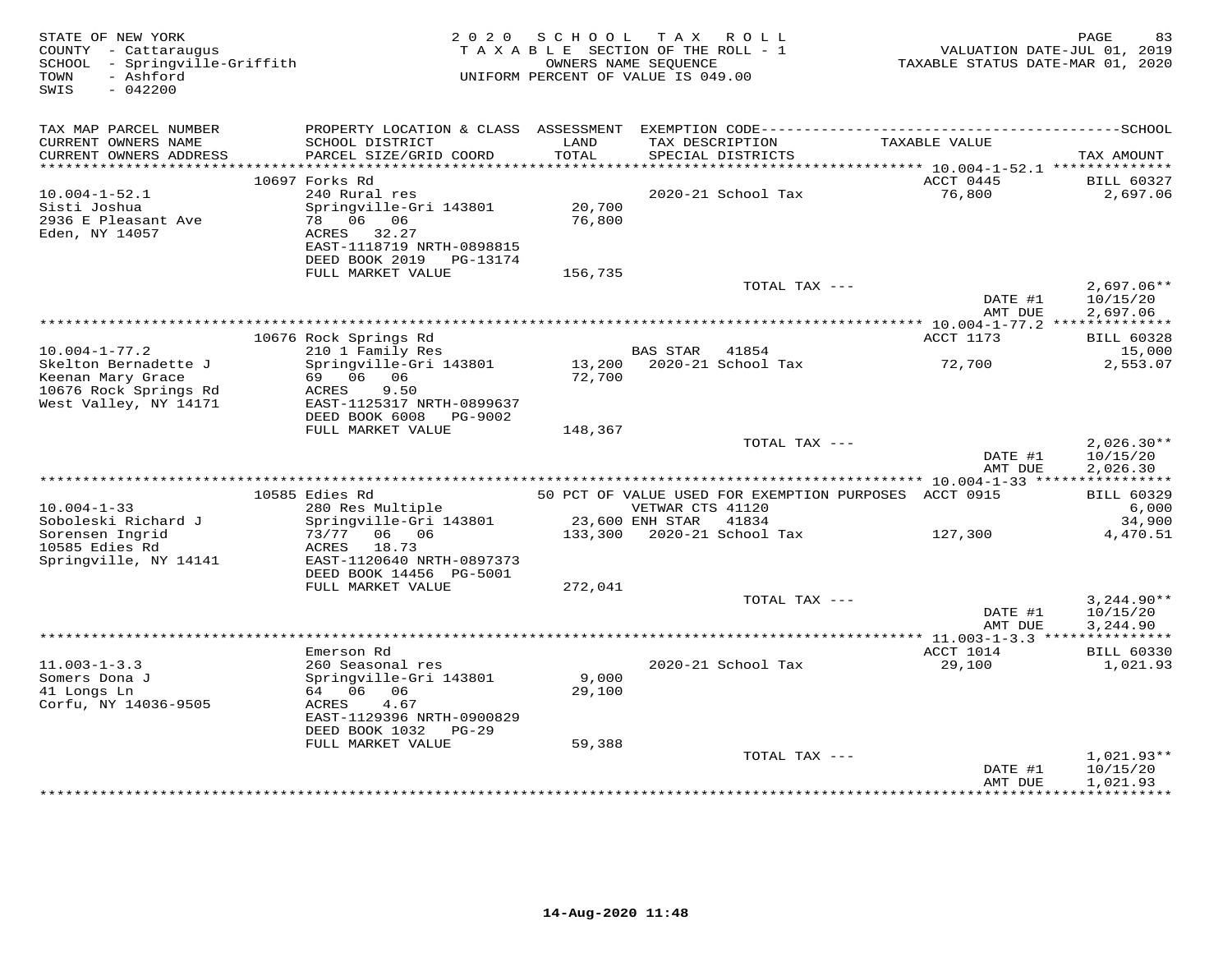| STATE OF NEW YORK<br>COUNTY - Cattaraugus<br>- Springville-Griffith<br>SCHOOL<br>- Ashford<br>TOWN<br>SWIS<br>$-042200$ | 2 0 2 0                                                                             | SCHOOL  | T A X<br>R O L L<br>TAXABLE SECTION OF THE ROLL - 1<br>OWNERS NAME SEQUENCE<br>UNIFORM PERCENT OF VALUE IS 049.00 | VALUATION DATE-JUL 01, 2019<br>TAXABLE STATUS DATE-MAR 01, 2020 | PAGE<br>84                     |
|-------------------------------------------------------------------------------------------------------------------------|-------------------------------------------------------------------------------------|---------|-------------------------------------------------------------------------------------------------------------------|-----------------------------------------------------------------|--------------------------------|
| TAX MAP PARCEL NUMBER<br>CURRENT OWNERS NAME                                                                            | SCHOOL DISTRICT                                                                     | LAND    | TAX DESCRIPTION                                                                                                   | TAXABLE VALUE                                                   |                                |
| CURRENT OWNERS ADDRESS                                                                                                  | PARCEL SIZE/GRID COORD                                                              | TOTAL   | SPECIAL DISTRICTS                                                                                                 |                                                                 | TAX AMOUNT                     |
|                                                                                                                         |                                                                                     |         |                                                                                                                   |                                                                 |                                |
|                                                                                                                         | Rock Springs Rd                                                                     |         |                                                                                                                   | ACCT 0728                                                       | <b>BILL 60331</b>              |
| $10.004 - 1 - 10$<br>Sommer Matthew                                                                                     | 312 Vac w/imprv<br>Springville-Gri 143801                                           | 8,200   | 2020-21 School Tax                                                                                                | 10,500                                                          | 368.74                         |
| 112 Railroad Ave                                                                                                        | 68 06 06                                                                            | 10,500  |                                                                                                                   |                                                                 |                                |
| Hamlin, NY 14464                                                                                                        | ACRES 10.85                                                                         |         |                                                                                                                   |                                                                 |                                |
|                                                                                                                         | EAST-1125116 NRTH-0900182                                                           |         |                                                                                                                   |                                                                 |                                |
|                                                                                                                         | DEED BOOK 25470 PG-6001                                                             |         |                                                                                                                   |                                                                 |                                |
|                                                                                                                         | FULL MARKET VALUE                                                                   | 21,429  | TOTAL TAX ---                                                                                                     |                                                                 | $368.74**$                     |
|                                                                                                                         |                                                                                     |         |                                                                                                                   | DATE #1                                                         | 10/15/20                       |
|                                                                                                                         |                                                                                     |         |                                                                                                                   | AMT DUE                                                         | 368.74                         |
|                                                                                                                         |                                                                                     |         |                                                                                                                   |                                                                 |                                |
| 11.002-2-10                                                                                                             | 11301 Bolton Rd                                                                     |         | VETWAR CTS 41120                                                                                                  | ACCT 0213                                                       | BILL 60332<br>6,000            |
| Spencer Wess                                                                                                            | 210 1 Family Res<br>Springville-Gri 143801                                          |         | 14,500 VETDIS CTS 41140                                                                                           |                                                                 | 20,000                         |
| 11301 Bolton Rd                                                                                                         | 40 06<br>06                                                                         |         | 71,800 BAS STAR<br>41854                                                                                          |                                                                 | 15,000                         |
| Springville, NY 14141                                                                                                   | 9.85 BANK<br>ACRES<br>081<br>EAST-0049910 NRTH-0090763<br>DEED BOOK 6745<br>PG-5001 |         | 2020-21 School Tax                                                                                                | 45,800                                                          | 1,608.40                       |
|                                                                                                                         | FULL MARKET VALUE                                                                   | 146,531 |                                                                                                                   |                                                                 |                                |
|                                                                                                                         |                                                                                     |         | TOTAL TAX ---                                                                                                     | DATE #1                                                         | 1,081.63**<br>10/15/20         |
|                                                                                                                         |                                                                                     |         |                                                                                                                   | AMT DUE<br>** 19.001-2-9 ******                                 | 1,081.63<br>***********        |
|                                                                                                                         | 10440 Us Rte 219                                                                    |         |                                                                                                                   | ACCT 0088                                                       | <b>BILL 60333</b>              |
| $19.001 - 2 - 9$                                                                                                        | 280 Res Multiple                                                                    |         | 2020-21 School Tax                                                                                                | 69,500                                                          | 2,440.70                       |
| Spengler Thomas J                                                                                                       | Springville-Gri 143801                                                              | 13,300  |                                                                                                                   |                                                                 |                                |
| Spengler Robert N<br>134 Cimerand Dr                                                                                    | 25 06<br>07<br>ACRES<br>8.44                                                        | 69,500  |                                                                                                                   |                                                                 |                                |
| Amherst, NY 14221                                                                                                       | EAST-1117170 NRTH-0894732                                                           |         |                                                                                                                   |                                                                 |                                |
|                                                                                                                         | DEED BOOK 981<br>PG-381                                                             |         |                                                                                                                   |                                                                 |                                |
|                                                                                                                         | FULL MARKET VALUE                                                                   | 141,837 |                                                                                                                   |                                                                 |                                |
|                                                                                                                         |                                                                                     |         | TOTAL TAX ---                                                                                                     |                                                                 | $2,440.70**$                   |
|                                                                                                                         |                                                                                     |         |                                                                                                                   | DATE #1<br>AMT DUE                                              | 10/15/20<br>2,440.70           |
|                                                                                                                         |                                                                                     |         |                                                                                                                   |                                                                 |                                |
|                                                                                                                         | 10646 Miller Rd                                                                     |         |                                                                                                                   | ACCT 0235                                                       | <b>BILL 60334</b>              |
| $10.003 - 2 - 18$                                                                                                       | 210 1 Family Res                                                                    |         | AGED C/T/S 41800                                                                                                  |                                                                 | 36,300                         |
| Stark Elizabeth A                                                                                                       | Springville-Gri 143801                                                              |         | 9,100 ENH STAR<br>41834                                                                                           |                                                                 | 34,900                         |
| 10646 Miller Rd<br>Springville, NY 14141                                                                                | 25 06<br>07<br>4.70<br>ACRES                                                        | 72,600  | 2020-21 School Tax                                                                                                | 36,300                                                          | 1,274.78                       |
|                                                                                                                         | EAST-1116598 NRTH-0897870<br>DEED BOOK 960<br>$PG-384$                              |         |                                                                                                                   |                                                                 |                                |
|                                                                                                                         | FULL MARKET VALUE                                                                   | 148,163 |                                                                                                                   |                                                                 |                                |
|                                                                                                                         |                                                                                     |         | TOTAL TAX ---                                                                                                     |                                                                 | $49.17**$                      |
|                                                                                                                         |                                                                                     |         | ***************************                                                                                       | DATE #1<br>AMT DUE<br>************                              | 10/15/20<br>49.17<br>********* |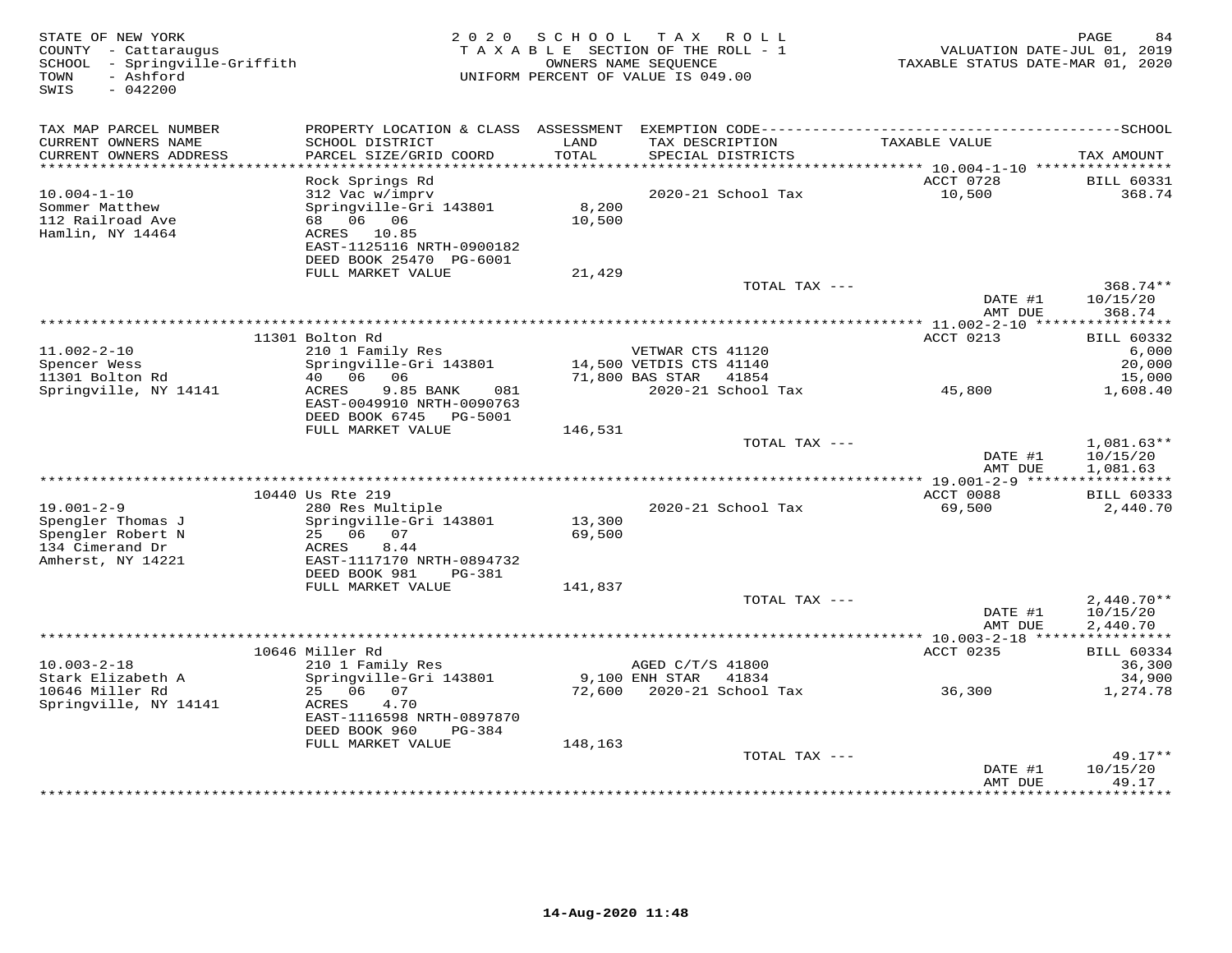| STATE OF NEW YORK<br>COUNTY - Cattaraugus<br>SCHOOL - Springville-Griffith<br>- Ashford<br>TOWN<br>SWIS<br>$-042200$                             |                                                                                                                                                                                  | 2020 SCHOOL                | TAX ROLL<br>TAXABLE SECTION OF THE ROLL - 1<br>OWNERS NAME SEQUENCE<br>UNIFORM PERCENT OF VALUE IS 049.00 | TAXABLE STATUS DATE-MAR 01, 2020 | PAGE<br>85<br>VALUATION DATE-JUL 01, 2019 |
|--------------------------------------------------------------------------------------------------------------------------------------------------|----------------------------------------------------------------------------------------------------------------------------------------------------------------------------------|----------------------------|-----------------------------------------------------------------------------------------------------------|----------------------------------|-------------------------------------------|
| TAX MAP PARCEL NUMBER<br>CURRENT OWNERS NAME<br>CURRENT OWNERS ADDRESS<br>************************                                               | PROPERTY LOCATION & CLASS ASSESSMENT EXEMPTION CODE-----------------------------------SCHOOL<br>SCHOOL DISTRICT<br>PARCEL SIZE/GRID COORD                                        | LAND<br>TOTAL              | TAX DESCRIPTION<br>SPECIAL DISTRICTS                                                                      | TAXABLE VALUE                    | TAX AMOUNT                                |
|                                                                                                                                                  | 11540 Watson Rd                                                                                                                                                                  |                            |                                                                                                           | ACCT 0637                        | <b>BILL 60335</b>                         |
| $11.001 - 1 - 17.1$<br>Steblein Karl J<br>Steblein Anne M<br>5684 Stone Rd<br>Lockport, NY 14094                                                 | 312 Vac w/imprv<br>Springville-Gri 143801<br>$-06 - 06$<br>54<br>5.87<br>ACRES<br>EAST-1137355 NRTH-0908890<br>DEED BOOK 28078 PG-8002<br>FULL MARKET VALUE                      | 8,800<br>18,600<br>37,959  | 2020-21 School Tax                                                                                        | 18,600                           | 653.19                                    |
|                                                                                                                                                  |                                                                                                                                                                                  |                            | TOTAL TAX ---                                                                                             |                                  | 653.19**                                  |
|                                                                                                                                                  |                                                                                                                                                                                  |                            |                                                                                                           | DATE #1<br>AMT DUE               | 10/15/20<br>653.19                        |
|                                                                                                                                                  | 5906 Cole Rd                                                                                                                                                                     |                            |                                                                                                           | ACCT 0736                        | <b>BILL 60336</b>                         |
| $11.003 - 1 - 9$<br>Stedman Jerry B                                                                                                              | 210 1 Family Res<br>Springville-Gri 143801                                                                                                                                       |                            | VETWAR CTS 41120<br>5,400 ENH STAR 41834                                                                  |                                  | 6,000<br>34,900                           |
| 5906 Cole Rd<br>West Valley, NY 14171                                                                                                            | 59 06 06<br>ACRES<br>1.35<br>EAST-1134534 NRTH-0904398<br>DEED BOOK 00801 PG-00057                                                                                               |                            | 66,400 2020-21 School Tax                                                                                 | 60,400                           | 2,121.12                                  |
|                                                                                                                                                  | FULL MARKET VALUE                                                                                                                                                                | 135,510                    |                                                                                                           |                                  |                                           |
|                                                                                                                                                  |                                                                                                                                                                                  |                            | TOTAL TAX ---                                                                                             | DATE #1<br>AMT DUE               | 895.51**<br>10/15/20<br>895.51            |
|                                                                                                                                                  |                                                                                                                                                                                  |                            |                                                                                                           |                                  |                                           |
|                                                                                                                                                  | 11222 Nys Rte 240                                                                                                                                                                |                            |                                                                                                           | ACCT 1133                        | <b>BILL 60337</b>                         |
| $11.001 - 1 - 31.2$<br>Steff Lawrence A<br>Steff Cherie A<br>11222 NYS Rte 240<br>West Valley, NY 14171                                          | 210 1 Family Res<br>Springville-Gri 143801<br>60 06 06<br>FRNT 174.00 DPTH 225.00<br>EAST-1132913 NRTH-0905347<br>DEED BOOK 831<br>PG-00849                                      | 6,400<br>59,800            | ENH STAR<br>41834<br>2020-21 School Tax                                                                   | 59,800                           | 34,900<br>2,100.05                        |
|                                                                                                                                                  | FULL MARKET VALUE                                                                                                                                                                | 122,041                    |                                                                                                           |                                  |                                           |
|                                                                                                                                                  |                                                                                                                                                                                  |                            | TOTAL TAX ---                                                                                             | DATE #1<br>AMT DUE               | 874.44**<br>10/15/20<br>874.44            |
|                                                                                                                                                  |                                                                                                                                                                                  |                            |                                                                                                           |                                  |                                           |
| $11.003 - 1 - 18.7$<br>Steff Levi<br>Gates Rachel<br>5840 Cole Rd<br>Ashford, NY 14171<br>MAY BE SUBJECT TO PAYMENT<br>UNDER AGDIST LAW TIL 2025 | 5840 Cole Rd<br>210 1 Family Res<br>Springville-Gri 143801<br>59 06 06<br>3.80 BANK<br>ACRES<br>017<br>EAST-1134794 NRTH-0903292<br>DEED BOOK 28856 PG-8003<br>FULL MARKET VALUE | 5,400<br>53,700<br>109,592 | 2020-21 School Tax                                                                                        | ACCT 1730<br>53,700              | <b>BILL 60338</b><br>1,885.83             |
|                                                                                                                                                  |                                                                                                                                                                                  |                            | TOTAL TAX ---                                                                                             | DATE #1                          | $1,885.83**$<br>10/15/20                  |
|                                                                                                                                                  |                                                                                                                                                                                  |                            |                                                                                                           | AMT DUE                          | 1,885.83<br>***********                   |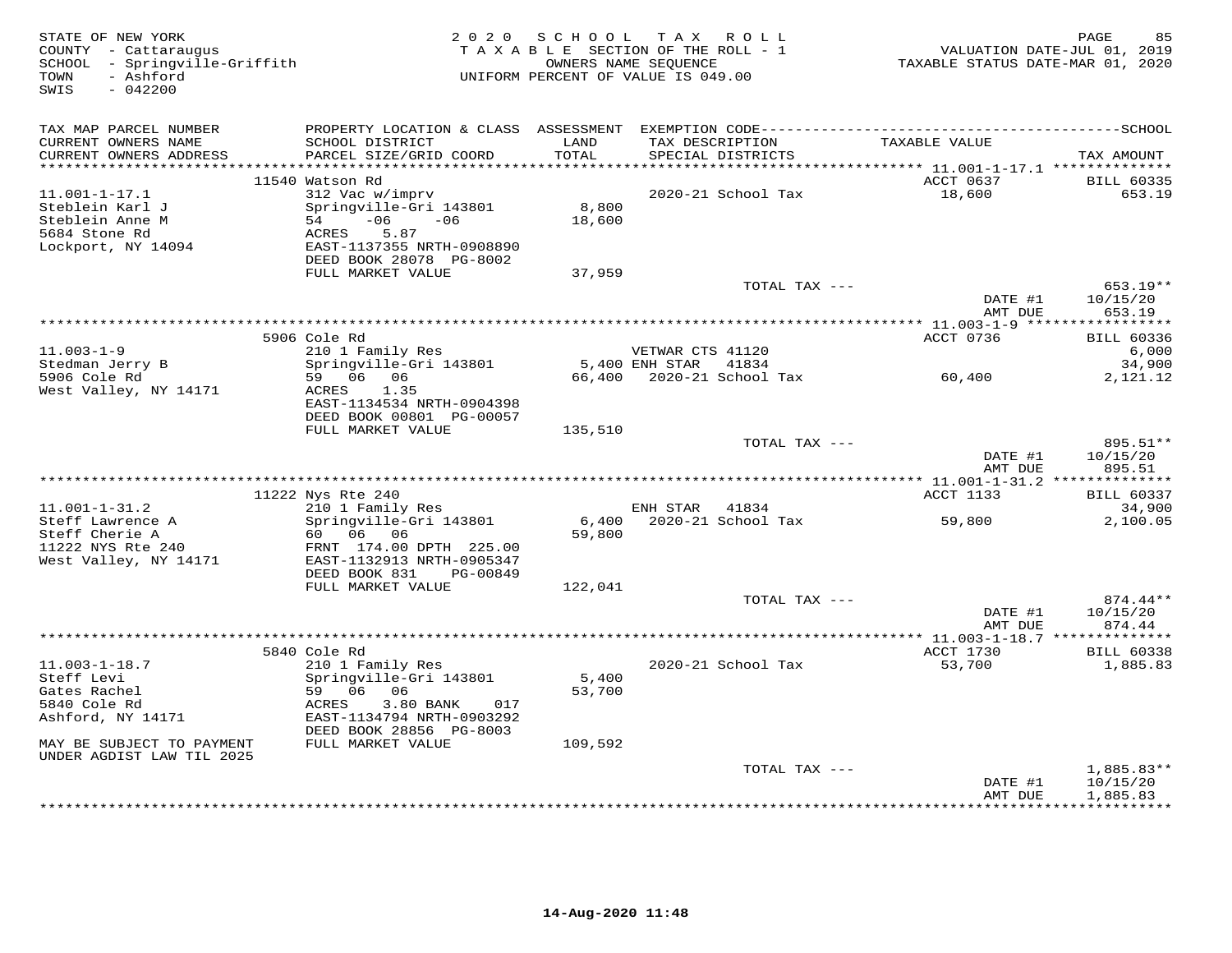| STATE OF NEW YORK<br>COUNTY - Cattaraugus<br>SCHOOL - Springville-Griffith<br>- Ashford<br>TOWN<br>SWIS<br>$-042200$ |                                           | 2020 SCHOOL TAX ROLL<br>TAXABLE SECTION OF THE ROLL - 1<br>UNIFORM PERCENT OF VALUE IS 049.00 | OWNERS NAME SEOUENCE |                                      |                                                       | PAGE<br>86<br>VALUATION DATE-JUL 01, 2019<br>TAXABLE STATUS DATE-MAR 01, 2020 |
|----------------------------------------------------------------------------------------------------------------------|-------------------------------------------|-----------------------------------------------------------------------------------------------|----------------------|--------------------------------------|-------------------------------------------------------|-------------------------------------------------------------------------------|
| TAX MAP PARCEL NUMBER                                                                                                |                                           |                                                                                               |                      |                                      |                                                       |                                                                               |
| CURRENT OWNERS NAME<br>CURRENT OWNERS ADDRESS                                                                        | SCHOOL DISTRICT<br>PARCEL SIZE/GRID COORD | LAND<br>TOTAL                                                                                 |                      | TAX DESCRIPTION<br>SPECIAL DISTRICTS | TAXABLE VALUE                                         | TAX AMOUNT                                                                    |
| ***********************                                                                                              |                                           |                                                                                               |                      |                                      |                                                       |                                                                               |
|                                                                                                                      | Watson Rd                                 |                                                                                               |                      |                                      | ACCT 0737                                             | <b>BILL 60339</b>                                                             |
| $11.001 - 1 - 15$                                                                                                    | 322 Rural vac>10                          |                                                                                               |                      | 2020-21 School Tax                   | 18,200                                                | 639.15                                                                        |
| Steiner Daniel N                                                                                                     | Springville-Gri 143801                    | 18,200                                                                                        |                      |                                      |                                                       |                                                                               |
| Steiner Donald F Jr                                                                                                  | 54 06 06                                  | 18,200                                                                                        |                      |                                      |                                                       |                                                                               |
| 11 Cherry St<br>Franklinville, NY 14737                                                                              | ACRES 18.77<br>EAST-0489150 NRTH-0911180  |                                                                                               |                      |                                      |                                                       |                                                                               |
|                                                                                                                      | DEED BOOK 27873 PG-4001                   |                                                                                               |                      |                                      |                                                       |                                                                               |
|                                                                                                                      | FULL MARKET VALUE                         | 37,143                                                                                        |                      |                                      |                                                       |                                                                               |
|                                                                                                                      |                                           |                                                                                               |                      | TOTAL TAX ---                        |                                                       | 639.15**                                                                      |
|                                                                                                                      |                                           |                                                                                               |                      |                                      | DATE #1<br>AMT DUE                                    | 10/15/20<br>639.15                                                            |
|                                                                                                                      |                                           |                                                                                               |                      |                                      |                                                       |                                                                               |
|                                                                                                                      | Watson Rd                                 |                                                                                               |                      |                                      | ACCT 0738                                             | <b>BILL 60340</b>                                                             |
| $11.001 - 1 - 14$                                                                                                    | 314 Rural vac<10                          |                                                                                               |                      | 2020-21 School Tax                   | 7,600                                                 | 266.90                                                                        |
| Steiner Daniel N.<br>11 Cherry St                                                                                    | Springville-Gri 143801<br>54 06 06        | 7,600<br>7,600                                                                                |                      |                                      |                                                       |                                                                               |
| Franklinville, NY 14737                                                                                              | ACRES<br>4.26                             |                                                                                               |                      |                                      |                                                       |                                                                               |
|                                                                                                                      | EAST-0489020 NRTH-0910530                 |                                                                                               |                      |                                      |                                                       |                                                                               |
|                                                                                                                      | DEED BOOK 27873 PG-4001                   |                                                                                               |                      |                                      |                                                       |                                                                               |
|                                                                                                                      | FULL MARKET VALUE                         | 15,510                                                                                        |                      |                                      |                                                       |                                                                               |
|                                                                                                                      |                                           |                                                                                               |                      | TOTAL TAX ---                        |                                                       | $266.90**$                                                                    |
|                                                                                                                      |                                           |                                                                                               |                      |                                      | DATE #1<br>AMT DUE                                    | 10/15/20<br>266.90                                                            |
|                                                                                                                      |                                           |                                                                                               |                      |                                      |                                                       |                                                                               |
|                                                                                                                      | 11569 Watson Rd                           |                                                                                               |                      |                                      | 95 PCT OF VALUE USED FOR EXEMPTION PURPOSES ACCT 0739 | <b>BILL 60341</b>                                                             |
| $11.001 - 1 - 13$                                                                                                    | 240 Rural res                             |                                                                                               | VETCOM CTS 41130     |                                      |                                                       | 10,000                                                                        |
| Steiner Doris E                                                                                                      | Springville-Gri 143801                    | 15,100 AGED S                                                                                 |                      | 41804                                |                                                       | 26,208                                                                        |
| Steiner Richard A                                                                                                    | 54 06 06                                  |                                                                                               | 65,700 ENH STAR      | 41834                                |                                                       | 29,492                                                                        |
| PO Box 645<br>Springville, NY 14141                                                                                  | ACRES 22.84<br>EAST-1137143 NRTH-0909818  |                                                                                               |                      | 2020-21 School Tax                   | 29,492                                                | 1,035.70                                                                      |
|                                                                                                                      | DEED BOOK 721<br>PG-00744                 |                                                                                               |                      |                                      |                                                       |                                                                               |
|                                                                                                                      | FULL MARKET VALUE                         | 134,082                                                                                       |                      |                                      |                                                       |                                                                               |
|                                                                                                                      |                                           |                                                                                               |                      | TOTAL TAX ---                        |                                                       | $0.00**$                                                                      |
|                                                                                                                      |                                           |                                                                                               |                      |                                      |                                                       |                                                                               |
|                                                                                                                      | 10207 Dutch Hill Rd                       |                                                                                               |                      |                                      | ACCT 0705                                             | <b>BILL 60342</b>                                                             |
| $19.002 - 1 - 21.1$<br>Szramka Edward J                                                                              | 240 Rural res                             |                                                                                               | <b>BAS STAR</b>      | 41854                                |                                                       | 15,000                                                                        |
| Szramka Catherine                                                                                                    | Springville-Gri 143801<br>72 06 06        | 107,000                                                                                       |                      |                                      | 107,000                                               | 3,757.62                                                                      |
| 10207 Dutch Hill Rd                                                                                                  | ACRES 44.45                               |                                                                                               |                      |                                      |                                                       |                                                                               |
| West Valley, NY 14171                                                                                                | EAST-1121688 NRTH-0891318                 |                                                                                               |                      |                                      |                                                       |                                                                               |
|                                                                                                                      | DEED BOOK 1032<br>$PG-22$                 |                                                                                               |                      |                                      |                                                       |                                                                               |
|                                                                                                                      | FULL MARKET VALUE                         | 218,367                                                                                       |                      |                                      |                                                       |                                                                               |
|                                                                                                                      |                                           |                                                                                               |                      | TOTAL TAX ---                        |                                                       | $3,230.85**$                                                                  |
|                                                                                                                      |                                           |                                                                                               |                      |                                      | DATE #1                                               | 10/15/20                                                                      |
|                                                                                                                      |                                           |                                                                                               |                      |                                      | AMT DUE                                               | 3,230.85<br>*****************************                                     |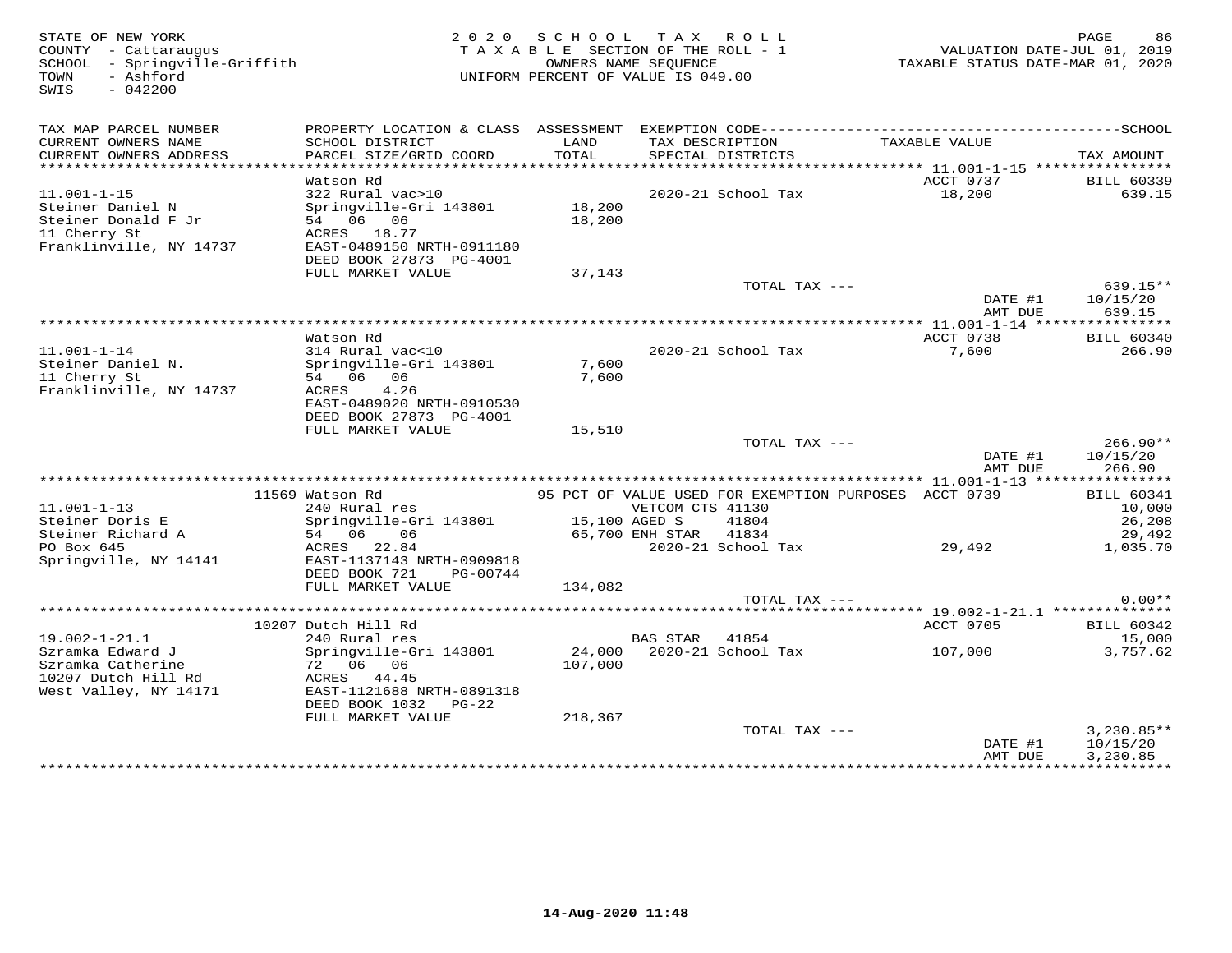| STATE OF NEW YORK<br>COUNTY - Cattaraugus<br>SCHOOL - Springville-Griffith<br>- Ashford<br>TOWN<br>SWIS<br>$-042200$ | 2 0 2 0                                                                                                                                           | SCHOOL            | T A X<br>R O L L<br>TAXABLE SECTION OF THE ROLL - 1<br>OWNERS NAME SEOUENCE<br>UNIFORM PERCENT OF VALUE IS 049.00 | VALUATION DATE-JUL 01, 2019<br>TAXABLE STATUS DATE-MAR 01, 2020 | PAGE<br>87                           |
|----------------------------------------------------------------------------------------------------------------------|---------------------------------------------------------------------------------------------------------------------------------------------------|-------------------|-------------------------------------------------------------------------------------------------------------------|-----------------------------------------------------------------|--------------------------------------|
| TAX MAP PARCEL NUMBER                                                                                                |                                                                                                                                                   |                   |                                                                                                                   |                                                                 |                                      |
| CURRENT OWNERS NAME<br>CURRENT OWNERS ADDRESS                                                                        | SCHOOL DISTRICT<br>PARCEL SIZE/GRID COORD                                                                                                         | LAND<br>TOTAL     | TAX DESCRIPTION<br>SPECIAL DISTRICTS                                                                              | TAXABLE VALUE                                                   | TAX AMOUNT                           |
| ************************                                                                                             | Bond Rd                                                                                                                                           |                   |                                                                                                                   | ACCT 0756                                                       |                                      |
| $11.001 - 1 - 4$                                                                                                     | 314 Rural vac<10                                                                                                                                  |                   | 2020-21 School Tax                                                                                                | 2,900                                                           | <b>BILL 60343</b><br>101.84          |
| Szymanski Paul T<br>Szymanski Donna M<br>150 Sunnyside Dr<br>West Seneca, NY 14224                                   | Springville-Gri 143801<br>65 06<br>06<br>1.40<br>ACRES<br>EAST-1129970 NRTH-0905375                                                               | 2,900<br>2,900    |                                                                                                                   |                                                                 |                                      |
|                                                                                                                      | DEED BOOK 00931 PG-00032<br>FULL MARKET VALUE                                                                                                     | 5,918             |                                                                                                                   |                                                                 |                                      |
|                                                                                                                      |                                                                                                                                                   |                   | TOTAL TAX ---                                                                                                     | DATE #1                                                         | 101.84**<br>10/15/20                 |
|                                                                                                                      |                                                                                                                                                   |                   | **********************************                                                                                | AMT DUE                                                         | 101.84                               |
|                                                                                                                      | 10767 Nys Rte 240                                                                                                                                 |                   |                                                                                                                   | ******* 11.003-2-20.2 **************<br><b>ACCT 1115</b>        | <b>BILL 60344</b>                    |
| $11.003 - 2 - 20.2$                                                                                                  | 240 Rural res                                                                                                                                     |                   | 2020-21 School Tax                                                                                                | 129,200                                                         | 4,537.24                             |
| Tara Paolini Revocable<br>Living Trust<br>38 Livingston Parkway<br>Amherst, NY 14226                                 | Springville-Gri 143801<br>58/64<br>06 06<br>ACRES<br>50.50<br>EAST-0484120 NRTH-0898400<br>DEED BOOK 31235 PG-3001                                | 37,200<br>129,200 |                                                                                                                   |                                                                 |                                      |
|                                                                                                                      | FULL MARKET VALUE                                                                                                                                 | 263,673           |                                                                                                                   |                                                                 |                                      |
|                                                                                                                      |                                                                                                                                                   |                   | TOTAL TAX ---                                                                                                     | DATE #1<br>AMT DUE                                              | 4,537.24**<br>10/15/20<br>4,537.24   |
|                                                                                                                      |                                                                                                                                                   |                   |                                                                                                                   | ACCT 7115                                                       |                                      |
| $11.001 - 1 - 24.8$<br>TAYLOR DANIEL R.<br>EARLY ANN L.<br>11318 Beech Tree Rd<br>Springville, NY 14141              | 11318 Beech Tree Rd<br>210 1 Family Res<br>Springville-Gri 143801<br>54 06<br>06<br>ACRES<br>2.35 BANK<br>017<br>EAST-1138368 NRTH-0907969        | 5,200<br>64,600   | 2020-21 School Tax                                                                                                | 64,600                                                          | <b>BILL 60345</b><br>2,268.62        |
|                                                                                                                      | DEED BOOK 24141 PG-3002                                                                                                                           |                   |                                                                                                                   |                                                                 |                                      |
|                                                                                                                      | FULL MARKET VALUE                                                                                                                                 | 131,837           |                                                                                                                   |                                                                 |                                      |
|                                                                                                                      |                                                                                                                                                   |                   | TOTAL TAX ---                                                                                                     | DATE #1<br>AMT DUE                                              | $2,268.62**$<br>10/15/20<br>2,268.62 |
|                                                                                                                      |                                                                                                                                                   |                   |                                                                                                                   | ************ 11.003-1-3.2 ****************                      |                                      |
|                                                                                                                      | 6154 Emerson Rd                                                                                                                                   |                   |                                                                                                                   | ACCT 0189                                                       | <b>BILL 60346</b>                    |
| $11.003 - 1 - 3.2$<br>Taylor Tricia L<br>6154 Emerson Road<br>West Valley, NY 14171                                  | 210 1 Family Res<br>Springville-Gri 143801<br>06<br>64<br>06<br>ACRES<br>4.15 BANK<br>017<br>EAST-0112988 NRTH-0901601<br>DEED BOOK 25520 PG-6001 | 9,900<br>68,100   | 2020-21 School Tax                                                                                                | 68,100                                                          | 2,391.53                             |
|                                                                                                                      | FULL MARKET VALUE                                                                                                                                 | 138,980           |                                                                                                                   |                                                                 |                                      |
|                                                                                                                      |                                                                                                                                                   |                   | TOTAL TAX ---                                                                                                     | DATE #1<br>AMT DUE                                              | $2,391.53**$<br>10/15/20<br>2,391.53 |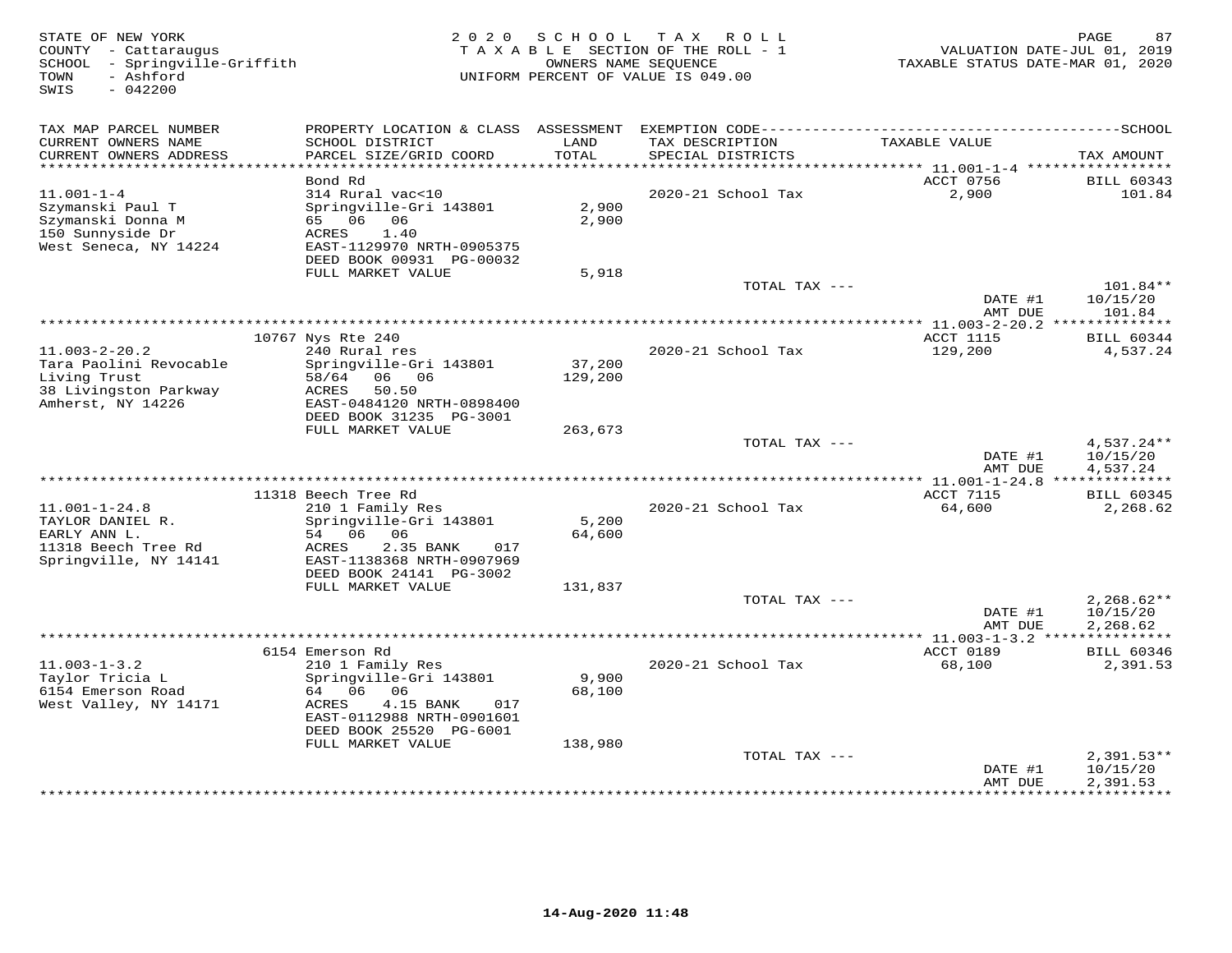| STATE OF NEW YORK<br>COUNTY - Cattaraugus<br>- Springville-Griffith<br>SCHOOL<br>- Ashford<br>TOWN<br>SWIS<br>$-042200$ | 2 0 2 0                                                                                                         | SCHOOL<br>OWNERS NAME SEOUENCE | TAX ROLL<br>TAXABLE SECTION OF THE ROLL - 1<br>UNIFORM PERCENT OF VALUE IS 049.00 |               | TAXABLE STATUS DATE-MAR 01, 2020                 | PAGE<br>88<br>VALUATION DATE-JUL 01, 2019 |
|-------------------------------------------------------------------------------------------------------------------------|-----------------------------------------------------------------------------------------------------------------|--------------------------------|-----------------------------------------------------------------------------------|---------------|--------------------------------------------------|-------------------------------------------|
| TAX MAP PARCEL NUMBER                                                                                                   |                                                                                                                 |                                |                                                                                   |               |                                                  |                                           |
| CURRENT OWNERS NAME<br>CURRENT OWNERS ADDRESS                                                                           | SCHOOL DISTRICT<br>PARCEL SIZE/GRID COORD                                                                       | LAND<br>TOTAL                  | TAX DESCRIPTION<br>SPECIAL DISTRICTS                                              |               | TAXABLE VALUE                                    | TAX AMOUNT                                |
| ************************                                                                                                | 6808 Peters Rd                                                                                                  |                                |                                                                                   |               | ACCT 0034                                        |                                           |
| $10.004 - 1 - 40$                                                                                                       | 210 1 Family Res                                                                                                |                                | 2020-21 School Tax                                                                |               | 46,400                                           | <b>BILL 60347</b><br>1,629.47             |
| Vacinek Donna<br>PO Box 304<br>Springville, NY 14141                                                                    | Springville-Gri 143801<br>06<br>73<br>06<br>FRNT 155.00 DPTH 125.00                                             | 3,600<br>46,400                |                                                                                   |               |                                                  |                                           |
|                                                                                                                         | EAST-0471990 NRTH-0896130<br>DEED BOOK 21939 PG-6001                                                            |                                |                                                                                   |               |                                                  |                                           |
|                                                                                                                         | FULL MARKET VALUE                                                                                               | 94,694                         |                                                                                   |               |                                                  |                                           |
|                                                                                                                         |                                                                                                                 |                                |                                                                                   | TOTAL TAX --- | DATE #1<br>AMT DUE                               | $1,629.47**$<br>10/15/20<br>1,629.47      |
|                                                                                                                         |                                                                                                                 |                                | ************************************                                              |               | ****************** 10.003-2-4.1 **************** |                                           |
|                                                                                                                         | 7235 Henrietta Rd                                                                                               |                                |                                                                                   |               | ACCT 0774                                        | <b>BILL 60348</b>                         |
| $10.003 - 2 - 4.1$                                                                                                      | 230 3 Family Res                                                                                                |                                | <b>BAS STAR</b><br>41854                                                          |               |                                                  | 15,000                                    |
| Vacinek Richard<br>PO Box 133<br>Springville, NY 14141                                                                  | Springville-Gri 143801<br>41/55 06 07<br>ACRES<br>3.70<br>EAST-1110070 NRTH-0900864<br>DEED BOOK 00925 PG-00103 | 5,000<br>63,400                | 2020-21 School Tax                                                                |               | 63,400                                           | 2,226.48                                  |
|                                                                                                                         | FULL MARKET VALUE                                                                                               | 129,388                        |                                                                                   |               |                                                  |                                           |
|                                                                                                                         |                                                                                                                 |                                |                                                                                   | TOTAL TAX --- | DATE #1<br>AMT DUE                               | $1,699.71**$<br>10/15/20<br>1,699.71      |
|                                                                                                                         |                                                                                                                 |                                |                                                                                   |               |                                                  |                                           |
|                                                                                                                         | 7235 Henrietta Rd                                                                                               |                                |                                                                                   |               | ACCT 0523                                        | <b>BILL 60349</b>                         |
| $10.003 - 2 - 11.1$<br>Vacinek Richard                                                                                  | 270 Mfg housing<br>Springville-Gri 143801                                                                       | 41,300                         | 2020-21 School Tax                                                                |               | 79,700                                           | 2,798.90                                  |
| PO Box 133<br>Springville, NY 14141                                                                                     | 40/54<br>06 07<br>ACRES<br>61.45                                                                                | 79,700                         |                                                                                   |               |                                                  |                                           |
|                                                                                                                         | EAST-1113642 NRTH-0900024<br>DEED BOOK 977<br>$PG-935$                                                          |                                |                                                                                   |               |                                                  |                                           |
|                                                                                                                         | FULL MARKET VALUE                                                                                               | 162,653                        |                                                                                   |               |                                                  |                                           |
|                                                                                                                         |                                                                                                                 |                                |                                                                                   | TOTAL TAX --- | DATE #1<br>AMT DUE                               | $2,798.90**$<br>10/15/20<br>2,798.90      |
|                                                                                                                         |                                                                                                                 |                                |                                                                                   |               | ****************** 11.003-2-3.5 **************** |                                           |
|                                                                                                                         | 10766 Nys Rte 240                                                                                               |                                |                                                                                   |               | ACCT 1710                                        | <b>BILL 60350</b>                         |
| $11.003 - 2 - 3.5$                                                                                                      | 210 1 Family Res                                                                                                |                                | 2020-21 School Tax                                                                |               | 22,300                                           | 783.13                                    |
| Vergith Joshua<br>10766 NYS Route 240<br>West Valley, NY 14171                                                          | Springville-Gri 143801<br>58 06 06<br>ACRES<br>1.85                                                             | 4,500<br>22,300                |                                                                                   |               |                                                  |                                           |
|                                                                                                                         | EAST-1134221 NRTH-0898540<br>DEED BOOK 20190 PG-7156                                                            |                                |                                                                                   |               |                                                  |                                           |
|                                                                                                                         | FULL MARKET VALUE                                                                                               | 45,510                         |                                                                                   |               |                                                  |                                           |
|                                                                                                                         |                                                                                                                 |                                |                                                                                   | TOTAL TAX --- | DATE #1<br>AMT DUE                               | 783.13**<br>10/15/20<br>783.13            |
|                                                                                                                         |                                                                                                                 |                                |                                                                                   |               | *********                                        | .                                         |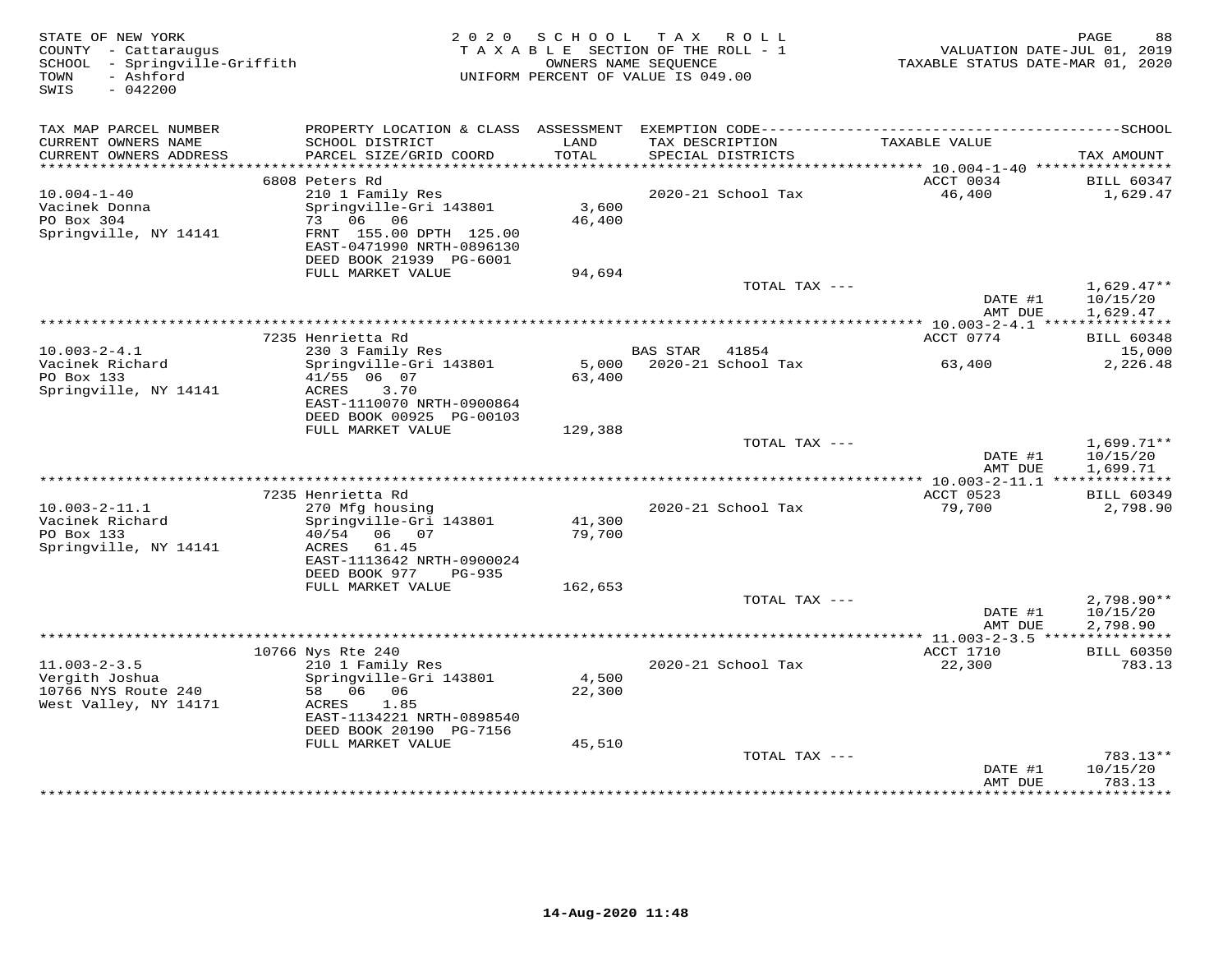| STATE OF NEW YORK<br>COUNTY - Cattaraugus<br>SCHOOL - Springville-Griffith<br>- Ashford<br>TOWN<br>SWIS<br>$-042200$ |                                                                                                                 | 2020 SCHOOL<br>TAXABLE SECTION OF THE ROLL - 1<br>OWNERS NAME SEQUENCE<br>UNIFORM PERCENT OF VALUE IS 049.00 |                 | TAX ROLL                    | TAXABLE STATUS DATE-MAR 01, 2020              | PAGE<br>89<br>VALUATION DATE-JUL 01, 2019 |
|----------------------------------------------------------------------------------------------------------------------|-----------------------------------------------------------------------------------------------------------------|--------------------------------------------------------------------------------------------------------------|-----------------|-----------------------------|-----------------------------------------------|-------------------------------------------|
| TAX MAP PARCEL NUMBER<br>CURRENT OWNERS NAME                                                                         | PROPERTY LOCATION & CLASS ASSESSMENT EXEMPTION CODE-----------------------------------SCHOOL<br>SCHOOL DISTRICT | LAND                                                                                                         |                 | TAX DESCRIPTION             | TAXABLE VALUE                                 |                                           |
| CURRENT OWNERS ADDRESS                                                                                               | PARCEL SIZE/GRID COORD                                                                                          | TOTAL                                                                                                        |                 | SPECIAL DISTRICTS           |                                               | TAX AMOUNT                                |
| ************************                                                                                             |                                                                                                                 |                                                                                                              |                 |                             |                                               |                                           |
|                                                                                                                      | 11399 Bolton Rd                                                                                                 |                                                                                                              |                 |                             | ACCT 0895                                     | <b>BILL 60351</b>                         |
| $11.002 - 2 - 4$<br>Vogl Ronald P                                                                                    | 240 Rural res<br>Springville-Gri 143801                                                                         | 19,700                                                                                                       | <b>BAS STAR</b> | 41854<br>2020-21 School Tax | 108,400                                       | 15,000<br>3,806.78                        |
| Vogl Beverly                                                                                                         | 40  06  06                                                                                                      | 108,400                                                                                                      |                 |                             |                                               |                                           |
| 11399 Bolton Rd                                                                                                      | ACRES 14.80 BANK<br>017                                                                                         |                                                                                                              |                 |                             |                                               |                                           |
| Springville, NY 14141                                                                                                | EAST-1147525 NRTH-0909447                                                                                       |                                                                                                              |                 |                             |                                               |                                           |
|                                                                                                                      | DEED BOOK 844<br>PG-01035                                                                                       |                                                                                                              |                 |                             |                                               |                                           |
|                                                                                                                      | FULL MARKET VALUE                                                                                               | 221,224                                                                                                      |                 |                             |                                               |                                           |
|                                                                                                                      |                                                                                                                 |                                                                                                              |                 | TOTAL TAX ---               |                                               | $3,280.01**$                              |
|                                                                                                                      |                                                                                                                 |                                                                                                              |                 |                             | DATE #1<br>AMT DUE                            | 10/15/20<br>3,280.01                      |
|                                                                                                                      |                                                                                                                 |                                                                                                              |                 |                             | *************** 11.001-1-27.5 *************** |                                           |
|                                                                                                                      | Beech Tree Rd                                                                                                   |                                                                                                              |                 |                             | ACCT 1528                                     | <b>BILL 60352</b>                         |
| $11.001 - 1 - 27.5$                                                                                                  | 314 Rural vac<10                                                                                                |                                                                                                              |                 | 2020-21 School Tax          | 7,000                                         | 245.83                                    |
| Voniderstein Jennifer L                                                                                              | Springville-Gri 143801                                                                                          | 7,000                                                                                                        |                 |                             |                                               |                                           |
| 10931 NYS Rte 240                                                                                                    | ACRES<br>3.50                                                                                                   | 7,000                                                                                                        |                 |                             |                                               |                                           |
| West Valley, NY 14171                                                                                                | EAST-1140277 NRTH-0905883<br>DEED BOOK 999<br>$PG-145$                                                          |                                                                                                              |                 |                             |                                               |                                           |
|                                                                                                                      | FULL MARKET VALUE                                                                                               | 14,286                                                                                                       |                 |                             |                                               |                                           |
|                                                                                                                      |                                                                                                                 |                                                                                                              |                 | TOTAL TAX ---               |                                               | $245.83**$                                |
|                                                                                                                      |                                                                                                                 |                                                                                                              |                 |                             | DATE #1                                       | 10/15/20                                  |
|                                                                                                                      |                                                                                                                 |                                                                                                              |                 |                             | AMT DUE                                       | 245.83                                    |
|                                                                                                                      |                                                                                                                 |                                                                                                              |                 |                             |                                               |                                           |
|                                                                                                                      | 10845 Nys Rte 240                                                                                               |                                                                                                              |                 |                             | ACCT 0164                                     | <b>BILL 60353</b>                         |
| $11.003 - 2 - 1$<br>Waldman Gary W                                                                                   | 210 1 Family Res<br>Springville-Gri 143801                                                                      | 12,900                                                                                                       |                 | 2020-21 School Tax          | 70,800                                        | 2,486.35                                  |
| Waldman Lynn M                                                                                                       | 58 06 06                                                                                                        | 70,800                                                                                                       |                 |                             |                                               |                                           |
| 10845 Rte 240                                                                                                        | 8.31<br>ACRES                                                                                                   |                                                                                                              |                 |                             |                                               |                                           |
| West Valley, NY 14171                                                                                                | EAST-1133260 NRTH-0900118                                                                                       |                                                                                                              |                 |                             |                                               |                                           |
|                                                                                                                      | DEED BOOK 00936 PG-00690                                                                                        |                                                                                                              |                 |                             |                                               |                                           |
|                                                                                                                      | FULL MARKET VALUE                                                                                               | 144,490                                                                                                      |                 |                             |                                               |                                           |
|                                                                                                                      |                                                                                                                 |                                                                                                              |                 | TOTAL TAX ---               | DATE #1                                       | $2,486.35**$<br>10/15/20                  |
|                                                                                                                      |                                                                                                                 |                                                                                                              |                 |                             | AMT DUE                                       | 2,486.35                                  |
|                                                                                                                      |                                                                                                                 |                                                                                                              |                 |                             |                                               |                                           |
|                                                                                                                      | Bolton Rd                                                                                                       |                                                                                                              |                 |                             | ACCT 0828                                     | <b>BILL 60354</b>                         |
| $3.004 - 2 - 6.1$                                                                                                    | 314 Rural vac<10                                                                                                |                                                                                                              |                 | 2020-21 School Tax          | 5,000                                         | 175.59                                    |
| Walter Sandra D                                                                                                      | Springville-Gri 143801                                                                                          | 5,000                                                                                                        |                 |                             |                                               |                                           |
| PO Box 317                                                                                                           | 41/6/6                                                                                                          | 5,000                                                                                                        |                 |                             |                                               |                                           |
| East Concord, NY 14055                                                                                               | ACRES<br>1.70<br>EAST-1148310 NRTH-0911875                                                                      |                                                                                                              |                 |                             |                                               |                                           |
|                                                                                                                      | DEED BOOK 22149 PG-4001                                                                                         |                                                                                                              |                 |                             |                                               |                                           |
|                                                                                                                      | FULL MARKET VALUE                                                                                               | 10,204                                                                                                       |                 |                             |                                               |                                           |
|                                                                                                                      |                                                                                                                 |                                                                                                              |                 | TOTAL TAX ---               |                                               | $175.59**$                                |
|                                                                                                                      |                                                                                                                 |                                                                                                              |                 |                             | DATE #1                                       | 10/15/20                                  |
|                                                                                                                      |                                                                                                                 |                                                                                                              |                 |                             | AMT DUE                                       | 175.59                                    |
|                                                                                                                      |                                                                                                                 |                                                                                                              |                 |                             |                                               |                                           |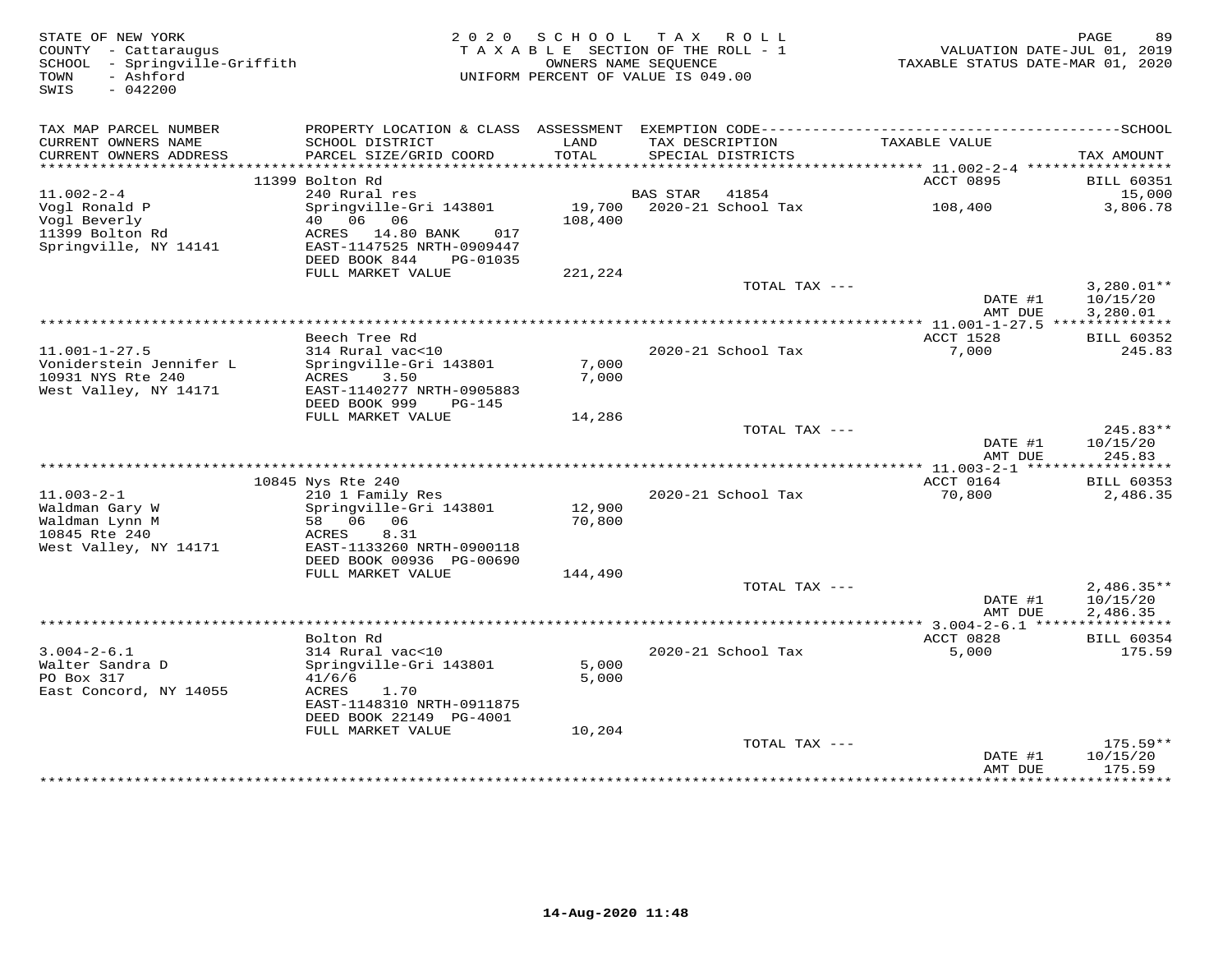| STATE OF NEW YORK<br>COUNTY - Cattaraugus<br>SCHOOL - Springville-Griffith<br>- Ashford<br>TOWN<br>SWIS<br>$-042200$ |                                                                                   |                 | 2020 SCHOOL TAX ROLL<br>TAXABLE SECTION OF THE ROLL - 1<br>OWNERS NAME SEOUENCE<br>UNIFORM PERCENT OF VALUE IS 049.00 |                                                       | PAGE<br>VALUATION DATE-JUL 01, 2019<br>TAXABLE STATUS DATE-MAR 01, 2020 | 90 |
|----------------------------------------------------------------------------------------------------------------------|-----------------------------------------------------------------------------------|-----------------|-----------------------------------------------------------------------------------------------------------------------|-------------------------------------------------------|-------------------------------------------------------------------------|----|
| TAX MAP PARCEL NUMBER<br>CURRENT OWNERS NAME<br>CURRENT OWNERS ADDRESS                                               | SCHOOL DISTRICT<br>PARCEL SIZE/GRID COORD                                         | LAND<br>TOTAL   | TAX DESCRIPTION<br>SPECIAL DISTRICTS                                                                                  | TAXABLE VALUE                                         | TAX AMOUNT                                                              |    |
|                                                                                                                      |                                                                                   |                 |                                                                                                                       |                                                       |                                                                         |    |
| $10.004 - 1 - 21.2$                                                                                                  | 6543 Boberg Rd<br>210 1 Family Res                                                |                 |                                                                                                                       |                                                       | ACCT 1422<br><b>BILL 60355</b><br>10,000                                |    |
| Warnes Ross                                                                                                          | Springville-Gri 143801                                                            |                 | VETCOM CTS 41130<br>5,400 VETDIS CTS 41140                                                                            |                                                       | 20,000                                                                  |    |
| Warnes Cassondra                                                                                                     | 68 06 06                                                                          |                 | 66,600 BAS STAR<br>41854                                                                                              |                                                       | 15,000                                                                  |    |
| 6543 Boberg Rd<br>West Valley, NY 14171                                                                              | 017<br>ACRES<br>1.35 BANK<br>EAST-1124538 NRTH-0894492<br>DEED BOOK 21103 PG-8001 |                 | 2020-21 School Tax                                                                                                    | 36,600                                                | 1,285.32                                                                |    |
|                                                                                                                      | FULL MARKET VALUE                                                                 | 135,918         |                                                                                                                       |                                                       |                                                                         |    |
|                                                                                                                      |                                                                                   |                 |                                                                                                                       | TOTAL TAX ---                                         | 758.55**<br>DATE #1<br>10/15/20<br>758.55<br>AMT DUE                    |    |
|                                                                                                                      |                                                                                   |                 |                                                                                                                       |                                                       |                                                                         |    |
| $11.003 - 1 - 22$<br>Washington Shelley<br>Jaques Juanita                                                            | 10909 Nys Rte 240<br>270 Mfg housing<br>Springville-Gri 143801<br>58 06 06        | 4,900<br>19,200 | 2020-21 School Tax                                                                                                    |                                                       | ACCT 0636<br><b>BILL 60356</b><br>19,200<br>674.26                      |    |
| 3643 Havenwood Dr<br>Middleburg, FL 32068                                                                            | FRNT 275.00 DPTH 150.00<br>EAST-0048536 NRTH-0090126<br>DEED BOOK 14210 PG-5001   |                 |                                                                                                                       |                                                       |                                                                         |    |
|                                                                                                                      | FULL MARKET VALUE                                                                 | 39,184          |                                                                                                                       |                                                       |                                                                         |    |
|                                                                                                                      |                                                                                   |                 |                                                                                                                       | TOTAL TAX ---                                         | $674.26**$<br>DATE #1<br>10/15/20<br>674.26<br>AMT DUE                  |    |
|                                                                                                                      | 6830 Schwartz Rd                                                                  |                 |                                                                                                                       | 50 PCT OF VALUE USED FOR EXEMPTION PURPOSES ACCT 0446 | <b>BILL 60357</b>                                                       |    |
| $10.004 - 1 - 1.1$<br>Wasielewski Jerome J                                                                           | 210 1 Family Res<br>Springville-Gri 143801                                        |                 | VETCOM CTS 41130<br>3,800 VETDIS CTS 41140                                                                            |                                                       | 2,188<br>2,625                                                          |    |
| 6830 Schwartz Road                                                                                                   | 78 06 06                                                                          |                 | 17,500 BAS STAR<br>41854                                                                                              |                                                       | 12,687                                                                  |    |
| West Valley, NY 14171                                                                                                | ACRES<br>2.35<br>EAST-1118278 NRTH-0900192<br>DEED BOOK 26736 PG-4001             |                 | 2020-21 School Tax                                                                                                    |                                                       | 12,687<br>445.54                                                        |    |
|                                                                                                                      | FULL MARKET VALUE                                                                 | 35,714          |                                                                                                                       |                                                       |                                                                         |    |
|                                                                                                                      |                                                                                   |                 |                                                                                                                       | TOTAL TAX ---                                         | $0.00**$                                                                |    |
|                                                                                                                      | 10985 Nys Rte 240                                                                 |                 |                                                                                                                       |                                                       | ACCT 1008<br><b>BILL 60358</b>                                          |    |
| $11.003 - 1 - 4.3$                                                                                                   | 210 1 Family Res                                                                  |                 | <b>BAS STAR</b><br>41854                                                                                              |                                                       | 15,000                                                                  |    |
| Watkins Michael L<br>Watkins Lori<br>10985 Rte 240                                                                   | Springville-Gri 143801<br>59 06 06<br>ACRES<br>1.19 BANK<br>017                   | 39,200          | 5,200 2020-21 School Tax                                                                                              | 39,200                                                | 1,376.62                                                                |    |
| West Valley, NY 14171                                                                                                | EAST-1133262 NRTH-0902632<br>DEED BOOK 897<br>PG-00755<br>FULL MARKET VALUE       | 80,000          |                                                                                                                       |                                                       |                                                                         |    |
|                                                                                                                      |                                                                                   |                 |                                                                                                                       | TOTAL TAX ---                                         | 849.85**                                                                |    |
|                                                                                                                      |                                                                                   |                 |                                                                                                                       |                                                       | 10/15/20<br>DATE #1<br>849.85<br>AMT DUE                                |    |
|                                                                                                                      |                                                                                   |                 |                                                                                                                       |                                                       | ************                                                            |    |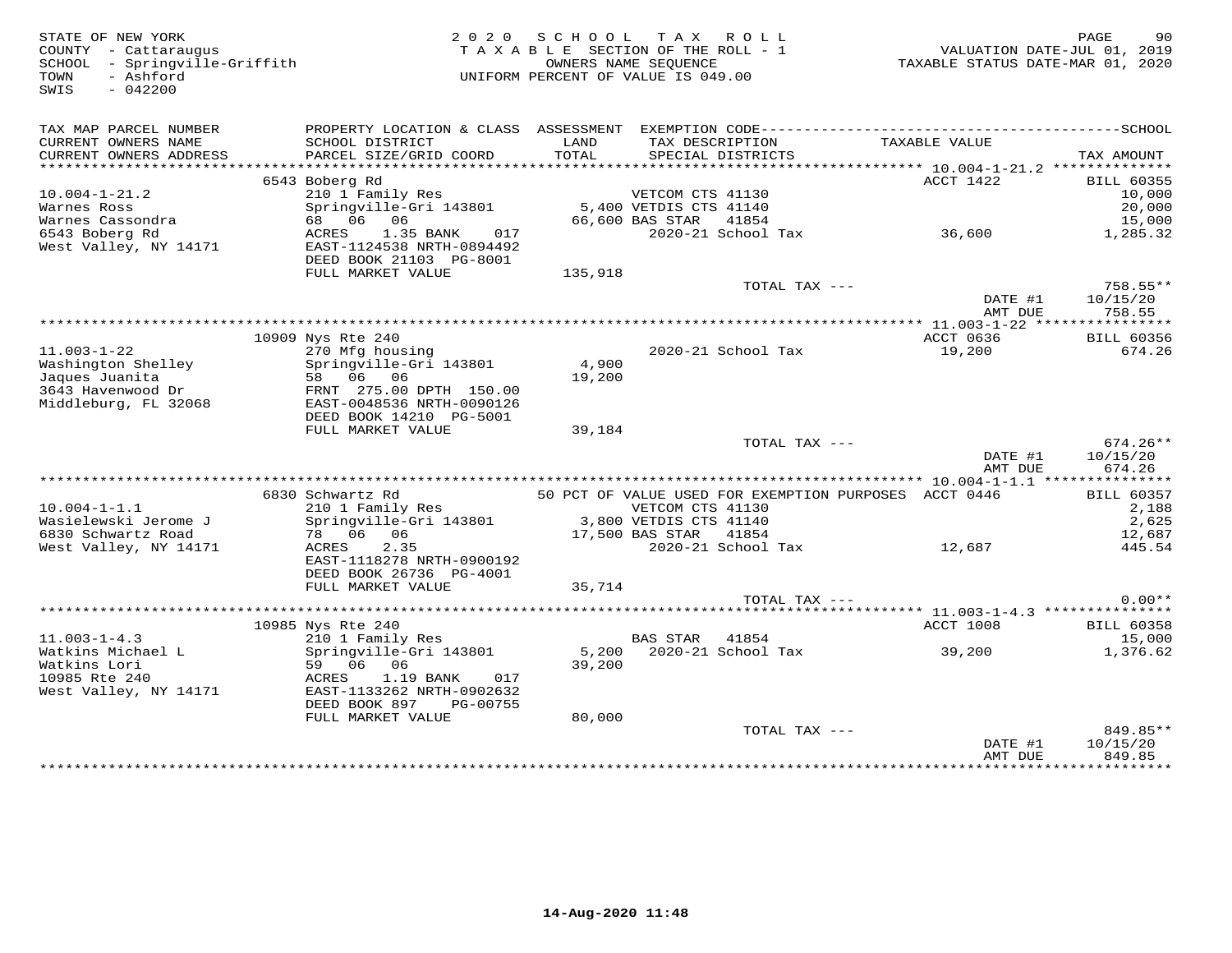| STATE OF NEW YORK<br>COUNTY - Cattaraugus<br>SCHOOL - Springville-Griffith<br>- Ashford<br>TOWN<br>$-042200$<br>SWIS | 2 0 2 0                                      |               | SCHOOL TAX ROLL<br>TAXABLE SECTION OF THE ROLL - 1<br>OWNERS NAME SEQUENCE<br>UNIFORM PERCENT OF VALUE IS 049.00 | VALUATION DATE-JUL 01, 2019<br>TAXABLE STATUS DATE-MAR 01, 2020 | PAGE<br>91             |
|----------------------------------------------------------------------------------------------------------------------|----------------------------------------------|---------------|------------------------------------------------------------------------------------------------------------------|-----------------------------------------------------------------|------------------------|
| TAX MAP PARCEL NUMBER                                                                                                | PROPERTY LOCATION & CLASS ASSESSMENT         |               |                                                                                                                  |                                                                 |                        |
| CURRENT OWNERS NAME<br>CURRENT OWNERS ADDRESS<br>**********************                                              | SCHOOL DISTRICT<br>PARCEL SIZE/GRID COORD    | LAND<br>TOTAL | TAX DESCRIPTION<br>SPECIAL DISTRICTS                                                                             | TAXABLE VALUE                                                   | TAX AMOUNT             |
|                                                                                                                      | Connoisarauley Rd                            |               |                                                                                                                  | ACCT 1704                                                       | <b>BILL 60359</b>      |
| $19.001 - 2 - 36.2$                                                                                                  | 314 Rural vac<10                             |               | 2020-21 School Tax                                                                                               | 3,970                                                           | 139.42                 |
| William J. Heim Revocable Tr                                                                                         | Springville-Gri 143801                       | 3,970         |                                                                                                                  |                                                                 |                        |
| 10267 Route 219                                                                                                      | $11 - 6 - 7$                                 | 3,970         |                                                                                                                  |                                                                 |                        |
| Springville, NY 14141                                                                                                | ACRES<br>6.10                                |               |                                                                                                                  |                                                                 |                        |
|                                                                                                                      | EAST-1111342 NRTH-0892442                    |               |                                                                                                                  |                                                                 |                        |
|                                                                                                                      | DEED BOOK 2088 PG-6001                       |               |                                                                                                                  |                                                                 |                        |
|                                                                                                                      | FULL MARKET VALUE                            | 8,102         |                                                                                                                  |                                                                 |                        |
|                                                                                                                      |                                              |               | TOTAL TAX ---                                                                                                    |                                                                 | $139.42**$             |
|                                                                                                                      |                                              |               |                                                                                                                  | DATE #1<br>AMT DUE                                              | 10/15/20<br>139.42     |
|                                                                                                                      |                                              |               |                                                                                                                  |                                                                 |                        |
|                                                                                                                      | Connoisarauley Rd                            |               |                                                                                                                  | ACCT 1703                                                       | <b>BILL 60360</b>      |
| $19.001 - 2 - 36.1$                                                                                                  | 314 Rural vac<10                             |               | 2020-21 School Tax                                                                                               | 5,400                                                           | 189.64                 |
| William J. Heim Revocable Trus Springville-Gri 143801                                                                |                                              | 5,400         |                                                                                                                  |                                                                 |                        |
| 10267 Route 219                                                                                                      | $11 - 6 - 7$                                 | 5,400         |                                                                                                                  |                                                                 |                        |
| Springville, NY 14141                                                                                                | ACRES<br>2.15                                |               |                                                                                                                  |                                                                 |                        |
|                                                                                                                      | EAST-1110629 NRTH-0892373                    |               |                                                                                                                  |                                                                 |                        |
|                                                                                                                      | DEED BOOK 29303 PG-2001<br>FULL MARKET VALUE |               |                                                                                                                  |                                                                 |                        |
|                                                                                                                      |                                              | 11,020        | TOTAL TAX ---                                                                                                    |                                                                 | 189.64**               |
|                                                                                                                      |                                              |               |                                                                                                                  | DATE #1                                                         | 10/15/20               |
|                                                                                                                      |                                              |               |                                                                                                                  | AMT DUE                                                         | 189.64                 |
|                                                                                                                      |                                              |               |                                                                                                                  |                                                                 |                        |
|                                                                                                                      | 10761 Miller Rd                              |               |                                                                                                                  | ACCT 0335                                                       | <b>BILL 60361</b>      |
| $10.003 - 2 - 17$                                                                                                    | 260 Seasonal res                             |               | 2020-21 School Tax                                                                                               | 22,000                                                          | 772.59                 |
| Wilson Charles J                                                                                                     | Springville-Gri 143801                       | 8,100         |                                                                                                                  |                                                                 |                        |
| Wilson Madge L                                                                                                       | 39 06 07                                     | 22,000        |                                                                                                                  |                                                                 |                        |
| PO Box 237<br>Springville, NY 14141                                                                                  | ACRES<br>3.82<br>EAST-1115965 NRTH-0898717   |               |                                                                                                                  |                                                                 |                        |
|                                                                                                                      | DEED BOOK 14230 PG-3002                      |               |                                                                                                                  |                                                                 |                        |
|                                                                                                                      | FULL MARKET VALUE                            | 44,898        |                                                                                                                  |                                                                 |                        |
|                                                                                                                      |                                              |               | TOTAL TAX ---                                                                                                    |                                                                 | $772.59**$             |
|                                                                                                                      |                                              |               |                                                                                                                  | DATE #1                                                         | 10/15/20               |
|                                                                                                                      |                                              |               |                                                                                                                  | AMT DUE                                                         | 772.59                 |
|                                                                                                                      |                                              |               |                                                                                                                  | ******* 10.004-1-7 ******************                           |                        |
|                                                                                                                      | 6626 Schwartz Rd                             |               |                                                                                                                  | ACCT 0667                                                       | BILL 60362             |
| $10.004 - 1 - 7$<br>Wing Thomas L                                                                                    | $215$ 1 Fam Res w/<br>Springville-Gri 143801 | 6,000         | <b>BAS STAR</b><br>41854<br>2020-21 School Tax                                                                   | 60,500                                                          | 15,000<br>2,124.63     |
| Wing Rose M                                                                                                          | 74 06<br>06                                  | 60,500        |                                                                                                                  |                                                                 |                        |
| 6626 Schwartz Rd                                                                                                     | 97 B0R                                       |               |                                                                                                                  |                                                                 |                        |
| West Valley, NY 14171                                                                                                | ACRES<br>081<br>1.33 BANK                    |               |                                                                                                                  |                                                                 |                        |
|                                                                                                                      | EAST-0474510 NRTH-0899670                    |               |                                                                                                                  |                                                                 |                        |
|                                                                                                                      | DEED BOOK 22257 PG-2004                      |               |                                                                                                                  |                                                                 |                        |
|                                                                                                                      | FULL MARKET VALUE                            | 123,469       |                                                                                                                  |                                                                 |                        |
|                                                                                                                      |                                              |               | TOTAL TAX ---                                                                                                    |                                                                 | $1,597.87**$           |
|                                                                                                                      |                                              |               |                                                                                                                  | DATE #1                                                         | 10/15/20               |
|                                                                                                                      |                                              |               |                                                                                                                  | AMT DUE                                                         | 1,597.87<br>********** |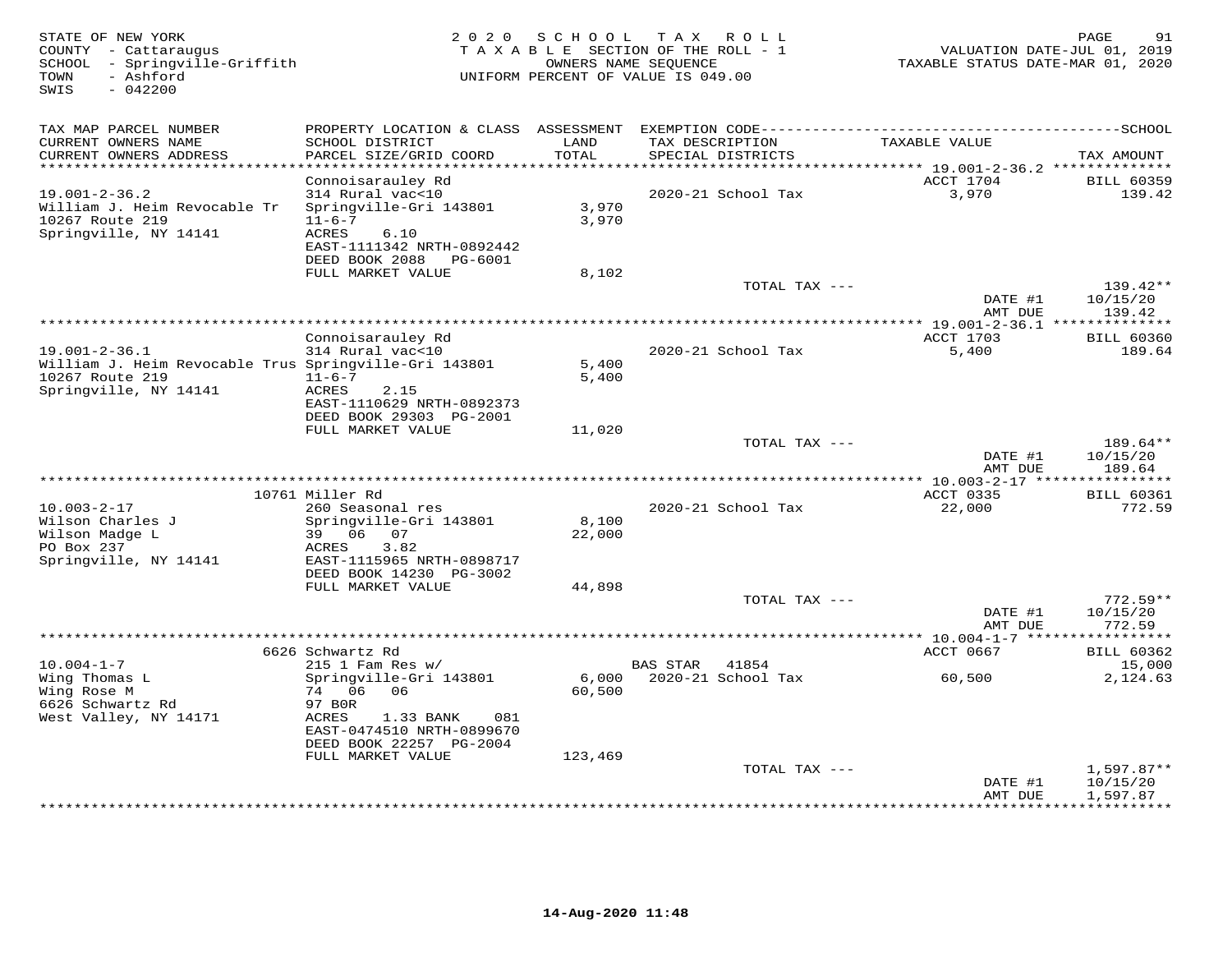| STATE OF NEW YORK<br>COUNTY - Cattaraugus<br>SCHOOL - Springville-Griffith<br>TOWN<br>- Ashford<br>SWIS<br>$-042200$ | 2 0 2 0                                                | SCHOOL TAX ROLL<br>TAXABLE SECTION OF THE ROLL - 1<br>OWNERS NAME SEQUENCE<br>UNIFORM PERCENT OF VALUE IS 049.00 |                 |                                      | TAXABLE STATUS DATE-MAR 01, 2020                    | 92<br>PAGE<br>VALUATION DATE-JUL 01, 2019 |
|----------------------------------------------------------------------------------------------------------------------|--------------------------------------------------------|------------------------------------------------------------------------------------------------------------------|-----------------|--------------------------------------|-----------------------------------------------------|-------------------------------------------|
| TAX MAP PARCEL NUMBER                                                                                                |                                                        |                                                                                                                  |                 |                                      |                                                     |                                           |
| CURRENT OWNERS NAME<br>CURRENT OWNERS ADDRESS                                                                        | SCHOOL DISTRICT<br>PARCEL SIZE/GRID COORD              | LAND<br>TOTAL                                                                                                    |                 | TAX DESCRIPTION<br>SPECIAL DISTRICTS | TAXABLE VALUE                                       | TAX AMOUNT                                |
| **********************                                                                                               | 11423 Bolton Rd                                        | ********                                                                                                         |                 |                                      | ******** 11.002-2-3.2 ****************<br>ACCT 0906 | <b>BILL 60363</b>                         |
| $11.002 - 2 - 3.2$                                                                                                   | 240 Rural res                                          |                                                                                                                  | ENH STAR        | 41834                                |                                                     | 34,900                                    |
| Wingard James H                                                                                                      | Springville-Gri 143801                                 | 23,200                                                                                                           |                 | 2020-21 School Tax                   | 90,500                                              | 3,178.17                                  |
| Wingard Barbara A                                                                                                    | 40  06  06                                             | 90,500                                                                                                           |                 |                                      |                                                     |                                           |
| 11423 Bolton Rd                                                                                                      | ACRES 19.70                                            |                                                                                                                  |                 |                                      |                                                     |                                           |
| Springville, NY 14141                                                                                                | EAST-1147534 NRTH-0909898<br>DEED BOOK 772<br>PG-00952 |                                                                                                                  |                 |                                      |                                                     |                                           |
|                                                                                                                      | FULL MARKET VALUE                                      | 184,694                                                                                                          |                 |                                      |                                                     |                                           |
|                                                                                                                      |                                                        |                                                                                                                  |                 | TOTAL TAX ---                        |                                                     | 1,952.56**                                |
|                                                                                                                      |                                                        |                                                                                                                  |                 |                                      | DATE #1                                             | 10/15/20                                  |
|                                                                                                                      |                                                        |                                                                                                                  |                 |                                      | AMT DUE                                             | 1,952.56                                  |
|                                                                                                                      |                                                        |                                                                                                                  |                 |                                      |                                                     |                                           |
| $11.001 - 1 - 2$                                                                                                     | Bond Rd<br>314 Rural vac<10                            |                                                                                                                  |                 | 2020-21 School Tax                   | ACCT 0833<br>4,500                                  | <b>BILL 60364</b><br>158.03               |
| Wolniewicz Raymond                                                                                                   | Springville-Gri 143801                                 | 4,500                                                                                                            |                 |                                      |                                                     |                                           |
| Wolniewicz Elizabeth                                                                                                 | 65 06 06                                               | 4,500                                                                                                            |                 |                                      |                                                     |                                           |
| 31 South Shore Dr                                                                                                    | FRNT 185.00 DPTH 180.00                                |                                                                                                                  |                 |                                      |                                                     |                                           |
| Alden, NY 14004                                                                                                      | EAST-1129560 NRTH-0905326                              |                                                                                                                  |                 |                                      |                                                     |                                           |
|                                                                                                                      | DEED BOOK 796<br>PG-00310                              |                                                                                                                  |                 |                                      |                                                     |                                           |
|                                                                                                                      | FULL MARKET VALUE                                      | 9,184                                                                                                            |                 | TOTAL TAX ---                        |                                                     | 158.03**                                  |
|                                                                                                                      |                                                        |                                                                                                                  |                 |                                      | DATE #1                                             | 10/15/20                                  |
|                                                                                                                      |                                                        |                                                                                                                  |                 |                                      | AMT DUE                                             | 158.03                                    |
| ********************                                                                                                 |                                                        |                                                                                                                  |                 |                                      |                                                     |                                           |
|                                                                                                                      | 6138 Bond Rd                                           |                                                                                                                  |                 |                                      | ACCT 0831                                           | <b>BILL 60365</b>                         |
| $11.001 - 1 - 1$                                                                                                     | 240 Rural res                                          |                                                                                                                  | <b>BAS STAR</b> | 41854                                |                                                     | 15,000                                    |
| Wolniewicz Raymond C<br>6138 Bond Rd                                                                                 | Springville-Gri 143801<br>65 06 06                     | 50,200<br>109,200                                                                                                |                 | 2020-21 School Tax                   | 109,200                                             | 3,834.88                                  |
| West Valley, NY 14171                                                                                                | ACRES 104.44                                           |                                                                                                                  |                 |                                      |                                                     |                                           |
|                                                                                                                      | EAST-1129401 NRTH-0905420                              |                                                                                                                  |                 |                                      |                                                     |                                           |
|                                                                                                                      | DEED BOOK 20835 PG-5001                                |                                                                                                                  |                 |                                      |                                                     |                                           |
|                                                                                                                      | FULL MARKET VALUE                                      | 222,857                                                                                                          |                 |                                      |                                                     |                                           |
|                                                                                                                      |                                                        |                                                                                                                  |                 | TOTAL TAX ---                        |                                                     | $3,308.11**$                              |
|                                                                                                                      |                                                        |                                                                                                                  |                 |                                      | DATE #1<br>AMT DUE                                  | 10/15/20<br>3,308.11                      |
|                                                                                                                      |                                                        |                                                                                                                  |                 |                                      |                                                     |                                           |
|                                                                                                                      | Connoisarauley Rd                                      |                                                                                                                  |                 |                                      | ACCT 1457                                           | <b>BILL 60366</b>                         |
| $19.001 - 2 - 25.3$                                                                                                  | 314 Rural vac<10                                       |                                                                                                                  |                 | 2020-21 School Tax                   | 200                                                 | 7.02                                      |
| Woroniecki Jason                                                                                                     | Springville-Gri 143801                                 | 200                                                                                                              |                 |                                      |                                                     |                                           |
| Woroniecki Cheri                                                                                                     | $01/02/11$ 06 07                                       | 200                                                                                                              |                 |                                      |                                                     |                                           |
| 3634 Princeton Rd                                                                                                    | FRNT 130.00 DPTH<br>40.00                              |                                                                                                                  |                 |                                      |                                                     |                                           |
| Hamburg, NY 14075                                                                                                    | EAST-1113160 NRTH-0891625<br>DEED BOOK 20200 PG-6189   |                                                                                                                  |                 |                                      |                                                     |                                           |
| PRIOR OWNER ON 3/01/2020                                                                                             | FULL MARKET VALUE                                      | 408                                                                                                              |                 |                                      |                                                     |                                           |
| Woroniecki David                                                                                                     |                                                        |                                                                                                                  |                 |                                      |                                                     |                                           |
|                                                                                                                      |                                                        |                                                                                                                  |                 | TOTAL TAX ---                        |                                                     | $7.02**$                                  |
|                                                                                                                      |                                                        |                                                                                                                  |                 |                                      | DATE #1                                             | 10/15/20                                  |
|                                                                                                                      |                                                        |                                                                                                                  |                 |                                      | AMT DUE<br>. * * * * * * * * * * * * *              | 7.02<br>* * * * * * * *                   |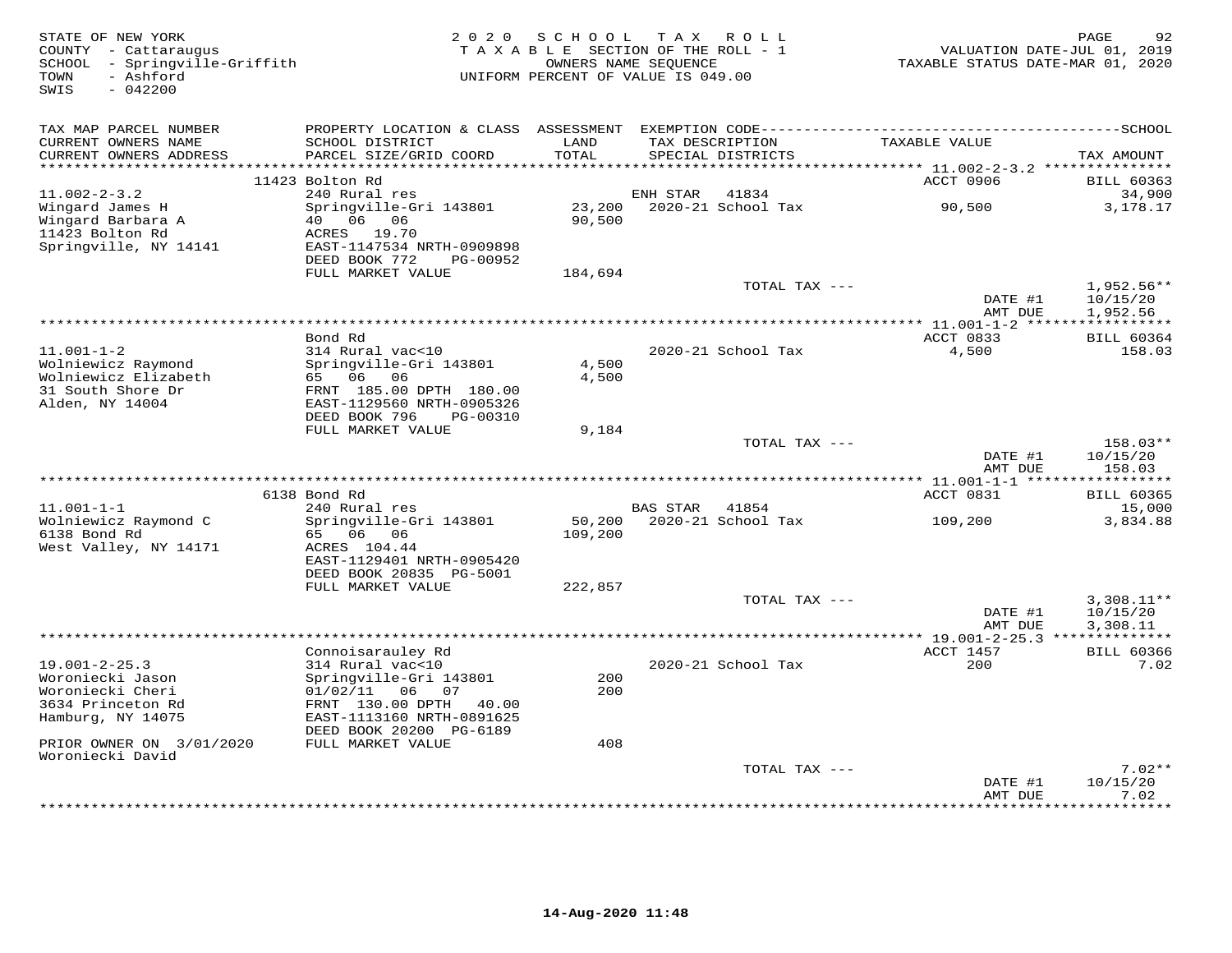| STATE OF NEW YORK<br>COUNTY - Cattaraugus<br>- Springville-Griffith<br>SCHOOL<br>- Ashford<br>TOWN<br>$-042200$<br>SWIS | 2 0 2 0                                        | SCHOOL                  | T A X<br>R O L L<br>TAXABLE SECTION OF THE ROLL - 1<br>OWNERS NAME SEQUENCE<br>UNIFORM PERCENT OF VALUE IS 049.00 | TAXABLE STATUS DATE-MAR 01, 2020                             | PAGE<br>93<br>VALUATION DATE-JUL 01, 2019 |
|-------------------------------------------------------------------------------------------------------------------------|------------------------------------------------|-------------------------|-------------------------------------------------------------------------------------------------------------------|--------------------------------------------------------------|-------------------------------------------|
| TAX MAP PARCEL NUMBER                                                                                                   |                                                |                         |                                                                                                                   |                                                              |                                           |
| CURRENT OWNERS NAME<br>CURRENT OWNERS ADDRESS<br>****************                                                       | SCHOOL DISTRICT<br>PARCEL SIZE/GRID COORD      | LAND<br>TOTAL<br>****** | TAX DESCRIPTION<br>SPECIAL DISTRICTS<br>***************                                                           | TAXABLE VALUE                                                | TAX AMOUNT                                |
|                                                                                                                         | 10244 Connoisarauley Rd                        |                         |                                                                                                                   | ******** 19.001-2-27 ****************<br>ACCT 0761           | <b>BILL 60367</b>                         |
| $19.001 - 2 - 27$                                                                                                       | 260 Seasonal res                               |                         | 2020-21 School Tax                                                                                                | 31,500                                                       | 1,106.21                                  |
| Woroniecki Jason                                                                                                        | Springville-Gri 143801                         | 5,300                   |                                                                                                                   |                                                              |                                           |
| Woroniecki Cheri                                                                                                        | 11 06 07                                       | 31,500                  |                                                                                                                   |                                                              |                                           |
| 3634 Princeton Rd<br>Hamburg, NY 14075                                                                                  | ACRES<br>1.35<br>EAST-1113143 NRTH-0891766     |                         |                                                                                                                   |                                                              |                                           |
|                                                                                                                         | DEED BOOK 20200 PG-6189                        |                         |                                                                                                                   |                                                              |                                           |
| PRIOR OWNER ON 3/01/2020<br>Woroniecki David E                                                                          | FULL MARKET VALUE                              | 64,286                  |                                                                                                                   |                                                              |                                           |
|                                                                                                                         |                                                |                         | TOTAL TAX ---                                                                                                     |                                                              | $1,106.21**$                              |
|                                                                                                                         |                                                |                         |                                                                                                                   | DATE #1<br>AMT DUE<br>********* 11.001-1-10.1 ************** | 10/15/20<br>1,106.21                      |
|                                                                                                                         | 11487 Beech Tree Rd                            |                         |                                                                                                                   | ACCT 0284                                                    | <b>BILL 60368</b>                         |
| $11.001 - 1 - 10.1$                                                                                                     | 240 Rural res                                  |                         | 2020-21 School Tax                                                                                                | 159,200                                                      | 5,590.77                                  |
| Yokom Warren A                                                                                                          | Springville-Gri 143801                         | 23,500                  |                                                                                                                   |                                                              |                                           |
| Lewetzki Kelli L                                                                                                        | 60/65<br>06 06                                 | 159,200                 |                                                                                                                   |                                                              |                                           |
| 11487 Beech Tree Road<br>Springville, NY 14141                                                                          | 28.75<br>ACRES<br>EAST-1134101 NRTH-0908029    |                         |                                                                                                                   |                                                              |                                           |
|                                                                                                                         | DEED BOOK 20190 PG-6282                        |                         |                                                                                                                   |                                                              |                                           |
|                                                                                                                         | FULL MARKET VALUE                              | 324,898                 |                                                                                                                   |                                                              |                                           |
|                                                                                                                         |                                                |                         | TOTAL TAX ---                                                                                                     |                                                              | $5,590.77**$                              |
|                                                                                                                         |                                                |                         |                                                                                                                   | DATE #1<br>AMT DUE                                           | 10/15/20<br>5,590.77                      |
|                                                                                                                         |                                                |                         |                                                                                                                   |                                                              |                                           |
|                                                                                                                         | 11576 Watson Rd                                |                         |                                                                                                                   | ACCT 0920                                                    | <b>BILL 60369</b>                         |
| $11.001 - 1 - 17.2$                                                                                                     | 210 1 Family Res                               |                         | 2020-21 School Tax                                                                                                | 72,900                                                       | 2,560.10                                  |
| Young Philip                                                                                                            | Springville-Gri 143801<br>54 06 06             | 8,800<br>72,900         |                                                                                                                   |                                                              |                                           |
| Young Jillian<br>11576 Watson Rd                                                                                        | ACRES<br>4.49 BANK<br>017                      |                         |                                                                                                                   |                                                              |                                           |
| Springville, NY 14141                                                                                                   | EAST-1137501 NRTH-0909329                      |                         |                                                                                                                   |                                                              |                                           |
|                                                                                                                         | DEED BOOK 20200 PG-6080                        |                         |                                                                                                                   |                                                              |                                           |
| PRIOR OWNER ON 3/01/2020                                                                                                | FULL MARKET VALUE                              | 148,776                 |                                                                                                                   |                                                              |                                           |
| Secretary of Housing and Urban                                                                                          |                                                |                         | TOTAL TAX ---                                                                                                     |                                                              | $2,560.10**$                              |
|                                                                                                                         |                                                |                         |                                                                                                                   | DATE #1                                                      | 10/15/20                                  |
|                                                                                                                         |                                                |                         |                                                                                                                   | AMT DUE                                                      | 2,560.10                                  |
|                                                                                                                         |                                                |                         |                                                                                                                   |                                                              |                                           |
| $11.001 - 1 - 31.1$                                                                                                     | 11210 Nys Rte 240<br>312 Vac w/imprv           |                         | 2020-21 School Tax                                                                                                | ACCT 0763<br>19,300                                          | <b>BILL 60370</b><br>677.78               |
| Ziecker Ronald J                                                                                                        | Springville-Gri 143801                         | 16,400                  |                                                                                                                   |                                                              |                                           |
| Ziecker Marlene M                                                                                                       | 60<br>$-06$<br>$-06$                           | 19,300                  |                                                                                                                   |                                                              |                                           |
| 89 S Vaughn St                                                                                                          | 50.95<br>ACRES                                 |                         |                                                                                                                   |                                                              |                                           |
| Springville, NY 14141                                                                                                   | EAST-1134681 NRTH-0905551                      |                         |                                                                                                                   |                                                              |                                           |
|                                                                                                                         | DEED BOOK 827<br>PG-00256<br>FULL MARKET VALUE | 39,388                  |                                                                                                                   |                                                              |                                           |
|                                                                                                                         |                                                |                         | TOTAL TAX ---                                                                                                     |                                                              | $677.78**$                                |
|                                                                                                                         |                                                |                         |                                                                                                                   | DATE #1                                                      | 10/15/20                                  |
|                                                                                                                         |                                                |                         |                                                                                                                   | AMT DUE                                                      | 677.78<br>.                               |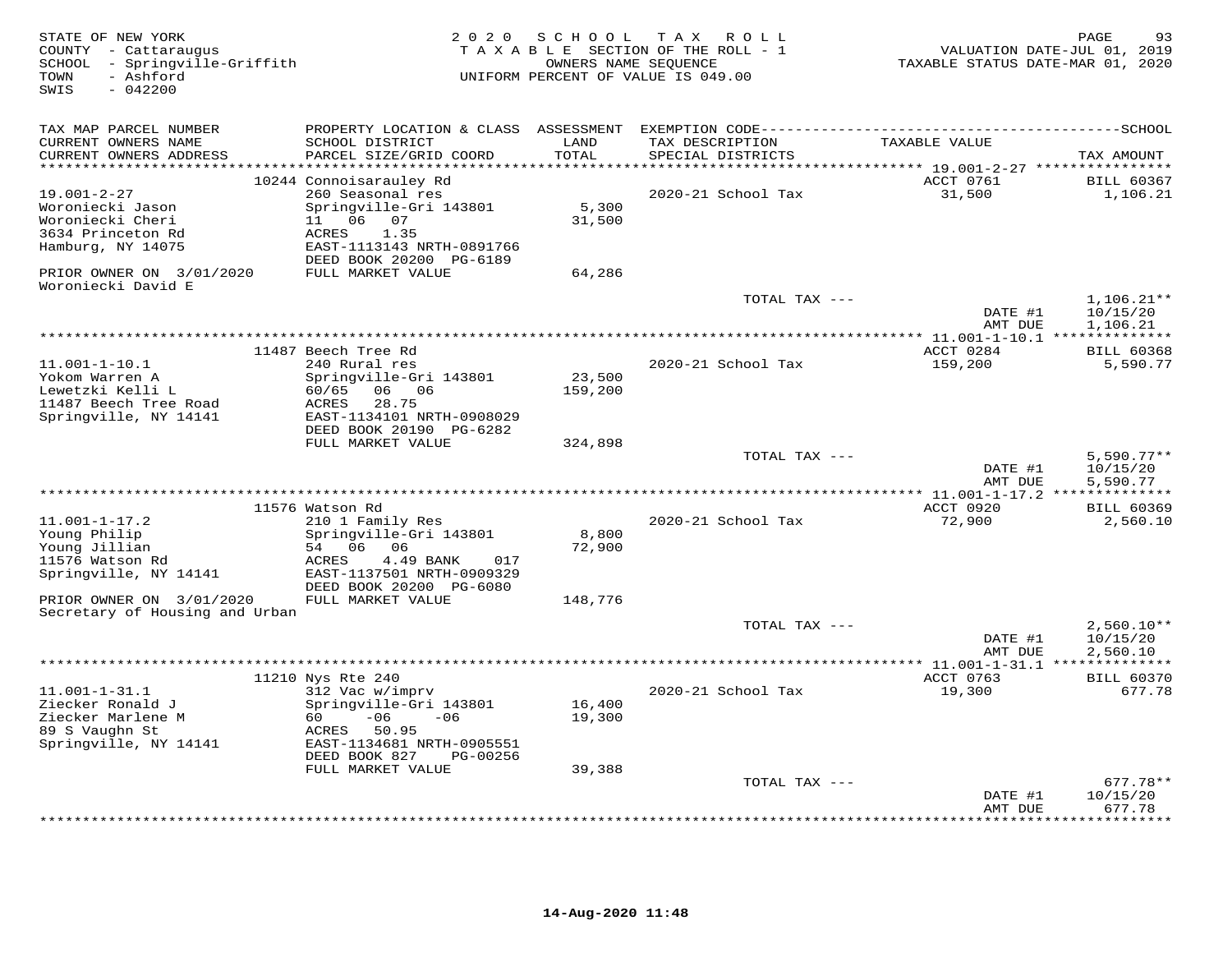| STATE OF NEW YORK<br>COUNTY<br>- Cattaraugus<br>- Springville-Griffith<br>SCHOOL<br>- Ashford<br>TOWN<br>$-042200$<br>SWIS | 2 0 2 0                                              | OWNERS NAME SEOUENCE | SCHOOL TAX ROLL<br>TAXABLE SECTION OF THE ROLL - 1<br>UNIFORM PERCENT OF VALUE IS 049.00 | TAXABLE STATUS DATE-MAR 01, 2020           | 94<br>PAGE<br>VALUATION DATE-JUL 01, 2019 |
|----------------------------------------------------------------------------------------------------------------------------|------------------------------------------------------|----------------------|------------------------------------------------------------------------------------------|--------------------------------------------|-------------------------------------------|
| TAX MAP PARCEL NUMBER                                                                                                      | PROPERTY LOCATION & CLASS ASSESSMENT                 |                      | EXEMPTION CODE--------                                                                   |                                            |                                           |
| CURRENT OWNERS NAME                                                                                                        | SCHOOL DISTRICT                                      | LAND                 | TAX DESCRIPTION                                                                          | TAXABLE VALUE                              |                                           |
| CURRENT OWNERS ADDRESS                                                                                                     | PARCEL SIZE/GRID COORD                               | TOTAL                | SPECIAL DISTRICTS                                                                        |                                            | TAX AMOUNT                                |
| ******************************                                                                                             |                                                      |                      |                                                                                          |                                            |                                           |
|                                                                                                                            | Edies Rd                                             |                      |                                                                                          | ACCT 0160                                  | <b>BILL 60371</b>                         |
| $10.004 - 1 - 44.1$                                                                                                        | 260 Seasonal res                                     |                      | 2020-21 School Tax                                                                       | 40,400                                     | 1,418.76                                  |
| Zosh Cara N                                                                                                                | Springville-Gri 143801                               | 17,500               |                                                                                          |                                            |                                           |
| 118 Maple Dr                                                                                                               | 73 06 07                                             | 40,400               |                                                                                          |                                            |                                           |
| Los Alamos, NM 87544                                                                                                       | ACRES<br>12.65                                       |                      |                                                                                          |                                            |                                           |
|                                                                                                                            | EAST-1121068 NRTH-0894717<br>DEED BOOK 23153 PG-6003 |                      |                                                                                          |                                            |                                           |
|                                                                                                                            | FULL MARKET VALUE                                    | 82,449               |                                                                                          |                                            |                                           |
|                                                                                                                            |                                                      |                      | TOTAL TAX ---                                                                            |                                            | $1,418.76**$                              |
|                                                                                                                            |                                                      |                      |                                                                                          | DATE #1                                    | 10/15/20                                  |
|                                                                                                                            |                                                      |                      |                                                                                          | AMT DUE                                    | 1,418.76                                  |
|                                                                                                                            |                                                      |                      |                                                                                          | ************* 19.002-1-12.4 ************** |                                           |
|                                                                                                                            | 10289 Dutch Hill Rd                                  |                      |                                                                                          | <b>ACCT 1597</b>                           | BILL 60372                                |
| $19.002 - 1 - 12.4$                                                                                                        | 210 1 Family Res                                     |                      | 2020-21 School Tax                                                                       | 109,100                                    | 3,831.37                                  |
| Zotara Timothy M                                                                                                           | Springville-Gri 143801                               | 7,000                |                                                                                          |                                            |                                           |
| 10289 Dutch Hill Rd                                                                                                        | 72,6,6                                               | 109,100              |                                                                                          |                                            |                                           |
| Springville, NY 14141                                                                                                      | ACRES<br>4.65 BANK<br>017                            |                      |                                                                                          |                                            |                                           |
|                                                                                                                            | EAST-1122845 NRTH-0892409                            |                      |                                                                                          |                                            |                                           |
|                                                                                                                            | DEED BOOK 24467 PG-9002                              |                      |                                                                                          |                                            |                                           |
|                                                                                                                            | FULL MARKET VALUE                                    | 222,653              | TOTAL TAX ---                                                                            |                                            | $3,831.37**$                              |
|                                                                                                                            |                                                      |                      |                                                                                          | DATE #1                                    | 10/15/20                                  |
|                                                                                                                            |                                                      |                      |                                                                                          | AMT DUE                                    | 3,831.37                                  |
|                                                                                                                            |                                                      |                      |                                                                                          | **************                             | * * * * * * * * * * *                     |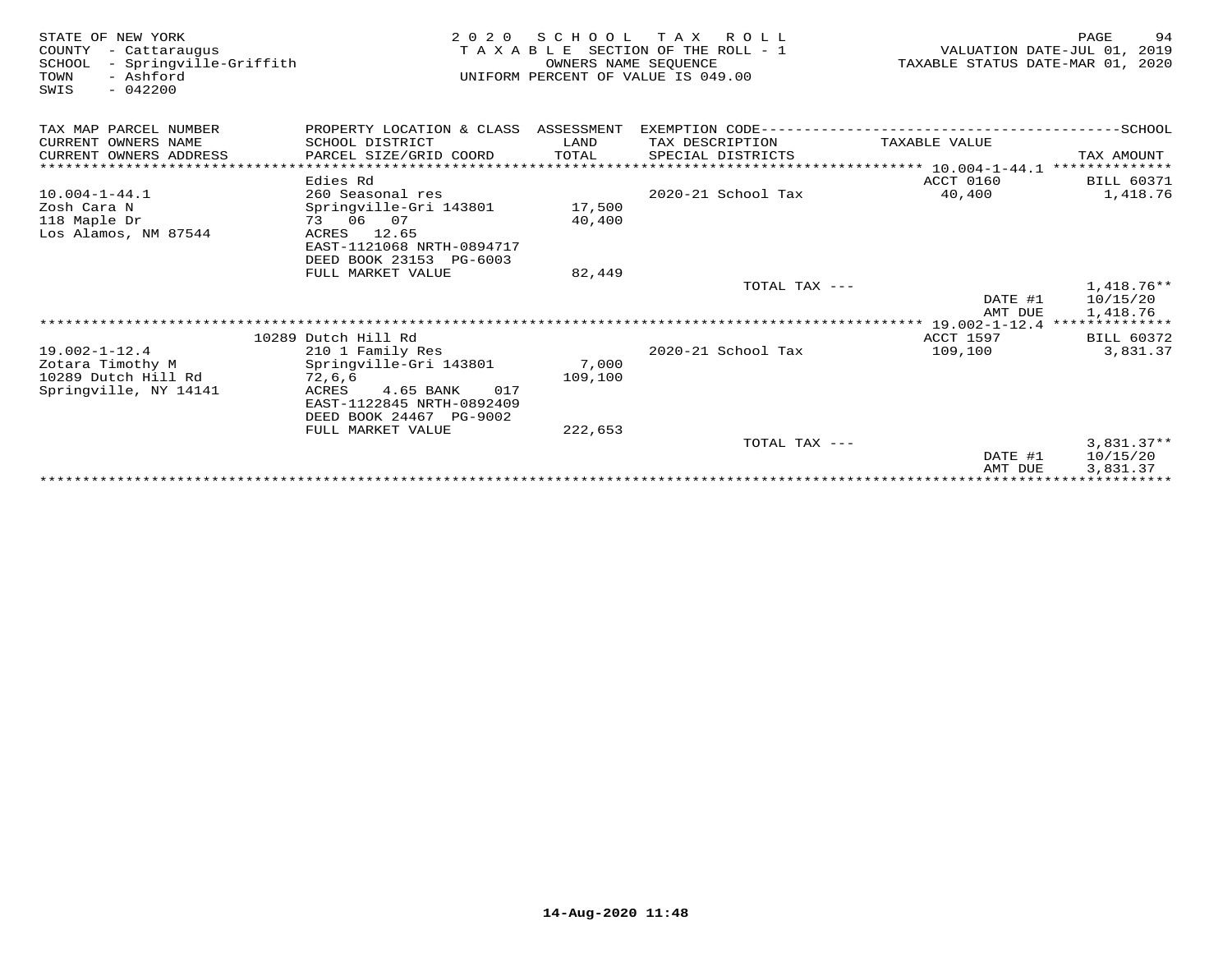|      | STATE OF NEW YORK             | 2020 SCHOOL TAX ROLL                  | 95<br>PAGE                       |
|------|-------------------------------|---------------------------------------|----------------------------------|
|      | COUNTY - Cattaraugus          | T A X A B L E SECTION OF THE ROLL - 1 | VALUATION DATE-JUL 01, 2019      |
|      | SCHOOL - Springville-Griffith |                                       | TAXABLE STATUS DATE-MAR 01, 2020 |
| TOWN | - Ashford                     | UNIFORM PERCENT OF VALUE IS 049.00    | RPS155/V04/L015                  |
| SWIS | $-042200$                     |                                       | CURRENT DATE 8/14/2020           |
|      |                               | ROLL SUB SECTION- - TOTALS            |                                  |

## \*\*\* S P E C I A L D I S T R I C T S U M M A R Y \*\*\*

| CODE | דת דפידף דת<br>NAME | TOTAL<br>PARCELS | <b>EXTENSION</b><br>TYPE | וא∩דפזאיםיז<br>ᄗᅏᇚ<br>VALUE | VALOREM<br>AP<br>LUE<br>TTA. | EXEMPT<br>AMOUNT | TAXABLE<br>VALUE | TOTAL<br>TAX           |
|------|---------------------|------------------|--------------------------|-----------------------------|------------------------------|------------------|------------------|------------------------|
|      | OT220 Omitted tax - |                  | $M \cap T$ $T \cap N$    | 1 2 1<br>n 9                |                              |                  |                  | $\pm 0^{\circ}$<br>121 |

#### \*\*\* S C H O O L D I S T R I C T S U M M A R Y \*\*\*

| CODE   | DISTRICT NAME                    | TOTAL<br>PARCELS | ASSESSED<br>LAND | ASSESSED<br>TOTAL | <b>EXEMPT</b><br>AMOUNT | TOTAL<br>TAXABLE |            |
|--------|----------------------------------|------------------|------------------|-------------------|-------------------------|------------------|------------|
|        |                                  |                  |                  |                   | STAR AMOUNT             | STAR TAXABLE     | TOTAL TAX  |
|        | Springville-Griffith             | 373              | 6287,660         | 22563,680         | 1399,410                | 21,164,270       |            |
| 143801 |                                  |                  |                  |                   | 3462,901                | 17,701,369       | 621,635.34 |
|        | $SUB - TO T AL$                  | 373              | 6287,660         | 22563,680         | 1399,410                | 21,164,270       |            |
|        | $S \cup B - T \cup T A L (CONT)$ |                  |                  |                   | 3462,901                | 17,701,369       | 621,635.34 |
|        |                                  |                  |                  |                   |                         |                  |            |
|        | TOTAL                            | 373              | 6287,660         | 22563,680         | 1399,410                | 21,164,270       |            |
|        | T O T A L (CONT)                 |                  |                  |                   | 3462,901                | 17,701,369       | 621,635.34 |

## \*\*\* S Y S T E M C O D E S S U M M A R Y \*\*\*

## NO SYSTEM EXEMPTIONS AT THIS LEVEL

## \*\*\* E X E M P T I O N S U M M A R Y \*\*\*

|       |             | TOTAL   |         |
|-------|-------------|---------|---------|
| CODE  | DESCRIPTION | PARCELS | SCHOOL  |
| 41120 | VETWAR CTS  | 23      | 133,725 |
| 41130 | VETCOM CTS  | 15      | 140,863 |
| 41140 | VETDIS CTS  | 13      | 174,625 |
| 41720 | AG DIST     | 33      | 518,006 |
| 41730 | AG DISTOUT  | 3       | 24,652  |
| 41800 | AGED C/T/S  | 3       | 100,653 |
|       |             |         |         |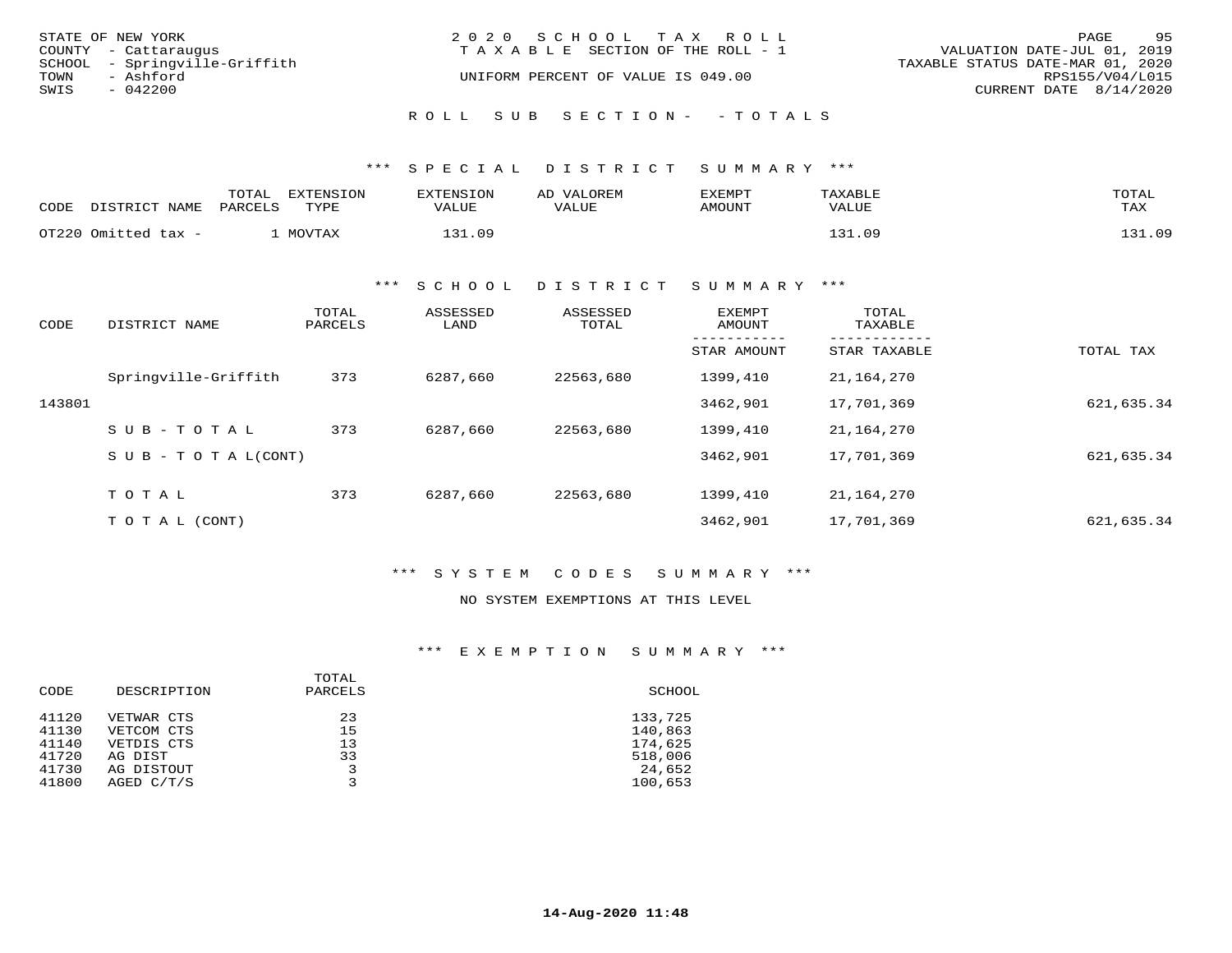| STATE OF NEW YORK             | 2020 SCHOOL TAX ROLL                  | 96<br>PAGE                       |
|-------------------------------|---------------------------------------|----------------------------------|
| COUNTY - Cattaraugus          | T A X A B L E SECTION OF THE ROLL - 1 | VALUATION DATE-JUL 01, 2019      |
| SCHOOL - Springville-Griffith |                                       | TAXABLE STATUS DATE-MAR 01, 2020 |
| TOWN<br>- Ashford             | UNIFORM PERCENT OF VALUE IS 049.00    | RPS155/V04/L015                  |
| SWIS<br>- 042200              |                                       | CURRENT DATE $8/14/2020$         |
|                               | ROLL SUB SECTION- - TOTALS            |                                  |

## \*\*\* E X E M P T I O N S U M M A R Y \*\*\*

| CODE  | DESCRIPTION  | TOTAL<br>PARCELS | SCHOOL   |
|-------|--------------|------------------|----------|
| 41804 | AGED S       | 10               | 232,236  |
| 41834 | ENH STAR     | 61               | 2000,764 |
| 41854 | BAS STAR     | 98               | 1462,137 |
| 41934 | Dis & Lim    | $\mathfrak{D}$   | 49,450   |
| 42100 | SILO T/C/S   | 3                | 12,000   |
| 49500 | SOLR $C/T/S$ |                  | 13,200   |
|       | TOTAL        | 265              | 4862,311 |

## \*\*\* G R A N D T O T A L S \*\*\*

| ROLL<br>SEC | DESCRIPTION                | TOTAL<br>PARCELS | ASSESSED<br>LAND | ASSESSED<br>TOTAL | <b>EXEMPT</b><br>AMOUNT | TOTAL<br>TAXABLE         | TOTAL<br>TAX         |
|-------------|----------------------------|------------------|------------------|-------------------|-------------------------|--------------------------|----------------------|
|             |                            |                  |                  |                   | STAR AMOUNT             | STAR TAXABLE             |                      |
|             | 2020-21 School Tax         |                  | 6287,660         | 22563,680         | 1,399,410<br>3462,901   | 21,164,270<br>17,701,369 | 621,635.34           |
|             | SPEC DIST TAXES<br>TAXABLE | 373              |                  |                   |                         |                          | 131.09<br>621,766.43 |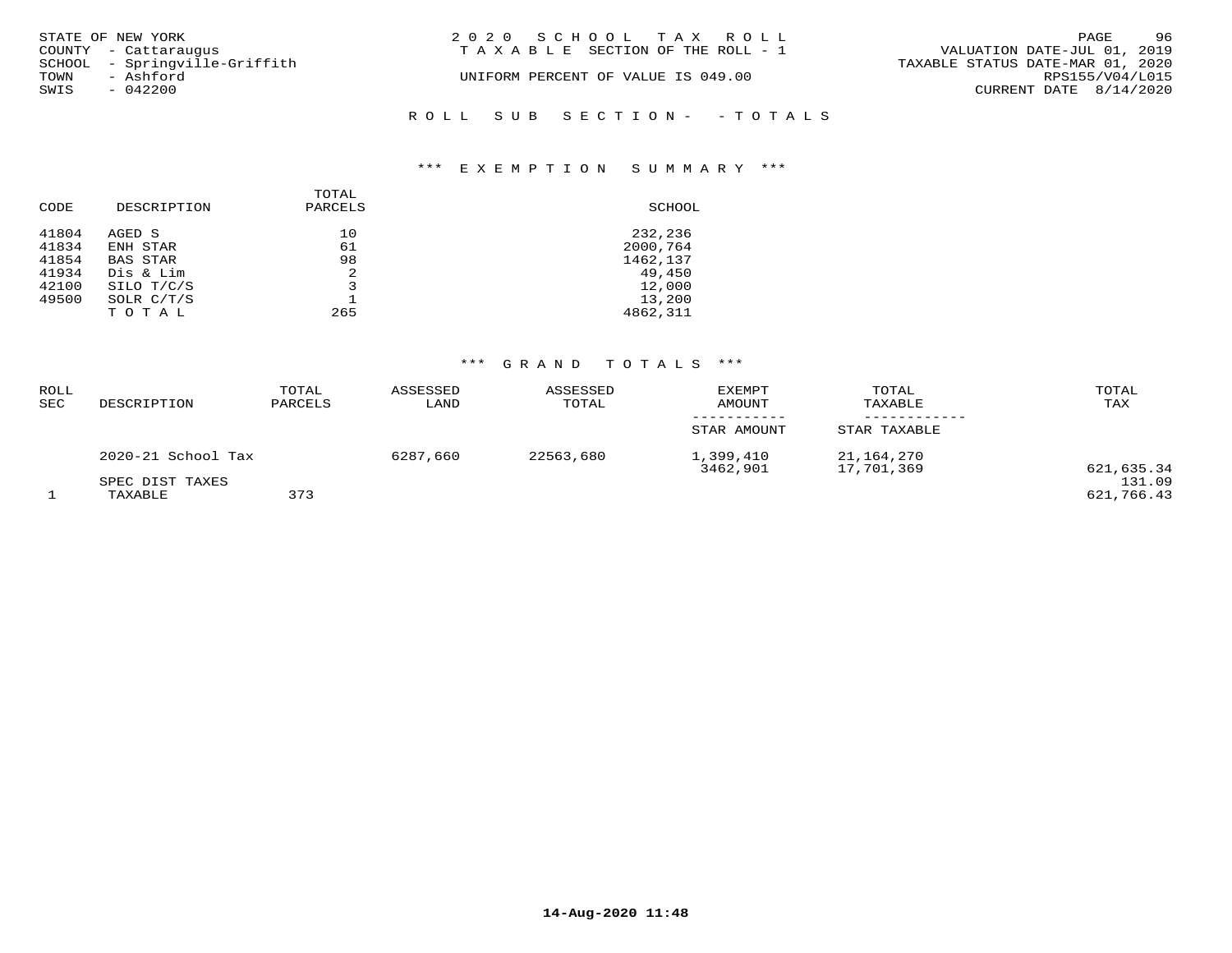| STATE OF NEW YORK<br>COUNTY - Cattaraugus<br>SCHOOL - Springville-Griffith<br>- Ashford<br>TOWN<br>SWIS<br>$-042200$ | 2 0 2 0                                                                                                                                                                     | SCHOOL                     | TAX ROLL<br>TAXABLE SECTION OF THE ROLL - 1<br>OWNERS NAME SEQUENCE<br>UNIFORM PERCENT OF VALUE IS 049.00 | SUB-SECT - 1 VALUATION DATE-JUL 01, 2019<br>TAXABLE STATUS DATE-MAR 01, 2020 | PAGE<br>97                          |
|----------------------------------------------------------------------------------------------------------------------|-----------------------------------------------------------------------------------------------------------------------------------------------------------------------------|----------------------------|-----------------------------------------------------------------------------------------------------------|------------------------------------------------------------------------------|-------------------------------------|
| TAX MAP PARCEL NUMBER<br>CURRENT OWNERS NAME<br>CURRENT OWNERS ADDRESS<br>***********************                    | SCHOOL DISTRICT<br>PARCEL SIZE/GRID COORD                                                                                                                                   | LAND<br>TOTAL              | TAX DESCRIPTION<br>SPECIAL DISTRICTS                                                                      | TAXABLE VALUE                                                                | TAX AMOUNT                          |
| $19.002 - 1 - 22.71$<br>A J Lease<br>42427 Mapletown Rd<br>Centerville, PA 15404                                     | 20787 Rachic #1<br>733 Gas well<br>Springville-Gri 143801<br>2018 MCF 449<br>31-009-20787<br>Rachic#1<br>ACRES<br>0.01<br>EAST-0473600 NRTH-0890000                         | $\Omega$<br>512            | 2020-21 School Tax                                                                                        | ACCT 1227<br>512                                                             | <b>BILL 60373</b><br>17.98          |
|                                                                                                                      | FULL MARKET VALUE                                                                                                                                                           | 1,045                      | TOTAL TAX ---                                                                                             | DATE #1                                                                      | $17.98**$<br>10/15/20               |
| $19.002 - 1 - 22.72$<br>A J Lease<br>42427 Mapletown Rd<br>Centerville, PA 15404                                     | 21786 Rachic #2<br>733 Gas well<br>Springville-Gri 143801<br>Mcf 449 (2018)<br>31-009-21786<br>Rachic #2<br>ACRES<br>0.01<br>EAST-0473600 NRTH-0890000<br>FULL MARKET VALUE | $\circ$<br>511<br>1,043    | 2020-21 School Tax                                                                                        | AMT DUE<br>ACCT 1282<br>511                                                  | 17.98<br><b>BILL 60374</b><br>17.95 |
|                                                                                                                      |                                                                                                                                                                             |                            | TOTAL TAX ---                                                                                             | DATE #1<br>AMT DUE                                                           | $17.95**$<br>10/15/20<br>17.95      |
| $10.003 - 2 - 15.1/1$<br>Arrowhead Resources<br>Grover Reifler<br>6763 Schwartz Rd<br>West Valley, NY 14171          | 11689 Blesy<br>733 Gas well<br>Springville-Gri 143801<br>2019 Mcf 802<br>31-009-11689<br>Blesy<br>ACRES<br>0.01<br>EAST-0467190 NRTH-0900470                                | $\mathbf 0$<br>914         | 2020-21 School Tax                                                                                        | ***************** 10.003-2-15.1/1 ************<br>ACCT 1235<br>914           | <b>BILL 60375</b><br>32.10          |
|                                                                                                                      | FULL MARKET VALUE                                                                                                                                                           | 1,865                      | TOTAL TAX ---                                                                                             | DATE #1<br>AMT DUE                                                           | $32.10**$<br>10/15/20<br>32.10      |
| $10.003 - 2 - 22.1$<br>Arrowhead Resources<br>Grover Reifler<br>6763 Swartz Rd<br>West Valley, NY 14171              | 12475 Schichtel #1<br>733 Gas well<br>Springville-Gri 143801<br>2019 Mcf 0<br>31-009-12475<br>Schichtel #1<br>ACRES<br>0.01<br>EAST-0463160 NRTH-0895950                    | $\mathbf 0$<br>$\mathbf 0$ | 2020-21 School Tax                                                                                        | *********** 10.003-2-22./1 **************<br>ACCT 1194<br>0.00               | <b>BILL 60376</b><br>0.00           |
|                                                                                                                      | FULL MARKET VALUE                                                                                                                                                           | $\mathbf 0$                | TOTAL TAX ---                                                                                             |                                                                              | $0.00**$                            |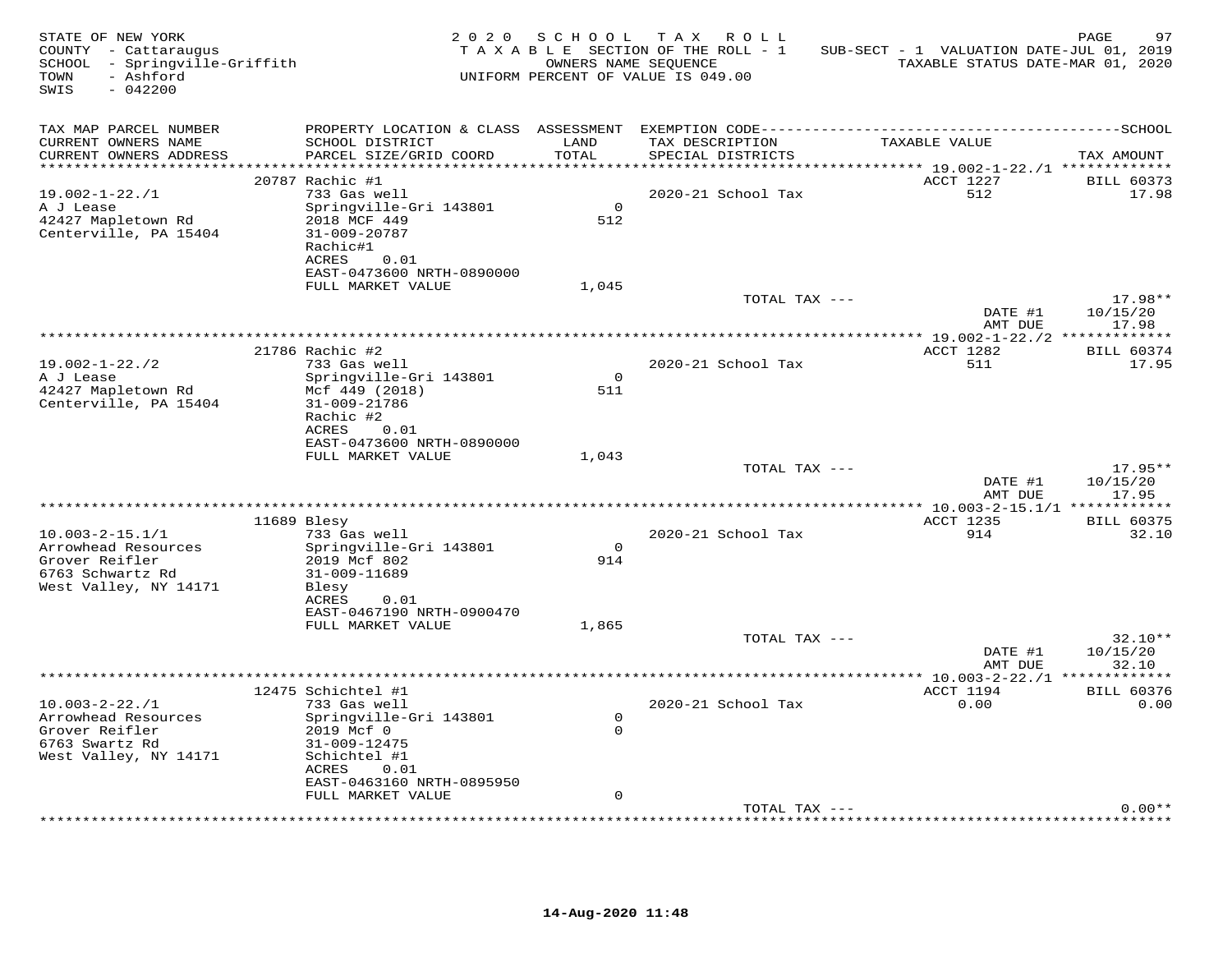| STATE OF NEW YORK<br>COUNTY<br>- Cattaraugus<br>- Springville-Griffith<br>SCHOOL<br>- Ashford<br>TOWN<br>$-042200$<br>SWIS | 2 0 2 0                                | SCHOOL<br>OWNERS NAME SEQUENCE | TAX ROLL<br>TAXABLE SECTION OF THE ROLL - 1<br>UNIFORM PERCENT OF VALUE IS 049.00 | SUB-SECT - 1 VALUATION DATE-JUL 01, 2019<br>TAXABLE STATUS DATE-MAR 01, 2020 | 98<br>PAGE        |
|----------------------------------------------------------------------------------------------------------------------------|----------------------------------------|--------------------------------|-----------------------------------------------------------------------------------|------------------------------------------------------------------------------|-------------------|
| TAX MAP PARCEL NUMBER                                                                                                      | PROPERTY LOCATION & CLASS ASSESSMENT   |                                |                                                                                   |                                                                              |                   |
| CURRENT OWNERS NAME                                                                                                        | SCHOOL DISTRICT                        | LAND                           | TAX DESCRIPTION                                                                   | TAXABLE VALUE                                                                |                   |
| CURRENT OWNERS ADDRESS                                                                                                     | PARCEL SIZE/GRID COORD                 | TOTAL                          | SPECIAL DISTRICTS                                                                 |                                                                              | TAX AMOUNT        |
| ************************                                                                                                   |                                        |                                |                                                                                   |                                                                              |                   |
|                                                                                                                            | 11723 Kelview #1                       |                                |                                                                                   | ACCT 1195                                                                    | <b>BILL 60377</b> |
| $10.004 - 1 - 2.71$                                                                                                        | 733 Gas well                           |                                | 2020-21 School Tax                                                                | 1,400                                                                        | 49.17             |
| Arrowhead Resources                                                                                                        | Springville-Gri 143801                 | $\Omega$                       |                                                                                   |                                                                              |                   |
| Grover Reifler                                                                                                             | 2019 Mcf 1228                          | 1,400                          |                                                                                   |                                                                              |                   |
| 6763 Schwartz Rd<br>West Valley, NY 14171                                                                                  | 31-009-11723<br>Kelview #1             |                                |                                                                                   |                                                                              |                   |
|                                                                                                                            | ACRES<br>0.01                          |                                |                                                                                   |                                                                              |                   |
|                                                                                                                            | EAST-0471640 NRTH-0900640              |                                |                                                                                   |                                                                              |                   |
|                                                                                                                            | FULL MARKET VALUE                      | 2,857                          |                                                                                   |                                                                              |                   |
|                                                                                                                            |                                        |                                | TOTAL TAX ---                                                                     |                                                                              | $49.17**$         |
|                                                                                                                            |                                        |                                |                                                                                   | DATE #1                                                                      | 10/15/20          |
|                                                                                                                            |                                        |                                |                                                                                   | AMT DUE                                                                      | 49.17             |
|                                                                                                                            |                                        |                                |                                                                                   |                                                                              |                   |
|                                                                                                                            | Watson Rd                              |                                |                                                                                   | <b>ACCT 1678</b>                                                             | <b>BILL 60378</b> |
| $3.004 - 2 - 1.71$                                                                                                         | 733 Gas well                           |                                | 2020-21 School Tax                                                                | 6                                                                            | 0.21              |
| PPP Future Development, Inc.<br>9489 Alexander Rd                                                                          | Springville-Gri 143801<br>Mcf 5 (2018) | $\circ$<br>6                   |                                                                                   |                                                                              |                   |
| Alexander, NY 14005                                                                                                        | Watson Rd                              |                                |                                                                                   |                                                                              |                   |
|                                                                                                                            | $31 - 009 - 25133$                     |                                |                                                                                   |                                                                              |                   |
|                                                                                                                            | FULL MARKET VALUE                      | 12                             |                                                                                   |                                                                              |                   |
|                                                                                                                            |                                        |                                | TOTAL TAX ---                                                                     |                                                                              | $0.21**$          |
|                                                                                                                            |                                        |                                |                                                                                   | DATE #1                                                                      | 10/15/20          |
|                                                                                                                            |                                        |                                |                                                                                   | AMT DUE                                                                      | 0.21              |
|                                                                                                                            |                                        |                                |                                                                                   |                                                                              |                   |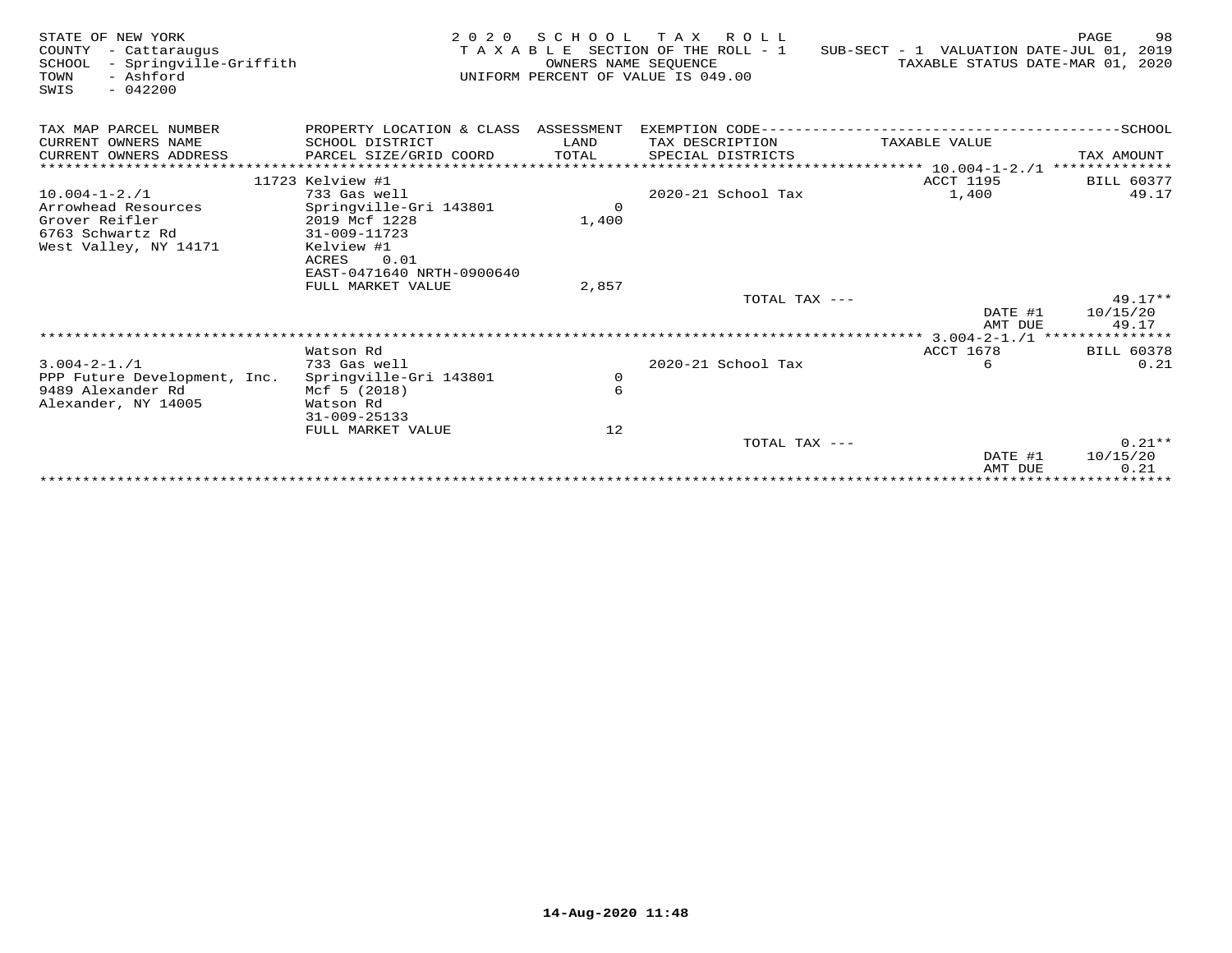|      | STATE OF NEW YORK             | 2020 SCHOOL TAX ROLL |  |                                 |                                          |                                  |                        | PAGE | -99 |
|------|-------------------------------|----------------------|--|---------------------------------|------------------------------------------|----------------------------------|------------------------|------|-----|
|      | COUNTY - Cattaraugus          |                      |  | TAXABLE SECTION OF THE ROLL - 1 | SUB-SECT - 1 VALUATION DATE-JUL 01, 2019 |                                  |                        |      |     |
|      | SCHOOL - Springville-Griffith |                      |  |                                 |                                          | TAXABLE STATUS DATE-MAR 01, 2020 |                        |      |     |
| TOWN | - Ashford                     |                      |  |                                 |                                          |                                  | RPS155/V04/L015        |      |     |
| SWIS | $-042200$                     |                      |  |                                 |                                          |                                  | CURRENT DATE 8/14/2020 |      |     |
|      |                               |                      |  |                                 |                                          |                                  |                        |      |     |

## R O L L S U B S E C T I O N - 1 - T O T A L S

## \*\*\* S P E C I A L D I S T R I C T S U M M A R Y \*\*\*

|      |              | ---- | ח 77 | F.N.S              | ΑL | דסMדאי        |       | $m \wedge m \wedge n$ |
|------|--------------|------|------|--------------------|----|---------------|-------|-----------------------|
| CODE | - --<br>NAME | 'AKV | TVDF | <b>TTT</b><br>ALUE |    | <b>MOTIN'</b> | T T T | ГAX                   |

### NO SPECIAL DISTRICTS AT THIS LEVEL

\*\*\* S C H O O L D I S T R I C T S U M M A R Y \*\*\*

| CODE   | DISTRICT NAME                    | TOTAL<br>PARCELS | ASSESSED<br>LAND | ASSESSED<br>TOTAL | EXEMPT<br>AMOUNT | TOTAL<br>TAXABLE |           |
|--------|----------------------------------|------------------|------------------|-------------------|------------------|------------------|-----------|
|        |                                  |                  |                  |                   | STAR AMOUNT      | STAR TAXABLE     | TOTAL TAX |
|        | Springville-Griffith             | 6                |                  | 3,343             |                  | 3,343            |           |
| 143801 |                                  |                  |                  |                   |                  | 3,343            | 117.41    |
|        | SUB-TOTAL                        | 6                |                  | 3,343             |                  | 3,343            |           |
|        | $S \cup B - T \cup T A L (CONT)$ |                  |                  |                   |                  | 3,343            | 117.41    |
|        | TOTAL                            | 6                |                  | 3,343             |                  | 3,343            |           |
|        | TO TAL (CONT)                    |                  |                  |                   |                  | 3,343            | 117.41    |

\*\*\* S Y S T E M C O D E S S U M M A R Y \*\*\*

NO SYSTEM EXEMPTIONS AT THIS LEVEL

\*\*\* E X E M P T I O N S U M M A R Y \*\*\*

NO EXEMPTIONS AT THIS LEVEL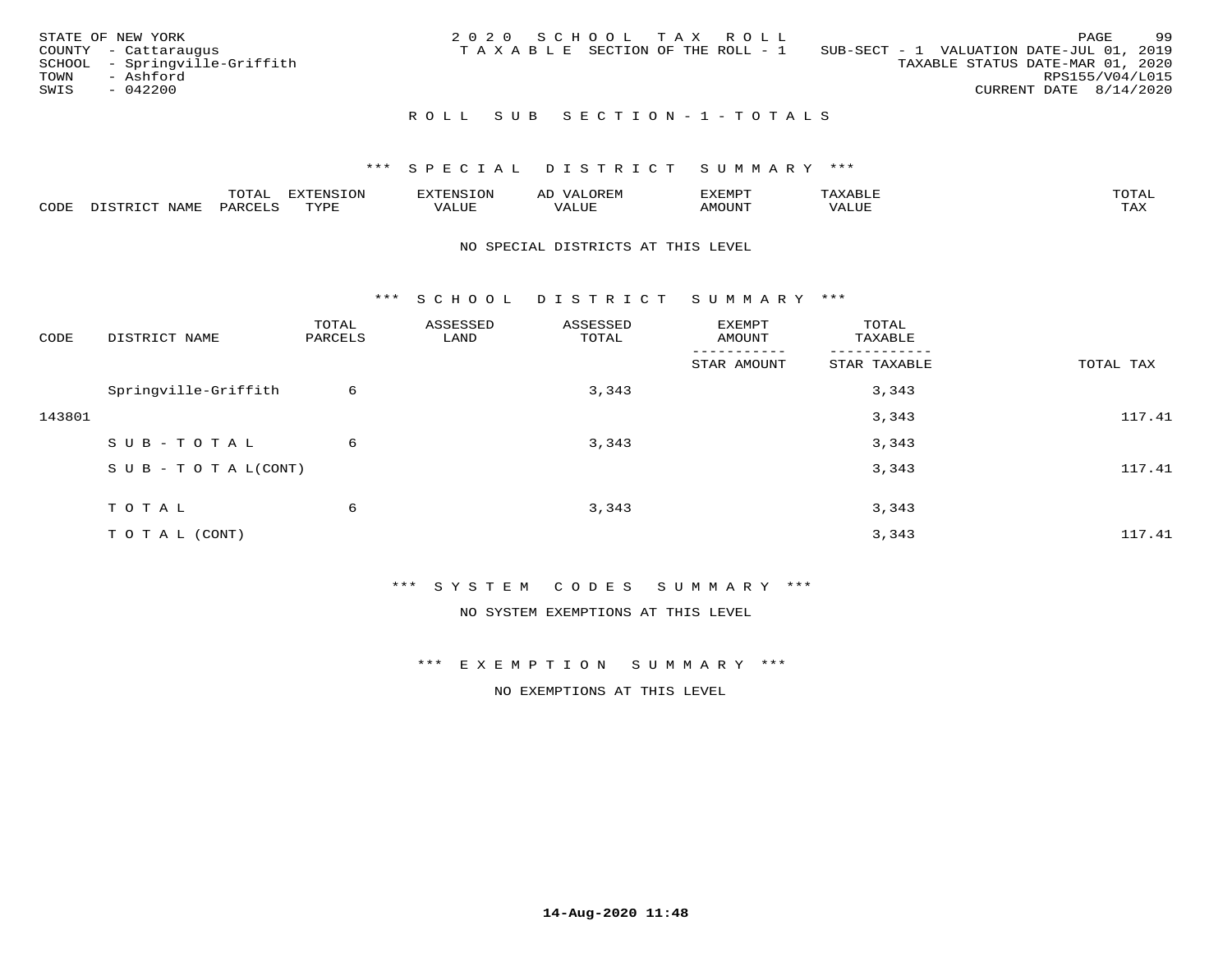| STATE OF NEW YORK<br>COUNTY - Cattaraugus<br>SCHOOL - Springville-Griffith<br>TOWN<br>- Ashford<br>SWIS<br>$-042200$ | 2020 SCHOOL TAX ROLL<br>SUB-SECT - 1 VALUATION DATE-JUL 01, 2019<br>T A X A B L E SECTION OF THE ROLL - 1<br>TAXABLE STATUS DATE-MAR 01, 2020<br>CURRENT DATE $8/14/2020$ | 100<br>PAGE<br>RPS155/V04/L015 |
|----------------------------------------------------------------------------------------------------------------------|---------------------------------------------------------------------------------------------------------------------------------------------------------------------------|--------------------------------|
|                                                                                                                      | ROLL SUB SECTION-1-TOTALS                                                                                                                                                 |                                |

# \*\*\* G R A N D T O T A L S \*\*\*

| ROLL<br>SEC | DESCRIPTION                | TOTAL<br>PARCELS | ASSESSED<br>LAND | ASSESSED<br>TOTAL | <b>EXEMPT</b><br><b>AMOUNT</b> | TOTAL<br>TAXABLE | TOTAL<br>TAX |
|-------------|----------------------------|------------------|------------------|-------------------|--------------------------------|------------------|--------------|
|             |                            |                  |                  |                   | STAR AMOUNT                    | STAR TAXABLE     |              |
|             | 2020-21 School Tax         |                  |                  | 3,343             |                                | 3,343<br>3,343   | 117.41       |
|             | SPEC DIST TAXES<br>TAXABLE |                  |                  |                   |                                |                  | 117.41       |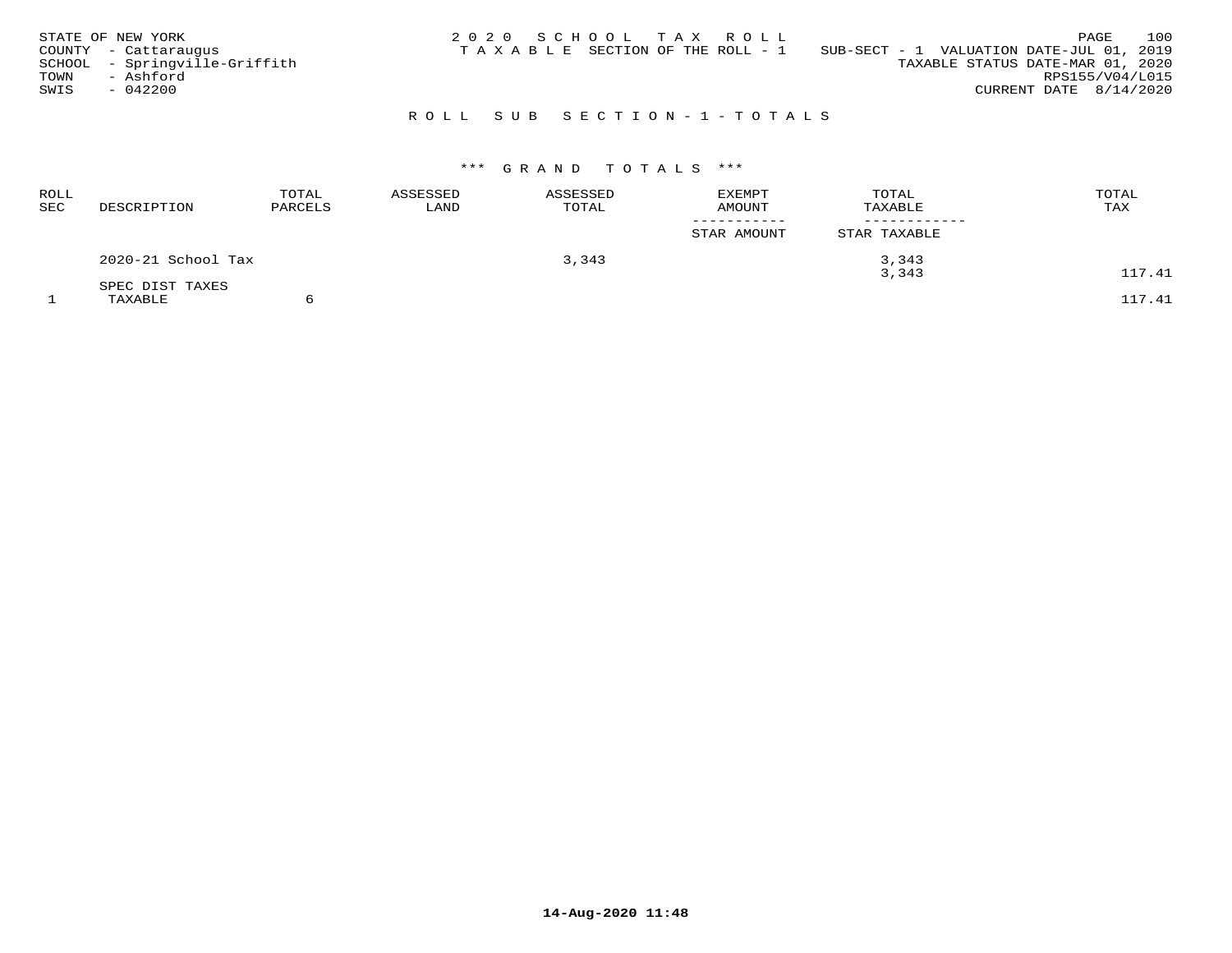| STATE OF NEW YORK             | 2020 SCHOOL TAX ROLL                  | 101<br>PAGE                      |
|-------------------------------|---------------------------------------|----------------------------------|
| COUNTY - Cattaraugus          | T A X A B L E SECTION OF THE ROLL - 1 | VALUATION DATE-JUL 01, 2019      |
| SCHOOL - Sprinqville-Griffith |                                       | TAXABLE STATUS DATE-MAR 01, 2020 |
| TOWN<br>- Ashford             |                                       | RPS155/V04/L015                  |
| SWIS<br>$-042200$             |                                       | CURRENT DATE 8/14/2020           |
|                               |                                       |                                  |
|                               |                                       |                                  |

# ROLL SECTION TOTALS

## \*\*\* SPECIAL DISTRICT SUMMARY \*\*\*

| CODE | דת <b>דפיד</b><br>NAME. | TOTAL<br>PARCELS | <b>EXTENSION</b><br>TYPE | <b>EXTENSION</b><br>VALUE | VALOREM<br>AD.<br>VALUE | EXEMPT<br>AMOUNT | TAXABLE<br>VALUE | TOTAL<br>TAX           |
|------|-------------------------|------------------|--------------------------|---------------------------|-------------------------|------------------|------------------|------------------------|
|      | OT220 Omitted tax -     |                  | MOVTAX                   | .09                       |                         |                  | 21<br>ng         | $21.0^{\circ}$<br>' 31 |

#### \*\*\* S C H O O L D I S T R I C T S U M M A R Y \*\*\*

| CODE   | DISTRICT NAME                    | TOTAL<br>PARCELS | ASSESSED<br>LAND | ASSESSED<br>TOTAL | <b>EXEMPT</b><br>AMOUNT | TOTAL<br>TAXABLE |            |
|--------|----------------------------------|------------------|------------------|-------------------|-------------------------|------------------|------------|
|        |                                  |                  |                  |                   | STAR AMOUNT             | STAR TAXABLE     | TOTAL TAX  |
|        | Springville-Griffith             | 379              | 6287,660         | 22567,023         | 1399,410                | 21,167,613       |            |
| 143801 |                                  |                  |                  |                   | 3462,901                | 17,704,712       | 621,752.75 |
|        | $SUB - TO TAL$                   | 379              | 6287,660         | 22567,023         | 1399,410                | 21,167,613       |            |
|        | $S \cup B - T \cup T A L (CONT)$ |                  |                  |                   | 3462,901                | 17,704,712       | 621,752.75 |
|        |                                  |                  |                  |                   |                         |                  |            |
|        | TOTAL                            | 379              | 6287,660         | 22567,023         | 1399,410                | 21,167,613       |            |
|        | T O T A L (CONT)                 |                  |                  |                   | 3462,901                | 17,704,712       | 621,752.75 |

## \*\*\* S Y S T E M C O D E S S U M M A R Y \*\*\*

#### NO SYSTEM EXEMPTIONS AT THIS LEVEL

## \*\*\* E X E M P T I O N S U M M A R Y \*\*\*

| CODE  | DESCRIPTION | TOTAL<br>PARCELS | SCHOOL  |
|-------|-------------|------------------|---------|
| 41120 | VETWAR CTS  | 23               | 133,725 |
| 41130 | VETCOM CTS  | 15               | 140,863 |
| 41140 | VETDIS CTS  | 13               | 174,625 |
| 41720 | AG DIST     | 33               | 518,006 |
| 41730 | AG DISTOUT  | 3                | 24,652  |
| 41800 | AGED C/T/S  | 3                | 100,653 |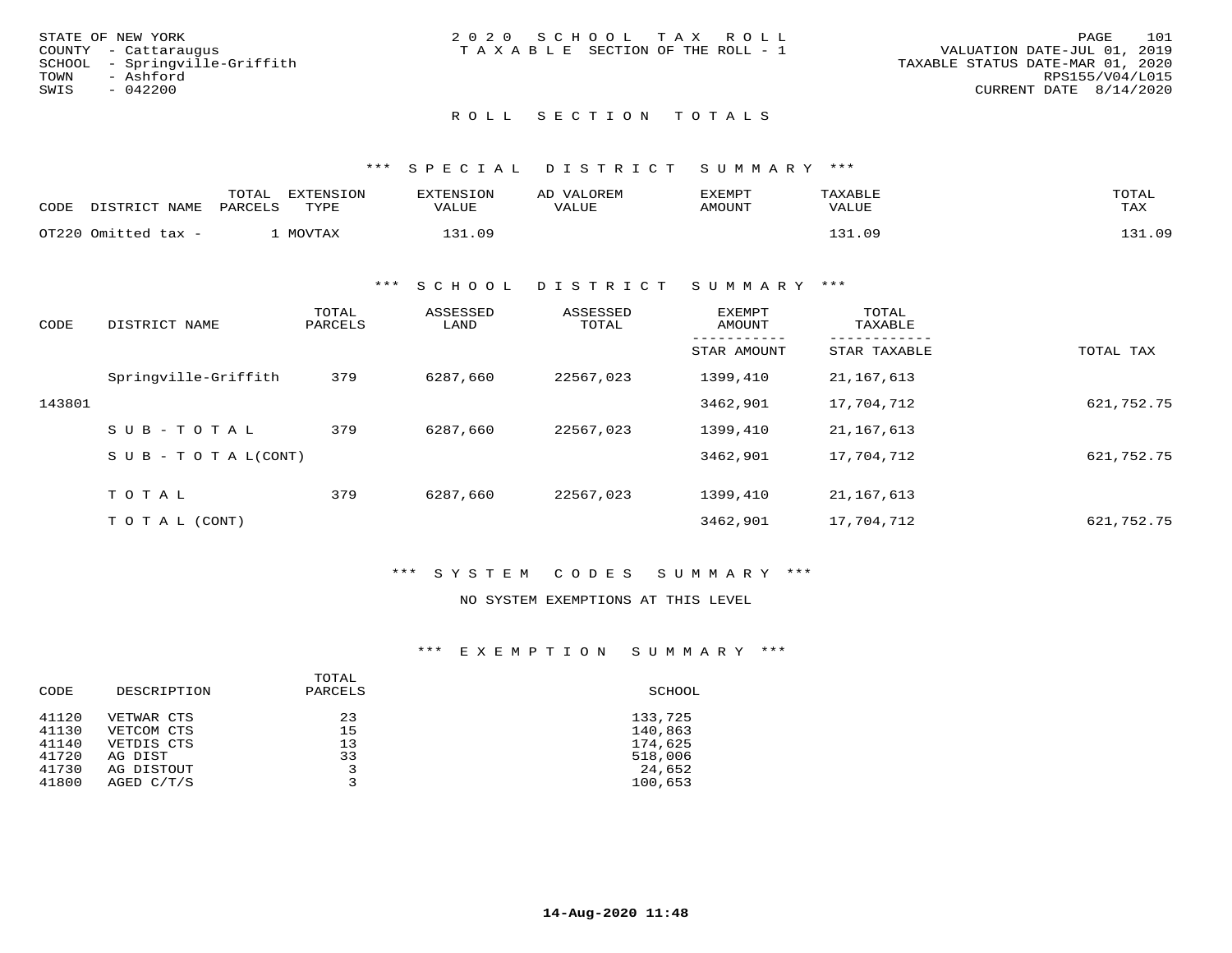| STATE OF NEW YORK             | 2020 SCHOOL TAX ROLL            | 102<br>PAGE                      |
|-------------------------------|---------------------------------|----------------------------------|
| COUNTY - Cattaraugus          | TAXABLE SECTION OF THE ROLL - 1 | VALUATION DATE-JUL 01, 2019      |
| SCHOOL - Springville-Griffith |                                 | TAXABLE STATUS DATE-MAR 01, 2020 |
| TOWN<br>- Ashford             |                                 | RPS155/V04/L015                  |
| SWIS<br>- 042200              |                                 | CURRENT DATE 8/14/2020           |
|                               |                                 |                                  |
|                               | ROLL SECTION TOTALS             |                                  |

# \*\*\* E X E M P T I O N S U M M A R Y \*\*\*

| DESCRIPTION     | PARCELS | SCHOOL   |
|-----------------|---------|----------|
| AGED S          | 10      | 232,236  |
| ENH STAR        | 61      | 2000,764 |
| <b>BAS STAR</b> | 98      | 1462,137 |
| Dis & Lim       | 2       | 49,450   |
| SILO T/C/S      | 3       | 12,000   |
| SOLR $C/T/S$    |         | 13,200   |
| TOTAL           | 265     | 4862,311 |
|                 |         | TOTAL    |

## \*\*\* G R A N D T O T A L S \*\*\*

| ROLL<br>SEC | DESCRIPTION                | TOTAL<br>PARCELS | ASSESSED<br>LAND | ASSESSED<br>TOTAL | <b>EXEMPT</b><br>AMOUNT | TOTAL<br>TAXABLE         | TOTAL<br>TAX         |
|-------------|----------------------------|------------------|------------------|-------------------|-------------------------|--------------------------|----------------------|
|             |                            |                  |                  |                   | STAR AMOUNT             | STAR TAXABLE             |                      |
|             | 2020-21 School Tax         |                  | 6287,660         | 22567,023         | 1,399,410<br>3462,901   | 21,167,613<br>17,704,712 | 621,752.75           |
|             | SPEC DIST TAXES<br>TAXABLE | 379              |                  |                   |                         |                          | 131.09<br>621,883.84 |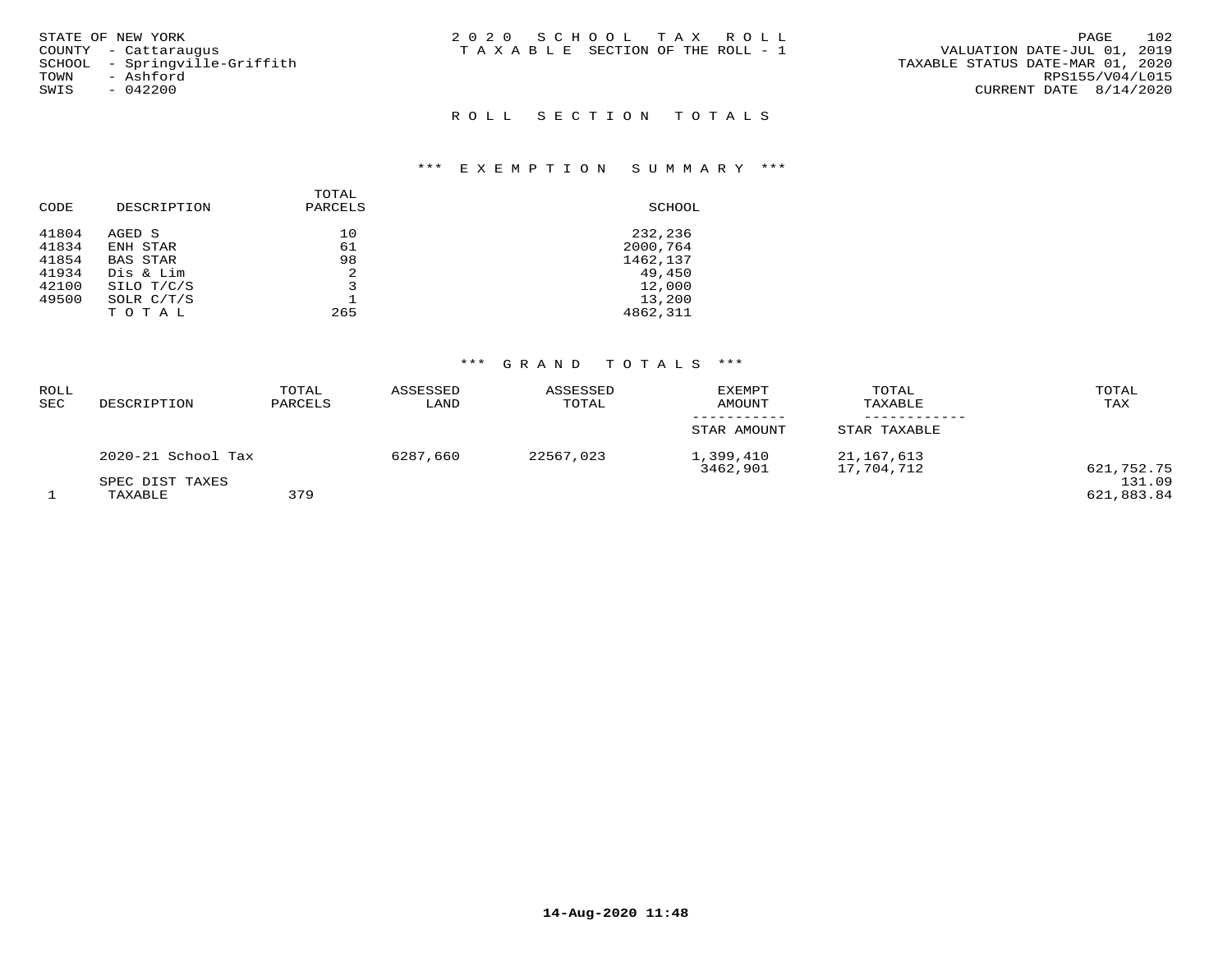| STATE OF NEW YORK<br>COUNTY<br>- Cattaraugus<br>- Springville-Griffith<br>SCHOOL<br>- Ashford<br>TOWN<br>$-042200$<br>SWIS | 2 0 2 0                                                                            | SCHOOL<br>OWNERS NAME SEOUENCE | T A X<br>R O L L<br>SPECIAL FRANCHISE SECTION OF THE ROLL - 5<br>UNIFORM PERCENT OF VALUE IS 049.00 | VALUATION DATE-JUL 01, 2019<br>TAXABLE STATUS DATE-MAR 01, 2020 | 103<br>PAGE                        |
|----------------------------------------------------------------------------------------------------------------------------|------------------------------------------------------------------------------------|--------------------------------|-----------------------------------------------------------------------------------------------------|-----------------------------------------------------------------|------------------------------------|
| TAX MAP PARCEL NUMBER                                                                                                      | PROPERTY LOCATION & CLASS ASSESSMENT                                               |                                |                                                                                                     |                                                                 |                                    |
| CURRENT OWNERS NAME<br>CURRENT OWNERS ADDRESS                                                                              | SCHOOL DISTRICT<br>PARCEL SIZE/GRID COORD                                          | LAND<br>TOTAL                  | TAX DESCRIPTION<br>SPECIAL DISTRICTS                                                                | TAXABLE VALUE                                                   | TAX AMOUNT                         |
| ***********************                                                                                                    | Special Franchise                                                                  |                                |                                                                                                     | <b>ACCT 1051</b>                                                | <b>BILL 60379</b>                  |
| 522.000-9918-618.750/188<br>Citizens Telecom Uci Services<br>Tax Dept<br>c/o Duff & Phelps LLC                             | 866 Telephone<br>Springville-Gri 143801<br>TOWN OF ASHFORD<br>.01 SPRINGVILLE (GI) | $\Omega$<br>2,677              | 2020-21 School Tax                                                                                  | 2,677                                                           | 94.01                              |
| PO Box 2629<br>Addison, TX 75001                                                                                           | FULL MARKET VALUE                                                                  | 5,463                          |                                                                                                     |                                                                 |                                    |
|                                                                                                                            |                                                                                    |                                | TOTAL TAX ---                                                                                       | DATE #1<br>AMT DUE                                              | 94.01**<br>10/15/20<br>94.01       |
|                                                                                                                            | Special Franchise                                                                  |                                |                                                                                                     | 522.000-9905-638.000/188 ***                                    | <b>BILL 60380</b>                  |
| 522.000-9905-638.000/188<br>Empire Long Distance                                                                           | 866 Telephone<br>Springville-Gri 143801                                            | $\Omega$                       | 2020-21 School Tax                                                                                  | 23,952                                                          | 841.14                             |
| 34 Main St<br>Plattsburgh, NY 14873                                                                                        | FULL MARKET VALUE                                                                  | 23,952<br>48,882               |                                                                                                     |                                                                 |                                    |
|                                                                                                                            |                                                                                    |                                | TOTAL TAX ---                                                                                       |                                                                 | 841.14**                           |
|                                                                                                                            |                                                                                    |                                |                                                                                                     | DATE #1                                                         | 10/15/20                           |
| *****************************                                                                                              |                                                                                    |                                |                                                                                                     | AMT DUE                                                         | 841.14                             |
|                                                                                                                            |                                                                                    |                                |                                                                                                     |                                                                 |                                    |
| 522.000-9905-911.970/188                                                                                                   | Special Franchise<br>835 Cable tv                                                  |                                | 2020-21 School Tax                                                                                  | 14,343                                                          | <b>BILL 60381</b><br>503.70        |
| Time Warner-Buffalo                                                                                                        | Springville-Gri 143801                                                             | $\Omega$                       |                                                                                                     |                                                                 |                                    |
| PO Box 7467<br>Charlotte, NC 28241-7467                                                                                    | FULL MARKET VALUE                                                                  | 14,343<br>29,271               |                                                                                                     |                                                                 |                                    |
|                                                                                                                            |                                                                                    |                                | TOTAL TAX ---                                                                                       |                                                                 | $503.70**$                         |
|                                                                                                                            |                                                                                    |                                |                                                                                                     | DATE #1<br>AMT DUE                                              | 10/15/20<br>503.70                 |
|                                                                                                                            |                                                                                    |                                |                                                                                                     | 522.000-9918-631.900/188 ***                                    |                                    |
|                                                                                                                            | Special Franchise                                                                  |                                |                                                                                                     | ACCT 0888                                                       | <b>BILL 60382</b>                  |
| 522.000-9918-631.900/188                                                                                                   | 866 Telephone                                                                      |                                | 2020-21 School Tax                                                                                  | 28,807                                                          | 1,011.64                           |
| Verizon New York Inc                                                                                                       | Springville-Gri 143801                                                             | $\Omega$                       |                                                                                                     |                                                                 |                                    |
| PO Box 2749<br>Addison, TX 75001                                                                                           | TOWN OF ASHFORD<br>.69 SPRINGVILLE (GI)                                            | 28,807                         |                                                                                                     |                                                                 |                                    |
|                                                                                                                            | FULL MARKET VALUE                                                                  | 58,790                         |                                                                                                     |                                                                 |                                    |
|                                                                                                                            |                                                                                    |                                | TOTAL TAX ---                                                                                       | DATE #1<br>AMT DUE                                              | 1,011.64**<br>10/15/20<br>1,011.64 |
|                                                                                                                            |                                                                                    |                                |                                                                                                     |                                                                 |                                    |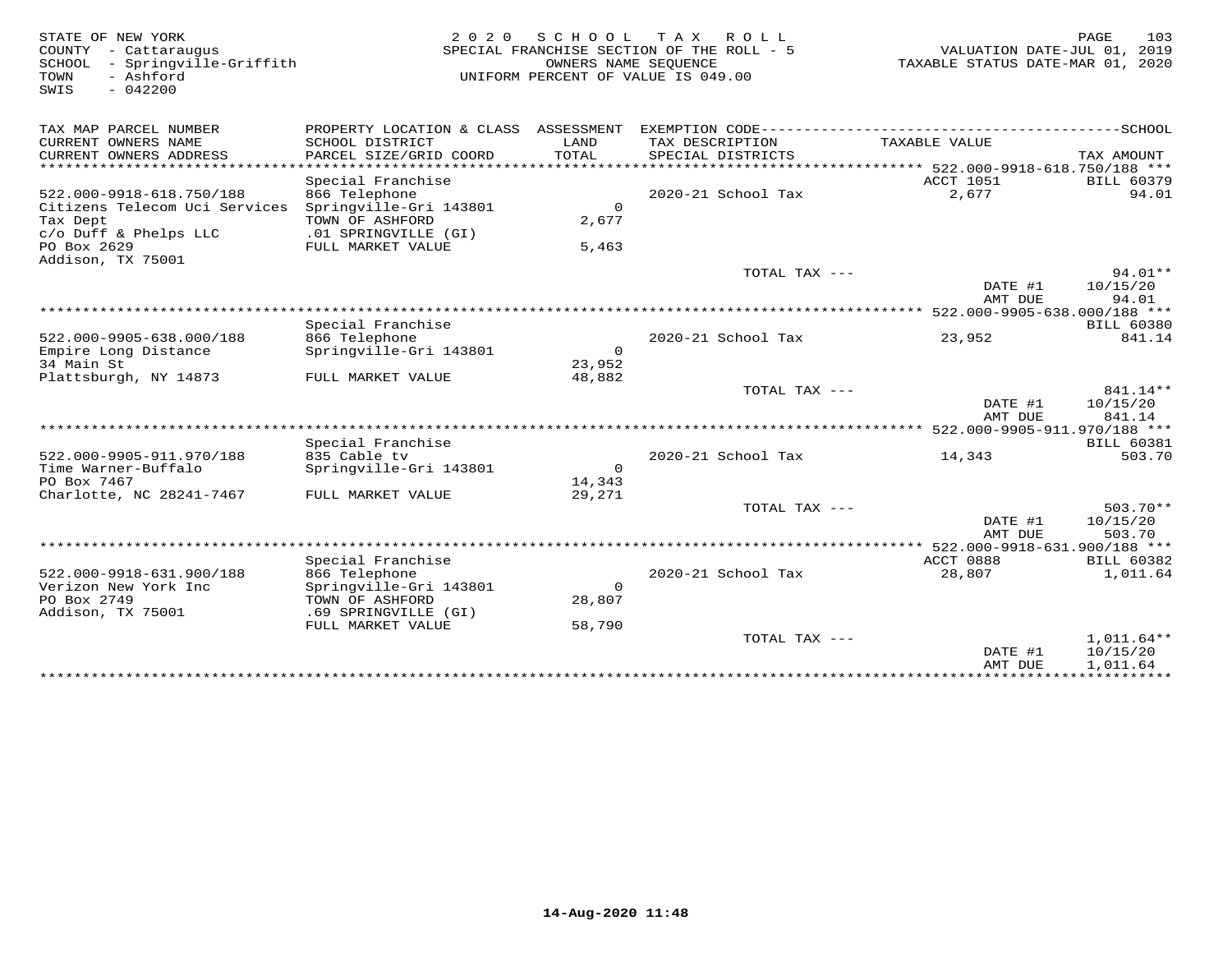| STATE OF NEW YORK<br>COUNTY - Cattaraugus<br>SCHOOL - Springville-Griffith<br>- Ashford<br>TOWN<br>SWIS<br>$-042200$ | 2020 SCHOOL TAX ROLL<br>SPECIAL FRANCHISE SECTION OF THE ROLL - 5 | 104<br>PAGE<br>VALUATION DATE-JUL 01, 2019<br>TAXABLE STATUS DATE-MAR 01, 2020<br>RPS155/V04/L015<br>CURRENT DATE 8/14/2020 |
|----------------------------------------------------------------------------------------------------------------------|-------------------------------------------------------------------|-----------------------------------------------------------------------------------------------------------------------------|
|                                                                                                                      | ROLL SUB SECTION- - TOTALS                                        |                                                                                                                             |

## \*\*\* S P E C I A L D I S T R I C T S U M M A R Y \*\*\*

|      |                              | ™∩m⊼<br>----                    | EXTENSION | . ENSION         | ΑL<br>$\cdots$ | דפוא:TXF<br>ـالمىتىدە |                | TOTAL |
|------|------------------------------|---------------------------------|-----------|------------------|----------------|-----------------------|----------------|-------|
| CODE | TTATAT<br>$-mm + am$<br>NAME | $\lambda$ DORT $\alpha$<br>'ARL | TVDF      | ** * ***<br>ALUE | 'ALUL          | <b>MOUNT</b>          | 77T<br>1 U J F | TAX   |

#### NO SPECIAL DISTRICTS AT THIS LEVEL

\*\*\* S C H O O L D I S T R I C T S U M M A R Y \*\*\*

| CODE   | DISTRICT NAME                    | TOTAL<br>PARCELS | ASSESSED<br>LAND | ASSESSED<br>TOTAL | EXEMPT<br>AMOUNT | TOTAL<br>TAXABLE |           |
|--------|----------------------------------|------------------|------------------|-------------------|------------------|------------------|-----------|
|        |                                  |                  |                  |                   | STAR AMOUNT      | STAR TAXABLE     | TOTAL TAX |
|        | Springville-Griffith             | 4                |                  | 69,779            |                  | 69,779           |           |
| 143801 |                                  |                  |                  |                   |                  | 69,779           | 2,450.49  |
|        | SUB-TOTAL                        | 4                |                  | 69,779            |                  | 69,779           |           |
|        | $S \cup B - T \cup T A L (CONT)$ |                  |                  |                   |                  | 69,779           | 2,450.49  |
|        | T O T A L                        | 4                |                  | 69,779            |                  | 69,779           |           |
|        | T O T A L (CONT)                 |                  |                  |                   |                  | 69,779           | 2,450.49  |

\*\*\* S Y S T E M C O D E S S U M M A R Y \*\*\*

NO SYSTEM EXEMPTIONS AT THIS LEVEL

\*\*\* E X E M P T I O N S U M M A R Y \*\*\*

NO EXEMPTIONS AT THIS LEVEL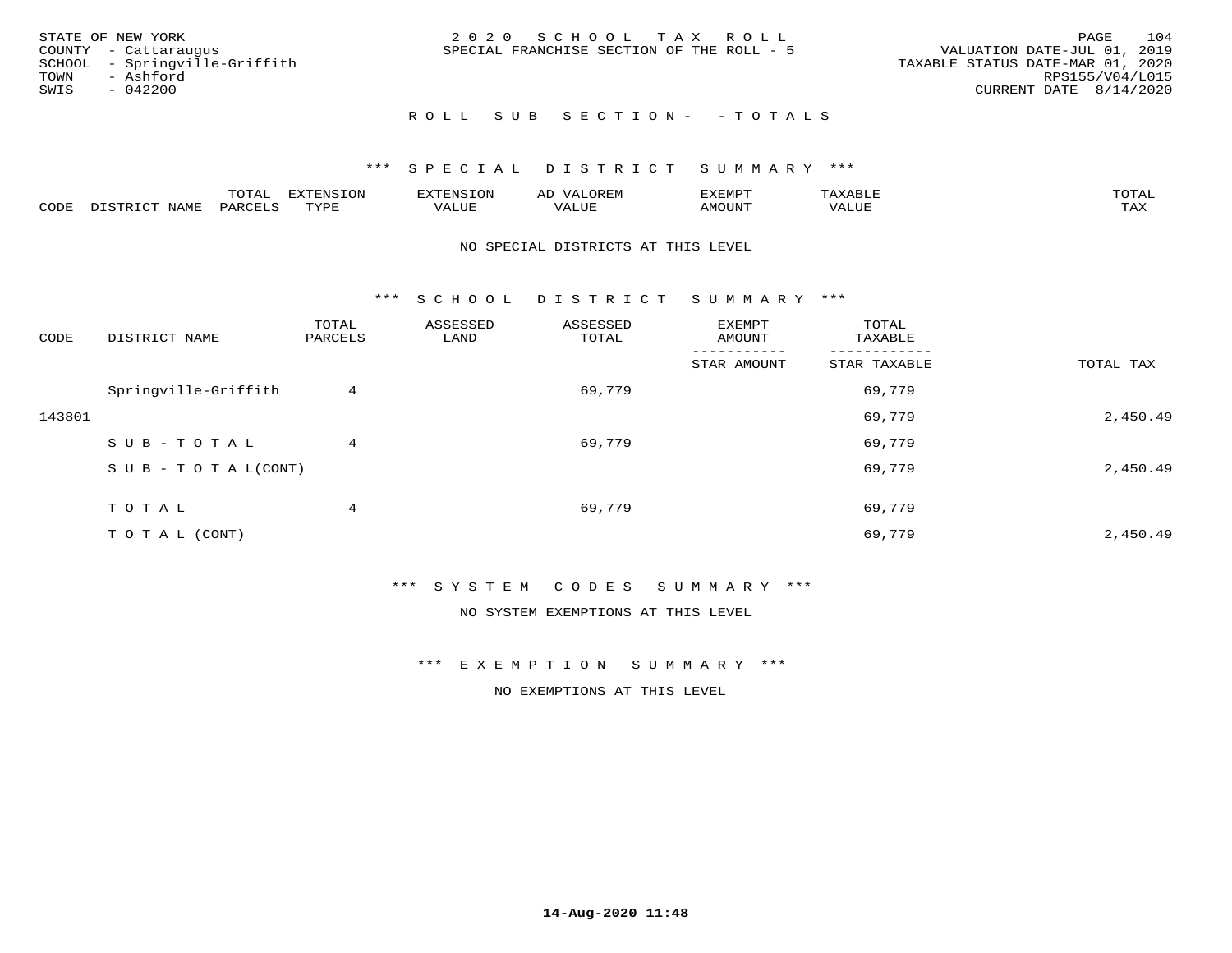| STATE OF NEW YORK<br>COUNTY - Cattaraugus<br>SCHOOL - Springville-Griffith<br>- Ashford<br>TOWN<br>SWIS<br>- 042200 | 2020 SCHOOL TAX ROLL<br>SPECIAL FRANCHISE SECTION OF THE ROLL - 5 | 105<br>PAGE<br>VALUATION DATE-JUL 01, 2019<br>TAXABLE STATUS DATE-MAR 01, 2020<br>RPS155/V04/L015<br>CURRENT DATE $8/14/2020$ |
|---------------------------------------------------------------------------------------------------------------------|-------------------------------------------------------------------|-------------------------------------------------------------------------------------------------------------------------------|
|                                                                                                                     | ROLL SUB SECTION- - TOTALS                                        |                                                                                                                               |

## \*\*\* G R A N D T O T A L S \*\*\*

| ROLL<br>SEC | DESCRIPTION        | TOTAL<br>PARCELS | ASSESSED<br>LAND | ASSESSED<br>TOTAL | <b>EXEMPT</b><br>AMOUNT | TOTAL<br>TAXABLE | TOTAL<br>TAX |
|-------------|--------------------|------------------|------------------|-------------------|-------------------------|------------------|--------------|
|             |                    |                  |                  |                   | STAR AMOUNT             | STAR TAXABLE     |              |
|             | 2020-21 School Tax |                  |                  | 69,779            |                         | 69,779           |              |
|             | SPEC DIST TAXES    |                  |                  |                   |                         | 69,779           | 2,450.49     |

5 SPECIAL FRANCHISE 4 2,450.49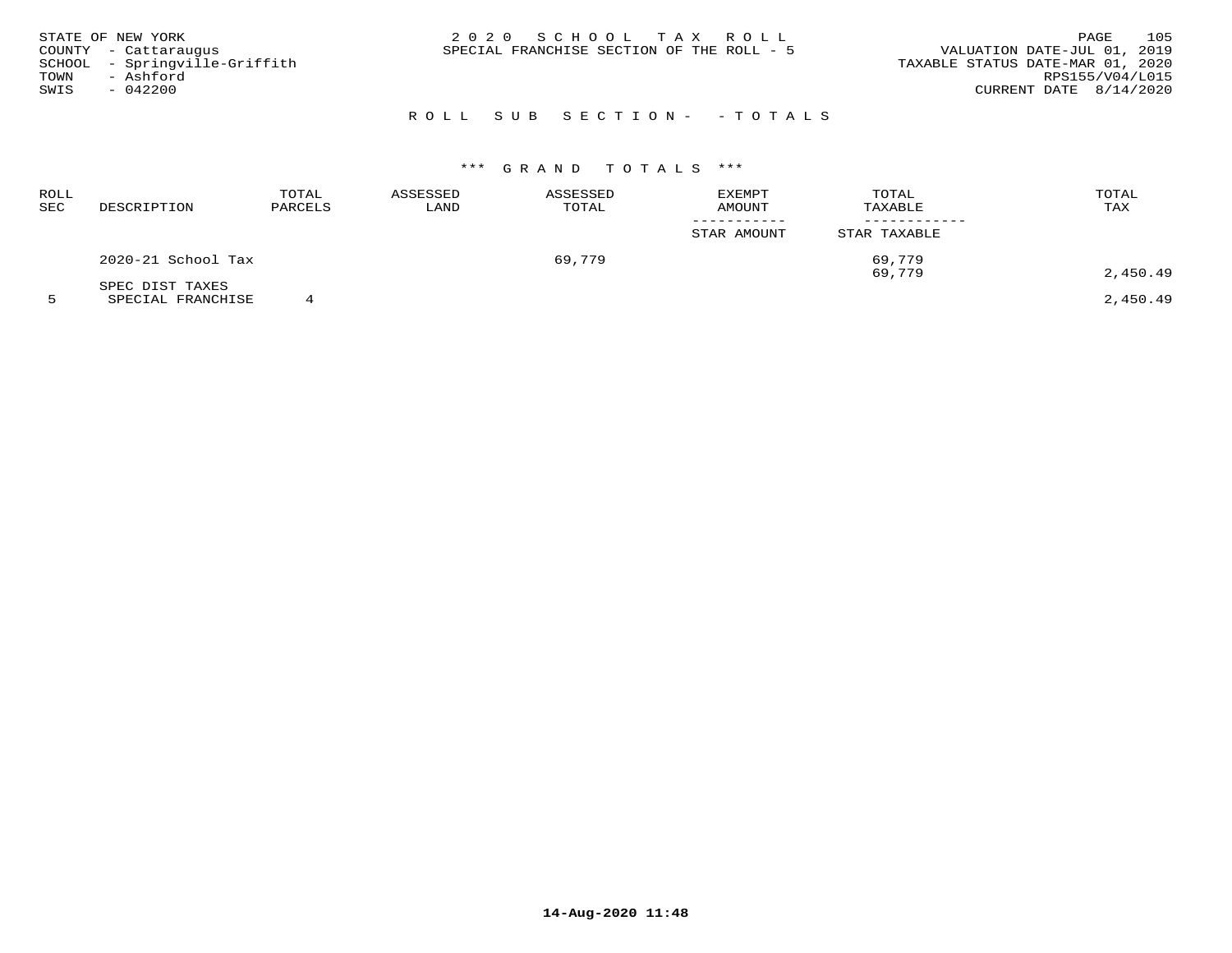| STATE OF NEW YORK             | 2020 SCHOOL TAX ROLL                      | 106<br>PAGE                      |
|-------------------------------|-------------------------------------------|----------------------------------|
| COUNTY - Cattaraugus          | SPECIAL FRANCHISE SECTION OF THE ROLL - 5 | VALUATION DATE-JUL 01, 2019      |
| SCHOOL - Springville-Griffith |                                           | TAXABLE STATUS DATE-MAR 01, 2020 |
| TOWN<br>- Ashford             |                                           | RPS155/V04/L015                  |
| SWIS<br>$-042200$             |                                           | CURRENT DATE 8/14/2020           |
|                               |                                           |                                  |

## ROLL SECTION TOTALS

### \*\*\* S P E C I A L D I S T R I C T S U M M A R Y \*\*\*

|      |      | $m \wedge m \wedge n$<br>L∪⊥AL | <b>DIZPOILIC TONT</b><br>- Uly | . N S                  | AL.<br>JR LIV        | ,,, <del>,</del> ,,, <del>,</del><br>، ب<br>- ۱٬۱۳۰ نالاند |       | $m \wedge m \wedge n$<br>$\rightarrow$ |
|------|------|--------------------------------|--------------------------------|------------------------|----------------------|------------------------------------------------------------|-------|----------------------------------------|
| CODE | NAME | $PAR$ $($                      | TVDF<br><u>ـ د د</u>           | <b>T T T T</b><br>ALUL | <b>+ +++</b><br>ALUE | TUUOMA                                                     | VALUE | $m \times r$<br>∸∽∸                    |

#### NO SPECIAL DISTRICTS AT THIS LEVEL

\*\*\* S C H O O L D I S T R I C T S U M M A R Y \*\*\*

| CODE   | DISTRICT NAME                    | TOTAL<br>PARCELS | ASSESSED<br>LAND | ASSESSED<br>TOTAL | EXEMPT<br>AMOUNT | TOTAL<br>TAXABLE |           |
|--------|----------------------------------|------------------|------------------|-------------------|------------------|------------------|-----------|
|        |                                  |                  |                  |                   | STAR AMOUNT      | STAR TAXABLE     | TOTAL TAX |
|        | Springville-Griffith             | 4                |                  | 69,779            |                  | 69,779           |           |
| 143801 |                                  |                  |                  |                   |                  | 69,779           | 2,450.49  |
|        | SUB-TOTAL                        | 4                |                  | 69,779            |                  | 69,779           |           |
|        | $S \cup B - T \cup T A L (CONT)$ |                  |                  |                   |                  | 69,779           | 2,450.49  |
|        | T O T A L                        | 4                |                  | 69,779            |                  | 69,779           |           |
|        | T O T A L (CONT)                 |                  |                  |                   |                  | 69,779           | 2,450.49  |

### \*\*\* S Y S T E M C O D E S S U M M A R Y \*\*\*

NO SYSTEM EXEMPTIONS AT THIS LEVEL

\*\*\* E X E M P T I O N S U M M A R Y \*\*\*

NO EXEMPTIONS AT THIS LEVEL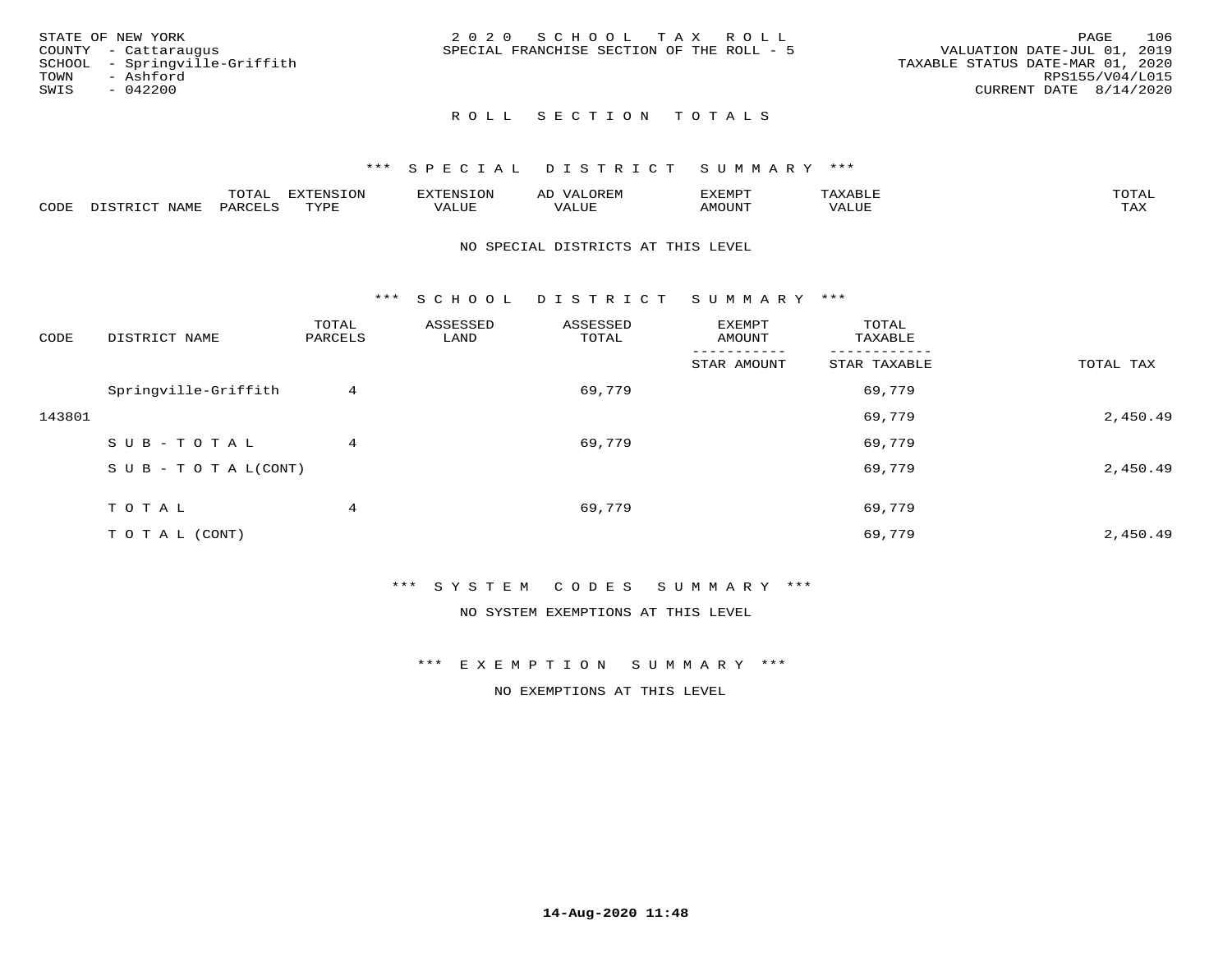| STATE OF NEW YORK             | 2020 SCHOOL TAX ROLL                      |                                  | PAGE | 107 |
|-------------------------------|-------------------------------------------|----------------------------------|------|-----|
| COUNTY - Cattaraugus          | SPECIAL FRANCHISE SECTION OF THE ROLL - 5 | VALUATION DATE-JUL 01, 2019      |      |     |
| SCHOOL - Springville-Griffith |                                           | TAXABLE STATUS DATE-MAR 01, 2020 |      |     |
| TOWN<br>- Ashford             |                                           | RPS155/V04/L015                  |      |     |
| $-042200$<br>SWIS             |                                           | CURRENT DATE $8/14/2020$         |      |     |
|                               |                                           |                                  |      |     |

# ROLL SECTION TOTALS

# \*\*\* G R A N D T O T A L S \*\*\*

| ROLL<br>SEC | DESCRIPTION        | TOTAL<br>PARCELS | ASSESSED<br>LAND | ASSESSED<br>TOTAL | EXEMPT<br>AMOUNT | TOTAL<br>TAXABLE | TOTAL<br>TAX |
|-------------|--------------------|------------------|------------------|-------------------|------------------|------------------|--------------|
|             |                    |                  |                  |                   | STAR AMOUNT      | STAR TAXABLE     |              |
|             | 2020-21 School Tax |                  |                  | 69,779            |                  | 69,779           |              |
|             | SPEC DIST TAXES    |                  |                  |                   |                  | 69,779           | 2,450.49     |

5 SPECIAL FRANCHISE 4 2,450.49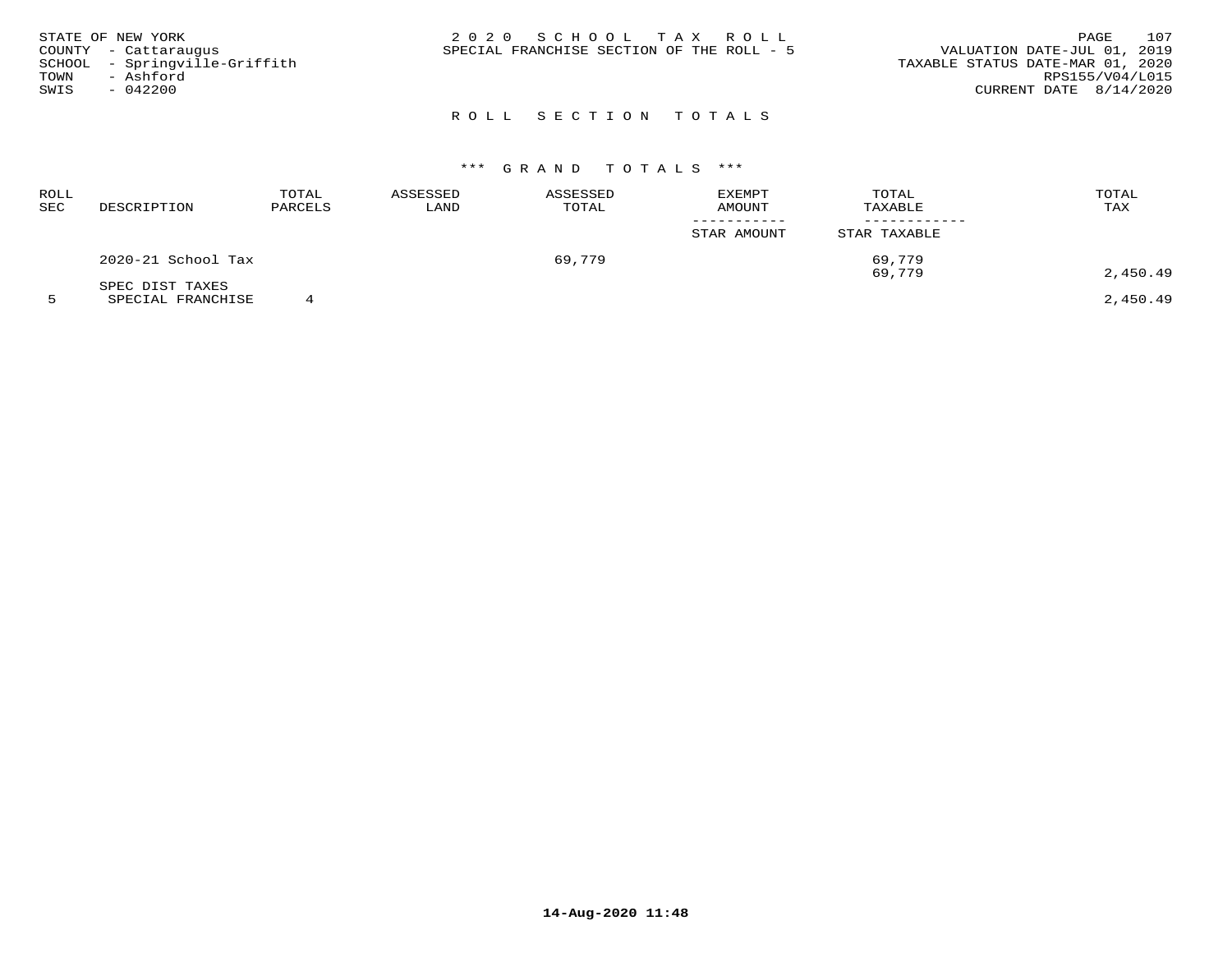| -------------SCHOOL<br>TAX MAP PARCEL NUMBER<br>PROPERTY LOCATION & CLASS ASSESSMENT<br>EXEMPTION CODE---------------------------<br>CURRENT OWNERS NAME<br>SCHOOL DISTRICT<br>LAND<br>TAX DESCRIPTION<br>TAXABLE VALUE<br>CURRENT OWNERS ADDRESS<br>PARCEL SIZE/GRID COORD<br>TOTAL<br>SPECIAL DISTRICTS<br>TAX AMOUNT<br>*********************<br>Henrietta Rd<br>ACCT 1417<br><b>BILL 60383</b><br>837 Cell Tower<br>2020-21 School Tax<br>247,300<br>$10.003 - 2 - 15.1/2$<br>8,684.66<br>American Tower Co<br>Springville-Gri 143801<br>$\Omega$<br>PO Box 723597<br>247,300<br>LEASED LAND<br>Atlanta, GA 31139<br>ACRES<br>0.01<br>FULL MARKET VALUE<br>504,694<br>TOTAL TAX ---<br>8,684.66**<br>DATE #1<br>10/15/20<br>AMT DUE<br>8,684.66<br>Outside Plant<br>ACCT 1078<br><b>BILL 60384</b><br>2020-21 School Tax<br>4,895<br>171.90<br>622.000-9918-618.750/188<br>836 Telecom. eq.<br>Citizens Telecon Uci Services<br>Springville-Gri 143801<br>$\Omega$<br>Tax Dept<br>LOC #888888<br>4,895<br>c/o Duff & Phelps LLC<br>.0067 SPRINGVILLE<br>PO Box 2629<br>POLES WIRE CABLES ETC<br>9,990<br>Addison, TX 75001<br>FULL MARKET VALUE<br>171.90**<br>TOTAL TAX ---<br>DATE #1<br>10/15/20<br>AMT DUE<br>171.90<br>Outside Plant<br><b>BILL 60385</b><br>622.000-0000-638.000/1882<br>836 Telecom. eq.<br>2020-21 School Tax<br>744<br>26.13<br>$\mathbf{0}$<br>Empire Long Distance Corp<br>Springville-Gri 143801<br>34 Main St<br>0.038000 Springville-Grif<br>744<br>Plattsburgh, NY 14873<br>FULL MARKET VALUE<br>1,518<br>$26.13**$<br>TOTAL TAX ---<br>DATE #1<br>10/15/20<br>AMT DUE<br>26.13<br>ACCT 1080<br>Op & Mrs Equip<br><b>BILL 60386</b><br>622.000-9918-123.700/288<br>885 Gas Outside Pla<br>2020-21 School Tax<br>302,148<br>10,610.81<br>National Fuel Gas Dist<br>Springville-Gri 143801<br>$\Omega$<br>302,148<br>Attn: Real Property Tax<br>LOC #88888 11016 11903<br>6363 Main St<br>.2030 SPRINGVILLE (GI)<br>Williamsville, NY 14221-5887<br>GAS DIST<br>FULL MARKET VALUE<br>616,629<br>TOTAL TAX ---<br>$10,610.81**$<br>DATE #1<br>10/15/20<br>10,610.81<br>AMT DUE | STATE OF NEW YORK<br>COUNTY - Cattaraugus<br>- Springville-Griffith<br>SCHOOL<br>TOWN<br>- Ashford<br>$-042200$<br>SWIS | 2 0 2 0 | SCHOOL TAX | R O L L<br>UTILITY & R.R. SECTION OF THE ROLL - 6<br>OWNERS NAME SEQUENCE<br>UNIFORM PERCENT OF VALUE IS 049.00 | VALUATION DATE-JUL 01, 2019<br>TAXABLE STATUS DATE-MAR 01, 2020 | PAGE<br>108 |
|----------------------------------------------------------------------------------------------------------------------------------------------------------------------------------------------------------------------------------------------------------------------------------------------------------------------------------------------------------------------------------------------------------------------------------------------------------------------------------------------------------------------------------------------------------------------------------------------------------------------------------------------------------------------------------------------------------------------------------------------------------------------------------------------------------------------------------------------------------------------------------------------------------------------------------------------------------------------------------------------------------------------------------------------------------------------------------------------------------------------------------------------------------------------------------------------------------------------------------------------------------------------------------------------------------------------------------------------------------------------------------------------------------------------------------------------------------------------------------------------------------------------------------------------------------------------------------------------------------------------------------------------------------------------------------------------------------------------------------------------------------------------------------------------------------------------------------------------------------------------------------------------------------------------------------------------------------------------------------------------------------------------------------------------------------------------------------------------------------------|-------------------------------------------------------------------------------------------------------------------------|---------|------------|-----------------------------------------------------------------------------------------------------------------|-----------------------------------------------------------------|-------------|
|                                                                                                                                                                                                                                                                                                                                                                                                                                                                                                                                                                                                                                                                                                                                                                                                                                                                                                                                                                                                                                                                                                                                                                                                                                                                                                                                                                                                                                                                                                                                                                                                                                                                                                                                                                                                                                                                                                                                                                                                                                                                                                                |                                                                                                                         |         |            |                                                                                                                 |                                                                 |             |
|                                                                                                                                                                                                                                                                                                                                                                                                                                                                                                                                                                                                                                                                                                                                                                                                                                                                                                                                                                                                                                                                                                                                                                                                                                                                                                                                                                                                                                                                                                                                                                                                                                                                                                                                                                                                                                                                                                                                                                                                                                                                                                                |                                                                                                                         |         |            |                                                                                                                 |                                                                 |             |
|                                                                                                                                                                                                                                                                                                                                                                                                                                                                                                                                                                                                                                                                                                                                                                                                                                                                                                                                                                                                                                                                                                                                                                                                                                                                                                                                                                                                                                                                                                                                                                                                                                                                                                                                                                                                                                                                                                                                                                                                                                                                                                                |                                                                                                                         |         |            |                                                                                                                 |                                                                 |             |
|                                                                                                                                                                                                                                                                                                                                                                                                                                                                                                                                                                                                                                                                                                                                                                                                                                                                                                                                                                                                                                                                                                                                                                                                                                                                                                                                                                                                                                                                                                                                                                                                                                                                                                                                                                                                                                                                                                                                                                                                                                                                                                                |                                                                                                                         |         |            |                                                                                                                 |                                                                 |             |
|                                                                                                                                                                                                                                                                                                                                                                                                                                                                                                                                                                                                                                                                                                                                                                                                                                                                                                                                                                                                                                                                                                                                                                                                                                                                                                                                                                                                                                                                                                                                                                                                                                                                                                                                                                                                                                                                                                                                                                                                                                                                                                                |                                                                                                                         |         |            |                                                                                                                 |                                                                 |             |
|                                                                                                                                                                                                                                                                                                                                                                                                                                                                                                                                                                                                                                                                                                                                                                                                                                                                                                                                                                                                                                                                                                                                                                                                                                                                                                                                                                                                                                                                                                                                                                                                                                                                                                                                                                                                                                                                                                                                                                                                                                                                                                                |                                                                                                                         |         |            |                                                                                                                 |                                                                 |             |
|                                                                                                                                                                                                                                                                                                                                                                                                                                                                                                                                                                                                                                                                                                                                                                                                                                                                                                                                                                                                                                                                                                                                                                                                                                                                                                                                                                                                                                                                                                                                                                                                                                                                                                                                                                                                                                                                                                                                                                                                                                                                                                                |                                                                                                                         |         |            |                                                                                                                 |                                                                 |             |
|                                                                                                                                                                                                                                                                                                                                                                                                                                                                                                                                                                                                                                                                                                                                                                                                                                                                                                                                                                                                                                                                                                                                                                                                                                                                                                                                                                                                                                                                                                                                                                                                                                                                                                                                                                                                                                                                                                                                                                                                                                                                                                                |                                                                                                                         |         |            |                                                                                                                 |                                                                 |             |
|                                                                                                                                                                                                                                                                                                                                                                                                                                                                                                                                                                                                                                                                                                                                                                                                                                                                                                                                                                                                                                                                                                                                                                                                                                                                                                                                                                                                                                                                                                                                                                                                                                                                                                                                                                                                                                                                                                                                                                                                                                                                                                                |                                                                                                                         |         |            |                                                                                                                 |                                                                 |             |
|                                                                                                                                                                                                                                                                                                                                                                                                                                                                                                                                                                                                                                                                                                                                                                                                                                                                                                                                                                                                                                                                                                                                                                                                                                                                                                                                                                                                                                                                                                                                                                                                                                                                                                                                                                                                                                                                                                                                                                                                                                                                                                                |                                                                                                                         |         |            |                                                                                                                 |                                                                 |             |
|                                                                                                                                                                                                                                                                                                                                                                                                                                                                                                                                                                                                                                                                                                                                                                                                                                                                                                                                                                                                                                                                                                                                                                                                                                                                                                                                                                                                                                                                                                                                                                                                                                                                                                                                                                                                                                                                                                                                                                                                                                                                                                                |                                                                                                                         |         |            |                                                                                                                 |                                                                 |             |
|                                                                                                                                                                                                                                                                                                                                                                                                                                                                                                                                                                                                                                                                                                                                                                                                                                                                                                                                                                                                                                                                                                                                                                                                                                                                                                                                                                                                                                                                                                                                                                                                                                                                                                                                                                                                                                                                                                                                                                                                                                                                                                                |                                                                                                                         |         |            |                                                                                                                 |                                                                 |             |
|                                                                                                                                                                                                                                                                                                                                                                                                                                                                                                                                                                                                                                                                                                                                                                                                                                                                                                                                                                                                                                                                                                                                                                                                                                                                                                                                                                                                                                                                                                                                                                                                                                                                                                                                                                                                                                                                                                                                                                                                                                                                                                                |                                                                                                                         |         |            |                                                                                                                 |                                                                 |             |
|                                                                                                                                                                                                                                                                                                                                                                                                                                                                                                                                                                                                                                                                                                                                                                                                                                                                                                                                                                                                                                                                                                                                                                                                                                                                                                                                                                                                                                                                                                                                                                                                                                                                                                                                                                                                                                                                                                                                                                                                                                                                                                                |                                                                                                                         |         |            |                                                                                                                 |                                                                 |             |
|                                                                                                                                                                                                                                                                                                                                                                                                                                                                                                                                                                                                                                                                                                                                                                                                                                                                                                                                                                                                                                                                                                                                                                                                                                                                                                                                                                                                                                                                                                                                                                                                                                                                                                                                                                                                                                                                                                                                                                                                                                                                                                                |                                                                                                                         |         |            |                                                                                                                 |                                                                 |             |
|                                                                                                                                                                                                                                                                                                                                                                                                                                                                                                                                                                                                                                                                                                                                                                                                                                                                                                                                                                                                                                                                                                                                                                                                                                                                                                                                                                                                                                                                                                                                                                                                                                                                                                                                                                                                                                                                                                                                                                                                                                                                                                                |                                                                                                                         |         |            |                                                                                                                 |                                                                 |             |
|                                                                                                                                                                                                                                                                                                                                                                                                                                                                                                                                                                                                                                                                                                                                                                                                                                                                                                                                                                                                                                                                                                                                                                                                                                                                                                                                                                                                                                                                                                                                                                                                                                                                                                                                                                                                                                                                                                                                                                                                                                                                                                                |                                                                                                                         |         |            |                                                                                                                 |                                                                 |             |
|                                                                                                                                                                                                                                                                                                                                                                                                                                                                                                                                                                                                                                                                                                                                                                                                                                                                                                                                                                                                                                                                                                                                                                                                                                                                                                                                                                                                                                                                                                                                                                                                                                                                                                                                                                                                                                                                                                                                                                                                                                                                                                                |                                                                                                                         |         |            |                                                                                                                 |                                                                 |             |
|                                                                                                                                                                                                                                                                                                                                                                                                                                                                                                                                                                                                                                                                                                                                                                                                                                                                                                                                                                                                                                                                                                                                                                                                                                                                                                                                                                                                                                                                                                                                                                                                                                                                                                                                                                                                                                                                                                                                                                                                                                                                                                                |                                                                                                                         |         |            |                                                                                                                 |                                                                 |             |
|                                                                                                                                                                                                                                                                                                                                                                                                                                                                                                                                                                                                                                                                                                                                                                                                                                                                                                                                                                                                                                                                                                                                                                                                                                                                                                                                                                                                                                                                                                                                                                                                                                                                                                                                                                                                                                                                                                                                                                                                                                                                                                                |                                                                                                                         |         |            |                                                                                                                 |                                                                 |             |
|                                                                                                                                                                                                                                                                                                                                                                                                                                                                                                                                                                                                                                                                                                                                                                                                                                                                                                                                                                                                                                                                                                                                                                                                                                                                                                                                                                                                                                                                                                                                                                                                                                                                                                                                                                                                                                                                                                                                                                                                                                                                                                                |                                                                                                                         |         |            |                                                                                                                 |                                                                 |             |
|                                                                                                                                                                                                                                                                                                                                                                                                                                                                                                                                                                                                                                                                                                                                                                                                                                                                                                                                                                                                                                                                                                                                                                                                                                                                                                                                                                                                                                                                                                                                                                                                                                                                                                                                                                                                                                                                                                                                                                                                                                                                                                                |                                                                                                                         |         |            |                                                                                                                 |                                                                 |             |
|                                                                                                                                                                                                                                                                                                                                                                                                                                                                                                                                                                                                                                                                                                                                                                                                                                                                                                                                                                                                                                                                                                                                                                                                                                                                                                                                                                                                                                                                                                                                                                                                                                                                                                                                                                                                                                                                                                                                                                                                                                                                                                                |                                                                                                                         |         |            |                                                                                                                 |                                                                 |             |
|                                                                                                                                                                                                                                                                                                                                                                                                                                                                                                                                                                                                                                                                                                                                                                                                                                                                                                                                                                                                                                                                                                                                                                                                                                                                                                                                                                                                                                                                                                                                                                                                                                                                                                                                                                                                                                                                                                                                                                                                                                                                                                                |                                                                                                                         |         |            |                                                                                                                 |                                                                 |             |
|                                                                                                                                                                                                                                                                                                                                                                                                                                                                                                                                                                                                                                                                                                                                                                                                                                                                                                                                                                                                                                                                                                                                                                                                                                                                                                                                                                                                                                                                                                                                                                                                                                                                                                                                                                                                                                                                                                                                                                                                                                                                                                                |                                                                                                                         |         |            |                                                                                                                 |                                                                 |             |
|                                                                                                                                                                                                                                                                                                                                                                                                                                                                                                                                                                                                                                                                                                                                                                                                                                                                                                                                                                                                                                                                                                                                                                                                                                                                                                                                                                                                                                                                                                                                                                                                                                                                                                                                                                                                                                                                                                                                                                                                                                                                                                                |                                                                                                                         |         |            |                                                                                                                 |                                                                 |             |
|                                                                                                                                                                                                                                                                                                                                                                                                                                                                                                                                                                                                                                                                                                                                                                                                                                                                                                                                                                                                                                                                                                                                                                                                                                                                                                                                                                                                                                                                                                                                                                                                                                                                                                                                                                                                                                                                                                                                                                                                                                                                                                                |                                                                                                                         |         |            |                                                                                                                 |                                                                 |             |
|                                                                                                                                                                                                                                                                                                                                                                                                                                                                                                                                                                                                                                                                                                                                                                                                                                                                                                                                                                                                                                                                                                                                                                                                                                                                                                                                                                                                                                                                                                                                                                                                                                                                                                                                                                                                                                                                                                                                                                                                                                                                                                                |                                                                                                                         |         |            |                                                                                                                 |                                                                 |             |
|                                                                                                                                                                                                                                                                                                                                                                                                                                                                                                                                                                                                                                                                                                                                                                                                                                                                                                                                                                                                                                                                                                                                                                                                                                                                                                                                                                                                                                                                                                                                                                                                                                                                                                                                                                                                                                                                                                                                                                                                                                                                                                                |                                                                                                                         |         |            |                                                                                                                 |                                                                 |             |
|                                                                                                                                                                                                                                                                                                                                                                                                                                                                                                                                                                                                                                                                                                                                                                                                                                                                                                                                                                                                                                                                                                                                                                                                                                                                                                                                                                                                                                                                                                                                                                                                                                                                                                                                                                                                                                                                                                                                                                                                                                                                                                                |                                                                                                                         |         |            |                                                                                                                 |                                                                 |             |
|                                                                                                                                                                                                                                                                                                                                                                                                                                                                                                                                                                                                                                                                                                                                                                                                                                                                                                                                                                                                                                                                                                                                                                                                                                                                                                                                                                                                                                                                                                                                                                                                                                                                                                                                                                                                                                                                                                                                                                                                                                                                                                                |                                                                                                                         |         |            |                                                                                                                 |                                                                 |             |
|                                                                                                                                                                                                                                                                                                                                                                                                                                                                                                                                                                                                                                                                                                                                                                                                                                                                                                                                                                                                                                                                                                                                                                                                                                                                                                                                                                                                                                                                                                                                                                                                                                                                                                                                                                                                                                                                                                                                                                                                                                                                                                                |                                                                                                                         |         |            |                                                                                                                 |                                                                 |             |
|                                                                                                                                                                                                                                                                                                                                                                                                                                                                                                                                                                                                                                                                                                                                                                                                                                                                                                                                                                                                                                                                                                                                                                                                                                                                                                                                                                                                                                                                                                                                                                                                                                                                                                                                                                                                                                                                                                                                                                                                                                                                                                                |                                                                                                                         |         |            |                                                                                                                 |                                                                 |             |
|                                                                                                                                                                                                                                                                                                                                                                                                                                                                                                                                                                                                                                                                                                                                                                                                                                                                                                                                                                                                                                                                                                                                                                                                                                                                                                                                                                                                                                                                                                                                                                                                                                                                                                                                                                                                                                                                                                                                                                                                                                                                                                                |                                                                                                                         |         |            |                                                                                                                 |                                                                 |             |
|                                                                                                                                                                                                                                                                                                                                                                                                                                                                                                                                                                                                                                                                                                                                                                                                                                                                                                                                                                                                                                                                                                                                                                                                                                                                                                                                                                                                                                                                                                                                                                                                                                                                                                                                                                                                                                                                                                                                                                                                                                                                                                                |                                                                                                                         |         |            |                                                                                                                 |                                                                 |             |
|                                                                                                                                                                                                                                                                                                                                                                                                                                                                                                                                                                                                                                                                                                                                                                                                                                                                                                                                                                                                                                                                                                                                                                                                                                                                                                                                                                                                                                                                                                                                                                                                                                                                                                                                                                                                                                                                                                                                                                                                                                                                                                                |                                                                                                                         |         |            |                                                                                                                 |                                                                 |             |
|                                                                                                                                                                                                                                                                                                                                                                                                                                                                                                                                                                                                                                                                                                                                                                                                                                                                                                                                                                                                                                                                                                                                                                                                                                                                                                                                                                                                                                                                                                                                                                                                                                                                                                                                                                                                                                                                                                                                                                                                                                                                                                                |                                                                                                                         |         |            |                                                                                                                 |                                                                 |             |
|                                                                                                                                                                                                                                                                                                                                                                                                                                                                                                                                                                                                                                                                                                                                                                                                                                                                                                                                                                                                                                                                                                                                                                                                                                                                                                                                                                                                                                                                                                                                                                                                                                                                                                                                                                                                                                                                                                                                                                                                                                                                                                                |                                                                                                                         |         |            |                                                                                                                 |                                                                 |             |
|                                                                                                                                                                                                                                                                                                                                                                                                                                                                                                                                                                                                                                                                                                                                                                                                                                                                                                                                                                                                                                                                                                                                                                                                                                                                                                                                                                                                                                                                                                                                                                                                                                                                                                                                                                                                                                                                                                                                                                                                                                                                                                                |                                                                                                                         |         |            |                                                                                                                 |                                                                 |             |
|                                                                                                                                                                                                                                                                                                                                                                                                                                                                                                                                                                                                                                                                                                                                                                                                                                                                                                                                                                                                                                                                                                                                                                                                                                                                                                                                                                                                                                                                                                                                                                                                                                                                                                                                                                                                                                                                                                                                                                                                                                                                                                                |                                                                                                                         |         |            |                                                                                                                 |                                                                 |             |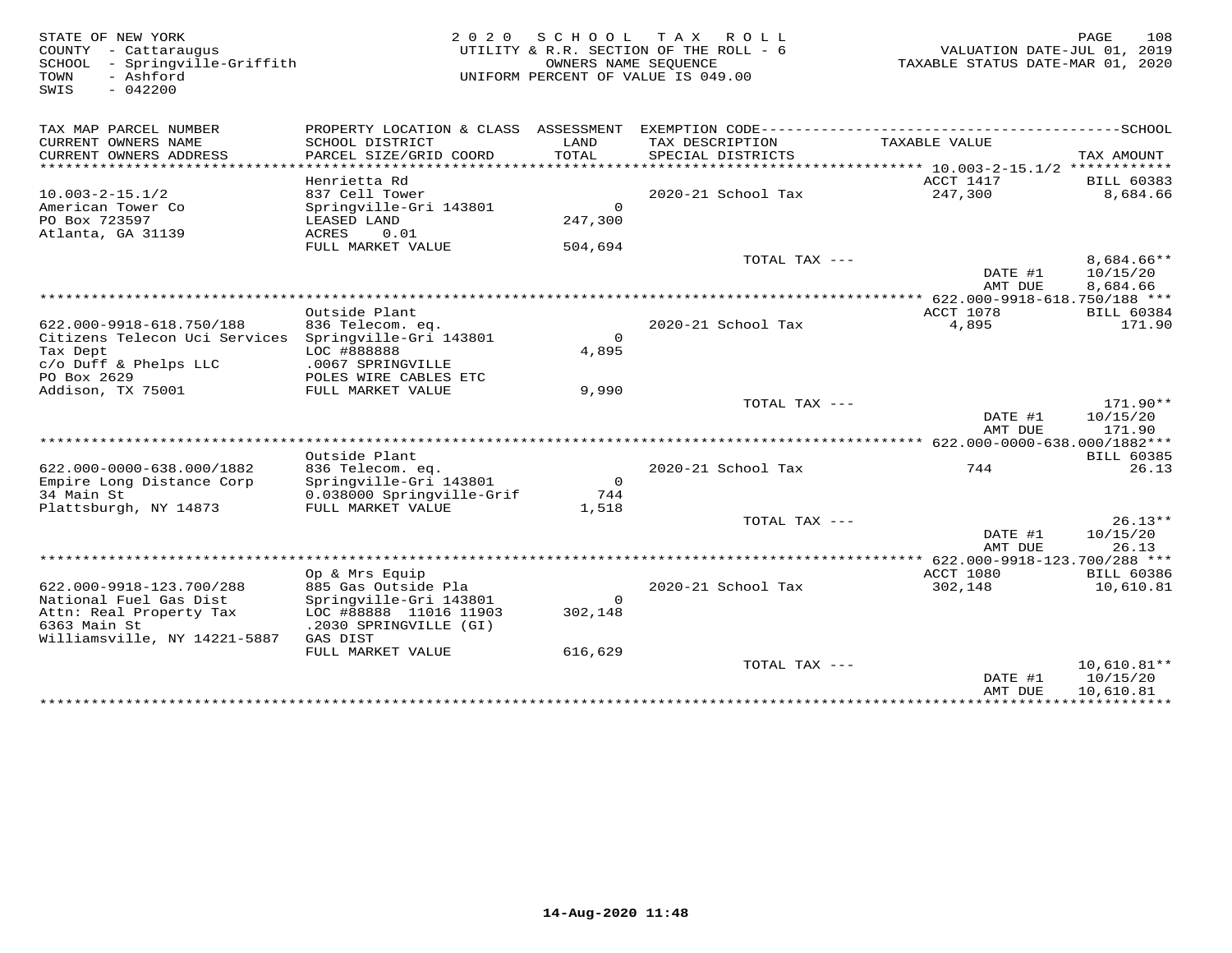| STATE OF NEW YORK<br>COUNTY - Cattaraugus<br>SCHOOL - Springville-Griffith<br>- Ashford<br>TOWN<br>SWIS<br>$-042200$ |                                                         | 2020 SCHOOL      | TAX ROLL<br>UTILITY & R.R. SECTION OF THE ROLL - 6<br>OWNERS NAME SEQUENCE<br>UNIFORM PERCENT OF VALUE IS 049.00 | VALUATION DATE-JUL 01, 2019<br>TAXABLE STATUS DATE-MAR 01, 2020 | 109<br>PAGE                          |
|----------------------------------------------------------------------------------------------------------------------|---------------------------------------------------------|------------------|------------------------------------------------------------------------------------------------------------------|-----------------------------------------------------------------|--------------------------------------|
| TAX MAP PARCEL NUMBER<br>CURRENT OWNERS NAME                                                                         | PROPERTY LOCATION & CLASS ASSESSMENT<br>SCHOOL DISTRICT | LAND             | TAX DESCRIPTION                                                                                                  | TAXABLE VALUE                                                   |                                      |
| CURRENT OWNERS ADDRESS                                                                                               | PARCEL SIZE/GRID COORD                                  | TOTAL            | SPECIAL DISTRICTS                                                                                                |                                                                 | TAX AMOUNT                           |
|                                                                                                                      |                                                         |                  |                                                                                                                  |                                                                 |                                      |
| 622.000-9918-123.710/201                                                                                             | 011955 Meas & Reg Station<br>883 Gas Trans Impr         |                  | 2020-21 School Tax                                                                                               | ACCT 1541<br>7,949                                              | <b>BILL 60387</b><br>279.15          |
| National Fuel Gas Supply                                                                                             | Springville-Gri 143801                                  | $\Omega$         |                                                                                                                  |                                                                 |                                      |
| Real Property Tax Dept                                                                                               |                                                         | 7,949            |                                                                                                                  |                                                                 |                                      |
| 6363 Main St                                                                                                         | FULL MARKET VALUE                                       | 16,222           |                                                                                                                  |                                                                 |                                      |
| Williamsville, NY 14221-5887                                                                                         |                                                         |                  |                                                                                                                  |                                                                 |                                      |
|                                                                                                                      |                                                         |                  | TOTAL TAX ---                                                                                                    | DATE #1<br>AMT DUE                                              | $279.15**$<br>10/15/20<br>279.15     |
|                                                                                                                      |                                                         |                  |                                                                                                                  | ************* 622.000-9918-123.710/288 ***                      |                                      |
|                                                                                                                      | Op & Mrs Equip                                          |                  |                                                                                                                  | ACCT 1079                                                       | <b>BILL 60388</b>                    |
| 622.000-9918-123.710/288                                                                                             | 883 Gas Trans Impr                                      | $\Omega$         | 2020-21 School Tax                                                                                               | 365,723                                                         | 12,843.43                            |
| National Fuel Gas Supply<br>Real Property Tax Dept                                                                   | Springville-Gri 143801<br>LOC # 888888 & 11955          | 365,723          |                                                                                                                  |                                                                 |                                      |
| 6363 Main St                                                                                                         | .3120 SPRINGVILLE (GI)                                  |                  |                                                                                                                  |                                                                 |                                      |
| Williamsville, NY 14221-5887                                                                                         | GAS TRANS                                               |                  |                                                                                                                  |                                                                 |                                      |
|                                                                                                                      | FULL MARKET VALUE                                       | 746,373          |                                                                                                                  |                                                                 |                                      |
|                                                                                                                      |                                                         |                  | TOTAL TAX ---                                                                                                    | DATE #1<br>AMT DUE                                              | 12,843.43**<br>10/15/20<br>12,843.43 |
|                                                                                                                      |                                                         |                  |                                                                                                                  |                                                                 |                                      |
|                                                                                                                      | 7025 Henrietta Rd                                       |                  |                                                                                                                  | ACCT 1083                                                       | <b>BILL 60389</b>                    |
| $10.003 - 2 - 15.2$                                                                                                  | 884 Elec Dist Out                                       |                  | 2020-21 School Tax                                                                                               | 97,115                                                          | 3,410.48                             |
| Niagara Mohawk Power Corp<br>300 Erie Blvd West                                                                      | Springville-Gri 143801<br>53 06<br>07                   | 11,182<br>97,115 |                                                                                                                  |                                                                 |                                      |
| Syracuse, NY 13202                                                                                                   | NORTH ASHFORD SUBSTATION                                |                  |                                                                                                                  |                                                                 |                                      |
|                                                                                                                      | FRNT 132.00 DPTH 86.00                                  |                  |                                                                                                                  |                                                                 |                                      |
|                                                                                                                      | EAST-1116482 NRTH-0900890                               |                  |                                                                                                                  |                                                                 |                                      |
|                                                                                                                      | DEED BOOK 984<br>$PG-436$                               |                  |                                                                                                                  |                                                                 |                                      |
|                                                                                                                      | FULL MARKET VALUE                                       | 198,194          | TOTAL TAX ---                                                                                                    |                                                                 | $3,410.48**$                         |
|                                                                                                                      |                                                         |                  |                                                                                                                  | DATE #1                                                         | 10/15/20                             |
|                                                                                                                      |                                                         |                  |                                                                                                                  | AMT DUE                                                         | 3,410.48                             |
|                                                                                                                      |                                                         |                  |                                                                                                                  |                                                                 |                                      |
| 622.000-9918-132.350/100                                                                                             | Elec Trans Line<br>882 Elec Trans Imp                   |                  | 2020-21 School Tax                                                                                               | ACCT 1517<br>17,546                                             | <b>BILL 60390</b><br>616.18          |
| Niagara Mohawk Power Corp                                                                                            | Springville-Gri 143801                                  | $\Omega$         |                                                                                                                  |                                                                 |                                      |
| Real Estate Tax Dept                                                                                                 | 712388                                                  | 17,546           |                                                                                                                  |                                                                 |                                      |
| 30 Erie Boulvard West                                                                                                | .1500 SPRINGVILLE (GI)                                  |                  |                                                                                                                  |                                                                 |                                      |
| Syracuse, NY 13202                                                                                                   | DAKE HILL-MACHIAS #803                                  |                  |                                                                                                                  |                                                                 |                                      |
|                                                                                                                      | ACRES<br>0.01<br>FULL MARKET VALUE                      | 35,808           |                                                                                                                  |                                                                 |                                      |
|                                                                                                                      |                                                         |                  | TOTAL TAX ---                                                                                                    |                                                                 | $616.18**$                           |
|                                                                                                                      |                                                         |                  |                                                                                                                  | DATE #1                                                         | 10/15/20                             |
|                                                                                                                      |                                                         |                  |                                                                                                                  | AMT DUE<br>*************                                        | 616.18<br>* * * * * * * * * * *      |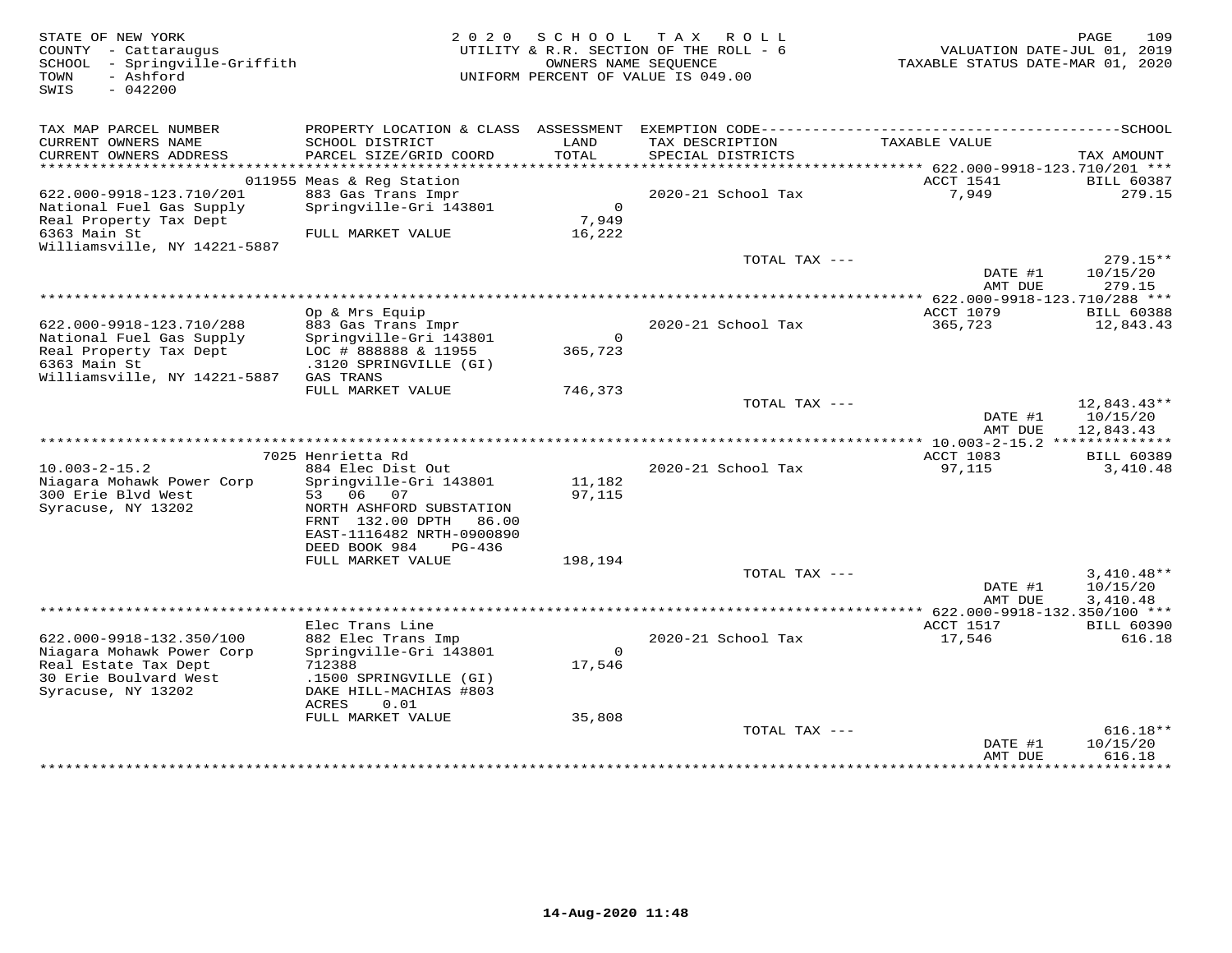| STATE OF NEW YORK<br>COUNTY - Cattaraugus<br>- Springville-Griffith<br>SCHOOL<br>- Ashford<br>TOWN<br>$-042200$<br>SWIS | 2 0 2 0                                                       | SCHOOL<br>OWNERS NAME SEOUENCE | T A X<br>ROLL<br>UTILITY & R.R. SECTION OF THE ROLL - 6<br>UNIFORM PERCENT OF VALUE IS 049.00 | VALUATION DATE-JUL 01, 2019<br>TAXABLE STATUS DATE-MAR 01, 2020 | PAGE<br>110                     |
|-------------------------------------------------------------------------------------------------------------------------|---------------------------------------------------------------|--------------------------------|-----------------------------------------------------------------------------------------------|-----------------------------------------------------------------|---------------------------------|
| TAX MAP PARCEL NUMBER                                                                                                   | PROPERTY LOCATION & CLASS ASSESSMENT                          |                                |                                                                                               |                                                                 |                                 |
| CURRENT OWNERS NAME<br>CURRENT OWNERS ADDRESS                                                                           | SCHOOL DISTRICT<br>PARCEL SIZE/GRID COORD                     | LAND<br><b>TOTAL</b>           | TAX DESCRIPTION<br>SPECIAL DISTRICTS                                                          | TAXABLE VALUE                                                   | TAX AMOUNT                      |
| ***********************                                                                                                 |                                                               |                                |                                                                                               |                                                                 |                                 |
| 622.000-9918-132.350/101                                                                                                | Elec Power Line<br>882 Elec Trans Imp                         |                                | 2020-21 School Tax                                                                            | ACCT 1518<br>5,966                                              | <b>BILL 60391</b><br>209.51     |
| Niagara Mohawk Power Corp<br>Real Estate Tax Dept<br>300 Erie Boulvard West                                             | Springville-Gri 143801<br>LOC #712446<br>.15 SPRINGVILLE (GI) | $\Omega$<br>5,966              |                                                                                               |                                                                 |                                 |
| Syracuse, NY 13202                                                                                                      | N ANGOLA-N ASHFORD #861<br>FULL MARKET VALUE                  | 12,176                         |                                                                                               |                                                                 |                                 |
|                                                                                                                         |                                                               |                                | TOTAL TAX ---                                                                                 |                                                                 | 209.51**                        |
|                                                                                                                         |                                                               |                                |                                                                                               | DATE #1                                                         | 10/15/20                        |
| ************************                                                                                                |                                                               |                                |                                                                                               | AMT DUE                                                         | 209.51                          |
|                                                                                                                         | Elec Power Line                                               |                                |                                                                                               | ACCT 1521                                                       | <b>BILL 60392</b>               |
| 622.000-9918-132.350/102<br>Niagara Mohawk Power Corp                                                                   | 882 Elec Trans Imp<br>Springville-Gri 143801                  | $\circ$                        | 2020-21 School Tax                                                                            | 16,253                                                          | 570.77                          |
| Real Estate Tax Dept                                                                                                    | LOC #712247                                                   | 16,253                         |                                                                                               |                                                                 |                                 |
| 300 Erie Boulvard West                                                                                                  | .15 SPRINGVILLE (GI)                                          |                                |                                                                                               |                                                                 |                                 |
| Syracuse, NY 13202                                                                                                      | N ASH-NUCLEAR FUELS #817<br><b>ACRES</b><br>0.01              |                                |                                                                                               |                                                                 |                                 |
|                                                                                                                         | FULL MARKET VALUE                                             | 33,169                         |                                                                                               |                                                                 |                                 |
|                                                                                                                         |                                                               |                                | TOTAL TAX ---                                                                                 | DATE #1                                                         | 570.77**                        |
|                                                                                                                         |                                                               |                                |                                                                                               | AMT DUE                                                         | 10/15/20<br>570.77              |
|                                                                                                                         |                                                               |                                |                                                                                               | *********** 622.000-9918-132.350/103 ***                        |                                 |
| 622.000-9918-132.350/103                                                                                                | Elec Power Corp<br>882 Elec Trans Imp                         |                                | 2020-21 School Tax                                                                            | ACCT 1523<br>32,172                                             | <b>BILL 60393</b><br>1,129.81   |
| Niagara Mohawk Power Corp                                                                                               | Springville-Gri 143801                                        | $\circ$                        |                                                                                               |                                                                 |                                 |
| Real Estate Tax Dept                                                                                                    | LOC #712457                                                   | 32,172                         |                                                                                               |                                                                 |                                 |
| 300 Erie Boulvard West<br>Syracuse, NY 13202                                                                            | .15 SPRINGVILLE (15)<br>NUCLEAR FUELS TAP #803                |                                |                                                                                               |                                                                 |                                 |
|                                                                                                                         | <b>ACRES</b><br>0.01                                          |                                |                                                                                               |                                                                 |                                 |
|                                                                                                                         | FULL MARKET VALUE                                             | 65,657                         |                                                                                               |                                                                 |                                 |
|                                                                                                                         |                                                               |                                | TOTAL TAX ---                                                                                 | DATE #1                                                         | $1,129.81**$<br>10/15/20        |
|                                                                                                                         |                                                               |                                |                                                                                               | AMT DUE                                                         | 1,129.81                        |
|                                                                                                                         |                                                               |                                |                                                                                               | ********* 622.000-9918-132.350/188 ***                          |                                 |
| 622.000-9918-132.350/188                                                                                                | Outside Plant<br>884 Elec Dist Out                            |                                | 2020-21 School Tax                                                                            | ACCT 1527<br>159,611                                            | <b>BILL 60394</b><br>5,605.21   |
| Niagara Mohawk Power Corp                                                                                               | Springville-Gri 143801                                        | $\Omega$                       |                                                                                               |                                                                 |                                 |
| Real Estate Tax Dept                                                                                                    | LOC #888888                                                   | 159,611                        |                                                                                               |                                                                 |                                 |
| 300 Erie Boulvard West<br>Syracuse, NY 13202                                                                            | .15<br>ELEC DIST                                              |                                |                                                                                               |                                                                 |                                 |
|                                                                                                                         | <b>ACRES</b><br>0.01                                          |                                |                                                                                               |                                                                 |                                 |
|                                                                                                                         | FULL MARKET VALUE                                             | 325,737                        | TOTAL TAX ---                                                                                 |                                                                 | $5,605.21**$                    |
|                                                                                                                         |                                                               |                                |                                                                                               | DATE #1                                                         | 10/15/20                        |
|                                                                                                                         |                                                               |                                |                                                                                               | AMT DUE<br>* * * * * * * * * * * * * *                          | 5,605.21<br>* * * * * * * * * * |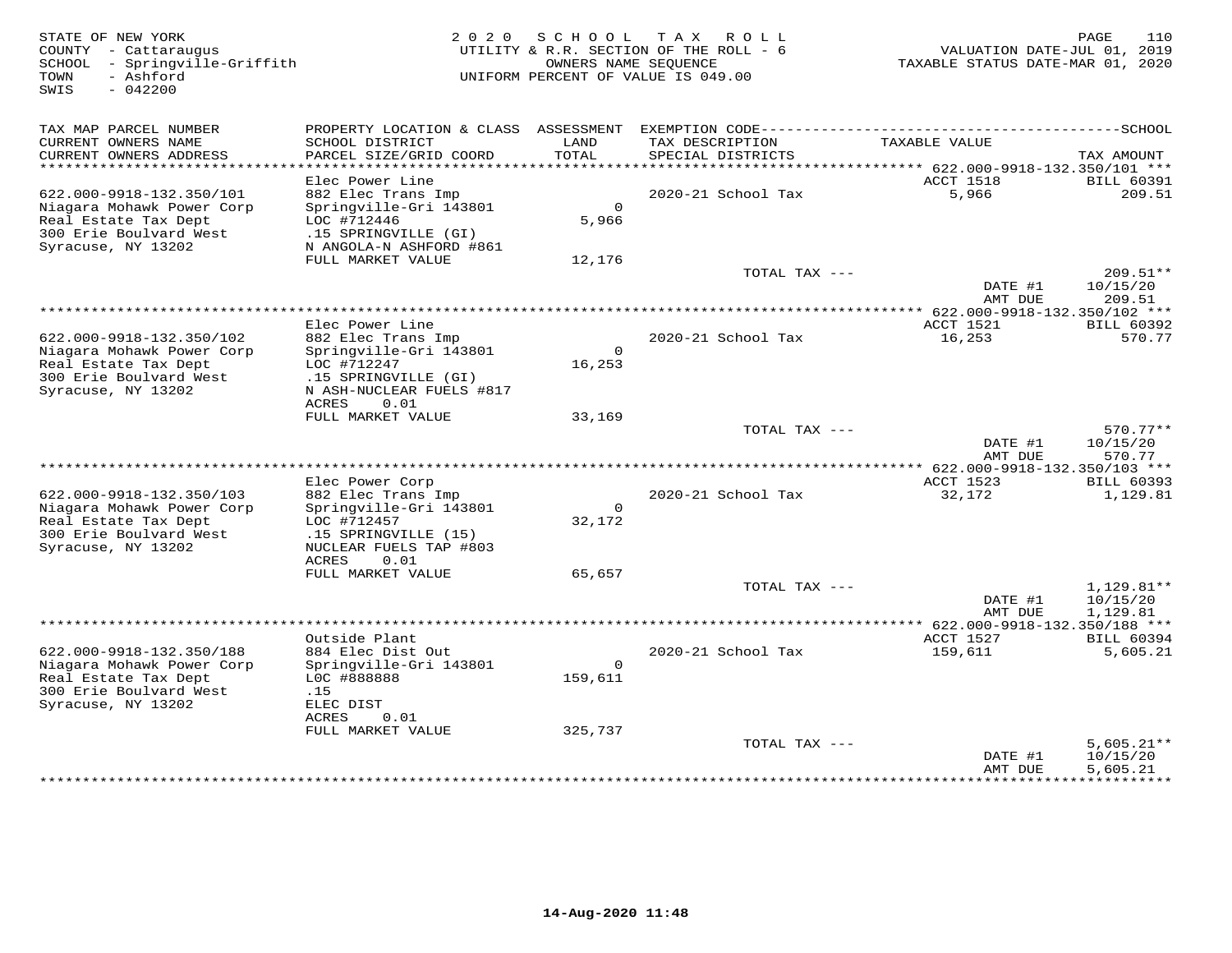| STATE OF NEW YORK<br>COUNTY<br>- Cattaraugus<br>- Springville-Griffith<br>SCHOOL<br>- Ashford<br>TOWN<br>$-042200$<br>SWIS | 2 0 2 0                   | OWNERS NAME SEOUENCE | SCHOOL TAX ROLL<br>UTILITY & R.R. SECTION OF THE ROLL - 6<br>UNIFORM PERCENT OF VALUE IS 049.00 | VALUATION DATE-JUL 01,<br>TAXABLE STATUS DATE-MAR 01, 2020 | 111<br>PAGE<br>2019 |
|----------------------------------------------------------------------------------------------------------------------------|---------------------------|----------------------|-------------------------------------------------------------------------------------------------|------------------------------------------------------------|---------------------|
| TAX MAP PARCEL NUMBER                                                                                                      | PROPERTY LOCATION & CLASS | ASSESSMENT           |                                                                                                 |                                                            |                     |
| CURRENT OWNERS NAME                                                                                                        | SCHOOL DISTRICT           | LAND                 | TAX DESCRIPTION                                                                                 | TAXABLE VALUE                                              |                     |
| CURRENT OWNERS ADDRESS                                                                                                     | PARCEL SIZE/GRID COORD    | TOTAL                | SPECIAL DISTRICTS                                                                               |                                                            | TAX AMOUNT          |
| ******************************                                                                                             |                           |                      |                                                                                                 |                                                            |                     |
|                                                                                                                            | Elec Trans Line           |                      |                                                                                                 | ACCT 1525                                                  | <b>BILL 60395</b>   |
| 622.000-9918-132.350/104                                                                                                   | 882 Elec Trans Imp        |                      | 2020-21 School Tax                                                                              | 1,039                                                      | 36.49               |
| Niagara Mowhak Power Corp                                                                                                  | Springville-Gri 143801    | $\overline{0}$       |                                                                                                 |                                                            |                     |
| Real Estate Tax Dept                                                                                                       |                           | 1,039                |                                                                                                 |                                                            |                     |
| 300 Erie Boulvard Wese<br>Syracuse, NY 13202                                                                               | FULL MARKET VALUE         | 2,120                |                                                                                                 |                                                            |                     |
|                                                                                                                            |                           |                      | TOTAL TAX ---                                                                                   |                                                            | $36.49**$           |
|                                                                                                                            |                           |                      |                                                                                                 | DATE #1<br>AMT DUE                                         | 10/15/20<br>36.49   |
|                                                                                                                            |                           |                      |                                                                                                 |                                                            |                     |
|                                                                                                                            | Outside Plant             |                      |                                                                                                 | ACCT 1082                                                  | <b>BILL 60396</b>   |
| 622.000-9918-631.900/188                                                                                                   | 836 Telecom. eq.          |                      | Mass Telec 47100                                                                                |                                                            | 6,479               |
| Verizon New York Inc                                                                                                       | Springville-Gri 143801    | $\Omega$             | 2020-21 School Tax                                                                              | 37,553                                                     | 1,318.78            |
| PO Box 2749                                                                                                                | LOC # 888888              | 44,032               |                                                                                                 |                                                            |                     |
| Addison, TX 75001                                                                                                          | .76 SPRINGVILLE (GI)      |                      |                                                                                                 |                                                            |                     |
|                                                                                                                            | POLES WIRE CABLE ETC      |                      |                                                                                                 |                                                            |                     |
|                                                                                                                            | FULL MARKET VALUE         | 89,861               |                                                                                                 |                                                            |                     |
|                                                                                                                            |                           |                      | TOTAL TAX ---                                                                                   |                                                            | $1,318.78**$        |
|                                                                                                                            |                           |                      |                                                                                                 | DATE #1                                                    | 10/15/20            |
|                                                                                                                            |                           |                      |                                                                                                 | AMT DUE                                                    | 1,318.78            |
|                                                                                                                            |                           |                      |                                                                                                 |                                                            |                     |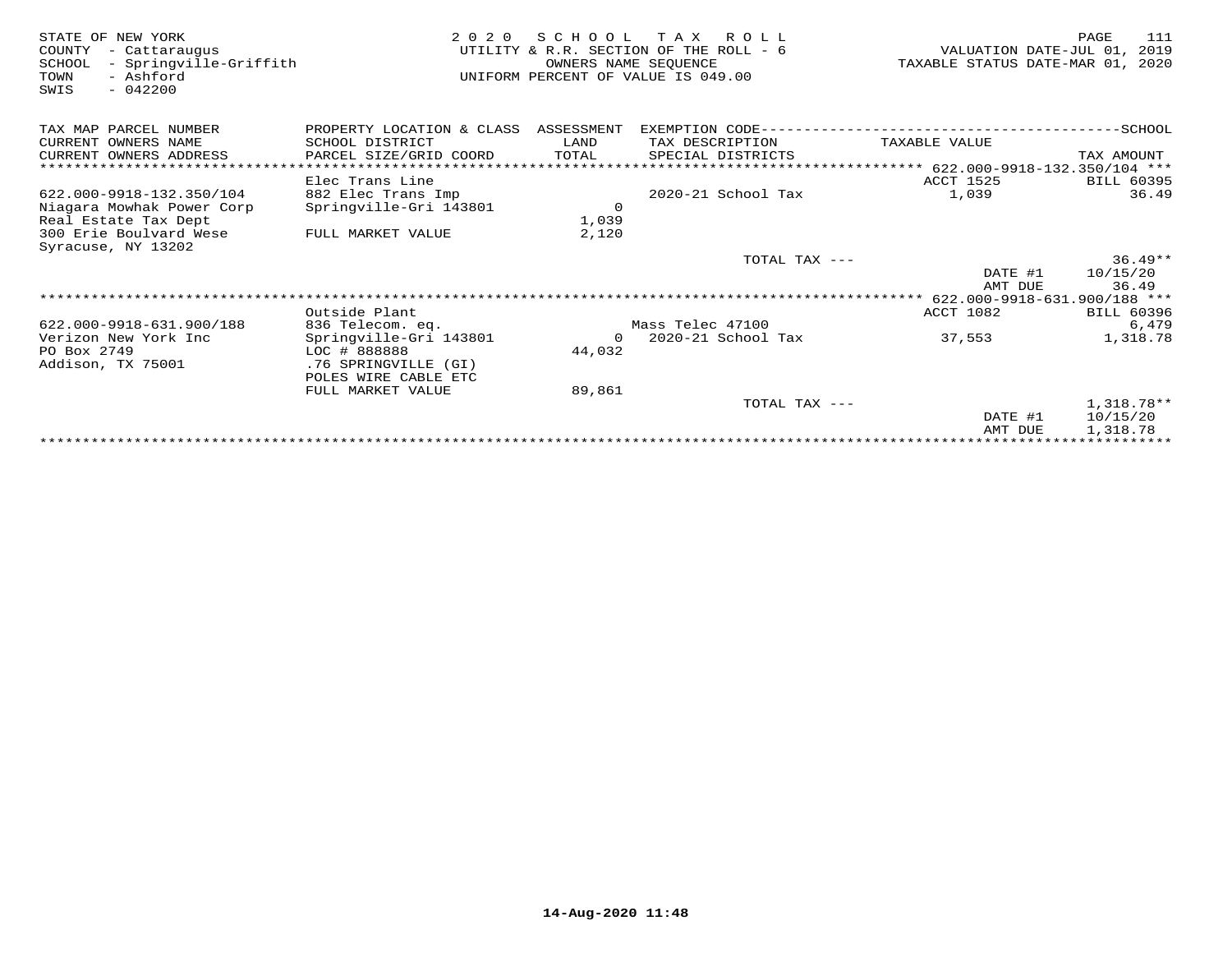|      | STATE OF NEW YORK             | 2020 SCHOOL TAX ROLL                   |                                  | - 112<br>PAGE   |
|------|-------------------------------|----------------------------------------|----------------------------------|-----------------|
|      | COUNTY - Cattaraugus          | UTILITY & R.R. SECTION OF THE ROLL - 6 | VALUATION DATE-JUL 01, 2019      |                 |
|      | SCHOOL - Springville-Griffith |                                        | TAXABLE STATUS DATE-MAR 01, 2020 |                 |
| TOWN | - Ashford                     |                                        |                                  | RPS155/V04/L015 |
| SWIS | $-042200$                     |                                        | CURRENT DATE 8/14/2020           |                 |
|      |                               |                                        |                                  |                 |

# ROLL SUB SECTION - - TOTALS

### \*\*\* S P E C I A L D I S T R I C T S U M M A R Y \*\*\*

|      |                   | -----<br>◡⊥▱ | <b>FYTFNSION</b><br>. v | H'NL'     |                          | .XEMP" | $\Delta$<br>.       | TOTAL |
|------|-------------------|--------------|-------------------------|-----------|--------------------------|--------|---------------------|-------|
| CODE | NTAM <sup>T</sup> | PARC         | $m \times r \cap \tau$  | تلالالتدك | , <del>,</del> , , , , , | MOUN.  | <b>TITT</b><br>ALUL | TAX   |

### NO SPECIAL DISTRICTS AT THIS LEVEL

\*\*\* S C H O O L D I S T R I C T S U M M A R Y \*\*\*

| CODE   | DISTRICT NAME             | TOTAL<br>PARCELS | ASSESSED<br>LAND | ASSESSED<br>TOTAL | EXEMPT<br>AMOUNT | TOTAL<br>TAXABLE |             |
|--------|---------------------------|------------------|------------------|-------------------|------------------|------------------|-------------|
|        |                           |                  |                  |                   | STAR AMOUNT      | STAR TAXABLE     | TOTAL TAX   |
|        | Springville-Griffith      | 14               | 11,182           | 1302,493          | 6,479            | 1,296,014        |             |
| 143801 |                           |                  |                  |                   |                  | 1,296,014        | 45, 513. 31 |
|        | SUB-TOTAL                 | 14               | 11,182           | 1302,493          | 6,479            | 1,296,014        |             |
|        | S U B - T O T A $L(CONT)$ |                  |                  |                   |                  | 1,296,014        | 45, 513. 31 |
|        | TOTAL                     | 14               | 11,182           | 1302,493          | 6,479            | 1,296,014        |             |
|        |                           |                  |                  |                   |                  |                  |             |
|        | TO TAL (CONT)             |                  |                  |                   |                  | 1,296,014        | 45, 513. 31 |

## \*\*\* S Y S T E M C O D E S S U M M A R Y \*\*\*

### NO SYSTEM EXEMPTIONS AT THIS LEVEL

| CODE  | DESCRIPTION         | TOTAL<br>PARCELS | SCHOOL         |
|-------|---------------------|------------------|----------------|
| 47100 | Mass Telec<br>TOTAL |                  | 6,479<br>6,479 |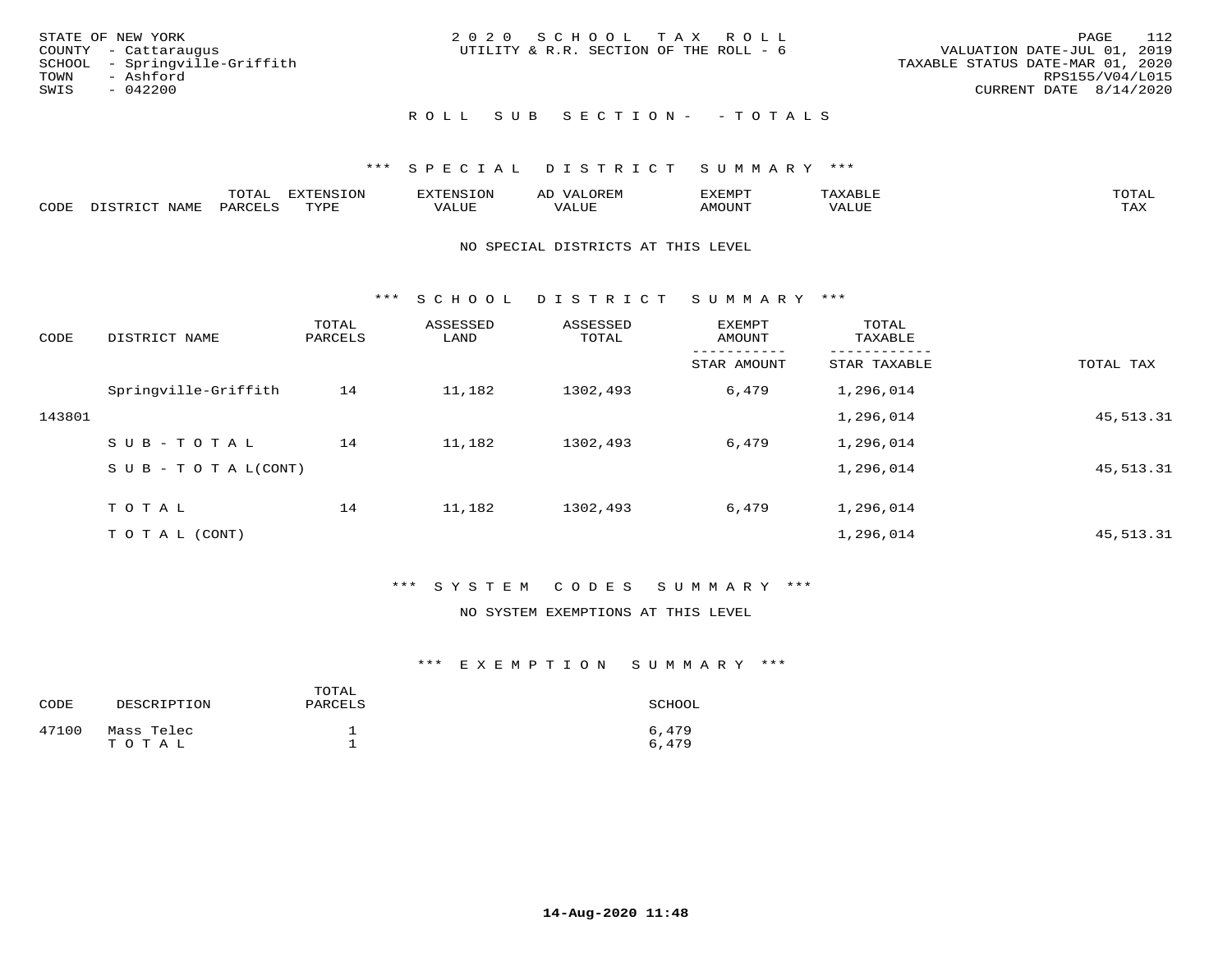| STATE OF NEW YORK<br>COUNTY - Cattaraugus<br>SCHOOL - Springville-Griffith<br>TOWN<br>- Ashford<br>SWIS<br>$-042200$ | 2020 SCHOOL TAX ROLL<br>UTILITY & R.R. SECTION OF THE ROLL - 6 | 113<br>PAGE<br>VALUATION DATE-JUL 01, 2019<br>TAXABLE STATUS DATE-MAR 01, 2020<br>RPS155/V04/L015<br>CURRENT DATE 8/14/2020 |
|----------------------------------------------------------------------------------------------------------------------|----------------------------------------------------------------|-----------------------------------------------------------------------------------------------------------------------------|
|                                                                                                                      | ROLL SUB SECTION- - TOTALS                                     |                                                                                                                             |

| ROLL<br>SEC | DESCRIPTION        | TOTAL<br>PARCELS | ASSESSED<br>LAND | ASSESSED<br>TOTAL | <b>EXEMPT</b><br>AMOUNT | TOTAL<br>TAXABLE       | TOTAL<br>TAX |
|-------------|--------------------|------------------|------------------|-------------------|-------------------------|------------------------|--------------|
|             |                    |                  |                  |                   | STAR AMOUNT             | STAR TAXABLE           |              |
|             | 2020-21 School Tax |                  | 11,182           | 1302,493          | 6,479                   | 1,296,014<br>1,296,014 | 45,513.31    |
|             | SPEC DIST TAXES    |                  |                  |                   |                         |                        |              |
|             | UTILITIES & N.C.   | 14               |                  |                   |                         |                        | 45,513.31    |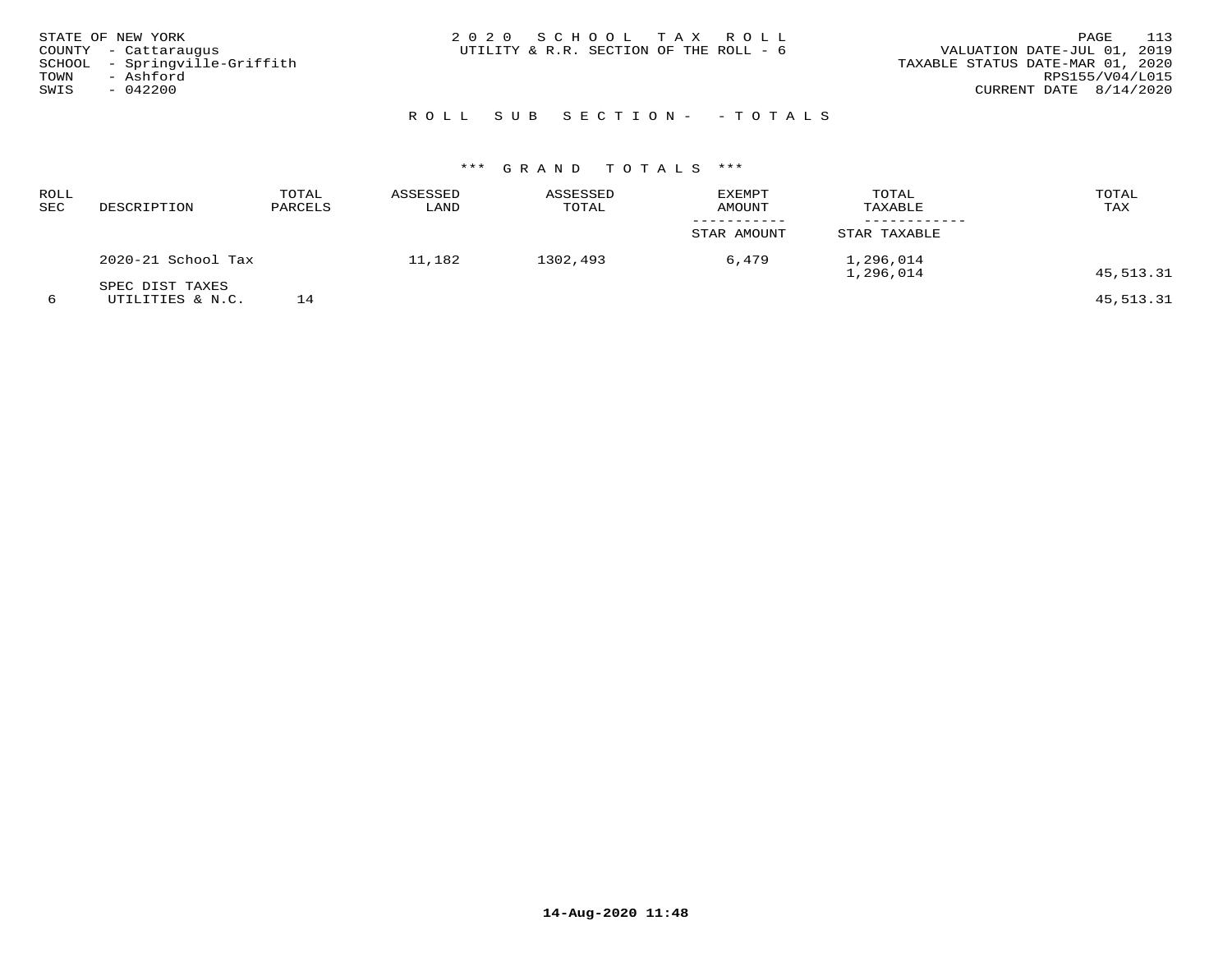|      | STATE OF NEW YORK             | 2020 SCHOOL TAX ROLL |  |                                        |                                  | PAGE | 114             |
|------|-------------------------------|----------------------|--|----------------------------------------|----------------------------------|------|-----------------|
|      | COUNTY - Cattaraugus          |                      |  | UTILITY & R.R. SECTION OF THE ROLL - 6 | VALUATION DATE-JUL 01, 2019      |      |                 |
|      | SCHOOL - Springville-Griffith |                      |  |                                        | TAXABLE STATUS DATE-MAR 01, 2020 |      |                 |
|      | TOWN - Ashford                |                      |  |                                        |                                  |      | RPS155/V04/L015 |
| SWIS | $-042200$                     |                      |  |                                        | CURRENT DATE 8/14/2020           |      |                 |
|      |                               |                      |  |                                        |                                  |      |                 |

## ROLL SECTION TOTALS

### \*\*\* S P E C I A L D I S T R I C T S U M M A R Y \*\*\*

|      | ----<br>---- | T ON<br>---     |           | ΑL | ----  | $m \wedge m$        |
|------|--------------|-----------------|-----------|----|-------|---------------------|
| CODE |              | $m \tau \tau n$ | --- - --- |    | MOUN. | $- - - -$<br>- ⊥777 |

### NO SPECIAL DISTRICTS AT THIS LEVEL

\*\*\* S C H O O L D I S T R I C T S U M M A R Y \*\*\*

| CODE   | DISTRICT NAME                    | TOTAL<br>PARCELS | ASSESSED<br>LAND | ASSESSED<br>TOTAL | EXEMPT<br>AMOUNT | TOTAL<br>TAXABLE |             |
|--------|----------------------------------|------------------|------------------|-------------------|------------------|------------------|-------------|
|        |                                  |                  |                  |                   | STAR AMOUNT      | STAR TAXABLE     | TOTAL TAX   |
|        | Springville-Griffith             | 14               | 11,182           | 1302,493          | 6,479            | 1,296,014        |             |
| 143801 |                                  |                  |                  |                   |                  | 1,296,014        | 45, 513. 31 |
|        | SUB-TOTAL                        | 14               | 11,182           | 1302,493          | 6,479            | 1,296,014        |             |
|        | $S \cup B - T \cup T A L (CONT)$ |                  |                  |                   |                  | 1,296,014        | 45, 513. 31 |
|        | TOTAL                            | 14               | 11,182           | 1302,493          | 6,479            | 1,296,014        |             |
|        |                                  |                  |                  |                   |                  |                  |             |
|        | TO TAL (CONT)                    |                  |                  |                   |                  | 1,296,014        | 45, 513. 31 |

### \*\*\* S Y S T E M C O D E S S U M M A R Y \*\*\*

### NO SYSTEM EXEMPTIONS AT THIS LEVEL

| CODE  | DESCRIPTION         | TOTAL<br>PARCELS | SCHOOL         |
|-------|---------------------|------------------|----------------|
| 47100 | Mass Telec<br>TOTAL |                  | 6,479<br>6,479 |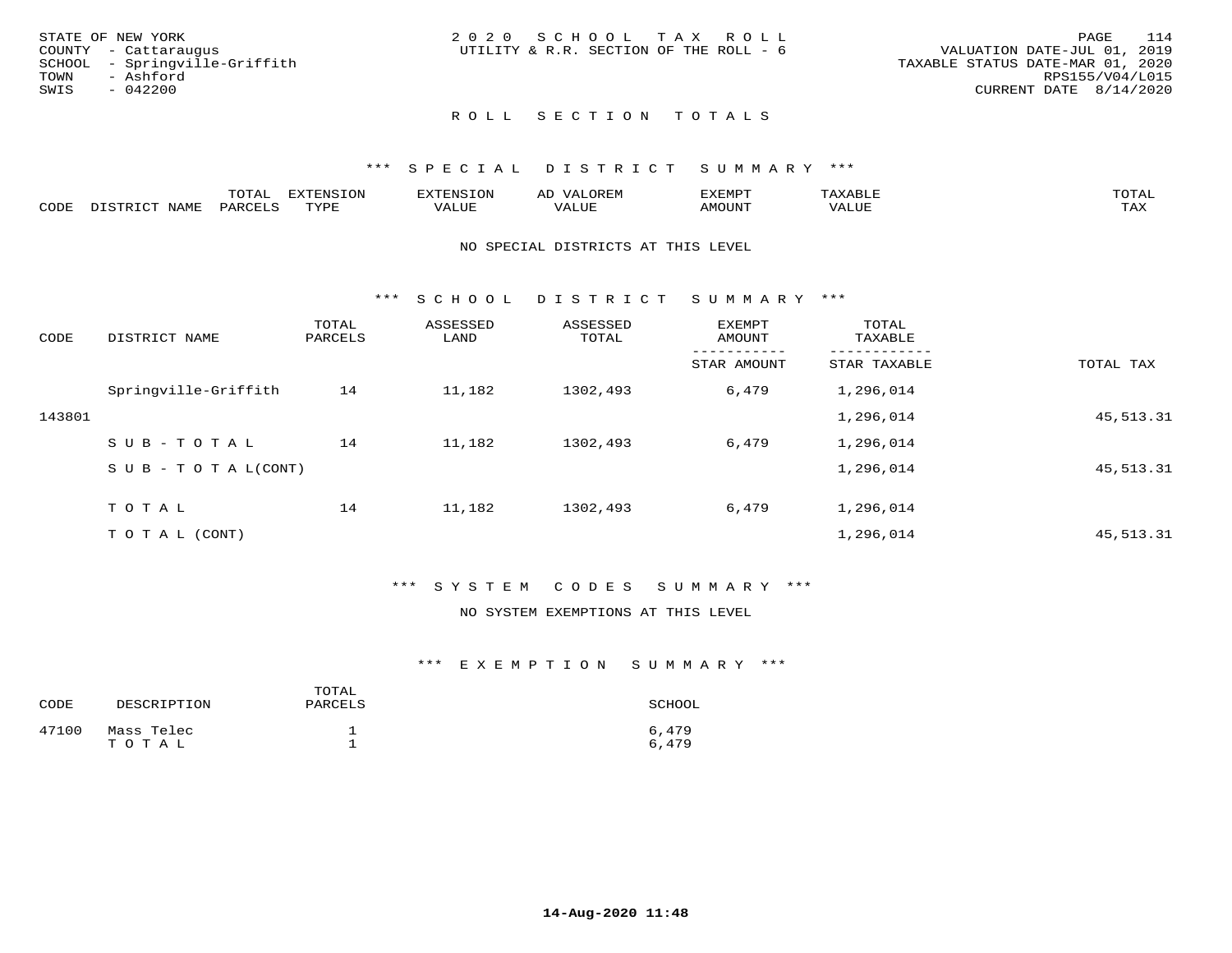| STATE OF NEW YORK<br>COUNTY - Cattaraugus<br>SCHOOL - Springville-Griffith<br>TOWN<br>- Ashford<br>SWIS<br>$-042200$ | 2020 SCHOOL TAX ROLL<br>UTILITY & R.R. SECTION OF THE ROLL - 6 | 115<br>PAGE<br>VALUATION DATE-JUL 01, 2019<br>TAXABLE STATUS DATE-MAR 01, 2020<br>RPS155/V04/L015<br>CURRENT DATE $8/14/2020$ |
|----------------------------------------------------------------------------------------------------------------------|----------------------------------------------------------------|-------------------------------------------------------------------------------------------------------------------------------|
|                                                                                                                      | ROLL SECTION TOTALS                                            |                                                                                                                               |

| ROLL<br>SEC | DESCRIPTION        | TOTAL<br>PARCELS | ASSESSED<br>LAND | ASSESSED<br>TOTAL | <b>EXEMPT</b><br><b>AMOUNT</b> | TOTAL<br>TAXABLE       | TOTAL<br>TAX |
|-------------|--------------------|------------------|------------------|-------------------|--------------------------------|------------------------|--------------|
|             |                    |                  |                  |                   | STAR AMOUNT                    | STAR TAXABLE           |              |
|             | 2020-21 School Tax |                  | 11,182           | 1302,493          | 6,479                          | 1,296,014<br>1,296,014 | 45,513.31    |
|             | SPEC DIST TAXES    |                  |                  |                   |                                |                        |              |
|             | UTILITIES & N.C.   |                  |                  |                   |                                |                        | 45,513.31    |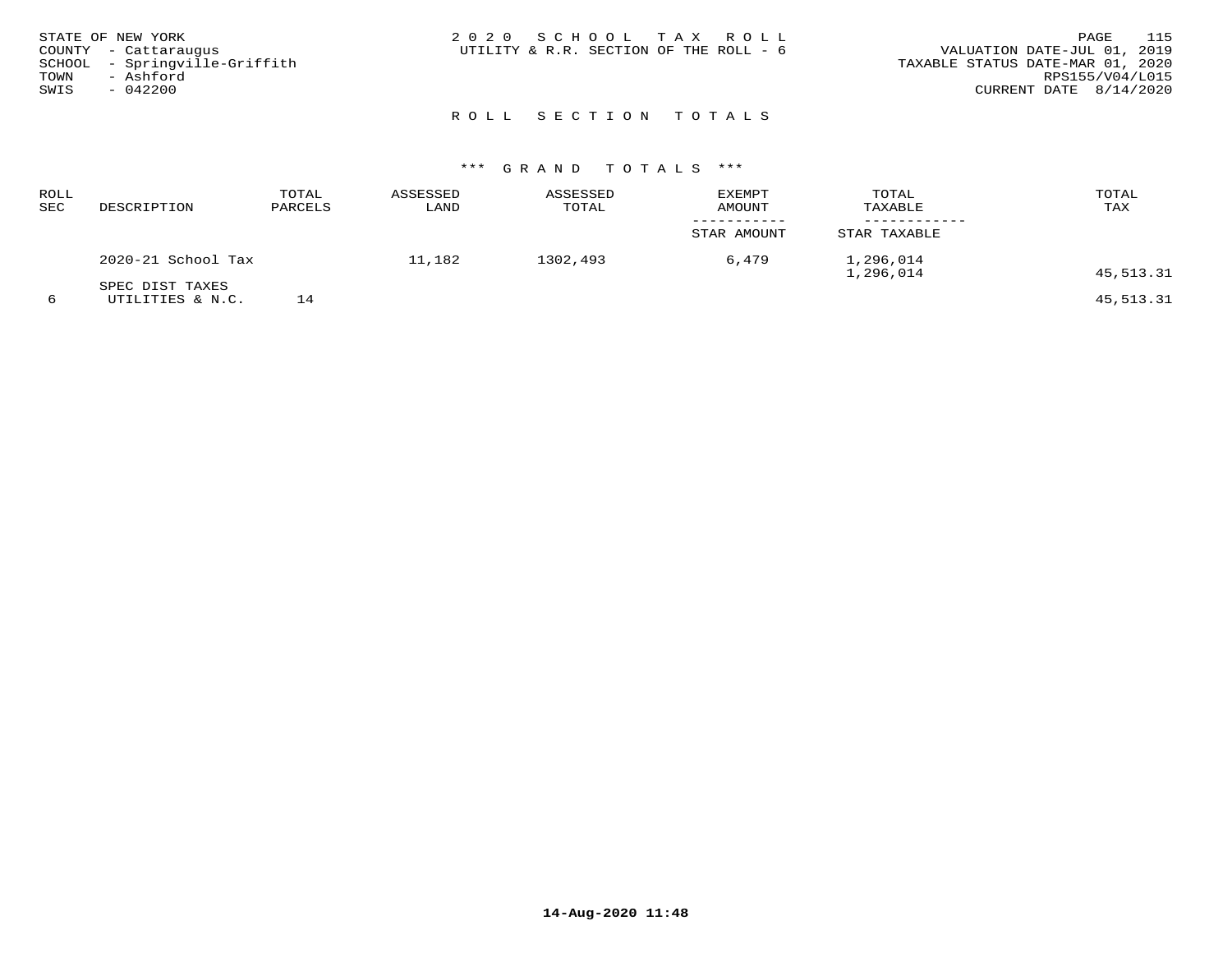SWIS - 042200

### STATE OF NEW YORK DURING MENUSION OF A SAME STATE OF NEW YORK 116<br>
COUNTY - Cattaraugus and the country the section of the roll - 8 which we country - Cattaraugus and the count<br>
SCHOOL - Springville-Griffith (David Countro WHOLLY EXEMPT SECTION OF THE ROLL -  $8$  SCHOOL - Springville-Griffith OWNERS NAME SEQUENCE TAXABLE STATUS DATE-MAR 01, 2020UNIFORM PERCENT OF VALUE IS 049.00

| TAX MAP PARCEL NUMBER     | PROPERTY LOCATION & CLASS ASSESSMENT       |         |                          | EXEMPTION CODE----------- |                                                  | -------------SCHOOL |
|---------------------------|--------------------------------------------|---------|--------------------------|---------------------------|--------------------------------------------------|---------------------|
| CURRENT OWNERS NAME       | SCHOOL DISTRICT                            | LAND    |                          | TAX DESCRIPTION           | TAXABLE VALUE                                    |                     |
| CURRENT OWNERS ADDRESS    | PARCEL SIZE/GRID COORD                     | TOTAL   |                          | SPECIAL DISTRICTS         |                                                  | TAX AMOUNT          |
| *******************       | ********************                       |         | ************************ |                           | ******************* 10.003-2-30 **************** |                     |
|                           | Scoby Rd (Off)                             |         |                          |                           | ACCT 0875                                        |                     |
| $10.003 - 2 - 30$         | 962 County park                            |         | COUNTY                   | 13100                     |                                                  | 4,600               |
| Cty Of Erie Dept Of Parks | Springville-Gri 143801                     | 4,600   |                          | 2020-21 School Tax        | 0.00                                             | 0.00                |
| Recreation, Forestry      | LAND ONLY 07                               | 4,600   |                          |                           |                                                  |                     |
| 95 Franklin St            | 1.0000 SPRINGVILLE (GI)                    |         |                          |                           |                                                  |                     |
| Buffalo, NY 14202         | FRNT 100.00 DPTH 200.00                    |         |                          |                           |                                                  |                     |
|                           | EAST-1116600 NRTH-0903936                  |         |                          |                           |                                                  |                     |
|                           | DEED BOOK 1001<br><b>PG-910</b>            |         |                          |                           |                                                  |                     |
|                           | FULL MARKET VALUE                          | 9,388   |                          |                           |                                                  |                     |
|                           |                                            |         |                          | TOTAL TAX ---             |                                                  | $0.00**$            |
|                           |                                            |         |                          |                           | **** 19.002-1-16 *********                       |                     |
|                           | Dutch Hill Rd                              |         |                          |                           | ACCT 5013                                        |                     |
| $19.002 - 1 - 16$         | 620 Religious                              |         | RELIGIOUS 25110          |                           |                                                  | 86,600              |
| First German Evangelical  | Springville-Gri 143801                     | 7,200   |                          | 2020-21 School Tax        | 0.00                                             | 0.00                |
| Lutheran                  | 72 06 06                                   | 86,600  |                          |                           |                                                  |                     |
| Dutch Hill Rd             | 1.59<br>ACRES                              |         |                          |                           |                                                  |                     |
| West Valley, NY 14171     | EAST-1123337 NRTH-0893990                  |         |                          |                           |                                                  |                     |
|                           | DEED BOOK 138<br>PG-00596                  |         |                          |                           |                                                  |                     |
|                           | FULL MARKET VALUE                          | 176,735 |                          |                           |                                                  |                     |
|                           |                                            |         |                          | TOTAL TAX ---             |                                                  | $0.00**$            |
|                           | Schwartz Rd                                |         |                          |                           | ACCT 1600                                        |                     |
| $10.004 - 1 - 79$         |                                            |         | NYS OWNED 12100          |                           |                                                  | 84,400              |
| New York State Dot        | 260 Seasonal res<br>Springville-Gri 143801 | 64,300  |                          | 2020-21 School Tax        | 0.00                                             | 0.00                |
| Real Estate Div           | ACRES 138.75                               | 84,400  |                          |                           |                                                  |                     |
| Rm 371                    | EAST-1117936 NRTH-0896832                  |         |                          |                           |                                                  |                     |
| 125 Main St               | DEED BOOK 4637<br>PG-9007                  |         |                          |                           |                                                  |                     |
| Buffalo, NY 14203         | FULL MARKET VALUE                          | 172,245 |                          |                           |                                                  |                     |
|                           |                                            |         |                          | $TOTAL$ $TAX$ $---$       |                                                  | $0.00**$            |
|                           |                                            |         |                          |                           |                                                  |                     |
|                           | Henrietta Rd                               |         |                          |                           | ACCT 1288                                        |                     |
| $10.003 - 2 - 27$         | 910 Priv forest                            |         | NON-PROFIT 25300         |                           |                                                  | 22,700              |
| Sycamore Reservation      | Springville-Gri 143801                     | 22,700  |                          | 2020-21 School Tax        | 0.00                                             | 0.00                |
| Youth Camp                | 27/42<br>06 07                             | 22,700  |                          |                           |                                                  |                     |
| Kim Izard Treas.          | NRF                                        |         |                          |                           |                                                  |                     |
| 63 Sommerville            | 52.30<br>ACRES                             |         |                          |                           |                                                  |                     |
| Tonawanda, NY 14150       | EAST-1107858 NRTH-0897831                  |         |                          |                           |                                                  |                     |
|                           | DEED BOOK 00748 PG-00349                   |         |                          |                           |                                                  |                     |
|                           | FULL MARKET VALUE                          | 46,327  |                          |                           |                                                  |                     |
|                           |                                            |         |                          | TOTAL TAX ---             |                                                  | $0.00**$            |
| ****************          |                                            |         |                          |                           |                                                  |                     |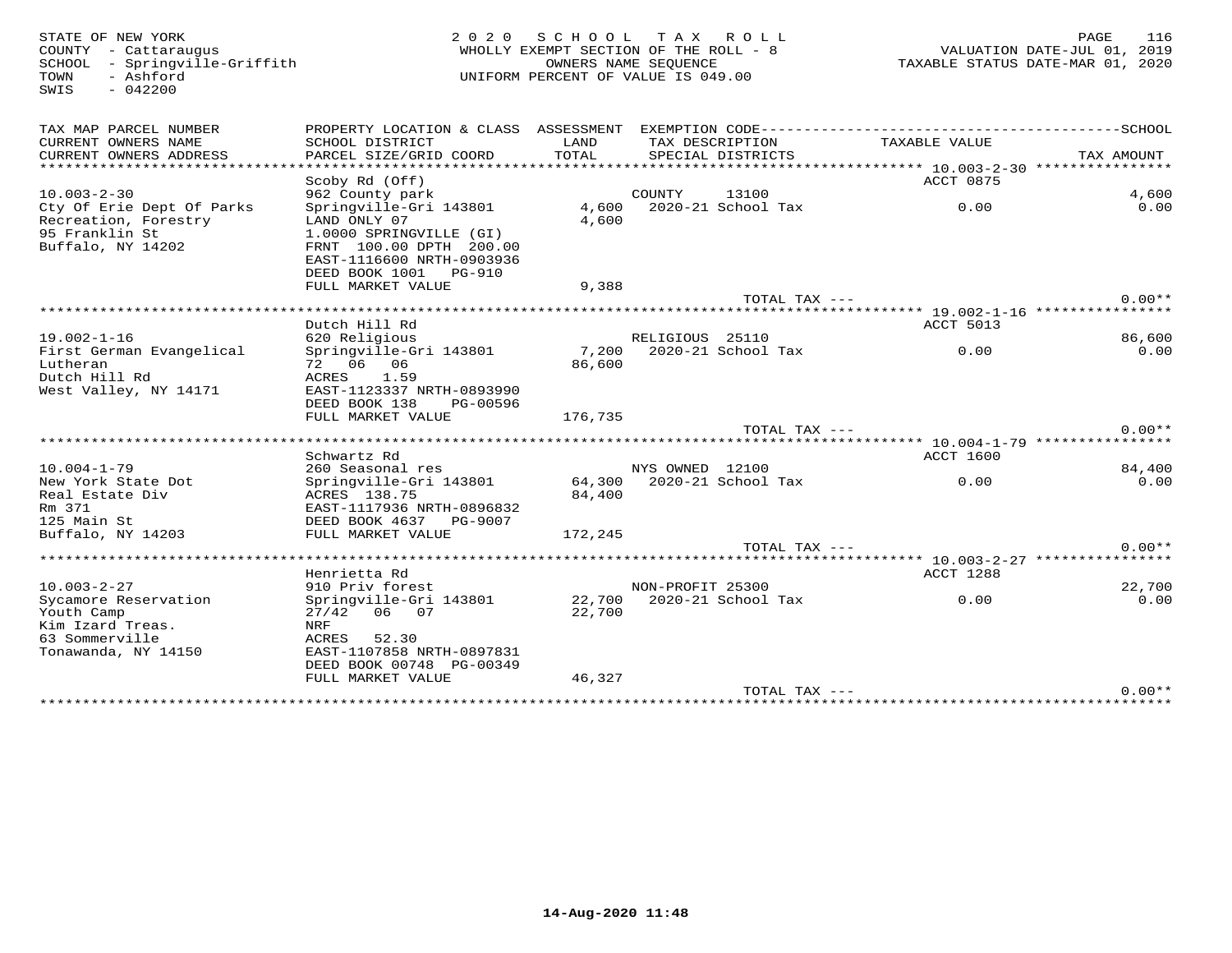| STATE OF NEW YORK<br>- Cattaraugus<br>COUNTY<br>- Springville-Griffith<br>SCHOOL<br>- Ashford<br>TOWN<br>$-042200$<br>SWIS | 2 0 2 0                    | SCHOOL TAX ROLL<br>WHOLLY EXEMPT SECTION OF THE ROLL - 8<br>UNIFORM PERCENT OF VALUE IS 049.00 | OWNERS NAME SEQUENCE |                    |                                                        | 117<br>PAGE<br>VALUATION DATE-JUL 01, 2019<br>TAXABLE STATUS DATE-MAR 01, 2020 |
|----------------------------------------------------------------------------------------------------------------------------|----------------------------|------------------------------------------------------------------------------------------------|----------------------|--------------------|--------------------------------------------------------|--------------------------------------------------------------------------------|
| TAX MAP PARCEL NUMBER                                                                                                      | PROPERTY LOCATION & CLASS  | ASSESSMENT                                                                                     |                      | EXEMPTION CODE---- |                                                        | --------------SCHOOL                                                           |
| CURRENT OWNERS NAME                                                                                                        | SCHOOL DISTRICT            | LAND                                                                                           | TAX DESCRIPTION      |                    | TAXABLE VALUE                                          |                                                                                |
| CURRENT OWNERS ADDRESS                                                                                                     | PARCEL SIZE/GRID COORD     | TOTAL                                                                                          |                      | SPECIAL DISTRICTS  |                                                        | TAX AMOUNT                                                                     |
| ******************************                                                                                             |                            |                                                                                                |                      |                    |                                                        |                                                                                |
|                                                                                                                            | Edies Rd                   |                                                                                                |                      |                    | ACCT 0557                                              |                                                                                |
| $10.002 - 1 - 1$                                                                                                           | 314 Rural vac<10           |                                                                                                | NYS OWNED 12100      |                    |                                                        | 4,900                                                                          |
| The People of the State of NY, Springville-Gri 143801                                                                      |                            | 4,900                                                                                          |                      | 2020-21 School Tax | 0.00                                                   | 0.00                                                                           |
| Acting By & Through the NYS                                                                                                | 74 06<br>06                | 4,900                                                                                          |                      |                    |                                                        |                                                                                |
| 17 Columbia Cir                                                                                                            | 0.94<br>ACRES              |                                                                                                |                      |                    |                                                        |                                                                                |
| Albany, NY 12203                                                                                                           | EAST-1121529 NRTH-0903686  |                                                                                                |                      |                    |                                                        |                                                                                |
|                                                                                                                            | DEED BOOK 668<br>PG-00535  |                                                                                                |                      |                    |                                                        |                                                                                |
|                                                                                                                            | FULL MARKET VALUE          | 10,000                                                                                         |                      | TOTAL TAX $---$    |                                                        | $0.00**$                                                                       |
|                                                                                                                            |                            |                                                                                                |                      |                    | ************************ 11.001-1-32 ***************** |                                                                                |
|                                                                                                                            | 11217 Nys Rte 240          |                                                                                                |                      |                    | ACCT 5029                                              |                                                                                |
| $11.001 - 1 - 32$                                                                                                          | 695 Cemetery               |                                                                                                | CEMETERY             | 27350              |                                                        | 4,600                                                                          |
| Thomas Corners Cemetery                                                                                                    | Springville-Gri 143801     | 4,600                                                                                          |                      | 2020-21 School Tax | 0.00                                                   | 0.00                                                                           |
| West Valley, NY 14171                                                                                                      | 65 06 06                   | 4,600                                                                                          |                      |                    |                                                        |                                                                                |
|                                                                                                                            | <b>NRF</b>                 |                                                                                                |                      |                    |                                                        |                                                                                |
|                                                                                                                            | 100.00 DPTH 350.00<br>FRNT |                                                                                                |                      |                    |                                                        |                                                                                |
|                                                                                                                            | EAST-1132356 NRTH-0905256  |                                                                                                |                      |                    |                                                        |                                                                                |
|                                                                                                                            | FULL MARKET VALUE          | 9,388                                                                                          |                      |                    |                                                        |                                                                                |
|                                                                                                                            |                            |                                                                                                |                      | TOTAL TAX $---$    |                                                        | $0.00**$                                                                       |
|                                                                                                                            |                            |                                                                                                |                      |                    |                                                        |                                                                                |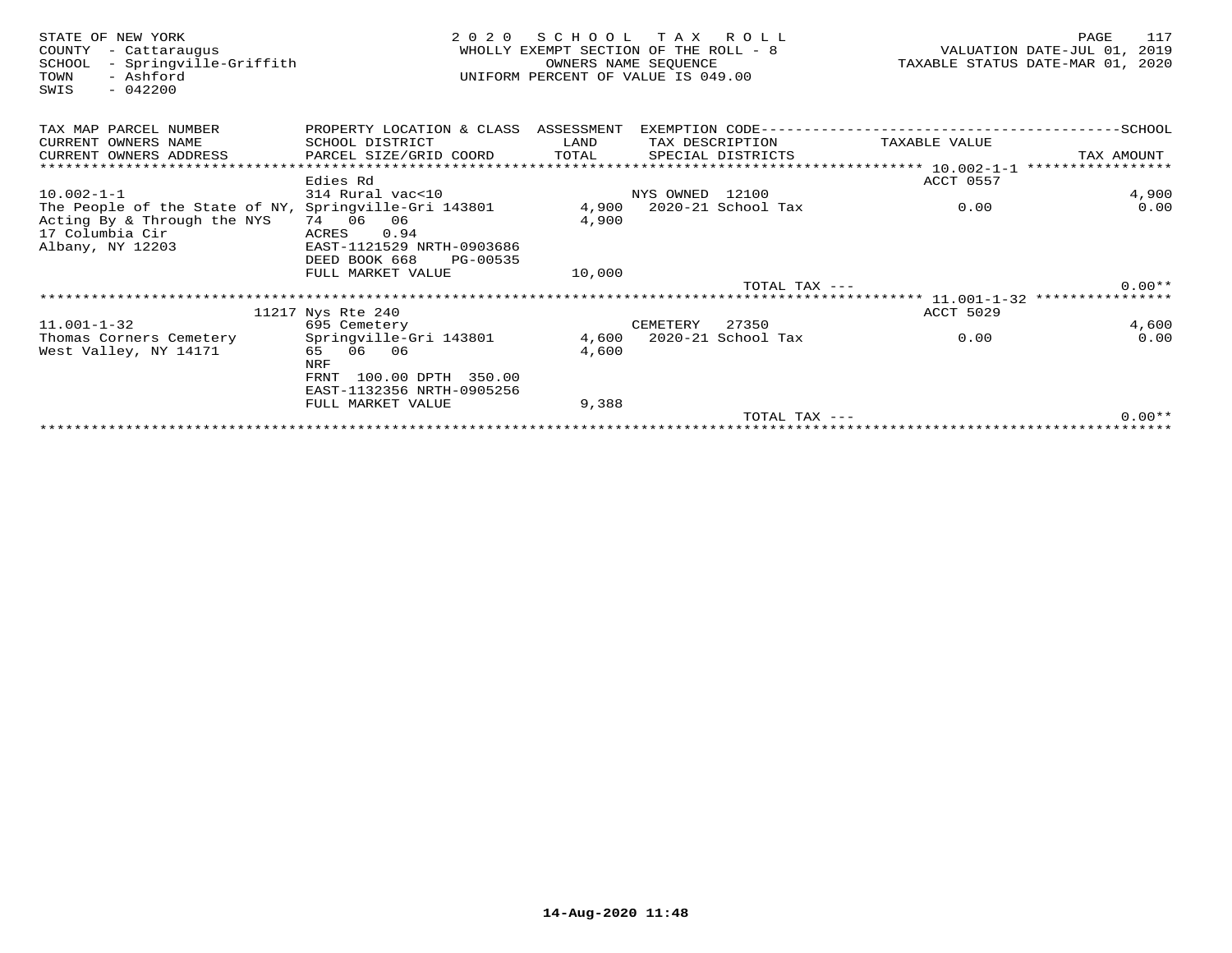| STATE OF NEW YORK<br>COUNTY - Cattaraugus          | 2020 SCHOOL TAX ROLL<br>WHOLLY EXEMPT SECTION OF THE ROLL - 8 | 118<br>PAGE<br>VALUATION DATE-JUL 01, 2019          |
|----------------------------------------------------|---------------------------------------------------------------|-----------------------------------------------------|
| SCHOOL - Springville-Griffith<br>TOWN<br>- Ashford | UNIFORM PERCENT OF VALUE IS 049.00                            | TAXABLE STATUS DATE-MAR 01, 2020<br>RPS155/V04/L015 |
| SWIS<br>- 042200                                   |                                                               | CURRENT DATE 8/14/2020                              |
|                                                    | ROLL SUB SECTION- - TOTALS                                    |                                                     |

|      |      | momn'<br>LUIAL | $\pi$                |      | - |        |       | -----<br>$\sim$  |
|------|------|----------------|----------------------|------|---|--------|-------|------------------|
| CODE | NAME | 'ARI           | TVDL<br><u>ـ د د</u> | ALUE |   | LUITOM | 'ALUL | max 37<br>⊥ ∠~∡∡ |

### NO SPECIAL DISTRICTS AT THIS LEVEL

\*\*\* S C H O O L D I S T R I C T S U M M A R Y \*\*\*

| CODE   | DISTRICT NAME             | TOTAL<br>PARCELS | ASSESSED<br>LAND | ASSESSED<br>TOTAL | EXEMPT<br>AMOUNT | TOTAL<br>TAXABLE |           |
|--------|---------------------------|------------------|------------------|-------------------|------------------|------------------|-----------|
|        |                           |                  |                  |                   | STAR AMOUNT      | STAR TAXABLE     | TOTAL TAX |
|        | Springville-Griffith      | 6                | 108,300          | 207,800           | 207,800          |                  |           |
| 143801 |                           |                  |                  |                   |                  |                  |           |
|        | SUB-TOTAL                 | 6                | 108,300          | 207,800           | 207,800          |                  |           |
|        | S U B - T O T A $L(CONT)$ |                  |                  |                   |                  |                  |           |
|        |                           |                  |                  |                   |                  |                  |           |
|        | TOTAL                     | 6                | 108,300          | 207,800           | 207,800          |                  |           |
|        | T O T A L (CONT)          |                  |                  |                   |                  |                  |           |

\*\*\* S Y S T E M C O D E S S U M M A R Y \*\*\*

### NO SYSTEM EXEMPTIONS AT THIS LEVEL

| CODE  | DESCRIPTION     | TOTAL<br>PARCELS | SCHOOL |
|-------|-----------------|------------------|--------|
| 12100 | NYS OWNED       | 2                | 89,300 |
| 13100 | COUNTY          |                  | 4,600  |
| 25110 | RELIGIOUS       |                  | 86,600 |
| 25300 | NON-PROFIT      |                  | 22,700 |
| 27350 | <b>CEMETERY</b> |                  | 4,600  |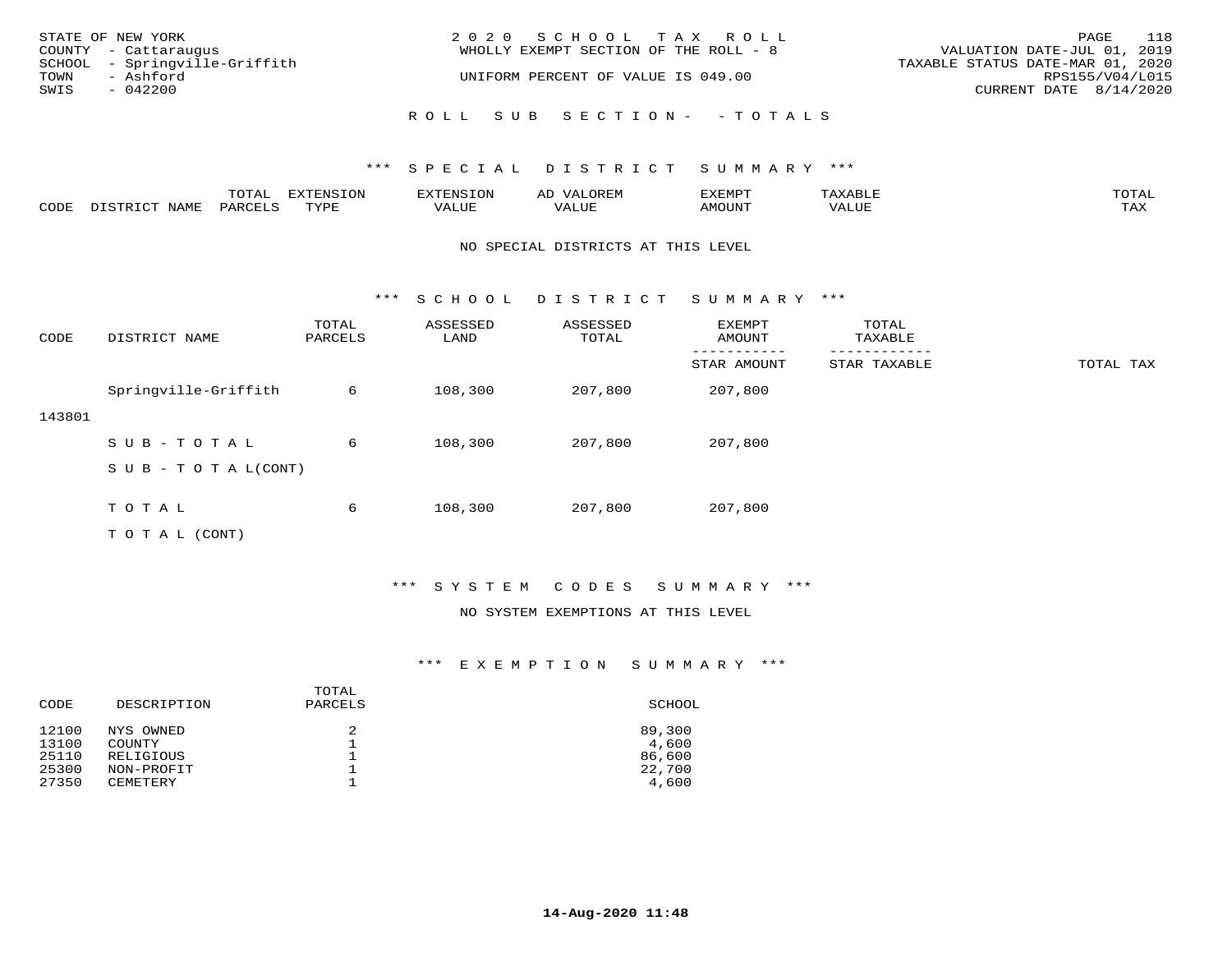| STATE OF NEW YORK<br>COUNTY - Cattaraugus          | 2020 SCHOOL TAX ROLL<br>WHOLLY EXEMPT SECTION OF THE ROLL - 8 | 119<br>PAGE<br>VALUATION DATE-JUL 01, 2019          |
|----------------------------------------------------|---------------------------------------------------------------|-----------------------------------------------------|
| SCHOOL - Springville-Griffith<br>TOWN<br>- Ashford | UNIFORM PERCENT OF VALUE IS 049.00                            | TAXABLE STATUS DATE-MAR 01, 2020<br>RPS155/V04/L015 |
| SWIS<br>$-042200$                                  |                                                               | CURRENT DATE 8/14/2020                              |
|                                                    | ROLL SUB SECTION- - TOTALS                                    |                                                     |

# \*\*\* E X E M P T I O N S U M M A R Y \*\*\*

| CODE | DESCRIPTION | TOTAL<br>PARCELS | SCHOOL  |
|------|-------------|------------------|---------|
|      | T O T A L   | n                | 207,800 |

| ROLL<br><b>SEC</b> | DESCRIPTION                                    | TOTAL<br>PARCELS | ASSESSED<br>LAND | ASSESSED<br>TOTAL | EXEMPT<br>AMOUNT | TOTAL<br>TAXABLE | TOTAL<br>TAX |
|--------------------|------------------------------------------------|------------------|------------------|-------------------|------------------|------------------|--------------|
|                    |                                                |                  |                  |                   | STAR AMOUNT      | STAR TAXABLE     |              |
|                    | RS 8 TOTAL<br>SPEC DIST TAXES<br>WHOLLY EXEMPT |                  | 108,300          | 207,800           | 207,800          |                  |              |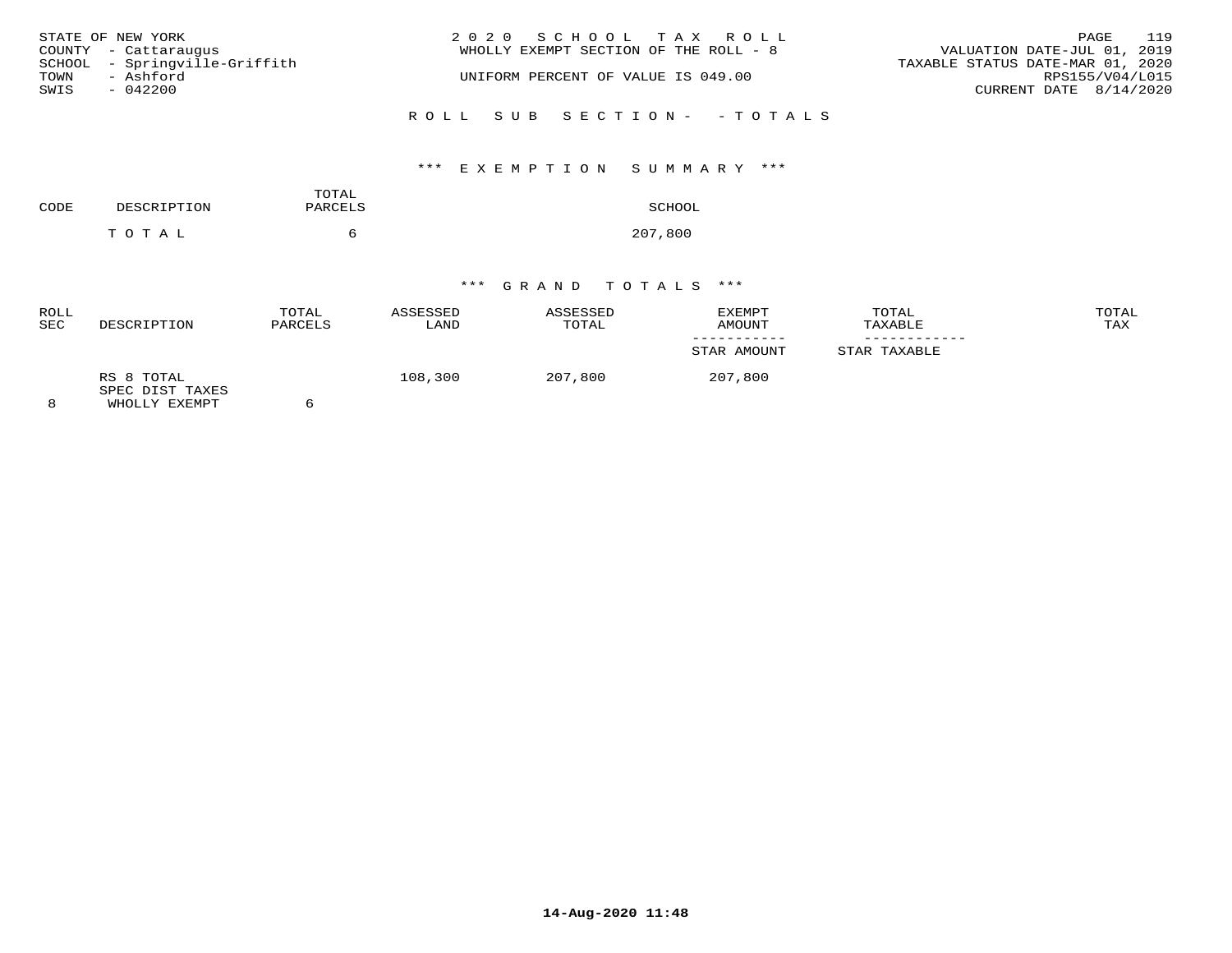| STATE OF NEW YORK<br>COUNTY - Cattaraugus<br>SCHOOL - Springville-Griffith<br>TOWN<br>- Ashford<br>SWIS<br>$-042200$ | 2020 SCHOOL TAX ROLL<br>WHOLLY EXEMPT SECTION OF THE ROLL - 8<br>UNIFORM PERCENT OF VALUE IS 049.00 | 120<br>PAGE<br>VALUATION DATE-JUL 01, 2019<br>TAXABLE STATUS DATE-MAR 01, 2020<br>RPS155/V04/L015<br>CURRENT DATE 8/14/2020 |
|----------------------------------------------------------------------------------------------------------------------|-----------------------------------------------------------------------------------------------------|-----------------------------------------------------------------------------------------------------------------------------|
|                                                                                                                      | ROLL SECTION TOTALS                                                                                 |                                                                                                                             |

|      |      | $m \wedge m \wedge n$<br>TOTAT | <b>FYTFNCTOM</b><br>TOT | H: N.S                              | ΑD   | דסאיזצי<br>ـالمىتىدە | . .⊥  | $m \wedge m \wedge n$<br>- I ` 1∆ ' |
|------|------|--------------------------------|-------------------------|-------------------------------------|------|----------------------|-------|-------------------------------------|
| CODE | NAMF | PARCELS                        | $m \tau \tau \tau$      | * * * * * * *<br>$\sqrt{ }$<br>ALUL | ALUP | MOUNT                | VALUE | may<br>- ∠∡∡                        |

### NO SPECIAL DISTRICTS AT THIS LEVEL

\*\*\* S C H O O L D I S T R I C T S U M M A R Y \*\*\*

| CODE   | DISTRICT NAME                    | TOTAL<br>PARCELS | ASSESSED<br>LAND | ASSESSED<br>TOTAL | EXEMPT<br>AMOUNT | TOTAL<br>TAXABLE |           |
|--------|----------------------------------|------------------|------------------|-------------------|------------------|------------------|-----------|
|        |                                  |                  |                  |                   | STAR AMOUNT      | STAR TAXABLE     | TOTAL TAX |
|        | Springville-Griffith             | 6                | 108,300          | 207,800           | 207,800          |                  |           |
| 143801 |                                  |                  |                  |                   |                  |                  |           |
|        | SUB-TOTAL                        | 6                | 108,300          | 207,800           | 207,800          |                  |           |
|        | $S \cup B - T \cup T A L (CONT)$ |                  |                  |                   |                  |                  |           |
|        |                                  |                  |                  |                   |                  |                  |           |
|        | TOTAL                            | 6                | 108,300          | 207,800           | 207,800          |                  |           |
|        | T O T A L (CONT)                 |                  |                  |                   |                  |                  |           |

## \*\*\* S Y S T E M C O D E S S U M M A R Y \*\*\*

### NO SYSTEM EXEMPTIONS AT THIS LEVEL

| CODE  | DESCRIPTION     | TOTAL<br>PARCELS | SCHOOL |
|-------|-----------------|------------------|--------|
| 12100 | NYS OWNED       | 2                | 89,300 |
| 13100 | COUNTY          |                  | 4,600  |
| 25110 | RELIGIOUS       |                  | 86,600 |
| 25300 | NON-PROFIT      |                  | 22,700 |
| 27350 | <b>CEMETERY</b> |                  | 4,600  |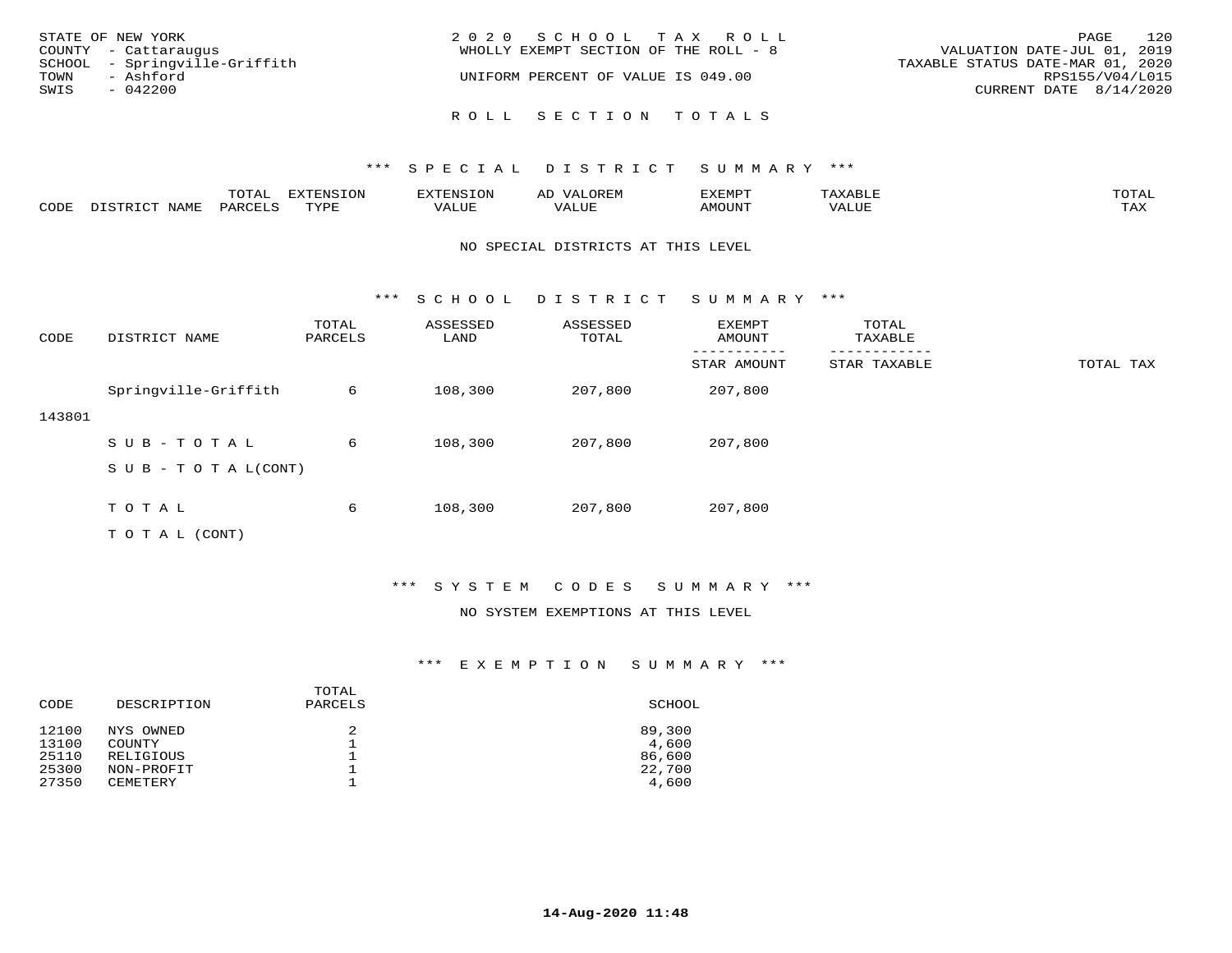| STATE OF NEW YORK             | 2020 SCHOOL TAX ROLL                  | 121<br>PAGE                      |
|-------------------------------|---------------------------------------|----------------------------------|
| COUNTY - Cattaraugus          | WHOLLY EXEMPT SECTION OF THE ROLL - 8 | VALUATION DATE-JUL 01, 2019      |
| SCHOOL - Springville-Griffith |                                       | TAXABLE STATUS DATE-MAR 01, 2020 |
| - Ashford<br>TOWN             | UNIFORM PERCENT OF VALUE IS 049.00    | RPS155/V04/L015                  |
| SWIS<br>$-042200$             |                                       | CURRENT DATE 8/14/2020           |
|                               | ROLL SECTION TOTALS                   |                                  |

# \*\*\* E X E M P T I O N S U M M A R Y \*\*\*

| CODE | DESCRIPTION | TOTAL<br>PARCELS | SCHOOL  |
|------|-------------|------------------|---------|
|      | тотаь       | $\sim$           | 207,800 |

| <b>ROLL</b><br>SEC | DESCRIPTION                                    | TOTAL<br>PARCELS | ASSESSED<br>LAND | ASSESSED<br>TOTAL | EXEMPT<br>AMOUNT | TOTAL<br>TAXABLE | TOTAL<br>TAX |
|--------------------|------------------------------------------------|------------------|------------------|-------------------|------------------|------------------|--------------|
|                    |                                                |                  |                  |                   | STAR AMOUNT      | STAR TAXABLE     |              |
| 8                  | RS 8 TOTAL<br>SPEC DIST TAXES<br>WHOLLY EXEMPT |                  | 108,300          | 207,800           | 207,800          |                  |              |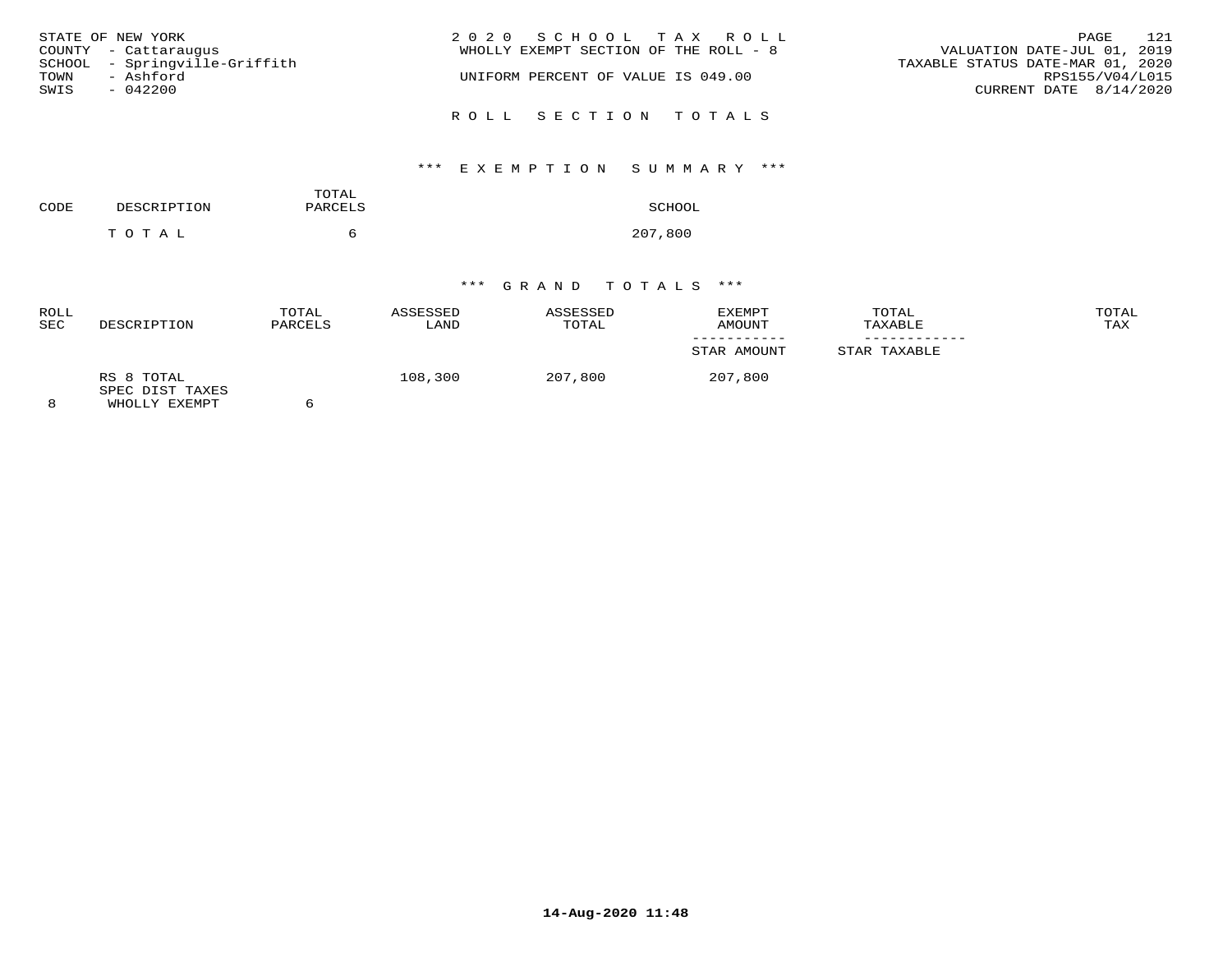|      | STATE OF NEW YORK             | 2020 SCHOOL TAX ROLL |  |                                  |                        | PAGE | 122 |
|------|-------------------------------|----------------------|--|----------------------------------|------------------------|------|-----|
|      | COUNTY - Cattaraugus          |                      |  | VALUATION DATE-JUL 01, 2019      |                        |      |     |
|      | SCHOOL - Springville-Griffith | SWIS TOTALS          |  | TAXABLE STATUS DATE-MAR 01, 2020 |                        |      |     |
| TOWN | - Ashford                     |                      |  |                                  | RPS155/V04/L015        |      |     |
| SWIS | - 042200                      |                      |  |                                  | CURRENT DATE 8/14/2020 |      |     |

| CODE | DISTRICT NAME       | TOTAL<br>EXTENSION<br>PARCELS<br>TYPE | EXTENSION<br>VALUE | AD VALOREM<br>VALUE | EXEMPT<br>AMOUNT | TAXABLE<br>VALUE | TAX<br>RATE | TOTAL<br>TAX |
|------|---------------------|---------------------------------------|--------------------|---------------------|------------------|------------------|-------------|--------------|
|      | OT220 Omitted tax - | MOVTAX                                | .31.09<br>ו רי     |                     |                  | 131.09           |             | 31.09        |

\*\*\* S C H O O L D I S T R I C T S U M M A R Y \*\*\*

| CODE   | DISTRICT NAME                    | TOTAL<br>PARCELS | ASSESSED<br>LAND | ASSESSED<br>TOTAL | EXEMPT<br>AMOUNT | TOTAL<br>TAXABLE |           |            |
|--------|----------------------------------|------------------|------------------|-------------------|------------------|------------------|-----------|------------|
|        |                                  |                  |                  |                   | STAR AMOUNT      | STAR TAXABLE     | TAX RATE  | TOTAL TAX  |
|        | Springville-Griffith             | 403              | 6407,142         | 24147,095         | 1613,689         | 22,533,406       |           |            |
| 143801 |                                  |                  |                  |                   | 3462,901         | 19,070,505       | 35.117923 | 669,716.55 |
|        | $SUB - TO T AL$                  | 403              | 6407,142         | 24147,095         | 1613,689         | 22,533,406       |           |            |
|        | $S \cup B - T \cup T A L (CONT)$ |                  |                  |                   | 3462,901         | 19,070,505       |           | 669,716.55 |
|        | TOTAL                            | 403              | 6407,142         | 24147,095         | 1613,689         | 22,533,406       |           |            |
|        | T O T A L (CONT)                 |                  |                  |                   | 3462,901         | 19,070,505       |           | 669,716.55 |

\*\*\* S Y S T E M C O D E S S U M M A R Y \*\*\*

NO SYSTEM EXEMPTIONS AT THIS LEVEL

|       |                  | TOTAL   |         |
|-------|------------------|---------|---------|
| CODE  | DESCRIPTION      | PARCELS | SCHOOL  |
| 12100 | NYS OWNED        | 2       | 89,300  |
| 13100 | COUNTY           |         | 4,600   |
| 25110 | <b>RELIGIOUS</b> |         | 86,600  |
| 25300 | NON-PROFIT       |         | 22,700  |
| 27350 | CEMETERY         |         | 4,600   |
| 41120 | VETWAR CTS       | 23      | 133,725 |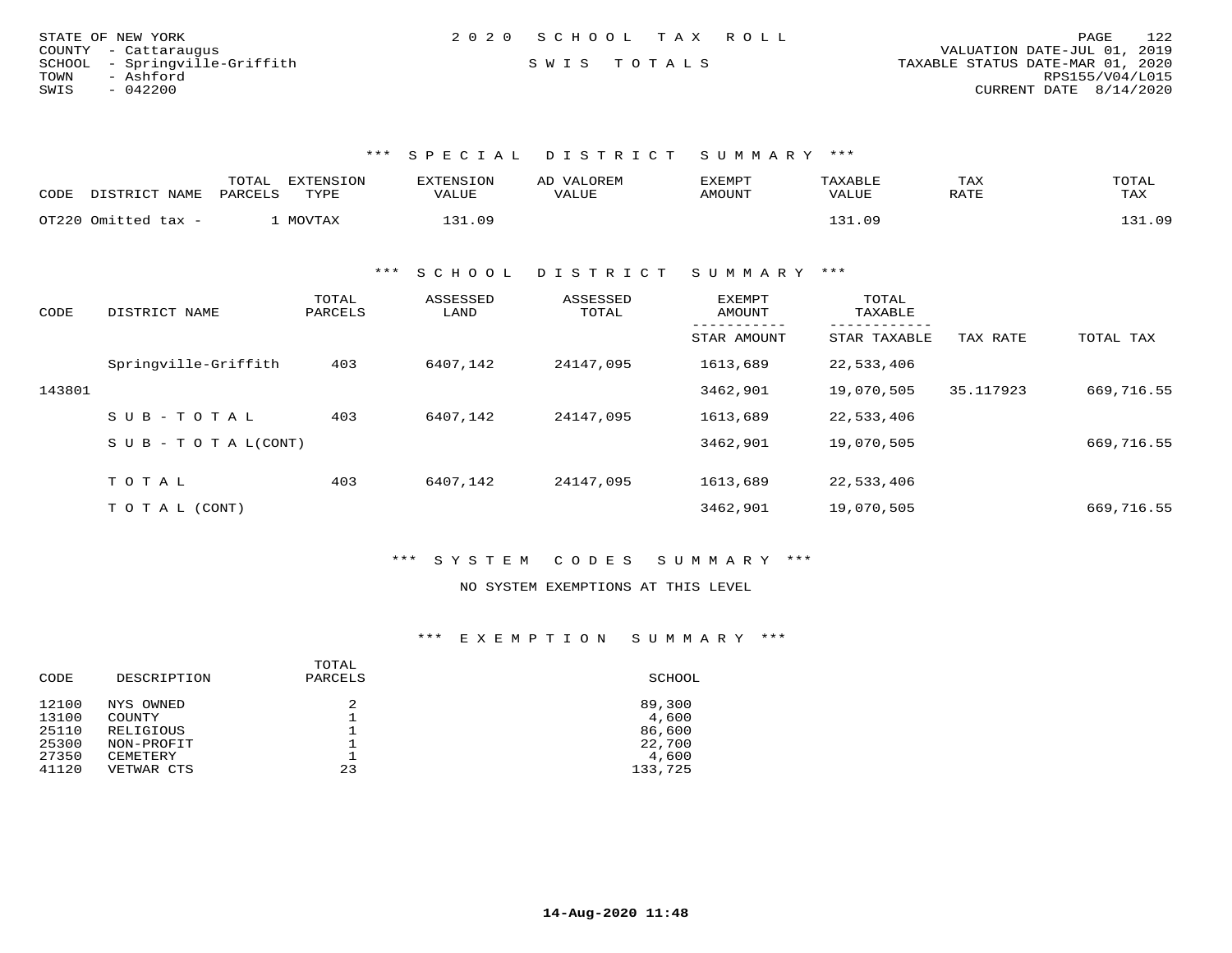| STATE OF NEW YORK | 2020 SCHOOL TAX ROLL |  | PAGE | 123 |
|-------------------|----------------------|--|------|-----|
|                   |                      |  |      |     |

COUNTY - Cattaraugus<br>SCHOOL - Springville-Griffith<br>TOWN - Ashford

### \*\*\* E X E M P T I O N S U M M A R Y \*\*\*

|       |                 | TOTAL   |          |
|-------|-----------------|---------|----------|
| CODE  | DESCRIPTION     | PARCELS | SCHOOL   |
| 41130 | VETCOM CTS      | 15      | 140,863  |
| 41140 | VETDIS CTS      | 13      | 174,625  |
| 41720 | AG DIST         | 33      | 518,006  |
| 41730 | AG DISTOUT      | 3       | 24,652   |
| 41800 | AGED C/T/S      | 3       | 100,653  |
| 41804 | AGED S          | 10      | 232,236  |
| 41834 | ENH STAR        | 61      | 2000,764 |
| 41854 | <b>BAS STAR</b> | 98      | 1462,137 |
| 41934 | Dis & Lim       | 2       | 49,450   |
| 42100 | SILO T/C/S      | 3       | 12,000   |
| 47100 | Mass Telec      |         | 6,479    |
| 49500 | SOLR C/T/S      |         | 13,200   |
|       | TOTAL           | 272     | 5076,590 |

| ROLL<br>SEC | DESCRIPTION                          | TOTAL<br>PARCELS | ASSESSED<br>LAND | ASSESSED<br>TOTAL | <b>EXEMPT</b><br>AMOUNT | TOTAL<br>TAXABLE<br>------------ | TAX       |                      |
|-------------|--------------------------------------|------------------|------------------|-------------------|-------------------------|----------------------------------|-----------|----------------------|
|             |                                      |                  |                  |                   | STAR AMOUNT             | STAR TAXABLE                     | RATE      |                      |
|             | $2020 - 21$ School Tax               |                  | 6287,660         | 22567,023         | 1,399,410               | 21,167,613                       |           |                      |
|             | SPEC DIST TAXES                      |                  |                  |                   | 3462,901                | 17,704,712                       | 35.117923 | 621,752.75<br>131.09 |
| 1           | TAXABLE                              | 379              |                  |                   |                         |                                  |           | 621,883.84           |
|             | 2020-21 School Tax                   |                  |                  | 69,779            |                         | 69,779                           |           |                      |
|             |                                      |                  |                  |                   |                         | 69,779                           | 35.117923 | 2,450.49             |
| 5           | SPEC DIST TAXES<br>SPECIAL FRANCHISE | $4\overline{ }$  |                  |                   |                         |                                  |           | 2,450.49             |
|             | 2020-21 School Tax                   |                  | 11,182           | 1302,493          | 6,479                   | 1,296,014                        |           |                      |
|             |                                      |                  |                  |                   |                         | 1,296,014                        | 35.117923 | 45, 513. 31          |
|             | SPEC DIST TAXES                      |                  |                  |                   |                         |                                  |           |                      |
| 6           | UTILITIES & N.C.                     | 14               |                  |                   |                         |                                  |           | 45, 513. 31          |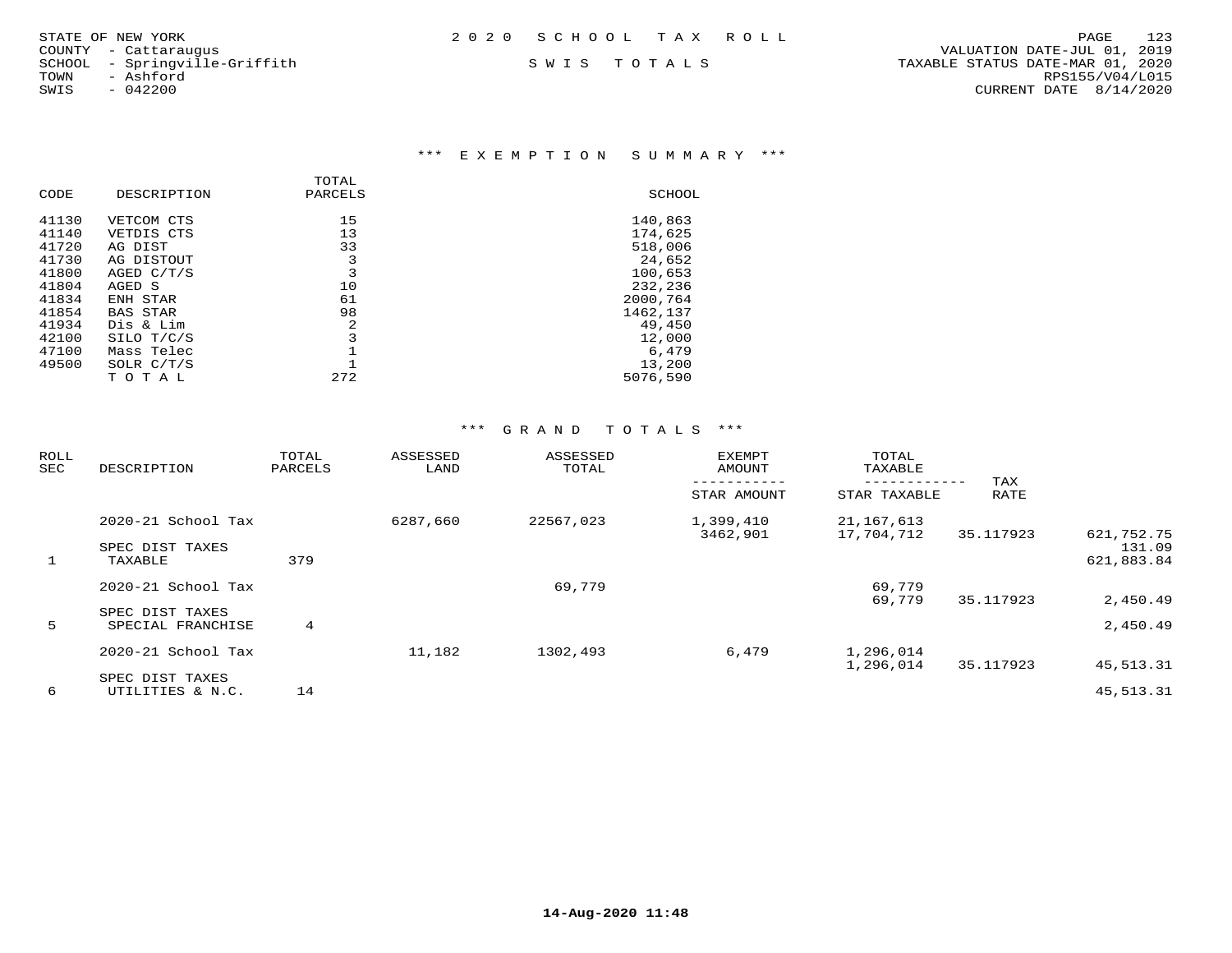| STATE OF NEW YORK             | 2020 SCHOOL TAX ROLL | 124<br>PAGE                      |
|-------------------------------|----------------------|----------------------------------|
| COUNTY - Cattaraugus          |                      | VALUATION DATE-JUL 01, 2019      |
| SCHOOL - Springville-Griffith | SWIS TOTALS          | TAXABLE STATUS DATE-MAR 01, 2020 |
| TOWN<br>- Ashford             |                      | RPS155/V04/L015                  |
| SWIS<br>- 042200              |                      | CURRENT DATE $8/14/2020$         |

| <b>ROLL</b><br>SEC | DESCRIPTION                           | TOTAL<br>PARCELS | ASSESSED<br>LAND | ASSESSED<br>TOTAL | <b>EXEMPT</b><br><b>AMOUNT</b> | TOTAL<br>TAXABLE         |             |                      |
|--------------------|---------------------------------------|------------------|------------------|-------------------|--------------------------------|--------------------------|-------------|----------------------|
|                    |                                       |                  |                  |                   | STAR AMOUNT                    | STAR TAXABLE             | TAX<br>RATE |                      |
| 8                  | SPEC DIST TAXES<br>WHOLLY EXEMPT      | 6                |                  |                   | 207,800                        |                          |             |                      |
|                    | 2020-21 School Tax<br>SPEC DIST TAXES |                  | 6407,142         | 24147,095         | 1,613,689<br>3462,901          | 22,533,406<br>19,070,505 | 35.117923   | 669,716.55<br>131.09 |
| $\star$            | TOTAL<br>SUB                          | 403              |                  |                   |                                |                          |             | 669,847.64           |
|                    | 2020-21 School Tax<br>SPEC DIST TAXES |                  | 6407,142         | 24147,095         | 1,613,689<br>3462,901          | 22,533,406<br>19,070,505 | 35.117923   | 669,716.55<br>131.09 |
| $***$              | GRAND TOTAL                           | 403              |                  |                   |                                |                          |             | 669,847.64           |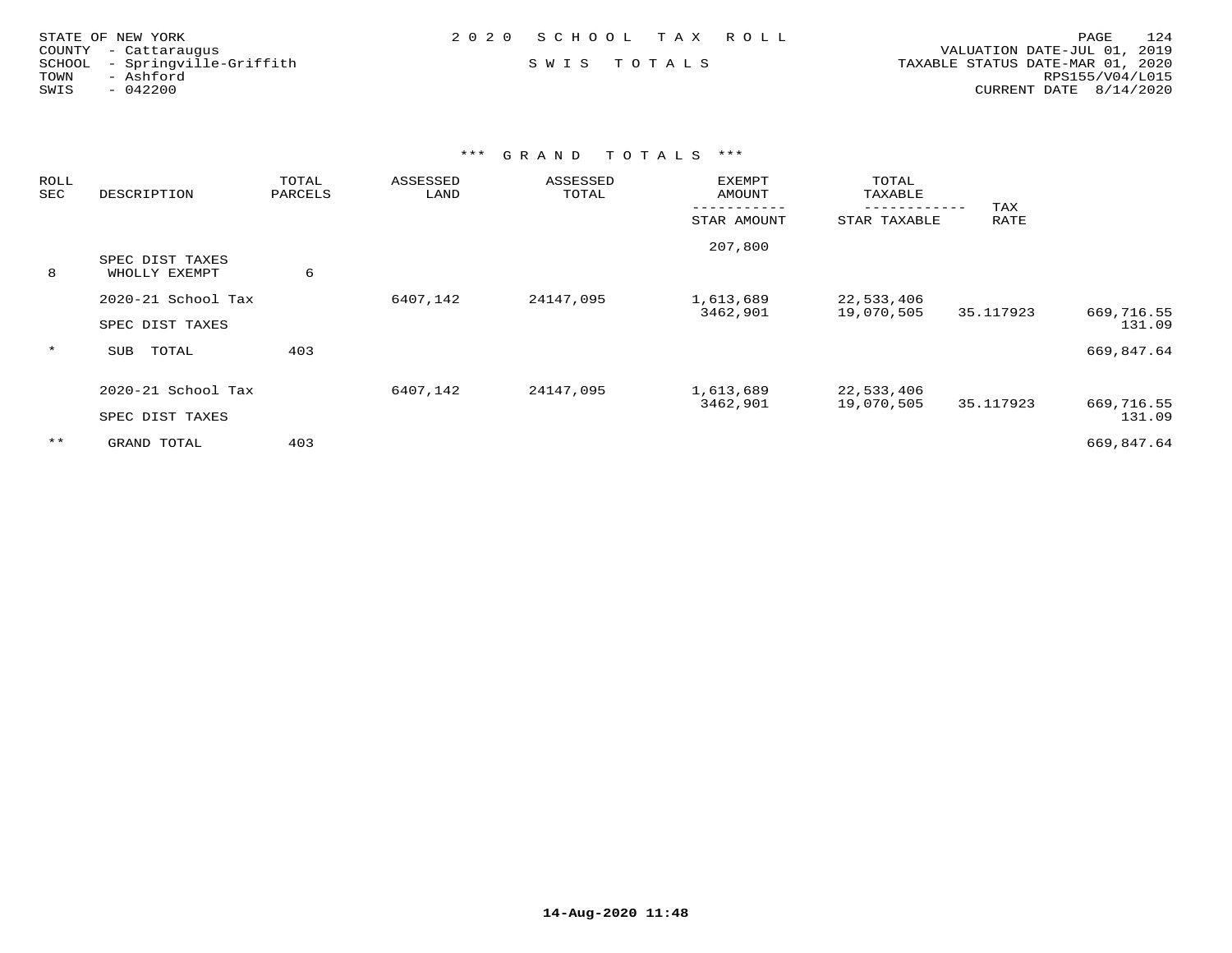| STATE OF NEW YORK<br>COUNTY - Cattaraugus<br>SCHOOL - Springville-Griffith<br>- East Otto<br>TOWN<br>SWIS<br>$-043200$ | 2 0 2 0                                                | S C H O O L             | T A X<br>ROLL<br>TAXABLE SECTION OF THE ROLL - 1<br>OWNERS NAME SEQUENCE<br>UNIFORM PERCENT OF VALUE IS 099.00 | VALUATION DATE-JUL 01, 2019<br>TAXABLE STATUS DATE-MAR 01, 2020 | 125<br>PAGE        |
|------------------------------------------------------------------------------------------------------------------------|--------------------------------------------------------|-------------------------|----------------------------------------------------------------------------------------------------------------|-----------------------------------------------------------------|--------------------|
| TAX MAP PARCEL NUMBER                                                                                                  | PROPERTY LOCATION & CLASS ASSESSMENT                   |                         |                                                                                                                |                                                                 |                    |
| CURRENT OWNERS NAME<br>CURRENT OWNERS ADDRESS                                                                          | SCHOOL DISTRICT<br>PARCEL SIZE/GRID COORD              | LAND<br>TOTAL<br>****** | TAX DESCRIPTION<br>SPECIAL DISTRICTS                                                                           | TAXABLE VALUE                                                   | TAX AMOUNT         |
|                                                                                                                        | Connoisarauley Rd (Off)                                |                         |                                                                                                                | ********** 19.001-1-24 *****************<br>ACCT 1080           | <b>BILL 60397</b>  |
| $19.001 - 1 - 24$                                                                                                      | 314 Rural vac<10                                       |                         | 2020-21 School Tax                                                                                             | 900                                                             | 15.65              |
| Barrows Christopher                                                                                                    | Springville-Gri 143801                                 | 900                     |                                                                                                                |                                                                 |                    |
| 10253 N Connoisarauley Rd                                                                                              | 11 06<br>07                                            | 900                     |                                                                                                                |                                                                 |                    |
| West Valley, NY 14171                                                                                                  | FRNT 100.00 DPTH 200.00                                |                         |                                                                                                                |                                                                 |                    |
|                                                                                                                        | BANK<br>017<br>EAST-0464429 NRTH-0891465               |                         |                                                                                                                |                                                                 |                    |
|                                                                                                                        | DEED BOOK 29421 PG-6001                                |                         |                                                                                                                |                                                                 |                    |
|                                                                                                                        | FULL MARKET VALUE                                      | 909                     |                                                                                                                |                                                                 |                    |
|                                                                                                                        |                                                        |                         | TOTAL TAX ---                                                                                                  |                                                                 | $15.65**$          |
|                                                                                                                        |                                                        |                         |                                                                                                                | DATE #1                                                         | 10/15/20           |
|                                                                                                                        |                                                        |                         |                                                                                                                | AMT DUE<br>*********** 19.001-1-3.3 ***                         | 15.65<br>********  |
|                                                                                                                        | Connoisarauley Rd                                      |                         |                                                                                                                | ACCT 0871                                                       | <b>BILL 60398</b>  |
| $19.001 - 1 - 3.3$                                                                                                     | 322 Rural vac>10                                       |                         | 2020-21 School Tax                                                                                             | 53,100                                                          | 923.12             |
| Connoisarauley Creek Farms Inc Springville-Gri 143801                                                                  |                                                        | 53,100                  |                                                                                                                |                                                                 |                    |
| 218 N Van Dyke Rd                                                                                                      | 12  06  07                                             | 53,100                  |                                                                                                                |                                                                 |                    |
| Hopewell, NJ 08525                                                                                                     | FRNT 1250.00 DPTH<br>ACRES 48.25                       |                         |                                                                                                                |                                                                 |                    |
|                                                                                                                        | EAST-1108197 NRTH-0893670                              |                         |                                                                                                                |                                                                 |                    |
|                                                                                                                        | DEED BOOK 25921 PG-5003                                |                         |                                                                                                                |                                                                 |                    |
|                                                                                                                        | FULL MARKET VALUE                                      | 53,636                  |                                                                                                                |                                                                 |                    |
|                                                                                                                        |                                                        |                         | TOTAL TAX ---                                                                                                  |                                                                 | $923.12**$         |
|                                                                                                                        |                                                        |                         |                                                                                                                | DATE #1                                                         | 10/15/20           |
|                                                                                                                        |                                                        |                         |                                                                                                                | AMT DUE<br>$***19.001-1-7.2**$                                  | 923.12<br>******** |
|                                                                                                                        | Connoisarauley Rd                                      |                         |                                                                                                                | ACCT 1079                                                       | <b>BILL 60399</b>  |
| $19.001 - 1 - 7.2$                                                                                                     | 314 Rural vac<10                                       |                         | 2020-21 School Tax                                                                                             | 2,000                                                           | 34.77              |
| McNulty Patrick M                                                                                                      | Springville-Gri 143801                                 | 2,000                   |                                                                                                                |                                                                 |                    |
| Mangano Brandi L                                                                                                       | 11 06<br>07                                            | 2,000                   |                                                                                                                |                                                                 |                    |
| 86 Mitchell Dr<br>Tonawanda, NY 14150                                                                                  | 1.00<br>ACRES<br>EAST-0464417 NRTH-0891237             |                         |                                                                                                                |                                                                 |                    |
|                                                                                                                        | DEED BOOK 25803 PG-3002                                |                         |                                                                                                                |                                                                 |                    |
|                                                                                                                        | FULL MARKET VALUE                                      | 2,020                   |                                                                                                                |                                                                 |                    |
|                                                                                                                        |                                                        |                         | TOTAL TAX ---                                                                                                  |                                                                 | $34.77**$          |
|                                                                                                                        |                                                        |                         |                                                                                                                | DATE #1                                                         | 10/15/20           |
|                                                                                                                        |                                                        |                         |                                                                                                                | AMT DUE                                                         | 34.77              |
|                                                                                                                        | Connoisarauley Rd (Off)                                |                         |                                                                                                                | ACCT 0258                                                       | <b>BILL 60400</b>  |
| $19.001 - 1 - 6$                                                                                                       | 322 Rural vac>10                                       |                         | 2020-21 School Tax                                                                                             | 24,000                                                          | 417.23             |
| Raynor John                                                                                                            | Springville-Gri 143801                                 | 24,000                  |                                                                                                                |                                                                 |                    |
| 398 Adam St                                                                                                            | 11  06  07                                             | 24,000                  |                                                                                                                |                                                                 |                    |
| Tonawanda, NY 14150                                                                                                    | ACRES<br>29.12                                         |                         |                                                                                                                |                                                                 |                    |
|                                                                                                                        | EAST-1112323 NRTH-0891256<br>DEED BOOK 839<br>PG-00204 |                         |                                                                                                                |                                                                 |                    |
|                                                                                                                        | FULL MARKET VALUE                                      | 24,242                  |                                                                                                                |                                                                 |                    |
|                                                                                                                        |                                                        |                         | TOTAL TAX ---                                                                                                  |                                                                 | $417.23**$         |
|                                                                                                                        |                                                        |                         |                                                                                                                | DATE #1                                                         | 10/15/20           |
|                                                                                                                        |                                                        |                         |                                                                                                                | AMT DUE                                                         | 417.23<br>.        |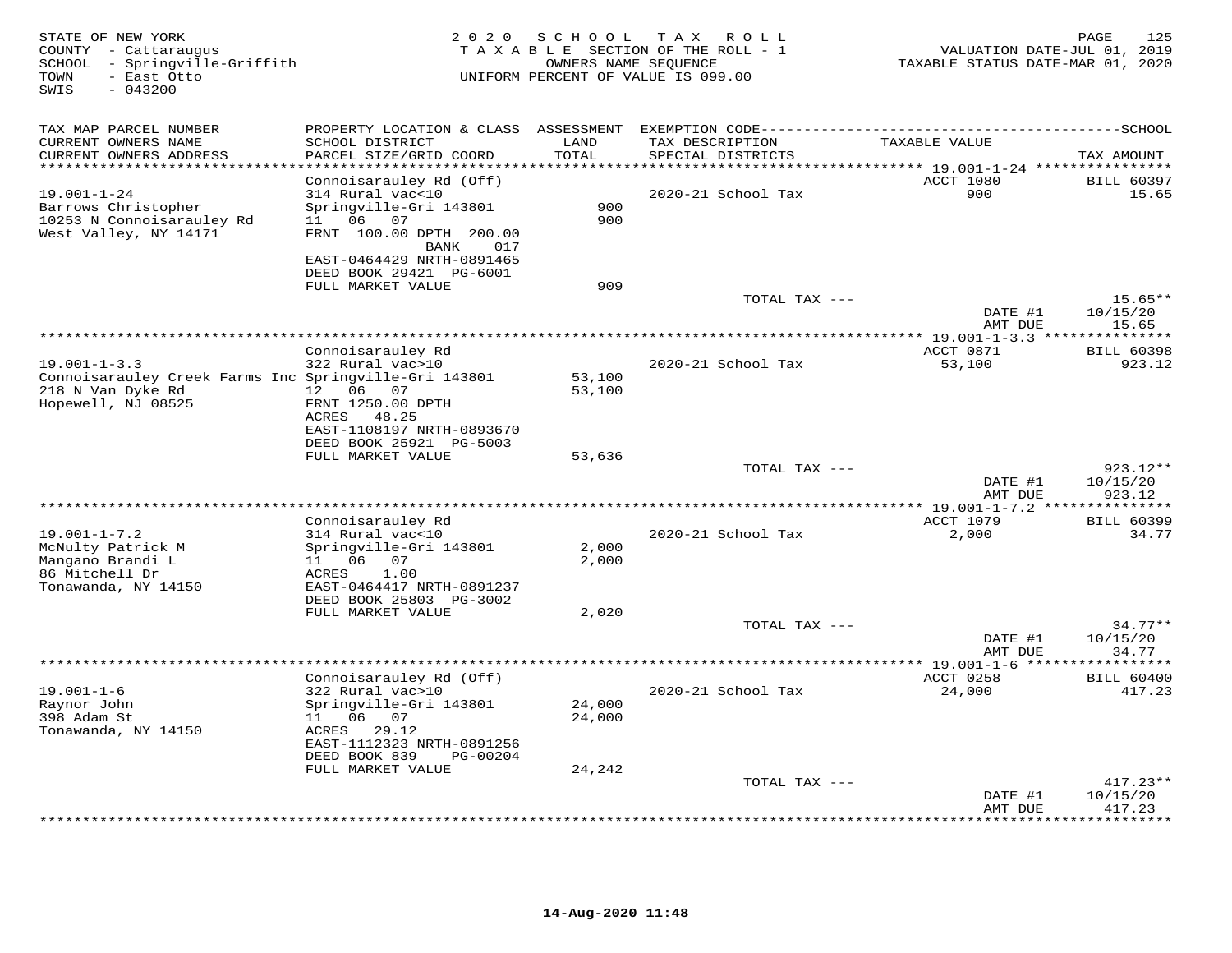| STATE OF NEW YORK<br>COUNTY - Cattaraugus<br>- Springville-Griffith<br>SCHOOL<br>TOWN<br>- East Otto<br>SWIS<br>$-043200$ | 2 0 2 0                                                                                                      | S C H O O L       | T A X<br>R O L L<br>TAXABLE SECTION OF THE ROLL - 1<br>OWNERS NAME SEQUENCE<br>UNIFORM PERCENT OF VALUE IS 099.00 | VALUATION DATE-JUL 01, 2019<br>TAXABLE STATUS DATE-MAR 01, 2020 | 126<br>PAGE                      |
|---------------------------------------------------------------------------------------------------------------------------|--------------------------------------------------------------------------------------------------------------|-------------------|-------------------------------------------------------------------------------------------------------------------|-----------------------------------------------------------------|----------------------------------|
| TAX MAP PARCEL NUMBER                                                                                                     |                                                                                                              |                   |                                                                                                                   |                                                                 |                                  |
| CURRENT OWNERS NAME<br>CURRENT OWNERS ADDRESS<br>**********************                                                   | SCHOOL DISTRICT<br>PARCEL SIZE/GRID COORD                                                                    | LAND<br>TOTAL     | TAX DESCRIPTION<br>SPECIAL DISTRICTS                                                                              | TAXABLE VALUE                                                   | TAX AMOUNT                       |
|                                                                                                                           | N Connoisarauley Rd                                                                                          |                   |                                                                                                                   | ACCT 0278                                                       | <b>BILL 60401</b>                |
| $19.001 - 1 - 3.1$                                                                                                        | 260 Seasonal res                                                                                             |                   | 2020-21 School Tax                                                                                                | 111,800                                                         | 1,943.58                         |
| Saraceno Mary Beth<br>159 Ridgewood Dr.<br>Amherst, NY 14226                                                              | Springville-Gri 143801<br>12  06  07<br>FF 300.00<br>ACRES 45.35                                             | 50,200<br>111,800 |                                                                                                                   |                                                                 |                                  |
|                                                                                                                           | EAST-1108311 NRTH-0892623<br>DEED BOOK 28342 PG-5001                                                         |                   |                                                                                                                   |                                                                 |                                  |
|                                                                                                                           | FULL MARKET VALUE                                                                                            | 112,929           | TOTAL TAX ---                                                                                                     |                                                                 | $1,943.58**$                     |
|                                                                                                                           |                                                                                                              |                   |                                                                                                                   | DATE #1<br>AMT DUE                                              | 10/15/20<br>1,943.58             |
|                                                                                                                           |                                                                                                              |                   |                                                                                                                   |                                                                 | ***********<br><b>BILL 60402</b> |
| $19.001 - 1 - 3.2$                                                                                                        | Connoisarauley Rd (Off)<br>322 Rural vac>10                                                                  |                   | 2020-21 School Tax                                                                                                | ACCT 0870<br>97,400                                             | 1,693.25                         |
| Sexton Leroy B<br>Sexton Nancy L<br>703 Wurlitzer Dr                                                                      | Springville-Gri 143801<br>12 06 07<br>ACRES 110.50                                                           | 97,400<br>97,400  |                                                                                                                   |                                                                 |                                  |
| North Tonawanda, NY 14120                                                                                                 | EAST-1108814 NRTH-0891437<br>DEED BOOK 908<br>PG-00481                                                       |                   |                                                                                                                   |                                                                 |                                  |
|                                                                                                                           | FULL MARKET VALUE                                                                                            | 98,384            | TOTAL TAX ---                                                                                                     |                                                                 | $1,693.25**$                     |
|                                                                                                                           |                                                                                                              |                   |                                                                                                                   | DATE #1<br>AMT DUE                                              | 10/15/20<br>1,693.25             |
|                                                                                                                           | Connoisarauley Rd (Off)                                                                                      |                   | *********************                                                                                             | $*$ 19.001-1-4.2<br>ACCT 1247                                   | ***********<br><b>BILL 60403</b> |
| $19.001 - 1 - 4.2$                                                                                                        | 322 Rural vac>10                                                                                             |                   | 2020-21 School Tax                                                                                                | 44,800                                                          | 778.82                           |
| William J Heim Rev Trust I<br>10267 Us Rte 219<br>Springville, NY 14141                                                   | Springville-Gri 143801<br>06 07<br>11<br>ACRES 59.37<br>EAST-1111065 NRTH-0891444<br>DEED BOOK 20886 PG-6001 | 44,800<br>44,800  |                                                                                                                   |                                                                 |                                  |
|                                                                                                                           | FULL MARKET VALUE                                                                                            | 45,253            |                                                                                                                   |                                                                 |                                  |
|                                                                                                                           |                                                                                                              |                   | TOTAL TAX ---                                                                                                     | DATE #1<br>AMT DUE                                              | 778.82**<br>10/15/20<br>778.82   |
|                                                                                                                           |                                                                                                              |                   |                                                                                                                   |                                                                 | * * * * * * * * *                |
| $19.001 - 1 - 4.1$                                                                                                        | 10350 Connoisarauley Rd (Off)<br>314 Rural vac<10                                                            |                   | 2020-21 School Tax                                                                                                | ACCT 0559<br>5,000                                              | <b>BILL 60404</b><br>86.92       |
| William J. Heim Revocable Trus Springville-Gri 143801<br>10267 Route 219<br>Springville, NY 14141                         | 06<br>07<br>11<br>ACRES<br>7.25                                                                              | 5,000<br>5,000    |                                                                                                                   |                                                                 |                                  |
|                                                                                                                           | EAST-1110577 NRTH-0892113<br>DEED BOOK 29303 PG-2001                                                         |                   |                                                                                                                   |                                                                 |                                  |
|                                                                                                                           | FULL MARKET VALUE                                                                                            | 5,051             |                                                                                                                   |                                                                 |                                  |
|                                                                                                                           |                                                                                                              |                   | TOTAL TAX ---                                                                                                     | DATE #1<br>AMT DUE                                              | 86.92**<br>10/15/20<br>86.92     |
|                                                                                                                           |                                                                                                              |                   |                                                                                                                   |                                                                 | * * * * * * * *                  |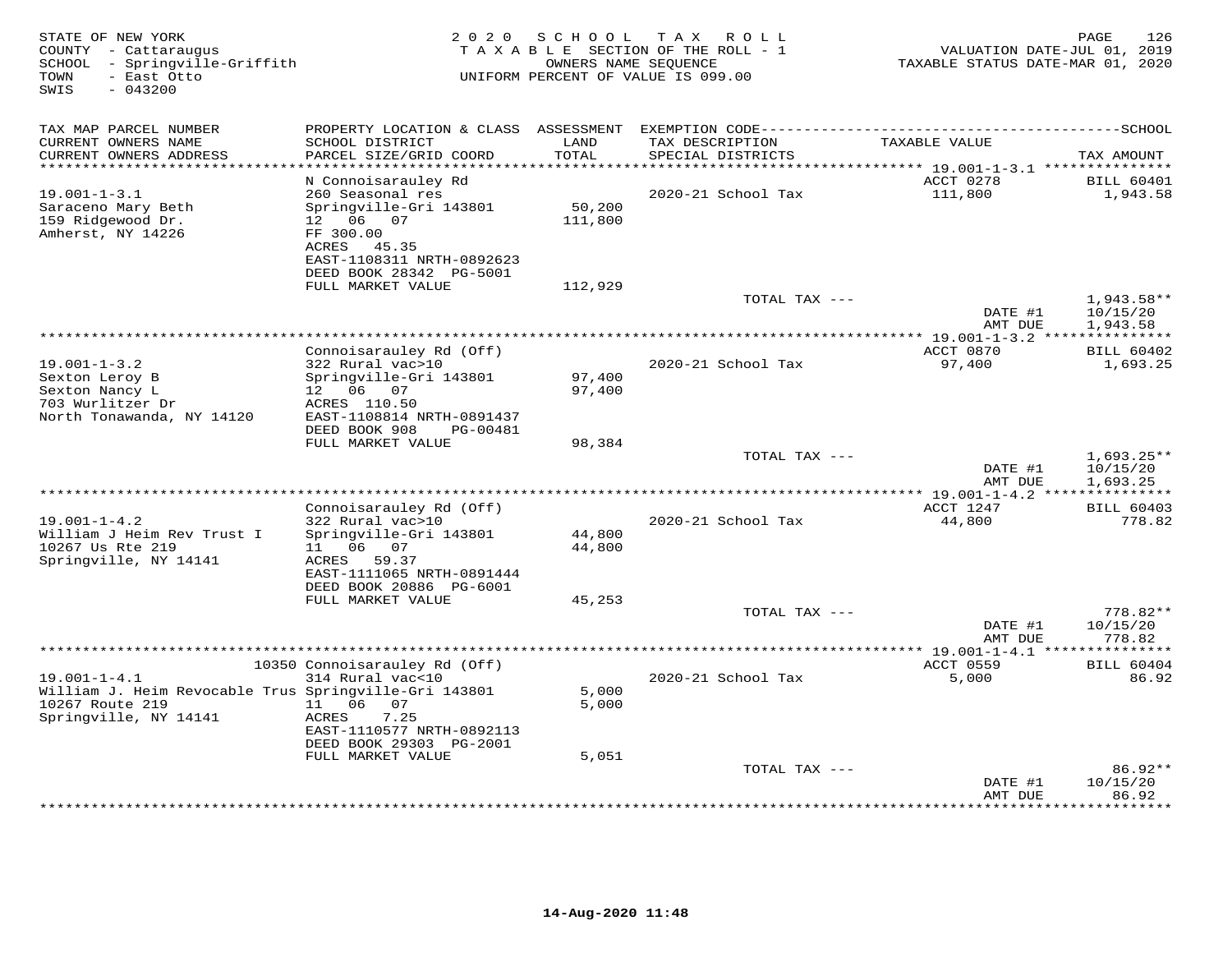| STATE OF NEW YORK             | 2020 SCHOOL TAX ROLL                  | 127<br>PAGE                      |
|-------------------------------|---------------------------------------|----------------------------------|
| COUNTY - Cattaraugus          | T A X A B L E SECTION OF THE ROLL - 1 | VALUATION DATE-JUL 01, 2019      |
| SCHOOL - Springville-Griffith |                                       | TAXABLE STATUS DATE-MAR 01, 2020 |
| TOWN<br>- East Otto           |                                       | RPS155/V04/L015                  |
| SWIS<br>- 043200              |                                       | CURRENT DATE 8/14/2020           |
|                               | ROLL SUB SECTION- - TOTALS            |                                  |

|      |      | $\blacksquare$<br>◡⊥▱ | FYTFNSION<br>. . <i>.</i> . | אים "                |                                  | "XEMP"  | $\Delta$<br>.      | TOTA. |
|------|------|-----------------------|-----------------------------|----------------------|----------------------------------|---------|--------------------|-------|
| CODE | NAMI | PARU                  | <b>TIVAT</b>                | $- - - - -$<br>'ALUE | , <del>,</del> , , , , ,<br>ALUP | AMOUNT. | הדדד דגלז<br>'ALUL | TAX   |

### NO SPECIAL DISTRICTS AT THIS LEVEL

\*\*\* S C H O O L D I S T R I C T S U M M A R Y \*\*\*

| CODE   | DISTRICT NAME                    | TOTAL<br>PARCELS | ASSESSED<br>LAND | ASSESSED<br>TOTAL | EXEMPT<br>AMOUNT | TOTAL<br>TAXABLE |           |
|--------|----------------------------------|------------------|------------------|-------------------|------------------|------------------|-----------|
|        |                                  |                  |                  |                   | STAR AMOUNT      | STAR TAXABLE     | TOTAL TAX |
|        | Springville-Griffith             | 8                | 277,400          | 339,000           |                  | 339,000          |           |
| 143801 |                                  |                  |                  |                   |                  | 339,000          | 5,893.34  |
|        | SUB-TOTAL                        | 8                | 277,400          | 339,000           |                  | 339,000          |           |
|        | $S \cup B - T \cup T A L (CONT)$ |                  |                  |                   |                  | 339,000          | 5,893.34  |
|        | T O T A L                        | 8                | 277,400          | 339,000           |                  | 339,000          |           |
|        | T O T A L (CONT)                 |                  |                  |                   |                  | 339,000          | 5,893.34  |

### \*\*\* S Y S T E M C O D E S S U M M A R Y \*\*\*

NO SYSTEM EXEMPTIONS AT THIS LEVEL

\*\*\* E X E M P T I O N S U M M A R Y \*\*\*

NO EXEMPTIONS AT THIS LEVEL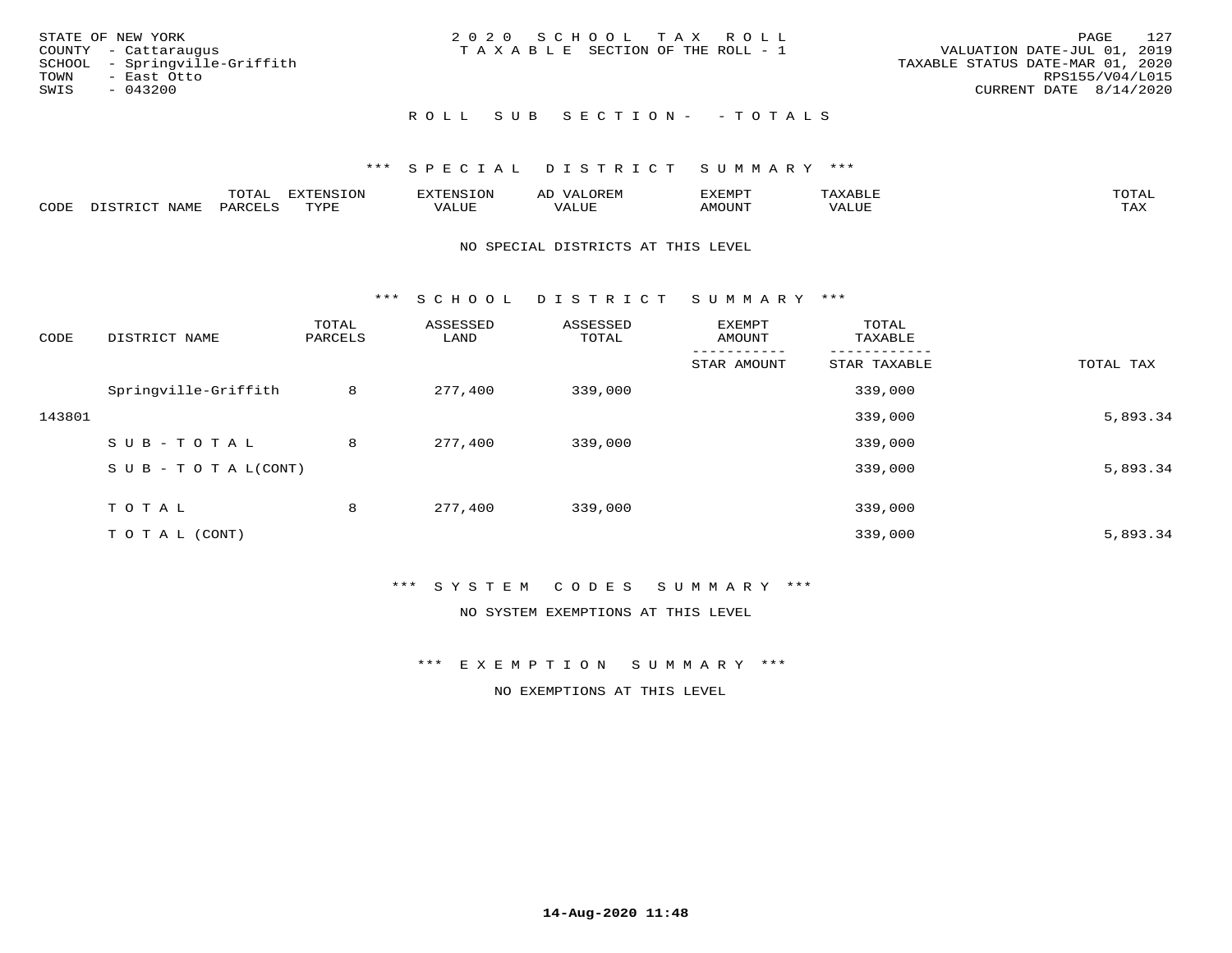| STATE OF NEW YORK<br>COUNTY - Cattaraugus<br>SCHOOL - Springville-Griffith<br>TOWN<br>- East Otto<br>SWIS<br>$-043200$ | 2020 SCHOOL TAX ROLL<br>T A X A B L E SECTION OF THE ROLL - 1 | 128<br>PAGE<br>VALUATION DATE-JUL 01, 2019<br>TAXABLE STATUS DATE-MAR 01, 2020<br>RPS155/V04/L015<br>CURRENT DATE $8/14/2020$ |
|------------------------------------------------------------------------------------------------------------------------|---------------------------------------------------------------|-------------------------------------------------------------------------------------------------------------------------------|
|                                                                                                                        | ROLL SUB SECTION- - TOTALS                                    |                                                                                                                               |

| ROLL<br><b>SEC</b> | DESCRIPTION        | TOTAL<br>PARCELS | ASSESSED<br>LAND | ASSESSED<br>TOTAL | <b>EXEMPT</b><br><b>AMOUNT</b> | TOTAL<br>TAXABLE<br>--------- | TAX  | TOTAL<br>TAX |
|--------------------|--------------------|------------------|------------------|-------------------|--------------------------------|-------------------------------|------|--------------|
|                    |                    |                  |                  |                   | STAR AMOUNT                    | STAR TAXABLE                  | RATE |              |
|                    | 2020-21 School Tax |                  | 277,400          | 339,000           |                                | 339,000<br>339,000            |      | 5,893.34     |
|                    | SPEC DIST TAXES    |                  |                  |                   |                                |                               |      |              |
|                    | TAXABLE            |                  |                  |                   |                                |                               |      | 5,893.34     |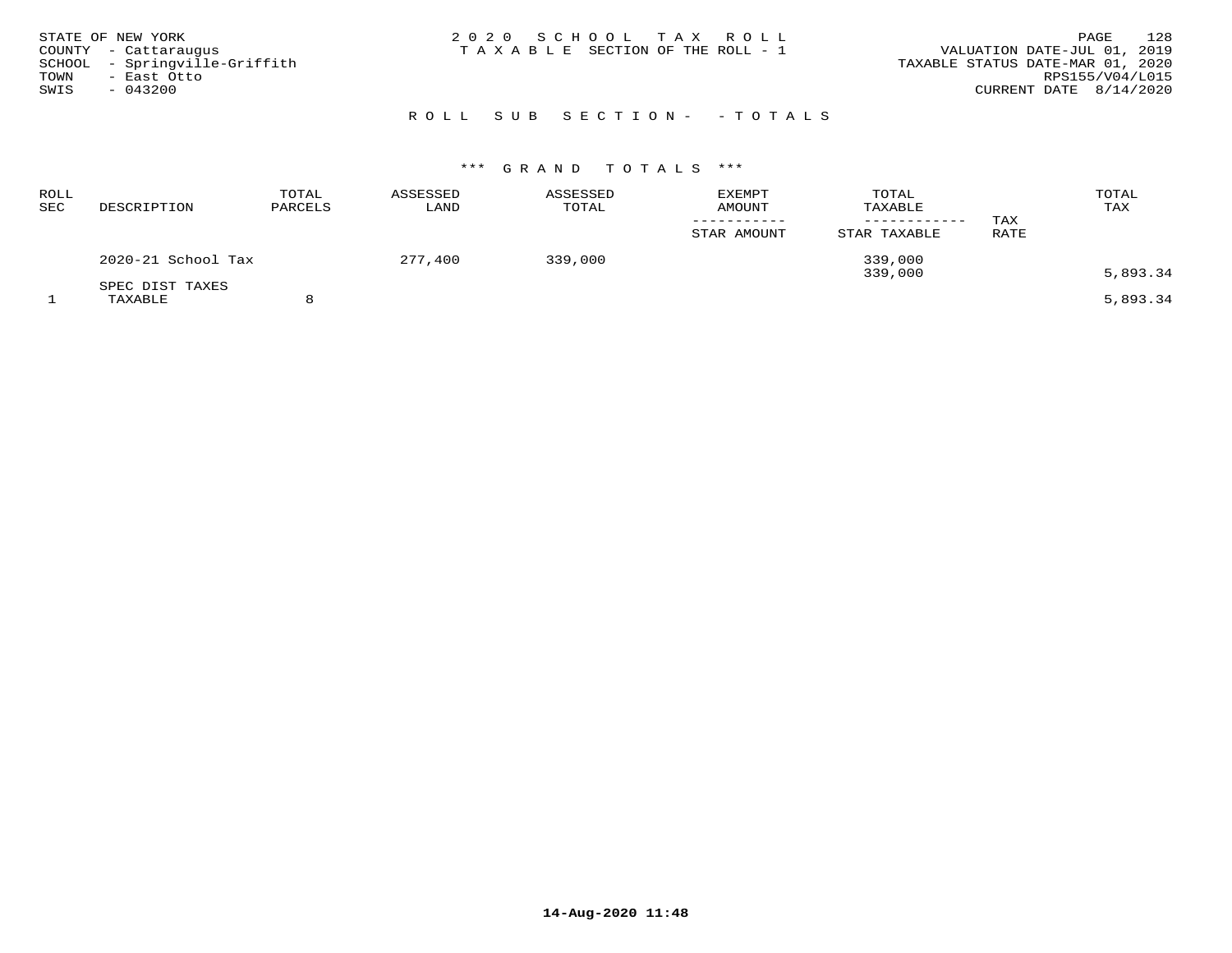| STATE OF NEW YORK             | 2020 SCHOOL TAX ROLL                  | 129<br>PAGE                      |
|-------------------------------|---------------------------------------|----------------------------------|
| COUNTY - Cattaraugus          | T A X A B L E SECTION OF THE ROLL - 1 | VALUATION DATE-JUL 01, 2019      |
| SCHOOL - Springville-Griffith |                                       | TAXABLE STATUS DATE-MAR 01, 2020 |
| TOWN<br>- East Otto           |                                       | RPS155/V04/L015                  |
| SWIS<br>$-043200$             |                                       | CURRENT DATE 8/14/2020           |
|                               |                                       |                                  |

## ROLL SECTION TOTALS

### \*\*\* S P E C I A L D I S T R I C T S U M M A R Y \*\*\*

|      |                  | momm <sup>.</sup><br>TOTAT | <b>ELIMENT OF ONT</b><br>T OTA | <b>FINS</b> | OREM                     | CXEMPT        | $max$ and $max$          | $m \wedge m \wedge n$ |
|------|------------------|----------------------------|--------------------------------|-------------|--------------------------|---------------|--------------------------|-----------------------|
| CODE | NAME<br>DISTRICT | PARCELS                    | TVDF<br>.                      | 7ALUE.      | . <del>.</del><br>. ALUF | <b>AMOUNT</b> | * * * * * * * *<br>'ALUL | <b>TAY</b><br>⊥⇔∆     |

### NO SPECIAL DISTRICTS AT THIS LEVEL

\*\*\* S C H O O L D I S T R I C T S U M M A R Y \*\*\*

| CODE   | DISTRICT NAME                    | TOTAL<br>PARCELS | ASSESSED<br>LAND | ASSESSED<br>TOTAL | EXEMPT<br>AMOUNT | TOTAL<br>TAXABLE |           |
|--------|----------------------------------|------------------|------------------|-------------------|------------------|------------------|-----------|
|        |                                  |                  |                  |                   | STAR AMOUNT      | STAR TAXABLE     | TOTAL TAX |
|        | Springville-Griffith             | 8                | 277,400          | 339,000           |                  | 339,000          |           |
| 143801 |                                  |                  |                  |                   |                  | 339,000          | 5,893.34  |
|        | SUB-TOTAL                        | 8                | 277,400          | 339,000           |                  | 339,000          |           |
|        | $S \cup B - T \cup T A L (CONT)$ |                  |                  |                   |                  | 339,000          | 5,893.34  |
|        | TOTAL                            | 8                | 277,400          | 339,000           |                  | 339,000          |           |
|        | TO TAL (CONT)                    |                  |                  |                   |                  | 339,000          | 5,893.34  |

### \*\*\* S Y S T E M C O D E S S U M M A R Y \*\*\*

NO SYSTEM EXEMPTIONS AT THIS LEVEL

\*\*\* E X E M P T I O N S U M M A R Y \*\*\*

NO EXEMPTIONS AT THIS LEVEL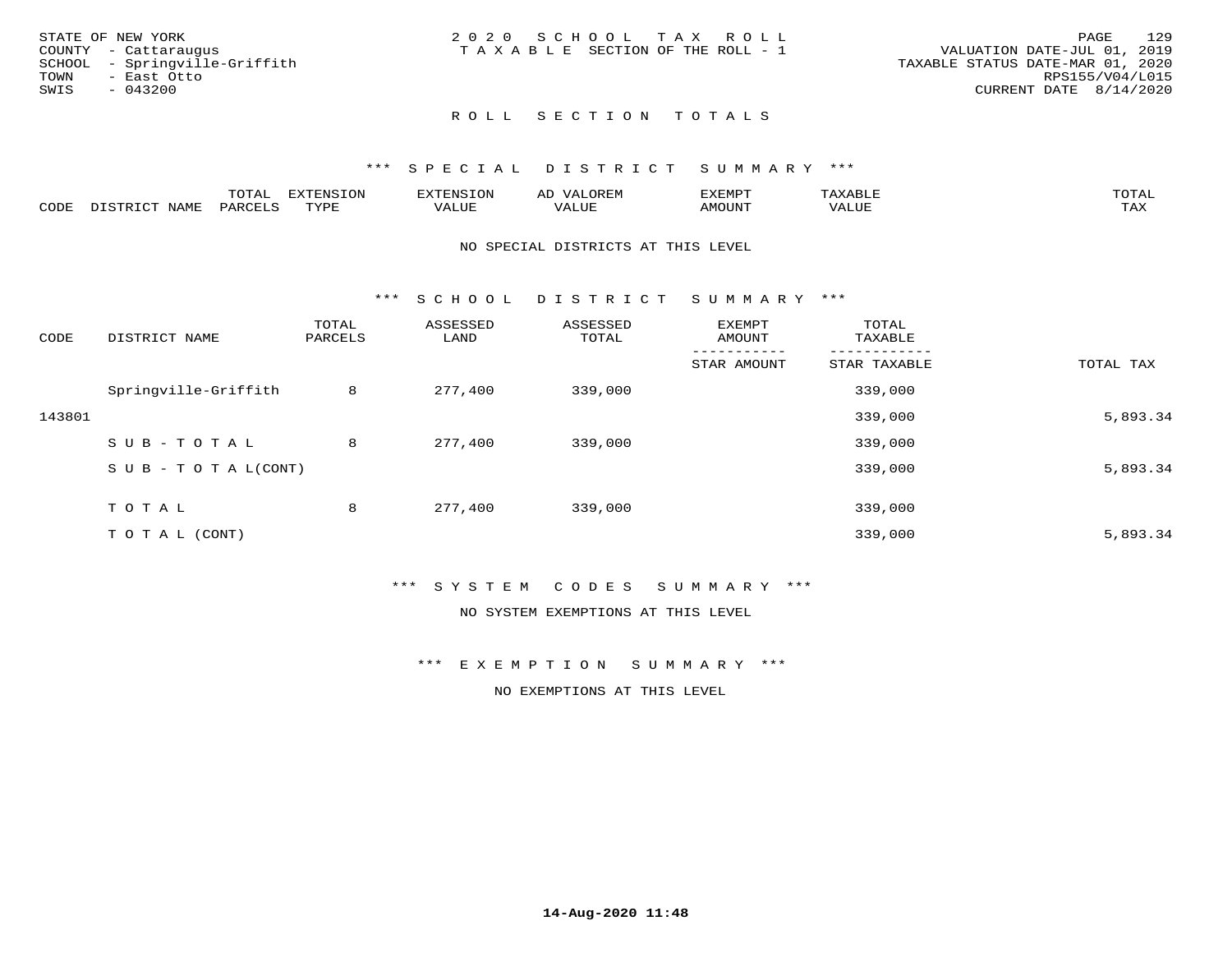| STATE OF NEW YORK<br>COUNTY - Cattaraugus<br>SCHOOL - Springville-Griffith<br>TOWN<br>- East Otto<br>SWIS<br>$-043200$ | 2020 SCHOOL TAX ROLL<br>T A X A B L E SECTION OF THE ROLL - 1 | 130<br>PAGE<br>VALUATION DATE-JUL 01, 2019<br>TAXABLE STATUS DATE-MAR 01, 2020<br>RPS155/V04/L015<br>CURRENT DATE $8/14/2020$ |
|------------------------------------------------------------------------------------------------------------------------|---------------------------------------------------------------|-------------------------------------------------------------------------------------------------------------------------------|
|                                                                                                                        | ROLL SECTION TOTALS                                           |                                                                                                                               |

| <b>ROLL</b><br>SEC | DESCRIPTION                | TOTAL<br>PARCELS | ASSESSED<br>LAND | ASSESSED<br>TOTAL | <b>EXEMPT</b><br><b>AMOUNT</b><br>STAR AMOUNT | TOTAL<br>TAXABLE<br>STAR TAXABLE | TAX<br>RATE | TOTAL<br>TAX |
|--------------------|----------------------------|------------------|------------------|-------------------|-----------------------------------------------|----------------------------------|-------------|--------------|
|                    | 2020-21 School Tax         |                  | 277,400          | 339,000           |                                               | 339,000<br>339,000               |             | 5,893.34     |
|                    | SPEC DIST TAXES<br>TAXABLE |                  |                  |                   |                                               |                                  |             | 5,893.34     |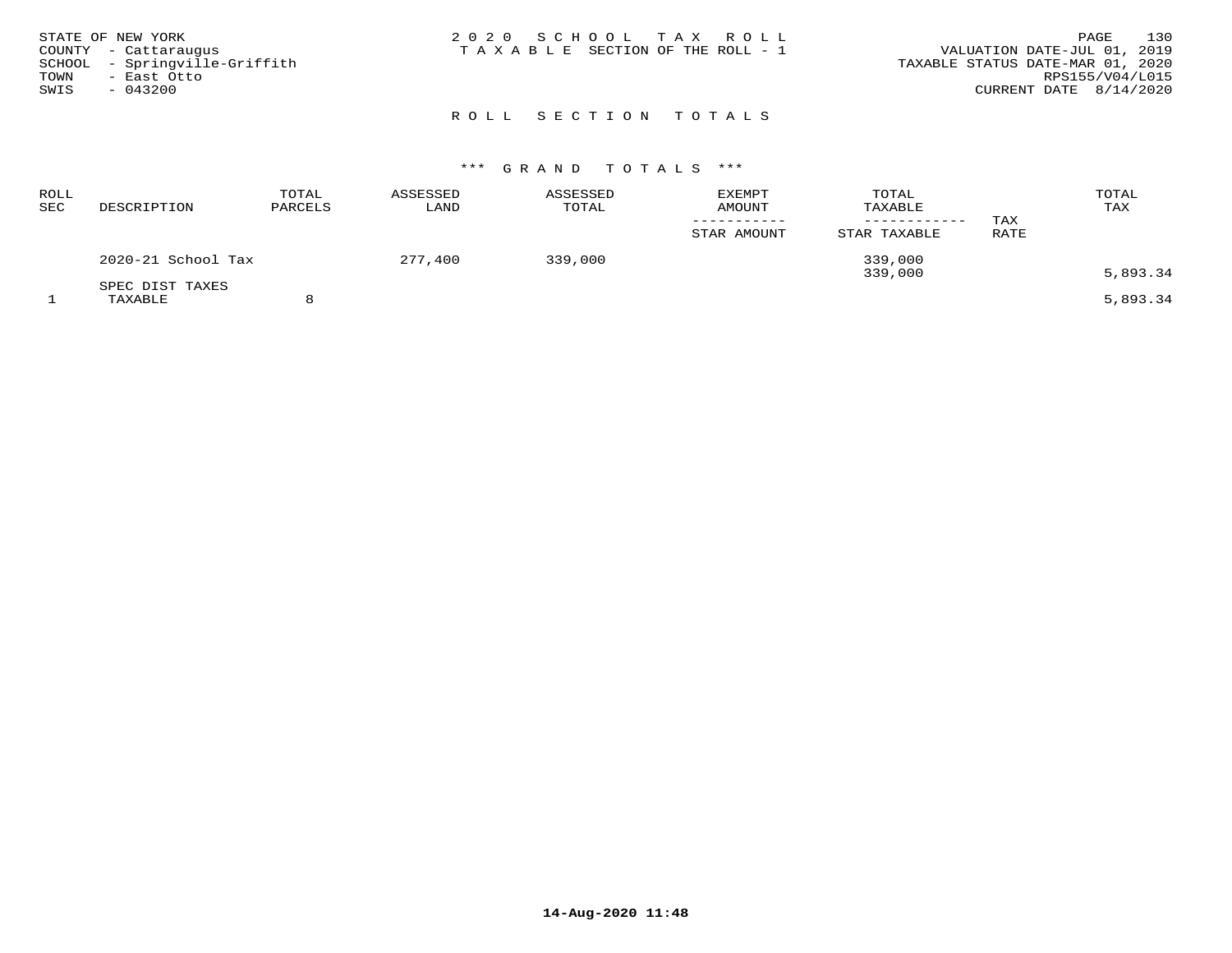| STATE OF NEW YORK<br>COUNTY<br>- Cattaraugus<br>- Springville-Griffith<br>SCHOOL<br>TOWN<br>- East Otto<br>SWIS<br>$-043200$ | 2 0 2 0                              | OWNERS NAME SEOUENCE | SCHOOL TAX ROLL<br>UTILITY & R.R. SECTION OF THE ROLL - 6<br>UNIFORM PERCENT OF VALUE IS 099.00 | VALUATION DATE-JUL 01, 2019<br>TAXABLE STATUS DATE-MAR 01, 2020 | 131<br>PAGE          |
|------------------------------------------------------------------------------------------------------------------------------|--------------------------------------|----------------------|-------------------------------------------------------------------------------------------------|-----------------------------------------------------------------|----------------------|
| TAX MAP PARCEL NUMBER                                                                                                        | PROPERTY LOCATION & CLASS ASSESSMENT |                      |                                                                                                 |                                                                 |                      |
| CURRENT OWNERS NAME                                                                                                          | SCHOOL DISTRICT                      | LAND                 | TAX DESCRIPTION                                                                                 | TAXABLE VALUE                                                   |                      |
| CURRENT OWNERS ADDRESS                                                                                                       | PARCEL SIZE/GRID COORD               | TOTAL                | SPECIAL DISTRICTS                                                                               |                                                                 | TAX AMOUNT           |
|                                                                                                                              |                                      |                      |                                                                                                 |                                                                 |                      |
|                                                                                                                              | Outside Plant                        |                      |                                                                                                 |                                                                 | <b>BILL 60405</b>    |
| 632.000-9918-618.750/1884                                                                                                    | 836 Telecom. eq.                     |                      | 2020-21 School Tax                                                                              | $\mathbf{1}$                                                    | 0.02                 |
| Citizens Telecom Co. of NY Inc Springville-Gri 143801                                                                        |                                      | 0                    |                                                                                                 |                                                                 |                      |
| Duff & Phelps Llc                                                                                                            | $.01$ SGI                            | $\mathbf{1}$         |                                                                                                 |                                                                 |                      |
| %duff & Phelps Llc<br>PO Box 2629                                                                                            | POLES, WIRES, CABLE<br>0.01<br>ACRES |                      |                                                                                                 |                                                                 |                      |
| Addison, TX 75001                                                                                                            | FULL MARKET VALUE                    | $\mathbf{1}$         |                                                                                                 |                                                                 |                      |
|                                                                                                                              |                                      |                      | TOTAL TAX ---                                                                                   |                                                                 | $0.02**$             |
|                                                                                                                              |                                      |                      |                                                                                                 | DATE #1                                                         | 10/15/20             |
|                                                                                                                              |                                      |                      |                                                                                                 | AMT DUE                                                         | 0.02                 |
|                                                                                                                              |                                      |                      |                                                                                                 | 632.000-9918-631.900/1884***                                    |                      |
|                                                                                                                              | Outside Plant                        |                      |                                                                                                 |                                                                 | <b>BILL 60406</b>    |
| 632.000-9918-631.900/1884                                                                                                    | 836 Telecom. eq.                     |                      | Mass Telec 47100                                                                                |                                                                 | $7\overline{ }$      |
| Verizon New York Inc                                                                                                         | Springville-Gri 143801               | $\overline{O}$       | 2020-21 School Tax                                                                              | 503                                                             | 8.74                 |
| Property Tax Dept                                                                                                            | .0046                                | 510                  |                                                                                                 |                                                                 |                      |
| Duff And Phelps                                                                                                              | POLES, WIRES, CABLES ETC             |                      |                                                                                                 |                                                                 |                      |
| %duff And Phelps                                                                                                             | 0.01<br>ACRES                        |                      |                                                                                                 |                                                                 |                      |
| PO Box 2749                                                                                                                  | FULL MARKET VALUE                    | 515                  |                                                                                                 |                                                                 |                      |
| Addison, TX 75001                                                                                                            |                                      |                      |                                                                                                 |                                                                 |                      |
|                                                                                                                              |                                      |                      | TOTAL TAX ---                                                                                   | DATE #1                                                         | $8.74**$<br>10/15/20 |
|                                                                                                                              |                                      |                      |                                                                                                 | AMT DUE                                                         | 8.74                 |
|                                                                                                                              |                                      |                      |                                                                                                 | *********************************                               |                      |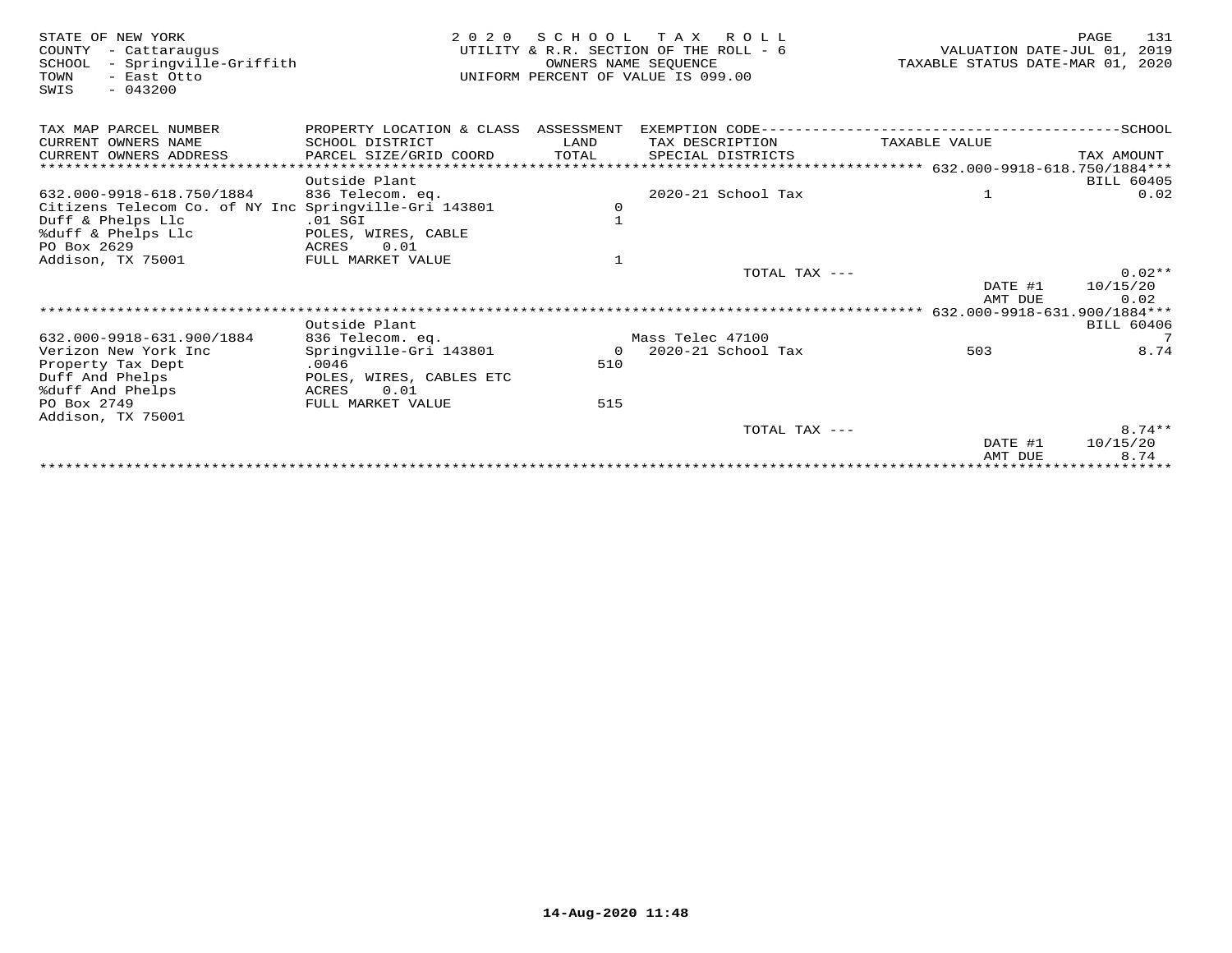| STATE OF NEW YORK<br>COUNTY - Cattaraugus<br>SCHOOL - Springville-Griffith<br>TOWN<br>– East Otto<br>SWIS<br>- 043200 | 2020 SCHOOL TAX ROLL<br>UTILITY & R.R. SECTION OF THE ROLL - 6 | 132<br>PAGE<br>VALUATION DATE-JUL 01, 2019<br>TAXABLE STATUS DATE-MAR 01, 2020<br>RPS155/V04/L015<br>CURRENT DATE 8/14/2020 |
|-----------------------------------------------------------------------------------------------------------------------|----------------------------------------------------------------|-----------------------------------------------------------------------------------------------------------------------------|
|                                                                                                                       | ROLL SUB SECTION- - TOTALS                                     |                                                                                                                             |

|      |             | $m \wedge m$<br>$\sim$ |      | אי - | ΑL   | "EMP   |       |                |
|------|-------------|------------------------|------|------|------|--------|-------|----------------|
| CODE | <b>NAMH</b> | PARTF                  | TVDF | ALUE | ALUI | AMOUNT | VALUE | max x<br>- ∠∡∡ |

### NO SPECIAL DISTRICTS AT THIS LEVEL

\*\*\* S C H O O L D I S T R I C T S U M M A R Y \*\*\*

| CODE   | DISTRICT NAME                    | TOTAL<br>PARCELS | ASSESSED<br>LAND | ASSESSED<br>TOTAL | EXEMPT<br>AMOUNT | TOTAL<br>TAXABLE |           |
|--------|----------------------------------|------------------|------------------|-------------------|------------------|------------------|-----------|
|        |                                  |                  |                  |                   | STAR AMOUNT      | STAR TAXABLE     | TOTAL TAX |
|        | Springville-Griffith             | 2                |                  | 511               | 7                | 504              |           |
| 143801 |                                  |                  |                  |                   |                  | 504              | 8.76      |
|        | SUB-TOTAL                        | 2                |                  | 511               | $7^{\circ}$      | 504              |           |
|        | $S \cup B - T \cup T A L (CONT)$ |                  |                  |                   |                  | 504              | 8.76      |
|        |                                  |                  |                  |                   |                  |                  |           |
|        | TOTAL                            | 2                |                  | 511               | 7                | 504              |           |
|        | TO TAL (CONT)                    |                  |                  |                   |                  | 504              | 8.76      |

## \*\*\* S Y S T E M C O D E S S U M M A R Y \*\*\*

NO SYSTEM EXEMPTIONS AT THIS LEVEL

| CODE  | DESCRIPTION         | TOTAL<br>PARCELS | SCHOOL |
|-------|---------------------|------------------|--------|
| 47100 | Mass Telec<br>TOTAL |                  |        |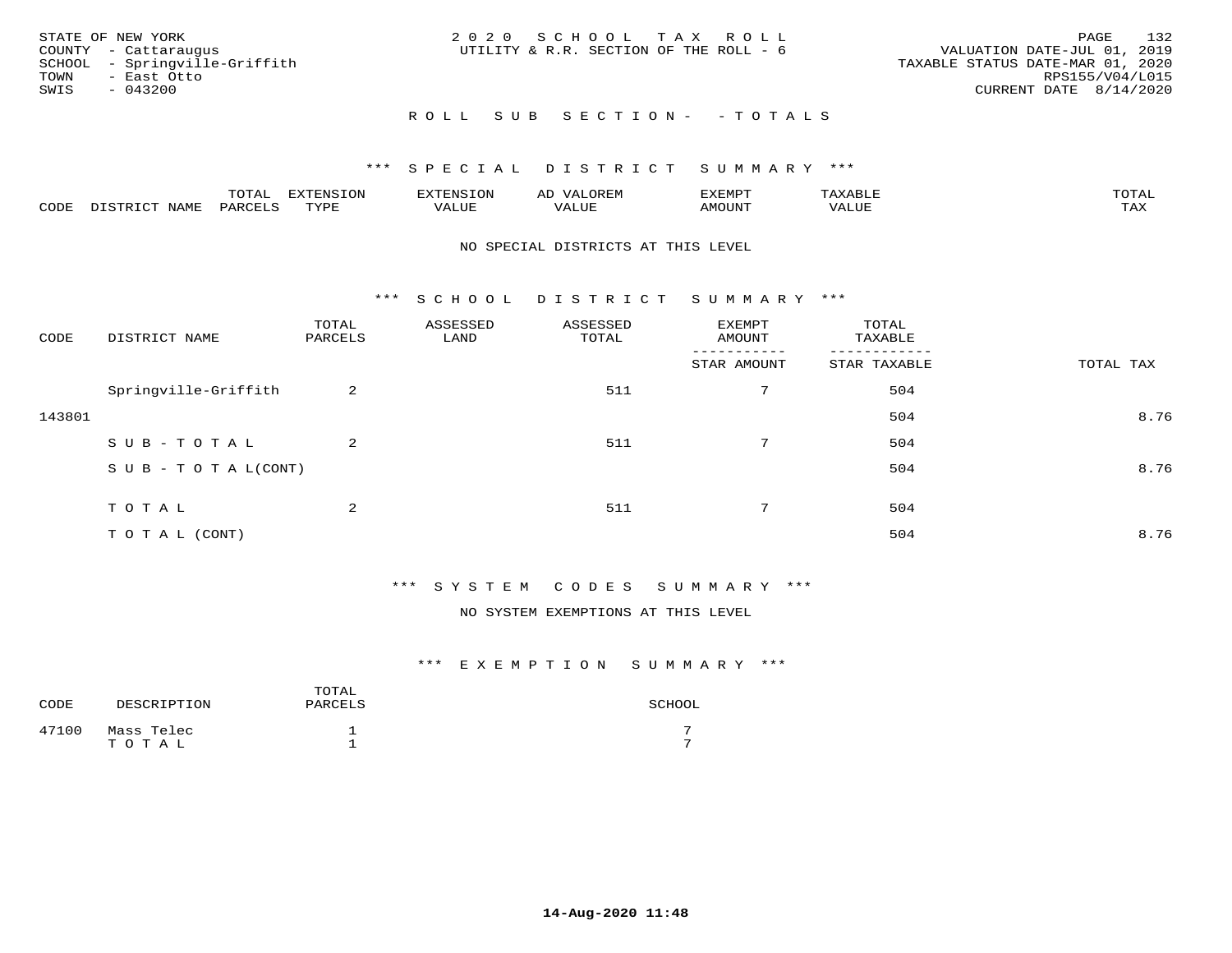| STATE OF NEW YORK<br>COUNTY - Cattaraugus<br>SCHOOL - Springville-Griffith<br>TOWN<br>- East Otto<br>SWIS<br>$-043200$ | 2020 SCHOOL TAX ROLL<br>UTILITY & R.R. SECTION OF THE ROLL - 6 | 133<br>PAGE<br>VALUATION DATE-JUL 01, 2019<br>TAXABLE STATUS DATE-MAR 01, 2020<br>RPS155/V04/L015<br>CURRENT DATE 8/14/2020 |
|------------------------------------------------------------------------------------------------------------------------|----------------------------------------------------------------|-----------------------------------------------------------------------------------------------------------------------------|
|                                                                                                                        | ROLL SUB SECTION- - TOTALS                                     |                                                                                                                             |

| ROLL<br>SEC | DESCRIPTION        | TOTAL<br>ASSESSED<br>PARCELS |     | ASSESSED<br>TOTAL | <b>EXEMPT</b><br>AMOUNT | TOTAL<br>TAXABLE | TAX  | TOTAL<br>TAX |
|-------------|--------------------|------------------------------|-----|-------------------|-------------------------|------------------|------|--------------|
|             |                    |                              |     |                   | STAR AMOUNT             | STAR TAXABLE     | RATE |              |
|             | 2020-21 School Tax |                              | 511 |                   | 504                     |                  |      |              |
|             | SPEC DIST TAXES    |                              |     |                   |                         | 504              |      | 8.76         |
|             | UTILITIES & N.C.   |                              |     |                   |                         |                  |      | 8.76         |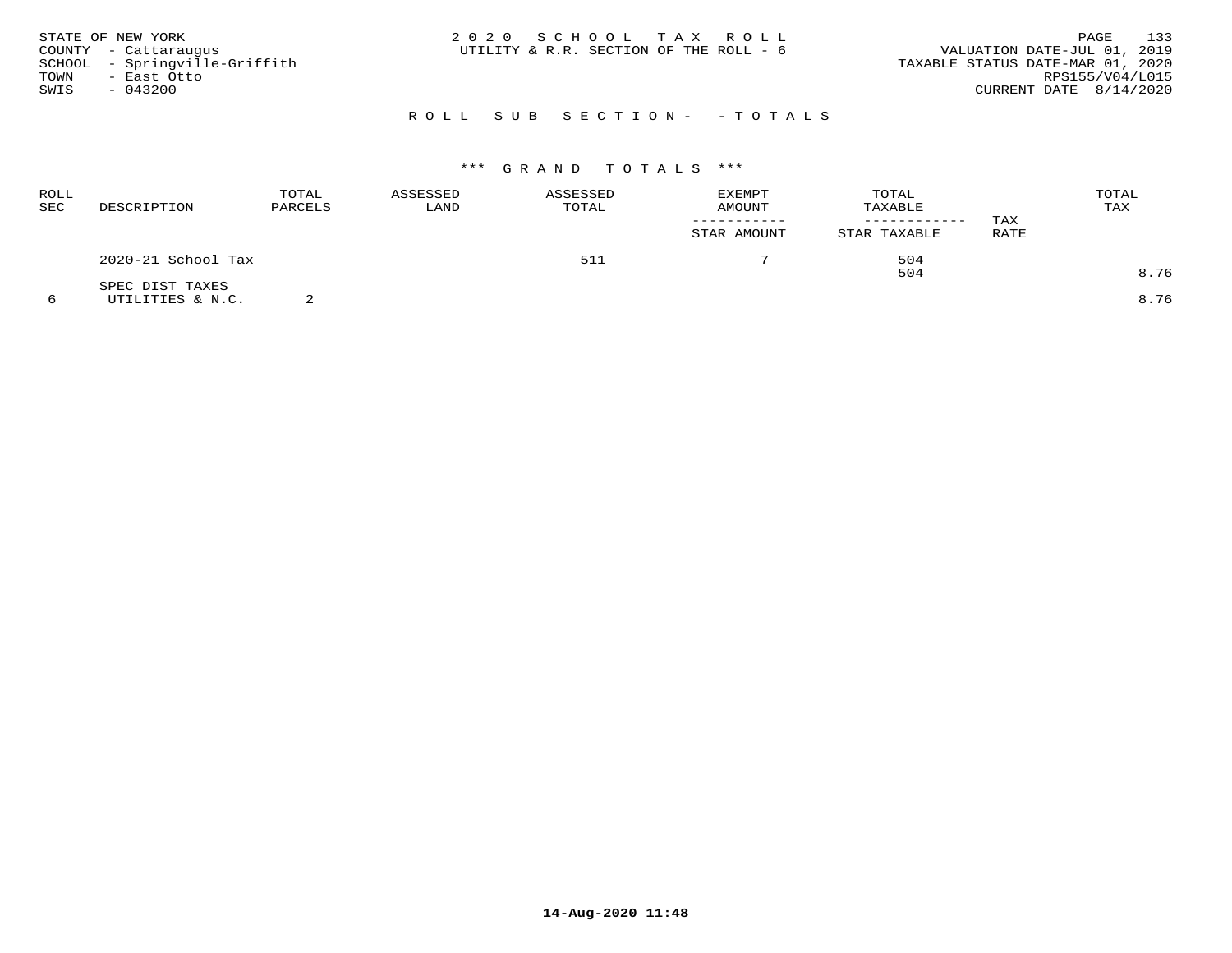|      | STATE OF NEW YORK             | 2020 SCHOOL TAX ROLL                   |  |  |                                  |                        | PAGE | 134 |
|------|-------------------------------|----------------------------------------|--|--|----------------------------------|------------------------|------|-----|
|      | COUNTY - Cattaraugus          | UTILITY & R.R. SECTION OF THE ROLL - 6 |  |  | VALUATION DATE-JUL 01, 2019      |                        |      |     |
|      | SCHOOL - Springville-Griffith |                                        |  |  | TAXABLE STATUS DATE-MAR 01, 2020 |                        |      |     |
| TOWN | - East Otto                   |                                        |  |  |                                  | RPS155/V04/L015        |      |     |
| SWIS | $-043200$                     |                                        |  |  |                                  | CURRENT DATE 8/14/2020 |      |     |
|      |                               |                                        |  |  |                                  |                        |      |     |

# ROLL SECTION TOTALS

### \*\*\* S P E C I A L D I S T R I C T S U M M A R Y \*\*\*

|      |      | m∧m⊼<br>L∪⊥AL | $\pi$<br><b>1111</b><br>-UP | n s       | AL'                                         | ⊿XEMP"       | $\cdot$ $\Delta$ $\times$ $\Delta$ | mom <sub>n</sub> |
|------|------|---------------|-----------------------------|-----------|---------------------------------------------|--------------|------------------------------------|------------------|
| CODE | NAME |               | TVDI                        | $- - - -$ | - ---<br>$\overline{\phantom{a}}$<br>اللبين | <b>MOUNT</b> | ALUE                               | ГAX              |

### NO SPECIAL DISTRICTS AT THIS LEVEL

\*\*\* S C H O O L D I S T R I C T S U M M A R Y \*\*\*

| CODE   | DISTRICT NAME                    | TOTAL<br>PARCELS | ASSESSED<br>LAND | ASSESSED<br>TOTAL | EXEMPT<br>AMOUNT | TOTAL<br>TAXABLE |           |
|--------|----------------------------------|------------------|------------------|-------------------|------------------|------------------|-----------|
|        |                                  |                  |                  |                   | STAR AMOUNT      | STAR TAXABLE     | TOTAL TAX |
|        | Springville-Griffith             | 2                |                  | 511               | 7                | 504              |           |
| 143801 |                                  |                  |                  |                   |                  | 504              | 8.76      |
|        | SUB-TOTAL                        | 2                |                  | 511               | $7^{\circ}$      | 504              |           |
|        | $S \cup B - T \cup T A L (CONT)$ |                  |                  |                   |                  | 504              | 8.76      |
|        |                                  |                  |                  |                   |                  |                  |           |
|        | TOTAL                            | 2                |                  | 511               | $7^{\circ}$      | 504              |           |
|        | TO TAL (CONT)                    |                  |                  |                   |                  | 504              | 8.76      |

## \*\*\* S Y S T E M C O D E S S U M M A R Y \*\*\*

NO SYSTEM EXEMPTIONS AT THIS LEVEL

| CODE  | DESCRIPTION         | TOTAL<br>PARCELS | SCHOOL |
|-------|---------------------|------------------|--------|
| 47100 | Mass Telec<br>TOTAL |                  |        |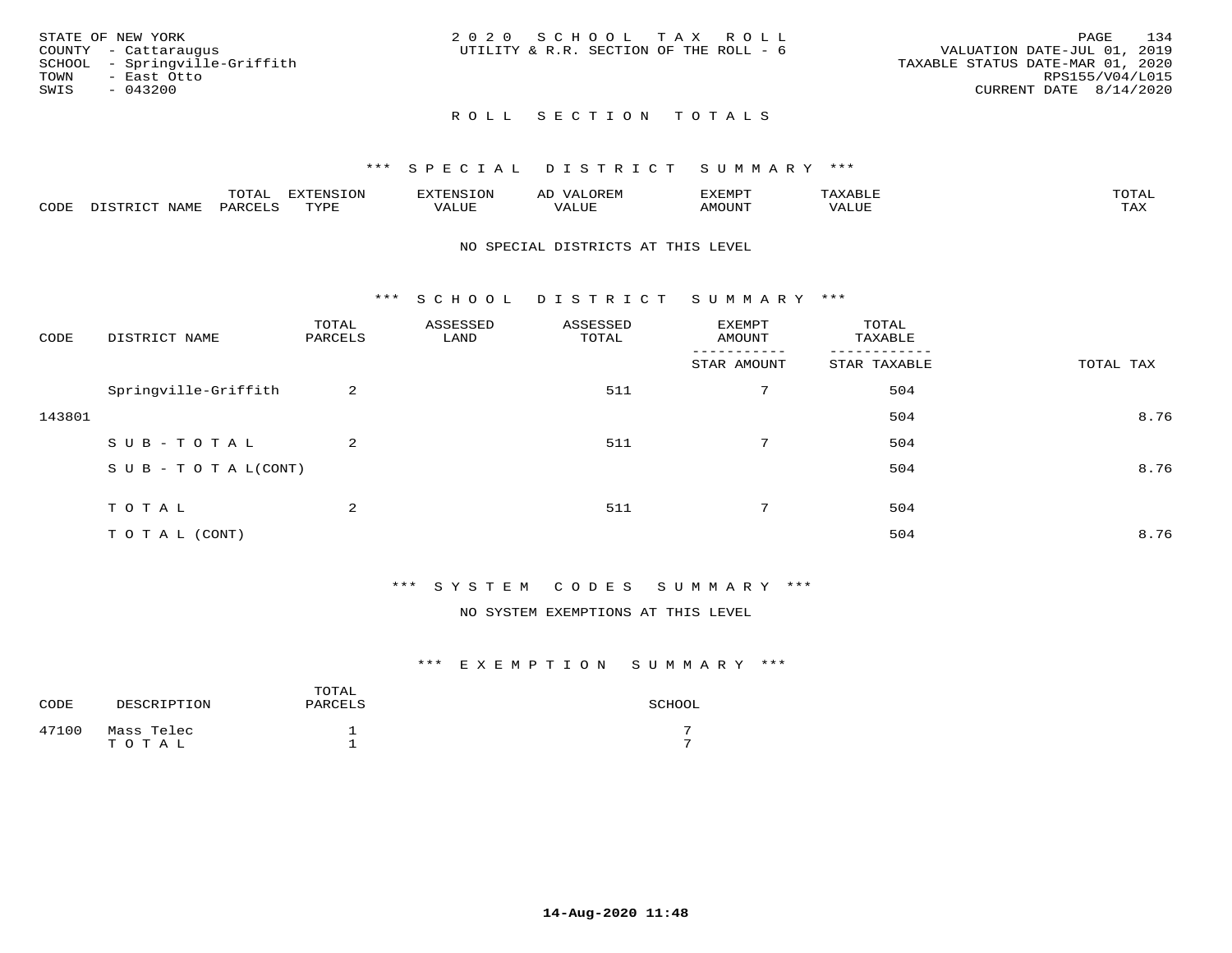| STATE OF NEW YORK<br>COUNTY - Cattaraugus<br>SCHOOL - Springville-Griffith<br>TOWN<br>– East Otto<br>SWIS<br>$-043200$ | 2020 SCHOOL TAX ROLL<br>UTILITY & R.R. SECTION OF THE ROLL - 6 | 135<br>PAGE<br>VALUATION DATE-JUL 01, 2019<br>TAXABLE STATUS DATE-MAR 01, 2020<br>RPS155/V04/L015<br>CURRENT DATE $8/14/2020$ |
|------------------------------------------------------------------------------------------------------------------------|----------------------------------------------------------------|-------------------------------------------------------------------------------------------------------------------------------|
|                                                                                                                        | ROLL SECTION TOTALS                                            |                                                                                                                               |

| ROLL<br>SEC | DESCRIPTION                         | TOTAL<br>PARCELS | ASSESSED<br>LAND | ASSESSED<br>TOTAL | EXEMPT<br><b>AMOUNT</b> | TOTAL<br>TAXABLE | TAX  | TOTAL<br>TAX |
|-------------|-------------------------------------|------------------|------------------|-------------------|-------------------------|------------------|------|--------------|
|             |                                     |                  |                  |                   | STAR AMOUNT             | STAR TAXABLE     | RATE |              |
|             | 2020-21 School Tax                  |                  |                  | 511               |                         | 504              |      |              |
|             |                                     |                  |                  |                   |                         | 504              |      | 8.76         |
|             | SPEC DIST TAXES<br>UTILITIES & N.C. |                  |                  |                   |                         |                  |      | 8.76         |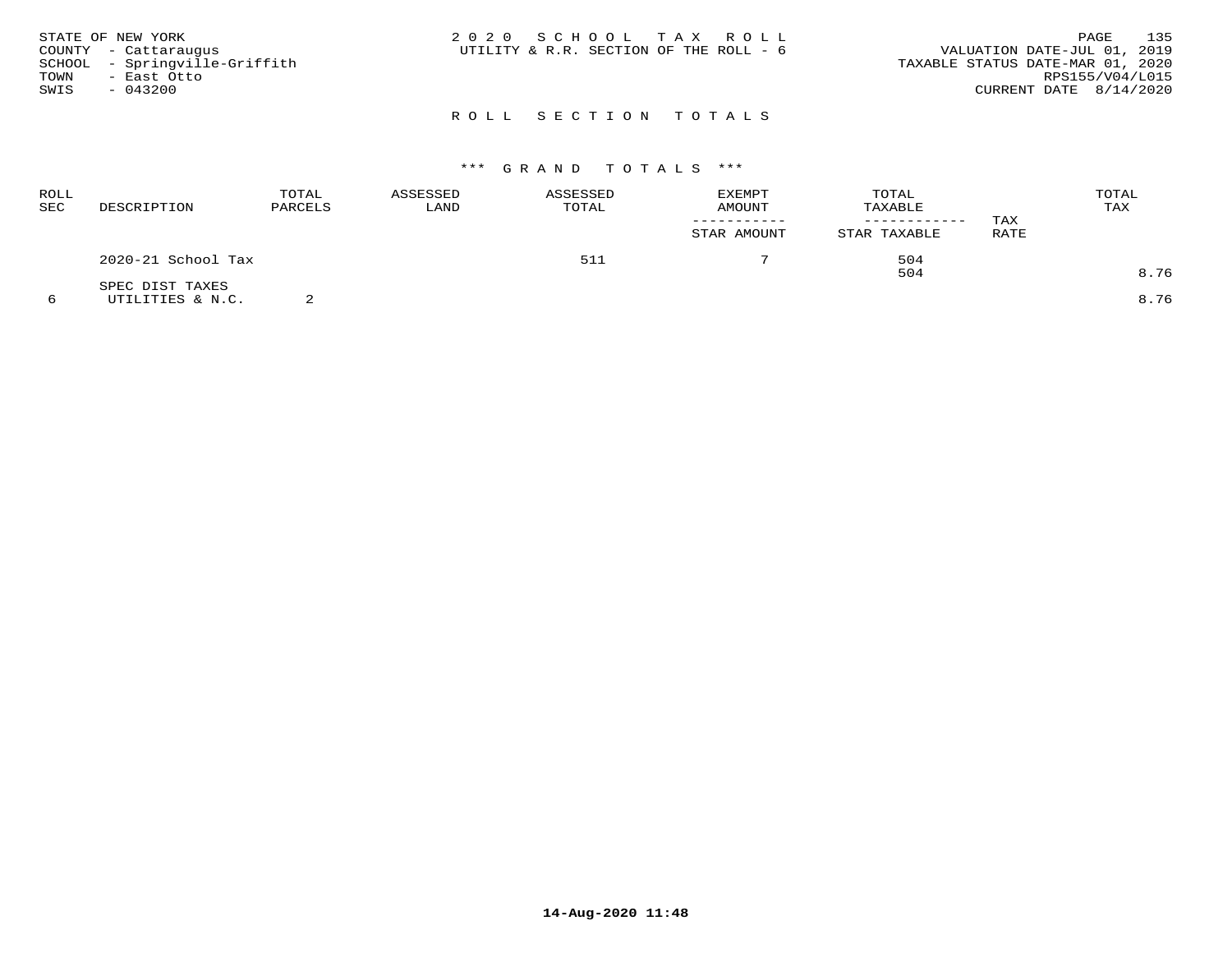| STATE OF NEW YORK             | 2020 SCHOOL TAX ROLL | 136<br>PAGE                      |
|-------------------------------|----------------------|----------------------------------|
| COUNTY - Cattaraugus          |                      | VALUATION DATE-JUL 01, 2019      |
| SCHOOL - Springville-Griffith | SWIS TOTALS          | TAXABLE STATUS DATE-MAR 01, 2020 |
| TOWN<br>- East Otto           |                      | RPS155/V04/L015                  |
| SWIS<br>$-043200$             |                      | CURRENT DATE 8/14/2020           |

|      |                                  | "Ω"ΠΟ"<br>⊥∪⊥ ∟ | <b>EXTENSION</b> |                         | A <sub>L</sub> | XEMPT:        |                        | 1 A.A       |                     |
|------|----------------------------------|-----------------|------------------|-------------------------|----------------|---------------|------------------------|-------------|---------------------|
| CODE | <b>NAMF</b><br><u>היה דפידים</u> | <b>PARC</b>     | TYPE             | $\mathcal{A}\text{LUF}$ |                | <b>AMOUNT</b> | , 7 7 T T T T<br>VALUE | הדרח ג<br>▵ | $m \times r$<br>⊥≞∆ |

### NO SPECIAL DISTRICTS AT THIS LEVEL

\*\*\* S C H O O L D I S T R I C T S U M M A R Y \*\*\*

| CODE   | DISTRICT NAME                    | TOTAL<br>PARCELS | ASSESSED<br>LAND | ASSESSED<br>TOTAL | <b>EXEMPT</b><br>AMOUNT | TOTAL<br>TAXABLE |           |           |
|--------|----------------------------------|------------------|------------------|-------------------|-------------------------|------------------|-----------|-----------|
|        |                                  |                  |                  |                   | STAR AMOUNT             | STAR TAXABLE     | TAX RATE  | TOTAL TAX |
|        | Springville-Griffith             | 10               | 277,400          | 339,511           | 7                       | 339,504          |           |           |
| 143801 |                                  |                  |                  |                   |                         | 339,504          | 17.384479 | 5,902.10  |
|        | SUB-TOTAL                        | 10               | 277,400          | 339,511           | $7^{\circ}$             | 339,504          |           |           |
|        | $S \cup B - T \cup T A L (CONT)$ |                  |                  |                   |                         | 339,504          |           | 5,902.10  |
|        |                                  |                  |                  |                   |                         |                  |           |           |
|        | TOTAL                            | 10               | 277,400          | 339,511           | $7^{\circ}$             | 339,504          |           |           |
|        | T O T A L (CONT)                 |                  |                  |                   |                         | 339,504          |           | 5,902.10  |

## \*\*\* S Y S T E M C O D E S S U M M A R Y \*\*\*

### NO SYSTEM EXEMPTIONS AT THIS LEVEL

| CODE  | DESCRIPTION | TOTAL<br>PARCELS | SCHOOL |
|-------|-------------|------------------|--------|
| 47100 | Mass Telec  |                  |        |
|       | TOTAL       |                  |        |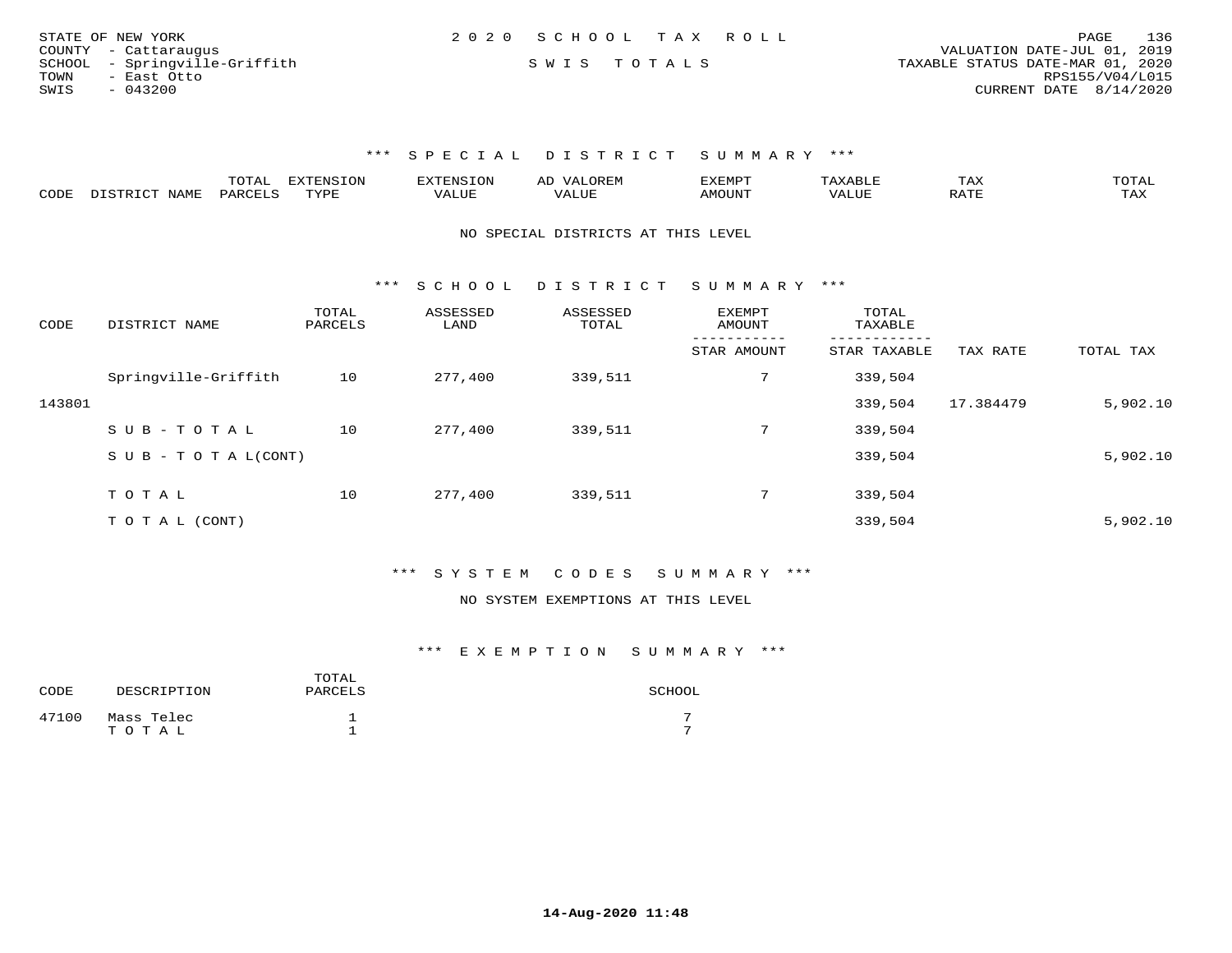| STATE OF NEW YORK |                               |
|-------------------|-------------------------------|
|                   |                               |
|                   | COUNTY - Cattaraugus          |
|                   | SCHOOL - Springville-Griffith |
| TOWN              | - East Otto                   |
| SWIS              | $-043200$                     |

 COUNTY - Cattaraugus VALUATION DATE-JUL 01, 2019 SCHOOL - Springville-Griffith S W I S T O T A L S TAXABLE STATUS DATE-MAR 01, 2020 TOWN - East Otto RPS155/V04/L015SWIS - 043200 CURRENT DATE 8/14/2020

| ROLL<br>SEC | DESCRIPTION                         | TOTAL<br>PARCELS | ASSESSED<br>LAND | ASSESSED<br>TOTAL | EXEMPT<br>AMOUNT | TOTAL<br>TAXABLE   |             |              |
|-------------|-------------------------------------|------------------|------------------|-------------------|------------------|--------------------|-------------|--------------|
|             |                                     |                  |                  |                   | STAR AMOUNT      | STAR TAXABLE       | TAX<br>RATE |              |
|             | 2020-21 School Tax                  |                  | 277,400          | 339,000           |                  | 339,000<br>339,000 | 17.384479   | 5,893.34     |
| 1           | SPEC DIST TAXES<br>TAXABLE          | 8                |                  |                   |                  |                    |             | 5,893.34     |
|             | 2020-21 School Tax                  |                  |                  | 511               | 7                | 504                |             |              |
| 6           | SPEC DIST TAXES<br>UTILITIES & N.C. | 2                |                  |                   |                  | 504                | 17.384479   | 8.76<br>8.76 |
|             | 2020-21 School Tax                  |                  | 277,400          | 339,511           | 7                | 339,504            | 17.384479   |              |
|             | SPEC DIST TAXES                     |                  |                  |                   |                  | 339,504            |             | 5,902.10     |
| $\star$     | TOTAL<br>SUB                        | 10               |                  |                   |                  |                    |             | 5,902.10     |
|             | 2020-21 School Tax                  |                  | 277,400          | 339,511           | 7                | 339,504            |             |              |
|             | SPEC DIST TAXES                     |                  |                  |                   |                  | 339,504            | 17.384479   | 5,902.10     |
| $***$       | GRAND TOTAL                         | 10               |                  |                   |                  |                    |             | 5,902.10     |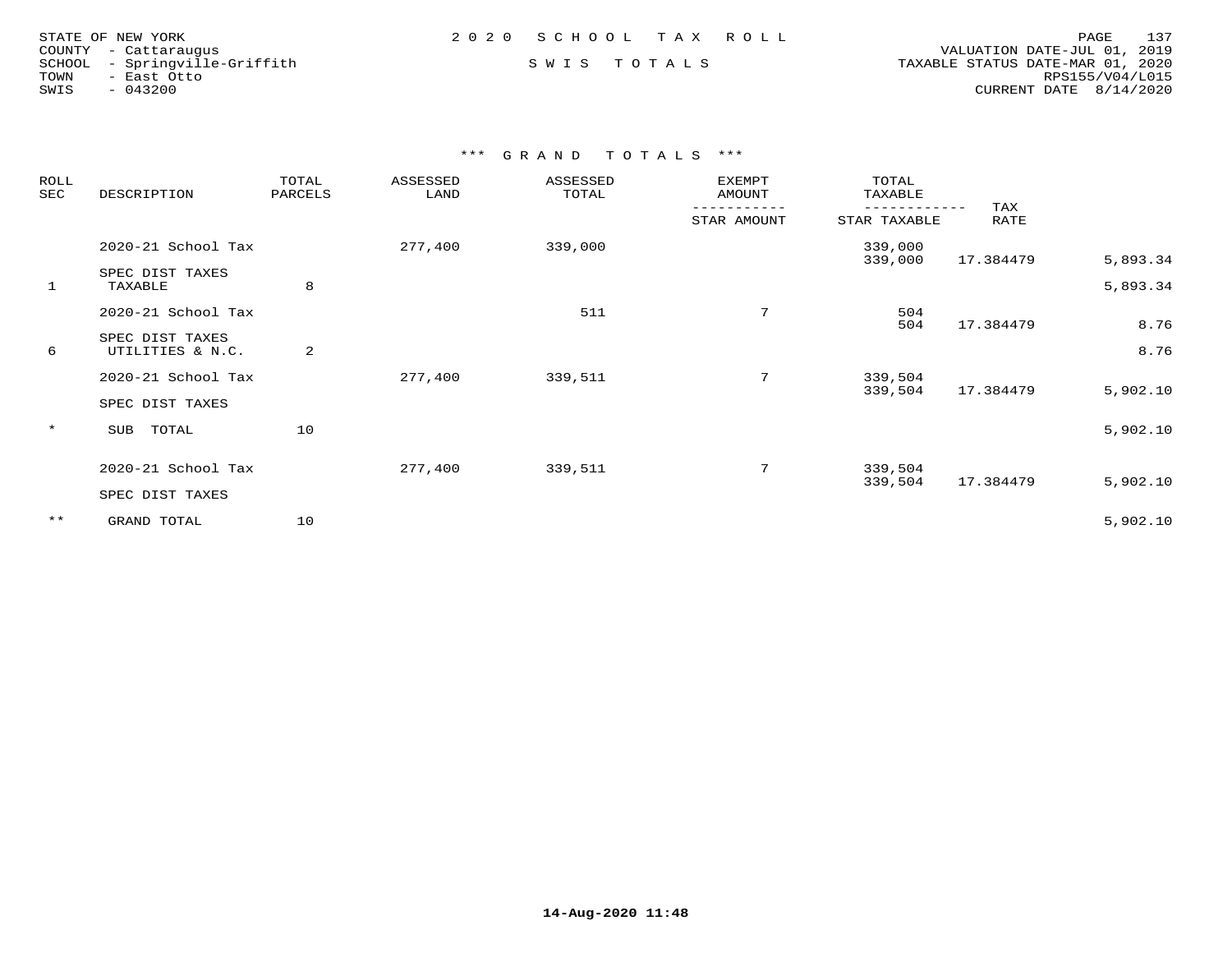| STATE OF NEW YORK<br>COUNTY - Cattaraugus<br>SCHOOL - Springville-Griffith<br>- Yorkshire<br>TOWN<br>$-048489$<br>SWIS | 2 0 2 0                                                                                                                                       | S C H O O L<br>TAXABLE SECTION OF THE ROLL - 1<br>OWNERS NAME SEQUENCE<br>UNIFORM PERCENT OF VALUE IS 013.75 |                 | TAX ROLL                             | VALUATION DATE-JUL 01, 2019<br>TAXABLE STATUS DATE-MAR 01, 2020 | 138<br>PAGE                            |
|------------------------------------------------------------------------------------------------------------------------|-----------------------------------------------------------------------------------------------------------------------------------------------|--------------------------------------------------------------------------------------------------------------|-----------------|--------------------------------------|-----------------------------------------------------------------|----------------------------------------|
| TAX MAP PARCEL NUMBER                                                                                                  |                                                                                                                                               |                                                                                                              |                 |                                      |                                                                 |                                        |
| CURRENT OWNERS NAME<br>CURRENT OWNERS ADDRESS                                                                          | SCHOOL DISTRICT<br>PARCEL SIZE/GRID COORD                                                                                                     | LAND<br>TOTAL                                                                                                |                 | TAX DESCRIPTION<br>SPECIAL DISTRICTS | TAXABLE VALUE                                                   | TAX AMOUNT                             |
| **********************                                                                                                 | 4849 Block Rd                                                                                                                                 |                                                                                                              |                 |                                      | ACCT 0503                                                       | <b>BILL 60407</b>                      |
| $11.002 - 1 - 13$<br>Acanfora Ryan M<br>Swauger Amanda L<br>4849 Block Rd<br>Springville, NY 14141                     | 240 Rural res<br>Springville-Gri 143801<br>61 06 05<br>ACRES<br>22.77<br>EAST-1149760 NRTH-0905139<br>DEED BOOK 2019<br>PG-12295              | 5,250<br>26,580                                                                                              |                 | 2020-21 School Tax                   | 26,580                                                          | 3,326.97                               |
|                                                                                                                        | FULL MARKET VALUE                                                                                                                             | 193,309                                                                                                      |                 |                                      |                                                                 |                                        |
|                                                                                                                        |                                                                                                                                               |                                                                                                              |                 | TOTAL TAX ---                        | DATE #1<br>AMT DUE                                              | $3,326.97**$<br>10/15/20<br>3,326.97   |
|                                                                                                                        |                                                                                                                                               |                                                                                                              |                 |                                      | *********** 11.002-1-4.4 ****************                       |                                        |
|                                                                                                                        | 4905 Gun Barrel Rd                                                                                                                            |                                                                                                              |                 |                                      | ACCT 1394                                                       | <b>BILL 60408</b>                      |
| $11.002 - 1 - 4.4$<br>Barth William<br>Barth Jeanette<br>PO Box 174<br>Yorkshire, NY 14173                             | 210 1 Family Res<br>Springville-Gri 143801<br>06<br>05<br>62<br>ACRES<br>4.90<br>EAST-1149871 NRTH-0909957<br>DEED BOOK 1024 PG-682           | 1,250<br>29,562                                                                                              | <b>BAS STAR</b> | 41854<br>2020-21 School Tax          | 29,562                                                          | 4,430<br>3,700.22                      |
|                                                                                                                        | FULL MARKET VALUE                                                                                                                             | 214,996                                                                                                      |                 |                                      |                                                                 |                                        |
|                                                                                                                        |                                                                                                                                               |                                                                                                              |                 | TOTAL TAX ---                        | DATE #1<br>AMT DUE                                              | $3,145.73**$<br>10/15/20<br>3, 145. 73 |
|                                                                                                                        | 4972 Creek Rd                                                                                                                                 |                                                                                                              |                 |                                      | ACCT 1527                                                       | <b>BILL 60409</b>                      |
| $3.004 - 1 - 14.2$<br>Becker Richard E<br>Becker Kelli M<br>4972 Creek Rd<br>Springville, NY 14141                     | 240 Rural res<br>Springville-Gri 143801<br>63 06 05<br>ACRES<br>16.05 BANK<br>017<br>EAST-1148961 NRTH-0915543                                | 5,930<br>20,670                                                                                              |                 | 2020-21 School Tax                   | 20,670                                                          | 2,587.23                               |
|                                                                                                                        | DEED BOOK 20190 PG-8748<br>FULL MARKET VALUE                                                                                                  | 150,327                                                                                                      |                 |                                      |                                                                 |                                        |
|                                                                                                                        |                                                                                                                                               |                                                                                                              |                 | TOTAL TAX ---                        | DATE #1<br>AMT DUE                                              | $2,587.23**$<br>10/15/20<br>2,587.23   |
|                                                                                                                        |                                                                                                                                               |                                                                                                              |                 |                                      |                                                                 |                                        |
|                                                                                                                        | 11304 Bolton Rd                                                                                                                               |                                                                                                              |                 |                                      | ACCT 1144                                                       | <b>BILL 60410</b>                      |
| $11.002 - 1 - 5$                                                                                                       | 240 Rural res                                                                                                                                 |                                                                                                              | ENH STAR        | 41834                                |                                                                 | 10,300                                 |
| Beverlin Roy C<br>Beverlin Brenda K<br>11304 Bolton Rd<br>Springville, NY 14141                                        | Springville-Gri 143801<br>$-06$<br>62<br>$-0.5$<br>ACRES 23.48<br>EAST-1148939 NRTH-0907844<br>DEED BOOK 884<br>PG-00607<br>FULL MARKET VALUE | 6,940<br>33,550<br>244,000                                                                                   |                 | 2020-21 School Tax                   | 33,550                                                          | 4,199.39                               |
|                                                                                                                        |                                                                                                                                               |                                                                                                              |                 | TOTAL TAX ---                        |                                                                 | $2,941.39**$                           |
|                                                                                                                        |                                                                                                                                               |                                                                                                              |                 | ***************************          | DATE #1<br>AMT DUE<br>************                              | 10/15/20<br>2,941.39<br>**********     |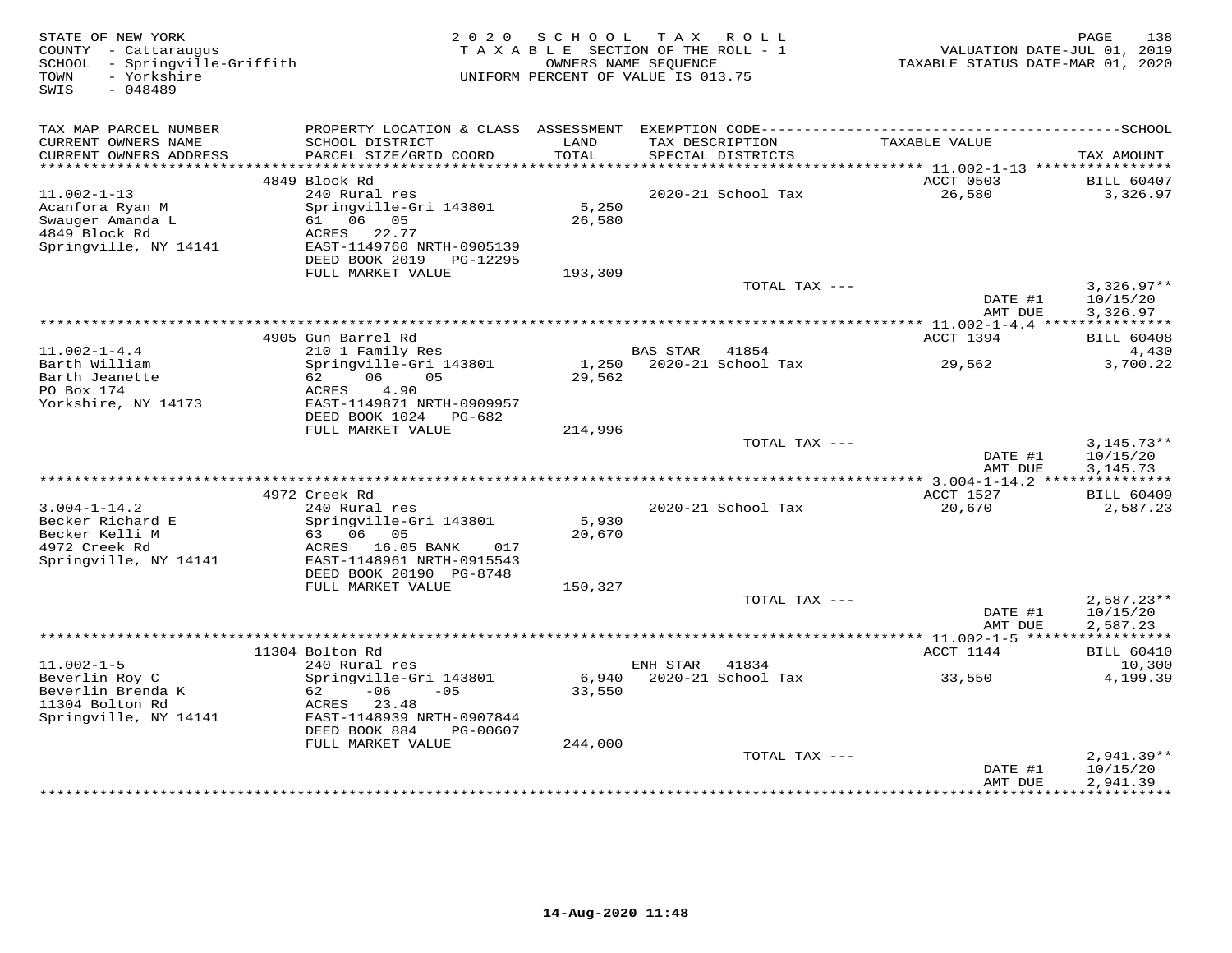| STATE OF NEW YORK<br>COUNTY - Cattaraugus<br>SCHOOL - Springville-Griffith<br>- Yorkshire<br>TOWN<br>SWIS<br>$-048489$ | 2 0 2 0                                                                                                                              | SCHOOL<br>TAXABLE SECTION OF THE ROLL - 1<br>OWNERS NAME SEQUENCE<br>UNIFORM PERCENT OF VALUE IS 013.75 | T A X            | ROLL                                 | TAXABLE STATUS DATE-MAR 01, 2020         | 139<br>PAGE<br>VALUATION DATE-JUL 01, 2019 |
|------------------------------------------------------------------------------------------------------------------------|--------------------------------------------------------------------------------------------------------------------------------------|---------------------------------------------------------------------------------------------------------|------------------|--------------------------------------|------------------------------------------|--------------------------------------------|
| TAX MAP PARCEL NUMBER                                                                                                  |                                                                                                                                      |                                                                                                         |                  |                                      |                                          |                                            |
| CURRENT OWNERS NAME<br>CURRENT OWNERS ADDRESS                                                                          | SCHOOL DISTRICT<br>PARCEL SIZE/GRID COORD                                                                                            | LAND<br>TOTAL                                                                                           |                  | TAX DESCRIPTION<br>SPECIAL DISTRICTS | TAXABLE VALUE                            | TAX AMOUNT                                 |
| ***********************                                                                                                | 4929 Creek Rd                                                                                                                        |                                                                                                         |                  |                                      | ACCT 1169                                | <b>BILL 60411</b>                          |
| $3.004 - 1 - 13$                                                                                                       | 270 Mfg housing                                                                                                                      |                                                                                                         | <b>BAS STAR</b>  | 41854                                |                                          | 4,430                                      |
| Boldt Andrew R<br>Degolier Deborah<br>4929 Creek Rd<br>Springville, NY 14141                                           | Springville-Gri 143801<br>63 06 05<br>ACRES 14.85<br>EAST-1149584 NRTH-0914213                                                       | 4,750<br>30,937                                                                                         |                  | 2020-21 School Tax                   | 30,937                                   | 3,872.33                                   |
|                                                                                                                        | DEED BOOK 870<br>PG-00711<br>FULL MARKET VALUE                                                                                       | 224,996                                                                                                 |                  |                                      |                                          |                                            |
|                                                                                                                        |                                                                                                                                      |                                                                                                         |                  | TOTAL TAX ---                        | DATE #1<br>AMT DUE                       | $3,317.83**$<br>10/15/20<br>3,317.83       |
|                                                                                                                        |                                                                                                                                      |                                                                                                         |                  |                                      | ********** 11.002-1-4.13 *************** |                                            |
|                                                                                                                        | 4795 Gun Barrel Rd                                                                                                                   |                                                                                                         |                  |                                      | ACCT 1574                                | <b>BILL 60412</b>                          |
| $11.002 - 1 - 4.13$<br>Boundy Wayne<br>4795 Gun Barrel Rd<br>Delevan, NY 14042                                         | 270 Mfg housing<br>Springville-Gri 143801<br>62 06 05<br>5.85<br>ACRES<br>EAST-1151703 NRTH-0909964                                  | 4,200<br>7,700                                                                                          | VETCOM CTS 41130 | 2020-21 School Tax                   | 5,775                                    | 1,925<br>722.85                            |
|                                                                                                                        | DEED BOOK 20200 PG-3244                                                                                                              |                                                                                                         |                  |                                      |                                          |                                            |
|                                                                                                                        | FULL MARKET VALUE                                                                                                                    | 56,000                                                                                                  |                  |                                      |                                          |                                            |
|                                                                                                                        |                                                                                                                                      |                                                                                                         |                  | TOTAL TAX ---                        | DATE #1<br>AMT DUE                       | 722.85**<br>10/15/20<br>722.85             |
|                                                                                                                        | 4987 Creek Rd                                                                                                                        |                                                                                                         |                  |                                      | ACCT 0416                                | <b>BILL 60413</b>                          |
| $3.004 - 1 - 14.1$                                                                                                     | 220 2 Family Res                                                                                                                     |                                                                                                         | BAS STAR         | 41854                                |                                          | 4,430                                      |
| Breindel Daniel J<br>Breindel Lisa A<br>4987 Creek Rd<br>Springville, NY 14141                                         | Springville-Gri 143801<br>63 06<br>05<br>ACRES<br>57.20 BANK<br>055<br>EAST-1149080 NRTH-0913685<br>DEED BOOK 1014<br>PG-997         | 6,060<br>55,600                                                                                         |                  | 2020-21 School Tax                   | 55,600                                   | 6,959.35                                   |
|                                                                                                                        | FULL MARKET VALUE                                                                                                                    | 404,364                                                                                                 |                  |                                      |                                          |                                            |
|                                                                                                                        |                                                                                                                                      |                                                                                                         |                  | TOTAL TAX ---                        | DATE #1<br>AMT DUE                       | $6,404.86**$<br>10/15/20<br>6,404.86       |
|                                                                                                                        |                                                                                                                                      |                                                                                                         |                  |                                      | ********** 11.002-1-4.12 *************** |                                            |
|                                                                                                                        | 4813 Gun Barrel Rd                                                                                                                   |                                                                                                         |                  |                                      | ACCT 1502                                | <b>BILL 60414</b>                          |
| $11.002 - 1 - 4.12$<br>Breslin Brian<br>Breslin Judy M<br>4813 Gunbarrel Rd<br>Springville, NY 14141                   | 210 1 Family Res<br>Springville-Gri 143801<br>62<br>06 05<br>6.20<br>ACRES<br>EAST-1151464 NRTH-0909969<br>DEED BOOK 858<br>PG-00937 | 4,300<br>28,894                                                                                         | <b>BAS STAR</b>  | 41854<br>2020-21 School Tax          | 28,894                                   | 4,430<br>3,616.61                          |
|                                                                                                                        | FULL MARKET VALUE                                                                                                                    | 210,138                                                                                                 |                  |                                      |                                          | $3,062.12**$                               |
|                                                                                                                        |                                                                                                                                      |                                                                                                         |                  | TOTAL TAX ---                        | DATE #1<br>AMT DUE<br>*********          | 10/15/20<br>3,062.12<br>***********        |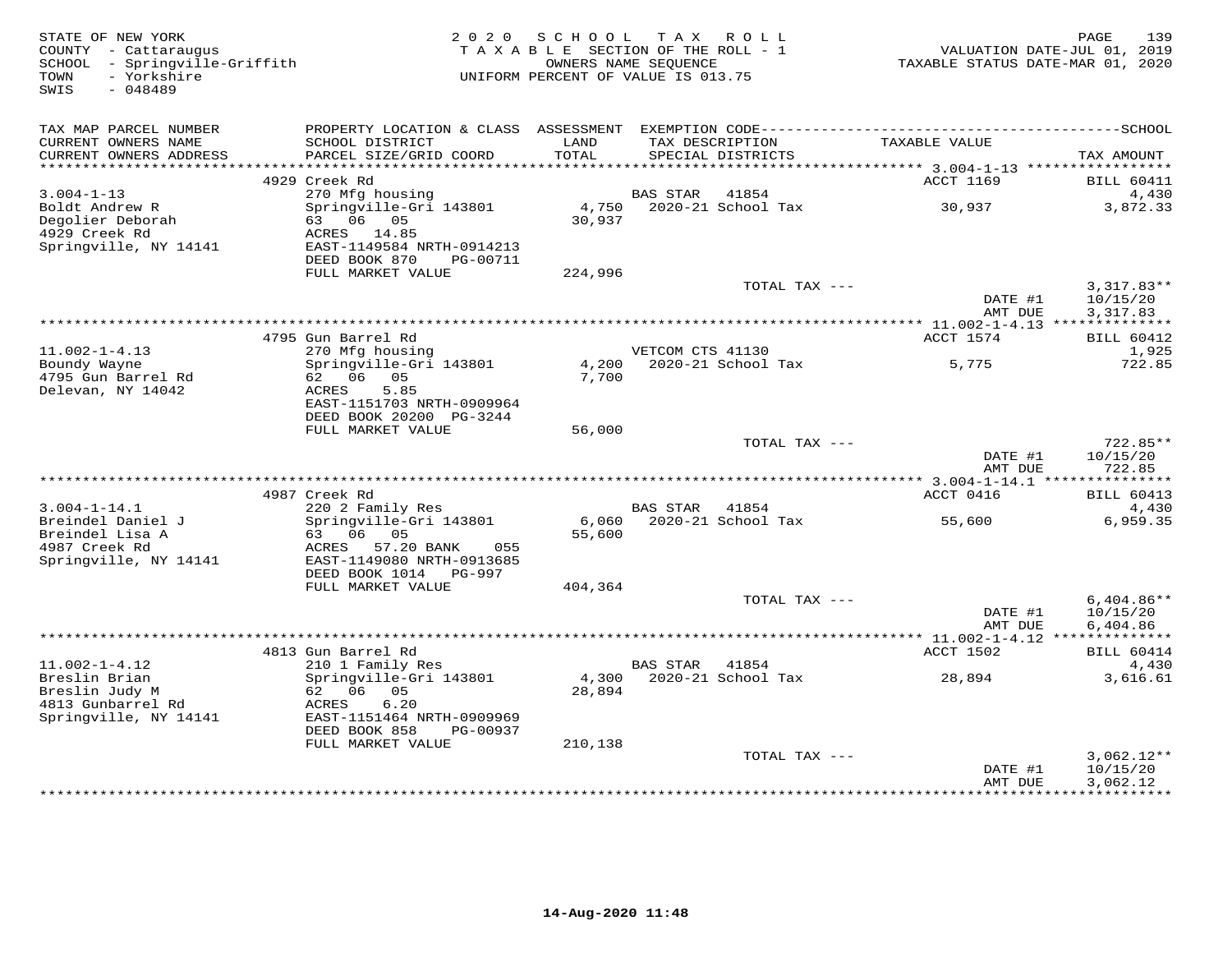| STATE OF NEW YORK<br>COUNTY - Cattaraugus<br>SCHOOL - Springville-Griffith<br>- Yorkshire<br>TOWN<br>SWIS<br>$-048489$ |                                                                                   | 2020 SCHOOL<br>TAXABLE SECTION OF THE ROLL - 1<br>UNIFORM PERCENT OF VALUE IS 013.75 | OWNERS NAME SEOUENCE | TAX ROLL                             | VALUATION DATE-JUL 01, 2019<br>TAXABLE STATUS DATE-MAR 01, 2020 | 140<br>PAGE                         |
|------------------------------------------------------------------------------------------------------------------------|-----------------------------------------------------------------------------------|--------------------------------------------------------------------------------------|----------------------|--------------------------------------|-----------------------------------------------------------------|-------------------------------------|
| TAX MAP PARCEL NUMBER                                                                                                  |                                                                                   |                                                                                      |                      |                                      |                                                                 |                                     |
| CURRENT OWNERS NAME<br>CURRENT OWNERS ADDRESS                                                                          | SCHOOL DISTRICT<br>PARCEL SIZE/GRID COORD                                         | LAND<br>TOTAL                                                                        |                      | TAX DESCRIPTION<br>SPECIAL DISTRICTS | TAXABLE VALUE                                                   | TAX AMOUNT                          |
|                                                                                                                        | 4837 Gun Barrel Rd                                                                |                                                                                      |                      |                                      | ACCT 1441                                                       | <b>BILL 60415</b>                   |
| $11.002 - 1 - 4.8$                                                                                                     | 210 1 Family Res                                                                  |                                                                                      | VETWAR CTS 41120     |                                      |                                                                 | 1,770                               |
| Bruscia Robert                                                                                                         | Springville-Gri 143801                                                            | 4,450 AGED S                                                                         |                      | 41804                                |                                                                 | 5,926                               |
| 4837 Gunbarrel Rd                                                                                                      | 62 06<br>05                                                                       |                                                                                      | 18,700 ENH STAR      | 41834                                |                                                                 | 10,300                              |
| Springville, NY 14141                                                                                                  | ACRES<br>6.85 BANK<br>017<br>EAST-1151160 NRTH-0909992<br>DEED BOOK 8054 PG-4001  |                                                                                      |                      | 2020-21 School Tax                   | 11,004                                                          | 1,377.35                            |
|                                                                                                                        | FULL MARKET VALUE                                                                 | 136,000                                                                              |                      |                                      |                                                                 |                                     |
|                                                                                                                        |                                                                                   |                                                                                      |                      | TOTAL TAX ---                        | DATE #1<br>AMT DUE                                              | $119.35**$<br>10/15/20<br>119.35    |
|                                                                                                                        |                                                                                   |                                                                                      |                      |                                      |                                                                 |                                     |
|                                                                                                                        | 4950 Block Rd                                                                     |                                                                                      |                      |                                      | ACCT 0381                                                       | <b>BILL 60416</b>                   |
| $11.002 - 1 - 7.1$                                                                                                     | 210 1 Family Res                                                                  |                                                                                      | BAS STAR             | 41854                                |                                                                 | 4,430                               |
| County of Cattaraugus                                                                                                  | Springville-Gri 143801                                                            | 3,300                                                                                |                      | 2020-21 School Tax                   | 21,830                                                          | 2,732.42                            |
| 303 Court St<br>Little Valley, NY 14755                                                                                | 62 06 05<br>ACRES<br>2.55<br>EAST-1148912 NRTH-0906740                            | 21,830                                                                               |                      |                                      |                                                                 |                                     |
| PRIOR OWNER ON 3/01/2020                                                                                               | DEED BOOK 20200 PG-6048                                                           |                                                                                      |                      |                                      |                                                                 |                                     |
| Schultz Robert A                                                                                                       | FULL MARKET VALUE                                                                 | 158,764                                                                              |                      |                                      |                                                                 |                                     |
|                                                                                                                        |                                                                                   |                                                                                      |                      | TOTAL TAX ---                        | DATE #1                                                         | $2.177.93**$<br>10/15/20            |
|                                                                                                                        |                                                                                   |                                                                                      |                      |                                      | AMT DUE                                                         | 2,177.93                            |
|                                                                                                                        | 11606 Bolton Rd                                                                   |                                                                                      |                      |                                      | ACCT 1186                                                       | <b>BILL 60417</b>                   |
| $3.004 - 1 - 11.2$                                                                                                     | 210 1 Family Res                                                                  |                                                                                      | BAS STAR 41854       |                                      |                                                                 | 4,430                               |
| Dunmire Robert J<br>11606 Bolton Rd<br>Springville, NY 14141                                                           | Springville-Gri 143801<br>63 06 05<br>ACRES<br>3.68                               | 15,000                                                                               |                      | 3,300 2020-21 School Tax             | 15,000                                                          | 1,877.52                            |
|                                                                                                                        | EAST-1148595 NRTH-0912336<br>DEED BOOK 3031<br>PG-8001                            |                                                                                      |                      |                                      |                                                                 |                                     |
|                                                                                                                        | FULL MARKET VALUE                                                                 | 109,091                                                                              |                      |                                      |                                                                 |                                     |
|                                                                                                                        |                                                                                   |                                                                                      |                      | TOTAL TAX ---                        |                                                                 | $1,323.03**$                        |
|                                                                                                                        |                                                                                   |                                                                                      |                      |                                      | DATE #1<br>AMT DUE                                              | 10/15/20<br>1,323.03<br>*********** |
|                                                                                                                        | Block Rd                                                                          |                                                                                      |                      |                                      | ACCT 0641                                                       | <b>BILL 60418</b>                   |
| $11.002 - 1 - 17$                                                                                                      | 314 Rural vac<10                                                                  |                                                                                      |                      | 2020-21 School Tax                   | 1,750                                                           | 219.04                              |
| Dunn Suzanne M                                                                                                         | Springville-Gri 143801                                                            | 1,750                                                                                |                      |                                      |                                                                 |                                     |
| 11242 Bolton Rd                                                                                                        | 62 06<br>05                                                                       | 1,750                                                                                |                      |                                      |                                                                 |                                     |
| Springville, NY 14141                                                                                                  | 5.58 BANK<br>ACRES<br>081<br>EAST-1148658 NRTH-0906517<br>DEED BOOK 20204 PG-4002 |                                                                                      |                      |                                      |                                                                 |                                     |
|                                                                                                                        | FULL MARKET VALUE                                                                 | 12,727                                                                               |                      |                                      |                                                                 |                                     |
|                                                                                                                        |                                                                                   |                                                                                      |                      | TOTAL TAX ---                        |                                                                 | $219.04**$                          |
|                                                                                                                        |                                                                                   |                                                                                      |                      |                                      | DATE #1<br>AMT DUE                                              | 10/15/20<br>219.04<br>********      |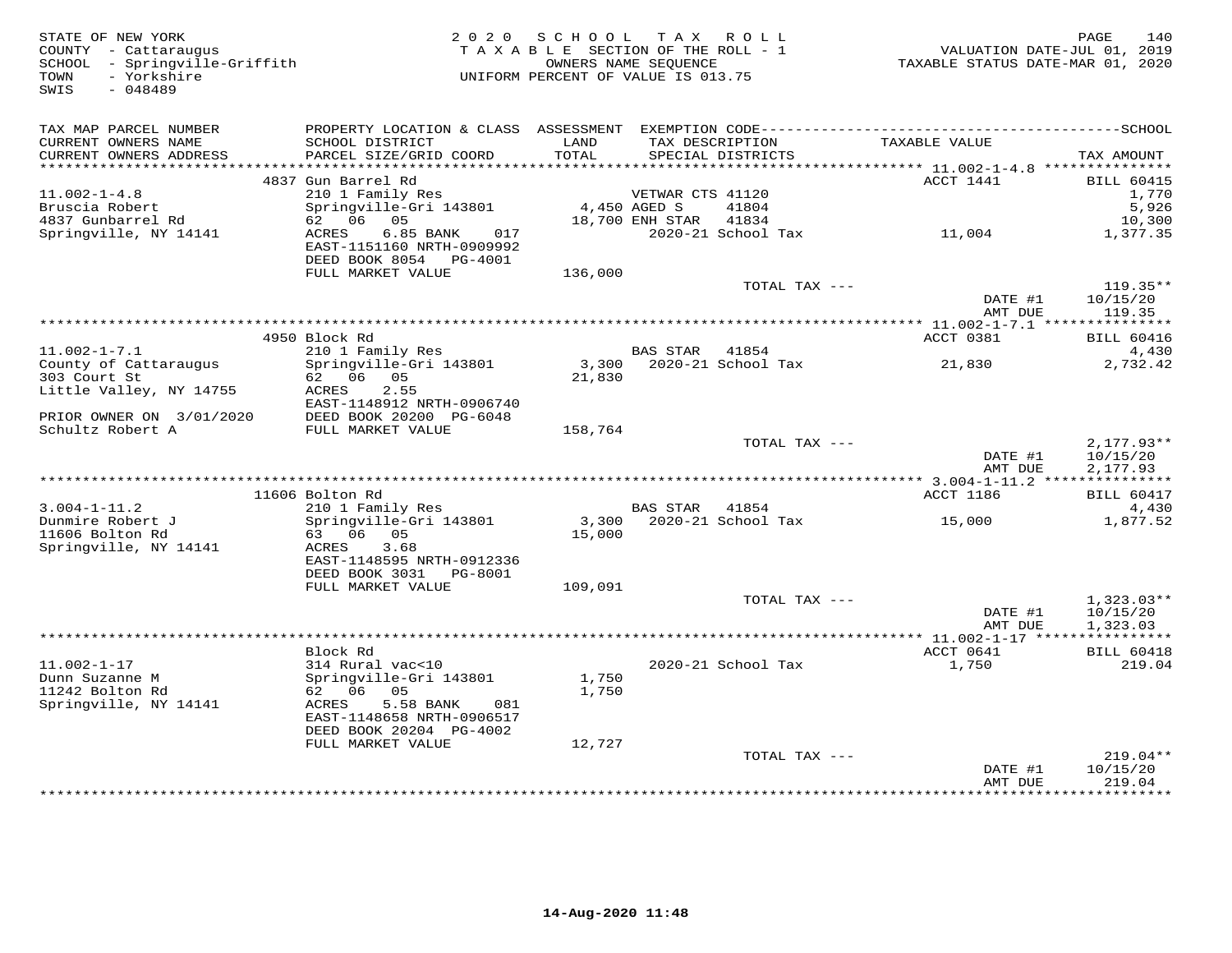| STATE OF NEW YORK<br>COUNTY - Cattaraugus<br>SCHOOL - Springville-Griffith<br>- Yorkshire<br>TOWN<br>SWIS<br>$-048489$ |                                                                                                                    | 2020 SCHOOL<br>TAXABLE SECTION OF THE ROLL - 1<br>UNIFORM PERCENT OF VALUE IS 013.75 | TAX ROLL<br>OWNERS NAME SEQUENCE |                                                    | 211 - 1412<br>VALUATION DATE-JUL 01, 2019<br>TAXABLE STATUS DATE-MAR 01, 2020 | PAGE<br>141                          |
|------------------------------------------------------------------------------------------------------------------------|--------------------------------------------------------------------------------------------------------------------|--------------------------------------------------------------------------------------|----------------------------------|----------------------------------------------------|-------------------------------------------------------------------------------|--------------------------------------|
| TAX MAP PARCEL NUMBER                                                                                                  |                                                                                                                    |                                                                                      |                                  |                                                    |                                                                               |                                      |
| CURRENT OWNERS NAME<br>CURRENT OWNERS ADDRESS                                                                          | SCHOOL DISTRICT<br>PARCEL SIZE/GRID COORD                                                                          | LAND<br>TOTAL                                                                        |                                  | TAX DESCRIPTION TAXABLE VALUE<br>SPECIAL DISTRICTS |                                                                               | TAX AMOUNT                           |
|                                                                                                                        | 4914 Block Rd                                                                                                      |                                                                                      |                                  |                                                    | ACCT 0550                                                                     | <b>BILL 60419</b>                    |
| $11.002 - 1 - 8$<br>Durkin Michael R<br>Durkin June A<br>3541 Bullis Rd<br>Elma, NY 14059-9701                         | 260 Seasonal res<br>Springville-Gri 143801<br>$62 -06 -05$<br>Lot 61<br>ACRES<br>6.41<br>EAST-1149644 NRTH-0906452 | 2,350<br>3,500                                                                       |                                  | 2020-21 School Tax                                 | 3,500                                                                         | 438.09                               |
|                                                                                                                        | DEED BOOK 761<br>PG-00949<br>FULL MARKET VALUE                                                                     | 25,455                                                                               |                                  |                                                    |                                                                               |                                      |
|                                                                                                                        |                                                                                                                    |                                                                                      |                                  | TOTAL TAX ---                                      |                                                                               | 438.09**                             |
|                                                                                                                        |                                                                                                                    |                                                                                      |                                  |                                                    | DATE #1<br>AMT DUE                                                            | 10/15/20<br>438.09                   |
|                                                                                                                        |                                                                                                                    |                                                                                      |                                  |                                                    |                                                                               | ***********                          |
|                                                                                                                        | 4888 Gun Barrel Rd                                                                                                 |                                                                                      |                                  |                                                    | ACCT 0295                                                                     | <b>BILL 60420</b>                    |
| $3.004 - 1 - 6$                                                                                                        | 260 Seasonal res<br>Springville-Gri 143801                                                                         |                                                                                      | VETCOM CTS 41130<br>3,000 AGED S | 41804                                              |                                                                               | 2,950<br>4,635                       |
| Ernst Richard D<br>Ernst Faith A                                                                                       | 63 06 05                                                                                                           |                                                                                      | 18,400 ENH STAR 41834            |                                                    |                                                                               | 10,300                               |
| 4888 Gun Barrel Rd                                                                                                     | ACRES<br>5.89                                                                                                      |                                                                                      |                                  |                                                    |                                                                               | 1,353.69                             |
| Springville, NY 14141                                                                                                  | EAST-1150249 NRTH-0910957<br>DEED BOOK 9223 PG-6001                                                                |                                                                                      |                                  |                                                    |                                                                               |                                      |
|                                                                                                                        | FULL MARKET VALUE                                                                                                  | 133,818                                                                              |                                  | TOTAL TAX ---                                      |                                                                               | 95.69**                              |
|                                                                                                                        |                                                                                                                    |                                                                                      |                                  |                                                    | DATE #1<br>AMT DUE                                                            | 10/15/20<br>95.69                    |
|                                                                                                                        |                                                                                                                    |                                                                                      |                                  |                                                    |                                                                               |                                      |
|                                                                                                                        | 11520 Bolton Rd                                                                                                    |                                                                                      |                                  |                                                    | ACCT 1300                                                                     | <b>BILL 60421</b>                    |
| $3.004 - 1 - 10.3$<br>Fuller Katie<br>Tuller Katie<br>11520 Bolton Rd<br>Springville, NY 14141                         | 270 Mfg housing<br>Springville-Gri 143801<br>63 06 05<br>FRNT 167.00 DPTH 225.00                                   | 2,650<br>18,000                                                                      |                                  | 2020-21 School Tax                                 | 18,000                                                                        | 2,253.03                             |
|                                                                                                                        | EAST-1148538 NRTH-0910649<br>DEED BOOK 2019    PG-11203                                                            |                                                                                      |                                  |                                                    |                                                                               |                                      |
|                                                                                                                        | FULL MARKET VALUE                                                                                                  | 130,909                                                                              |                                  |                                                    |                                                                               |                                      |
|                                                                                                                        |                                                                                                                    |                                                                                      |                                  | TOTAL TAX ---                                      | DATE #1<br>AMT DUE                                                            | $2,253.03**$<br>10/15/20<br>2,253.03 |
|                                                                                                                        |                                                                                                                    |                                                                                      |                                  |                                                    |                                                                               |                                      |
|                                                                                                                        | 4861 Gun Barrel Rd                                                                                                 |                                                                                      |                                  |                                                    | ACCT 1440                                                                     | <b>BILL 60422</b>                    |
| $11.002 - 1 - 4.7$<br>Georgi Harley<br>4861 Gun Barrel Rd                                                              | 240 Rural res<br>Springville-Gri 143801<br>62 06 05                                                                | 23,600                                                                               | BAS STAR 41854                   |                                                    | 2,500 2020-21 School Tax 23,600                                               | 4,430<br>2,953.97                    |
| Springville, NY 14141                                                                                                  | ACRES<br>5.00 BANK<br>017<br>EAST-1150718 NRTH-0910232<br>DEED BOOK 18490 PG-7003                                  |                                                                                      |                                  |                                                    |                                                                               |                                      |
|                                                                                                                        | FULL MARKET VALUE                                                                                                  | 171,636                                                                              |                                  |                                                    |                                                                               |                                      |
|                                                                                                                        |                                                                                                                    |                                                                                      |                                  | TOTAL TAX ---                                      | DATE #1                                                                       | $2,399.48**$<br>10/15/20<br>2,399.48 |
|                                                                                                                        |                                                                                                                    |                                                                                      |                                  |                                                    | AMT DUE                                                                       |                                      |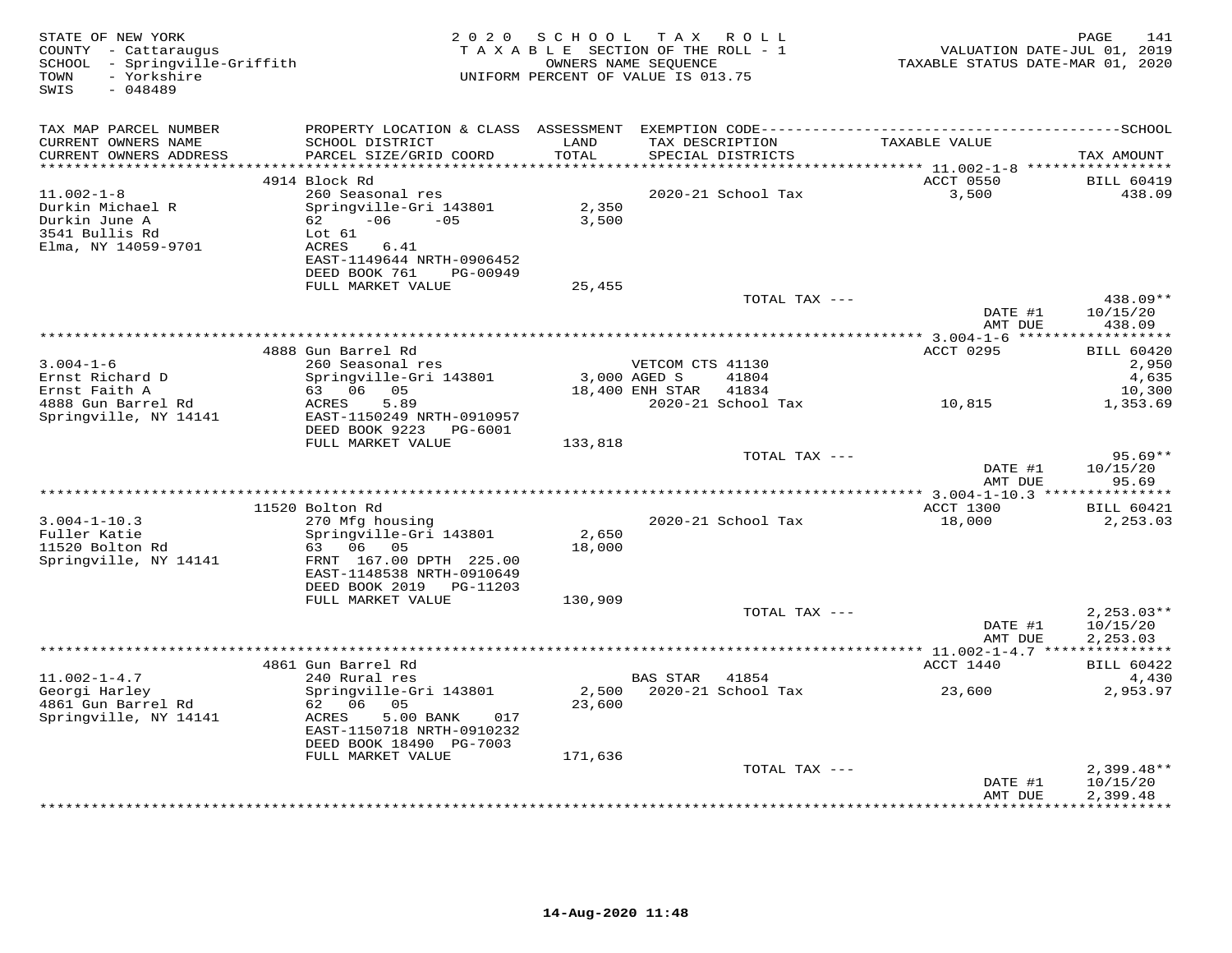STATE OF NEW YORK 2 0 2 0 S C H O O L T A X R O L L PAGE 142 COUNTY - Cattaraugus T A X A B L E SECTION OF THE ROLL - 1 VALUATION DATE-JUL 01, 2019 SCHOOL - Springville-Griffith OWNERS NAME SEQUENCE TAXABLE STATUS DATE-MAR 01, 2020 TOWN - Yorkshire UNIFORM PERCENT OF VALUE IS 013.75SWIS - 048489 TAX MAP PARCEL NUMBER PROPERTY LOCATION & CLASS ASSESSMENT EXEMPTION CODE------------------------------------------SCHOOL CURRENT OWNERS NAME SCHOOL DISTRICT LAND TAX DESCRIPTION TAXABLE VALUE CURRENT OWNERS ADDRESS PARCEL SIZE/GRID COORD TOTAL SPECIAL DISTRICTS TAX AMOUNT \*\*\*\*\*\*\*\*\*\*\*\*\*\*\*\*\*\*\*\*\*\*\*\*\*\*\*\*\*\*\*\*\*\*\*\*\*\*\*\*\*\*\*\*\*\*\*\*\*\*\*\*\*\*\*\*\*\*\*\*\*\*\*\*\*\*\*\*\*\*\*\*\*\*\*\*\*\*\*\*\*\*\*\*\*\*\*\*\*\*\*\*\*\*\*\*\*\*\*\*\*\*\* 3.004-1-10.1 \*\*\*\*\*\*\*\*\*\*\*\*\*\*\* 4962 Gun Barrel Rd ACCT 0199 BILL 60423 3.004-1-10.1 210 1 Family Res AGED C/T/S 41800 8,565 Giroux Raynald J Springville-Gri 143801 3,050 ENH STAR 41834 8,565 Giroux Ronald J 63 06 05 17,130 2020-21 School Tax 8,565 1,072.07 4962 Gun Barrel Rd ACRES 4.20 Springville, NY 14141 EAST-1148885 NRTH-0910687 DEED BOOK 3151 PG-4002FULL MARKET VALUE 124,582 TOTAL TAX --- 0.00\*\* \*\*\*\*\*\*\*\*\*\*\*\*\*\*\*\*\*\*\*\*\*\*\*\*\*\*\*\*\*\*\*\*\*\*\*\*\*\*\*\*\*\*\*\*\*\*\*\*\*\*\*\*\*\*\*\*\*\*\*\*\*\*\*\*\*\*\*\*\*\*\*\*\*\*\*\*\*\*\*\*\*\*\*\*\*\*\*\*\*\*\*\*\*\*\*\*\*\*\*\*\*\*\* 3.004-1-11.3 \*\*\*\*\*\*\*\*\*\*\*\*\*\*\* Bolton Rd ACCT 1202 BILL 604243.004-1-11.3 311 Res vac land 2020-21 School Tax 585 73.22Giroux Raynald J Springville-Gri 143801 585 4962 Gunbarrel Rd 63 06 05 585 Springville, NY 14141 ACRES 3.30 EAST-1148796 NRTH-0911057 DEED BOOK 10283 PG-5001 FULL MARKET VALUE 4,255 TOTAL TAX --- 73.22\*\* DATE #1 10/15/20 AMT DUE 73.22 \*\*\*\*\*\*\*\*\*\*\*\*\*\*\*\*\*\*\*\*\*\*\*\*\*\*\*\*\*\*\*\*\*\*\*\*\*\*\*\*\*\*\*\*\*\*\*\*\*\*\*\*\*\*\*\*\*\*\*\*\*\*\*\*\*\*\*\*\*\*\*\*\*\*\*\*\*\*\*\*\*\*\*\*\*\*\*\*\*\*\*\*\*\*\*\*\*\*\*\*\*\*\* 3.004-1-10.4 \*\*\*\*\*\*\*\*\*\*\*\*\*\*\*ACCT 1373 BILL 60425 Gun Barrel Rd ACCT 1373 BILL 60425125.17 3.004-1-10.4 311 Res vac land 2020-21 School Tax 1,000 125.17Giroux Ronald J Springville-Gri 143801 1,000 4982 Gun Barrel Rd 63 06 05 1,000 Springville, NY 14141-9504 FRNT 140.00 DPTH 142.00 EAST-1148718 NRTH-0910501 DEED BOOK 1021 PG-103 FULL MARKET VALUE 7,273 TOTAL TAX --- 125.17\*\* $\text{DATE}$ #1  $10/15/20$ AMT DUE 125.17 AMT DUE 125.17 \*\*\*\*\*\*\*\*\*\*\*\*\*\*\*\*\*\*\*\*\*\*\*\*\*\*\*\*\*\*\*\*\*\*\*\*\*\*\*\*\*\*\*\*\*\*\*\*\*\*\*\*\*\*\*\*\*\*\*\*\*\*\*\*\*\*\*\*\*\*\*\*\*\*\*\*\*\*\*\*\*\*\*\*\*\*\*\*\*\*\*\*\*\*\*\*\*\*\*\*\*\*\* 3.004-1-10.5 \*\*\*\*\*\*\*\*\*\*\*\*\*\*\* 4982 Gun Barrel Rd ACCT 1374 BILL 60426 3.004-1-10.5 210 1 Family Res BAS STAR 41854 4,430 Giroux Ronald J Springville-Gri 143801 3,000 2020-21 School Tax 17,220 2,155.40 4982 Gun Barrel Rd 63 06 05 17,220 Springville, NY 14141-9504 FRNT 130.00 DPTH 225.00 EAST-1148540 NRTH-0910497 DEED BOOK 1021 PG-103 FULL MARKET VALUE 125,236 TOTAL TAX --- 1,600.90\*\*DATE #1 10/15/20 AMT DUE 1,600.90

\*\*\*\*\*\*\*\*\*\*\*\*\*\*\*\*\*\*\*\*\*\*\*\*\*\*\*\*\*\*\*\*\*\*\*\*\*\*\*\*\*\*\*\*\*\*\*\*\*\*\*\*\*\*\*\*\*\*\*\*\*\*\*\*\*\*\*\*\*\*\*\*\*\*\*\*\*\*\*\*\*\*\*\*\*\*\*\*\*\*\*\*\*\*\*\*\*\*\*\*\*\*\*\*\*\*\*\*\*\*\*\*\*\*\*\*\*\*\*\*\*\*\*\*\*\*\*\*\*\*\*\*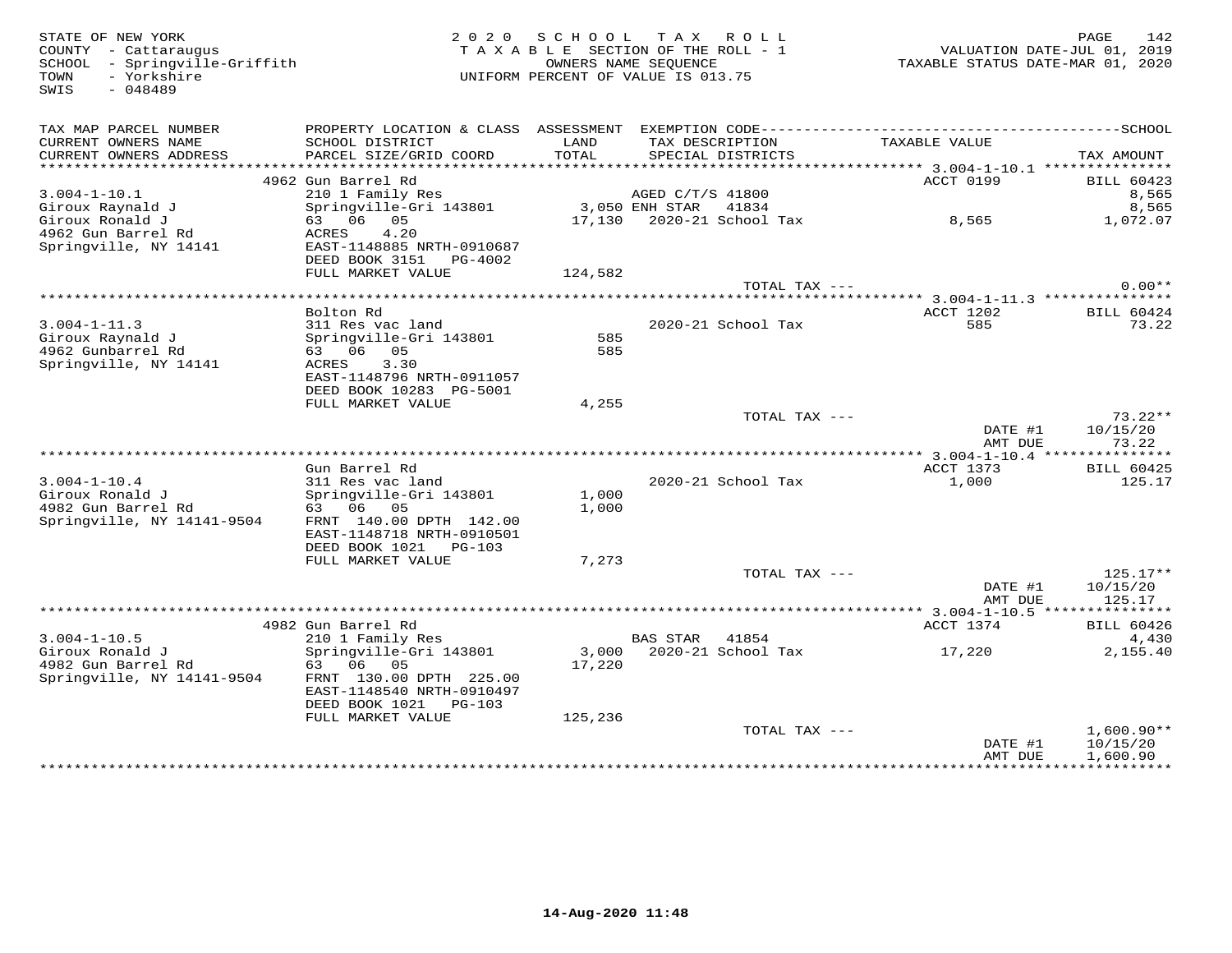| STATE OF NEW YORK<br>COUNTY - Cattaraugus<br>SCHOOL - Springville-Griffith<br>- Yorkshire<br>TOWN<br>$-048489$<br>SWIS | 2 0 2 0                                                                                      | SCHOOL<br>TAXABLE SECTION OF THE ROLL - 1<br>UNIFORM PERCENT OF VALUE IS 013.75 | OWNERS NAME SEQUENCE | TAX ROLL                             | TAXABLE STATUS DATE-MAR 01, 2020 | PAGE<br>143<br>VALUATION DATE-JUL 01, 2019 |
|------------------------------------------------------------------------------------------------------------------------|----------------------------------------------------------------------------------------------|---------------------------------------------------------------------------------|----------------------|--------------------------------------|----------------------------------|--------------------------------------------|
| TAX MAP PARCEL NUMBER                                                                                                  | PROPERTY LOCATION & CLASS ASSESSMENT EXEMPTION CODE-----------------------------------SCHOOL |                                                                                 |                      |                                      |                                  |                                            |
| CURRENT OWNERS NAME<br>CURRENT OWNERS ADDRESS<br>***********************                                               | SCHOOL DISTRICT<br>PARCEL SIZE/GRID COORD                                                    | LAND<br>TOTAL                                                                   |                      | TAX DESCRIPTION<br>SPECIAL DISTRICTS | TAXABLE VALUE                    | TAX AMOUNT                                 |
|                                                                                                                        | 4784 Gun Barrel Rd                                                                           |                                                                                 |                      |                                      | ACCT 0238                        | <b>BILL 60427</b>                          |
| $3.004 - 1 - 5$                                                                                                        | 240 Rural res                                                                                |                                                                                 | VETWAR CTS 41120     |                                      |                                  | 1,770                                      |
| Hastreiter Jacob Jr                                                                                                    | Springville-Gri 143801                                                                       |                                                                                 | 6,400 ENH STAR       | 41834                                |                                  | 10,300                                     |
| 4784 Gun Barrel Rd                                                                                                     | 63 06 05                                                                                     | 19,000                                                                          |                      | 2020-21 School Tax                   | 17,230                           | 2,156.65                                   |
| Delevan, NY 14042                                                                                                      | ACRES<br>67.58<br>EAST-1151976 NRTH-0911797                                                  |                                                                                 |                      |                                      |                                  |                                            |
|                                                                                                                        | DEED BOOK 862<br>PG-00446                                                                    |                                                                                 |                      |                                      |                                  |                                            |
|                                                                                                                        | FULL MARKET VALUE                                                                            | 138,182                                                                         |                      |                                      |                                  |                                            |
|                                                                                                                        |                                                                                              |                                                                                 |                      | TOTAL TAX ---                        |                                  | 898.65**                                   |
|                                                                                                                        |                                                                                              |                                                                                 |                      |                                      | DATE #1<br>AMT DUE               | 10/15/20<br>898.65                         |
|                                                                                                                        |                                                                                              |                                                                                 |                      |                                      | *********** 11.002-1-1 *****     | ***********                                |
|                                                                                                                        | 4985 Gun Barrel Rd                                                                           |                                                                                 |                      |                                      | ACCT 1154                        | <b>BILL 60428</b>                          |
| $11.002 - 1 - 1$                                                                                                       | 270 Mfg housing                                                                              |                                                                                 | <b>BAS STAR</b>      | 41854                                |                                  | 4,430                                      |
| Kavanagh Kevin<br>4985 Gunbarrel Rd                                                                                    | Springville-Gri 143801<br>62 06 05                                                           | 3,475<br>9,670                                                                  |                      | 2020-21 School Tax                   | 9,670                            | 1,210.38                                   |
| Springville, NY 14141                                                                                                  | 2.90<br>ACRES                                                                                |                                                                                 |                      |                                      |                                  |                                            |
|                                                                                                                        | EAST-1148572 NRTH-0910147                                                                    |                                                                                 |                      |                                      |                                  |                                            |
|                                                                                                                        | DEED BOOK 00942 PG-00603                                                                     |                                                                                 |                      |                                      |                                  |                                            |
|                                                                                                                        | FULL MARKET VALUE                                                                            | 70,327                                                                          |                      |                                      |                                  |                                            |
|                                                                                                                        |                                                                                              |                                                                                 |                      | TOTAL TAX ---                        | DATE #1                          | 655.88**<br>10/15/20                       |
|                                                                                                                        |                                                                                              |                                                                                 |                      |                                      | AMT DUE                          | 655.88                                     |
|                                                                                                                        |                                                                                              |                                                                                 |                      |                                      |                                  |                                            |
|                                                                                                                        | 11558 Bolton Rd                                                                              |                                                                                 |                      |                                      | ACCT 1236                        | <b>BILL 60429</b>                          |
| $3.004 - 1 - 11.5$<br>Kestner Rita K                                                                                   | 270 Mfg housing<br>Springville-Gri 143801                                                    |                                                                                 | BAS STAR             | 41854<br>3,400 2020-21 School Tax    |                                  | 4,430<br>2,166.66                          |
| 11558 Bolton Rd                                                                                                        | 63 06<br>05                                                                                  | 17,310                                                                          |                      |                                      | 17,310                           |                                            |
| Springville, NY 14141-9503                                                                                             | 5.10 BANK<br>ACRES<br>017                                                                    |                                                                                 |                      |                                      |                                  |                                            |
|                                                                                                                        | EAST-1148603 NRTH-0911683                                                                    |                                                                                 |                      |                                      |                                  |                                            |
|                                                                                                                        | DEED BOOK 00966 PG-00975                                                                     |                                                                                 |                      |                                      |                                  |                                            |
|                                                                                                                        | FULL MARKET VALUE                                                                            | 125,891                                                                         |                      | TOTAL TAX ---                        |                                  | $1,612.17**$                               |
|                                                                                                                        |                                                                                              |                                                                                 |                      |                                      | DATE #1                          | 10/15/20                                   |
|                                                                                                                        |                                                                                              |                                                                                 |                      |                                      | AMT DUE                          | 1,612.17                                   |
|                                                                                                                        |                                                                                              |                                                                                 |                      |                                      |                                  |                                            |
|                                                                                                                        | 4930 Block Rd                                                                                |                                                                                 |                      |                                      | ACCT 1806                        | <b>BILL 60430</b>                          |
| $11.002 - 1 - 7.2$<br>Kozma Robert J                                                                                   | 210 1 Family Res<br>Springville-Gri 143801                                                   | 3,240                                                                           | <b>BAS STAR</b>      | 41854<br>2020-21 School Tax          | 13,300                           | 4,430<br>1,664.74                          |
| 4930 Block Rd                                                                                                          | 62 06 05                                                                                     | 13,300                                                                          |                      |                                      |                                  |                                            |
| Springville, NY 14141                                                                                                  | 1.95<br>ACRES                                                                                |                                                                                 |                      |                                      |                                  |                                            |
|                                                                                                                        | EAST-1149365 NRTH-0906504                                                                    |                                                                                 |                      |                                      |                                  |                                            |
|                                                                                                                        | DEED BOOK 24901 PG-3001<br>FULL MARKET VALUE                                                 | 96,727                                                                          |                      |                                      |                                  |                                            |
|                                                                                                                        |                                                                                              |                                                                                 |                      | TOTAL TAX ---                        |                                  | 1,110.24**                                 |
|                                                                                                                        |                                                                                              |                                                                                 |                      |                                      | DATE #1                          | 10/15/20                                   |
|                                                                                                                        |                                                                                              |                                                                                 |                      |                                      | AMT DUE<br>*************         | 1,110.24<br>* * * * * * * * * * *          |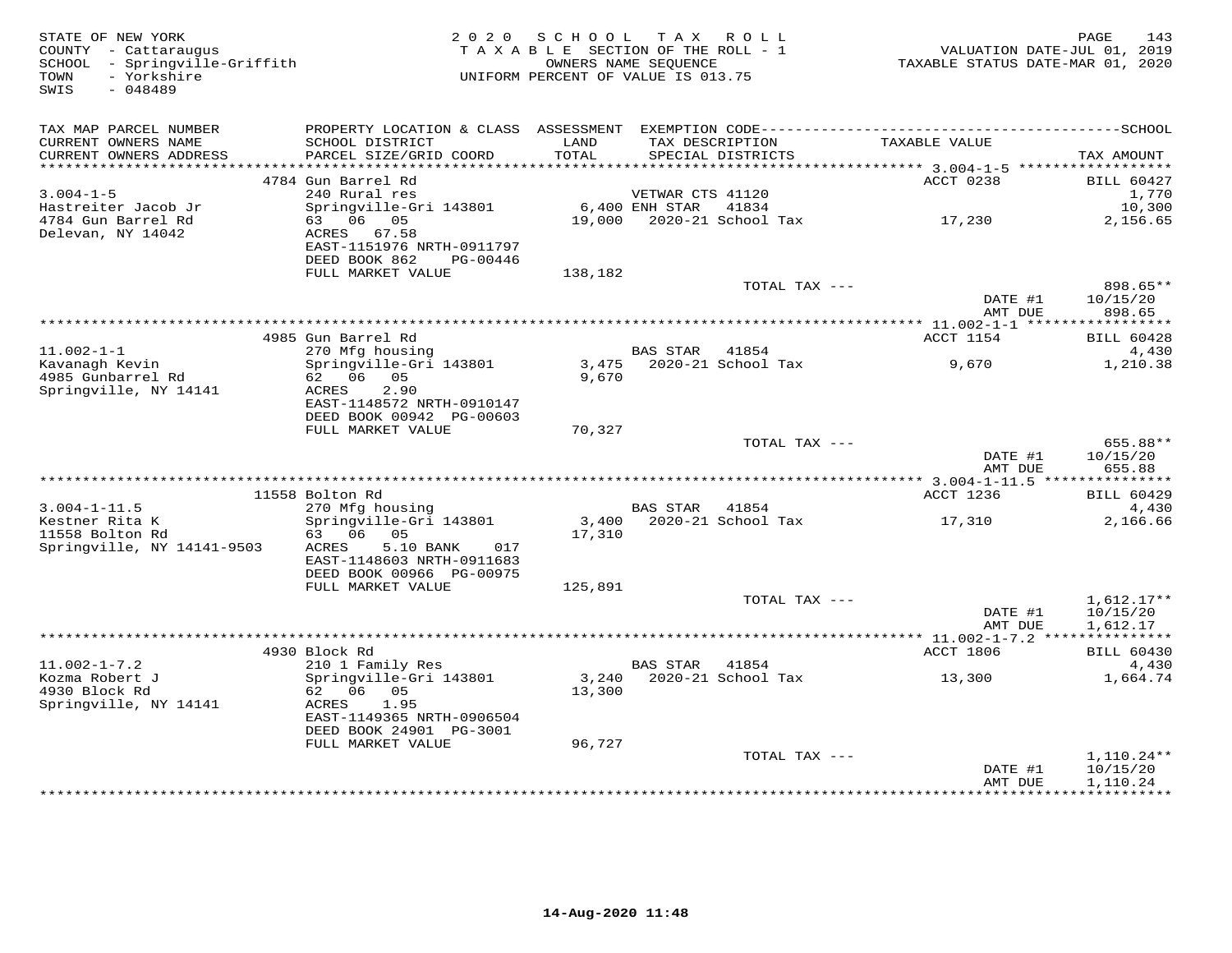| STATE OF NEW YORK<br>COUNTY - Cattaraugus<br>SCHOOL - Springville-Griffith<br>- Yorkshire<br>TOWN<br>SWIS<br>$-048489$ |                                                              | 2020 SCHOOL TAX ROLL<br>UNIFORM PERCENT OF VALUE IS 013.75 |                                 | TAXABLE SECTION OF THE ROLL - 1<br>OWNERS NAME SEQUENCE | 14-4 - 14-4.<br>VALUATION DATE-JUL 01, 2019<br>TAXABLE STATUS DATE-MAR 01, 2020 | PAGE<br>144          |
|------------------------------------------------------------------------------------------------------------------------|--------------------------------------------------------------|------------------------------------------------------------|---------------------------------|---------------------------------------------------------|---------------------------------------------------------------------------------|----------------------|
| TAX MAP PARCEL NUMBER                                                                                                  |                                                              |                                                            |                                 |                                                         |                                                                                 |                      |
| CURRENT OWNERS NAME<br>CURRENT OWNERS ADDRESS                                                                          | SCHOOL DISTRICT<br>PARCEL SIZE/GRID COORD                    | LAND<br>TOTAL                                              |                                 | TAX DESCRIPTION<br>SPECIAL DISTRICTS                    | TAXABLE VALUE                                                                   | TAX AMOUNT           |
|                                                                                                                        | 4940 Block Rd                                                |                                                            |                                 |                                                         | ACCT 1838                                                                       | <b>BILL 60431</b>    |
| $11.002 - 1 - 7.3$                                                                                                     | 210 1 Family Res                                             |                                                            | VETWAR CTS 41120                |                                                         |                                                                                 | 1,770                |
| Kuwik Scott                                                                                                            | Springville-Gri 143801                                       |                                                            | 3,270 BAS STAR 41854            |                                                         |                                                                                 | 4,430                |
| Kuwik Juanita<br>4940 Block Rd                                                                                         | 62 06 05                                                     |                                                            |                                 |                                                         | 14,940 2020-21 School Tax 13,170                                                | 1,648.47             |
| Springville, NY 14141                                                                                                  | FRNT 125.00 DPTH<br>ACRES 1.90                               |                                                            |                                 |                                                         |                                                                                 |                      |
|                                                                                                                        | EAST-1149218 NRTH-0906686                                    |                                                            |                                 |                                                         |                                                                                 |                      |
|                                                                                                                        | DEED BOOK 19555 PG-4002                                      |                                                            |                                 |                                                         |                                                                                 |                      |
|                                                                                                                        | FULL MARKET VALUE                                            | 108,655                                                    |                                 |                                                         |                                                                                 |                      |
|                                                                                                                        |                                                              |                                                            |                                 | TOTAL TAX ---                                           |                                                                                 | $1,093.97**$         |
|                                                                                                                        |                                                              |                                                            |                                 |                                                         | DATE #1<br>AMT DUE                                                              | 10/15/20<br>1,093.97 |
|                                                                                                                        |                                                              |                                                            |                                 |                                                         |                                                                                 |                      |
|                                                                                                                        | 11456 Bolton Rd                                              |                                                            |                                 |                                                         | ACCT 1156                                                                       | <b>BILL 60432</b>    |
| $11.002 - 1 - 2.1$                                                                                                     | 210 1 Family Res                                             |                                                            | BAS STAR 41854                  |                                                         |                                                                                 | 4,430                |
| Mertowski Richard R<br>Mertowski Susan                                                                                 | Springville-Gri 143801<br>62 06 05                           | 18,600                                                     |                                 | $3,900$ $2020-21$ School Tax                            | 18,600                                                                          | 2,328.13             |
| 11456 Bolton Rd                                                                                                        | Ff 230.50                                                    |                                                            |                                 |                                                         |                                                                                 |                      |
| Springville, NY 14141-9505                                                                                             | ACRES 4.65                                                   |                                                            |                                 |                                                         |                                                                                 |                      |
|                                                                                                                        | EAST-1148865 NRTH-0909811                                    |                                                            |                                 |                                                         |                                                                                 |                      |
|                                                                                                                        | DEED BOOK 00985 PG-01193                                     |                                                            |                                 |                                                         |                                                                                 |                      |
|                                                                                                                        | FULL MARKET VALUE                                            | 135,273                                                    |                                 | TOTAL TAX ---                                           |                                                                                 | $1,773.63**$         |
|                                                                                                                        |                                                              |                                                            |                                 |                                                         | DATE #1                                                                         | 10/15/20             |
|                                                                                                                        |                                                              |                                                            |                                 |                                                         | AMT DUE                                                                         | 1,773.63             |
|                                                                                                                        |                                                              |                                                            |                                 |                                                         |                                                                                 |                      |
|                                                                                                                        | 4871 Creek Rd                                                |                                                            |                                 |                                                         | ACCT 0436                                                                       | <b>BILL 60433</b>    |
| $3.004 - 1 - 4.1$<br>Nason Gerald R Sr                                                                                 | 270 Mfg housing<br>270 Mrg Housing<br>Springville-Gri 143801 |                                                            | AG DIST<br>950 AGED C/T/S 41800 | 41720                                                   |                                                                                 | $\circ$<br>2,375     |
| Nason Rosemary                                                                                                         | $63$ 06 05                                                   |                                                            | 4,750 ENH STAR 41834            |                                                         |                                                                                 | 2,375                |
| 4871 Back Creek Rd                                                                                                     | ACRES 10.00                                                  |                                                            |                                 |                                                         | NH STAR 41834<br>2020-21 School Tax 2,375                                       | 297.27               |
| Springville, NY 14141                                                                                                  | EAST-1150899 NRTH-0914530                                    |                                                            |                                 |                                                         |                                                                                 |                      |
| MAY BE SUBJECT TO PAYMENT                                                                                              | DEED BOOK 13341 PG-7001<br>FULL MARKET VALUE                 | 34,545                                                     |                                 |                                                         |                                                                                 |                      |
| UNDER AGDIST LAW TIL 2024                                                                                              |                                                              |                                                            |                                 |                                                         |                                                                                 |                      |
|                                                                                                                        |                                                              |                                                            |                                 | TOTAL TAX ---                                           |                                                                                 | $0.00**$             |
|                                                                                                                        |                                                              |                                                            |                                 |                                                         |                                                                                 |                      |
|                                                                                                                        | Creek Rd                                                     |                                                            |                                 |                                                         | ACCT 2084                                                                       | <b>BILL 60434</b>    |
| $3.004 - 1 - 4.3$<br>Nason Gerald R Sr                                                                                 | 105 Vac farmland<br>springville-Gri 143801                   |                                                            | AG DIST                         | 41720                                                   | 8,050 2020-21 School Tax 14,810                                                 | 1,853.74             |
| Nason Rosemary                                                                                                         | ACRES 85.15                                                  | 14,810                                                     |                                 |                                                         |                                                                                 |                      |
| 4871 Creek Rd                                                                                                          | EAST-1156917 NRTH-0912468                                    |                                                            |                                 |                                                         |                                                                                 |                      |
| Springville, NY 14141                                                                                                  | DEED BOOK 10309 PG-5002                                      |                                                            |                                 |                                                         |                                                                                 |                      |
|                                                                                                                        | FULL MARKET VALUE                                            | 107,709                                                    |                                 |                                                         |                                                                                 |                      |
| MAY BE SUBJECT TO PAYMENT<br>UNDER AGDIST LAW TIL 2024                                                                 |                                                              |                                                            |                                 |                                                         |                                                                                 |                      |
|                                                                                                                        |                                                              |                                                            |                                 | TOTAL TAX ---                                           |                                                                                 | $1,853.74**$         |
|                                                                                                                        |                                                              |                                                            |                                 |                                                         | DATE #1                                                                         | 10/15/20             |
|                                                                                                                        |                                                              |                                                            |                                 |                                                         | AMT DUE                                                                         | 1,853.74             |
|                                                                                                                        |                                                              |                                                            |                                 |                                                         |                                                                                 |                      |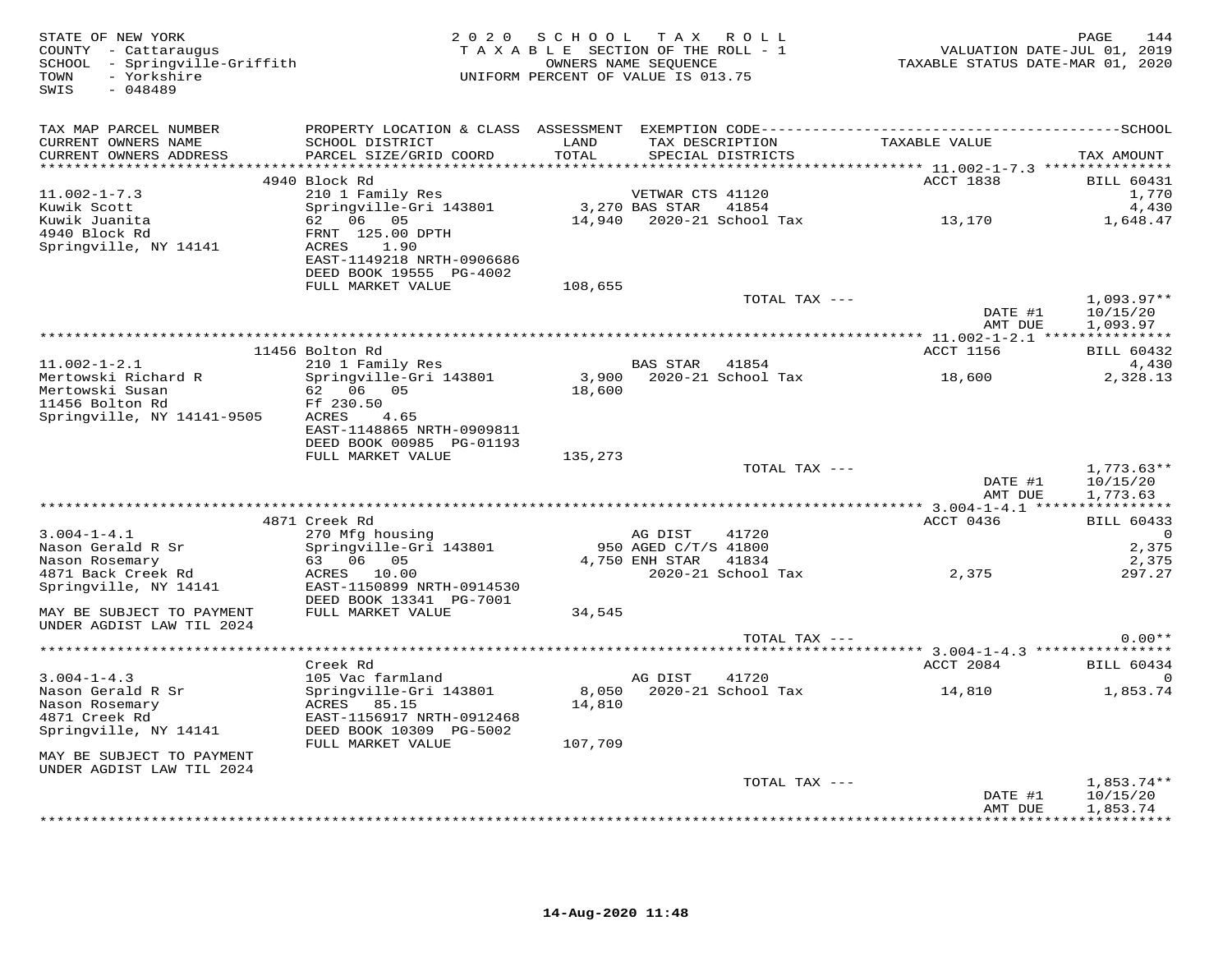| STATE OF NEW YORK<br>COUNTY - Cattaraugus<br>SCHOOL - Springville-Griffith<br>- Yorkshire<br>TOWN<br>SWIS<br>$-048489$ | 2 0 2 0                                                                     | S C H O O L<br>TAXABLE SECTION OF THE ROLL - 1<br>OWNERS NAME SEQUENCE<br>UNIFORM PERCENT OF VALUE IS 013.75 |                 | TAX ROLL                             |                                                        | 145<br>PAGE<br>VALUATION DATE-JUL 01, 2019<br>TAXABLE STATUS DATE-MAR 01, 2020 |
|------------------------------------------------------------------------------------------------------------------------|-----------------------------------------------------------------------------|--------------------------------------------------------------------------------------------------------------|-----------------|--------------------------------------|--------------------------------------------------------|--------------------------------------------------------------------------------|
| TAX MAP PARCEL NUMBER                                                                                                  | PROPERTY LOCATION & CLASS ASSESSMENT EXEMPTION CODE------------------------ |                                                                                                              |                 |                                      |                                                        | -----------------SCHOOL                                                        |
| CURRENT OWNERS NAME<br>CURRENT OWNERS ADDRESS                                                                          | SCHOOL DISTRICT<br>PARCEL SIZE/GRID COORD                                   | LAND<br>TOTAL                                                                                                |                 | TAX DESCRIPTION<br>SPECIAL DISTRICTS | TAXABLE VALUE                                          | TAX AMOUNT                                                                     |
|                                                                                                                        |                                                                             |                                                                                                              |                 |                                      |                                                        |                                                                                |
|                                                                                                                        | 4873 Creek Rd                                                               |                                                                                                              |                 |                                      | ACCT 0200                                              | <b>BILL 60435</b>                                                              |
| $3.004 - 1 - 12$                                                                                                       | 210 1 Family Res                                                            |                                                                                                              | AG DIST         | 41720                                |                                                        | 2,804                                                                          |
| Nason Loralee                                                                                                          | Springville-Gri 143801                                                      |                                                                                                              | 8,440 BAS STAR  | 41854                                |                                                        | 4,430                                                                          |
| 4873 Creek Rd                                                                                                          | 63 06 05                                                                    |                                                                                                              |                 | 52,480 2020-21 School Tax            | 49,676                                                 | 6,217.86                                                                       |
| Springville, NY 14141                                                                                                  | ACRES 34.05                                                                 |                                                                                                              |                 |                                      |                                                        |                                                                                |
|                                                                                                                        | EAST-1150138 NRTH-0912920                                                   |                                                                                                              |                 |                                      |                                                        |                                                                                |
| MAY BE SUBJECT TO PAYMENT                                                                                              | DEED BOOK 00979 PG-00069                                                    |                                                                                                              |                 |                                      |                                                        |                                                                                |
| UNDER AGDIST LAW TIL 2024                                                                                              | FULL MARKET VALUE                                                           | 381,673                                                                                                      |                 |                                      |                                                        |                                                                                |
|                                                                                                                        |                                                                             |                                                                                                              |                 | TOTAL TAX ---                        | DATE #1                                                | $5,663.36**$<br>10/15/20                                                       |
|                                                                                                                        |                                                                             |                                                                                                              |                 |                                      | AMT DUE                                                | 5,663.36                                                                       |
|                                                                                                                        |                                                                             |                                                                                                              |                 |                                      |                                                        |                                                                                |
|                                                                                                                        | 4841 Creek Rd                                                               |                                                                                                              |                 |                                      | ACCT 6310                                              | <b>BILL 60436</b>                                                              |
| $3.004 - 1 - 4.2$                                                                                                      | 210 1 Family Res                                                            |                                                                                                              | <b>BAS STAR</b> | 41854                                |                                                        | 4,430                                                                          |
| Nason Steve                                                                                                            | Springville-Gri 143801                                                      |                                                                                                              |                 | 3,500 2020-21 School Tax             | 29,000                                                 | 3,629.88                                                                       |
| Benz Catherine J                                                                                                       | ACRES<br>3.10                                                               | 29,000                                                                                                       |                 |                                      |                                                        |                                                                                |
| 4841 Back Creek Rd                                                                                                     | EAST-1151277 NRTH-0914039                                                   |                                                                                                              |                 |                                      |                                                        |                                                                                |
| Springville, NY 14141                                                                                                  | DEED BOOK 8302 PG-9002                                                      |                                                                                                              |                 |                                      |                                                        |                                                                                |
|                                                                                                                        | FULL MARKET VALUE                                                           | 210,909                                                                                                      |                 |                                      |                                                        |                                                                                |
|                                                                                                                        |                                                                             |                                                                                                              |                 | TOTAL TAX ---                        | DATE #1                                                | $3,075.38**$<br>10/15/20                                                       |
|                                                                                                                        |                                                                             |                                                                                                              |                 |                                      | AMT DUE                                                | 3,075.38                                                                       |
|                                                                                                                        |                                                                             |                                                                                                              |                 |                                      | $******************* 11.002-1-2.2********************$ |                                                                                |
|                                                                                                                        | 11450 Bolton Rd                                                             |                                                                                                              |                 |                                      | ACCT 1850                                              | <b>BILL 60437</b>                                                              |
| $11.002 - 1 - 2.2$                                                                                                     | 210 1 Family Res                                                            |                                                                                                              | <b>BAS STAR</b> | 41854                                |                                                        | 4,430                                                                          |
| Newman Lance E                                                                                                         | Springville-Gri 143801                                                      | 4,230                                                                                                        |                 | 2020-21 School Tax                   | 24,330                                                 | 3,045.34                                                                       |
| Scharf-Newman Lois<br>11450 Bolton Rd                                                                                  | 62 06 05<br>Ff 225.00                                                       | 24,330                                                                                                       |                 |                                      |                                                        |                                                                                |
| Springville, NY 14141                                                                                                  | ACRES<br>4.50                                                               |                                                                                                              |                 |                                      |                                                        |                                                                                |
|                                                                                                                        | EAST-1148859 NRTH-0909588                                                   |                                                                                                              |                 |                                      |                                                        |                                                                                |
|                                                                                                                        | DEED BOOK 00982 PG-00763                                                    |                                                                                                              |                 |                                      |                                                        |                                                                                |
|                                                                                                                        | FULL MARKET VALUE                                                           | 176,945                                                                                                      |                 |                                      |                                                        |                                                                                |
|                                                                                                                        |                                                                             |                                                                                                              |                 | TOTAL TAX ---                        |                                                        | $2,490.85**$                                                                   |
|                                                                                                                        |                                                                             |                                                                                                              |                 |                                      | DATE #1                                                | 10/15/20                                                                       |
|                                                                                                                        |                                                                             |                                                                                                              |                 |                                      | AMT DUE                                                | 2,490.85                                                                       |
|                                                                                                                        |                                                                             |                                                                                                              |                 |                                      |                                                        |                                                                                |
|                                                                                                                        | 11540 Bolton Rd                                                             |                                                                                                              |                 |                                      | ACCT 1219                                              | <b>BILL 60438</b>                                                              |
| $3.004 - 1 - 11.4$                                                                                                     | 210 1 Family Res                                                            |                                                                                                              | ENH STAR        | 41834                                |                                                        | 5,460                                                                          |
| Orsolits Norbert F                                                                                                     | Springville-Gri 143801                                                      | 2,250                                                                                                        |                 | 2020-21 School Tax                   | 5,460                                                  | 683.42                                                                         |
| PO Box 91                                                                                                              | 63 06 05                                                                    | 5,460                                                                                                        |                 |                                      |                                                        |                                                                                |
| Springville, NY 14141                                                                                                  | ACRES<br>3.45<br>EAST-1148571 NRTH-0911226                                  |                                                                                                              |                 |                                      |                                                        |                                                                                |
|                                                                                                                        | DEED BOOK 00922 PG-00463                                                    |                                                                                                              |                 |                                      |                                                        |                                                                                |
|                                                                                                                        | FULL MARKET VALUE                                                           | 39,709                                                                                                       |                 |                                      |                                                        |                                                                                |
|                                                                                                                        |                                                                             |                                                                                                              |                 | TOTAL TAX ---                        |                                                        | $0.00**$                                                                       |
|                                                                                                                        |                                                                             |                                                                                                              |                 |                                      |                                                        |                                                                                |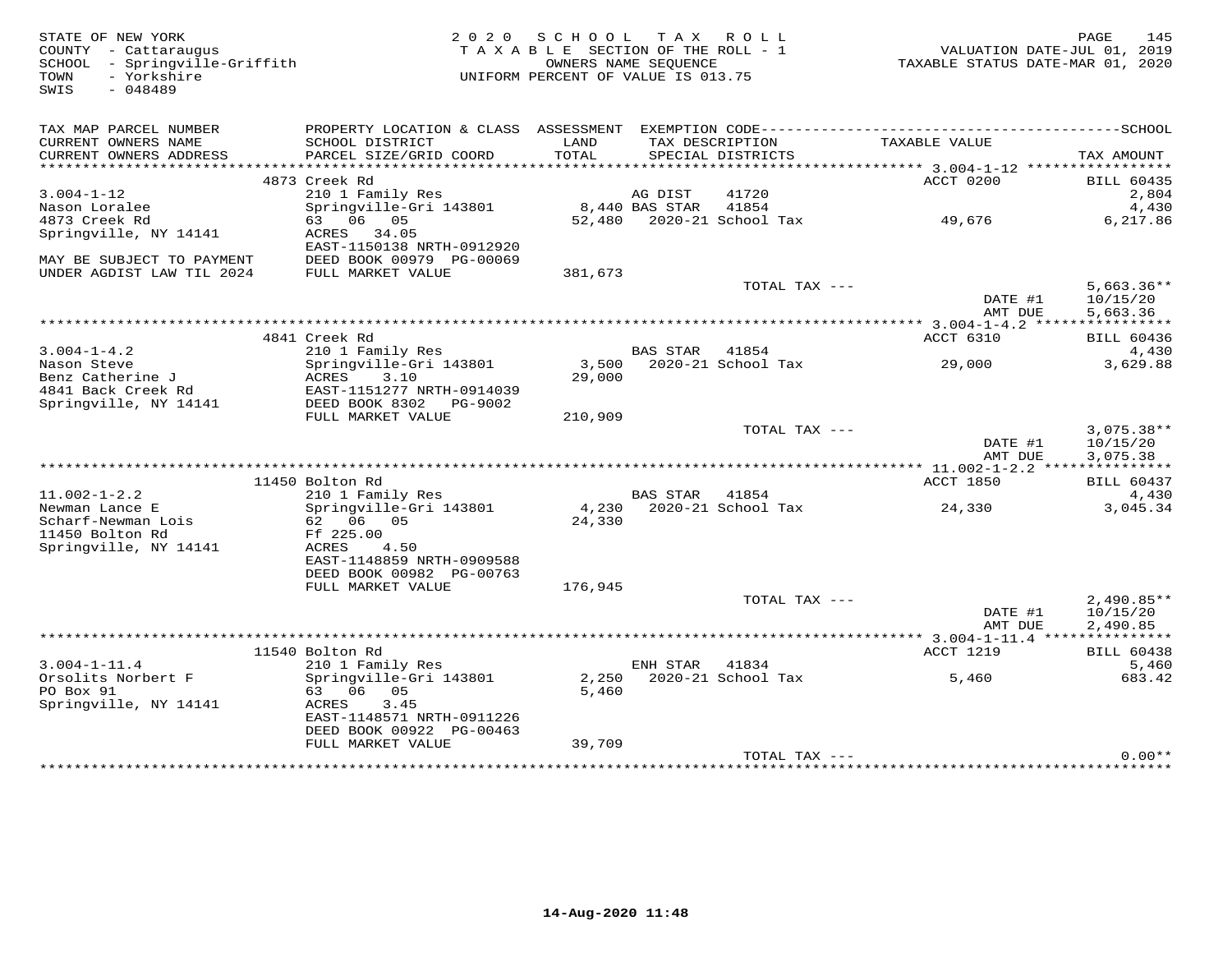| STATE OF NEW YORK<br>COUNTY - Cattaraugus<br>SCHOOL - Springville-Griffith<br>- Yorkshire<br>TOWN<br>$-048489$<br>SWIS |                                                                                                                 | 2020 SCHOOL     | TAX ROLL<br>TAXABLE SECTION OF THE ROLL - 1<br>OWNERS NAME SEQUENCE<br>UNIFORM PERCENT OF VALUE IS 013.75 | VALUATION DATE-JUL 01, 2019<br>TAXABLE STATUS DATE-MAR 01, 2020 | <b>PAGE</b><br>146            |
|------------------------------------------------------------------------------------------------------------------------|-----------------------------------------------------------------------------------------------------------------|-----------------|-----------------------------------------------------------------------------------------------------------|-----------------------------------------------------------------|-------------------------------|
| TAX MAP PARCEL NUMBER<br>CURRENT OWNERS NAME                                                                           | PROPERTY LOCATION & CLASS ASSESSMENT EXEMPTION CODE-----------------------------------SCHOOL<br>SCHOOL DISTRICT | LAND            | TAX DESCRIPTION                                                                                           | TAXABLE VALUE                                                   |                               |
| CURRENT OWNERS ADDRESS                                                                                                 | PARCEL SIZE/GRID COORD                                                                                          | TOTAL           | SPECIAL DISTRICTS                                                                                         |                                                                 | TAX AMOUNT                    |
| ***********************                                                                                                |                                                                                                                 |                 |                                                                                                           |                                                                 |                               |
| $3.004 - 1 - 10.2$                                                                                                     | 11522 Bolton Rd<br>210 1 Family Res                                                                             |                 | 2020-21 School Tax                                                                                        | ACCT 1185<br>12,000                                             | <b>BILL 60439</b><br>1,502.02 |
| Palmisano Frank L                                                                                                      | Springville-Gri 143801                                                                                          | 3,000           |                                                                                                           |                                                                 |                               |
| 299 Tremont Ave                                                                                                        | 63 06 05                                                                                                        | 12,000          |                                                                                                           |                                                                 |                               |
| Kenmore, NY 14217                                                                                                      | FRNT 166.00 DPTH 225.00<br>BANK 017                                                                             |                 |                                                                                                           |                                                                 |                               |
|                                                                                                                        | EAST-1148539 NRTH-0910814                                                                                       |                 |                                                                                                           |                                                                 |                               |
|                                                                                                                        | DEED BOOK 26426 PG-3001                                                                                         |                 |                                                                                                           |                                                                 |                               |
|                                                                                                                        | FULL MARKET VALUE                                                                                               | 87,273          | TOTAL TAX ---                                                                                             |                                                                 | $1,502.02**$                  |
|                                                                                                                        |                                                                                                                 |                 |                                                                                                           | DATE #1<br>AMT DUE                                              | 10/15/20<br>1,502.02          |
|                                                                                                                        |                                                                                                                 |                 |                                                                                                           |                                                                 |                               |
|                                                                                                                        | 4895 Gun Barrel Rd                                                                                              |                 |                                                                                                           | ACCT 1930                                                       | BILL 60440                    |
| $11.002 - 1 - 4.15$                                                                                                    | 210 1 Family Res                                                                                                |                 | 2020-21 School Tax                                                                                        | 19,200                                                          | 2,403.23                      |
| Papay Cristan L<br>Papay Jacalyn K                                                                                     | Springville-Gri 143801<br>06<br>05<br>62                                                                        | 4,130<br>19,200 |                                                                                                           |                                                                 |                               |
| 4895 Gun Barrel Rd                                                                                                     | 7.90 BANK<br>ACRES<br>017                                                                                       |                 |                                                                                                           |                                                                 |                               |
| Springville, NY 14141                                                                                                  | EAST-1150177 NRTH-0909958                                                                                       |                 |                                                                                                           |                                                                 |                               |
|                                                                                                                        | DEED BOOK 22414 PG-6002                                                                                         |                 |                                                                                                           |                                                                 |                               |
|                                                                                                                        | FULL MARKET VALUE                                                                                               | 139,636         |                                                                                                           |                                                                 |                               |
|                                                                                                                        |                                                                                                                 |                 | TOTAL TAX ---                                                                                             | DATE #1                                                         | $2,403.23**$<br>10/15/20      |
|                                                                                                                        |                                                                                                                 |                 |                                                                                                           | AMT DUE                                                         | 2,403.23                      |
|                                                                                                                        |                                                                                                                 |                 |                                                                                                           |                                                                 |                               |
|                                                                                                                        | Gun Barrel Rd                                                                                                   |                 |                                                                                                           | ACCT 0704                                                       | <b>BILL 60441</b>             |
| $11.002 - 1 - 4.1$<br>Petri Larry D                                                                                    | 311 Res vac land<br>Springville-Gri 143801                                                                      | 16,110          | 2020-21 School Tax                                                                                        | 16,110                                                          | 2,016.46                      |
| Petri Kimberly A                                                                                                       | 62 06 05                                                                                                        | 16,110          |                                                                                                           |                                                                 |                               |
| 4873 Gun Barrel Rd                                                                                                     | ACRES 107.77                                                                                                    |                 |                                                                                                           |                                                                 |                               |
| Springville, NY 14141                                                                                                  | EAST-1151003 NRTH-0908464                                                                                       |                 |                                                                                                           |                                                                 |                               |
|                                                                                                                        | DEED BOOK 00976 PG-00346                                                                                        |                 |                                                                                                           |                                                                 |                               |
|                                                                                                                        | FULL MARKET VALUE                                                                                               | 117,164         | TOTAL TAX ---                                                                                             |                                                                 | $2,016.46**$                  |
|                                                                                                                        |                                                                                                                 |                 |                                                                                                           | DATE #1                                                         | 10/15/20                      |
|                                                                                                                        |                                                                                                                 |                 |                                                                                                           | AMT DUE                                                         | 2,016.46                      |
|                                                                                                                        |                                                                                                                 |                 |                                                                                                           |                                                                 |                               |
|                                                                                                                        | 4873 Gunbarrel Rd                                                                                               |                 |                                                                                                           | ACCT 2122                                                       | <b>BILL 60442</b>             |
| $11.002 - 1 - 4.17$<br>Petri Larry D Jr                                                                                | 240 Rural res<br>Springville-Gri 143801                                                                         | 3,560           | BAS STAR 41854<br>2020-21 School Tax                                                                      | 20,310                                                          | 4,430<br>2,542.17             |
| Petri Kimbery A                                                                                                        | 5.58<br>ACRES                                                                                                   | 20,310          |                                                                                                           |                                                                 |                               |
| 4873 Gunbarrel Rd                                                                                                      | EAST-1150651 NRTH-0909271                                                                                       |                 |                                                                                                           |                                                                 |                               |
| Springville, NY 14141                                                                                                  | DEED BOOK 25871 PG-2001                                                                                         |                 |                                                                                                           |                                                                 |                               |
|                                                                                                                        | FULL MARKET VALUE                                                                                               | 147,709         |                                                                                                           |                                                                 |                               |
|                                                                                                                        |                                                                                                                 |                 | TOTAL TAX ---                                                                                             | DATE #1                                                         | $1,987.67**$<br>10/15/20      |
|                                                                                                                        |                                                                                                                 |                 |                                                                                                           | AMT DUE                                                         | 1,987.67                      |
|                                                                                                                        | ***********************************                                                                             |                 |                                                                                                           |                                                                 |                               |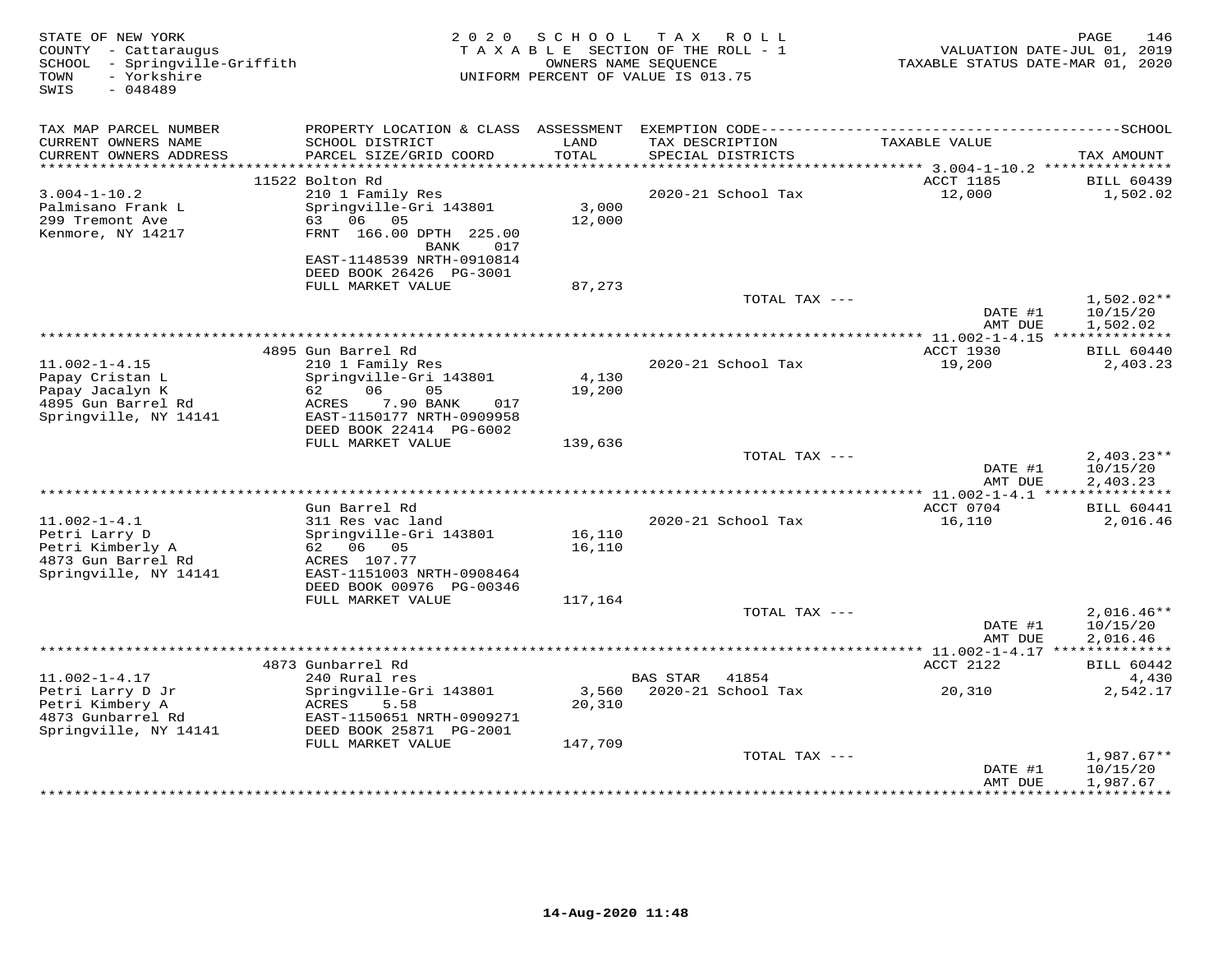| STATE OF NEW YORK<br>COUNTY - Cattaraugus<br>SCHOOL - Springville-Griffith<br>- Yorkshire<br>TOWN<br>$-048489$<br>SWIS | 2 0 2 0                                                                                                                  | S C H O O L             | T A X<br>ROLL<br>TAXABLE SECTION OF THE ROLL - 1<br>OWNERS NAME SEQUENCE<br>UNIFORM PERCENT OF VALUE IS 013.75 | VALUATION DATE-JUL 01, 2019<br>TAXABLE STATUS DATE-MAR 01, 2020 | PAGE<br>147                      |
|------------------------------------------------------------------------------------------------------------------------|--------------------------------------------------------------------------------------------------------------------------|-------------------------|----------------------------------------------------------------------------------------------------------------|-----------------------------------------------------------------|----------------------------------|
| TAX MAP PARCEL NUMBER<br>CURRENT OWNERS NAME<br>CURRENT OWNERS ADDRESS                                                 | SCHOOL DISTRICT<br>PARCEL SIZE/GRID COORD                                                                                | LAND<br>TOTAL           | TAX DESCRIPTION<br>SPECIAL DISTRICTS                                                                           | TAXABLE VALUE                                                   | TAX AMOUNT                       |
|                                                                                                                        |                                                                                                                          |                         |                                                                                                                |                                                                 |                                  |
| $11.002 - 1 - 4.18$<br>Petri Larry D Jr<br>Petri Kimberly A<br>4873 Gunbarrel Rd                                       | Gunbarrel Rd<br>311 Res vac land<br>Springville-Gri 143801<br>1.95<br>ACRES<br>EAST-1150408 NRTH-0909970                 | 3,110<br>3,110          | 2020-21 School Tax                                                                                             | ACCT 2123<br>3,110                                              | <b>BILL 60443</b><br>389.27      |
| Springville, NY 14141                                                                                                  | FULL MARKET VALUE                                                                                                        | 22,618                  |                                                                                                                |                                                                 |                                  |
|                                                                                                                        |                                                                                                                          |                         | TOTAL TAX ---                                                                                                  | DATE #1<br>AMT DUE                                              | $389.27**$<br>10/15/20<br>389.27 |
|                                                                                                                        |                                                                                                                          |                         |                                                                                                                |                                                                 |                                  |
|                                                                                                                        | Gunbarrel Rd                                                                                                             |                         |                                                                                                                | ACCT 6377                                                       | <b>BILL 60444</b>                |
| $11.002 - 1 - 4.16$<br>Petri Larry Jr<br>Petri Kimberly A<br>4873 Gunbarrel Rd                                         | 311 Res vac land<br>Springville-Gri 143801<br>ACRES<br>6.10<br>EAST-1150723 NRTH-0909773                                 | 900<br>900              | 2020-21 School Tax                                                                                             | 900                                                             | 112.65                           |
| Springville, NY 14141                                                                                                  | DEED BOOK 15596 PG-8001<br>FULL MARKET VALUE                                                                             | 6,545                   |                                                                                                                |                                                                 |                                  |
|                                                                                                                        |                                                                                                                          |                         | TOTAL TAX ---                                                                                                  | DATE #1<br>AMT DUE                                              | $112.65**$<br>10/15/20<br>112.65 |
|                                                                                                                        |                                                                                                                          |                         |                                                                                                                | ************ 11.002-1-4.1/1 **************                      |                                  |
| $11.002 - 1 - 4.1/1$<br>PPP Future Development, Inc                                                                    | Petri 1<br>733 Gas well<br>Springville-Gri 143801                                                                        | $\circ$                 | $2020 - 21$ School Tax                                                                                         | ACCT 2111<br>0.00                                               | <b>BILL 60445</b><br>0.00        |
| 9489 Alexander Rd<br>Alexander, NY 14005                                                                               | 0.01<br>ACRES<br>FULL MARKET VALUE                                                                                       | $\mathbf 0$<br>$\Omega$ |                                                                                                                |                                                                 |                                  |
|                                                                                                                        |                                                                                                                          |                         | TOTAL TAX ---                                                                                                  |                                                                 | $0.00**$                         |
|                                                                                                                        |                                                                                                                          |                         |                                                                                                                |                                                                 |                                  |
|                                                                                                                        | 4902 Gun Barrel Rd                                                                                                       |                         |                                                                                                                | ACCT 0026                                                       | <b>BILL 60446</b>                |
| $3.004 - 1 - 7$<br>Rathburn Daryll W                                                                                   | 260 Seasonal res<br>Springville-Gri 143801                                                                               |                         | VETCOM CTS 41130<br>4,000 VETDIS CTS 41140                                                                     |                                                                 | 2,950                            |
| Rathburn Kathleen S                                                                                                    | 63 06 05                                                                                                                 |                         | 17,580 BAS STAR 41854                                                                                          |                                                                 | 5,900<br>4,430                   |
| 4902 Gun Barrel Rd<br>Springville, NY 14141                                                                            | 5.45 BANK<br>ACRES<br>017<br>EAST-1150002 NRTH-0910963<br>DEED BOOK 6991 PG-4001                                         |                         | 2020-21 School Tax                                                                                             | 8,730                                                           | 1,092.72                         |
|                                                                                                                        | FULL MARKET VALUE                                                                                                        | 127,855                 |                                                                                                                |                                                                 |                                  |
|                                                                                                                        |                                                                                                                          |                         | TOTAL TAX ---                                                                                                  | DATE #1<br>AMT DUE                                              | $538.22**$<br>10/15/20<br>538.22 |
|                                                                                                                        |                                                                                                                          |                         |                                                                                                                |                                                                 |                                  |
| $3.004 - 1 - 3$<br>Rhoads Kadie<br>1520 North Creek Rd<br>Hamburg, NY 14085                                            | 4876 Creek Rd<br>311 Res vac land<br>Springville-Gri 143801<br>63 06<br>05<br>4.86<br>ACRES<br>EAST-1150262 NRTH-0914681 | 3,460<br>3,460          | 2020-21 School Tax                                                                                             | ACCT 1153<br>3,460                                              | <b>BILL 60447</b><br>433.08      |
|                                                                                                                        | DEED BOOK 2019<br>PG-13025                                                                                               |                         |                                                                                                                |                                                                 |                                  |
|                                                                                                                        | FULL MARKET VALUE                                                                                                        | 25,164                  |                                                                                                                |                                                                 |                                  |
|                                                                                                                        |                                                                                                                          |                         | TOTAL TAX ---                                                                                                  | DATE #1<br>AMT DUE                                              | 433.08**<br>10/15/20<br>433.08   |

\*\*\*\*\*\*\*\*\*\*\*\*\*\*\*\*\*\*\*\*\*\*\*\*\*\*\*\*\*\*\*\*\*\*\*\*\*\*\*\*\*\*\*\*\*\*\*\*\*\*\*\*\*\*\*\*\*\*\*\*\*\*\*\*\*\*\*\*\*\*\*\*\*\*\*\*\*\*\*\*\*\*\*\*\*\*\*\*\*\*\*\*\*\*\*\*\*\*\*\*\*\*\*\*\*\*\*\*\*\*\*\*\*\*\*\*\*\*\*\*\*\*\*\*\*\*\*\*\*\*\*\*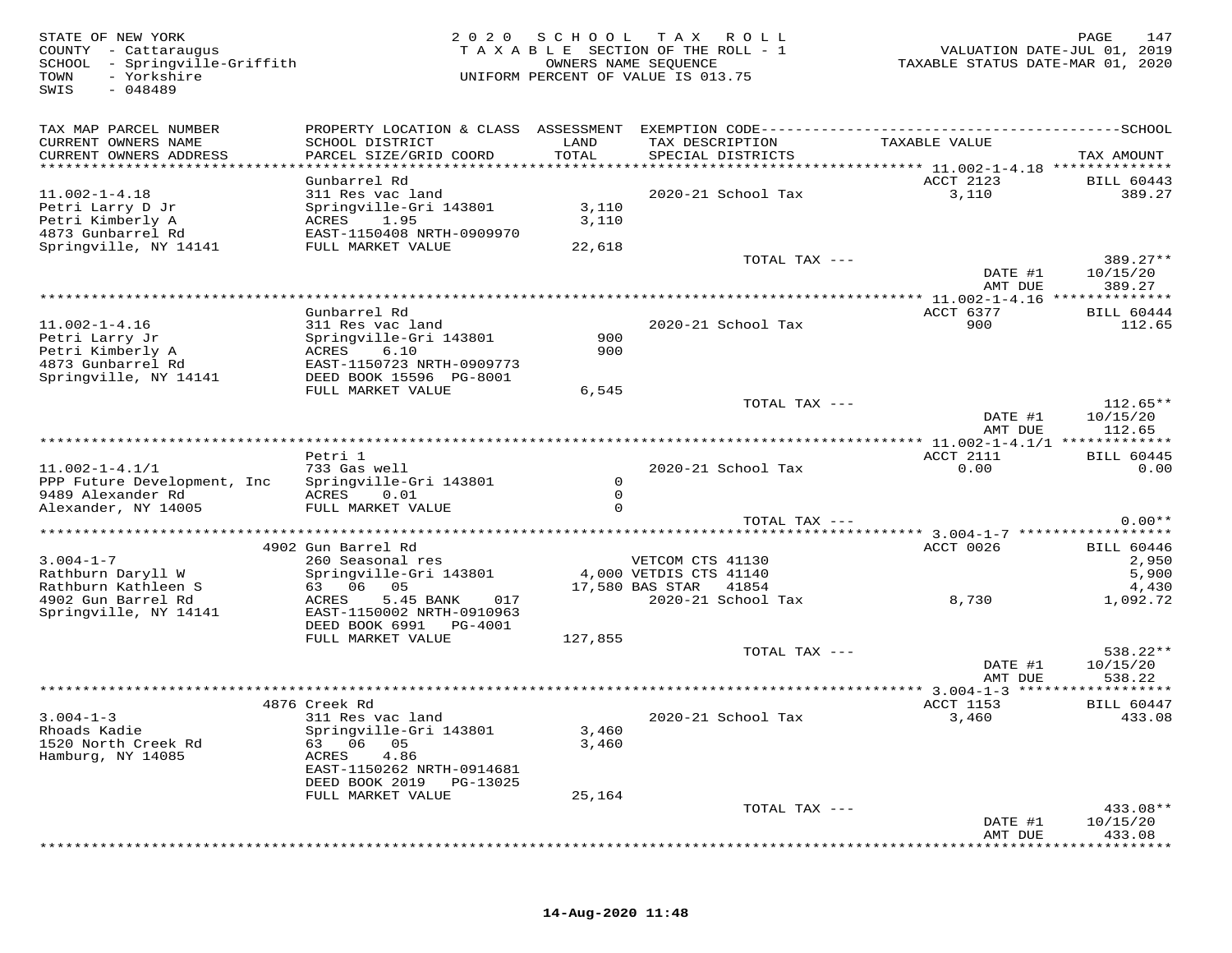| STATE OF NEW YORK<br>COUNTY - Cattaraugus<br>SCHOOL - Springville-Griffith<br>- Yorkshire<br>TOWN<br>$-048489$<br>SWIS |                                                | 2020 SCHOOL<br>TAXABLE SECTION OF THE ROLL - 1<br>OWNERS NAME SEQUENCE<br>UNIFORM PERCENT OF VALUE IS 013.75 | T A X          | R O L L                              | VALUATION DATE-JUL 01, 2019<br>TAXABLE STATUS DATE-MAR 01, 2020 | PAGE       | 148               |
|------------------------------------------------------------------------------------------------------------------------|------------------------------------------------|--------------------------------------------------------------------------------------------------------------|----------------|--------------------------------------|-----------------------------------------------------------------|------------|-------------------|
| TAX MAP PARCEL NUMBER                                                                                                  |                                                |                                                                                                              |                |                                      |                                                                 |            |                   |
| CURRENT OWNERS NAME<br>CURRENT OWNERS ADDRESS                                                                          | SCHOOL DISTRICT<br>PARCEL SIZE/GRID COORD      | LAND<br>TOTAL                                                                                                |                | TAX DESCRIPTION<br>SPECIAL DISTRICTS | TAXABLE VALUE                                                   | TAX AMOUNT |                   |
|                                                                                                                        | 11398 Bolton Rd                                |                                                                                                              |                |                                      | ACCT 0601                                                       |            | <b>BILL 60448</b> |
| $11.002 - 1 - 3$                                                                                                       | 312 Vac w/imprv                                |                                                                                                              | AG BLDG        | 41700                                |                                                                 |            | 16,560            |
| Rosier John C                                                                                                          | Springville-Gri 143801                         |                                                                                                              | 9,450 AG DIST  | 41720                                |                                                                 |            | 5,552             |
| 4939 Gunbarrel Rd                                                                                                      | 62 06 05                                       |                                                                                                              |                | 27,210 2020-21 School Tax            | 5,098                                                           |            | 638.11            |
| Springville, NY 14141                                                                                                  | ACRES 49.14<br>EAST-1149347 NRTH-0908924       |                                                                                                              |                |                                      |                                                                 |            |                   |
| MAY BE SUBJECT TO PAYMENT                                                                                              | DEED BOOK 00970 PG-00093                       |                                                                                                              |                |                                      |                                                                 |            |                   |
| UNDER AGDIST LAW TIL 2026                                                                                              | FULL MARKET VALUE                              | 197,891                                                                                                      |                | TOTAL TAX ---                        |                                                                 |            | 638.11**          |
|                                                                                                                        |                                                |                                                                                                              |                |                                      | DATE #1                                                         | 10/15/20   |                   |
|                                                                                                                        |                                                |                                                                                                              |                |                                      | AMT DUE                                                         |            | 638.11            |
|                                                                                                                        |                                                |                                                                                                              |                |                                      |                                                                 |            |                   |
|                                                                                                                        | Gun Barrel Rd                                  |                                                                                                              |                |                                      | ACCT 1368                                                       |            | <b>BILL 60449</b> |
| $11.002 - 1 - 4.2$<br>Rosier John C                                                                                    | 314 Rural vac<10<br>Springville-Gri 143801     | 1,000                                                                                                        |                | 2020-21 School Tax                   | 1,000                                                           |            | 125.17            |
| 4939 Gun Barrel Rd                                                                                                     | 62 06 05                                       | 1,000                                                                                                        |                |                                      |                                                                 |            |                   |
| Springville, NY 14141                                                                                                  | ACRES<br>2.55                                  |                                                                                                              |                |                                      |                                                                 |            |                   |
|                                                                                                                        | EAST-1148884 NRTH-0910132                      |                                                                                                              |                |                                      |                                                                 |            |                   |
|                                                                                                                        | DEED BOOK 1025<br>PG-700                       |                                                                                                              |                |                                      |                                                                 |            |                   |
|                                                                                                                        | FULL MARKET VALUE                              | 7,273                                                                                                        |                | TOTAL TAX ---                        |                                                                 |            | $125.17**$        |
|                                                                                                                        |                                                |                                                                                                              |                |                                      | DATE #1                                                         | 10/15/20   |                   |
|                                                                                                                        |                                                |                                                                                                              |                |                                      | AMT DUE                                                         |            | 125.17            |
|                                                                                                                        |                                                |                                                                                                              |                |                                      |                                                                 |            |                   |
| $11.002 - 1 - 4.6$                                                                                                     | 4939 Gun Barrel Rd                             |                                                                                                              | BAS STAR 41854 |                                      | ACCT 1396                                                       |            | <b>BILL 60450</b> |
| Rosier John C                                                                                                          | 210 1 Family Res<br>Springville-Gri 143801     |                                                                                                              |                | 4,180 2020-21 School Tax             | 25,075                                                          |            | 4,430<br>3,138.59 |
| 4939 Gunbarrel Rd                                                                                                      | 62 06<br>05                                    | 25,075                                                                                                       |                |                                      |                                                                 |            |                   |
| Springville, NY 14141-9504                                                                                             | ACRES<br>5.75                                  |                                                                                                              |                |                                      |                                                                 |            |                   |
|                                                                                                                        | EAST-1149303 NRTH-0910033                      |                                                                                                              |                |                                      |                                                                 |            |                   |
|                                                                                                                        | DEED BOOK 841<br>PG-00028<br>FULL MARKET VALUE | 182,364                                                                                                      |                |                                      |                                                                 |            |                   |
|                                                                                                                        |                                                |                                                                                                              |                | TOTAL TAX ---                        |                                                                 |            | $2,584.10**$      |
|                                                                                                                        |                                                |                                                                                                              |                |                                      | DATE #1                                                         | 10/15/20   |                   |
|                                                                                                                        |                                                |                                                                                                              |                |                                      | AMT DUE                                                         | 2,584.10   |                   |
|                                                                                                                        |                                                |                                                                                                              |                |                                      |                                                                 |            |                   |
| $11.002 - 1 - 4.10$                                                                                                    | 4967 Gun Barrel Rd                             |                                                                                                              |                |                                      | ACCT 1501                                                       |            | <b>BILL 60451</b> |
| Rosier John C                                                                                                          | 270 Mfg housing<br>Springville-Gri 143801      | 3,000                                                                                                        |                | 2020-21 School Tax                   | 10,730                                                          |            | 1,343.06          |
| 4939 Gun Barrel Rd                                                                                                     | 62<br>06 05                                    | 10,730                                                                                                       |                |                                      |                                                                 |            |                   |
| Springville, NY 14141                                                                                                  | FRNT 150.00 DPTH 185.00                        |                                                                                                              |                |                                      |                                                                 |            |                   |
|                                                                                                                        | EAST-1148924 NRTH-0910308                      |                                                                                                              |                |                                      |                                                                 |            |                   |
|                                                                                                                        | DEED BOOK 01016 PG-01062<br>FULL MARKET VALUE  | 78,036                                                                                                       |                |                                      |                                                                 |            |                   |
|                                                                                                                        |                                                |                                                                                                              |                | TOTAL TAX ---                        |                                                                 |            | $1,343.06**$      |
|                                                                                                                        |                                                |                                                                                                              |                |                                      | DATE #1                                                         | 10/15/20   |                   |
|                                                                                                                        |                                                |                                                                                                              |                |                                      | AMT DUE                                                         | 1,343.06   |                   |
|                                                                                                                        |                                                |                                                                                                              |                |                                      |                                                                 |            |                   |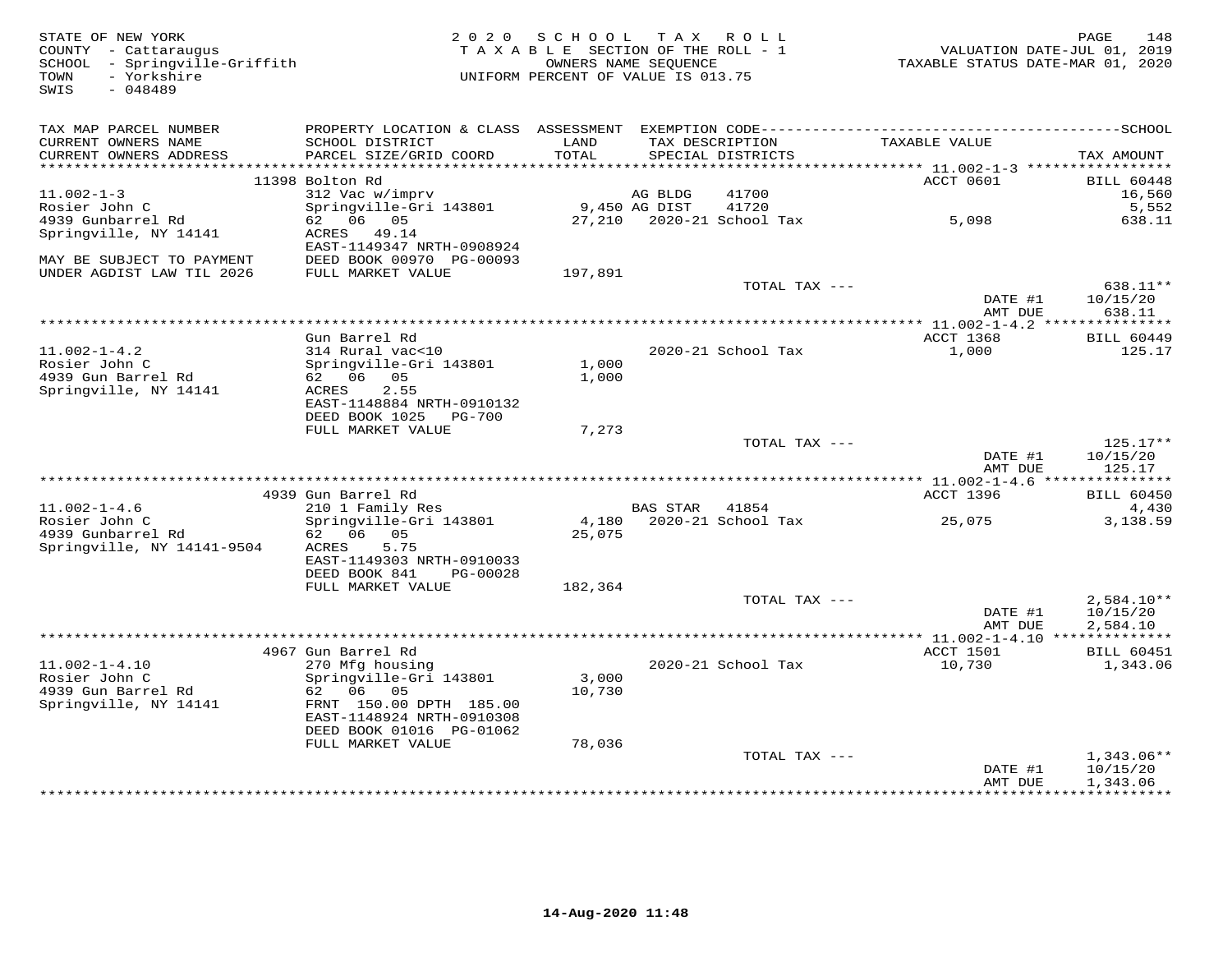| STATE OF NEW YORK<br>COUNTY - Cattaraugus<br>SCHOOL - Springville-Griffith<br>- Yorkshire<br>TOWN<br>SWIS<br>$-048489$ |                                                                                     | 2020 SCHOOL<br>TAXABLE SECTION OF THE ROLL - 1<br>OWNERS NAME SEQUENCE<br>UNIFORM PERCENT OF VALUE IS 013.75 | TAX ROLL |                                      | TAXABLE STATUS DATE-MAR 01, 2020 | 149<br>PAGE<br>VALUATION DATE-JUL 01, 2019 |
|------------------------------------------------------------------------------------------------------------------------|-------------------------------------------------------------------------------------|--------------------------------------------------------------------------------------------------------------|----------|--------------------------------------|----------------------------------|--------------------------------------------|
| TAX MAP PARCEL NUMBER                                                                                                  |                                                                                     |                                                                                                              |          |                                      |                                  |                                            |
| CURRENT OWNERS NAME<br>CURRENT OWNERS ADDRESS<br>***********************                                               | SCHOOL DISTRICT<br>PARCEL SIZE/GRID COORD                                           | LAND<br>TOTAL                                                                                                |          | TAX DESCRIPTION<br>SPECIAL DISTRICTS | TAXABLE VALUE                    | TAX AMOUNT                                 |
|                                                                                                                        | 4925 Gun Barrel Rd                                                                  |                                                                                                              |          |                                      | ACCT 1395                        | <b>BILL 60452</b>                          |
| $11.002 - 1 - 4.5$<br>Sager Brent<br>Sager Heather<br>4925 Gun Barrel Rd                                               | 210 1 Family Res<br>Springville-Gri 143801<br>62 06 05<br>ACRES<br>5.85 BANK<br>017 | 3,970<br>25,420                                                                                              |          | 2020-21 School Tax                   | 25,420                           | 3,181.78                                   |
| Springville, NY 14141                                                                                                  | EAST-1149611 NRTH-0909948<br>DEED BOOK 29880 PG-7002                                |                                                                                                              |          |                                      |                                  |                                            |
|                                                                                                                        | FULL MARKET VALUE                                                                   | 184,873                                                                                                      |          | TOTAL TAX ---                        |                                  | $3,181.78**$                               |
|                                                                                                                        |                                                                                     |                                                                                                              |          |                                      | DATE #1<br>AMT DUE               | 10/15/20<br>3,181.78                       |
|                                                                                                                        |                                                                                     |                                                                                                              |          |                                      |                                  | ***********                                |
|                                                                                                                        | Creek Rd                                                                            |                                                                                                              |          |                                      | ACCT 0524                        | <b>BILL 60453</b>                          |
| $3.004 - 1 - 2$<br>Schaffer David<br>Schaffer Mary J                                                                   | 311 Res vac land<br>Springville-Gri 143801<br>63 06 05                              | 1,300<br>1,300                                                                                               |          | 2020-21 School Tax                   | 1,300                            | 162.72                                     |
| 1222 Ridge Rd<br>Columbus, PA 16405                                                                                    | ACRES<br>3.70<br>EAST-1150012 NRTH-0914801<br>DEED BOOK 01014 PG-00104              |                                                                                                              |          |                                      |                                  |                                            |
|                                                                                                                        | FULL MARKET VALUE                                                                   | 9,455                                                                                                        |          |                                      |                                  |                                            |
|                                                                                                                        |                                                                                     |                                                                                                              |          | TOTAL TAX ---                        | DATE #1                          | 162.72**<br>10/15/20                       |
|                                                                                                                        |                                                                                     |                                                                                                              |          |                                      | AMT DUE                          | 162.72<br>* * * * * * * * *                |
|                                                                                                                        | 4936 Gun Barrel Rd                                                                  |                                                                                                              |          |                                      | ACCT 1137                        | <b>BILL 60454</b>                          |
| $3.004 - 1 - 9$<br>Schichtel's Nursery, Inc.                                                                           | 314 Rural vac<10<br>Springville-Gri 143801                                          | 1,350                                                                                                        |          | 2020-21 School Tax                   | 1,350                            | 168.98                                     |
| 7420 Peters Rd<br>Springville, NY 14141                                                                                | 63 06 05<br>ACRES<br>4.50<br>EAST-1149322 NRTH-0910680                              | 1,350                                                                                                        |          |                                      |                                  |                                            |
|                                                                                                                        | DEED BOOK 9893<br>PG-6003                                                           |                                                                                                              |          |                                      |                                  |                                            |
|                                                                                                                        | FULL MARKET VALUE                                                                   | 9,818                                                                                                        |          |                                      |                                  |                                            |
|                                                                                                                        |                                                                                     |                                                                                                              |          | TOTAL TAX ---                        | DATE #1<br>AMT DUE               | 168.98**<br>10/15/20<br>168.98             |
|                                                                                                                        |                                                                                     |                                                                                                              |          |                                      | ******* 3.004-1-11.1 ***         | ************                               |
|                                                                                                                        | Gun Barrel Rd                                                                       |                                                                                                              |          |                                      | ACCT 0703                        | <b>BILL 60455</b>                          |
| $3.004 - 1 - 11.1$<br>Schichtel's Nursery, Inc.<br>7420 Peters Rd                                                      | 322 Rural vac>10<br>Springville-Gri 143801<br>63 06 05                              | 3,800<br>3,800                                                                                               | AG DIST  | 41720<br>2020-21 School Tax          | 3,800                            | 0<br>475.64                                |
| Springville, NY 14141<br>MAY BE SUBJECT TO PAYMENT                                                                     | ACRES 37.99<br>EAST-1149316 NRTH-0911824<br>DEED BOOK 2920<br>PG-5003               |                                                                                                              |          |                                      |                                  |                                            |
| UNDER AGDIST LAW TIL 2024                                                                                              | FULL MARKET VALUE                                                                   | 27,636                                                                                                       |          |                                      |                                  |                                            |
|                                                                                                                        |                                                                                     |                                                                                                              |          | TOTAL TAX ---                        | DATE #1<br>AMT DUE               | $475.64**$<br>10/15/20<br>475.64           |
|                                                                                                                        |                                                                                     |                                                                                                              |          |                                      |                                  |                                            |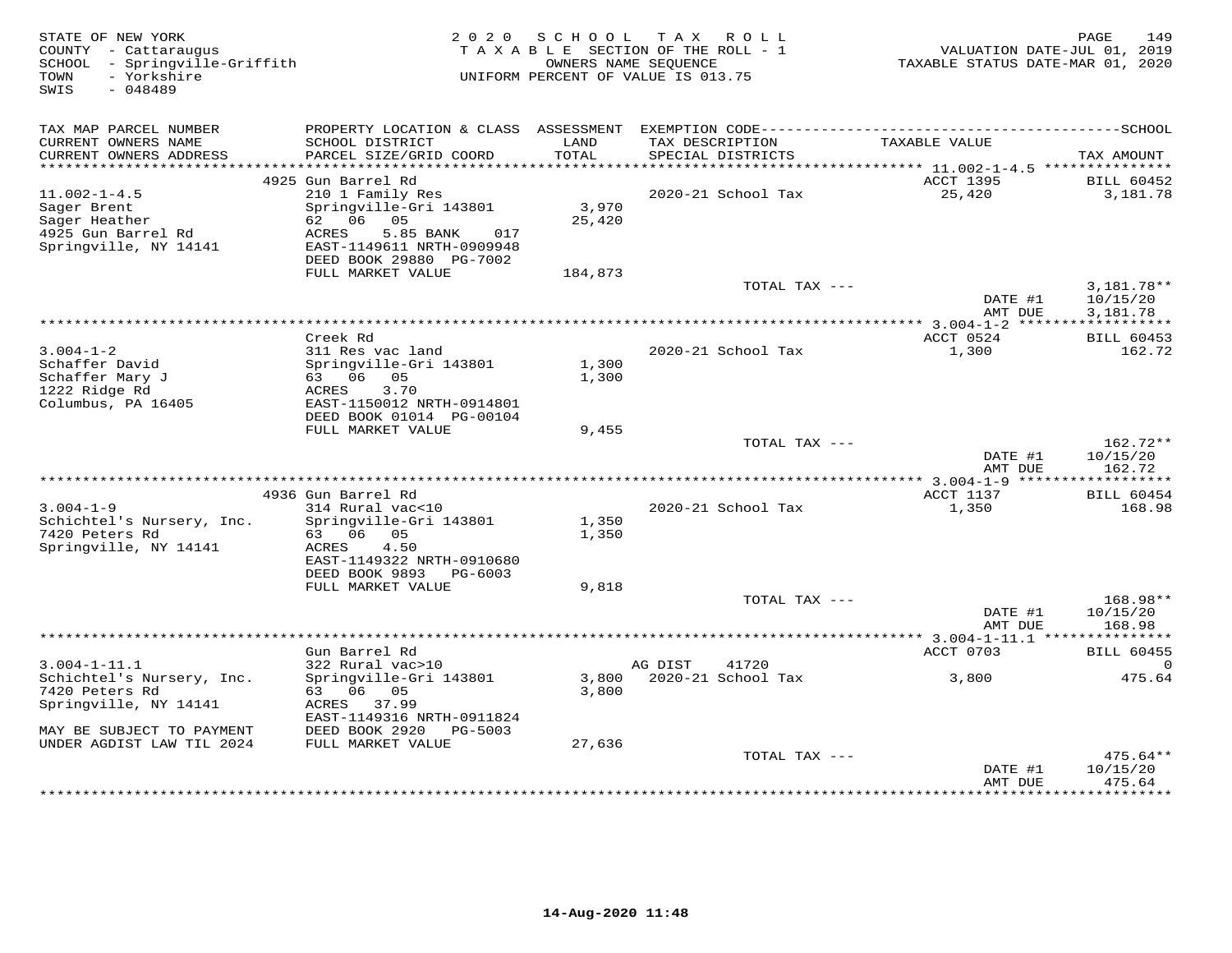| STATE OF NEW YORK<br>COUNTY - Cattaraugus<br>- Springville-Griffith<br>SCHOOL<br>- Yorkshire<br>TOWN<br>$-048489$<br>SWIS | 2 0 2 0                                                                                                             | SCHOOL           | TAX ROLL<br>TAXABLE SECTION OF THE ROLL - 1<br>OWNERS NAME SEOUENCE<br>UNIFORM PERCENT OF VALUE IS 013.75 | VALUATION DATE-JUL 01, 2019<br>TAXABLE STATUS DATE-MAR 01, 2020 | 150<br>PAGE                      |
|---------------------------------------------------------------------------------------------------------------------------|---------------------------------------------------------------------------------------------------------------------|------------------|-----------------------------------------------------------------------------------------------------------|-----------------------------------------------------------------|----------------------------------|
| TAX MAP PARCEL NUMBER                                                                                                     |                                                                                                                     |                  |                                                                                                           |                                                                 |                                  |
| CURRENT OWNERS NAME<br>CURRENT OWNERS ADDRESS                                                                             | SCHOOL DISTRICT<br>PARCEL SIZE/GRID COORD                                                                           | LAND<br>TOTAL    | TAX DESCRIPTION<br>SPECIAL DISTRICTS                                                                      | TAXABLE VALUE                                                   | TAX AMOUNT                       |
| ************************                                                                                                  |                                                                                                                     |                  |                                                                                                           |                                                                 |                                  |
|                                                                                                                           | Creek Rd                                                                                                            |                  |                                                                                                           | ACCT 0204                                                       | <b>BILL 60456</b>                |
| $4.003 - 1 - 2$                                                                                                           | 260 Seasonal res                                                                                                    |                  | 2020-21 School Tax                                                                                        | 15,220                                                          | 1,905.06                         |
| Schmand Family Irrevocable<br>3250 NE 1st Ave Apt 1001<br>Miami, FL 33137                                                 | Springville-Gri 143801<br>55/63<br>06<br>05<br>ACRES 185.04<br>EAST-1153227 NRTH-0913057<br>DEED BOOK 18312 PG-3001 | 14,800<br>15,220 |                                                                                                           |                                                                 |                                  |
|                                                                                                                           | FULL MARKET VALUE                                                                                                   | 110,691          |                                                                                                           |                                                                 |                                  |
|                                                                                                                           |                                                                                                                     |                  | TOTAL TAX ---                                                                                             | DATE #1                                                         | $1,905.06**$<br>10/15/20         |
|                                                                                                                           |                                                                                                                     |                  |                                                                                                           | AMT DUE                                                         | 1,905.06                         |
|                                                                                                                           |                                                                                                                     |                  |                                                                                                           |                                                                 |                                  |
| $3.004 - 1 - 14.3$                                                                                                        | 11624 Bolton Rd<br>270 Mfg housing                                                                                  |                  | <b>BAS STAR</b><br>41854                                                                                  | ACCT 1600                                                       | <b>BILL 60457</b><br>4,430       |
| Schutze Robin M                                                                                                           | Springville-Gri 143801                                                                                              |                  | 3,950 2020-21 School Tax                                                                                  | 12,324                                                          | 1,542.57                         |
| 11624 Bolton Rd<br>Springville, NY 14141-9503                                                                             | 63 06<br>05<br>ACRES<br>4.80<br>EAST-1148625 NRTH-0912905                                                           | 12,324           |                                                                                                           |                                                                 |                                  |
|                                                                                                                           | DEED BOOK 00997 PG-00441                                                                                            |                  |                                                                                                           |                                                                 |                                  |
|                                                                                                                           | FULL MARKET VALUE                                                                                                   | 89,629           |                                                                                                           |                                                                 |                                  |
|                                                                                                                           |                                                                                                                     |                  | TOTAL TAX ---                                                                                             | DATE #1<br>AMT DUE                                              | 988.08**<br>10/15/20<br>988.08   |
|                                                                                                                           |                                                                                                                     |                  |                                                                                                           |                                                                 | ***********                      |
| $11.002 - 1 - 14$<br>Smith Glen<br>382 Main St                                                                            | Block Rd<br>322 Rural vac>10<br>Springville-Gri 143801<br>62 06<br>05                                               | 3,000<br>3,000   | 2020-21 School Tax                                                                                        | ACCT 0686<br>3,000                                              | <b>BILL 60458</b><br>375.50      |
| East Aurora, NY 14052                                                                                                     | ACRES 30.18<br>EAST-1149746 NRTH-0903425<br>DEED BOOK 20190 PG-9614                                                 |                  |                                                                                                           |                                                                 |                                  |
|                                                                                                                           | FULL MARKET VALUE                                                                                                   | 21,818           |                                                                                                           |                                                                 |                                  |
|                                                                                                                           |                                                                                                                     |                  | TOTAL TAX ---                                                                                             | DATE #1<br>AMT DUE                                              | $375.50**$<br>10/15/20<br>375.50 |
|                                                                                                                           |                                                                                                                     |                  |                                                                                                           |                                                                 |                                  |
| $3.004 - 1 - 1$                                                                                                           | 4926 Creek Rd<br>270 Mfg housing                                                                                    |                  | VETWAR CTS 41120                                                                                          | ACCT 0586                                                       | <b>BILL 60459</b><br>1,770       |
| Smithmeyer John                                                                                                           | Springville-Gri 143801                                                                                              |                  | 3,550 AGED C/T/S 41800                                                                                    |                                                                 | 6,225                            |
| Smithmeyer Diana                                                                                                          | 63 06<br>05                                                                                                         |                  | 14,220 ENH STAR<br>41834                                                                                  |                                                                 | 6,225                            |
| 62 Childs St<br>Springville, NY 14141-9502                                                                                | 5.02<br>ACRES<br>EAST-1149734 NRTH-0914943<br>DEED BOOK 732<br>PG-00796                                             |                  | 2020-21 School Tax                                                                                        | 6,225                                                           | 779.17                           |
|                                                                                                                           | FULL MARKET VALUE                                                                                                   | 103,418          |                                                                                                           |                                                                 |                                  |
|                                                                                                                           |                                                                                                                     |                  | TOTAL TAX ---                                                                                             |                                                                 | $0.00**$                         |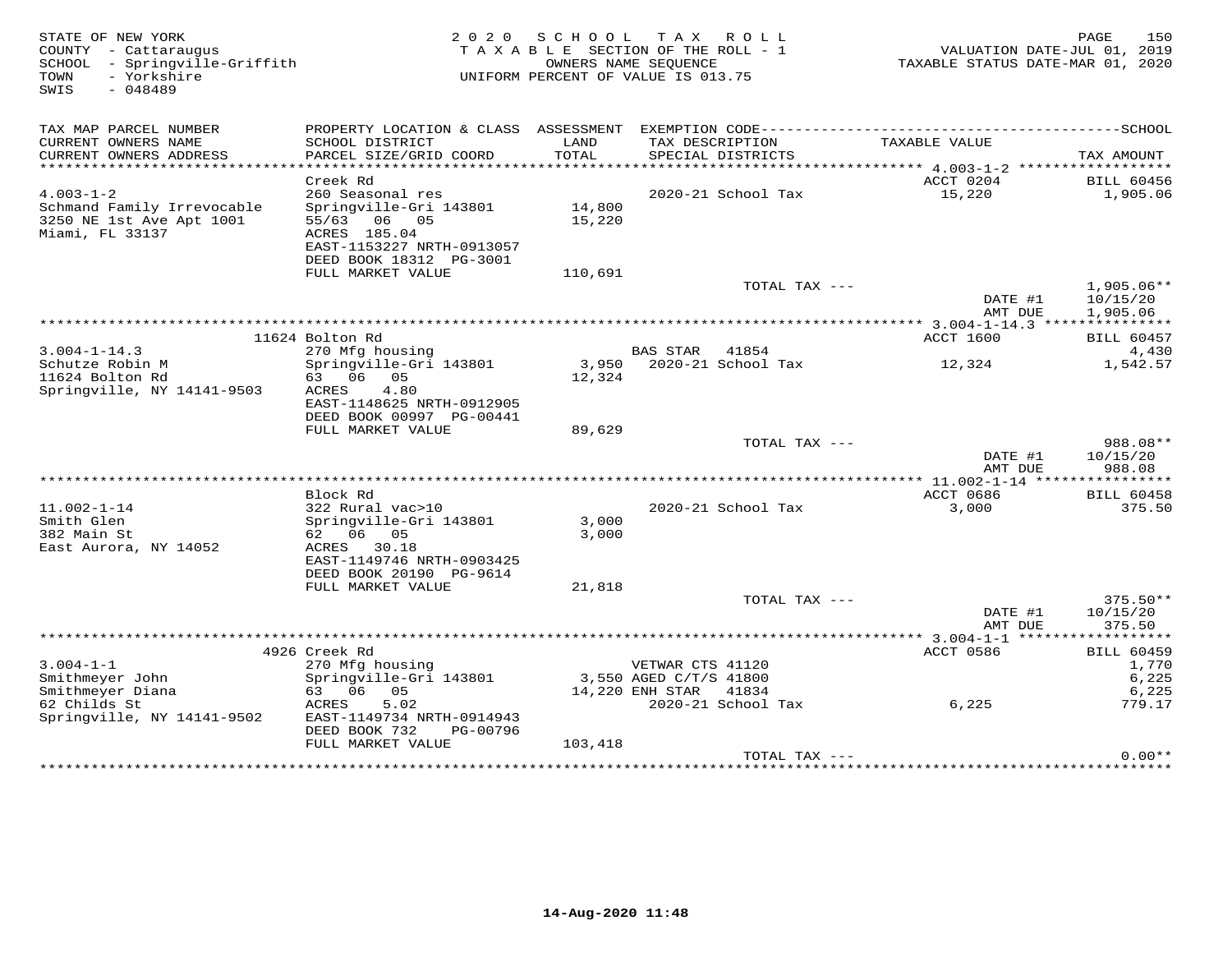| STATE OF NEW YORK<br>COUNTY - Cattaraugus<br>SCHOOL - Springville-Griffith<br>- Yorkshire<br>TOWN<br>SWIS<br>$-048489$ |                                                                       | 2020 SCHOOL<br>TAXABLE SECTION OF THE ROLL - 1<br>OWNERS NAME SEQUENCE<br>UNIFORM PERCENT OF VALUE IS 013.75 | TAX ROLL |                                      | TAXABLE STATUS DATE-MAR 01, 2020 | 151<br>PAGE<br>VALUATION DATE-JUL 01, 2019 |
|------------------------------------------------------------------------------------------------------------------------|-----------------------------------------------------------------------|--------------------------------------------------------------------------------------------------------------|----------|--------------------------------------|----------------------------------|--------------------------------------------|
| TAX MAP PARCEL NUMBER                                                                                                  |                                                                       |                                                                                                              |          |                                      |                                  |                                            |
| CURRENT OWNERS NAME<br>CURRENT OWNERS ADDRESS                                                                          | SCHOOL DISTRICT<br>PARCEL SIZE/GRID COORD                             | LAND<br>TOTAL                                                                                                |          | TAX DESCRIPTION<br>SPECIAL DISTRICTS | TAXABLE VALUE                    | TAX AMOUNT                                 |
| ***********************                                                                                                |                                                                       |                                                                                                              |          |                                      |                                  |                                            |
| $11.002 - 1 - 4.11$                                                                                                    | 4761 Gun Barrel Rd<br>210 1 Family Res                                |                                                                                                              | ENH STAR | 41834                                | ACCT 1511                        | <b>BILL 60460</b><br>10,300                |
| Stinson Richard E<br>4761 Gunbarrel Rd                                                                                 | Springville-Gri 143801<br>62 06 05                                    | 5,920<br>23,110                                                                                              |          | 2020-21 School Tax                   | 23,110                           | 2,892.64                                   |
| Delevan, NY 14042                                                                                                      | ACRES 15.60<br>EAST-1152166 NRTH-0909986<br>DEED BOOK 858<br>PG-00231 |                                                                                                              |          |                                      |                                  |                                            |
|                                                                                                                        | FULL MARKET VALUE                                                     | 168,073                                                                                                      |          |                                      |                                  |                                            |
|                                                                                                                        |                                                                       |                                                                                                              |          | TOTAL TAX ---                        | DATE #1<br>AMT DUE               | $1,634.64**$<br>10/15/20<br>1,634.64       |
|                                                                                                                        |                                                                       | ************************************                                                                         |          |                                      | ** 11.002-1-6 ***                | * * * * * * * * * * *                      |
|                                                                                                                        | 11298 Bolton Rd                                                       |                                                                                                              |          |                                      | ACCT 0335                        | <b>BILL 60461</b>                          |
| $11.002 - 1 - 6$<br>TITUS JEANETTE C.                                                                                  | 240 Rural res<br>Springville-Gri 143801                               | 7,250                                                                                                        |          | 2020-21 School Tax                   | 18,080                           | 2,263.04                                   |
| 11629 Weaver Rd                                                                                                        | 62 06 05                                                              | 18,080                                                                                                       |          |                                      |                                  |                                            |
| Deleven, NY 14042                                                                                                      | ACRES 49.65                                                           |                                                                                                              |          |                                      |                                  |                                            |
|                                                                                                                        | EAST-1150441 NRTH-0907141                                             |                                                                                                              |          |                                      |                                  |                                            |
|                                                                                                                        | DEED BOOK 20200 PG-3509<br>FULL MARKET VALUE                          | 131,491                                                                                                      |          |                                      |                                  |                                            |
|                                                                                                                        |                                                                       |                                                                                                              |          | TOTAL TAX ---                        |                                  | $2,263.04**$                               |
|                                                                                                                        |                                                                       |                                                                                                              |          |                                      | DATE #1<br>AMT DUE               | 10/15/20<br>2,263.04                       |
|                                                                                                                        | 4746 Gun Barrel Rd                                                    |                                                                                                              |          |                                      | ACCT 0277                        | ***********<br><b>BILL 60462</b>           |
| $4.003 - 1 - 1$                                                                                                        | 260 Seasonal res                                                      |                                                                                                              |          | 2020-21 School Tax                   | 9,940                            | 1,244.17                                   |
| Woodworth Michael                                                                                                      | Springville-Gri 143801                                                | 4,600                                                                                                        |          |                                      |                                  |                                            |
| 4718 GunBarrel Rd                                                                                                      | 55 06 05                                                              | 9,940                                                                                                        |          |                                      |                                  |                                            |
| Delevan, NY 14042                                                                                                      | ACRES 26.75<br>EAST-1152875 NRTH-0911412                              |                                                                                                              |          |                                      |                                  |                                            |
|                                                                                                                        | DEED BOOK 26903 PG-5003                                               |                                                                                                              |          |                                      |                                  |                                            |
|                                                                                                                        | FULL MARKET VALUE                                                     | 72,291                                                                                                       |          |                                      |                                  |                                            |
|                                                                                                                        |                                                                       |                                                                                                              |          | TOTAL TAX ---                        |                                  | $1,244.17**$                               |
|                                                                                                                        |                                                                       |                                                                                                              |          |                                      | DATE #1<br>AMT DUE               | 10/15/20<br>1,244.17                       |
|                                                                                                                        |                                                                       |                                                                                                              |          |                                      | *********** 3.004-1-8 *****      | * * * * * * * * * * *                      |
|                                                                                                                        | 4918 Gun Barrel Rd                                                    |                                                                                                              |          |                                      | ACCT 1135                        | <b>BILL 60463</b>                          |
| $3.004 - 1 - 8$                                                                                                        | 210 1 Family Res                                                      |                                                                                                              |          | 2020-21 School Tax                   | 18,240                           | 2,283.07                                   |
| Zimmer James A<br>4918 Gun Barrel Rd                                                                                   | Springville-Gri 143801<br>63 06 05                                    | 3,965<br>18,240                                                                                              |          |                                      |                                  |                                            |
| Springville, NY 14141                                                                                                  | 5.00 BANK<br>ACRES<br>017<br>EAST-1149739 NRTH-0910827                |                                                                                                              |          |                                      |                                  |                                            |
|                                                                                                                        | DEED BOOK 26341 PG-2002                                               |                                                                                                              |          |                                      |                                  |                                            |
|                                                                                                                        | FULL MARKET VALUE                                                     | 132,655                                                                                                      |          |                                      |                                  |                                            |
|                                                                                                                        |                                                                       |                                                                                                              |          | TOTAL TAX ---                        | DATE #1<br>AMT DUE               | $2,283.07**$<br>10/15/20<br>2,283.07       |
|                                                                                                                        |                                                                       |                                                                                                              |          |                                      |                                  |                                            |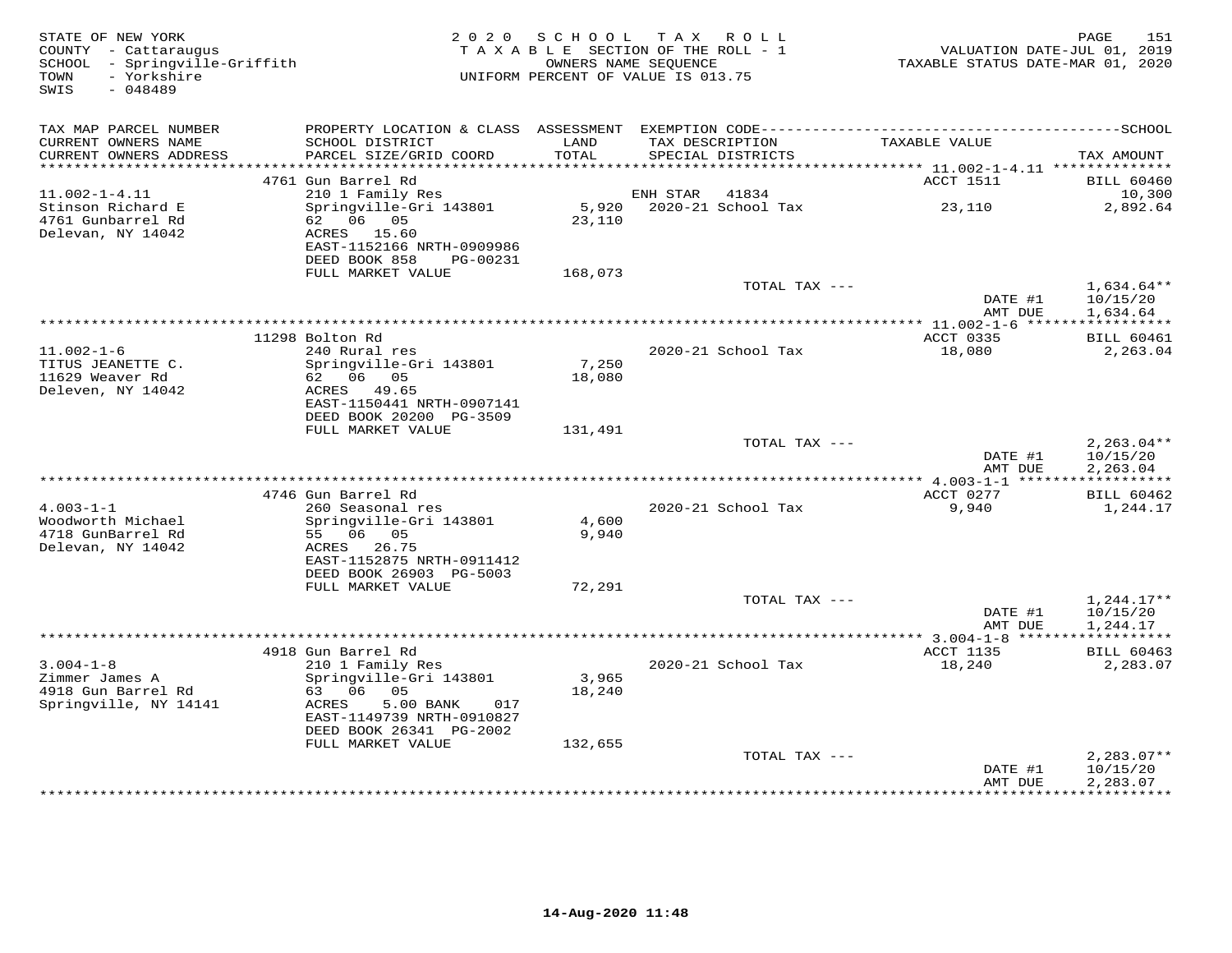| STATE OF NEW YORK             | 2020 SCHOOL TAX ROLL                  | 152<br>PAGE                      |
|-------------------------------|---------------------------------------|----------------------------------|
| COUNTY - Cattaraugus          | T A X A B L E SECTION OF THE ROLL - 1 | VALUATION DATE-JUL 01, 2019      |
| SCHOOL - Springville-Griffith |                                       | TAXABLE STATUS DATE-MAR 01, 2020 |
| TOWN<br>- Yorkshire           |                                       | RPS155/V04/L015                  |
| SWIS<br>- 048489              |                                       | CURRENT DATE 8/14/2020           |
|                               |                                       |                                  |
|                               |                                       |                                  |

## ROLL SUB SECTION - - TOTALS

## \*\*\* S P E C I A L D I S T R I C T S U M M A R Y \*\*\*

|      |      | momn.<br>.UIAL | <b>DIZODALO TOM</b><br><b>1115</b><br>LUP | ר את דר            | ΑL<br>$\cdots$      | EXEMPT        | 'ΔΧΔ<br>AAABLE | momn. |
|------|------|----------------|-------------------------------------------|--------------------|---------------------|---------------|----------------|-------|
| CODE | NAME | 'ARC           | TVDF<br>د د د                             | <b>TTT</b><br>ALUM | <b>TTT</b><br>7ALUE | <b>TNUOMA</b> | . ALUE         | TAX   |

### NO SPECIAL DISTRICTS AT THIS LEVEL

\*\*\* S C H O O L D I S T R I C T S U M M A R Y \*\*\*

| CODE   | DISTRICT NAME                    | TOTAL<br>PARCELS | ASSESSED<br>LAND | ASSESSED<br>TOTAL | EXEMPT<br>AMOUNT | TOTAL<br>TAXABLE |            |
|--------|----------------------------------|------------------|------------------|-------------------|------------------|------------------|------------|
|        |                                  |                  |                  |                   | STAR AMOUNT      | STAR TAXABLE     | TOTAL TAX  |
|        | Springville-Griffith             | 57               | 234,075          | 916,547           | 73,447           | 843,100          |            |
| 143801 |                                  |                  |                  |                   | 162,725          | 680,375          | 85, 161.35 |
|        | SUB-TOTAL                        | 57               | 234,075          | 916,547           | 73,447           | 843,100          |            |
|        | $S \cup B - T \cup T A L (CONT)$ |                  |                  |                   | 162,725          | 680,375          | 85, 161.35 |
|        | TOTAL                            | 57               | 234,075          | 916,547           | 73,447           | 843,100          |            |
|        | T O T A L (CONT)                 |                  |                  |                   | 162,725          | 680,375          | 85, 161.35 |

## \*\*\* S Y S T E M C O D E S S U M M A R Y \*\*\*

## NO SYSTEM EXEMPTIONS AT THIS LEVEL

| CODE  | DESCRIPTION | TOTAL<br>PARCELS | SCHOOL |
|-------|-------------|------------------|--------|
| 41120 | VETWAR CTS  | 4                | 7,080  |
| 41130 | VETCOM CTS  |                  | 7,825  |
| 41140 | VETDIS CTS  |                  | 5,900  |
| 41700 | AG BLDG     |                  | 16,560 |
| 41720 | AG DIST     | 5                | 8,356  |
|       |             |                  |        |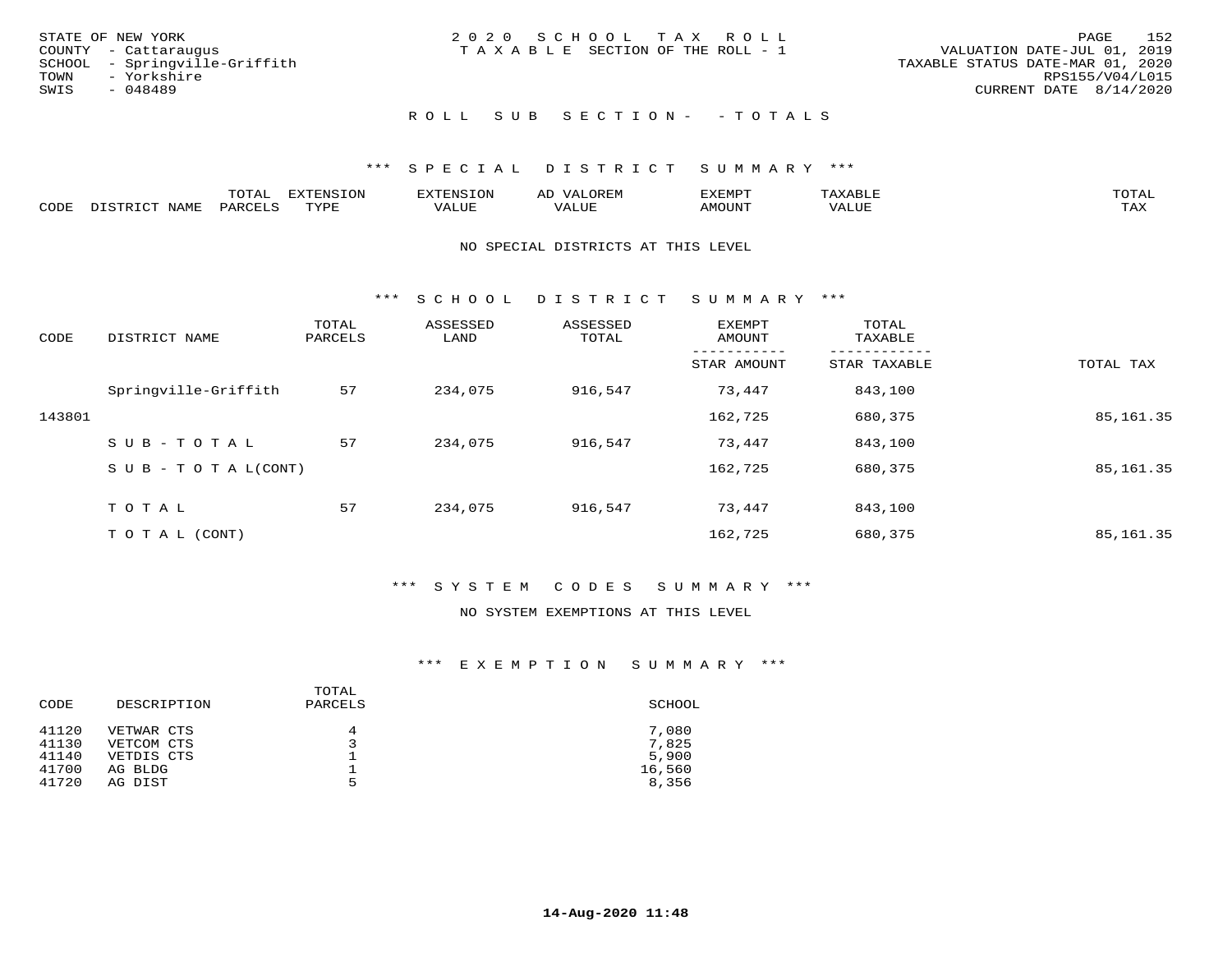| STATE OF NEW YORK<br>COUNTY - Cattaraugus<br>SCHOOL - Springville-Griffith<br>- Yorkshire<br>TOWN<br>SWIS<br>- 048489 | 2020 SCHOOL TAX ROLL<br>T A X A B L E SECTION OF THE ROLL - 1 | 153<br>PAGE<br>VALUATION DATE-JUL 01, 2019<br>TAXABLE STATUS DATE-MAR 01, 2020<br>RPS155/V04/L015<br>CURRENT DATE 8/14/2020 |
|-----------------------------------------------------------------------------------------------------------------------|---------------------------------------------------------------|-----------------------------------------------------------------------------------------------------------------------------|
|                                                                                                                       | ROLL SUB SECTION- - TOTALS                                    |                                                                                                                             |

| CODE  | DESCRIPTION     | TOTAL<br>PARCELS | SCHOOL  |
|-------|-----------------|------------------|---------|
| 41800 | AGED C/T/S      | 3                | 17,165  |
| 41804 | AGED S          | 2                | 10,561  |
| 41834 | ENH STAR        | 9                | 74,125  |
| 41854 | <b>BAS STAR</b> | 20               | 88,600  |
|       | TOTAL           | 48               | 236,172 |

| ROLL<br>SEC | DESCRIPTION                | TOTAL<br>PARCELS | ASSESSED<br>LAND | ASSESSED<br>TOTAL | <b>EXEMPT</b><br><b>AMOUNT</b><br>-----------<br>STAR AMOUNT | TOTAL<br>TAXABLE<br>------------<br>STAR TAXABLE | TAX<br>RATE | TOTAL<br>TAX |
|-------------|----------------------------|------------------|------------------|-------------------|--------------------------------------------------------------|--------------------------------------------------|-------------|--------------|
|             | 2020-21 School Tax         |                  | 234,075          | 916,547           | 73,447<br>162,725                                            | 843,100<br>680,375                               |             | 85,161.35    |
|             | SPEC DIST TAXES<br>TAXABLE | 57               |                  |                   |                                                              |                                                  |             | 85,161.35    |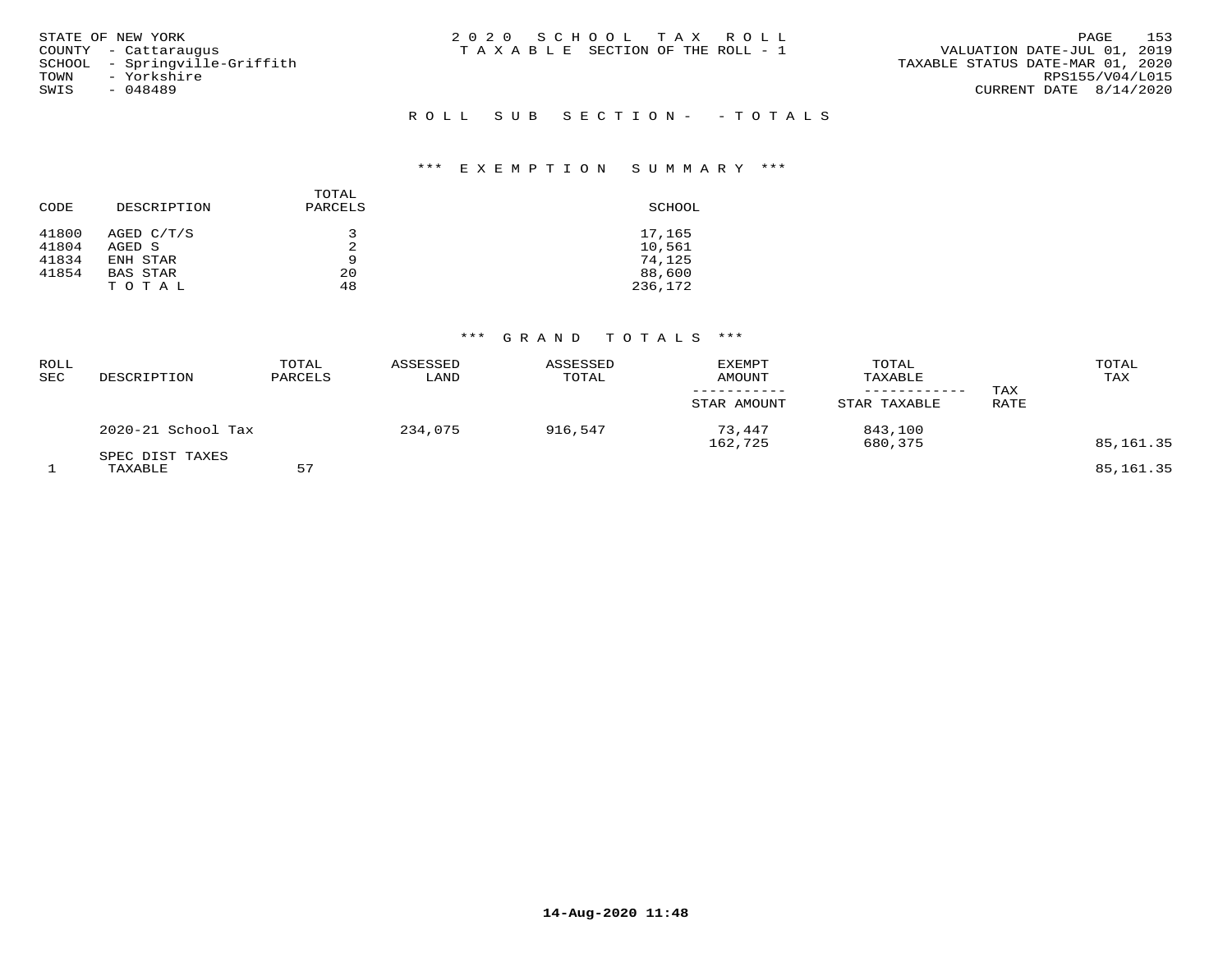| STATE OF NEW YORK             | 2020 SCHOOL TAX ROLL                                           | PAGE            | 154 |
|-------------------------------|----------------------------------------------------------------|-----------------|-----|
| COUNTY - Cattaraugus          | VALUATION DATE-JUL 01, 2019<br>TAXABLE SECTION OF THE ROLL - 1 |                 |     |
| SCHOOL - Springville-Griffith | TAXABLE STATUS DATE-MAR 01, 2020                               |                 |     |
| TOWN<br>- Yorkshire           |                                                                | RPS155/V04/L015 |     |
| SWIS<br>- 048489              | CURRENT DATE $8/14/2020$                                       |                 |     |
|                               |                                                                |                 |     |

## ROLL SECTION TOTALS

### \*\*\* S P E C I A L D I S T R I C T S U M M A R Y \*\*\*

|      |                  | momm <sup>.</sup><br>TOTAT | <b>ELIMENT OF ONT</b><br>T OTA | <b>FINS</b> | OREM                     | CXEMPT        | $max$ is $max$ $n$       | $m \wedge m \wedge n$ |
|------|------------------|----------------------------|--------------------------------|-------------|--------------------------|---------------|--------------------------|-----------------------|
| CODE | NAME<br>DISTRICT | PARCELS                    | TVDF<br>.                      | 7ALUE.      | . <del>.</del><br>. ALUF | <b>AMOUNT</b> | * * * * * * * *<br>'ALUL | <b>TAY</b><br>⊥⇔∆     |

### NO SPECIAL DISTRICTS AT THIS LEVEL

\*\*\* S C H O O L D I S T R I C T S U M M A R Y \*\*\*

| CODE   | DISTRICT NAME                    | TOTAL<br>PARCELS | ASSESSED<br>LAND | ASSESSED<br>TOTAL | EXEMPT<br>AMOUNT | TOTAL<br>TAXABLE |            |
|--------|----------------------------------|------------------|------------------|-------------------|------------------|------------------|------------|
|        |                                  |                  |                  |                   | STAR AMOUNT      | STAR TAXABLE     | TOTAL TAX  |
|        | Springville-Griffith             | 57               | 234,075          | 916,547           | 73,447           | 843,100          |            |
| 143801 |                                  |                  |                  |                   | 162,725          | 680,375          | 85, 161.35 |
|        | SUB-TOTAL                        | 57               | 234,075          | 916,547           | 73,447           | 843,100          |            |
|        | $S \cup B - T \cup T A L (CONT)$ |                  |                  |                   | 162,725          | 680,375          | 85, 161.35 |
|        | TOTAL                            | 57               | 234,075          | 916,547           | 73,447           | 843,100          |            |
|        | T O T A L (CONT)                 |                  |                  |                   | 162,725          | 680,375          | 85, 161.35 |

### \*\*\* S Y S T E M C O D E S S U M M A R Y \*\*\*

## NO SYSTEM EXEMPTIONS AT THIS LEVEL

| CODE  | DESCRIPTION | TOTAL<br>PARCELS | SCHOOL |
|-------|-------------|------------------|--------|
| 41120 | VETWAR CTS  | 4                | 7,080  |
| 41130 | VETCOM CTS  |                  | 7,825  |
| 41140 | VETDIS CTS  |                  | 5,900  |
| 41700 | AG BLDG     |                  | 16,560 |
| 41720 | AG DIST     | 5                | 8,356  |
|       |             |                  |        |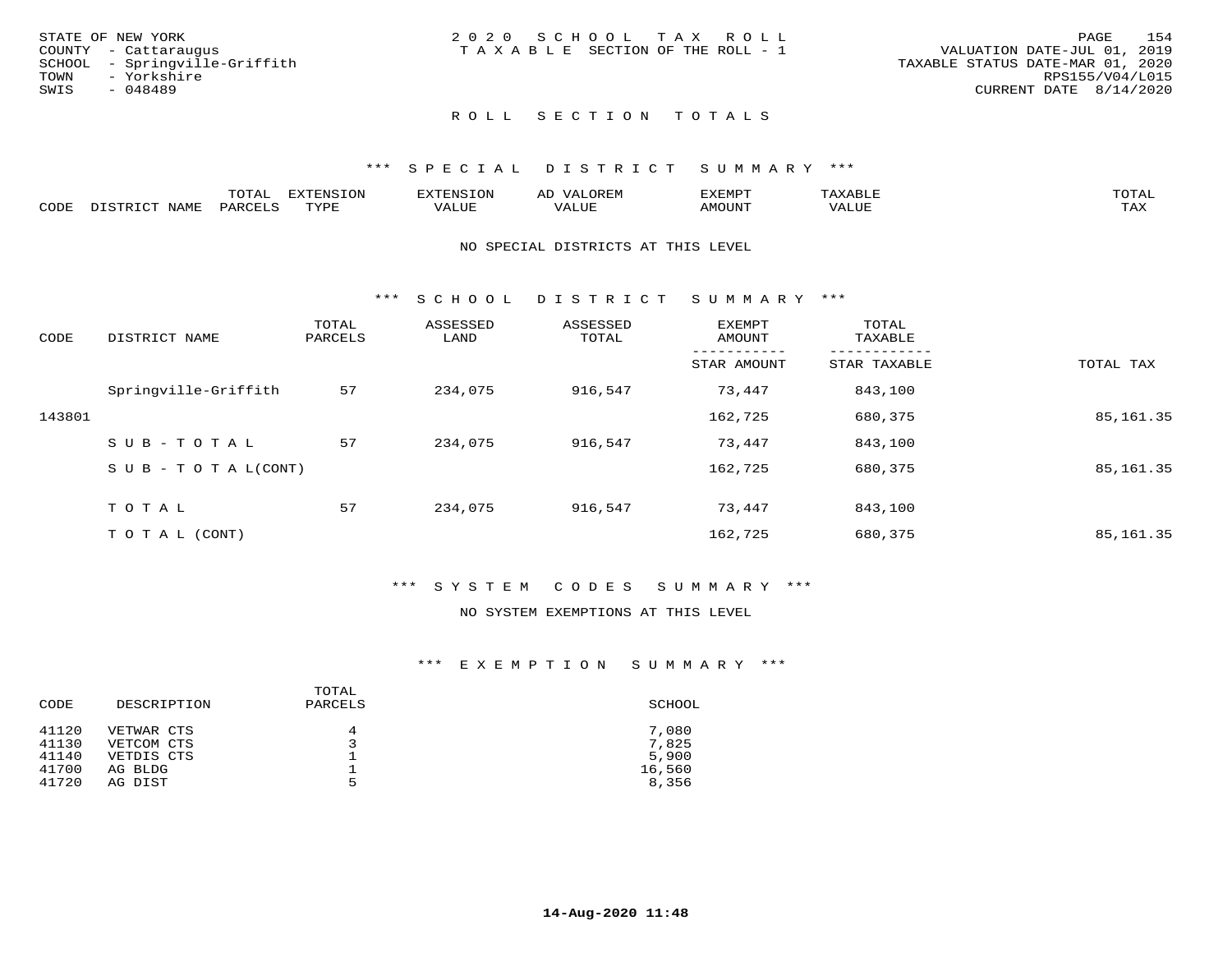| STATE OF NEW YORK<br>COUNTY - Cattaraugus<br>SCHOOL - Springville-Griffith<br>TOWN - Yorkshire<br>SWIS<br>- 048489 | 2020 SCHOOL TAX ROLL<br>T A X A B L E SECTION OF THE ROLL - 1 | - 155<br>PAGE<br>VALUATION DATE-JUL 01, 2019<br>TAXABLE STATUS DATE-MAR 01, 2020<br>RPS155/V04/L015<br>CURRENT DATE 8/14/2020 |
|--------------------------------------------------------------------------------------------------------------------|---------------------------------------------------------------|-------------------------------------------------------------------------------------------------------------------------------|
|                                                                                                                    | ROLL SECTION TOTALS                                           |                                                                                                                               |

| CODE  | DESCRIPTION | TOTAL<br>PARCELS | SCHOOL  |
|-------|-------------|------------------|---------|
| 41800 | AGED C/T/S  | 3                | 17,165  |
| 41804 | AGED S      | 2                | 10,561  |
| 41834 | ENH STAR    | 9                | 74,125  |
| 41854 | BAS STAR    | 20               | 88,600  |
|       | TOTAL       | 48               | 236,172 |

| ROLL<br>SEC | DESCRIPTION                | TOTAL<br>PARCELS | ASSESSED<br>LAND | ASSESSED<br>TOTAL | <b>EXEMPT</b><br><b>AMOUNT</b><br>-----------<br>STAR AMOUNT | TOTAL<br>TAXABLE<br>------------<br>STAR TAXABLE | TAX<br>RATE | TOTAL<br>TAX |
|-------------|----------------------------|------------------|------------------|-------------------|--------------------------------------------------------------|--------------------------------------------------|-------------|--------------|
|             | 2020-21 School Tax         |                  | 234,075          | 916,547           | 73,447<br>162,725                                            | 843,100<br>680,375                               |             | 85,161.35    |
|             | SPEC DIST TAXES<br>TAXABLE | 57               |                  |                   |                                                              |                                                  |             | 85, 161.35   |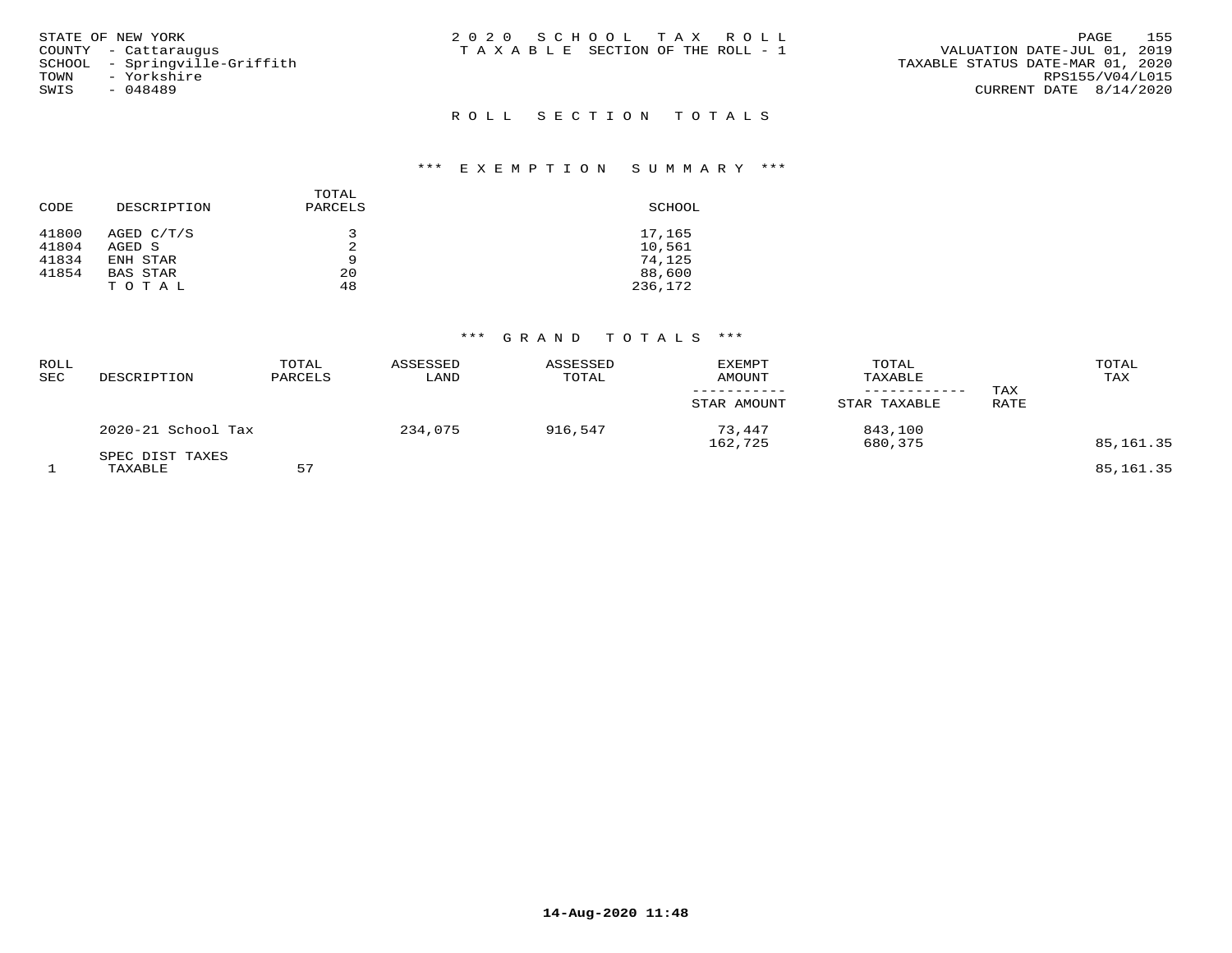| STATE OF NEW YORK<br>COUNTY<br>- Cattaraugus<br>- Springville-Griffith<br>SCHOOL<br>- Yorkshire<br>TOWN<br>$-048489$<br>SWIS | 2 0 2 0                              | SCHOOL<br>OWNERS NAME SEQUENCE | T A X<br>R O L L<br>SPECIAL FRANCHISE SECTION OF THE ROLL - 5<br>UNIFORM PERCENT OF VALUE IS 013.75 | VALUATION DATE-JUL 01,<br>TAXABLE STATUS DATE-MAR 01, 2020 | 156<br>PAGE<br>2019 |
|------------------------------------------------------------------------------------------------------------------------------|--------------------------------------|--------------------------------|-----------------------------------------------------------------------------------------------------|------------------------------------------------------------|---------------------|
| TAX MAP PARCEL NUMBER                                                                                                        | PROPERTY LOCATION & CLASS ASSESSMENT |                                | EXEMPTION CODE-------------------------                                                             |                                                            | ------------SCHOOL  |
| CURRENT OWNERS NAME                                                                                                          | SCHOOL DISTRICT                      | LAND                           | TAX DESCRIPTION                                                                                     | TAXABLE VALUE                                              |                     |
| CURRENT OWNERS ADDRESS                                                                                                       | PARCEL SIZE/GRID COORD               | TOTAL                          | SPECIAL DISTRICTS                                                                                   |                                                            | TAX AMOUNT          |
|                                                                                                                              |                                      |                                |                                                                                                     | ***************** 584.089-9918-132.350/188 ***             |                     |
|                                                                                                                              | Special Franchise                    |                                |                                                                                                     | <b>ACCT 1325</b>                                           | <b>BILL 60464</b>   |
| 584.089-9918-132.350/188                                                                                                     | 861 Elec & gas                       |                                | 2020-21 School Tax                                                                                  | 4,069                                                      | 509.31              |
| National Grid                                                                                                                | Springville-Gri 143801               | $\mathbf 0$                    |                                                                                                     |                                                            |                     |
| 300 Erie Blyd West                                                                                                           | Town of Yorkshire                    | 4,069                          |                                                                                                     |                                                            |                     |
| Syracuse, NY 13202                                                                                                           | 0.0238 Springville (GI)              |                                |                                                                                                     |                                                            |                     |
|                                                                                                                              | ACRES<br>0.01<br>FULL MARKET VALUE   | 29,593                         |                                                                                                     |                                                            |                     |
|                                                                                                                              |                                      |                                | TOTAL TAX ---                                                                                       |                                                            | $509.31**$          |
|                                                                                                                              |                                      |                                |                                                                                                     | DATE #1                                                    | 10/15/20            |
|                                                                                                                              |                                      |                                |                                                                                                     | AMT DUE                                                    | 509.31              |
|                                                                                                                              |                                      |                                |                                                                                                     |                                                            |                     |
|                                                                                                                              | Special Franchise                    |                                |                                                                                                     | ACCT 1321                                                  | <b>BILL 60465</b>   |
| 584.089-9918-631.900/188                                                                                                     | 866 Telephone                        |                                | 2020-21 School Tax                                                                                  | 359                                                        | 44.94               |
| Verizon New York Inc                                                                                                         | Springville-Gri 143801               | $\circ$                        |                                                                                                     |                                                            |                     |
| PO Box 2749                                                                                                                  | Town Of Yorkshire                    | 359                            |                                                                                                     |                                                            |                     |
| Addison, TX 75001                                                                                                            | 0.0200 Springville (Gi)              |                                |                                                                                                     |                                                            |                     |
|                                                                                                                              | ACRES<br>0.01                        |                                |                                                                                                     |                                                            |                     |
|                                                                                                                              | FULL MARKET VALUE                    | 2,611                          |                                                                                                     |                                                            | $44.94**$           |
|                                                                                                                              |                                      |                                | TOTAL TAX ---                                                                                       | DATE #1                                                    | 10/15/20            |
|                                                                                                                              |                                      |                                |                                                                                                     | AMT DUE                                                    | 44.94               |
|                                                                                                                              |                                      |                                |                                                                                                     |                                                            |                     |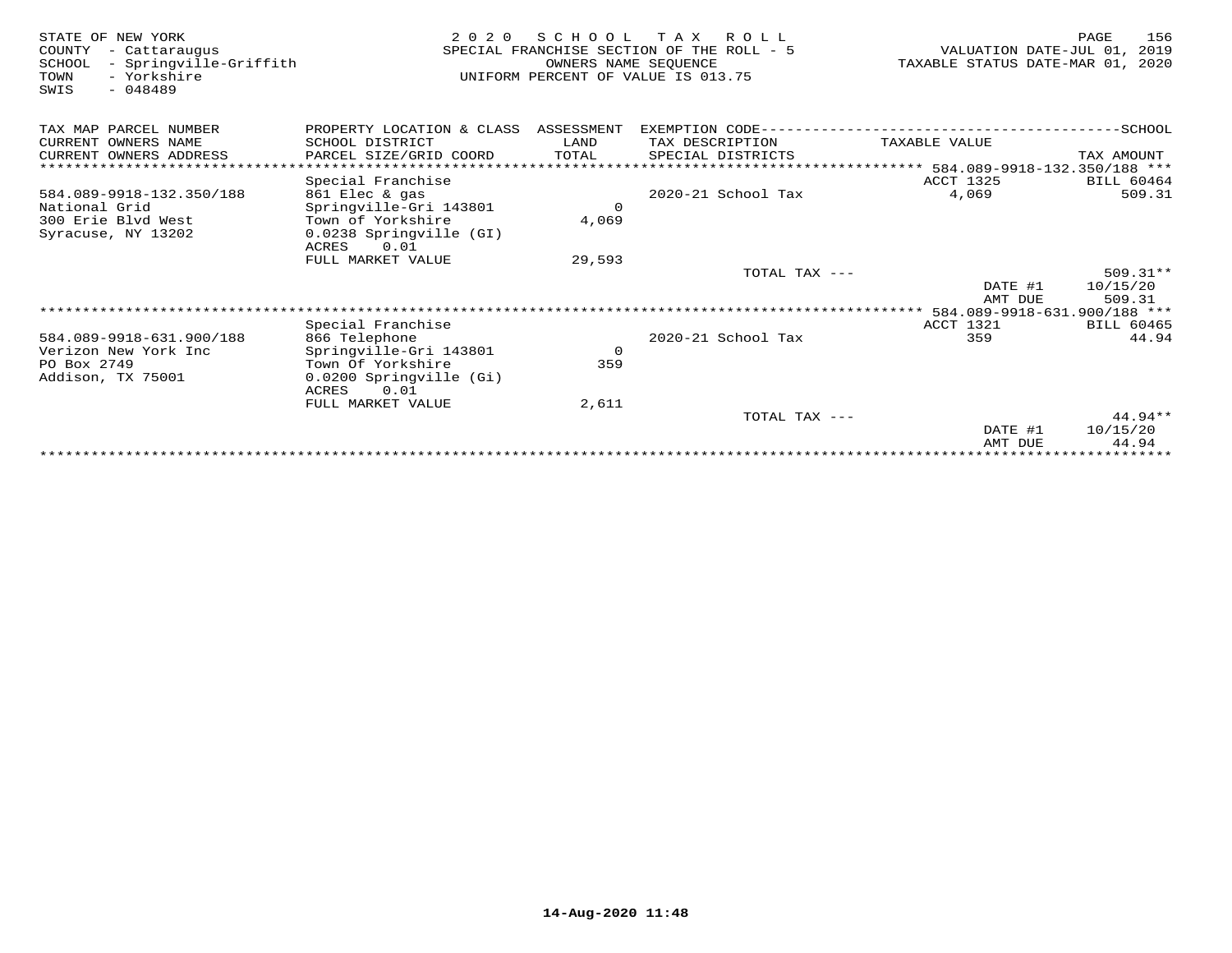| STATE OF NEW YORK<br>COUNTY - Cattaraugus<br>SCHOOL - Springville-Griffith<br>TOWN - Yorkshire<br>SWIS<br>- 048489 | 2020 SCHOOL TAX ROLL<br>SPECIAL FRANCHISE SECTION OF THE ROLL - 5 | 157<br>PAGE<br>VALUATION DATE-JUL 01, 2019<br>TAXABLE STATUS DATE-MAR 01, 2020<br>RPS155/V04/L015<br>CURRENT DATE 8/14/2020 |
|--------------------------------------------------------------------------------------------------------------------|-------------------------------------------------------------------|-----------------------------------------------------------------------------------------------------------------------------|
|                                                                                                                    | ROLL SUB SECTION- - TOTALS                                        |                                                                                                                             |

|      |      | $m \wedge m \wedge n$<br>. U I AL | .UI                              | $\sim$ $\mu$ N $\sim$ | ΑL              | ے ا            |       | $m \wedge m \wedge n$ |
|------|------|-----------------------------------|----------------------------------|-----------------------|-----------------|----------------|-------|-----------------------|
| CODE | TAMI | AR.                               | $m \times r \times r$<br>- - - - | <b>TTT</b>            | $   -$<br>اللحد | <b>MOTTNTE</b> | VALUF | $m \times r$<br>∸⊷    |

### NO SPECIAL DISTRICTS AT THIS LEVEL

\*\*\* S C H O O L D I S T R I C T S U M M A R Y \*\*\*

| CODE   | DISTRICT NAME                    | TOTAL<br>PARCELS | ASSESSED<br>LAND | ASSESSED<br>TOTAL | EXEMPT<br>AMOUNT | TOTAL<br>TAXABLE |           |
|--------|----------------------------------|------------------|------------------|-------------------|------------------|------------------|-----------|
|        |                                  |                  |                  |                   | STAR AMOUNT      | STAR TAXABLE     | TOTAL TAX |
|        | Springville-Griffith             | 2                |                  | 4,428             |                  | 4,428            |           |
| 143801 |                                  |                  |                  |                   |                  | 4,428            | 554.25    |
|        | SUB-TOTAL                        | $\overline{a}$   |                  | 4,428             |                  | 4,428            |           |
|        | $S \cup B - T \cup T A L (CONT)$ |                  |                  |                   |                  | 4,428            | 554.25    |
|        | TOTAL                            | 2                |                  | 4,428             |                  | 4,428            |           |
|        |                                  |                  |                  |                   |                  |                  |           |
|        | T O T A L (CONT)                 |                  |                  |                   |                  | 4,428            | 554.25    |

\*\*\* S Y S T E M C O D E S S U M M A R Y \*\*\*

NO SYSTEM EXEMPTIONS AT THIS LEVEL

\*\*\* E X E M P T I O N S U M M A R Y \*\*\*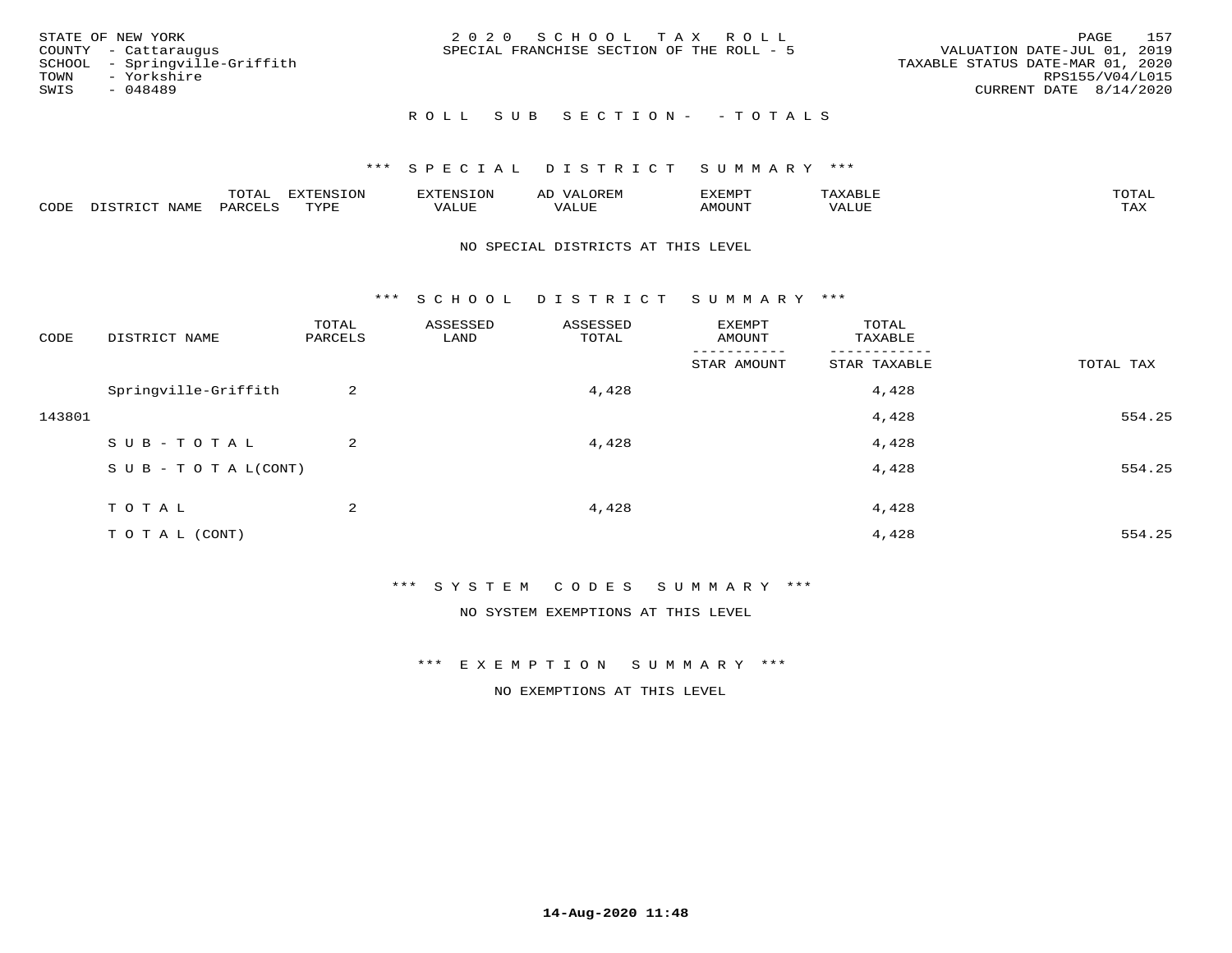| STATE OF NEW YORK<br>COUNTY - Cattaraugus<br>SCHOOL - Springville-Griffith<br>- Yorkshire<br>TOWN<br>SWIS<br>- 048489 | 2020 SCHOOL TAX ROLL<br>SPECIAL FRANCHISE SECTION OF THE ROLL - 5 | 158<br>PAGE<br>VALUATION DATE-JUL 01, 2019<br>TAXABLE STATUS DATE-MAR 01, 2020<br>RPS155/V04/L015<br>CURRENT DATE $8/14/2020$ |
|-----------------------------------------------------------------------------------------------------------------------|-------------------------------------------------------------------|-------------------------------------------------------------------------------------------------------------------------------|
|                                                                                                                       | ROLL SUB SECTION- - TOTALS                                        |                                                                                                                               |

| <b>ROLL</b><br><b>SEC</b> | DESCRIPTION        | TOTAL<br>PARCELS | ASSESSED<br>LAND | ASSESSED<br>TOTAL | <b>EXEMPT</b><br>AMOUNT<br>STAR AMOUNT | TOTAL<br>TAXABLE<br>STAR TAXABLE | TAX<br><b>RATE</b> | TOTAL<br>TAX |
|---------------------------|--------------------|------------------|------------------|-------------------|----------------------------------------|----------------------------------|--------------------|--------------|
|                           | 2020-21 School Tax |                  |                  | 4,428             |                                        | 4,428                            |                    |              |
|                           | SPEC DIST TAXES    |                  |                  |                   |                                        | 4,428                            |                    | 554.25       |

5 SPECIAL FRANCHISE 2 554.25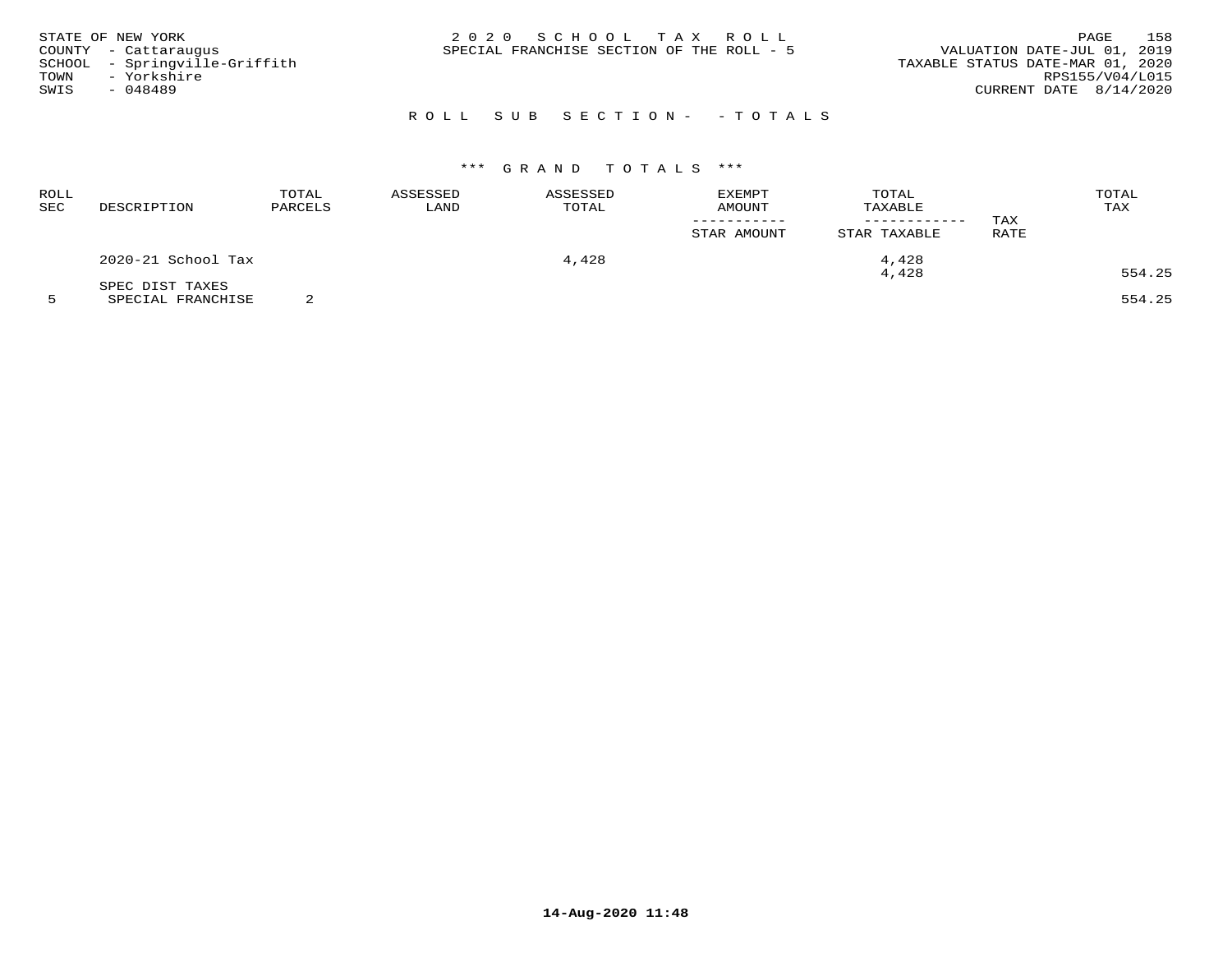| STATE OF NEW YORK             | 2020 SCHOOL TAX ROLL                      | 159<br>PAGE                      |
|-------------------------------|-------------------------------------------|----------------------------------|
| COUNTY - Cattaraugus          | SPECIAL FRANCHISE SECTION OF THE ROLL - 5 | VALUATION DATE-JUL 01, 2019      |
| SCHOOL - Springville-Griffith |                                           | TAXABLE STATUS DATE-MAR 01, 2020 |
| TOWN<br>- Yorkshire           |                                           | RPS155/V04/L015                  |
| SWIS<br>- 048489              |                                           | $CURRENT$ DATE $8/14/2020$       |
|                               |                                           |                                  |

## ROLL SECTION TOTALS

### \*\*\* S P E C I A L D I S T R I C T S U M M A R Y \*\*\*

|      |                  | momz | <b>DIZPOILIC TOM</b><br>LUP | --------          | $\sim$ | ,,, <del>,</del> ,,,,,<br>. ب<br>7 A PILLE | max                | $m \wedge m \wedge n$ |
|------|------------------|------|-----------------------------|-------------------|--------|--------------------------------------------|--------------------|-----------------------|
| CODE | NAM <sup>7</sup> | PARO | TVDF                        | $- - - -$<br>ALUF | ALUL   | TUUOM4                                     | --- - ---<br>'ALUL | max 37<br>∸∽∽         |

### NO SPECIAL DISTRICTS AT THIS LEVEL

\*\*\* S C H O O L D I S T R I C T S U M M A R Y \*\*\*

| CODE   | DISTRICT NAME                    | TOTAL<br>PARCELS | ASSESSED<br>LAND | ASSESSED<br>TOTAL | EXEMPT<br>AMOUNT       | TOTAL<br>TAXABLE |           |
|--------|----------------------------------|------------------|------------------|-------------------|------------------------|------------------|-----------|
|        |                                  |                  |                  |                   | -------<br>STAR AMOUNT | STAR TAXABLE     | TOTAL TAX |
|        | Springville-Griffith             | 2                |                  | 4,428             |                        | 4,428            |           |
| 143801 |                                  |                  |                  |                   |                        | 4,428            | 554.25    |
|        | SUB-TOTAL                        | 2                |                  | 4,428             |                        | 4,428            |           |
|        | $S \cup B - T \cup T A L (CONT)$ |                  |                  |                   |                        | 4,428            | 554.25    |
|        | TOTAL                            | 2                |                  | 4,428             |                        | 4,428            |           |
|        | TO TAL (CONT)                    |                  |                  |                   |                        | 4,428            | 554.25    |

\*\*\* S Y S T E M C O D E S S U M M A R Y \*\*\*

NO SYSTEM EXEMPTIONS AT THIS LEVEL

\*\*\* E X E M P T I O N S U M M A R Y \*\*\*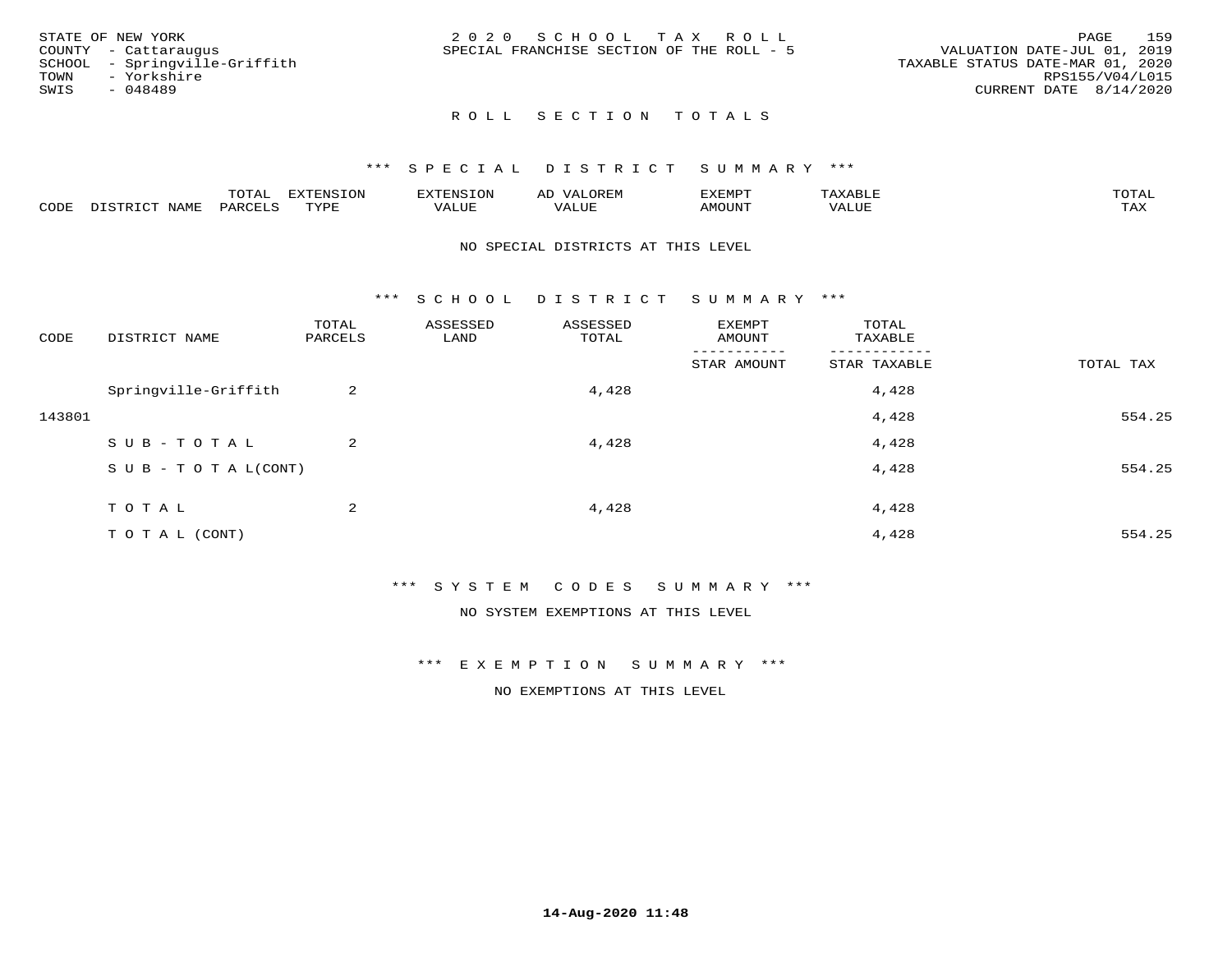| STATE OF NEW YORK<br>COUNTY - Cattaraugus<br>SCHOOL - Springville-Griffith<br>TOWN<br>- Yorkshire<br>SWIS<br>$-048489$ | 2020 SCHOOL TAX ROLL<br>SPECIAL FRANCHISE SECTION OF THE ROLL - 5 | 160<br>PAGE<br>VALUATION DATE-JUL 01, 2019<br>TAXABLE STATUS DATE-MAR 01, 2020<br>RPS155/V04/L015<br>CURRENT DATE $8/14/2020$ |
|------------------------------------------------------------------------------------------------------------------------|-------------------------------------------------------------------|-------------------------------------------------------------------------------------------------------------------------------|
|                                                                                                                        | ROLL SECTION TOTALS                                               |                                                                                                                               |

| <b>ROLL</b><br><b>SEC</b> | DESCRIPTION        | TOTAL<br>PARCELS | ASSESSED<br>LAND | ASSESSED<br>TOTAL | EXEMPT<br>AMOUNT | TOTAL<br>TAXABLE | TAX         | TOTAL<br>TAX |
|---------------------------|--------------------|------------------|------------------|-------------------|------------------|------------------|-------------|--------------|
|                           |                    |                  |                  |                   | STAR AMOUNT      | STAR TAXABLE     | <b>RATE</b> |              |
|                           | 2020-21 School Tax |                  |                  | 4,428             |                  | 4,428            |             |              |
|                           | SPEC DIST TAXES    |                  |                  |                   |                  | 4,428            |             | 554.25       |

5 SPECIAL FRANCHISE 2 554.25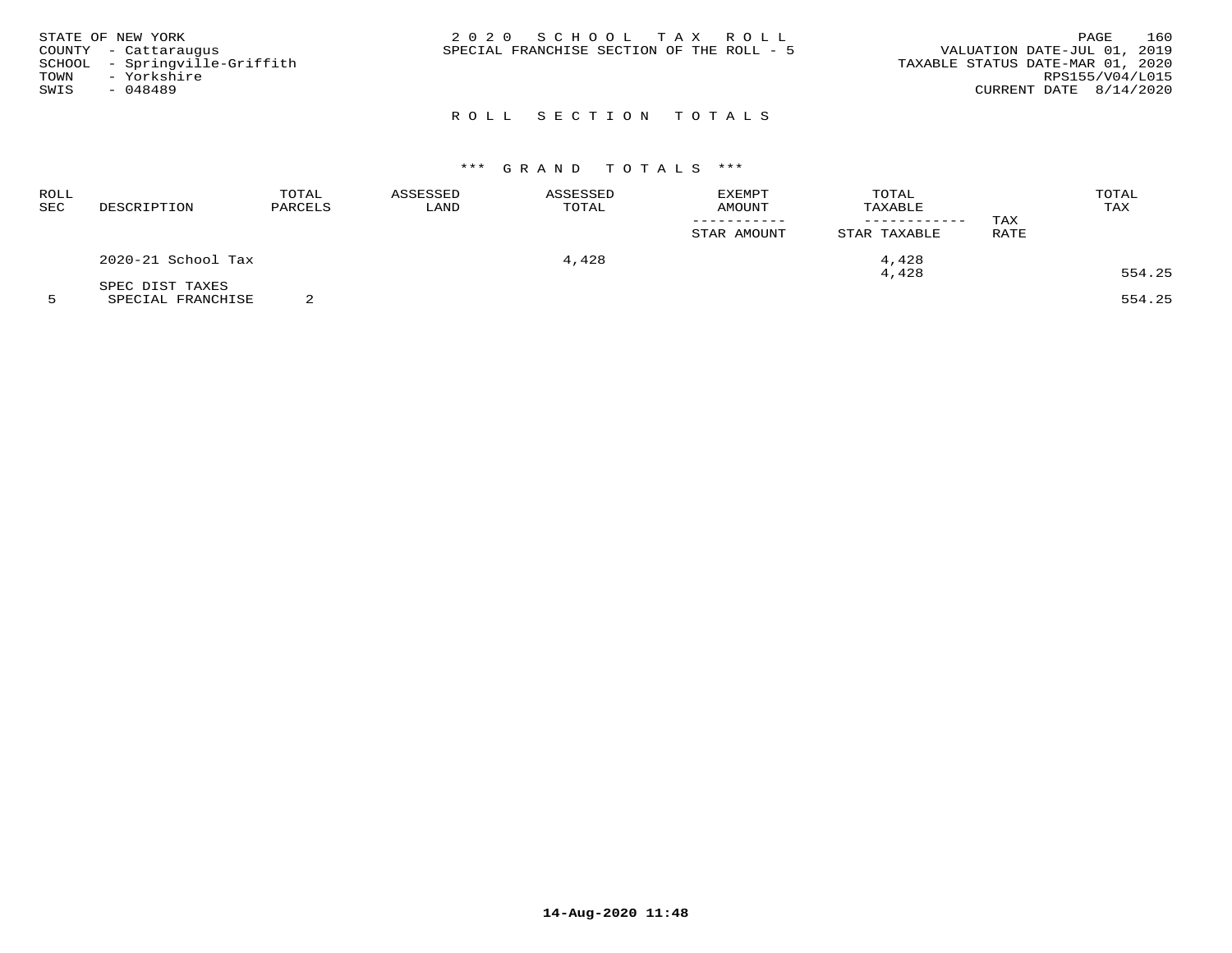| STATE OF NEW YORK<br>COUNTY - Cattaraugus<br>SCHOOL<br>- Springville-Griffith<br>TOWN<br>- Yorkshire<br>$-048489$<br>SWIS | 2 0 2 0                                                             | S C H O O L<br>OWNERS NAME SEQUENCE | T A X<br>R O L L<br>UTILITY & R.R. SECTION OF THE ROLL - 6<br>UNIFORM PERCENT OF VALUE IS 013.75 | TAXABLE STATUS DATE-MAR 01, 2020 | <b>PAGE</b><br>161<br>VALUATION DATE-JUL 01, 2019 |
|---------------------------------------------------------------------------------------------------------------------------|---------------------------------------------------------------------|-------------------------------------|--------------------------------------------------------------------------------------------------|----------------------------------|---------------------------------------------------|
| TAX MAP PARCEL NUMBER                                                                                                     | PROPERTY LOCATION & CLASS ASSESSMENT                                |                                     |                                                                                                  |                                  |                                                   |
| CURRENT OWNERS NAME<br>CURRENT OWNERS ADDRESS<br>*************************                                                | SCHOOL DISTRICT<br>PARCEL SIZE/GRID COORD                           | LAND<br>TOTAL                       | TAX DESCRIPTION<br>SPECIAL DISTRICTS                                                             | TAXABLE VALUE                    | TAX AMOUNT                                        |
|                                                                                                                           |                                                                     |                                     |                                                                                                  |                                  |                                                   |
| 684.089-9905-618.750/1883<br>Citizens Telecom Services                                                                    | Outside Plant<br>836 Telecom. eq.<br>Springville-Gri 143801         | $\mathbf 0$                         | 2020-21 School Tax                                                                               | ACCT 2117<br>6                   | <b>BILL 60466</b><br>0.75                         |
| $C/O$ Duff & Phelps<br>PO Box 2629                                                                                        | Griffith .0279<br>0.01<br>ACRES                                     | 6                                   |                                                                                                  |                                  |                                                   |
| Addison, TX 75001                                                                                                         | FULL MARKET VALUE                                                   | 44                                  | TOTAL TAX ---                                                                                    |                                  | $0.75**$                                          |
|                                                                                                                           |                                                                     |                                     |                                                                                                  | DATE #1<br>AMT DUE               | 10/15/20<br>0.75                                  |
|                                                                                                                           |                                                                     |                                     |                                                                                                  |                                  |                                                   |
|                                                                                                                           | Outside Plant                                                       |                                     |                                                                                                  | ACCT 1337                        | <b>BILL 60467</b>                                 |
| 684.089-9918-132.350/188<br>National Grid                                                                                 | 884 Elec Dist Out<br>Springville-Gri 143801                         | $\Omega$                            | 2020-21 School Tax                                                                               | 3,986                            | 498.92                                            |
| 300 Erie Blyd West                                                                                                        | Loc #888888                                                         | 3,986                               |                                                                                                  |                                  |                                                   |
| Syracuse, NY 13202                                                                                                        | 0.0215 Springville (Gi)<br>Elec Dist<br>0.01<br>ACRES               |                                     |                                                                                                  |                                  |                                                   |
|                                                                                                                           | FULL MARKET VALUE                                                   | 28,989                              |                                                                                                  |                                  |                                                   |
|                                                                                                                           |                                                                     |                                     | TOTAL TAX $---$                                                                                  |                                  | 498.92**                                          |
|                                                                                                                           |                                                                     |                                     |                                                                                                  | DATE #1<br>AMT DUE               | 10/15/20<br>498.92                                |
|                                                                                                                           |                                                                     |                                     |                                                                                                  |                                  |                                                   |
|                                                                                                                           | Outside Plant                                                       |                                     |                                                                                                  | <b>ACCT 1329</b>                 | <b>BILL 60468</b><br>85.99                        |
| 684.089-9918-631.900/188<br>Verizon New York Inc                                                                          | 836 Telecom. eq.<br>Springville-Gri 143801                          | $\Omega$                            | 2020-21 School Tax                                                                               | 687                              |                                                   |
| PO Box 2749                                                                                                               | Loc #888888                                                         | 687                                 |                                                                                                  |                                  |                                                   |
| Addison, TX 75001                                                                                                         | 0.0279 Springville (Gi)<br>Poles, Wire, Cable, Etc<br>ACRES<br>0.01 |                                     |                                                                                                  |                                  |                                                   |
|                                                                                                                           | FULL MARKET VALUE                                                   | 4,996                               |                                                                                                  |                                  |                                                   |
|                                                                                                                           |                                                                     |                                     | TOTAL TAX $---$                                                                                  | DATE #1<br>AMT DUE               | $85.99**$<br>10/15/20<br>85.99                    |
|                                                                                                                           |                                                                     |                                     |                                                                                                  |                                  |                                                   |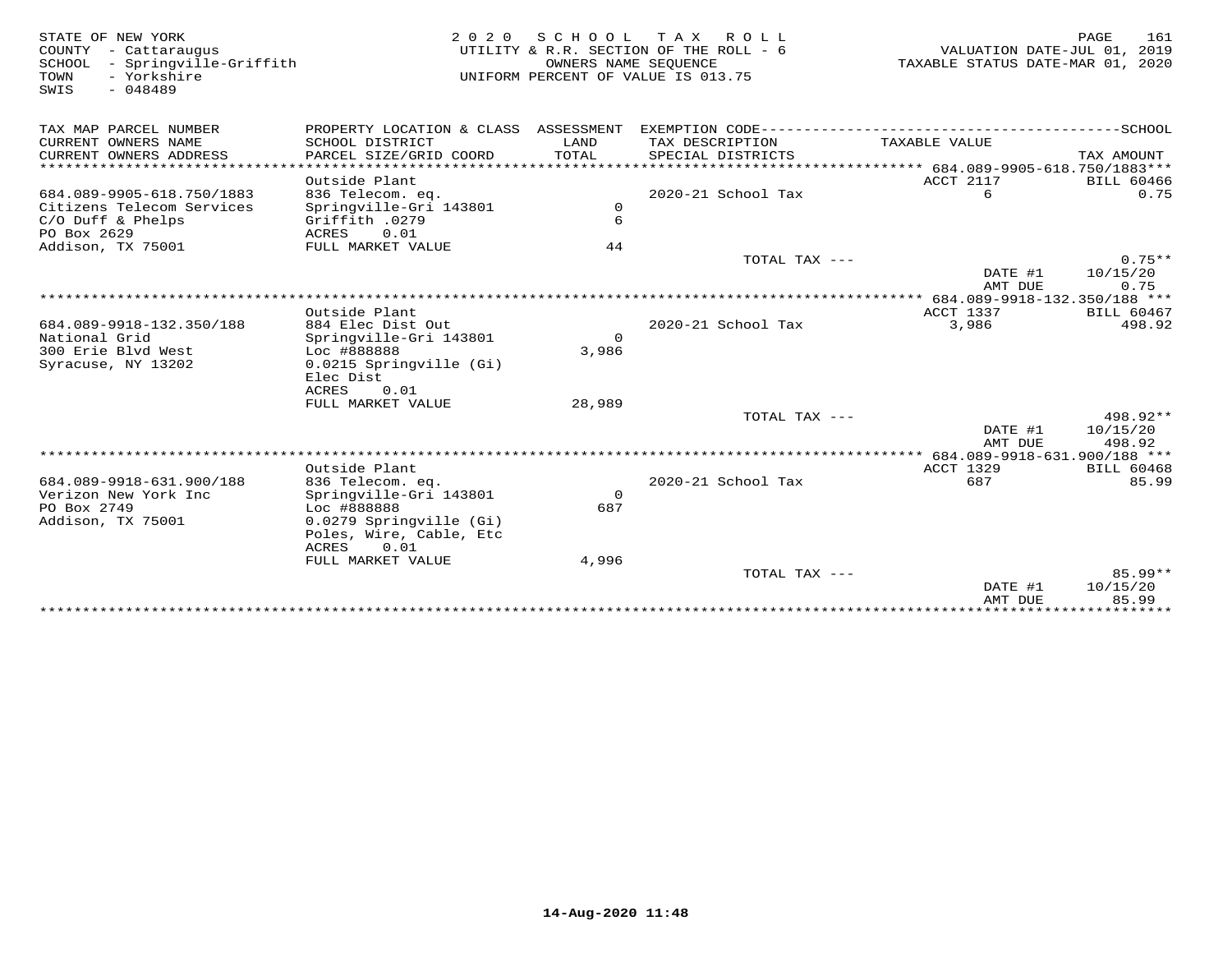| STATE OF NEW YORK<br>COUNTY - Cattaraugus<br>SCHOOL - Springville-Griffith<br>TOWN - Yorkshire<br>SWIS<br>- 048489 | 2020 SCHOOL TAX ROLL<br>UTILITY & R.R. SECTION OF THE ROLL - 6 | 162<br>PAGE<br>VALUATION DATE-JUL 01, 2019<br>TAXABLE STATUS DATE-MAR 01, 2020<br>RPS155/V04/L015<br>CURRENT DATE 8/14/2020 |
|--------------------------------------------------------------------------------------------------------------------|----------------------------------------------------------------|-----------------------------------------------------------------------------------------------------------------------------|
|                                                                                                                    | ROLL SUB SECTION- - TOTALS                                     |                                                                                                                             |

|      |      | $m \wedge m \wedge n$<br>◡⊥▱ | <b>TON</b>                 | $\mathbf{m}$<br>. ∺N ≻ | ΑD<br><b>JIM PH</b>  | ,,, <del>,</del> ,,, <del>,</del> ,<br>` ب | $m \times r \times r$ | $m \wedge m \wedge n$ |
|------|------|------------------------------|----------------------------|------------------------|----------------------|--------------------------------------------|-----------------------|-----------------------|
| CODE | NAMF | PARTF                        | <b>THAT THE</b><br>- - - - | T T T<br>اللالمان      | $777$ T TTT<br>ALUF. | "UUN                                       | VALUE                 | $m \times r$<br>- −-  |

### NO SPECIAL DISTRICTS AT THIS LEVEL

\*\*\* S C H O O L D I S T R I C T S U M M A R Y \*\*\*

| CODE   | DISTRICT NAME                    | TOTAL<br>PARCELS | ASSESSED<br>LAND | ASSESSED<br>TOTAL | EXEMPT<br>AMOUNT | TOTAL<br>TAXABLE |           |
|--------|----------------------------------|------------------|------------------|-------------------|------------------|------------------|-----------|
|        |                                  |                  |                  |                   | STAR AMOUNT      | STAR TAXABLE     | TOTAL TAX |
|        | Springville-Griffith             | 3                |                  | 4,679             |                  | 4,679            |           |
| 143801 |                                  |                  |                  |                   |                  | 4,679            | 585.66    |
|        | SUB-TOTAL                        | 3                |                  | 4,679             |                  | 4,679            |           |
|        | $S \cup B - T \cup T A L (CONT)$ |                  |                  |                   |                  | 4,679            | 585.66    |
|        | TOTAL                            | 3                |                  | 4,679             |                  | 4,679            |           |
|        |                                  |                  |                  |                   |                  |                  |           |
|        | TO TAL (CONT)                    |                  |                  |                   |                  | 4,679            | 585.66    |

\*\*\* S Y S T E M C O D E S S U M M A R Y \*\*\*

NO SYSTEM EXEMPTIONS AT THIS LEVEL

\*\*\* E X E M P T I O N S U M M A R Y \*\*\*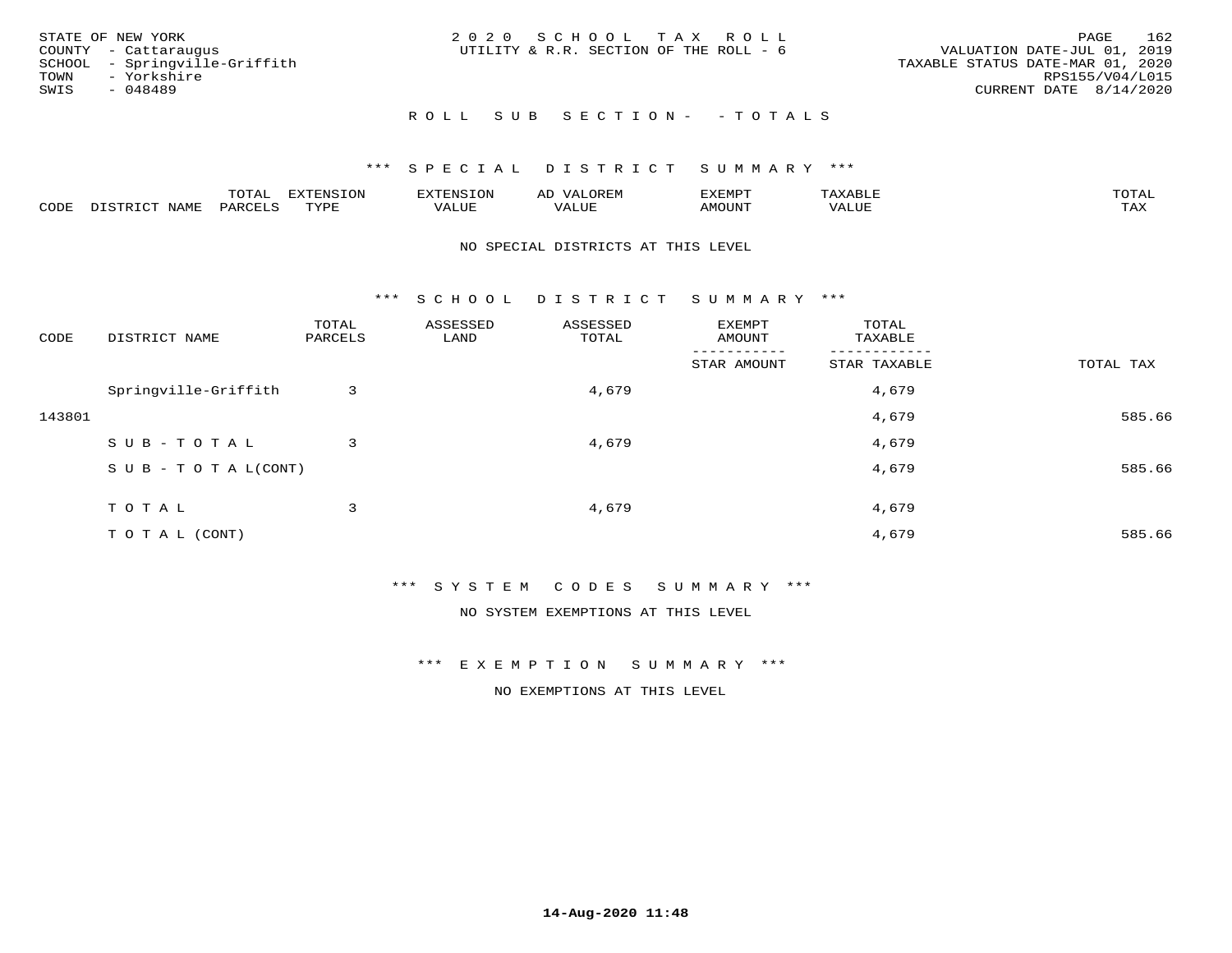| STATE OF NEW YORK<br>COUNTY - Cattaraugus<br>SCHOOL - Springville-Griffith<br>TOWN - Yorkshire<br>SWIS<br>- 048489 | 2020 SCHOOL TAX ROLL<br>UTILITY & R.R. SECTION OF THE ROLL - 6 | 163<br>PAGE<br>VALUATION DATE-JUL 01, 2019<br>TAXABLE STATUS DATE-MAR 01, 2020<br>RPS155/V04/L015<br>CURRENT DATE $8/14/2020$ |
|--------------------------------------------------------------------------------------------------------------------|----------------------------------------------------------------|-------------------------------------------------------------------------------------------------------------------------------|
|                                                                                                                    | ROLL SUB SECTION- - TOTALS                                     |                                                                                                                               |

| ROLL<br>SEC | DESCRIPTION        | TOTAL<br>PARCELS | ASSESSED<br>LAND | ASSESSED<br>TOTAL | EXEMPT<br>AMOUNT | TOTAL<br>TAXABLE<br>------------ | TAX  | TOTAL<br>TAX |
|-------------|--------------------|------------------|------------------|-------------------|------------------|----------------------------------|------|--------------|
|             |                    |                  |                  |                   | STAR AMOUNT      | STAR TAXABLE                     | RATE |              |
|             | 2020-21 School Tax |                  |                  | 4,679             |                  | 4,679                            |      |              |
|             | SPEC DIST TAXES    |                  |                  |                   |                  | 4,679                            |      | 585.66       |
|             | UTILITIES & N.C.   |                  |                  |                   |                  |                                  |      | 585.66       |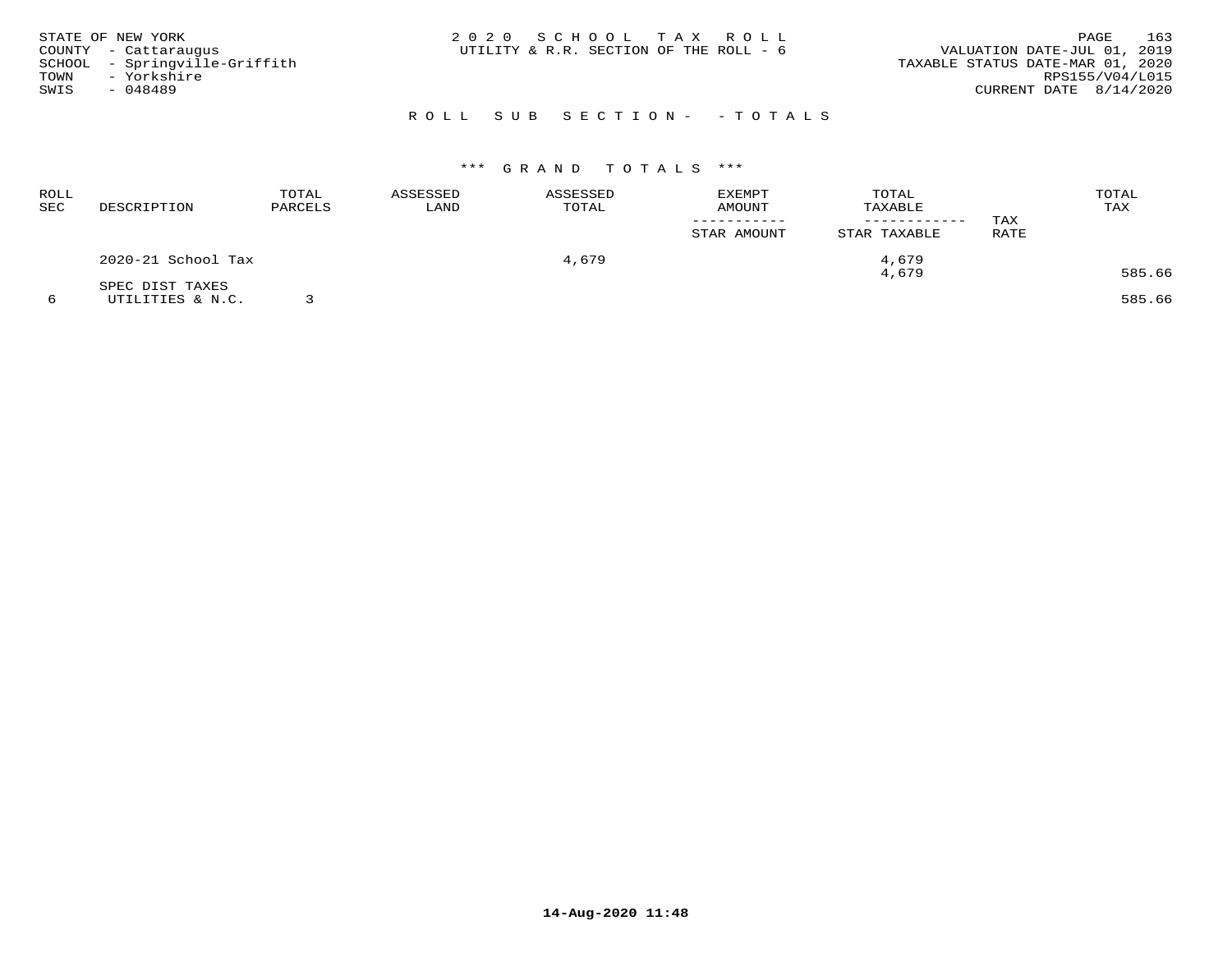|      | STATE OF NEW YORK             | 2020 SCHOOL TAX ROLL                   |  |                                  |                        | PAGE | 164 |
|------|-------------------------------|----------------------------------------|--|----------------------------------|------------------------|------|-----|
|      | COUNTY - Cattaraugus          | UTILITY & R.R. SECTION OF THE ROLL - 6 |  | VALUATION DATE-JUL 01, 2019      |                        |      |     |
|      | SCHOOL - Springville-Griffith |                                        |  | TAXABLE STATUS DATE-MAR 01, 2020 |                        |      |     |
|      | TOWN - Yorkshire              |                                        |  |                                  | RPS155/V04/L015        |      |     |
| SWIS | - 048489                      |                                        |  |                                  | CURRENT DATE 8/14/2020 |      |     |
|      |                               |                                        |  |                                  |                        |      |     |

# ROLL SECTION TOTALS

## \*\*\* S P E C I A L D I S T R I C T S U M M A R Y \*\*\*

|      |                      | ----           | <b>FYTFNSION</b><br>- 75 | <b>FNC</b>     | ᅺᅜᄓ                      | SXEMPT | $\Delta$<br>.                  | $m \wedge m \wedge n$ |
|------|----------------------|----------------|--------------------------|----------------|--------------------------|--------|--------------------------------|-----------------------|
| CODE | <b>NTAMT</b><br>⊥∙⊥⊥ | D.ODT.<br>PARL | $m \tau \tau m$<br>.     | T T T<br>ALUF: | , <del>,</del> , , , , , | MOUN.  | , 77 T TT <del>D</del><br>ALUE | TAX                   |

### NO SPECIAL DISTRICTS AT THIS LEVEL

\*\*\* S C H O O L D I S T R I C T S U M M A R Y \*\*\*

| CODE   | DISTRICT NAME                    | TOTAL<br>PARCELS | ASSESSED<br>LAND | ASSESSED<br>TOTAL | EXEMPT<br>AMOUNT | TOTAL<br>TAXABLE |           |
|--------|----------------------------------|------------------|------------------|-------------------|------------------|------------------|-----------|
|        |                                  |                  |                  |                   | STAR AMOUNT      | STAR TAXABLE     | TOTAL TAX |
|        | Springville-Griffith             | 3                |                  | 4,679             |                  | 4,679            |           |
| 143801 |                                  |                  |                  |                   |                  | 4,679            | 585.66    |
|        | SUB-TOTAL                        | 3                |                  | 4,679             |                  | 4,679            |           |
|        | $S \cup B - T \cup T A L (CONT)$ |                  |                  |                   |                  | 4,679            | 585.66    |
|        | TOTAL                            | 3                |                  | 4,679             |                  | 4,679            |           |
|        | T O T A L (CONT)                 |                  |                  |                   |                  | 4,679            | 585.66    |

\*\*\* S Y S T E M C O D E S S U M M A R Y \*\*\*

NO SYSTEM EXEMPTIONS AT THIS LEVEL

\*\*\* E X E M P T I O N S U M M A R Y \*\*\*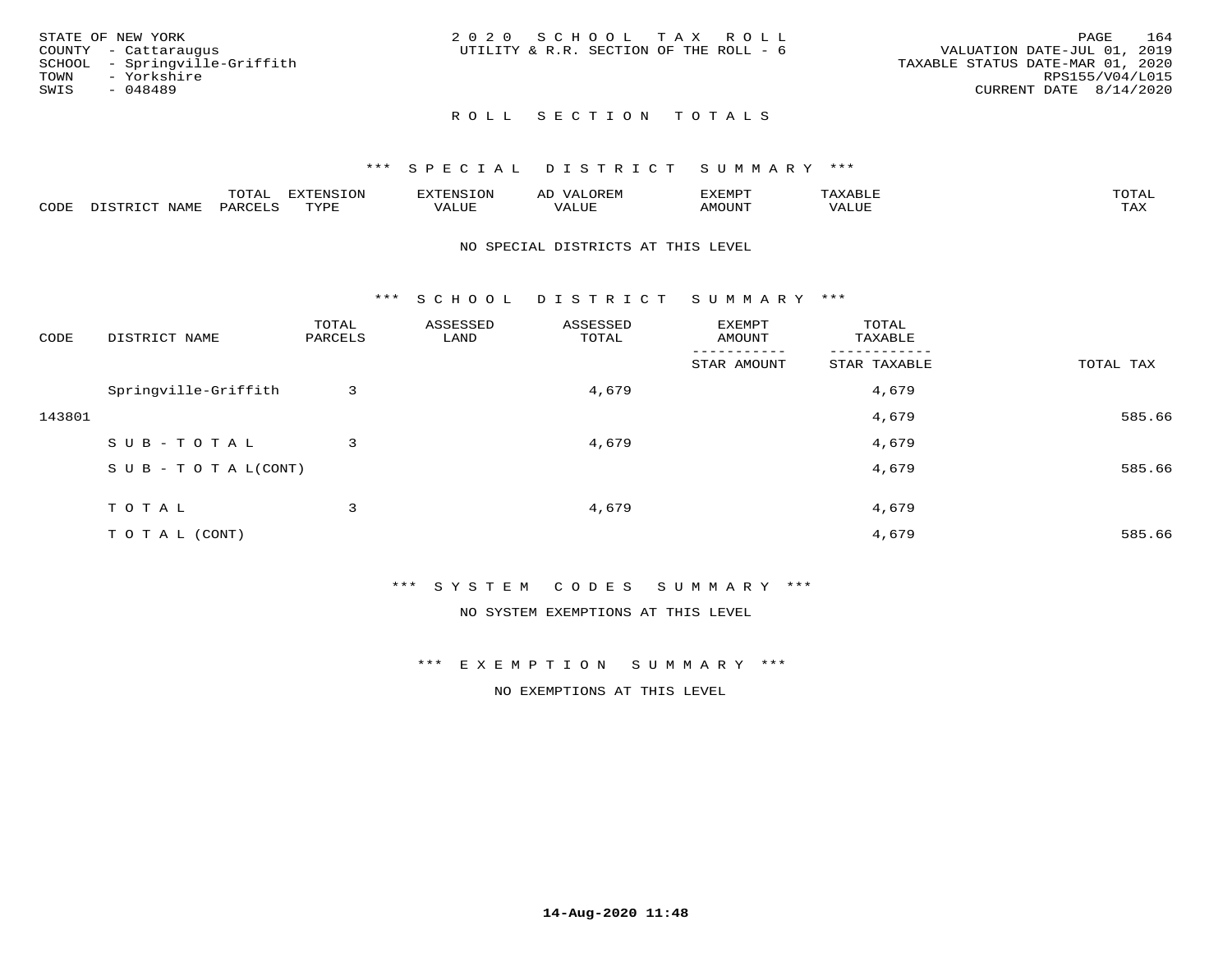| STATE OF NEW YORK<br>COUNTY - Cattaraugus<br>SCHOOL - Springville-Griffith<br>TOWN<br>- Yorkshire<br>SWIS<br>- 048489 | 2020 SCHOOL TAX ROLL<br>UTILITY & R.R. SECTION OF THE ROLL - 6 | 165<br>PAGE<br>VALUATION DATE-JUL 01, 2019<br>TAXABLE STATUS DATE-MAR 01, 2020<br>RPS155/V04/L015<br>CURRENT DATE $8/14/2020$ |
|-----------------------------------------------------------------------------------------------------------------------|----------------------------------------------------------------|-------------------------------------------------------------------------------------------------------------------------------|
|                                                                                                                       | ROLL SECTION TOTALS                                            |                                                                                                                               |

| ROLL<br>SEC | DESCRIPTION        | TOTAL<br>PARCELS | ASSESSED<br>LAND | ASSESSED<br>TOTAL | <b>EXEMPT</b><br>AMOUNT | TOTAL<br>TAXABLE | TAX         | TOTAL<br>TAX |
|-------------|--------------------|------------------|------------------|-------------------|-------------------------|------------------|-------------|--------------|
|             |                    |                  |                  |                   | STAR AMOUNT             | STAR TAXABLE     | <b>RATE</b> |              |
|             | 2020-21 School Tax |                  |                  | 4,679             |                         | 4,679            |             |              |
|             | SPEC DIST TAXES    |                  |                  |                   |                         | 4,679            |             | 585.66       |
|             | UTILITIES & N.C.   |                  |                  |                   |                         |                  |             | 585.66       |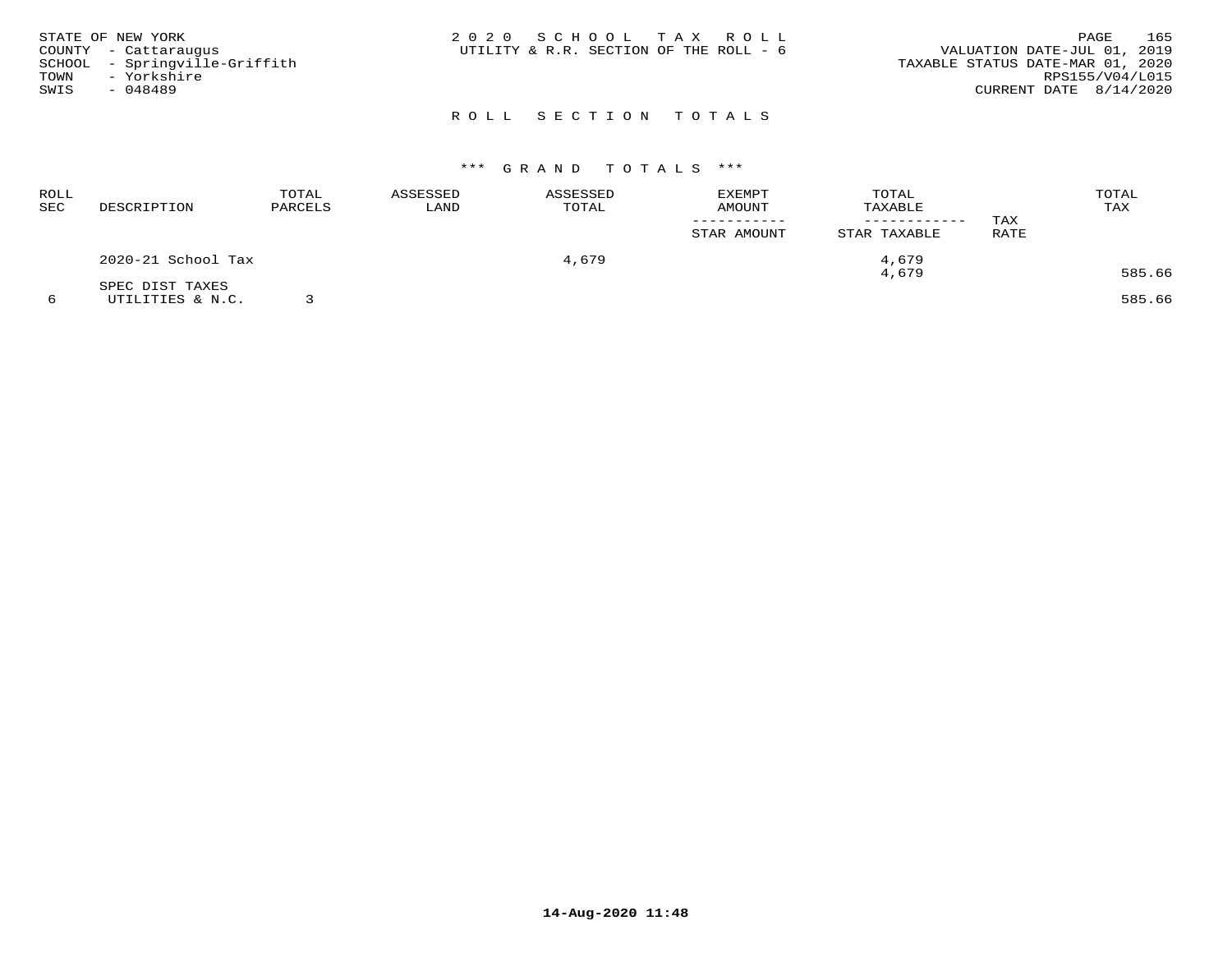| STATE OF NEW YORK             | 2020 SCHOOL TAX ROLL | 166<br>PAGE                      |
|-------------------------------|----------------------|----------------------------------|
| COUNTY - Cattaraugus          |                      | VALUATION DATE-JUL 01, 2019      |
| SCHOOL - Springville-Griffith | SWIS TOTALS          | TAXABLE STATUS DATE-MAR 01, 2020 |
| TOWN<br>- Yorkshire           |                      | RPS155/V04/L015                  |
| SWIS<br>- 048489              |                      | CURRENT DATE 8/14/2020           |

|      |                  | TOTAL            | <b>EXTENSION</b> | CNS.  | A <sub>1</sub> | <sup>-</sup> YEMPT |       | T HV | TOTAL     |
|------|------------------|------------------|------------------|-------|----------------|--------------------|-------|------|-----------|
| CODE | NAME<br>DICTDICT | PAR <sub>0</sub> | TYPE             | 'ALUE | "ل سلد.        | AMOUN <sup>T</sup> | VALUL | ᄗᇧᅲᄄ | .<br>I AA |

### NO SPECIAL DISTRICTS AT THIS LEVEL

\*\*\* S C H O O L D I S T R I C T S U M M A R Y \*\*\*

| CODE   | DISTRICT NAME             | TOTAL<br>PARCELS | ASSESSED<br>LAND | ASSESSED<br>TOTAL | <b>EXEMPT</b><br>AMOUNT | TOTAL<br>TAXABLE |            |           |
|--------|---------------------------|------------------|------------------|-------------------|-------------------------|------------------|------------|-----------|
|        |                           |                  |                  |                   | STAR AMOUNT             | STAR TAXABLE     | TAX RATE   | TOTAL TAX |
|        | Springville-Griffith      | 62               | 234,075          | 925,654           | 73,447                  | 852,207          |            |           |
| 143801 |                           |                  |                  |                   | 162,725                 | 689,482          | 125.168240 | 86,301.26 |
|        | SUB-TOTAL                 | 62               | 234,075          | 925,654           | 73,447                  | 852,207          |            |           |
|        | S U B - T O T A $L(CONT)$ |                  |                  |                   | 162,725                 | 689,482          |            | 86,301.26 |
|        |                           |                  |                  |                   |                         |                  |            |           |
|        | TOTAL                     | 62               | 234,075          | 925,654           | 73,447                  | 852,207          |            |           |
|        | T O T A L (CONT)          |                  |                  |                   | 162,725                 | 689,482          |            | 86,301.26 |

## \*\*\* S Y S T E M C O D E S S U M M A R Y \*\*\*

### NO SYSTEM EXEMPTIONS AT THIS LEVEL

| CODE  | DESCRIPTION | TOTAL<br>PARCELS | SCHOOL |
|-------|-------------|------------------|--------|
| 41120 | VETWAR CTS  | 4                | 7,080  |
| 41130 | VETCOM CTS  |                  | 7,825  |
| 41140 | VETDIS CTS  |                  | 5,900  |
| 41700 | AG BLDG     |                  | 16,560 |
| 41720 | AG DIST     | 5                | 8,356  |
|       |             |                  |        |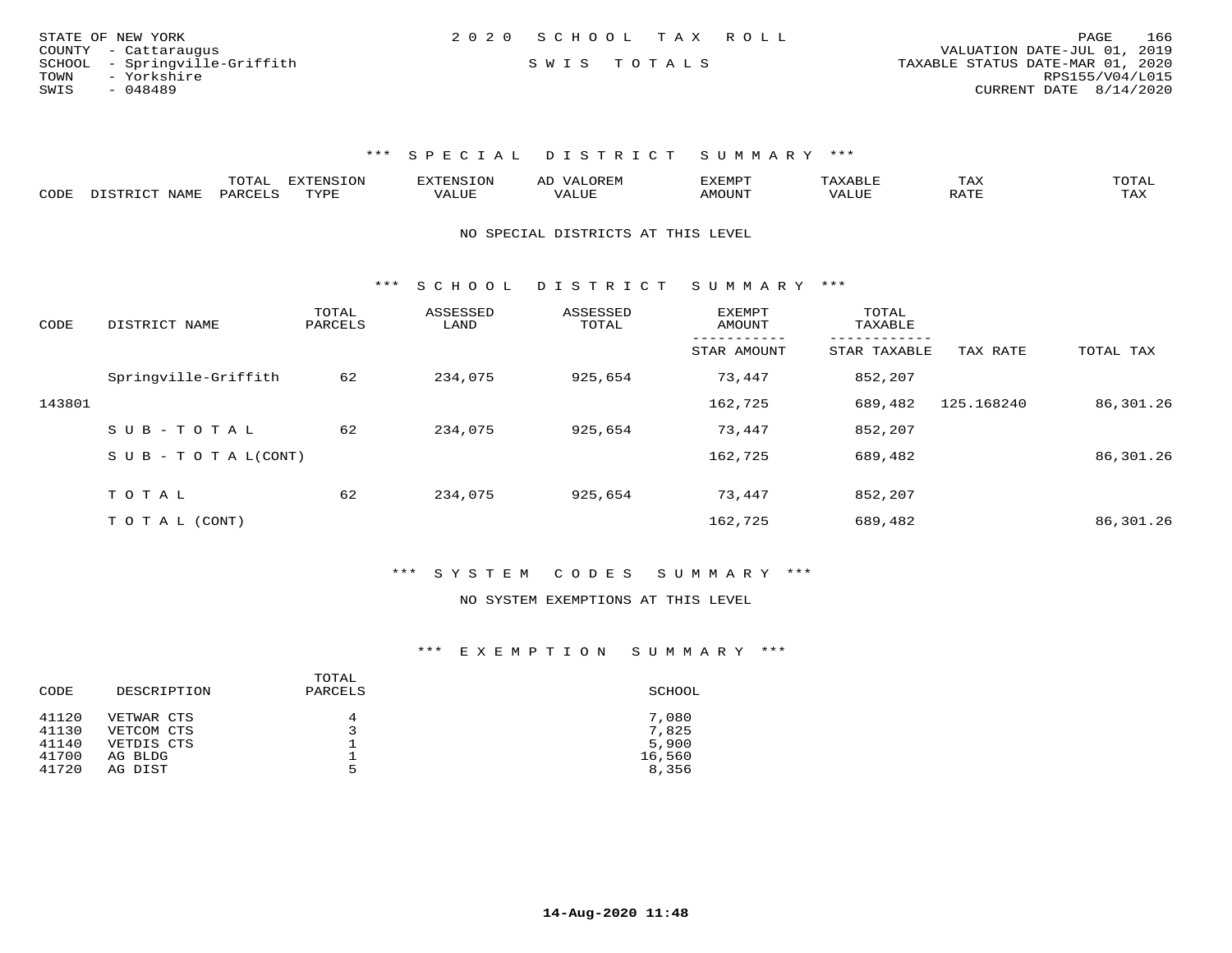| STATE OF NEW YORK             | 2020 SCHOOL TAX ROLL | 167<br>PAGE                      |
|-------------------------------|----------------------|----------------------------------|
| COUNTY - Cattaraugus          |                      | VALUATION DATE-JUL 01, 2019      |
| SCHOOL - Springville-Griffith | SWIS TOTALS          | TAXABLE STATUS DATE-MAR 01, 2020 |
| - Yorkshire<br>TOWN           |                      | RPS155/V04/L015                  |
| SWIS<br>- 048489              |                      | CURRENT DATE 8/14/2020           |
|                               |                      |                                  |

| CODE  | DESCRIPTION     | TOTAL<br>PARCELS | SCHOOL  |
|-------|-----------------|------------------|---------|
| 41800 | AGED C/T/S      | ₹                | 17,165  |
| 41804 | AGED S          |                  | 10,561  |
| 41834 | ENH STAR        | 9                | 74,125  |
| 41854 | <b>BAS STAR</b> | 20               | 88,600  |
|       | T O T A L       | 48               | 236,172 |

| ROLL<br>SEC  | DESCRIPTION                          | TOTAL<br>PARCELS | ASSESSED<br>LAND | ASSESSED<br>TOTAL | EXEMPT<br>AMOUNT | TOTAL<br>TAXABLE |             |                        |
|--------------|--------------------------------------|------------------|------------------|-------------------|------------------|------------------|-------------|------------------------|
|              |                                      |                  |                  |                   | STAR AMOUNT      | STAR TAXABLE     | TAX<br>RATE |                        |
|              | 2020-21 School Tax                   |                  | 234,075          | 916,547           | 73,447           | 843,100          |             |                        |
| $\mathbf{1}$ | SPEC DIST TAXES<br>TAXABLE           | 57               |                  |                   | 162,725          | 680,375          | 125.168240  | 85,161.35<br>85,161.35 |
|              | 2020-21 School Tax                   |                  |                  | 4,428             |                  | 4,428            |             |                        |
| 5            | SPEC DIST TAXES<br>SPECIAL FRANCHISE | 2                |                  |                   |                  | 4,428            | 125.168240  | 554.25<br>554.25       |
|              | 2020-21 School Tax                   |                  |                  | 4,679             |                  | 4,679<br>4,679   | 125.168240  | 585.66                 |
| 6            | SPEC DIST TAXES<br>UTILITIES & N.C.  | 3                |                  |                   |                  |                  |             | 585.66                 |
|              | 2020-21 School Tax                   |                  | 234,075          | 925,654           | 73,447           | 852,207          |             |                        |
|              | SPEC DIST TAXES                      |                  |                  |                   | 162,725          | 689,482          | 125.168240  | 86,301.26              |
| $\star$      | TOTAL<br>SUB                         | 62               |                  |                   |                  |                  |             | 86,301.26              |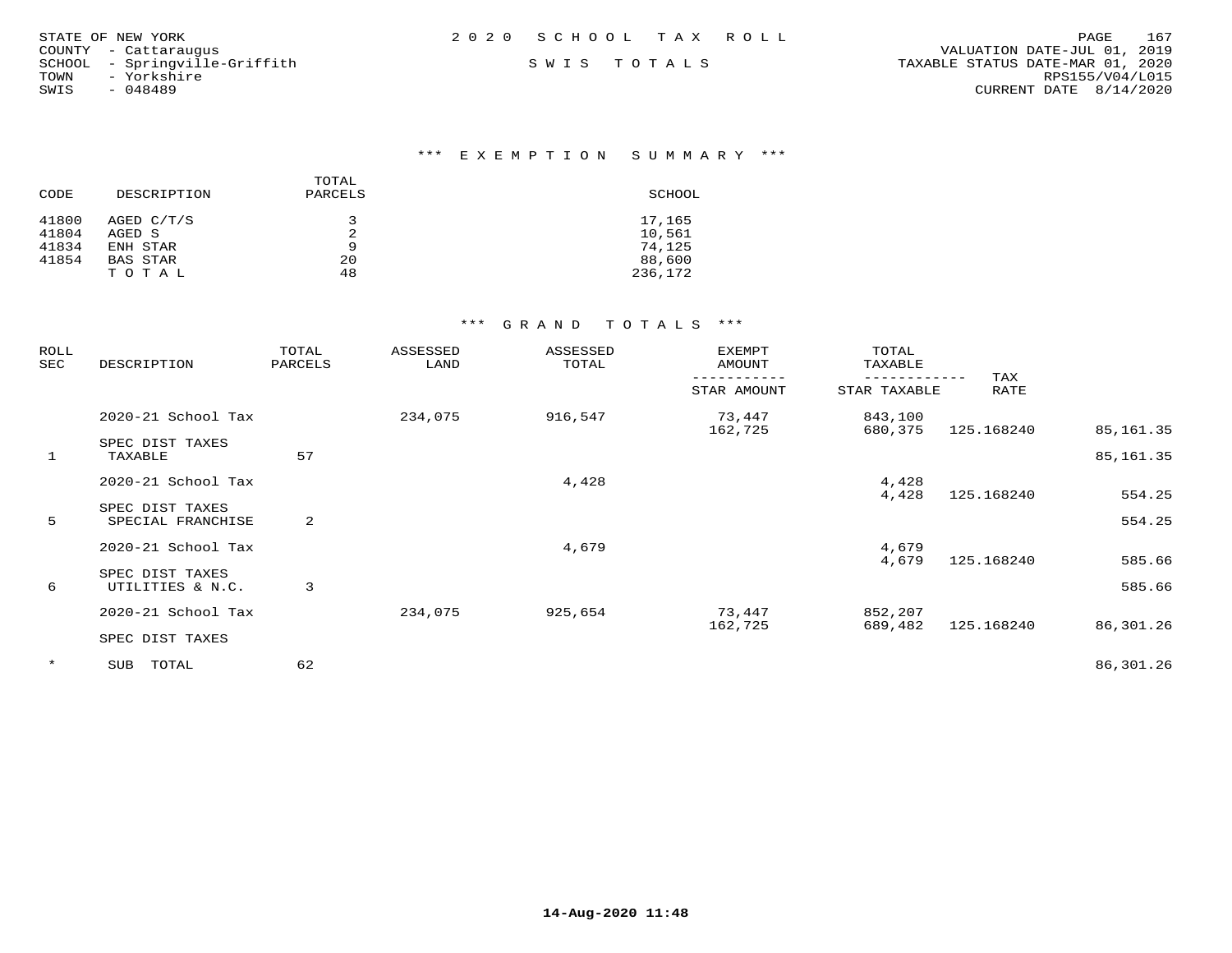| STATE OF NEW YORK             | 2020 SCHOOL TAX ROLL | 168<br>PAGE                      |
|-------------------------------|----------------------|----------------------------------|
| COUNTY - Cattaraugus          |                      | VALUATION DATE-JUL 01, 2019      |
| SCHOOL - Springville-Griffith | SWIS TOTALS          | TAXABLE STATUS DATE-MAR 01, 2020 |
| - Yorkshire<br>TOWN           |                      | RPS155/V04/L015                  |
| SWIS<br>- 048489              |                      | CURRENT DATE $8/14/2020$         |

| ROLL<br>SEC | DESCRIPTION        | TOTAL<br>PARCELS | ASSESSED<br>LAND | ASSESSED<br>TOTAL | <b>EXEMPT</b><br>AMOUNT<br>STAR AMOUNT | TOTAL<br>TAXABLE<br>STAR TAXABLE | TAX<br>RATE |           |
|-------------|--------------------|------------------|------------------|-------------------|----------------------------------------|----------------------------------|-------------|-----------|
|             | 2020-21 School Tax |                  | 234,075          | 925,654           | 73,447                                 | 852,207                          |             |           |
|             | SPEC DIST TAXES    |                  |                  |                   | 162,725                                | 689,482                          | 125.168240  | 86,301.26 |
| $***$       | GRAND TOTAL        | 62               |                  |                   |                                        |                                  |             | 86,301.26 |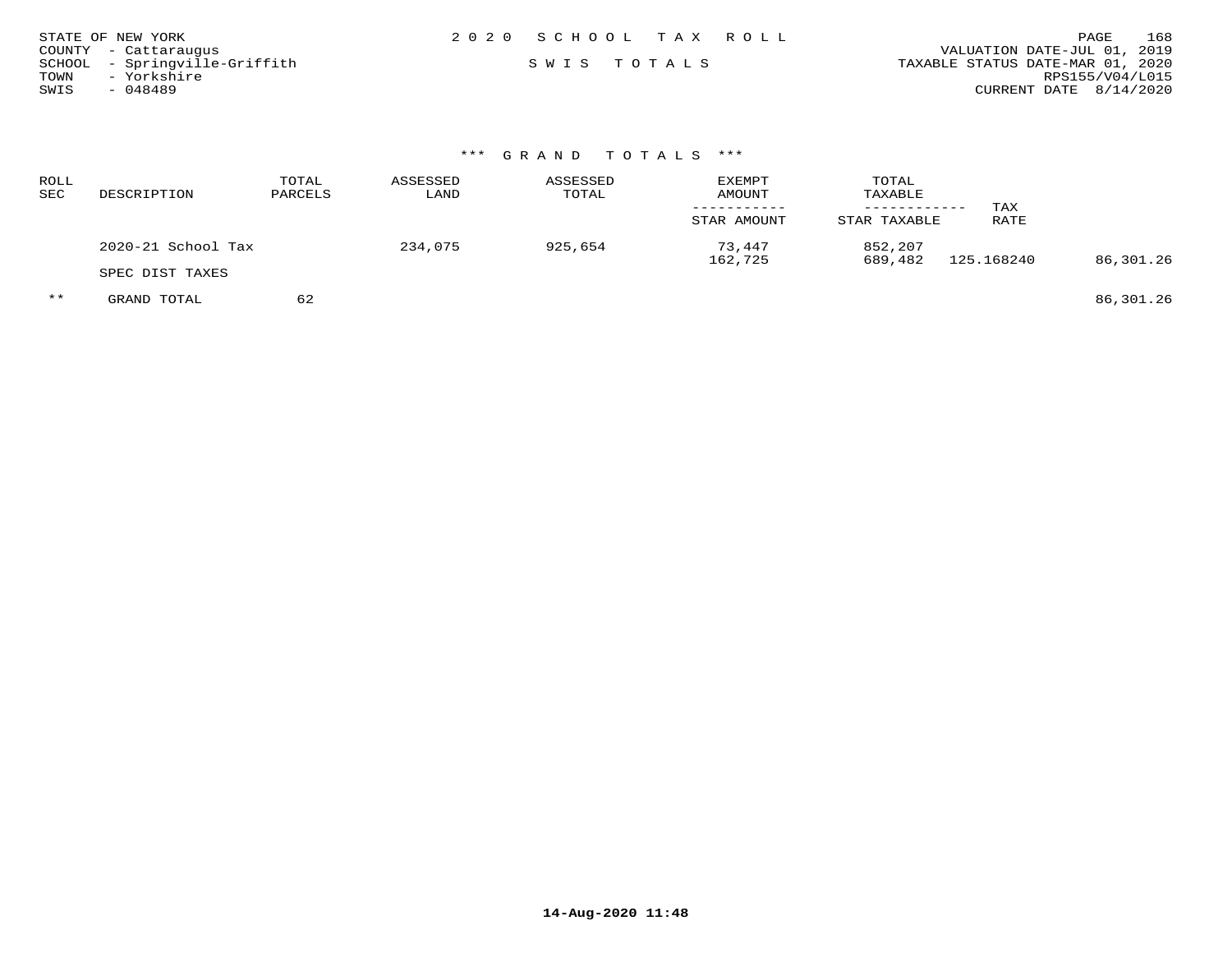| CODE | DISTRICT NAME       | TOTAL<br>EXTENSION<br>PARCELS<br>TYPE | <b>EXTENSION</b><br><b>VALUE</b> | VALOREM<br>AD<br>VALUE | EXEMPT<br>AMOUNT | TAXABLE<br>VALUE | TOTAL<br>TAX |
|------|---------------------|---------------------------------------|----------------------------------|------------------------|------------------|------------------|--------------|
|      | OT220 Omitted tax - | MOVTAX                                | -31.09                           |                        |                  | 121<br>- 09      | 131.09       |

\*\*\* S C H O O L D I S T R I C T S U M M A R Y \*\*\*

| CODE   | DISTRICT NAME                    | TOTAL<br>PARCELS | ASSESSED<br>LAND | ASSESSED<br>TOTAL | <b>EXEMPT</b><br>AMOUNT<br>----------- | TOTAL<br>TAXABLE<br>------------ |          |            |
|--------|----------------------------------|------------------|------------------|-------------------|----------------------------------------|----------------------------------|----------|------------|
|        |                                  |                  |                  |                   | STAR AMOUNT                            | STAR TAXABLE                     | TAX RATE | TOTAL TAX  |
|        | Springville-Griffith             | 475              | 6918,617         | 25412,260         | 1687,143                               | 23,725,117                       |          |            |
| 143801 |                                  |                  |                  |                   | 3625,626                               | 20,099,491                       |          | 761,919.91 |
|        | SUB-TOTAL                        | 475              | 6918,617         | 25412,260         | 1687,143                               | 23,725,117                       |          |            |
|        | $S \cup B - T \cup T A L (CONT)$ |                  |                  |                   | 3625,626                               | 20,099,491                       |          | 761,919.91 |
|        |                                  |                  |                  |                   |                                        |                                  |          |            |
|        | TOTAL                            | 475              | 6918,617         | 25412,260         | 1687,143                               | 23,725,117                       |          |            |
|        | T O T A L (CONT)                 |                  |                  |                   | 3625,626                               | 20,099,491                       |          | 761,919.91 |

\*\*\* S Y S T E M C O D E S S U M M A R Y \*\*\*

NO SYSTEM EXEMPTIONS AT THIS LEVEL

| DESCRIPTION | PARCELS | SCHOOL  |
|-------------|---------|---------|
| NYS OWNED   |         | 89,300  |
| COUNTY      |         | 4,600   |
| RELIGIOUS   |         | 86,600  |
| NON-PROFIT  |         | 22,700  |
| CEMETERY    |         | 4,600   |
| VETWAR CTS  | 27      | 140,805 |
|             |         | TOTAL   |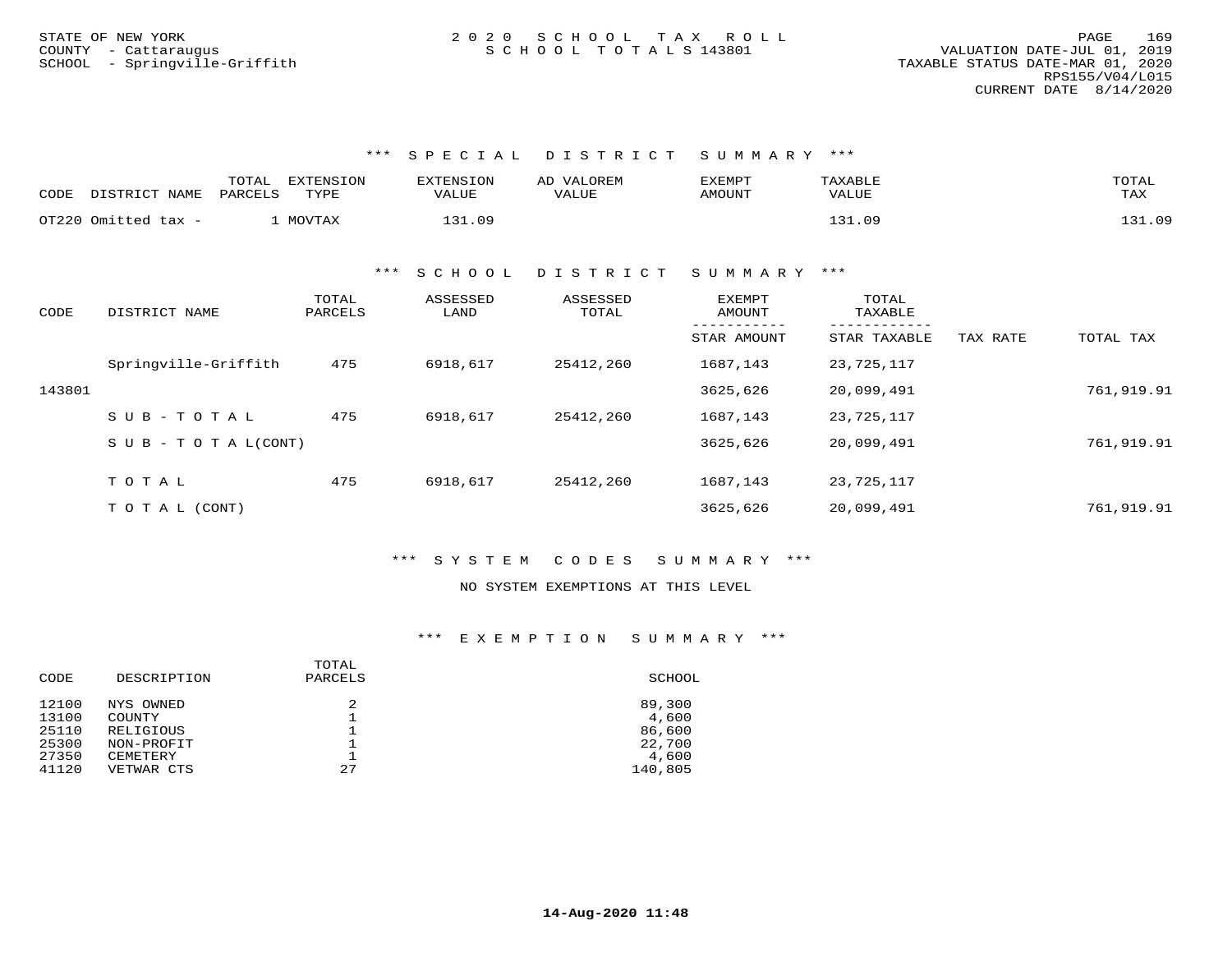| DESCRIPTION     | PARCELS | SCHOOL   |
|-----------------|---------|----------|
| VETCOM CTS      | 18      | 148,688  |
| VETDIS CTS      | 14      | 180,525  |
| AG BLDG         |         | 16,560   |
| AG DIST         | 38      | 526,362  |
| AG DISTOUT      | 3       | 24,652   |
| AGED C/T/S      | 6       | 117,818  |
| AGED S          | 12      | 242,797  |
| ENH STAR        | 70      | 2074,889 |
| <b>BAS STAR</b> | 118     | 1550,737 |
| Dis & Lim       | 2       | 49,450   |
| SILO T/C/S      | 3       | 12,000   |
| Mass Telec      | 2       | 6,486    |
| SOLR C/T/S      |         | 13,200   |
| TOTAL           | 321     | 5312,769 |
|                 |         | TOTAL    |

| ROLL       |             | TOTAL   | ASSESSED | ASSESSED  | EXEMPT      | TOTAL        |             | TOTAL      |
|------------|-------------|---------|----------|-----------|-------------|--------------|-------------|------------|
| <b>SEC</b> | DESCRIPTION | PARCELS | LAND     | TOTAL     | AMOUNT      | TAXABLE      |             | TAX        |
|            |             |         |          |           | STAR AMOUNT | STAR TAXABLE | TAX<br>RATE |            |
| $***$      | GRAND TOTAL | 475     | 6918,617 | 25412,260 | 1,687,143   | 23,725,117   |             |            |
|            |             |         |          |           | 3625,626    | 20,099,491   |             | 762,051.00 |

| *COPYRIGHT * * * * * * * * * * * * * NEW YORK STATE REAL PROPERTY SYSTEM* * * * * * * * * * * * * * * * * |          |
|-----------------------------------------------------------------------------------------------------------|----------|
|                                                                                                           |          |
| PROPRIETARY PROGRAM MATERIAL                                                                              |          |
|                                                                                                           |          |
| THIS MATERIAL IS PROPRIETARY TO THE NEW YORK STATE OFFICE OF REAL PROPERTY SERVICES (OFFICE)              |          |
| AND IS NOT TO BE REPRODUCED, USED OR DISCLOSED EXCEPT IN ACCORDANCE WITH PROGRAM LICENSE OR               |          |
| UPON WRITTEN AUTHORIZATION OF THE NEW YORK STATE REAL PROPERTY INFORMATION SYSTEM SECTION OF              | $^\star$ |
| THE OFFICE, SHERIDAN HOLLOW PLAZA, 16 SHERIDAN AVENUE, ALBANY, NEW YORK 12210-2714.                       |          |
|                                                                                                           |          |
| COPYRIGHT (C) 1999                                                                                        |          |
|                                                                                                           |          |
| NEW YORK STATE OFFICE OF REAL PROPERTY SERVICES                                                           |          |
|                                                                                                           |          |
|                                                                                                           |          |
|                                                                                                           |          |
| THE OFFICE BELIEVES THAT THE SOFTWARE FURNISHED HEREWITH IS ACCURATE AND RELIABLE, AND MUCH               |          |
| CARE HAS BEEN TAKEN IN ITS PREPARATION. HOWEVER, NO RESPONSIBILITY, FINANCIAL OR OTHERWISE,               |          |
|                                                                                                           | $\ast$   |
| CAN BE ACCEPTED FROM ANY CONSEOUENCES ARISING OUT OF THE USE OF THIS MATERIAL, INCLUDING                  |          |
| LOSS OF PROFIT, INDIRECT, SPECIAL OR CONSEOUENTIAL DAMAGES. THERE ARE NO WARRANTIES WHICH                 |          |
| EXTEND BEYOND THE PROGRAM SPECIFICATION.                                                                  |          |